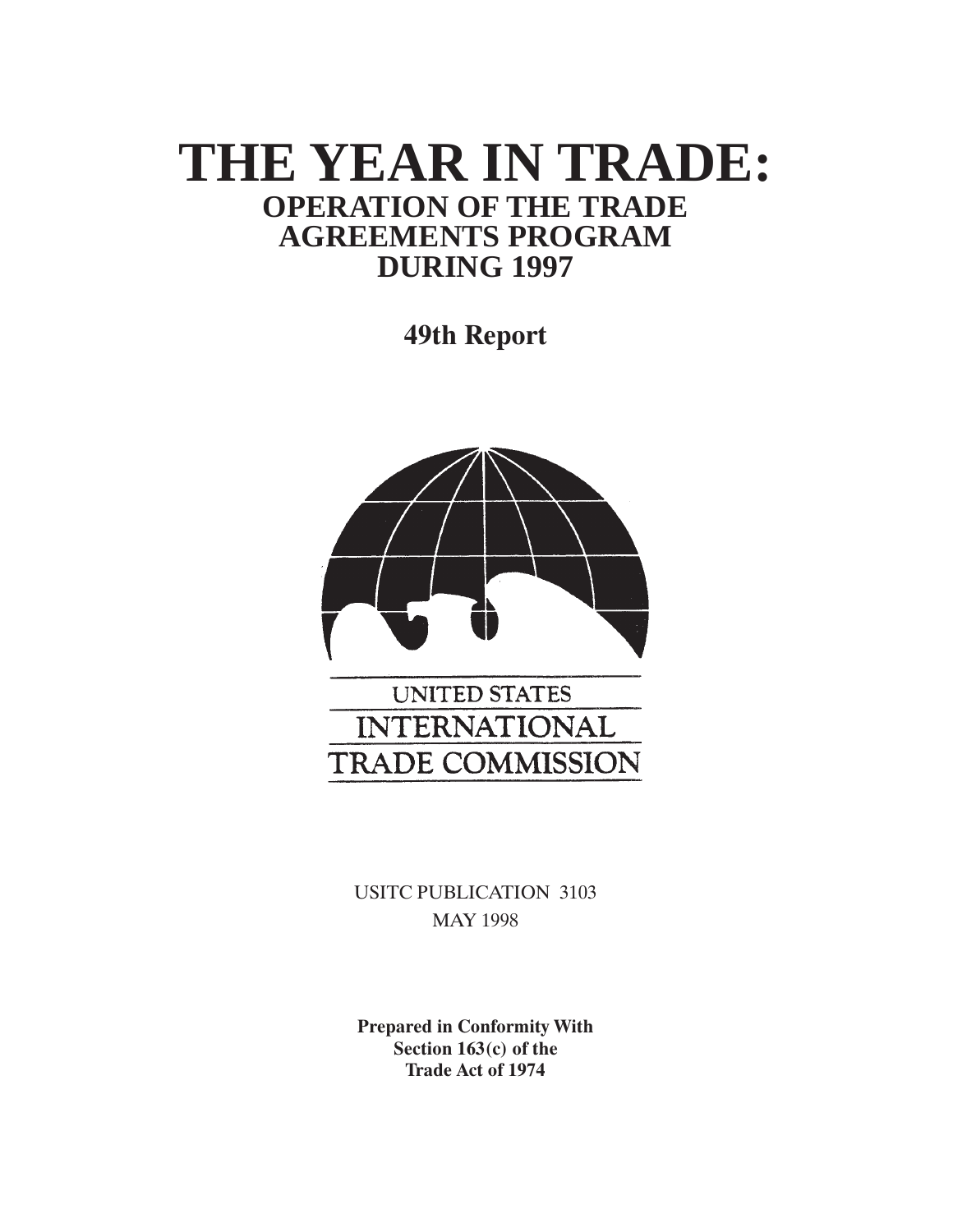# **U.S. International Trade Commission**

**COMMISSIONERS**

**Marcia E. Miller, Chairman Lynn M. Bragg, Vice Chairman Carol T. Crawford**

Robert A. Rogowsky *Director of Operations Acting Director, Office of Economics*

**Address all communications to Secretary to the Commission United States International Trade Commission Washington, DC 20436**

*www.usitc.gov*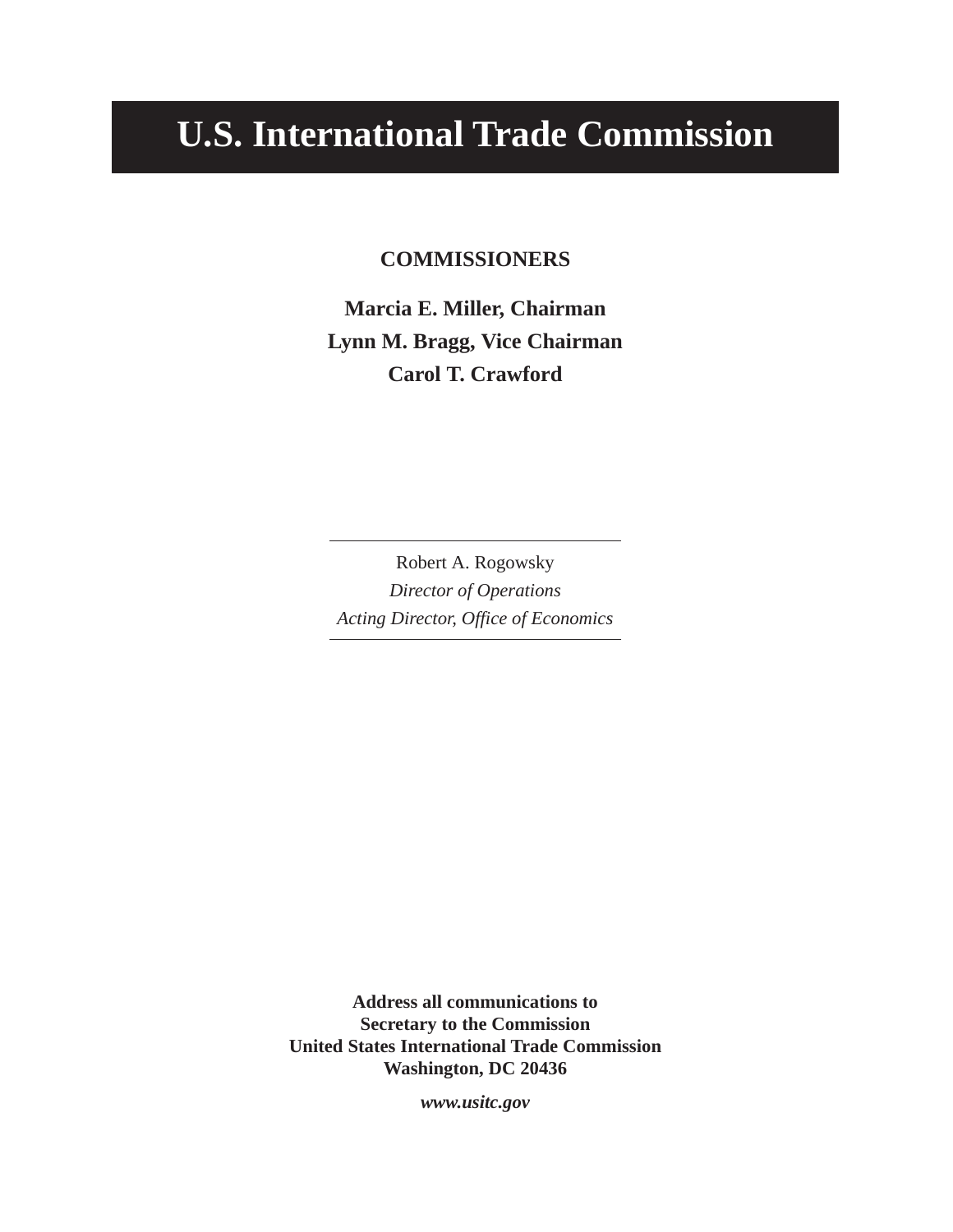*This report was principally prepared by*

Country and Regional Analysis Division Arona Butcher, *Chief*

Walker A. Pollard, *Project Leader* Kim S. Frankena, *Deputy Project Leader*

Thomas Jennings James Stamps Magdolna Kornis Edward C. Wilson Diane Manifold S. Michael Youssef

*Office of the General Counsel* William W. Gearhart

*Office of Tariff Affairs and Trade Agreements* Terry O'Brien

*Office of Unfair Import Investigations* Jeffrey Whieldon

> *Office of Investigations* Debra Baker

*Office of Industries* James Bedore Jonathan Coleman Roger Corey William Greene David Lundy Laura Rodriguez-Archila

*Office of Information Systems* Barbara V. Bobbitt Dean M. Moore

> *With the assistance of*  David Colin, *Intern*

*Supporting assistance was provided by:* Patricia M. Thomas, *Secretarial Services*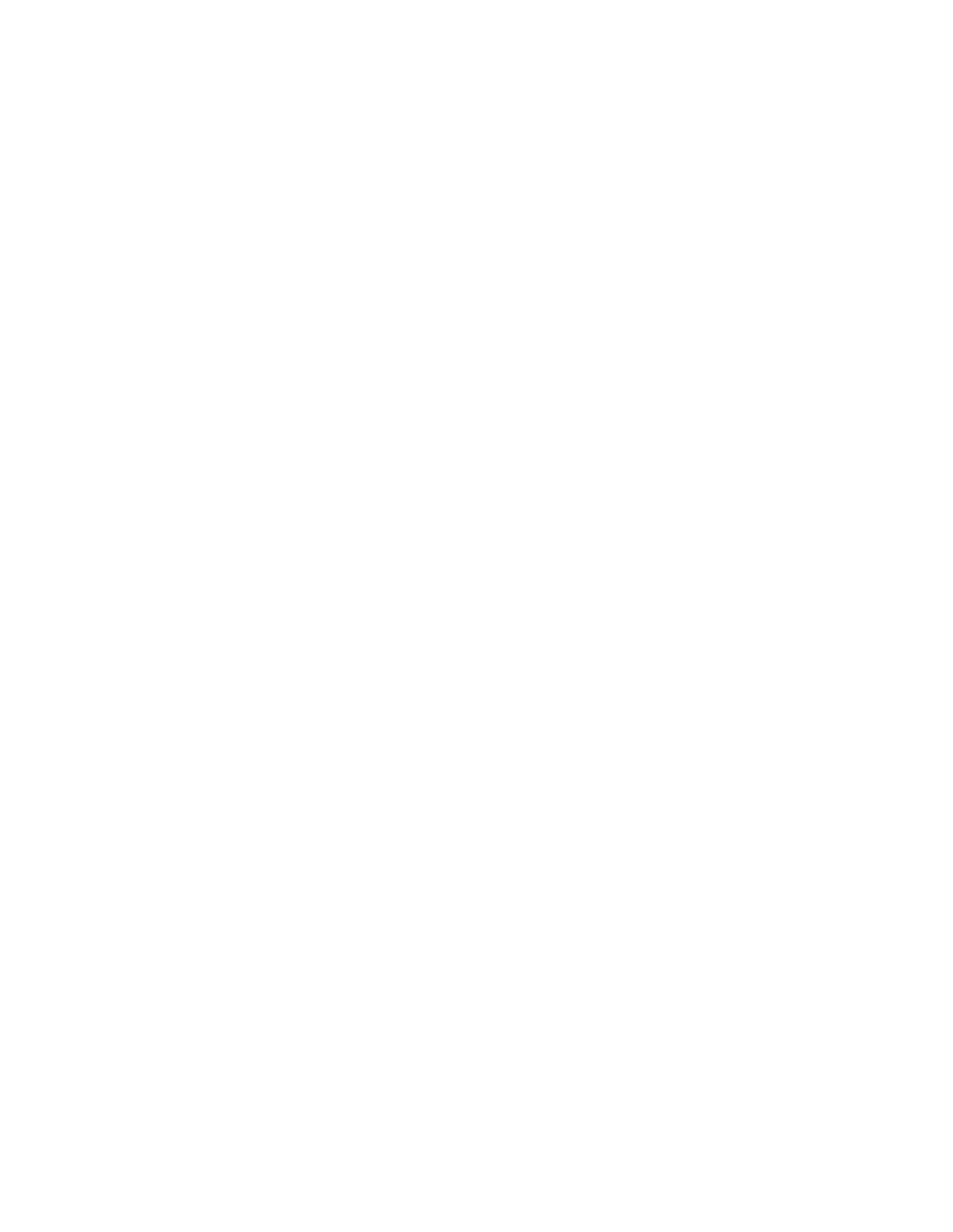# **CONTENTS**

|                                                             | 1              |
|-------------------------------------------------------------|----------------|
|                                                             | 1              |
|                                                             | 1              |
|                                                             | 5              |
|                                                             | 6              |
|                                                             | 6              |
|                                                             | 7              |
|                                                             | 7              |
|                                                             | 7              |
|                                                             |                |
|                                                             | 8              |
|                                                             | 8              |
|                                                             | 8              |
|                                                             | 9              |
|                                                             | $\overline{Q}$ |
|                                                             | 9              |
|                                                             | 10             |
|                                                             | 10             |
|                                                             | 10             |
|                                                             | 12             |
|                                                             | 13             |
|                                                             | 14             |
|                                                             | 14             |
|                                                             |                |
| Chapter 2. Trade Activities in the WTO and the OECD in 1997 | 17<br>17       |
|                                                             | 17             |
|                                                             | 17             |
|                                                             | 18             |
|                                                             | 18             |
|                                                             | 19             |
|                                                             | 20             |
|                                                             | 20             |
|                                                             | 21             |
|                                                             | 22             |
|                                                             | 22             |
|                                                             | 23             |
|                                                             | 24             |
|                                                             | 24             |
|                                                             | 24             |
|                                                             | 25             |
|                                                             | 25             |
|                                                             | 25             |
|                                                             | 26             |
|                                                             |                |
|                                                             | 26<br>27       |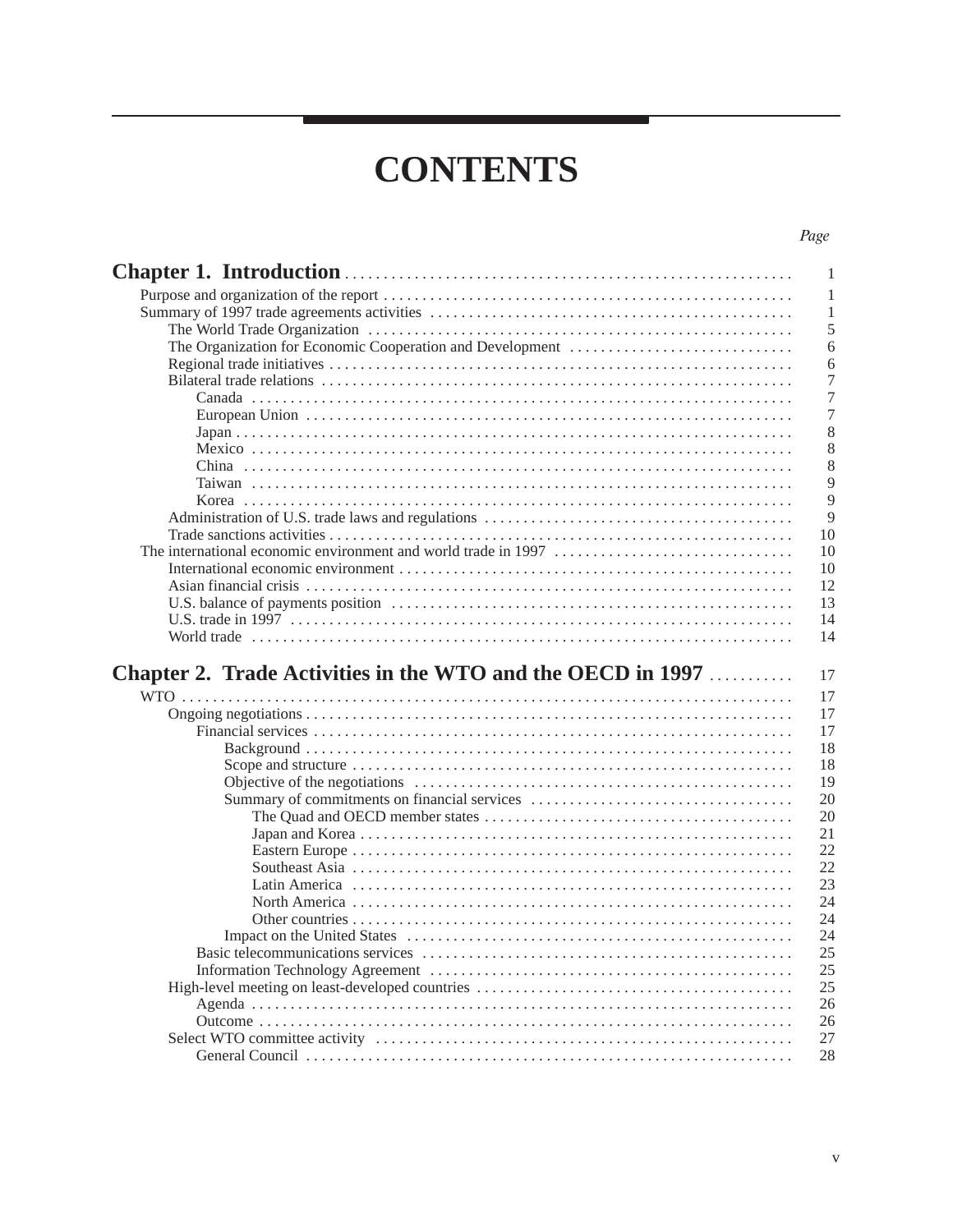| Chapter 2. Trade Activities in the WTO and the OECD in 1997—Continued |    |
|-----------------------------------------------------------------------|----|
|                                                                       | 28 |
|                                                                       | 30 |
| Council for trade-related intellectual property rights                | 31 |
|                                                                       | 31 |
|                                                                       | 32 |
|                                                                       | 40 |
|                                                                       | 40 |
|                                                                       | 40 |
|                                                                       | 40 |
| Committee on balance-of-payments restrictions                         | 41 |
|                                                                       | 41 |
| Working group on the interaction between trade and competition policy | 41 |
|                                                                       | 41 |
| Working group on transparency in government procurement               | 43 |
|                                                                       | 43 |
|                                                                       | 44 |
|                                                                       | 44 |
| Agreement on the application of sanitary and phytosanitary measures   | 44 |
|                                                                       | 44 |
|                                                                       | 44 |
| Agreement on trade-related investment measures                        | 44 |
|                                                                       | 45 |
|                                                                       | 45 |
|                                                                       | 45 |
|                                                                       | 45 |
|                                                                       | 45 |
|                                                                       | 46 |
| Agreement on subsidies and countervailing measures                    |    |
|                                                                       | 46 |
|                                                                       | 47 |
|                                                                       | 47 |
|                                                                       | 47 |
|                                                                       | 47 |
|                                                                       | 48 |
|                                                                       | 48 |
|                                                                       | 49 |
|                                                                       | 51 |
|                                                                       | 53 |
|                                                                       | 54 |
|                                                                       | 55 |
|                                                                       | 55 |
|                                                                       | 55 |
|                                                                       | 55 |
|                                                                       | 57 |
|                                                                       | 63 |
|                                                                       | 63 |
|                                                                       |    |

Changes to Mexico's standards development system 63 . . . . . . . . . . . . . . . . . . . . . . . . . . . . . . . Certification requirements 64 . . . . . . . . . . . . . . . . . . . . . . . . . . . . . . . . . . . . . . . . . . . . . . . . . . .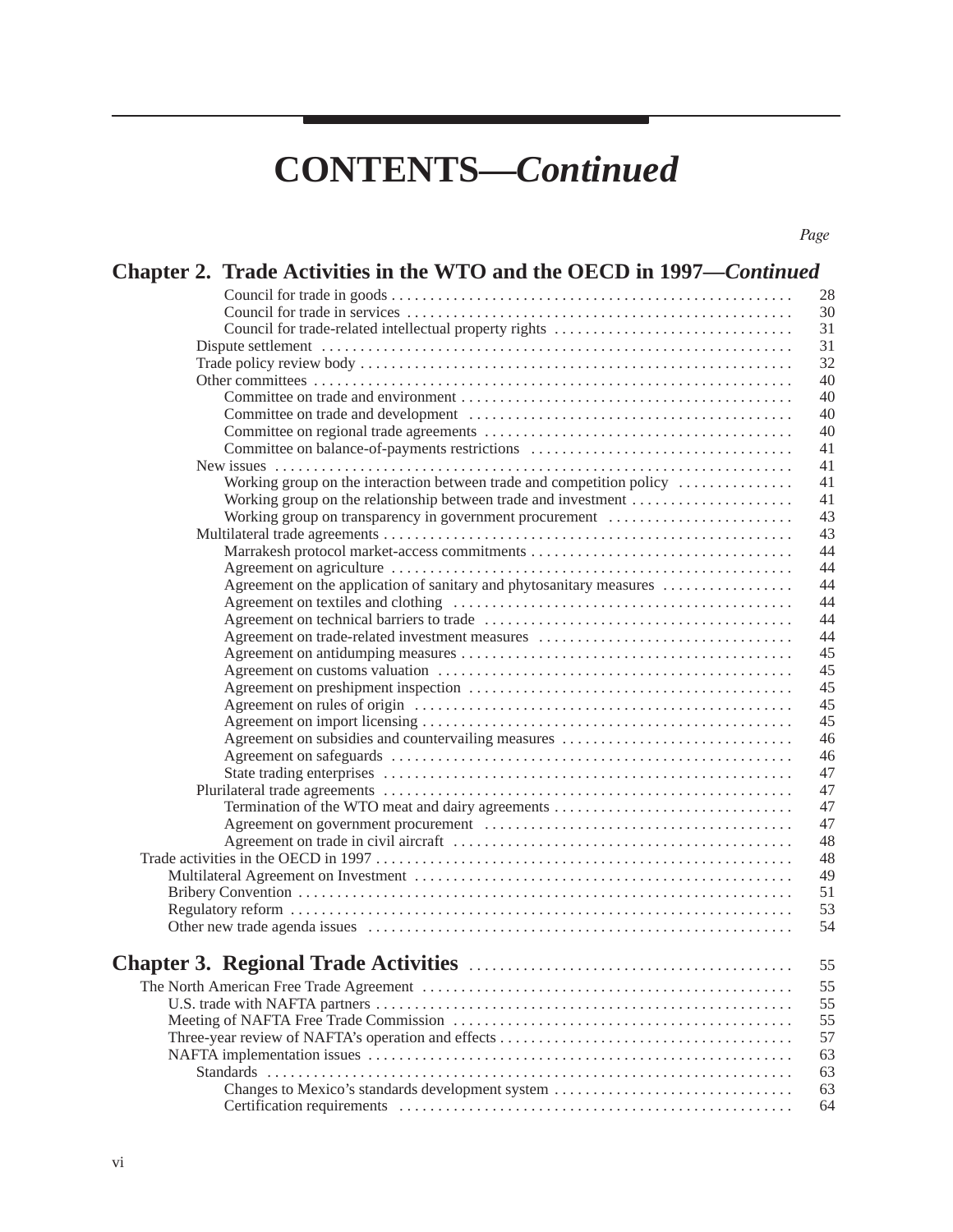| <b>Chapter 3. Regional Trade Activities-Continued</b>         |            |
|---------------------------------------------------------------|------------|
|                                                               | 64         |
|                                                               | 65         |
|                                                               | 66         |
|                                                               | 67         |
| NAFTA Chapter 20 (General Dispute Settlement)                 | 68         |
| NAFTA Chapter 19 (Panel Review of AD/CVD Determinations)      | 69         |
|                                                               | 70         |
|                                                               | 71         |
|                                                               | 71         |
|                                                               | 72         |
|                                                               | 72         |
|                                                               | 73         |
|                                                               | 74         |
|                                                               | 74         |
|                                                               | 74         |
|                                                               | 75         |
|                                                               | 76         |
|                                                               | 77         |
|                                                               | 77         |
|                                                               | 77         |
|                                                               | 77         |
|                                                               | 78         |
|                                                               | 78         |
|                                                               | 79         |
|                                                               |            |
| <b>Chapter 4. U.S. Relations with Major Trading Partners </b> | 85         |
|                                                               |            |
|                                                               | 85         |
|                                                               | 85         |
|                                                               | 86         |
|                                                               | 87         |
|                                                               | 88         |
|                                                               | 89         |
|                                                               | 89         |
|                                                               | 90         |
|                                                               | 90         |
|                                                               |            |
|                                                               | 92         |
|                                                               | 92         |
|                                                               | 92         |
|                                                               | 93         |
|                                                               | 94         |
|                                                               | 95         |
|                                                               |            |
|                                                               | 97         |
|                                                               | 99         |
|                                                               | 99         |
|                                                               | 100        |
|                                                               | 101<br>102 |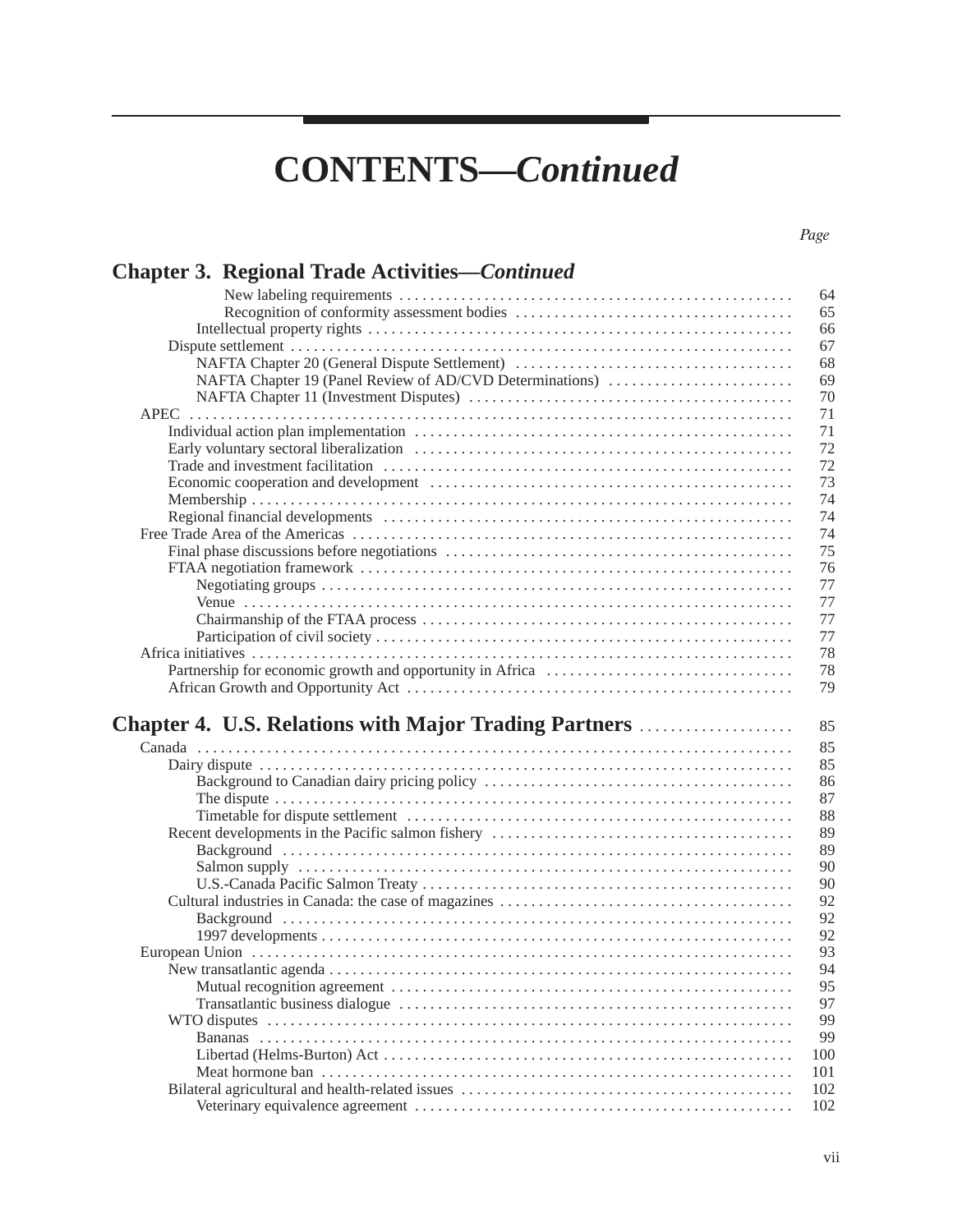| <b>Chapter 4. U.S. Relations with Major Trading Partners—Continued</b> |            |
|------------------------------------------------------------------------|------------|
|                                                                        | 103        |
|                                                                        | 104        |
|                                                                        | 105        |
|                                                                        | 105        |
|                                                                        | 106        |
|                                                                        | 106        |
|                                                                        | 107        |
|                                                                        | 107        |
|                                                                        | 107        |
|                                                                        | 107        |
|                                                                        | 108        |
|                                                                        | 108        |
|                                                                        | 109        |
|                                                                        | 109        |
|                                                                        | 110        |
|                                                                        | 111        |
|                                                                        | 111        |
|                                                                        | 113        |
|                                                                        | 114        |
|                                                                        | 114        |
|                                                                        | 115        |
|                                                                        |            |
|                                                                        | 116<br>117 |
|                                                                        |            |
|                                                                        | 118<br>118 |
|                                                                        | 119        |
|                                                                        | 119        |
|                                                                        | 119        |
|                                                                        | 120        |
|                                                                        | 120        |
|                                                                        |            |
|                                                                        | 120        |
|                                                                        |            |
|                                                                        | 122        |
|                                                                        | 123        |
|                                                                        | 124        |
|                                                                        | 124        |
|                                                                        | 125        |
|                                                                        |            |
| Chapter 5. Administration of U.S. Trade Laws and Regulations           | 127        |
|                                                                        | 127        |
|                                                                        | 127        |
|                                                                        | 127        |
|                                                                        | 128        |
|                                                                        | 129        |
|                                                                        | 129        |
|                                                                        | 130        |
|                                                                        | 130        |
|                                                                        | 130        |
|                                                                        |            |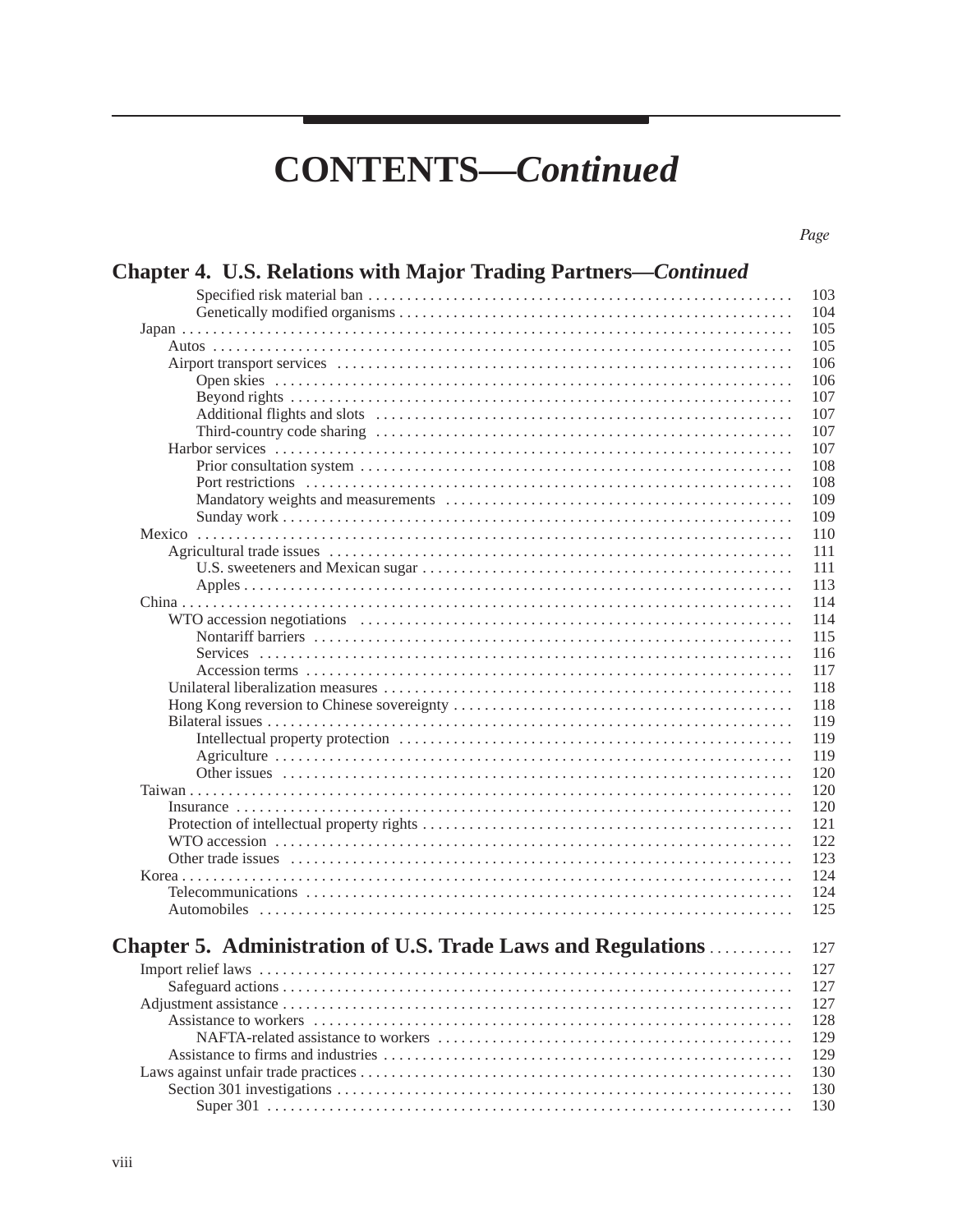|                     | Chapter 5. Administration of U.S. Trade Laws and Regulations—Continued           |                |
|---------------------|----------------------------------------------------------------------------------|----------------|
|                     |                                                                                  | 136            |
|                     |                                                                                  | 137            |
|                     |                                                                                  | 138            |
|                     | Reviews of outstanding antidumping and countervailing duty orders                | 138            |
|                     |                                                                                  | 140            |
|                     |                                                                                  | 141            |
|                     |                                                                                  | 141            |
|                     |                                                                                  | 141            |
|                     |                                                                                  | 142            |
|                     |                                                                                  | 144            |
|                     |                                                                                  | 145            |
|                     |                                                                                  | 146            |
|                     |                                                                                  | 146            |
|                     |                                                                                  | 146            |
|                     |                                                                                  | 147            |
|                     |                                                                                  | 149            |
|                     |                                                                                  | 149            |
|                     |                                                                                  | 149            |
|                     |                                                                                  | 150            |
|                     |                                                                                  | 150            |
|                     |                                                                                  | 151            |
|                     |                                                                                  | 152            |
| <b>Figures</b>      |                                                                                  |                |
| $1-1.$              |                                                                                  | $\overline{2}$ |
| $1-2.$              |                                                                                  | 15             |
| $1-3.$              | U.S. merchandise exports, imports, and trade balance with major trading          |                |
|                     |                                                                                  | 16             |
| $3-1.$              | Summary of 1997 activities in support of african economic growth                 | 80             |
| $3-2.$              |                                                                                  | 83             |
|                     |                                                                                  |                |
| <b>Tables</b>       |                                                                                  |                |
| $1-1.$              | Competitive economic indicators of the United States and specified major trading | 11             |
| $1-2.$              |                                                                                  | 13             |
|                     |                                                                                  |                |
| $2-1.$<br>$2 - 2$ . |                                                                                  | 29             |
|                     |                                                                                  | 29             |
| $2 - 3$             |                                                                                  | 32             |
| $2 - 4$             |                                                                                  | 33             |
| $2-5.$              |                                                                                  | 37             |
| $2-6.$              |                                                                                  | 42             |
| $2 - 7.$            |                                                                                  | 42             |
| $2 - 8.$            |                                                                                  | 48             |
| $2-9.$              |                                                                                  | 50             |
| $2 - 10.$           |                                                                                  | 52             |
| $3-1.$              |                                                                                  | 56             |
| $5-1.$              | Results of petitions filed under the Trade Adjustment Assistance program,        | 128            |
|                     |                                                                                  |                |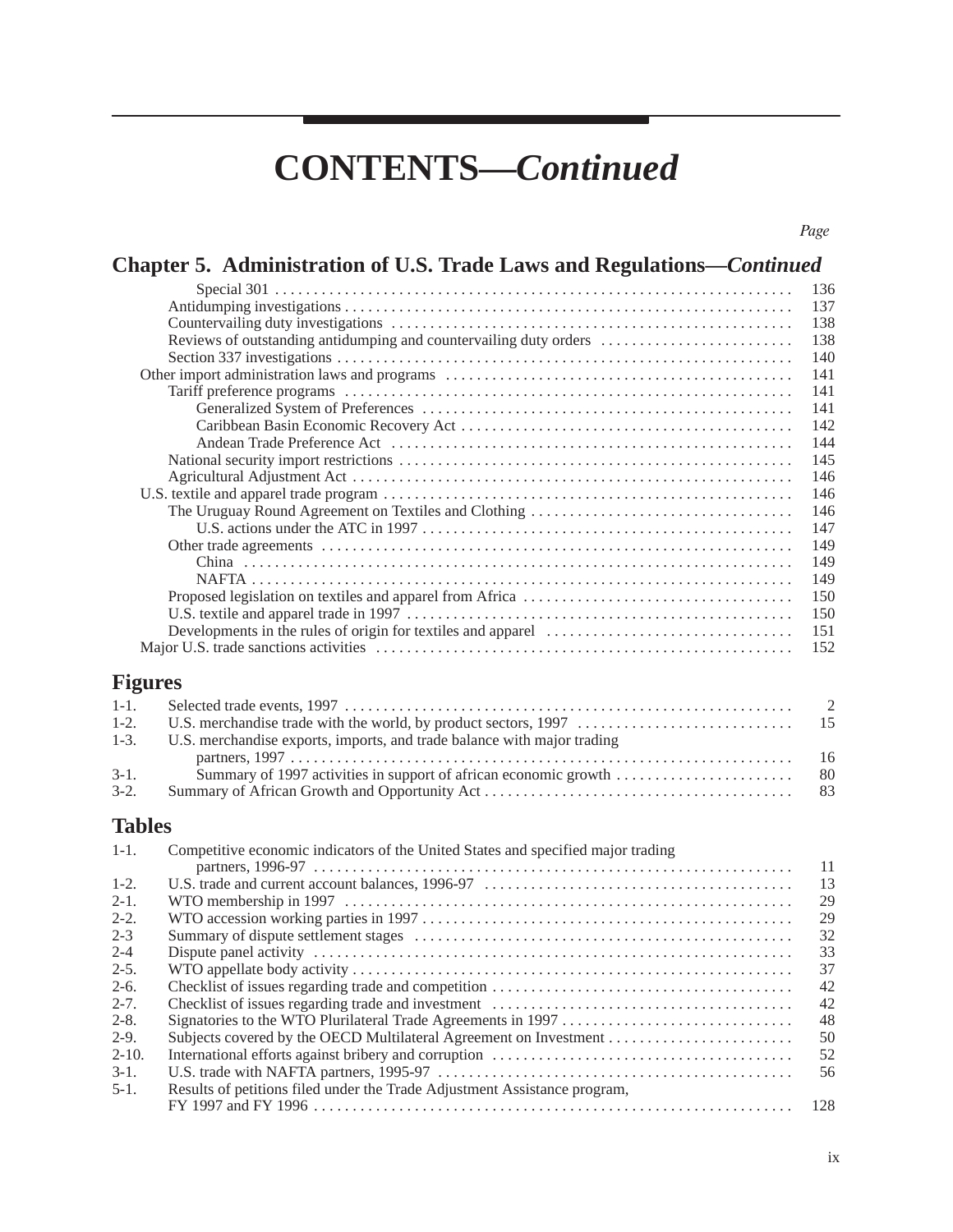## **Tables—***Continued*

| $5-2.$   | Training, job search, and relocation allowances provided under the Trade      |     |
|----------|-------------------------------------------------------------------------------|-----|
|          |                                                                               | 128 |
| $5-3.$   | Results of petitions filed under the NAFTA Transitional Adjustment Assistance |     |
|          |                                                                               | 129 |
| $5-4.$   | Training, job search, and relocation allowances provided under the NAFTA      |     |
|          |                                                                               | 129 |
| $5-5.$   | Summary of activity on section 301 investigations on which actions were taken |     |
|          |                                                                               | 131 |
| $5-6.$   |                                                                               | 139 |
| $5 - 7.$ |                                                                               | 139 |
| $5-8.$   |                                                                               | 143 |
| $5-9.$   | U.S. imports for consumption under the GSP from leading beneficiaries,        |     |
|          |                                                                               | 143 |
| $5-10.$  |                                                                               | 145 |
| $5-11.$  |                                                                               | 145 |
| $5-12.$  | Countries with which the United States has textile and apparel quotas, as of  |     |
|          | March 31, 1998, and U.S. imports of textiles and apparel from these countries |     |
|          |                                                                               | 148 |
| $5-13.$  |                                                                               | 154 |
| $5-14.$  |                                                                               | 154 |

# **Appendix**

### *Statistical tables*

| $A-1$ . |                                                                                    | 160 |
|---------|------------------------------------------------------------------------------------|-----|
| $A-2$ . |                                                                                    | 161 |
| $A-3$ . |                                                                                    | 162 |
| $A-4.$  | U.S. merchandise trade with the European Union, by SITC numbers                    |     |
|         |                                                                                    | 163 |
| $A-5.$  |                                                                                    | 164 |
| $A-6.$  |                                                                                    | 165 |
| $A-7.$  |                                                                                    | 166 |
| $A-8.$  |                                                                                    | 167 |
| $A-9.$  |                                                                                    | 168 |
| $A-10.$ |                                                                                    | 169 |
| $A-11.$ |                                                                                    | 170 |
| $A-12.$ |                                                                                    | 171 |
| $A-13.$ |                                                                                    | 172 |
| $A-14.$ |                                                                                    | 173 |
| $A-15.$ |                                                                                    | 174 |
| $A-16.$ |                                                                                    | 175 |
| $A-17.$ |                                                                                    | 176 |
| $A-18.$ |                                                                                    | 177 |
| $A-19.$ |                                                                                    | 178 |
| $A-20.$ |                                                                                    | 179 |
| $A-21.$ |                                                                                    | 180 |
| $A-22$  | Antidumping cases active in 1997, filed under authority of title VII of the Tariff |     |
|         | Act of 1930, by final outcomes and by USITC investigation numbers                  | 181 |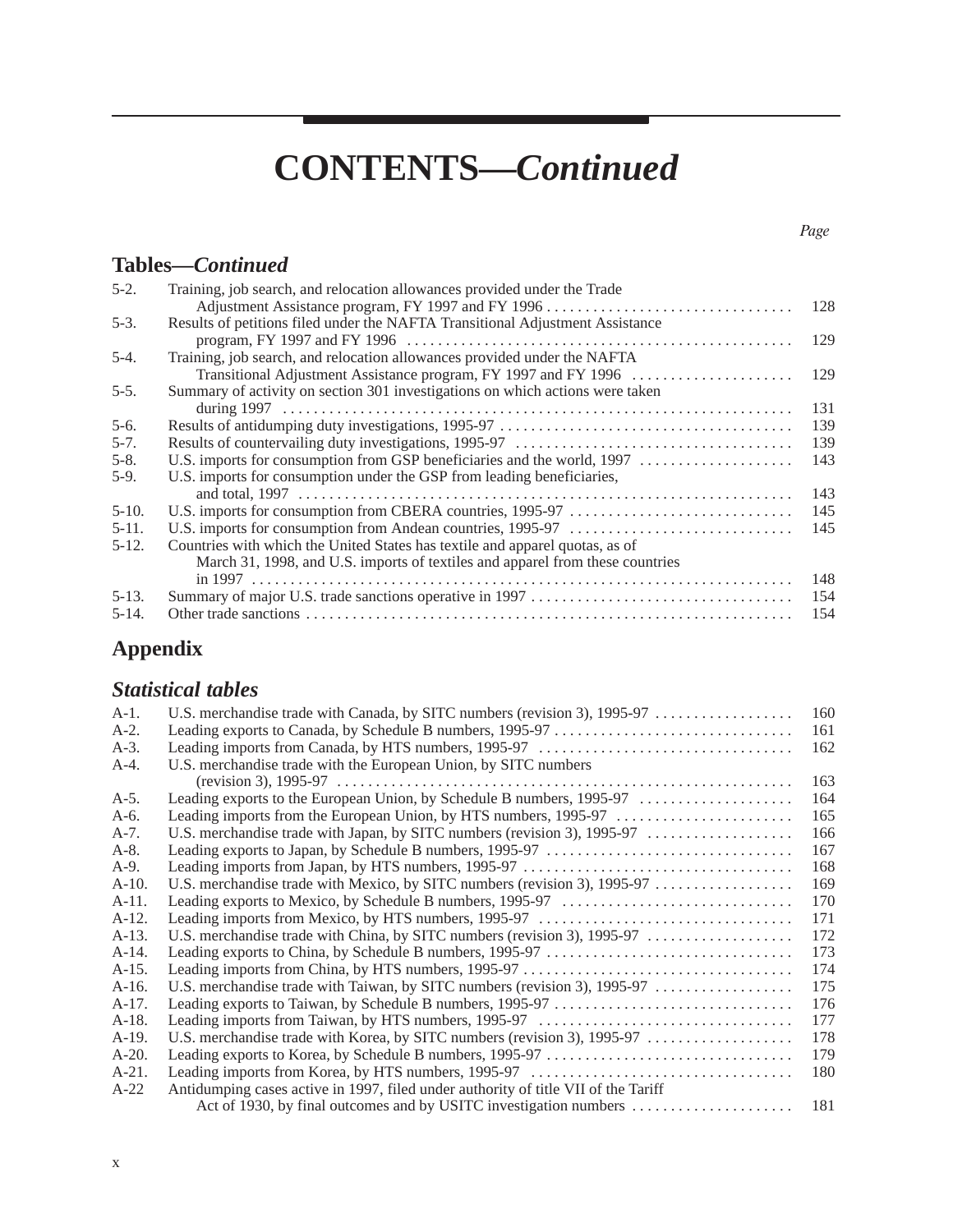## **Appendix—***Continued*

## *Statistical tables—Continued*

| $A-23.$ |                                                                                                   | 183 |
|---------|---------------------------------------------------------------------------------------------------|-----|
| $A-24.$ | Countervailing duty cases active in 1997, filed under authority of title VII of the Tariff Act of |     |
|         | 1930, by final outcomes and by USITC investigation numbers                                        | 190 |
| $A-25.$ |                                                                                                   | 191 |
| $A-26.$ | Section 337 investigations completed by the U.S. International Trade Commission                   |     |
|         |                                                                                                   | 193 |
| $A-27.$ |                                                                                                   | 196 |
| $A-28.$ |                                                                                                   | 199 |
| $A-29.$ | U.S. imports for consumption and imports eligible for GSP treatment, by import                    |     |
|         |                                                                                                   | 200 |
| $A-30.$ |                                                                                                   | 201 |
| $A-31.$ |                                                                                                   | 202 |
| $A-32.$ |                                                                                                   | 203 |
| $A-33.$ |                                                                                                   | 204 |

#### Page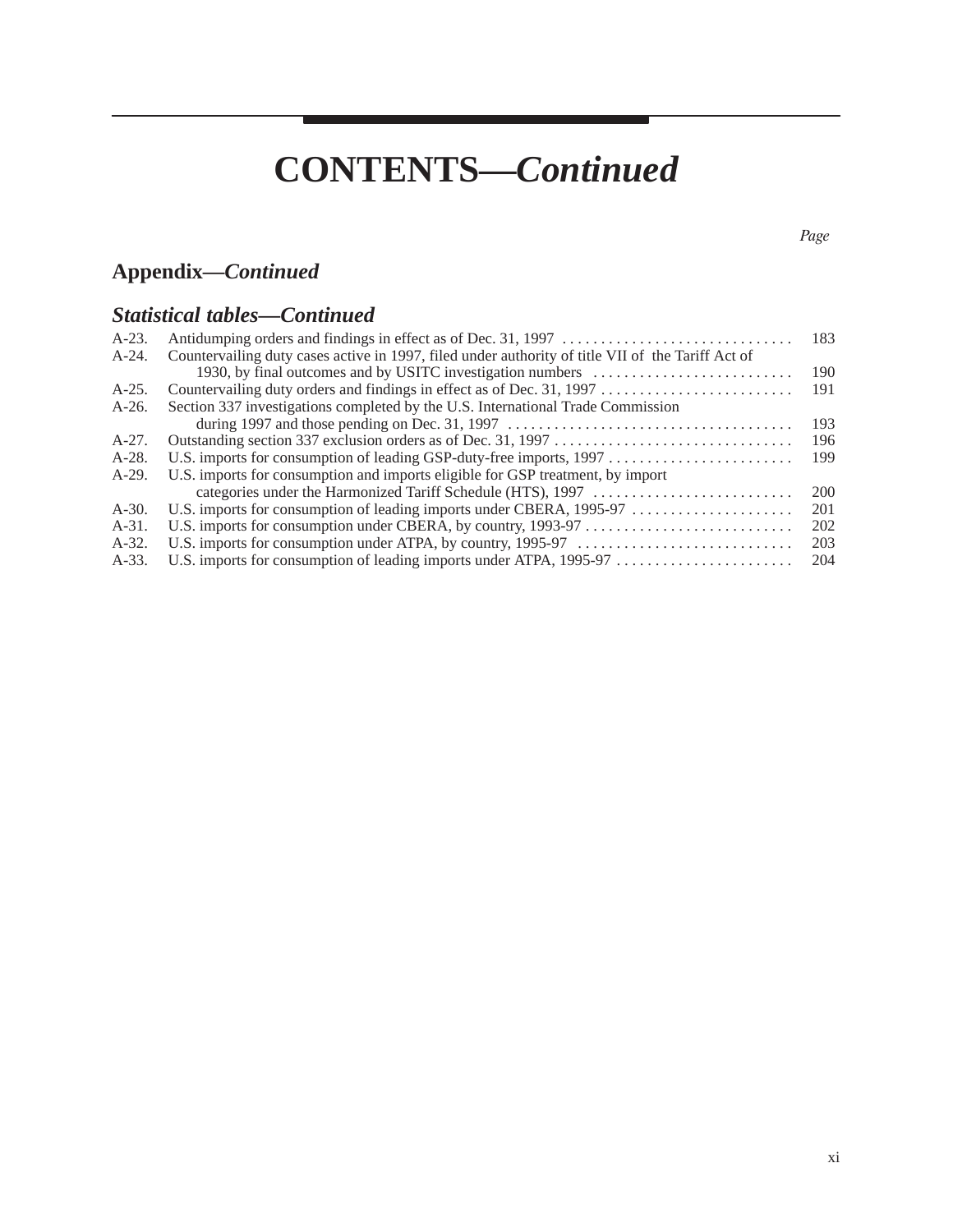# **List of Frequently Used Abbreviations and Acronyms**

| ACP           | African, Caribbean, and Pacific                                 |
|---------------|-----------------------------------------------------------------|
| AD.           | Antidumping                                                     |
| <b>APEC</b>   | Asia-Pacific Economic Cooperation                               |
| <b>ASEAN</b>  | <b>Association of Southeast Asian Nations</b>                   |
| <b>ATC</b>    | Agreement on Textiles and Clothing                              |
| <b>ATPA</b>   | Andean Trade Preference Act                                     |
| <b>CBERA</b>  | Caribbean Basin Economic Recovery Act                           |
| <b>CFTA</b>   | United States-Canada Free-Trade Agreement                       |
| <b>CVD</b>    | <b>Countervailing Duty</b>                                      |
| EU            | European Union                                                  |
| <b>FTA</b>    | Free-Trade Agreement                                            |
| <b>FTAA</b>   | Free Trade Area of the Americas                                 |
| FY.           | <b>Fiscal Year</b>                                              |
| <b>GATS</b>   | General Agreement on Trade in Services                          |
| <b>GATT</b>   | General Agreement on Tariffs and Trade                          |
| <b>GDP</b>    | <b>Gross Domestic Product</b>                                   |
| <b>GSP</b>    | Generalized System of Preferences                               |
| <b>HTS</b>    | Harmonized Tariff System                                        |
| <b>IMF</b>    | <b>International Monetary Fund</b>                              |
| <b>IPR</b>    | <b>Intellectual Property Rights</b>                             |
| <b>ITA</b>    | <b>Information Technology Agreement</b>                         |
| <b>LTFV</b>   | Less Than Fair Value                                            |
| <b>MFA</b>    | Multifiber Arrangement                                          |
| <b>MFN</b>    | <b>Most Favored Nation</b>                                      |
| <b>NAFTA</b>  | North American Free Trade Agreement                             |
| <b>NTM</b>    | <b>Nontariff Measure</b>                                        |
| <b>OECD</b>   | Organization for Economic Cooperation and Development           |
| <b>OFAC</b>   | Office of Foreign Assets Control                                |
| <b>SITC</b>   | <b>Standard Industrial Trade Classification</b>                 |
| <b>SMC</b>    | Singapore Ministerial Conference                                |
| <b>TAA</b>    | Trade Adjustment Assistance                                     |
| <b>TRIMS</b>  | <b>Trade-Related Investment Measures</b>                        |
| <b>TRIPS</b>  | Trade-Related Aspects of Intellectual Property Rights           |
| <b>UNCTAD</b> | United Nations Conference on Trade and Development              |
| <b>URA</b>    | <b>Uruguay Round Agreements</b>                                 |
| <b>URAA</b>   | <b>Uruguay Round Agreements Act</b>                             |
| <b>USITA</b>  | International Trade Administration, U.S. Department of Commerce |
| <b>USITC</b>  | U.S. International Trade Commission                             |
| <b>USTR</b>   | United States Trade Representative                              |
| <b>WTO</b>    | World Trade Organization                                        |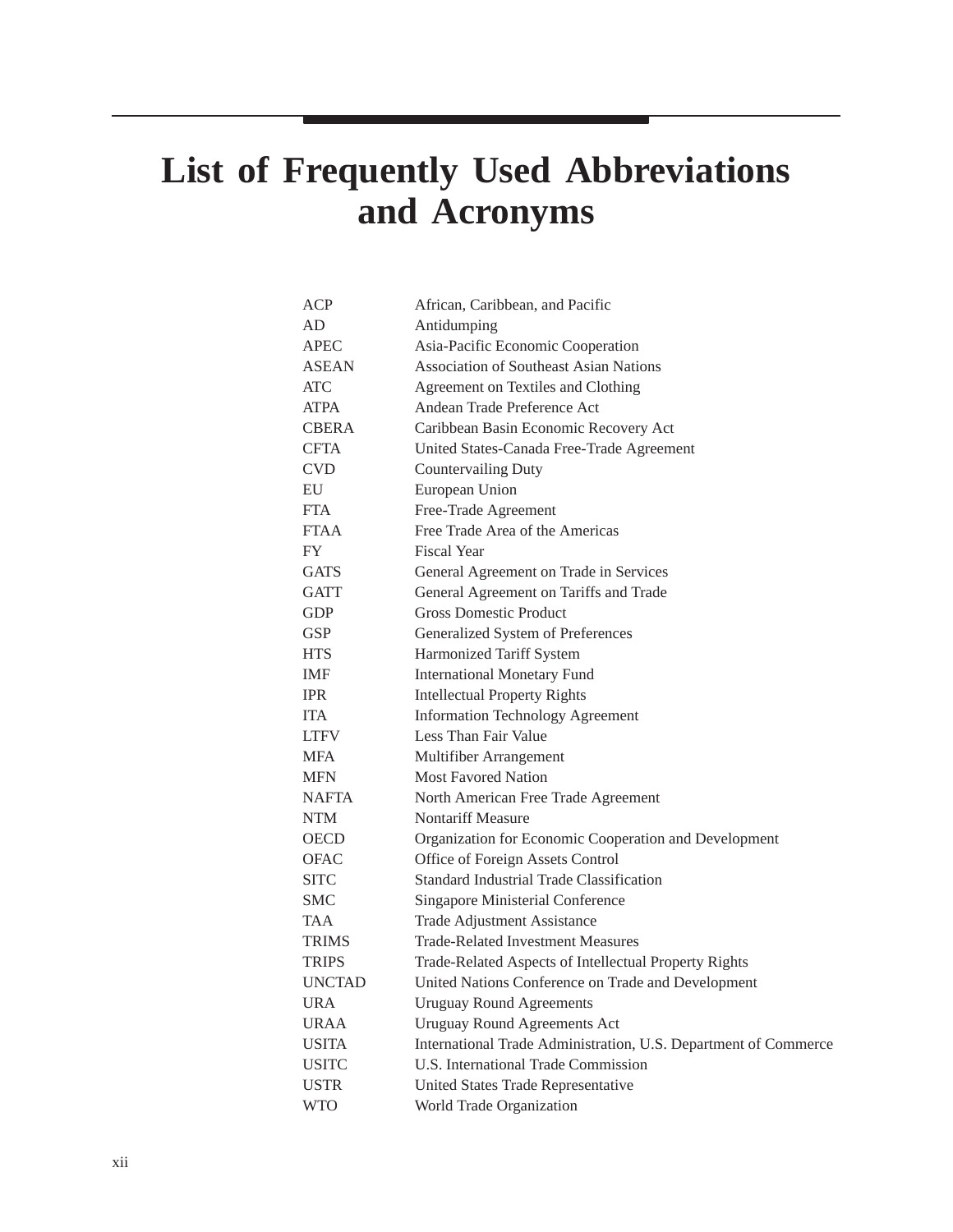# **CHAPTER 1 Introduction**

## **Purpose and Organization of the Report**

This report is the 49th in a series of reports submitted to the U.S. Congress under section 163(c) of the Trade Act of 1974 and its predecessor legislation.<sup>1</sup> It is one of the principal means by which the U.S. International Trade Commission (USITC or the Commission) provides Congress with factual information on trade policy and its administration. The report also serves as a historical record of the major trade-related activities of the United States to be used as a general reference by government officials and others with an interest in U.S. trade relations. The trade agreements program includes "all activities consisting of, or related to, the administration of international agreements which primarily concern trade and which are concluded pursuant to the authority vested in the President by the Constitution" and congressional legislation.2 Regional or other trade agreements activities without U.S. participation are not covered in this report.

Chapter 1 summarizes selected trade events and trade agreements during the year and provides an overview of the 1997 international economic environment. Chapter 2 focuses on the 1997 activities of the World Trade Organization (WTO) and the Organization for Economic Cooperation and Development (OECD). Chapter 3 discusses developments in regional forums and describes initiatives on Africa launched in 1997. Chapter 4 focuses on bilateral trade agreements concluded during the year, as well as other selected activities, between the United States and its major trading partners—the European Union (EU), Canada, Japan, Mexico, Korea, Taiwan, and China. Chapter 5 discusses the administration of U.S. trade laws, regulations, and programs. The report covers the 1997 calendar year,

and occasionally, early 1998 events. The report also has a statistical appendix.

## **Summary of 1997 Trade Agreements Activities**

U.S. trade agreements activities continued in 1997 within multilateral, regional, and bilateral forums (figure 1-1). Particularly pertinent to the trade agreements program was an unsuccessful effort to renew the President's "fast track" authority to negotiate trade agreements.

The Constitution vests the Congress with the power "to regulate commerce with foreign nations." However, since the Reciprocal Trade Agreements Act of 1934, the Congress has periodically delegated authority to the President to negotiate and to proclaim reductions in tariffs under reciprocal trade agreements, subject to certain conditions, generally subject to Congressional action or approval. $3$  Over the years, the President's negotiating authority was expanded to include nontariff barriers to trade, which had risen in importance as obstacles to U.S. exports as tariff barriers were reduced. Agreements addressing such barriers tend to require changes in domestic law and practice, which must in turn be passed by Congress.<sup>4</sup>

Fast track was created to preserve Congress' constitutional role in the regulation of foreign commerce, while ensuring that the President can negotiate with considerable authority. Recent fast track authority has had two distinct components: first, a grant by Congress to the President of authority to negotiate trade agreements, usually in accordance with certain specified negotiating objectives and subject to certain limitations; and, second, a commitment from

<sup>1</sup> Section 163(c) of the Trade Act of 1974 (Public Law 93-618, 88 Stat. 1978) states that "the International Trade Commission shall submit to the Congress at least once a year, a factual report on the operation of the trade agreements program."

<sup>2</sup> Executive Order No. 11846, Mar. 25, 1975.

<sup>3</sup> U.S. House of Representatives, Committee on Ways and Means, "Reciprocal Trade Agreements," *Overview and Compilation of U.S. Trade Statutes*, WMCP No. 105-4, June 25, 1997, pp. 185-219.

<sup>4</sup> For further background, see, Vladimir N. Pregelj, *Trade Agreements: Renewing the Negotiating and*

*Fast-Track Implementing Authority*, Aug. 1, 1997, CRS Issue Brief, No. IB97016.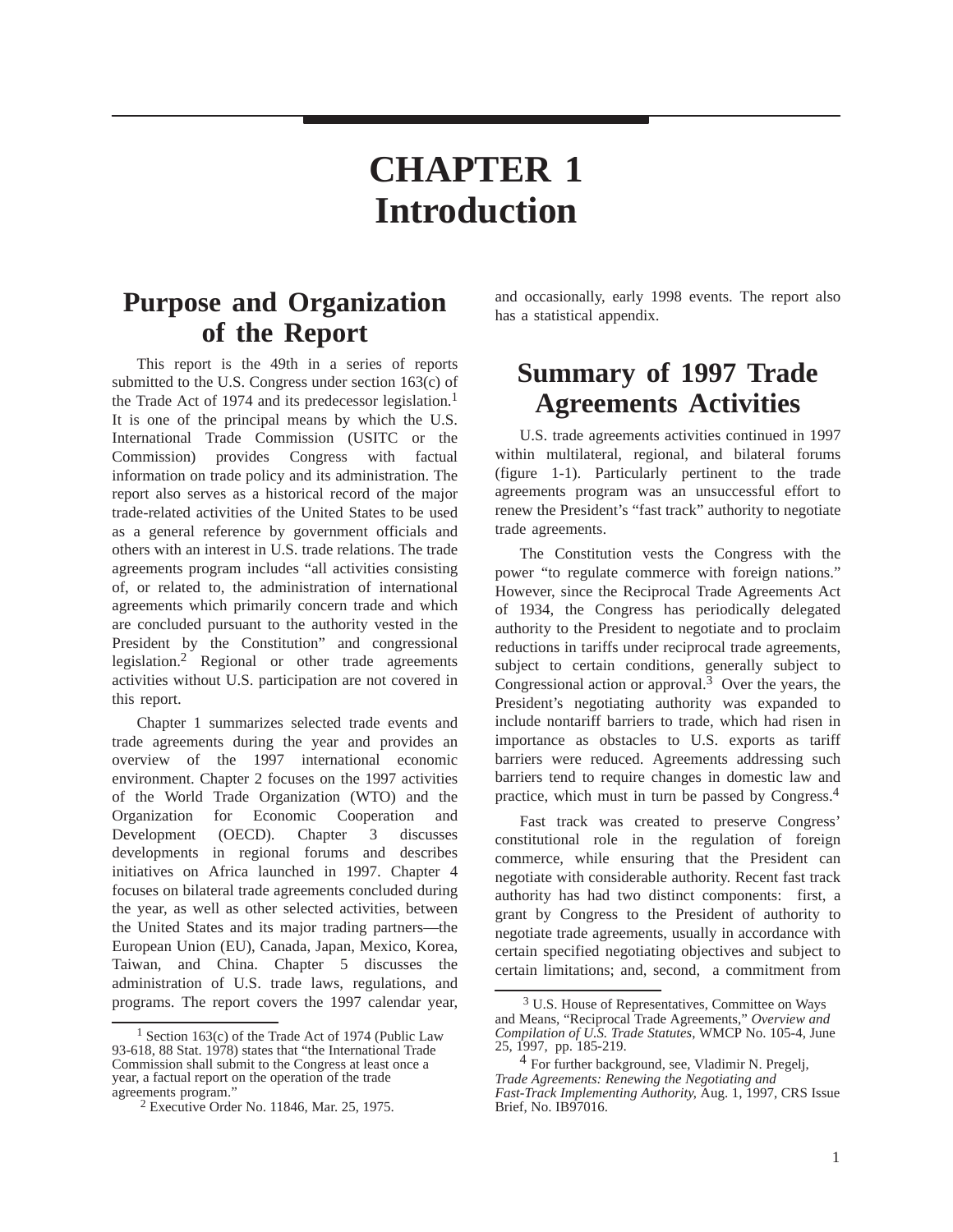| <b>JANUARY</b>  |                                                                                                                                                                                                                                                                                                                         |
|-----------------|-------------------------------------------------------------------------------------------------------------------------------------------------------------------------------------------------------------------------------------------------------------------------------------------------------------------------|
| Jan. 15         | The United States Trade Representative (USTR) announces Clinton Administration's decision to<br>withdraw 50 percent of the trade benefits granted to Argentina under the U.S. Generalized System of<br>Preferences (GSP) as a result of the "out-of-cycle" review under the U.S. Government's "Special 301"<br>program. |
| Jan. 24         | The United States and Japan resolve a dispute over protection of U.S. sound recordings as Japan<br>adopts amendments to the Japanese Copyright Law to comply with the WTO Agreement on<br>Trade-Related Aspects of Intellectual Property Rights (TRIPS).                                                                |
| <b>FEBRUARY</b> |                                                                                                                                                                                                                                                                                                                         |
| Feb. 2          | The United States and China agree to a four-year textile trade pact extending current quota<br>arrangements in Chinese textiles and apparel exports to the United States, and reducing quotas in<br>areas of repeated transshipment violations.                                                                         |
| Feb. 10         | WTO Appellate Body rules that the United States cannot impose import restraints on underwear<br>produced in Costa Rica.                                                                                                                                                                                                 |
| Feb. 15         | WTO Basic Telecom Services Agreement concluded and expected to enter into force on<br>January 1, 1998.                                                                                                                                                                                                                  |
| Feb. 25         | WTO panel formed to examine complaints by India, Malaysia, Pakistan, and Thailand against the<br>United States concerning U.S. embargo of imports of certain shrimp.                                                                                                                                                    |
| Feb. 28         | The United States and Pakistan resolve a matter concerning Pakistan's TRIPS obligations regarding<br>patent protection of pharmaceutical and agricultural chemical products.                                                                                                                                            |
|                 | The United States and Taiwan sign a draft agreement abolishing limitations on the number of airlines<br>flying between the two nations and the frequency of flights and number of destinations in each<br>country, and also granting the right of unrestricted extension of flights to third countries.                 |
| <b>MARCH</b>    |                                                                                                                                                                                                                                                                                                                         |
| Mar. 8          | In response to a petition filed by the U.S. wheat gluten industry, USTR initiates a section 301<br>investigation of certain subsidies of the European Union that are allegedly adversely affecting U.S.<br>modified starch exports to Europe.                                                                           |
| Mar. 11         | U.S. tariff-rate quota allocations of raw cane sugar are increased by 200,000 metric tons.                                                                                                                                                                                                                              |
| Mar. 14         | WTO finds in favor of the United States regarding Canada's policies on imports of U.S. periodicals.                                                                                                                                                                                                                     |
| Mar. 20         | Fourth meeting of the North American Free Trade Agreement (NAFTA) Commission concludes with<br>agreements to implement tariff acceleration by July 1, 1997.                                                                                                                                                             |
| Mar. 21         | European Union (EU) Commission proposes \$2.1 billion in subsidies for shipyards in Spain, Germany,<br>and Greece.                                                                                                                                                                                                      |
| Mar. 26         | Forty countries finalize the Information Technology Agreement (ITA) to eliminate tariffs on information<br>technology products by the year 2000.                                                                                                                                                                        |
| <b>APRIL</b>    |                                                                                                                                                                                                                                                                                                                         |
| Apr. 1          | USTR requests WTO consultations regarding the implementation by the Philippines of its tariff-rate<br>quotas for pork and poultry.                                                                                                                                                                                      |
| Apr. 3          | The United States and Jordan agree to a Bilateral Investment Treaty, providing guarantees to<br>investors in both countries.                                                                                                                                                                                            |
| Apr. 7          | USTR requests WTO consultations to challenge the Japanese practices of quarantining certain U.S.<br>agricultural exports.                                                                                                                                                                                               |
|                 | WTO financial services negotiations resumed.                                                                                                                                                                                                                                                                            |
| Apr. 11         | EU suspends its WTO case against the enactment by the United States of title III of the Cuban Liberty<br>and Democratic Solidarity (Libertad) Act pending consultations to develop binding disciplines on<br>dealings in property confiscated in Cuba.                                                                  |
| Apr. 24         | African Growth and Opportunity Act introduced in Congress.                                                                                                                                                                                                                                                              |
| Apr. 30         | The United States withdraws its request for a WTO dispute settlement panel regarding EU obligations<br>on imports of grains.                                                                                                                                                                                            |

2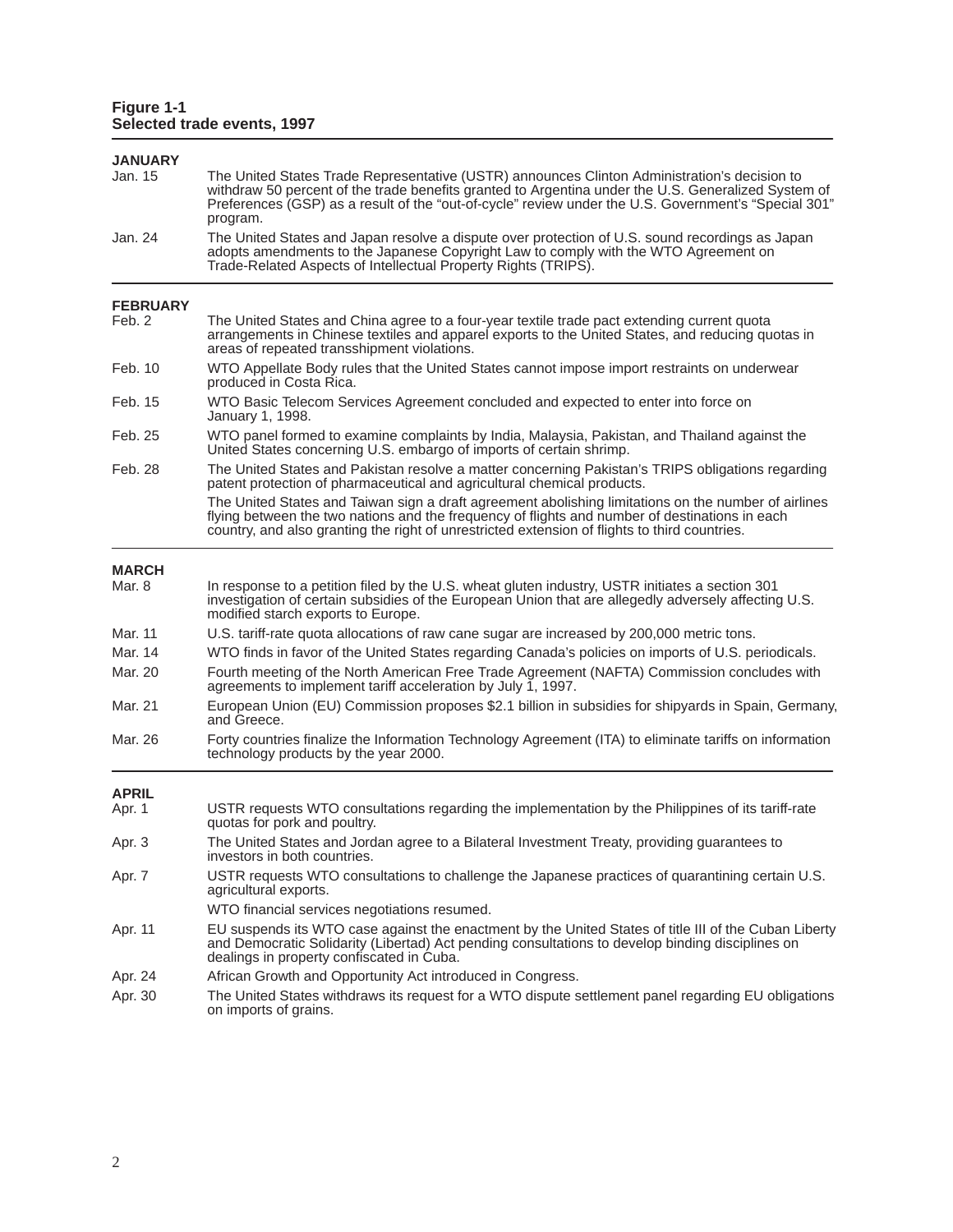| <b>MAY</b>       |                                                                                                                                                                                                                                                                                                                     |
|------------------|---------------------------------------------------------------------------------------------------------------------------------------------------------------------------------------------------------------------------------------------------------------------------------------------------------------------|
| May 2            | USTR terminates a GSP worker rights review of Guatemala and initiates GSP reviews of worker<br>rights in Belarus and Swaziland.                                                                                                                                                                                     |
| May 12           | USTR announces allocation of the 200,000 metric ton increase in the amount available under the U.S.<br>raw cane sugar tariff-rate quota.                                                                                                                                                                            |
| May 13-16        | Trade ministers agree to formally launch Free Trade Area of the Americas (FTAA) negotiations in<br>April 1998 at the third FTAA Trade Ministerial Meeting in Belo Horizonte, Brazil.                                                                                                                                |
| May 20           | In accordance with NAFTA, the United States and Mexico reach an agreement to afford national<br>treatment to each country's telecommunications equipment test data by allowing for private sector<br>agreements between Mexican and U.S. testing laboratories.                                                      |
| May 22           | USTR initiates a review of the Philippines' eligibility to qualify for GSP benefits in response to a<br>petition by the U.S. meat industry.                                                                                                                                                                         |
| May 29           | As part of the General Agreement on Trade in Services (GATS), WTO adopts guidelines for<br>recognition of qualifications in the accountancy sector to facilitate accountants <sup>7</sup> abilities to serve<br>foreign markets.                                                                                    |
| <b>May 30</b>    | Over 1,700 products from least-developed beneficiary developing countries (LDBDCs) are designated<br>for duty-free treatment under the GSP program.                                                                                                                                                                 |
| <b>JUNE</b>      |                                                                                                                                                                                                                                                                                                                     |
| June 13          | The United States and the EU agree to a package of mutual recognition agreements<br>affecting six industries and approximately \$50 billion in two-way trade.                                                                                                                                                       |
| June 17          | President Clinton announces the Partnership for Growth and Opportunity in Africa.                                                                                                                                                                                                                                   |
| June 19          | Hong Kong accedes to the WTO Agreement on Government Procurement.                                                                                                                                                                                                                                                   |
|                  | The United States and Japan agree to an enhanced initiative on deregulation and competition policy.                                                                                                                                                                                                                 |
| June 20          | European Union files WTO complaint against the United States concerning selective procurement<br>measures enacted by the Commonwealth of Massachusetts to discourage companies from doing<br>business with Burma.                                                                                                   |
| June 27          | The United States and Vietnam sign their first ever bilateral copyright agreement affording U.S.<br>copyrighted works the same protection that Vietnamese nationals receive in Vietnam.                                                                                                                             |
| June 30          | WTO dispute settlement panel finds in favor of the United States with regard to the European Union's<br>ban on the use of growth promoting hormones on cattle.                                                                                                                                                      |
| <b>JULY</b>      |                                                                                                                                                                                                                                                                                                                     |
| July 15          | The United States requests WTO dispute settlement consultations with India regarding the phase-out<br>of Indian quantitative restrictions on consumer and agricultural goods.                                                                                                                                       |
| July 23          | The United States and Korea conclude negotiations on trade in telecommunications goods and<br>services.                                                                                                                                                                                                             |
| <b>AUGUST</b>    |                                                                                                                                                                                                                                                                                                                     |
| Aug. 5           | President Clinton signs into law the retroactive renewal of the GSP through June 30, 1998.                                                                                                                                                                                                                          |
| Aug. 13          | The United States and Laos conclude negotiations on a bilateral trade agreement and a bilateral<br>investment treaty.                                                                                                                                                                                               |
| Aug. 15          | President Clinton signs into law the International Dolphin Conservation Program Act, providing for an<br>end to embargoes of imports of certain yellowfin tuna that had been required by statute, effective<br>when a legally binding international dolphin conservation program is formalized.                     |
| Aug. 19          | Executive Order 13059 confirms that virtually all trade and investment activities with Iran by U.S.<br>persons, wherever located, are prohibited.                                                                                                                                                                   |
| <b>SEPTEMBER</b> |                                                                                                                                                                                                                                                                                                                     |
| Sept. 4          | The U.S. Federal Maritime Commission imposes sanctions of \$100,000 per voyage on container<br>vessels owned or operated by Japanese companies entering the United States in retaliation for<br>Japan's failure to reform its harbor services practices to allow for greater market access for foreign<br>shippers. |
|                  | The United States requests WTO dispute settlement consultations regarding actions by Mexico in its<br>antidumping investigation on high-fructose corn syrup.                                                                                                                                                        |
| Sept. 5          | WTO dispute panel finds in favor of the United States with regard to India's failure to provide<br>intellectual property rights protection.                                                                                                                                                                         |
| Sept. 8          | The United States and Canada agree to a settlement on the sugar-containing products re-export<br>program as well as a suspension of Canada's tariff-rate quota on barley and barley-containing<br>products from the United States.                                                                                  |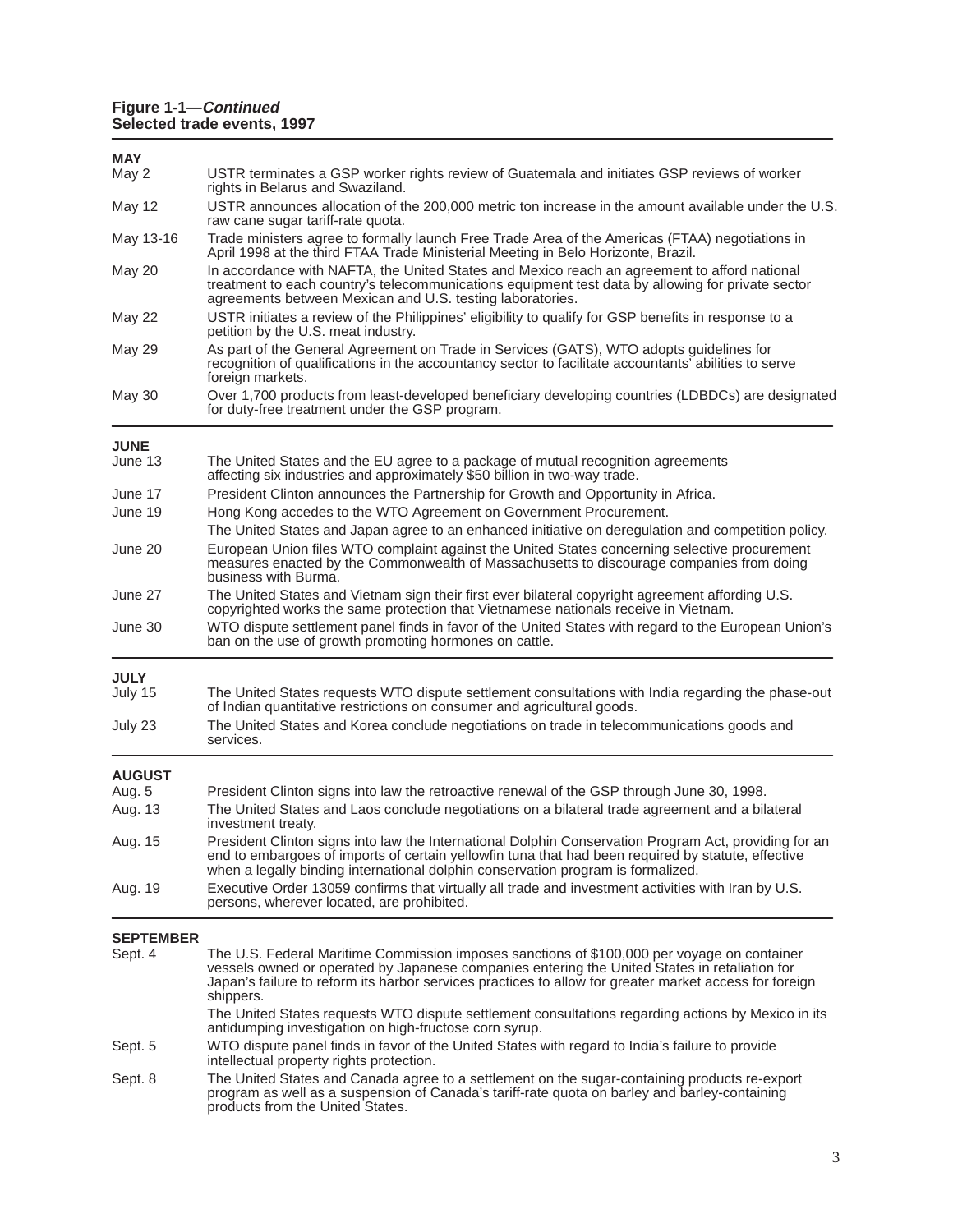# **Figure 1-1—Continued**

| <b>Figure 1-1-Continued</b> | Selected trade events, 1997                                                                                                                                                                                                                                                                                                                                                                                                                                                                                                                                                                                                                                   |  |  |  |  |  |  |  |
|-----------------------------|---------------------------------------------------------------------------------------------------------------------------------------------------------------------------------------------------------------------------------------------------------------------------------------------------------------------------------------------------------------------------------------------------------------------------------------------------------------------------------------------------------------------------------------------------------------------------------------------------------------------------------------------------------------|--|--|--|--|--|--|--|
| Sept. 9                     | The WTO Appellate Body upholds the claims of the United States, Ecuador, Honduras, and Mexico<br>that EU banana subsidies violate WTO rules.                                                                                                                                                                                                                                                                                                                                                                                                                                                                                                                  |  |  |  |  |  |  |  |
| Sept. 16                    | Clinton Administration submits proposal on renewing "fast-track" negotiating authority.                                                                                                                                                                                                                                                                                                                                                                                                                                                                                                                                                                       |  |  |  |  |  |  |  |
| Sept. 26                    | USITC finds that the U.S. vector supercomputer industry is threatened with material injury due to<br>unfairly traded Japanese vector supercomputers.                                                                                                                                                                                                                                                                                                                                                                                                                                                                                                          |  |  |  |  |  |  |  |
| <b>OCTOBER</b>              |                                                                                                                                                                                                                                                                                                                                                                                                                                                                                                                                                                                                                                                               |  |  |  |  |  |  |  |
| Oct. 1                      | The United States and Japan agree to improve and extend the 1994 Nippon Telegraph and Telephone<br>(NTT) Procurement Procedures arrangements until 1999.                                                                                                                                                                                                                                                                                                                                                                                                                                                                                                      |  |  |  |  |  |  |  |
|                             | USTR announces that Korea's barriers to imported automobiles have been identified as a priority<br>foreign country practice under the "Super 301" provisions of U.S. trade law.                                                                                                                                                                                                                                                                                                                                                                                                                                                                               |  |  |  |  |  |  |  |
| Oct. 24                     | The United States and China reach an interim agreement on market access for foreign financial<br>information companies in China.                                                                                                                                                                                                                                                                                                                                                                                                                                                                                                                              |  |  |  |  |  |  |  |
| Oct. 27                     | Panama removed from the Special 301 "watch list" with regard to its WTO TRIPS obligations.                                                                                                                                                                                                                                                                                                                                                                                                                                                                                                                                                                    |  |  |  |  |  |  |  |
|                             | The United States and Japan reach final agreement to end a dispute over port practices.                                                                                                                                                                                                                                                                                                                                                                                                                                                                                                                                                                       |  |  |  |  |  |  |  |
| <b>NOVEMBER</b>             |                                                                                                                                                                                                                                                                                                                                                                                                                                                                                                                                                                                                                                                               |  |  |  |  |  |  |  |
| Nov. 4                      | Executive Order 13067 imposes comprehensive U.S. economic and trade sanctions against Sudan.                                                                                                                                                                                                                                                                                                                                                                                                                                                                                                                                                                  |  |  |  |  |  |  |  |
| Nov. 5                      | Taiwan agrees not to implement an earlier decision to adopt capital reserve requirements that would<br>have severely restricted operations of U.S. insurance companies in Taiwan.                                                                                                                                                                                                                                                                                                                                                                                                                                                                             |  |  |  |  |  |  |  |
| Nov. 10                     | President Clinton requests the House to refrain from voting on "fast track" legislation until passage can<br>be assured.                                                                                                                                                                                                                                                                                                                                                                                                                                                                                                                                      |  |  |  |  |  |  |  |
| Nov. 22                     | Asia-Pacific Economic Cooperation (APEC) Trade Ministers meeting in Vancouver agree to finalize<br>trade liberalization plans in the first half of 1998, with implementation to begin in 1999, in nine sectors:<br>environmental goods and services, medical equipment, chemicals, energy, forest products, fish and<br>fish products, toys, gems and jewelry, and telecommunications (a mutual recognition arrangement). In<br>addition, Ministers directed that work to develop proposals proceed in six additional sectors: oilseeds<br>and oilseed products, food products, natural and synthetic rubber, fertilizers, automotive, and civil<br>aircraft. |  |  |  |  |  |  |  |
| Nov. 25                     | WTO dispute settlement panel rules in favor of the United States with regard to duties and taxes<br>assessed by Argentina on U.S. textile and apparel products.                                                                                                                                                                                                                                                                                                                                                                                                                                                                                               |  |  |  |  |  |  |  |
| <b>DECEMBER</b>             |                                                                                                                                                                                                                                                                                                                                                                                                                                                                                                                                                                                                                                                               |  |  |  |  |  |  |  |
| Dec. 4                      | WTO Appellate Body rules in favor of the United States with regard to India's failure to provide<br>intellectual property rights protection to pharmaceutical and agricultural companies as required by the<br>WTO TRIPS Agreement.                                                                                                                                                                                                                                                                                                                                                                                                                           |  |  |  |  |  |  |  |
| Dec. 5                      | WTO issues an interim decision in favor of Japan regarding the United States' complaint about access<br>to the Japanese photographic film and paper market.                                                                                                                                                                                                                                                                                                                                                                                                                                                                                                   |  |  |  |  |  |  |  |
|                             | The United States and the EU reach agreement on global electronic commerce at the U.S.-EU<br>Summit.                                                                                                                                                                                                                                                                                                                                                                                                                                                                                                                                                          |  |  |  |  |  |  |  |
| Dec. 12                     | WTO Financial Services negotiations conclude with 102 WTO member countries committing to market<br>opening in financial services sectors effective January 1999.                                                                                                                                                                                                                                                                                                                                                                                                                                                                                              |  |  |  |  |  |  |  |
| Dec. 15                     | The United States and Japan settle a WTO dispute regarding Japan's taxation of distilled spirits.                                                                                                                                                                                                                                                                                                                                                                                                                                                                                                                                                             |  |  |  |  |  |  |  |

- Dec. 16 The United States and Nicaragua conclude a Bilateral Property Rights Agreement extending protection to copyrights, patents, trademarks, trade secrets, semiconductor layout designs, encrypted satellite signals, and geographical indications as well as providing for enforcement.
- Dec. 17 Thirty-four countries sign the OECD Convention on Combating Bribery of Foreign Public Officials in International Business Transactions.
- Dec. 18 Fifty-five WTO Members agree to meet to consider the date of entry into force of the WTO Basic Telecom Agreement. The United States and the EU sign an Agreed Minute that develops technical specifications for fur-bearing animal trap performance, suggests guidelines for further research into trap design, and envisions the phasing out of certain trapping devices currently in use. Dec. 19 The United States and Turkey resolve a section 301 investigation and WTO dispute by ensuring equal treatment of U.S. films shown in Turkey. Dec. 23 Pursuant to their 1985 Free Trade Agreement (FTA), the United States and Israel agree to lower fees charged by Israel on imports of U.S. almonds.

Source: Compiled by the staff of the U.S. International Trade Commission.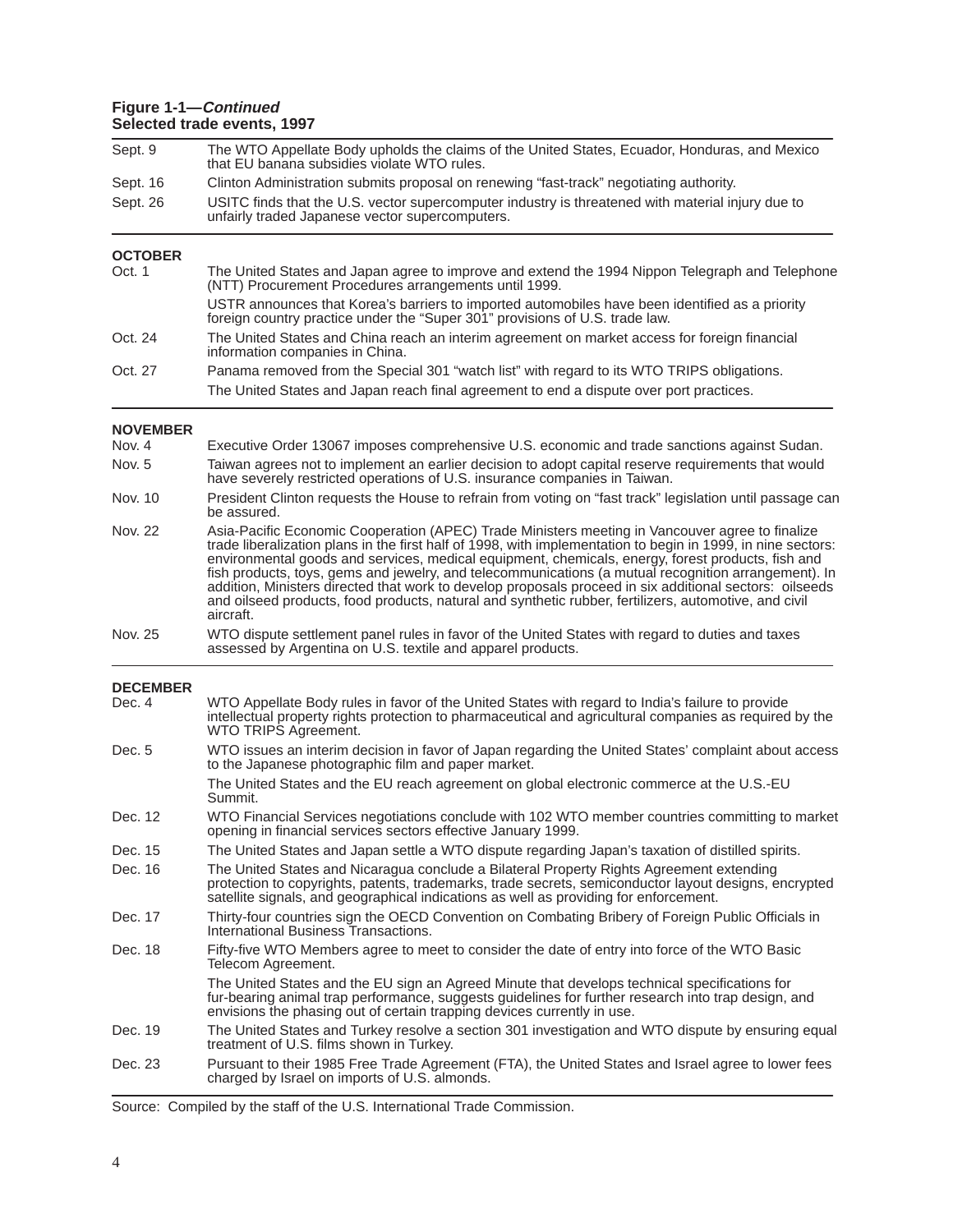Congress that it will hold an "up or down" vote within a specified time on legislation to approve and implement the resulting agreements. The quid pro quo is active consultation with Congress before, during, and after negotiations. The rationale was that foreign partners will only provide their best "bottom line" offers if they know that the deals negotiated by the U.S. Executive will not be amended piecemeal when submitted for Congressional approval. Indeed, most partners refuse to begin serious negotiations until the U.S. team has clear authority in hand. Since 1974, all Presidents have had such authority, which is generally granted for limited periods of time and for specified purposes. Fast track approval was most recently used to implement the North American Free Trade Agreement (NAFTA) and the Uruguay Round of multilateral trade negotiations. The latest grant of fast track authority expired in 1994.

President Clinton initiated his fast track campaign on September 10, 1997, highlighting the need for a renewal of broad negotiating authority that would allow an expansion of trade with Latin America, Asia, within the WTO, and at the sectoral level. The President unveiled his specific legislative proposal for such authority on September 16, 1997, in a bill entitled the "Export Expansion and Reciprocal Trade Agreements Act of 1997." The bill proposed to extend trade agreement negotiating authority for agreements regarding tariff and nontariff barriers until October 1, 2001, and, with extension, until October 1, 2005.

In presenting his fast track proposal to the Congress, President Clinton argued that the United States has much to gain from continued trade liberalization. The United States is the world's leading exporter. Fast-growing foreign markets, particularly in the developing world, offer lucrative opportunities. Because foreign barriers to U.S. exports and investment remain high, and U.S. barriers are comparatively low, the United States has a clear economic stake in "leveling the playing field" through trade agreements. Fast track is also needed for the United States to effectively influence global and regional trade rules, according to the President's statement.<sup>5</sup> In testimony before the House Ways and Means Committee, U.S. Trade Representative (USTR) Charlene Barshefsky indicated that fast track would be used to pursue an ambitious trade agenda including bilateral, regional, multilateral, and sectoral trade negotiations. She added that these talks offer the

5 "Message to the Congress Transmitting the Proposed 'Export Expansion and Reciprocal Trade Agreements Act of 1997,' " Sept. 16, 1997, *Weekly Compilation of Presidential Documents*, Sept. 22, 1997, pp. 1344-5.

promise of knocking down barriers to highly competitive U.S. goods and services, especially in emerging economies, supporting U.S. growth and job creation.6

Fast track renewal proved controversial, in part due to disagreement over the goals, conditions, and limitations that would be attached to the procedure. Particularly sharp disagreement emerged over what links, if any, should be made among the goals of expanded trade, improved worker protection, and strengthened environmental protection. In cooperation with the Administration, the Senate and the House crafted their own fast track bills, S. 1269 and H.R. 2621, seeking to clearly define the areas where linkage among the three areas of policy could be pursued under fast track.

In a statement following the postponement on November 10, 1997, of a vote on H.R. 2621, President Clinton expressed optimism that a compromise ultimately would be reached that would enable a strong majority of both parties to support fast track renewal. However, he said, time was needed to address the issues that had emerged in the debate over the measure.7 In his January 27, 1998, State of the Union address, President Clinton renewed his request for fast track authority, arguing that, "We must shape this global economy, not shrink from it."8

Highlights of the other activity described later in the report are presented below.

## *The World Trade Organization*

The final phase of the Uruguay Round of multilateral trade negotiations came to an end on December 12, 1997, as 102 WTO member states agreed to a most-favored-nation (MFN)-based agreement on market access, national treatment, and broader liberalization of global financial services insurance, banking, securities, pensions and investment management services, financial information providers, and all related financial services. Member states have until January 1999 to ratify the protocol that will give effect to the agreement.

<sup>6</sup> USTR, Testimony of U.S. Trade Representative Charlene Barshefsky, Renewal of Fast Track Authority, before the House Ways and Means Trade Subcommittee, Sept. 30, 1997.

<sup>7</sup> The White House, "Statement by the President," regarding fast track authority, White House Press Release, Nov. 10, 1997.

<sup>8 &</sup>quot;Address Before a Joint Session of the Congress on the State of the Union," Jan. 27, 1998, *Weekly Compilation of Presidential Documents*, Feb. 2, 1998, p. 132.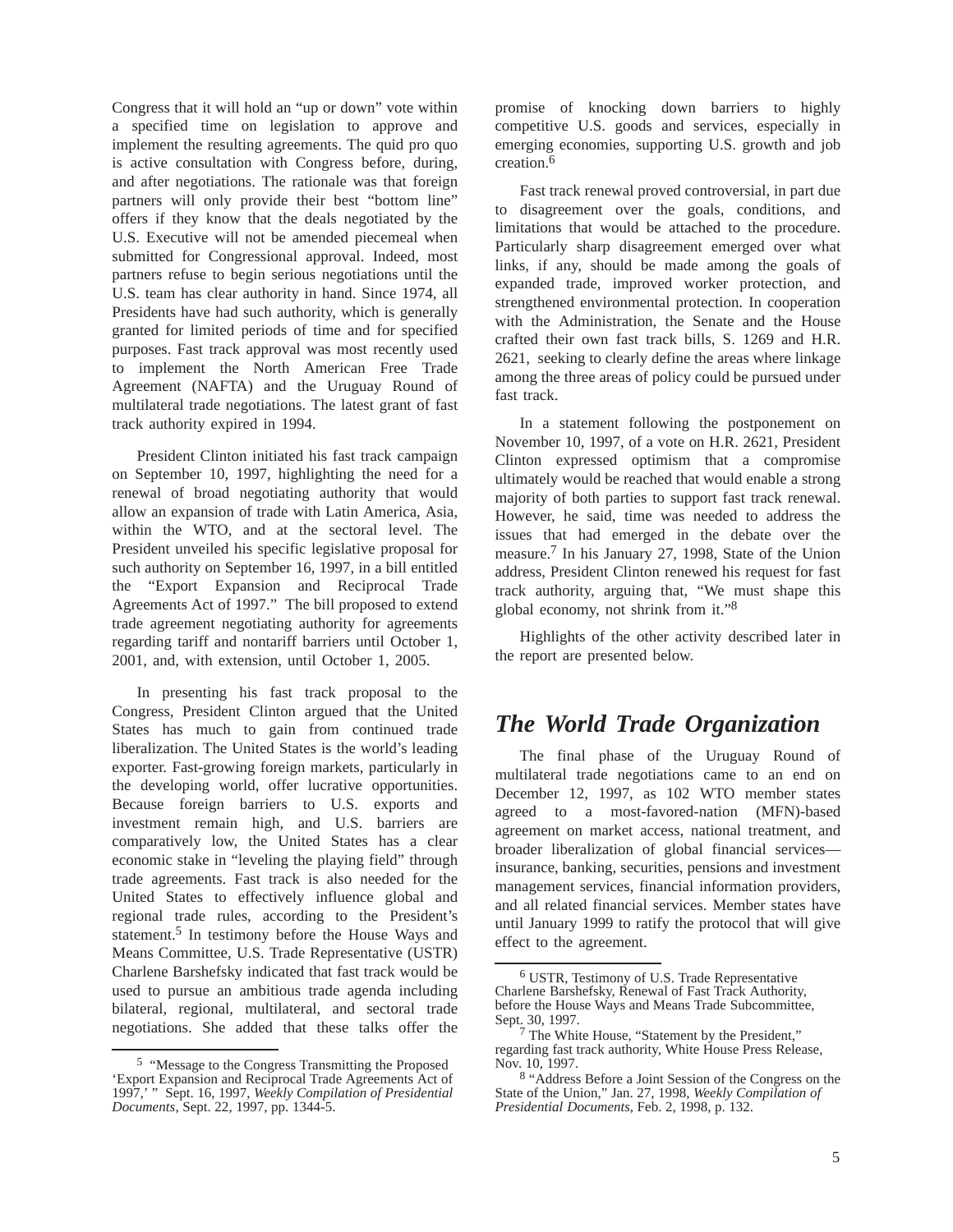In February 1997, negotiations regarding basic telecommunications concluded with an agreement to provide market access for local, long-distance, and international service. Negotiations arising out of the 1996 WTO Singapore Ministerial Conference regarding the Information Technology Agreement (ITA) concluded in March 1997, with 43 countries agreeing to eliminate most tariffs on these products by 2000. The ITA entered into force on July 1, 1997, covering nearly 95 percent of world trade in information technology products.

Dispute settlement and implementation of existing agreements also were important focal points for WTO activity. During 1997, the number of WTO dispute settlement cases surpassed 100, considered to be an indicator that WTO members actively support the rules of the multilateral trading system and have confidence in the integrated and more automatic disputesettlement mechanism that came into effect in 1995. By the start of 1998, the WTO had received 115 requests for consultations on 80 distinct matters. In October and November 1997, the WTO Council for Trade in Goods heard from the Textiles Monitoring Body on the first major review of the implementation of the WTO Agreement on Textiles and Clothing (ATC). Developing countries expressed dissatisfaction with the review, accusing the importing countries of concentrating on a narrow, legalistic definition of ATC obligations that refused to deal with the concerns of the developing countries. The importing countries insisted, and the Textiles Monitoring Body agreed, that they had met their ATC obligations.

The WTO also undertook new initiatives. In October 1997, the WTO sponsored a High-Level Meeting on Integrated Initiatives for Least-Developed Countries' Trade Development. The meeting brought together the 48 UN-designated least-developed countries with the core multilateral organizations, and others, in an effort to promote growth in the least-developed countries. Better coordination of national and international aid efforts, appropriate macroeconomic policies, and improved market access and supply-side measures are among the steps being pursued. Examination of three "new issues" got underway in mid-1997 with the initiation of the three WTO Working Groups called for at the December 1996 Singapore Ministerial Conference, covering (1) the interaction between trade and competition policy, (2) the relationship between trade and investment, and (3) transparency in government procurement. The General Council will determine after two years how the work of each body should proceed.

## *The Organization for Economic Cooperation and Development*

In November 1997, the OECD adopted the Convention on Combating Bribery of Foreign Public Officials in International Business Transactions, the most recent in a series of measures taken to address the issue of corruption. The convention was signed by the 29 OECD member states, as well as by 5 nonmember countries. It addresses corruption in the form of promising or giving a bribe ("active" bribery), as opposed to receiving one ("passive" bribery).

Although final agreement on a Multilateral Agreement on Investment (MAI) was not achieved by the target date of May 1997, progress was made in establishing an overall framework to cover all forms of investment coming from all signatory investors, including the establishment and activities of enterprises that are foreign-owned or -controlled. Negotiations continued into 1998 over the most contentious issues—national reservations and other similar exceptions or exemptions. The MAI is to be a free-standing treaty, open to accession by nonmembers.

The OECD has led international efforts to examine regulatory reform issues, which can have important implications for market access. In 1997, the OECD released its report examining Member governments' experiences with reform, which aims to enhance competition, reduce regulatory costs, boost efficiency, lower prices, stimulate innovation, and help economies remain competitive. The report set out seven policy recommendations on regulatory reform.

## *Regional Trade Initiatives*

Regional initiatives continued to assume importance in overall U.S. trade policy. During 1997, there were two major initiatives on Africa, one sponsored by Congress and the other by the President. The African Growth and Opportunity Act was introduced in Congress on April 24, 1997. The proposed legislation would provide for increased trade benefits for countries in Sub-Saharan Africa, allow duty-free and quota-free imports of textiles and apparel from those countries, and provide an opportunity for these countries to enter into Free Trade Agreement (FTA) negotiations with the United States. The other initiative, the Partnership for Economic Growth and Opportunity in Africa, was announced by the President on June 17, 1997. The Partnership initiative would involve increased access to the U.S. market for African exports, increased technical assistance to Sub-Saharan Africa, increased private investment, efforts to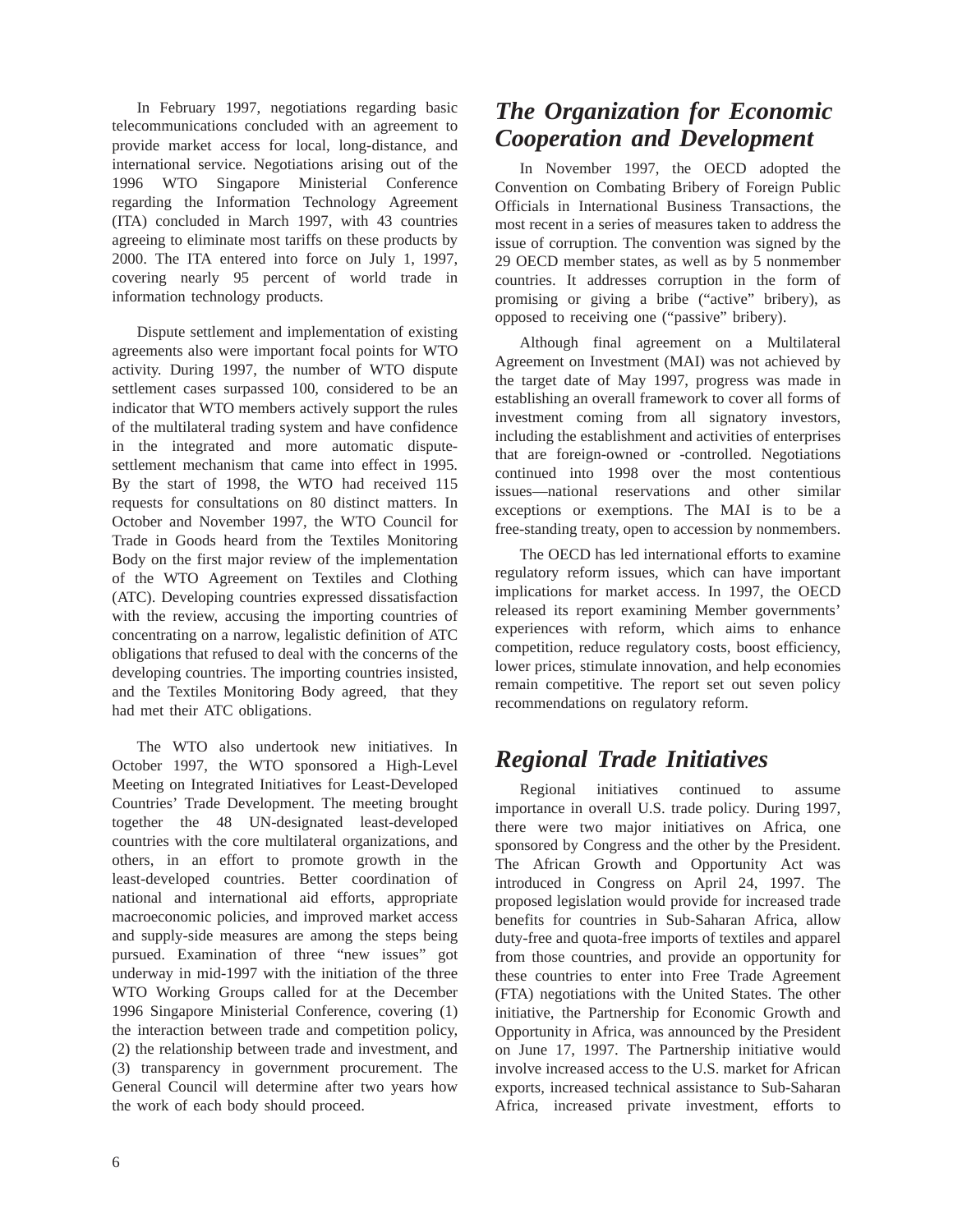eliminate bilateral debt, and annual economic meetings at the cabinet/ministerial level. Under both programs, countries that adopt reforms and open their markets would be eligible for the most benefits.

During 1997, the Asia-Pacific Economic Cooperation (APEC) forum continued to work towards the goals of free and open trade and investment in the Asia-Pacific region by 2010 for developed economies and 2020 for developing economies. A major focus of APEC's work was on early voluntary sectoral liberalization. At the APEC Ministerial in November 1997, nine sectors were selected for immediate work including: environmental goods and services, the energy sector, fish and fish products, toys, forest products, gems and jewelry, medical equipment and instruments, chemicals, and telecommunications (a mutual recognition arrangement). APEC's work in the areas of trade and investment facilitation and economic cooperation and development continued throughout the year.

At the May 13-16, 1997, Third Free Trade Area of the Americas (FTAA) Trade Ministerial Meeting in Belo Horizonte, Brazil, Trade Ministers from the 34 participating countries agreed to formally launch FTAA negotiations at the second hemispheric Summit meeting in Santiago, Chile, in April 1998. Key differences remained, however, over the scope and timing of the FTAA negotiations. A Preparatory Committee was established, and throughout the year, the participants in the 12 FTAA working groups continued to lay the groundwork for the planned FTAA negotiations. The working groups focused on compiling inventories of hemispheric practices, identifying areas of commonality and divergence, and providing recommendations on how to proceed in the construction of the FTAA in each respective area.

Regarding NAFTA, a March 1997 meeting of the NAFTA Free Trade Commission served as the venue for NAFTA Trade Ministers to act upon a number of outstanding issues. Among other things, the Ministers agreed to implement accelerated elimination of tariffs for a list of several dozen items, announced plans to begin a second round of tariff acceleration talks, and received and approved reports from the working groups and committees charged with overseeing NAFTA's day-to-day implementation. In July, the President submitted a required report to Congress on NAFTA's first three years' operation and effects, prompting other efforts to assess the accord. Agriculture, standards, and intellectual property rights issues required ongoing attention by NAFTA officials in 1997. Dispute settlement activity, meanwhile, included first-ever cases under NAFTA's innovative investor-state dispute settlement mechanism.

## *Bilateral Trade Relations*

### **Canada**

During the final year of the tariff implementation stage of the free trade agreement between Canada and the United States, economic and trade relations between the two countries were relatively smooth. However, a dispute developed over Canada's system of milk pricing. In November 1997, the United States formally complained to the WTO about alleged export subsidies for dairy products granted by Canada. Bilateral consultations failed to resolve the dispute, and a request to establish a WTO dispute settlement panel was made in early 1998.

Tension continued to build during 1997 in an ongoing dispute between the United States and Canada over bilateral allocations of benefits and costs of the Pacific salmon fishery. In the spring of 1997, the Canadian Government seized several U.S.-flag fishing vessels, followed by a blockade by British Columbia fishing vessels of a U.S.-flag ferry. Efforts to resolve the dispute continued into 1998.

During 1997, the United States was successful in its challenge before the WTO over Canada's policy on magazines. The United States had filed a complaint in 1996 over Canadian actions prohibiting or restricting imports of certain periodicals and the tax treatment of split-run periodicals, alleging that these measures violated General Agreement on Tariffs and Trade (GATT) rules. On July 30, 1997, the WTO Dispute Settlement Body adopted the Appellate Body Report and the Panel report finding Canadian violations.

### **European Union**

U.S.-EU trade relations in 1997 were marked by two distinct components: ongoing cooperation towards the creation of a transatlantic marketplace characterized by the free movement of goods, services, and investment, as envisaged when the New Trans-Atlantic Agenda was launched in 1995, and the eruption of numerous bilateral trade disputes over matters ranging from agriculture to computers. Reflecting a high level of cooperation over regulatory matters, the United States and the EU announced a Mutual Recognition Agreement (MRA) package that should substantially reduce standards-related obstacles to \$40 billion worth of EU-U.S. trade. A high-level business forum known as the Trans-Atlantic Business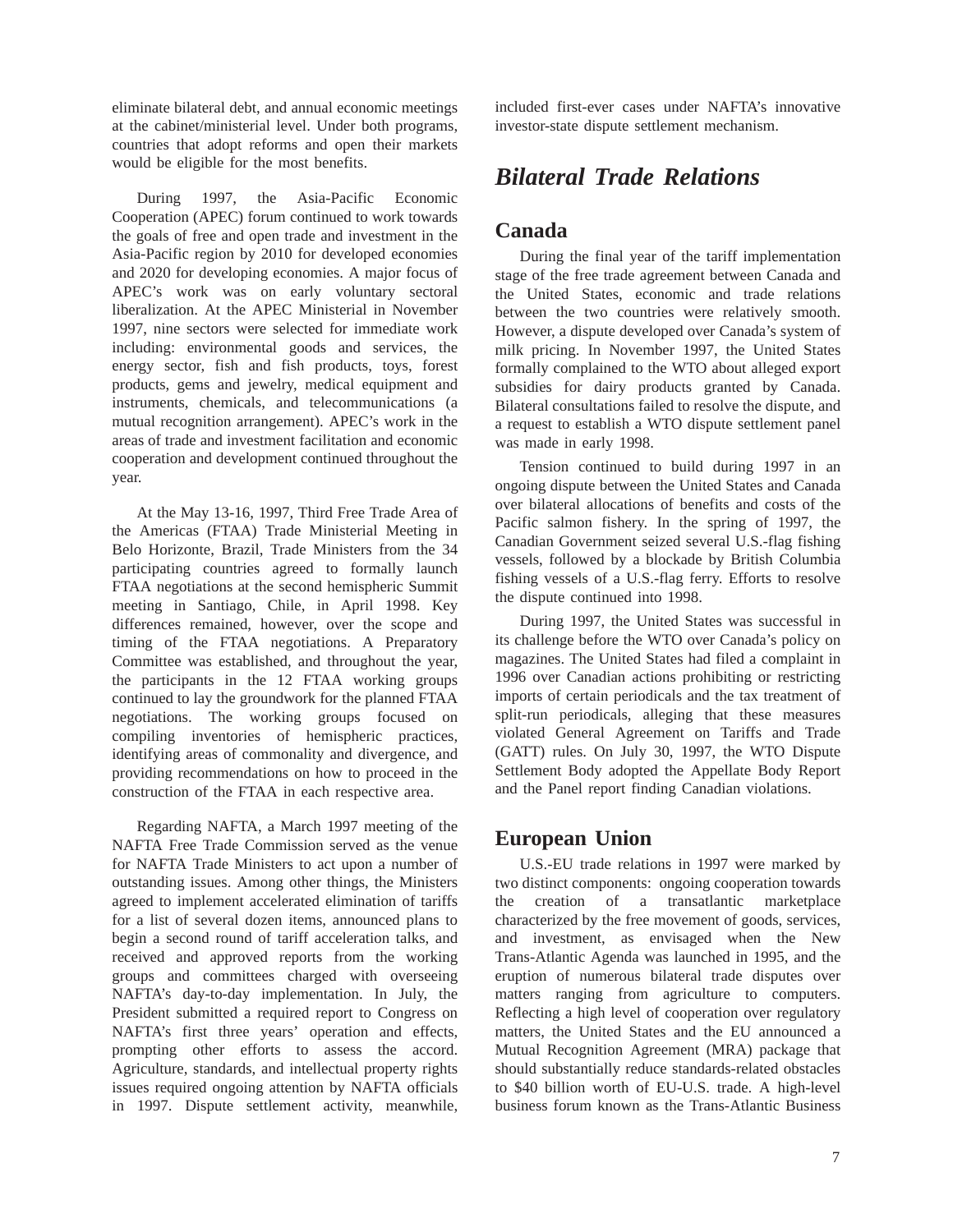Dialogue (TABD), meanwhile, served as the catalyst for a U.S.-EU initiative on global electronic commerce, along with other joint projects.

The United States won several WTO dispute settlement cases against the EU, including those covering beef hormones and bananas, both longstanding issues on the bilateral agenda.

### **Japan**

Transportation-related issues dominated U.S. relations with Japan in 1997. The United States continued to monitor progress under the 1995 U.S.-Japan Automotive Agreement with bilateral discussions focused on the slow pace of change in Japan in the areas of expanded dealership opportunities, auto sales, and deregulation in the parts aftermarket. As a result of these discussions, Japan agreed to take some measures in each of these areas. During 1997, the United States and Japan also engaged in a series of bilateral negotiations on air cargo and passenger services, resulting in an agreement on January 30, 1998, addressing "beyond rights," additional flights and slots, and third-country code sharing.

In October 1997, Japan narrowly averted having its ships detained by the U.S. Coast Guard and Customs Service for failing to pay fines imposed by the Federal Maritime Commission (FMC). On February 26, the FMC had cited restrictions on and requirements for use of Japanese ports in imposing fees on Japanese carriers. Following promises by Japan to address concerns of U.S. shipping carriers, the sanctions were postponed until September, when they were reinstated. The two countries reached a final agreement on October 27 after Japan agreed to pay \$1.5 million in fees and reform its port practices.

### **Mexico**

Two presidential meetings marked U.S.-Mexican relations during 1997. In May, President Clinton and Mexican President Ernesto Zedillo presided over the closing session of the 14th U.S.-Mexico Binational Commission meeting in Mexico City, where 11 agreements were signed in areas of agricultural trade, financial and commercial matters, and border issues. In November, President Zedillo's visit to Washington, DC, resulted in Mexico's commitment to facilitate the prosecution of fugitive drug traffickers in Mexico, a U.S. commitment to discourage illegal sales of weapons to Mexico, and the resolution of a long-standing maritime dispute on the Gulf of Mexico.

The August signing of U.S. legislation that would partially lift the U.S. embargo on tuna imports, imposed in 1991 because of dolphin killings associated with catching tuna, also improved the bilateral trade atmosphere. The embargo primarily affects tuna imported from Mexico.

Mexico's administration of antidumping investigations was the subject of bilateral discussions in 1997. In February, Mexico's Secretariat of Commerce and Industrial Development (SECOFI) initiated an antidumping investigation on behalf of an association of sugar producers in Mexico, charging sales at less than fair value of high-fructose corn syrup (HFCS) imports from the United States. In June, SECOFI imposed preliminary antidumping duties on U.S.-made HFCS. The dispute between Mexican sugar producers and U.S. HFCS producers escalated further when, in September, the United States requested WTO dispute settlement consultations regarding this antidumping action. In March, SECOFI initiated an antidumping investigation on behalf of the Regional Agricultural Union of Fruit Producers of the Mexican state of Chihuahua, alleging sales at less than fair value of imports of red delicious and golden delicious apples from the United States. In September, SECOFI imposed a preliminary antidumping duty on the imports in question.

### **China**

Economic and trade relations between China and the United States in 1997 centered on China's efforts to accede to the WTO. Throughout the year, China introduced a number of market-opening measures, including tariff reductions, selective elimination of import quotas, and reductions in phase-out periods for nontariff measures. China also pledged not to reintroduce export subsidies on agricultural products. China and the United States remain at odds over Chinese offers on tariffs and nontariff barriers, market access, intellectual property rights, guarantees of national treatment for foreign companies, statutory inspection and a restrictive sanitary regime, transparency and judicial review, customs valuations, subsidies, agricultural trade practices, and trade in services.

U.S. negotiators maintain that China continues to protect its agricultural sector with unscientific sanitary and phytosanitary measures, high tariffs, and the ability of state trading companies to control market access for imports. The United States noted that China still uses restrictive phytosanitary measures to bar imports of U.S. oranges, apples, lemons, grapefruit, plums, grapes, tobacco, and Pacific Northwest wheat.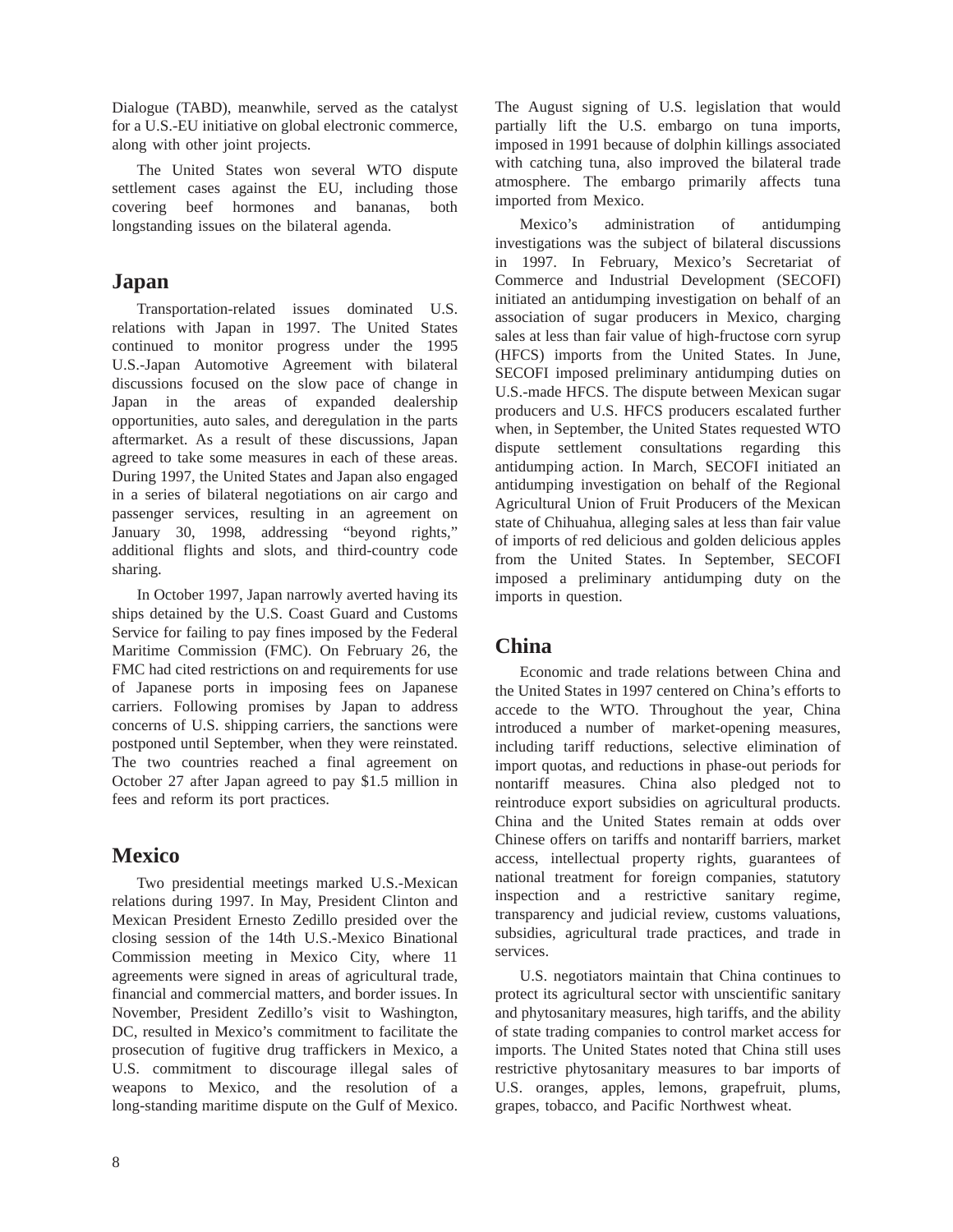The United States and China concluded several bilateral agreements during 1997 that included the extension of the U.S.-China maritime agreement until June 1998, and market-access agreements for textiles, sweet cherries, and grapes. On October 24, 1997, the USTR announced that China and the United States had successfully concluded an interim agreement that secured market access for foreign financial information companies such as Dow Jones and Reuters. Also in October 1997, the United States and China's National Space Agency agreed to add language to the U.S.-China Bilateral Agreement on Space Launch Services that established clear guidelines on pricing of China's commercial space launch services.

On July 1, 1997, Hong Kong reverted to Chinese sovereignty after 150 years of British rule. On that date, the Hong Kong Special Administrative Region of the People's Republic of China was created. Hong Kong retains autonomy in the conduct of trade.

### **Taiwan**

There were positive developments during 1997 in U.S.-Taiwan relations on intellectual property rights (IPR) and civil aviation, but limited progress on Taiwan's WTO application. On April 30, 1997, USTR announced its annual "Special 301" list for countries violating U.S. copyrights and, for the first time since 1988, Taiwan was not named. On February 28, 1997, Taiwan and the United States signed a draft agreement that abolished limitations on the number of airlines flying between the two nations and the frequency and number of destinations in each country, and also grants the right of unrestricted extension of flights to third countries. During October bilateral talks between the United States and Taiwan, negotiators were unable to reach a definitive agreement on Taiwan's accession to the WTO. Among the remaining key issues are: full access to Taiwan's agricultural market (especially pork, chicken, rice, and offal), privatization of the government's tobacco and wine monopoly, tariffs and quotas on automobiles, and Taiwan's government procurement practices.

### **Korea**

There were two major bilateral trade issues involving the United States and Korea in 1997. In July, USTR Barshefsky announced the revocation of Korea's designation as a "priority foreign country" under section 1374 of the 1988 Trade Act following the successful conclusion of a year of negotiations in which the United States had sought to open the telecommunications market in Korea for U.S.

equipment and services suppliers. In October, USTR identified Korea's barriers to imported automobiles as a priority foreign country practice under the "Super 301" provisions of U.S. trade law. Negotiations are expected to begin in the Spring of 1998.

## *Administration of U.S. Trade Laws and Regulations*

Developments in U.S. trade programs during the year included the following:

- The Department of Labor instituted 1,280 investigations for trade adjustment assistance to workers in FY 1997, down somewhat from the number instituted in FY 1996. Additionally, 774 petitions were filed under the U.S. NAFTA-related transitional adjustment assistance program for workers. This figure represents a small increase over the number of such filings in the previous fiscal year. The Department of Commerce certified 159 firms as eligible to apply for trade adjustment assistance during FY 1997, a slight increase over the number in FY 1996.
- Following final affirmative determinations by the Commission and the Department of Commerce, 11 new antidumping orders were issued in 1997. No new countervailing duty orders were issued.
- The Commission's section 337 caseload was dominated by investigations involving complex technologies, particularly in the computer and telecommunications fields. The Commission concluded fifteen investigations under section 337 during the year, and issued exclusion orders in six of those investigations.
- USTR initiated six section 301 investigations in 1997. These included investigations on EU circumvention of export subsidy commitments on dairy products and on Japan's market access barriers to agricultural products.
- The U.S. Generalized System of Preferences (GSP) expired on May 31, 1997, but was renewed retroactively through June 30, 1998, by legislation signed by the President on August 5, 1997; an additional 1,783 Harmonized Tariff System (HTS) subheadings were designated for duty-free treatment under the GSP for products of countries which have been designated as a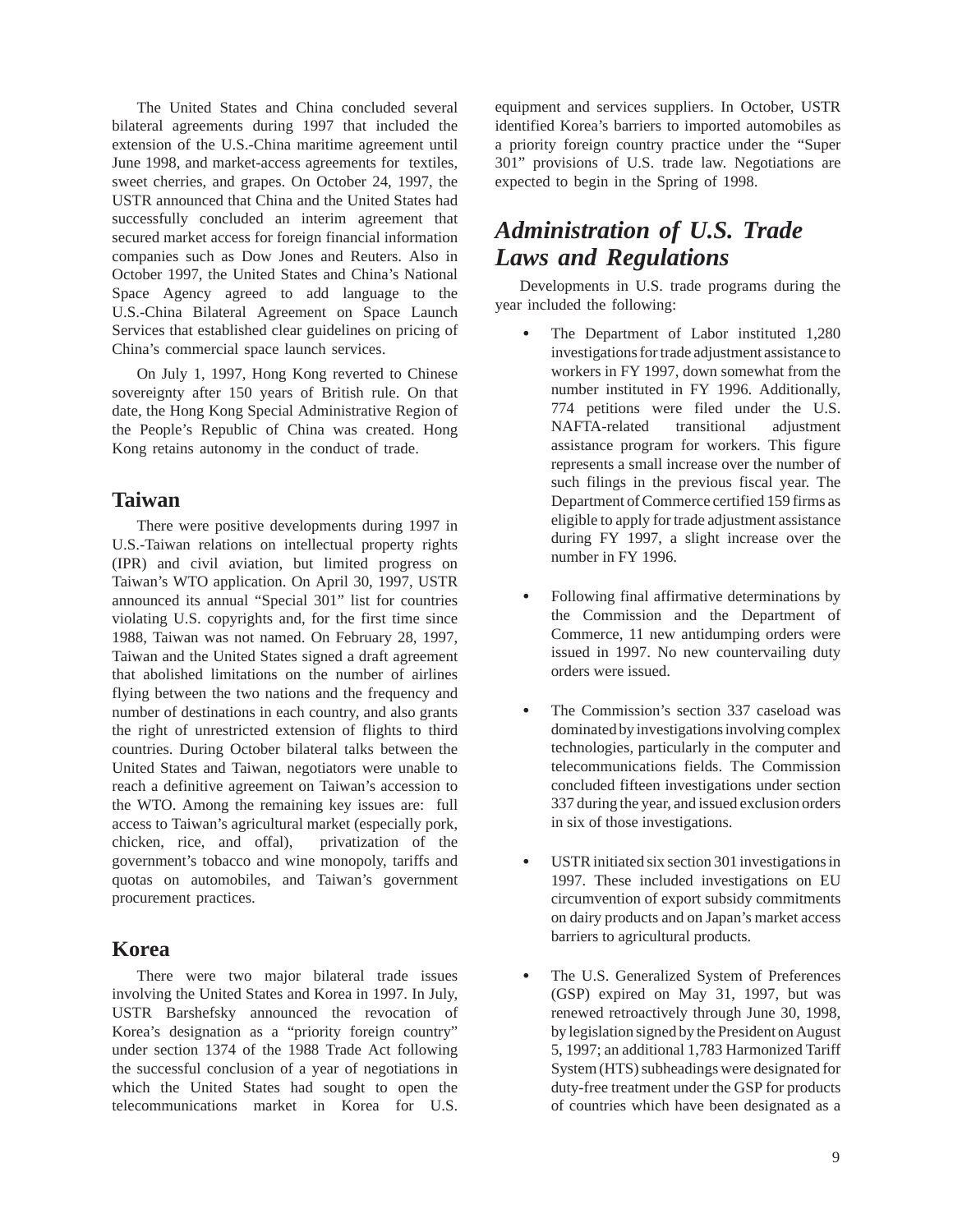least-developed beneficiary developing country. Cambodia was added as a beneficiary developing country and designated as a leastdeveloped beneficiary developing country.

- The United States' market access agreement with China went into effect in early 1998 whereby China substantially reduced its tariffs for a number of textile and apparel products. The United States-China bilateral trade agreement on silk products expired on December 31, 1997. Silk products can now be imported from China into the United States free of quota.
- The USITC conducted an investigation concerning the likely impact of providing quota-free and duty-free entry to textiles and apparel from Sub-Saharan Africa (SSA). The Commission estimated that allowing duty-free and quota-free entry for textiles and apparel from SSA would result in minimal effects on the domestic industry and its workers.
- 1997 tariff preference levels (TPLs) for wool apparel from Canada were filled primarily with men's and boys' wool suits as they had been in 1996. H.R. 2432, a bill to provide relief for domestic producers of tailored wool apparel from increased imports of such apparel from Canada was introduced in Congress.
- The United States agreed to create some exemptions to its statutorily-based rules of origin for textile and apparel products in order to avoid adversely affecting trade in fabrics, scarves, and other "flat goods." Marking requirement exemptions for imported silk scarves and silk fabrics and exemptions for discharge printed fabrics from quotas under the ATC went into effect on January 1, 1998, resolving a problem with the EU.

## *Trade Sanctions Activities*

Some U.S. sanctions were tightened in 1997 and efforts to address concerns by U.S. trading partners over U.S. unilateral sanctions continued. An Executive Order issued on May 21, 1997, prohibits new investment in Burma by U.S. persons, adding to other sanctions against Burma already in place. The United States also tightened economic sanctions against Iran and Sudan. On June 20, 1997, the EU filed a complaint with the WTO against the United States concerning the selective procurement measures enacted by the Commonwealth of Massachusetts against companies that do business in Burma. Meanwhile, the United States and the EU worked to resolve an EU complaint before the WTO over the Libertad (Helms-Burton) Act imposing further economic sanctions on companies that do business in Cuba and that deal in U.S. property confiscated in Cuba. On August 15, 1997, President Clinton signed into law the International Dolphin Conservation Program Act, which provides for an end to the unilateral embargoes on imports of yellowfin tuna required by existing U.S. law, effective when a legally binding international dolphin conservation program is formalized.

# **The International Economic Environment and World Trade in 1997**

## *International Economic Environment*

World economic expansion has been supported by continued solid growth with low inflation in the United States, the United Kingdom, and Canada, and strengthened growth in Western Europe.<sup>9</sup> World real output is estimated to have grown by 4.2 percent in 1997 compared with 4.1 percent in 1996.10 Tight monetary policies and commitments to reduce budget deficits in a number of countries, including the United States, Canada, and most EU members, have played a major role in keeping inflation low and inducing stable, albeit moderate, rates of economic expansion. Table 1-1 shows economic indicators for the United States and selected trading partners.

During the year under review, the U.S. economy grew to near full capacity as real output expanded buoyantly. Real gross domestic product (GDP) grew by 3.8 percent in 1997 compared with an increase of 2.8 percent in 1996. Inflation, as measured by the GDP price deflator, declined to 2.0 percent in 1997 compared with 2.3 percent in 1996. Unemployment dipped below 5.0 percent for the first time since 1973. Conditions in U.S. financial markets bolstered growth. Long-term interest rates were near their lowest levels since the early 1970s. The stock market registered

<sup>9</sup> International Monetary Fund (IMF), *World Economic Outlook*, Oct. 1997, p. 1. 10 Ibid.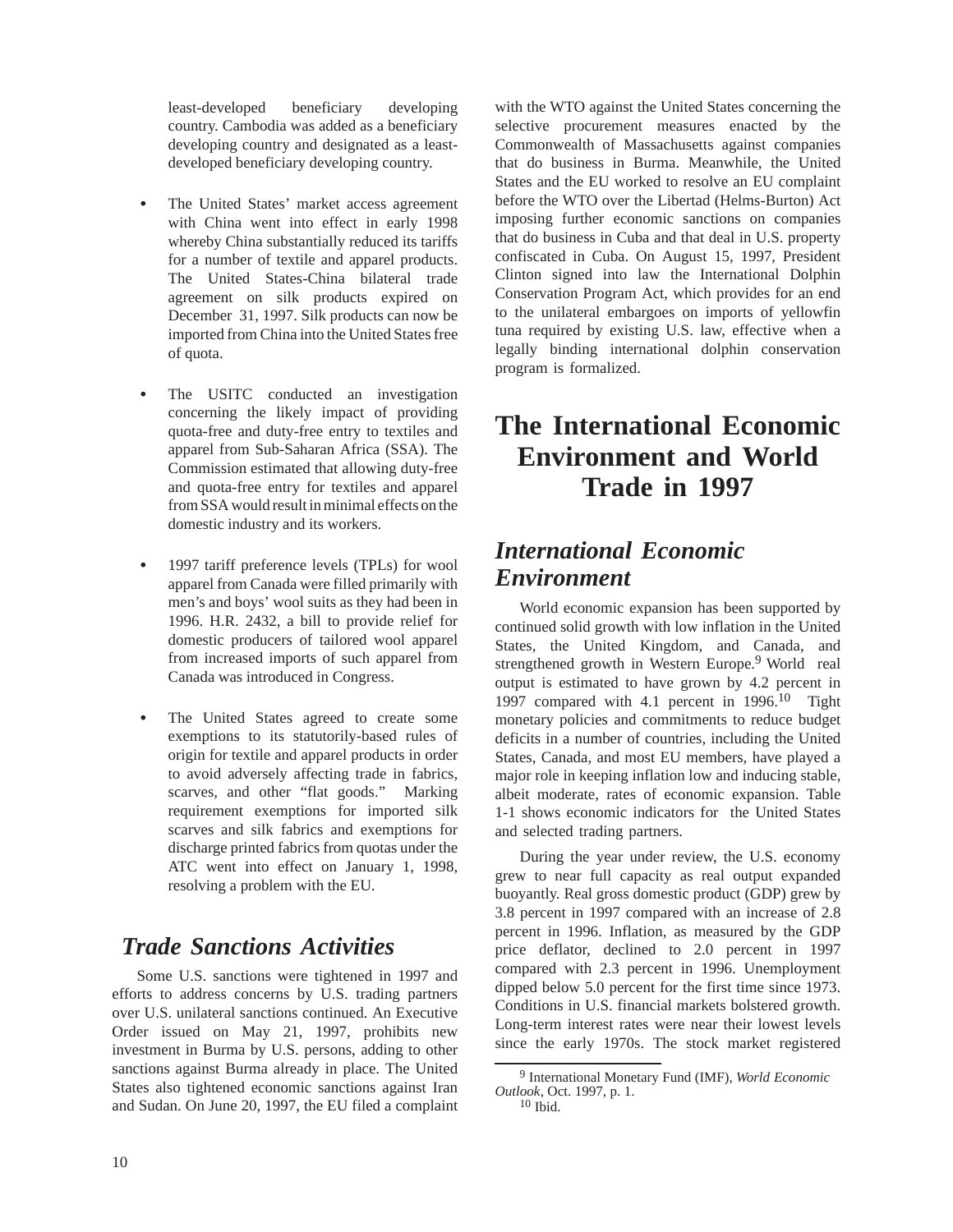#### **Table 1-1 Comparative economic indicators of the United States and specified major trading partners, 1996-97**

|                                    | <b>Real GDP</b>                      |                   | Inflation rate <sup>1</sup> |                    | <b>Unemployment</b><br>rate <sup>2</sup> |                     | <b>Government</b><br>budget balances <sup>3</sup> |                  | <b>Merchandse</b><br>trade balances |                          | <b>Current</b><br>account balance <sup>3</sup> |                         |
|------------------------------------|--------------------------------------|-------------------|-----------------------------|--------------------|------------------------------------------|---------------------|---------------------------------------------------|------------------|-------------------------------------|--------------------------|------------------------------------------------|-------------------------|
| <b>Country</b>                     | 1996                                 | 1997              | 1996                        | 1997               | 1996                                     | 1997                | 1996                                              | 1997             | 1996                                | 1997                     | 1996                                           | 1997                    |
|                                    | Percent change from<br>previous year |                   | Percent                     |                    | Percent                                  |                     | Billion dollars -                                 |                  | Percent                             |                          |                                                |                         |
| G-7 countries<br>United States     | 2.8<br>1.5                           | 3.8<br>3.6        | 2.4<br>1.2                  | 2.0<br>1.5         | 5.4<br>9.7                               | 4.9<br>9.2          | $-1.1$<br>$-1.8$                                  | $-0.0$<br>0.4    | $-191.2$<br>30.1                    | $-198.9$<br>19.4         | $-1.9$<br>$-0.5$                               | $-2.1$<br>$-1.0$        |
| Canada<br>Japan<br>Germany         | 3.5<br>1.4                           | 0.5<br>2.4        | 0.2<br>2.0                  | 1.7<br>2.0         | 3.4<br>10.3                              | 3.4<br>11.4         | $-4.4$<br>$-3.4$                                  | $-2.8$<br>$-3.0$ | 83.6<br>71.3                        | 98.9<br>78.0             | 1.4<br>$-0.6$                                  | 2.2<br>$-0.3$           |
| United Kingdom<br>France           | 2.3<br>1.5                           | 3.4<br>2.3        | 2.6<br>1.8                  | 2.0<br>1.3         | 8.0<br>12.3                              | 6.9<br>12.4         | $-4.7$<br>$-4.1$                                  | $-2.3$<br>$-3.1$ | $-19.7$<br>15.0                     | -20.6<br>29.8            | $-0.1$<br>1.3                                  | 0.3<br>2.3              |
| Italy<br>European Union<br>Mexico. | 0.7<br>1.7<br>5.1                    | 1.3<br>2.6<br>6.7 | 4.5<br>2.7<br>34.0          | 2.2<br>2.0<br>20.9 | 12.1<br>11.4<br>5.5                      | 12.3<br>11.3<br>4.1 | $-6.7$<br>$-4.3$                                  | $-3.0$<br>$-2.7$ | 60.7<br>164.0<br>6.5                | 54.6<br>178.1<br>1.6     | 3.4<br>1.1<br>$-0.6$                           | 3.6<br>1.4<br>$-1.6$    |
| Total OECD<br>China                | 2.8<br>9.7                           | 3.0<br>9.2        | 4.6<br>6.1                  | 4.1<br>3.0         | 7.5                                      | 7.3                 | $-2.7$                                            | .4               | 69.0                                | 81.9                     | 0.1<br>0.9                                     | 0.0<br>1.3              |
| Taiwan<br>Korea<br>Hong Kong       | 5.7<br>7.1<br>4.9                    | 6.0<br>6.2<br>5.4 | 3.1<br>6.0<br>6.0           | 2.5<br>4.5<br>6.2  | 2.0                                      | 2.5                 | 4.9                                               | 3.9              | 17.5<br>$-15.3$<br>$-18.4$          | 9.8<br>$-5.7$<br>$-20.0$ | 3.9<br>$-4.8$<br>$-1.0$                        | 1.4<br>$-2.6$<br>$-1.2$ |
| Singapore<br>.<br>Thailand         | 7.0<br>6.7                           | 6.5<br>1.0        | 1.4<br>5.8                  | 2.5<br>11.0        |                                          |                     |                                                   |                  | $-0.5$<br>$-16.2$                   | $-1.0$<br>$-9.5$         | 15.0<br>$-8.0$                                 | 13.0<br>$-5.0$          |
| Malaysia                           | 8.2                                  | 7.0               | 3.5                         | 3.7                |                                          |                     |                                                   |                  | 3.4                                 | 2.0                      | $-5.2$                                         | $-6.6$                  |

<sup>1</sup> Private consumption deflators.<br><sup>2</sup> Percent of total labor force.

 $^3$  Financial balances as a percent of nominal GDP.<br><sup>4</sup> Not available.

Note.—1997 data are estimates of the OECD.

Source: OECD Economic Outlook, 62, December 1997, and official statistics of the U.S. Department of Commerce.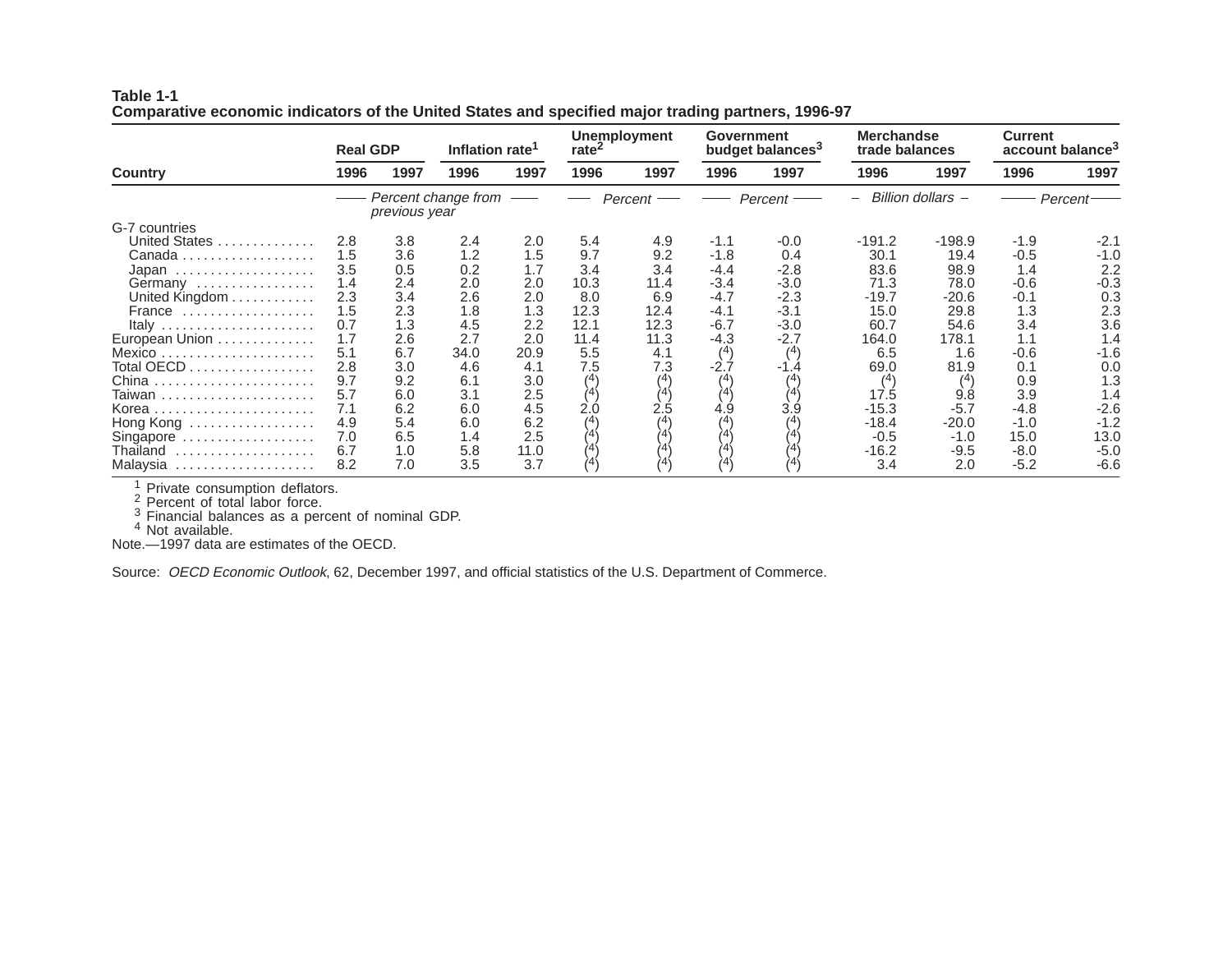all-time highs during the year, and credit remained readily available to investors. This combination of growth and low inflation reflected the favorable influences of declining commodity prices and a strong dollar, but was also attributable to more durable changes in the product market and the flexibility of U.S. labor markets. Gains in competitiveness in labor and product markets and rapid, technology-driven gains in efficiency have supported brisk economic growth and low inflation. $11$ 

Major U.S. trading partners experienced slower output growth than the United States. Canadian real output grew at an annual rate of 3.6 percent, up from 1.5 percent in 1996. Canada's economic growth in 1997 was underpinned by tight fiscal policies that reduced budget deficits, and relaxed monetary policy that lowered interest rates. This mix of fiscal and monetary policy encouraged domestic investment and boosted domestic demand. Moreover, foreign demand for Canada's exports rose in response to the depreciation of the Canadian dollar over most of the year, thus improving Canada's international competitive position.12

Among EU members, with the exception of the United Kingdom, output growth was weak and unemployment remained high.<sup>13</sup> A slowdown in domestic and public investment spending weakened economic growth, and monetary policy was eased in an attempt to countervail public spending cuts. Aggregate domestic demand remained sluggish due to eroded consumer and business confidence. As a result, new investment was too slow to spur growth and reduce unemployment. Nonetheless, foreign exchange markets within the EU stabilized and reductions of fiscal deficits required for the upcoming European Monetary Union (EMU) were achieved in most, if not all, of the EU members. However, uncertainties about the feasibility of the EMU weakened consumer and investor confidence. In addition, the rigidity of EU labor markets increased labor costs and may have served to dampen growth and employment.<sup>14</sup>

In Japan, the OECD estimated that economic growth slowed from 3.5 percent in 1996 to 0.5 percent in 1997. The decline in the rate of growth resulted from a slow rise in domestic demand, reflecting a slowdown in public sector investment and housing construction.15 Following a surge in early 1997, economic activity declined sharply in the second quarter, partly because of a reversal of the first-quarter surge in consumption in anticipation of an increase in the consumption tax in April. Japan's financial sector has suffered from bad-debt problems, although the severity of the Japanese problem is much less than in other Asian economies. Nonetheless, bad debt problems have led to the shutdown of several banks and security firms. These developments have led to further deterioration in consumer confidence and spending.

Growth prospects in developing and emerging economies in 1997 were mixed. In Latin America (including Mexico and the countries of the Caribbean, Central America, and South America), economic growth that started in mid-1996 continued to gather momentum, especially in Argentina, Brazil, and Peru. Inflows of foreign investment and lower domestic interest rates created favorable conditions for broad-based growth. In Mexico, the combination of lower interest rates and inflows of foreign investment helped to stimulate substantial economic growth.<sup>16</sup>

## *Asian financial crisis*

In the Pacific Rim, economic activity continued to expand in 1997, particularly in China, Korea, Taiwan, and Singapore; but financial and bank debt problems and trade and fiscal imbalances arising near mid-year, first in Thailand, then in Korea, Malaysia, and Indonesia, have caused currency uncertainties, throughout East Asia. The currencies of Thailand, Korea, Malaysia, and Indonesia collapsed as foreign investors started to withdraw their short-term investment funds. Stock market indexes plummeted, reaching their lowest levels in years. As the crisis unfolded, political uncertainties and doubts about the commitment and ability of authorities to implement the necessary adjustments and reforms exacerbated pressures on currency and stock markets.

In many respects, Thailand, Indonesia, Malaysia, and Korea face similar problems. Each has suffered a loss of confidence and a sharp currency depreciated. Moreover, in each country, weak financial systems, excessive unhedged foreign borrowing by the domestic private sector, and a lack of transparency about the ties

<sup>11</sup> *Economic Report of the President*, February 1998; U.S. Bureau of Labor Statistics, Productivity and Costs, Fourth quarter, 1997; and *International Economic Review* (*IER*), Jan./Feb.1998.

<sup>12</sup> *OECD Economic Outlook*, 62, December 1997, pp. 92-95.

<sup>13</sup> Ibid., pp. 67-71.

<sup>14</sup> IMF, *World Economic Outlook*, pp. 1-6.

<sup>15</sup> *OECD Economic Outlook*, 62, pp. 67-71. 16 Ibid., pp. 117-119.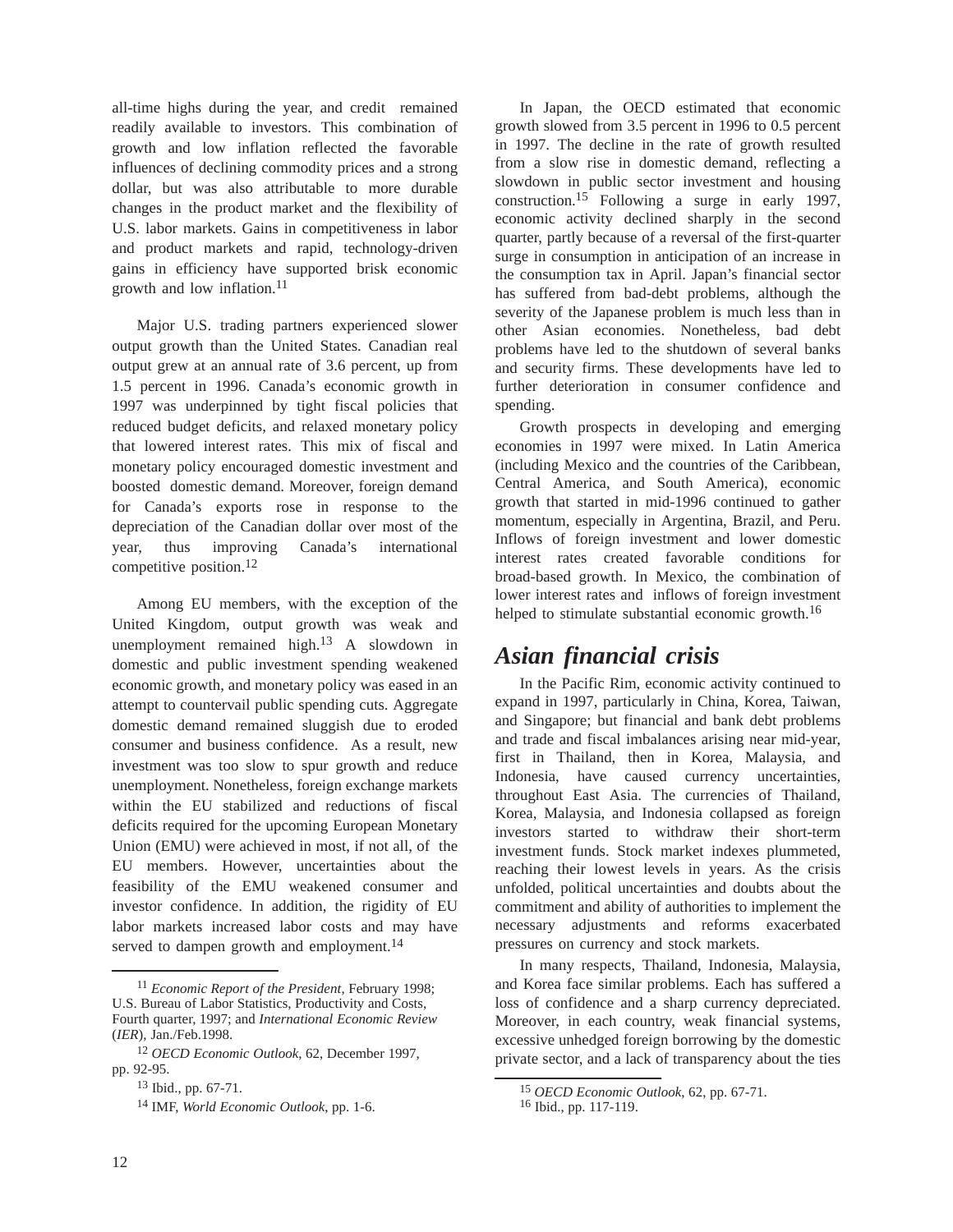between government, business, and banks have contributed to the crisis and complicated efforts to defuse it. Korea, Thailand, and Indonesia called on the International Monetary Fund (IMF) for assistance. IMF-supported reform programs have been implemented to varying degrees.17

Although not yet clear, the financial crisis in South Asia is expected to have some effects on the U.S. trading position with these economies. For example, U.S. exports to these countries could decline because of the liquidity crunch and the appreciation of the U.S. dollar in terms of the Asian currencies. Also, U.S. imports could increase due to the relatively higher U.S. growth rates and the decline in import prices from these countries as the value of the dollar rises.

The OECD assessed the impact of the Asian financial crisis on other economies. According to OECD estimates, the crisis will reduce U.S. GDP growth by 0.3 percent in 1997 and 0.7 percent in 1998. Net U.S. exports will decline by 0.1 percent in 1997 and by 0.3 percent in 1998.18 The IMF predicted that the impact of the Asian crisis will be felt mostly by these countries themselves and by Japan, since fully 18.2 percent of Japan's trade is conducted with emerging economies in Asia. This compares with 11.3 percent for the United States and 3.8 percent for Germany.19

17 "Fischer Presents IMF Perspective of Origins, Implications of Asian Crisis," *IMF Survey*, vol. 27, Jan. 26, 1998, pp. 21-22.

<sup>18</sup> *OECD Economic Outlook*, 62, p 6. 19 IMF, *World Economic Outlook*, pp. 1-6.

*U.S. Balance of Payments Position<sup>20</sup>*

In 1997, the United States ranked as the world's largest merchandise exporter followed by Germany and Japan. Exports of goods (on balance of payments basis) rose from \$612.1 to \$678.3 billion, but imports increased considerably more, to \$877.3 billion from \$803.2 billion in 1996, as shown in table 1-2. The strengthening of domestic demand for imports due to relatively higher rates of U.S. growth led to a widening of the 1997 merchandise trade deficit to \$198.9 billion.

The U.S. current account deficit grew to \$166.4 billion in 1997. The deficits on the merchandise trade and investment income were partially offset by an increase in the surplus on services. The balance on investment income shifted to a deficit of \$14.3 billion in 1997 from a surplus of \$2.8 billion in 1996 as payments on foreign assets in the United States increased to \$250.3 billion, whereas income receipts from U.S. assets abroad increased to \$236.0 billion. Net inflows of foreign capital into the United States increased in 1997 to \$263.6 billion from \$195.2 billion in 1996.

In 1997, the U.S. surplus on services trade rose to \$85.3 billion. U.S. trade in services grew in almost every category. U.S. total services trade (exports plus

#### **Table 1-2 U.S. trade and current account balances, 1996-97**

| (Billion dollars)                                      |          |          |  |
|--------------------------------------------------------|----------|----------|--|
|                                                        | 1996     | 1997     |  |
|                                                        | 612.1    | 678.4    |  |
|                                                        | $-803.2$ | $-877.3$ |  |
|                                                        | $-191.2$ | $-198.9$ |  |
|                                                        | 80.1     | 85.3     |  |
|                                                        | $-111.0$ | $-113.6$ |  |
|                                                        | 206.4    | 236.6    |  |
| Income payments on foreign assets in the United States | $-203.6$ | $-250.3$ |  |
|                                                        | 2.8      | $-14.3$  |  |
| Balance on goods, services, and income                 | $-108.2$ | $-127.9$ |  |
|                                                        | $-40.0$  | $-38.5$  |  |
|                                                        | $-148.2$ | $-166.5$ |  |
|                                                        | $-352.4$ | $-426.9$ |  |
|                                                        | 547.6    | 690.5    |  |
|                                                        | 195.2    | 263.6    |  |

Source: U.S. Department of Commerce, Bureau of Economic Analysis, U.S. International Transactions: Fourth Quarter and Year, 1997, BEA 98-06.

<sup>20</sup> U.S. Department of Commerce, Bureau of Economic Analysis, *U.S. International Transactions: Fourth Quarter and Year, 1997*, BEA 98-06.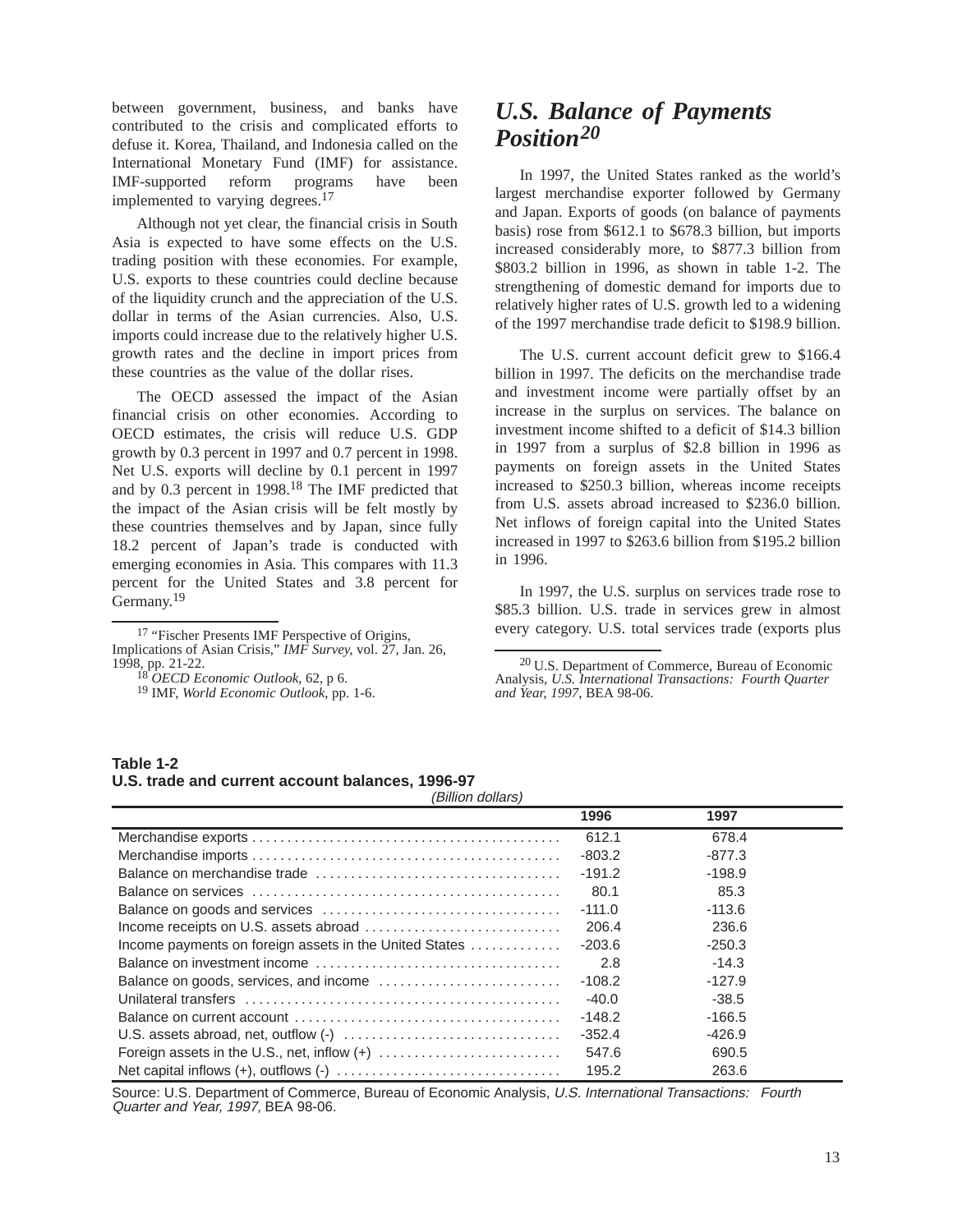imports) reached \$421.1 billion in 1997, a \$27.8 billion increase over 1996. U.S. exports of services in 1997 totaled \$253.2 billion dollars, imports rose to \$167.9 billion. The U.S. deficit on goods and services was \$113.6 billion.

## *U.S. Trade in 1997*

U.S. merchandise exports reached a record \$678.3 billion in 1997. Imports rose to \$877.3 billion up from \$803.2 billion in 1996. The U.S. merchandise trade deficit with the world rose to \$198.9 billion in 1997 from \$191.2 billion in 1996. As shown in figure 1-2, the majority of U.S. exports consisted of manufactured goods, which accounted for 70.8 percent of U.S. exports in 1997. Chemicals accounted for 10.8 percent of exports; food, 7.4 percent; fuel and raw materials, 7.2 percent; and all other goods, 3.8 percent. The majority of U.S. imports were manufactured goods, 74.4 percent; followed by fuel and raw materials, 11.2 percent; chemicals, 6.0 percent; food, 4.6 percent; and all other goods, 3.7 percent.

Figure 1-3 shows U.S. merchandise exports, imports, and trade balances with major trading partners. Leading U.S. exports to, and imports from, major U.S. trading partners are highlighted in the appendix. In 1997, U.S. trade with NAFTA countries accounted for about 30.6 percent of total U.S. exports and imports. Japan accounted for \$58.4 billion of the U.S. merchandise trade deficit in 1997, followed by

China (\$49.5 billion), Canada (\$33.1 billion), the EU (\$24.1 billion), Mexico (\$16.6 billion), and Taiwan (\$13.6 billion). The United States registered a trade surplus of \$1.4 billion with Korea in 1997.

Total U.S. exports and imports grew by about 9.7 percent in 1997 compared with the previous year, as exports grew by 10.5 percent and imports grew by 9.1 percent. U.S. exports to Mexico rose by 25.1 percent, and U.S. exports to Canada rose by 13.2 percent. U.S. exports to Japan declined, U.S. exports to China rose slightly, and U.S. exports to Taiwan grew by 11.6 percent. U.S. imports from Japan rose by 5.0 percent to \$120.5 billion and imports from China rose by 21.1 percent to \$62.0 billion. The U.S. trade deficit with Japan and China totaled \$107.9 billion or 49 percent of the total U.S. trade deficit in goods.

## *World Trade*

The United States ranked as the world's largest merchandise exporter in 1997, followed by Germany and Japan. World trade in goods and services grew at a faster rate than world output in 1997 according to IMF forecasts. World trade volume is estimated to have grown by 7.7 percent in 1997. Trade growth in 1997, however, was above the average annual gains of the previous ten years, and far outstripped the 4.2 percent growth in world output.21

<sup>21</sup> IMF, *World Economic Outlook*, pp. 147 and 175.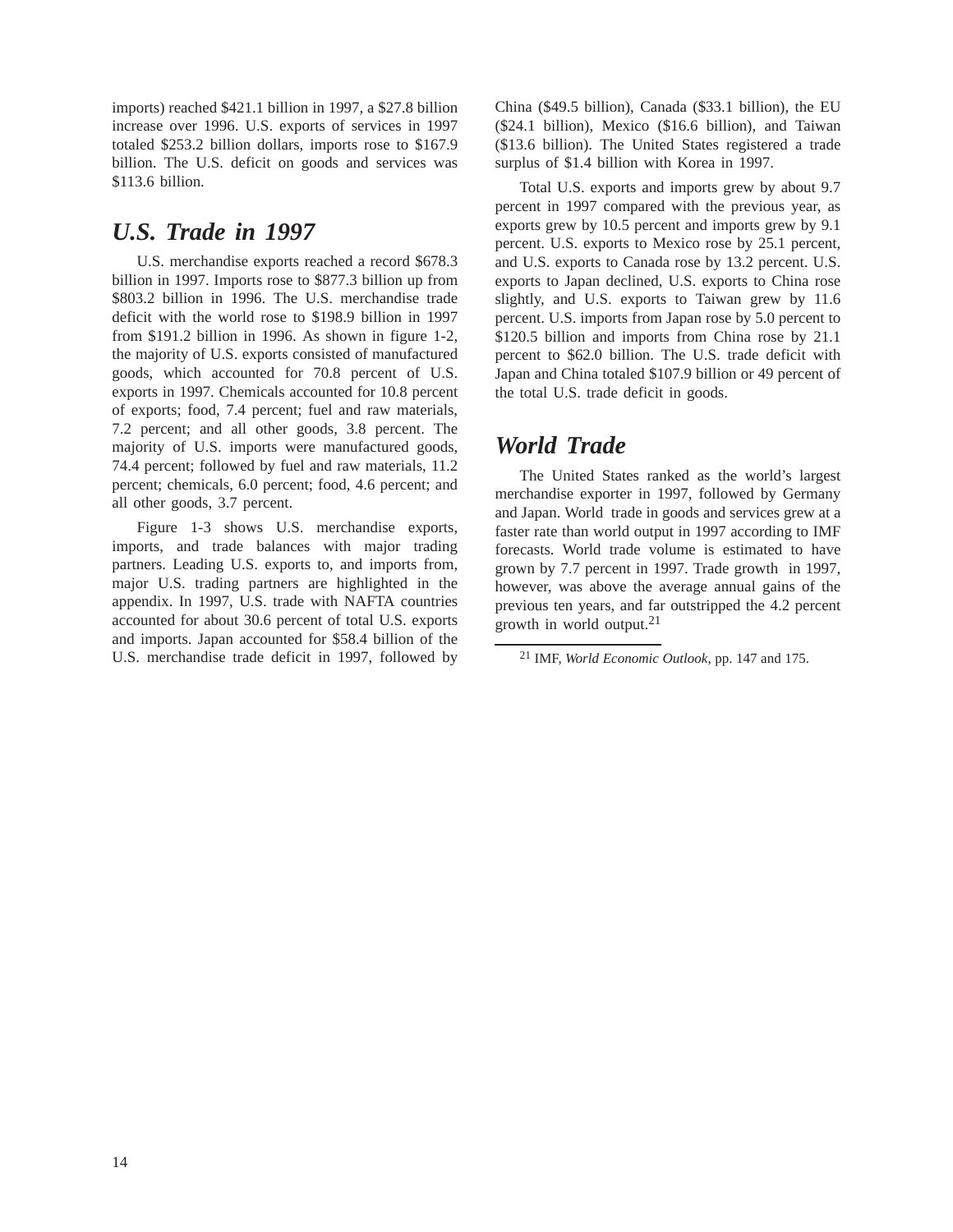



**U.S. Imports**

Note.—Because of rounding, figures may not add up to the totals shown. Exports are domestic exports, f.a.s. Imports are imports for consumption, customs value.

Source: Compiled from official statistics of the U.S. Department of Commerce.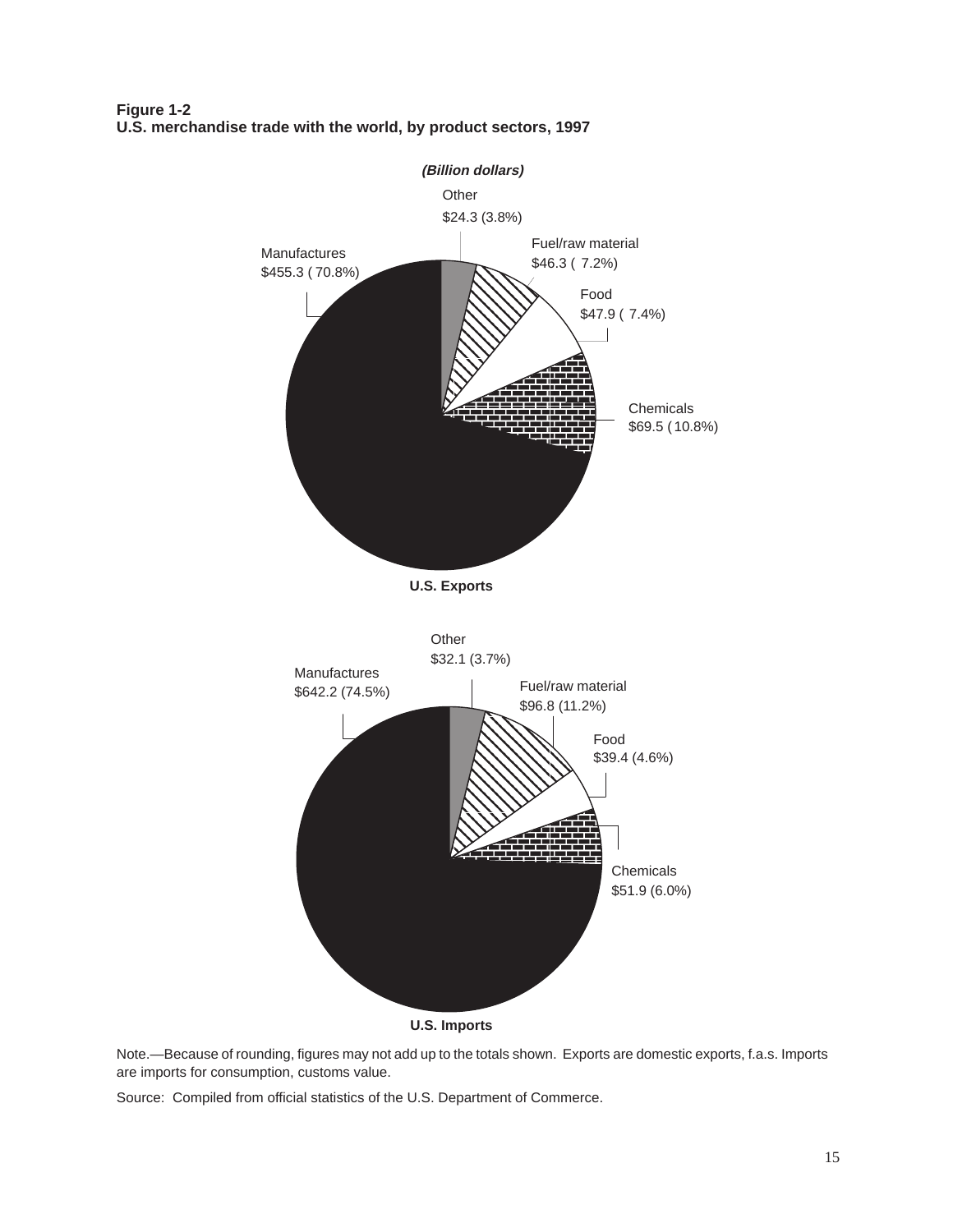### **Figure 1-3 U.S. merchandise exports, imports, and trade balance with major trading partners, 1997**

Billion dollars



| <b>Major trading partners</b> | <b>Exports</b> | <i>Imports</i> | Trade balance |
|-------------------------------|----------------|----------------|---------------|
| Canada                        | \$134.8        | \$167.9        | $$ -33.1$     |
| EU                            | 131.8          | 155.9          | $-24.1$       |
| Japan                         | 62.1           | 120.5          | $-58.4$       |
| Mexico                        | 68.4           | 85.0           | $-16.6$       |
| China                         | 12.5           | 62.0           | $-49.5$       |
| Taiwan                        | 18.9           | 32.5           | $-13.6$       |
| Korea                         | 24.3           | 22.9           | 1.4           |
| World                         | 643.2          | 862.4          | $-219.2$      |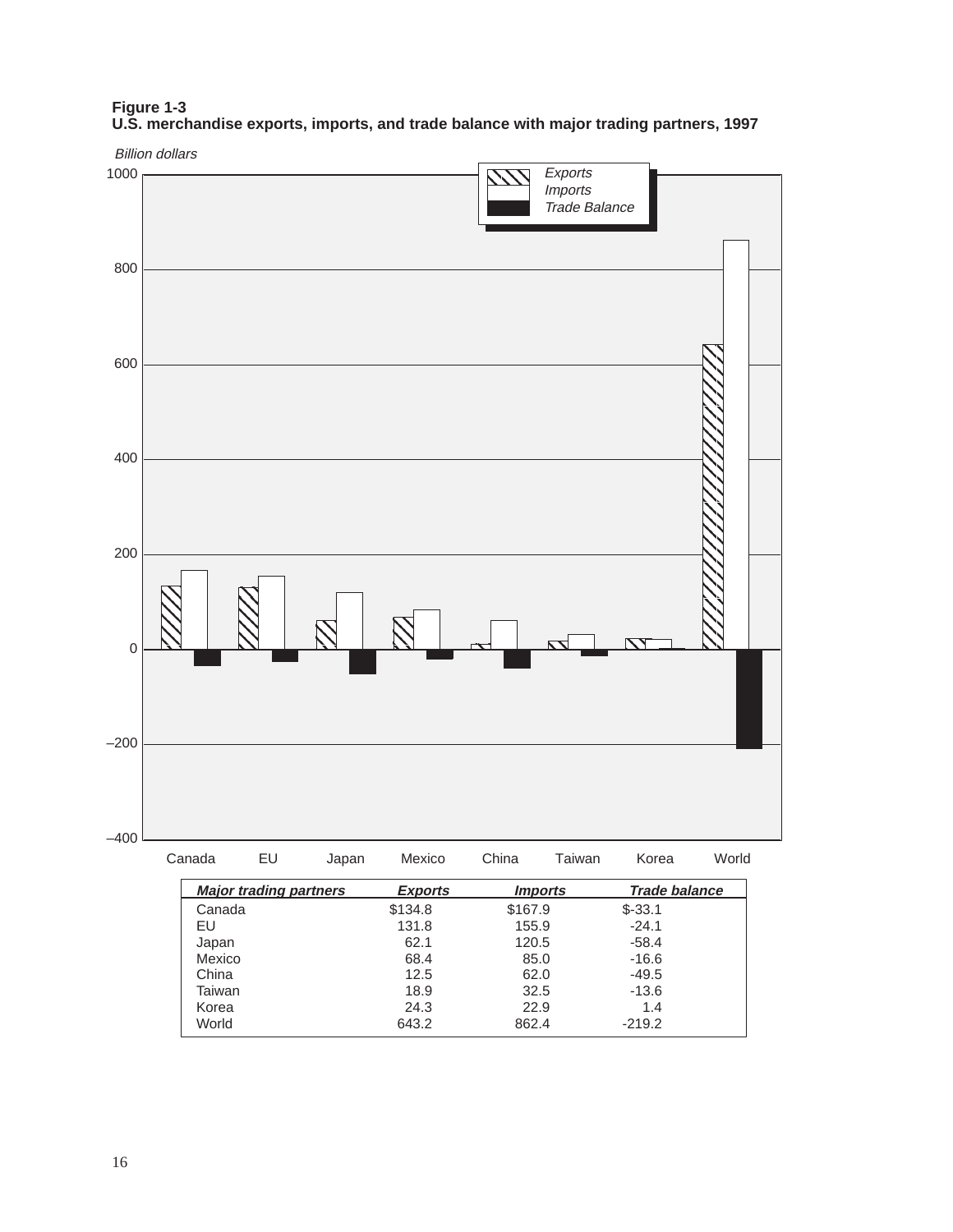# **CHAPTER 2 Trade Activities In The WTO And The OECD In 1997**

This chapter reviews select activities of the World Trade Organization (WTO) and the Organization for Economic Cooperation and Development (OECD) in 1997. The WTO is the principal multilateral body for negotiation, implementation, and settlement of disputes regarding international trade agreements, with 132 members as 1997 ended. Among developments in 1997, ongoing negotiations held under WTO auspices concluded for financial services, basic telecommunications, and information technology products. High-level consultations were also held between core multilateral agencies and a number of the least-developed countries in an initial effort to create a more integrated approach to providing these countries with multilateral and bilateral assistance. Dispute cases brought under WTO rules surpassed 100 during 1997, which is seen as an indication of members' support for the multilateral dispute settlement system.

The OECD provides a forum for consultation and policy coordination on economic and trade issues of interest to its 29 industrialized member countries. In 1997, negotiations over a multilateral agreement on investment largely settled on the overall framework provisions, only to become bogged down in negotiations over detailed individual country reservations, exceptions, and exemptions, as well as questions over the agreement's possible reach and jurisdiction beyond the national government level. OECD member countries and others also signed a multilateral convention on combating bribery as part of ongoing efforts to prevent trade barriers in the private sector from replacing those reduced by governments under the Uruguay Round.

## **WTO**

## *Ongoing Negotiations*

During 1997, sectoral negotiations under the aegis of the WTO were concluded that address financial services, basic telecommunications, and information technology. The first two issues were the last remaining ongoing negotiations of the Uruguay Round.<sup>1</sup>

### **Financial Services**

On December 12, 1997, all the major compacts of the Uruguay Round finally ended with the successful conclusion of the twice-extended negotiations on financial services.2 The negotiations produced the WTO Agreement on Financial Services, which covers insurance, banking, securities, pensions and investment management services, financial information providers, and all related financial services. The Agreement covers 95 percent of the global financial services market as measured by revenue.<sup>3</sup> Of 132 WTO members,

<sup>&</sup>lt;sup>1</sup> At the December 1993 conclusion of the Uruguay Round, participants agreed that multilateral negotiations would continue for certain service sectors. These ongoing negotiations addressed the movement of natural persons, financial services, basic telecommunications, and maritime transport services. On June 30, 1995, negotiations on the movement of natural persons concluded, clarifying issues under the Uruguay Round General Agreement on Trade in Services (GATS) about regulation of the entry and temporary stay of services personnel within the national territory of GATS signatories. On June 30, 1996, negotiations on maritime transport services were scheduled to conclude, but were suspended on June 28, 1996, because certain participants believed an insufficient number of acceptable offers had been submitted. The talks are to resume and conclude as part of the comprehensive negotiations on trade in services in the year 2000, called for under GATS Article XIX (Negotiation of Specific Commitments). Until January 2000, the participants agreed not to apply measures concerning maritime transport services so as to improve their negotiating position, although they may liberalize such services.

<sup>2</sup> U.S. Department of State telegram "WTO Financial Services Agreement Reached," message reference No. 08651, prepared by U.S. Mission, Geneva, Dec. 16, 1997; and U.S. Department of State telegram "WTO Financial Services Agreement: Treasury Secretary Rubin and USTR Ambassador Barshefsky Press Release," message reference No. 008652, prepared by U.S. Mission, Geneva, Dec. 16, 1997.

<sup>3</sup> White House, Office of the Press Secretary, *Statement by Secretary Rubin and Ambassador Barshefsky Regarding the Successful Conclusion of WTO Financial Services Negotiations*, Dec. 13, 1997.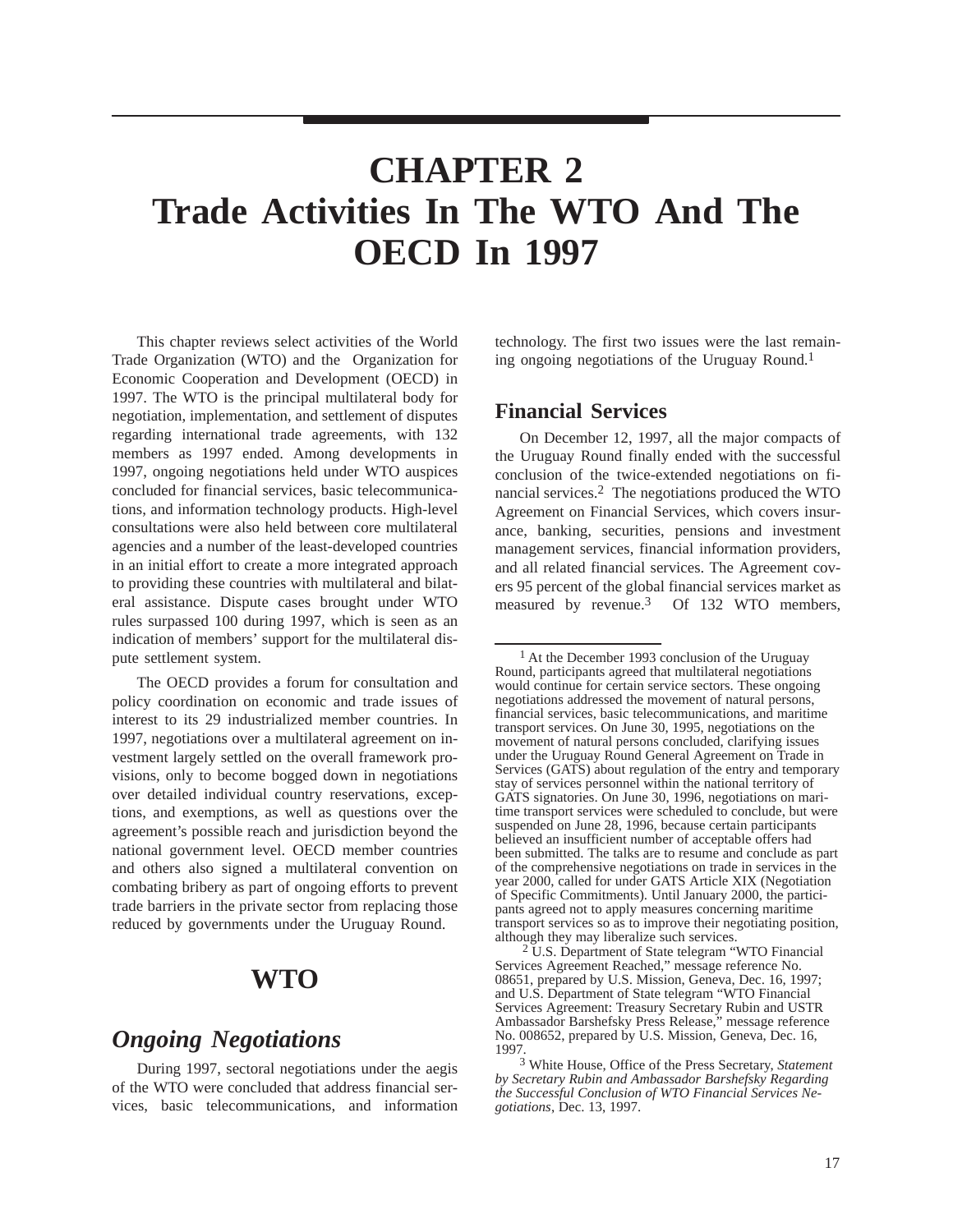1024 made market-opening commitments, including new or improved offers from 70 countries in the 1997 round of negotiations.<sup>5</sup> The commitments encompass \$17.8 trillion in global securities assets; \$38 trillion in global (domestic) bank lending; and \$2.2 trillion in worldwide annual insurance premiums.<sup>6</sup> Across all insurance sectors, encompassing life, nonlife, reinsurance, brokerage and auxiliary services, 52 countries agreed to provide broad market access to foreign financial services producers. In banking, 59 countries permit 100 percent ownership of subsidiaries or branches to foreign bankers. In securities, 44 countries agreed to permit 100 percent ownership of subsidiaries or branches.7 WTO member states have until January 29, 1999, to ratify the Agreement, $8$  which is officially known as the Fifth Protocol to the General Agreement on Trade in Services.

### *Background*

The liberalization of financial services, including guarantees of market access and national treatment<sup>9</sup> for foreign firms into other countries' markets, was identified as a broad goal at the outset of the Uruguay Round of negotiations in Punta del Este. At the formal end of the Round in April 1994, however, ministers of the member states of the newly created WTO agreed that four services industries needed further work and authorized continued negotiations.<sup>10</sup> In the case of fi-

8 WTO, Committee on Trade in Financial Services, *Fifth Protocol to the General Agreement on Trade in Services*, Dec. 12, 1997. There are provisions as to alternative actions if some members fail to ratify the Protocol. See the WTO, Council for Trade in Services, *Decision of December 1997 on Commitments in Financial Services*, S/C/W/32, Dec. 13, 1997. Such measures include a period of 60 days beginning on March 1, 1999, when members could modify or withdraw all or part of the commitments on financial services inscribed in their Schedules of Commitments.

<sup>9</sup> Market access determines the conditions under which companies may enter a given market. National treatment confers on foreign firms essentially the same rights and obligations enjoyed by domestic firms.

10 In addition to financial services, extended negotiations focused on basic telecommunications, the movement of natural persons, and maritime transport services. The basic telecommunications negotiations were successfully concluded in February 1997, and took effect (after an agreed upon delay) on Feb. 5, 1998. See "Date agreed for telecoms pact," *Financial Times*, and "WTO telecom pact effective Feb. 5," *Journal of Commerce*, both on Jan. 27, 1998.

nancial services, such negotiations were extended until June 30, 1995. The scope of these negotiations was broad, including banking, investment, insurance, and all other financial services related to these three areas. The negotiations excluded services performed by central banks and other monetary authorities, agencies governing social security and other public retirement plans, and other services performed by entities acting on behalf of member governments.<sup>11</sup> The objective of the request/offer process employed in the negotiations was to develop liberalizing commitments on market access and national treatment that could be extended to all parties on a most-favored-nation (MFN) basis.<sup>12</sup> More broadly, extended negotiations on financial services required negotiators to strike an acceptable balance between greater liberalization and prudential regulation. All countries enforce the latter in order to protect consumers and ensure the solvency of financial systems. Because prudential regulations predominantly focus on establishment of commercial presences, $^{13}$  the negotiations to liberalize financial service markets ultimately focused most intensely on rights to invest in and establish a commercial presence in foreign markets.

The extended negotiations of 1995 resulted only in an interim agreement.<sup>14</sup> Realizing the importance of financial services to all international trade transactions, however, WTO member states agreed to yet another extension of these negotiations, which resumed formally in April 1997 and ended on December 12, 1997.15 On the latter date, negotiations concluded with a permanent agreement, based on the MFN principle.

### *Scope and Structure*

The Uruguay Round's General Agreement in Trade in Services (GATS) includes all service sectors in the broad GATS "Framework" agreement signed in Marrakesh in April 1994, which took effect on

<sup>4</sup> Seventy member states offered revised (new or improved) schedules during the period July-Dec. 1997. Thirtytwo other WTO member states submitted financial services schedules in 1993 or 1995 and left them on the table, choosing not to revise them in 1997.

<sup>5</sup> White House, *Statement by Secretary Rubin and Ambassador Barshefsky*, Dec. 13, 1997.

<sup>6</sup> Ibid.

<sup>7</sup> Ibid.

<sup>11</sup> GATT Secretariat, *The Results of the Uruguay Round of Multilateral Trade Negotiations* (Geneva: GATT Secretariat, 1995), p. 355.

<sup>&</sup>lt;sup>12</sup> The MFN principle states that whatever trade liberalizing commitments a nation makes to one trading partner it must also make to all other WTO member states.

<sup>13</sup> Ingo Walter, *Global Competition in Financial Services* (Cambridge: Ballinger Publishing Co., 1988), p. 182.

 $14$  For a discussion of the financial services negotiations through June 30, 1995, see USITC, "Financial Services: An Overview of the World Trade Organization's Negotiations," *Industry, Trade, and Technology Review*, USITC publication 2942, Dec. 1995, pp. 1-12.

<sup>&</sup>lt;sup>15</sup> See WTO, Council for Trade in Services, "Second Decision on Financial Services," adopted July 21, 1995 (S/L/9). The originally agreed date for completion of the extended/renewed negotiations was December 31, 1997. In April 1997, WTO members unanimously agreed to move this deadline to December 12.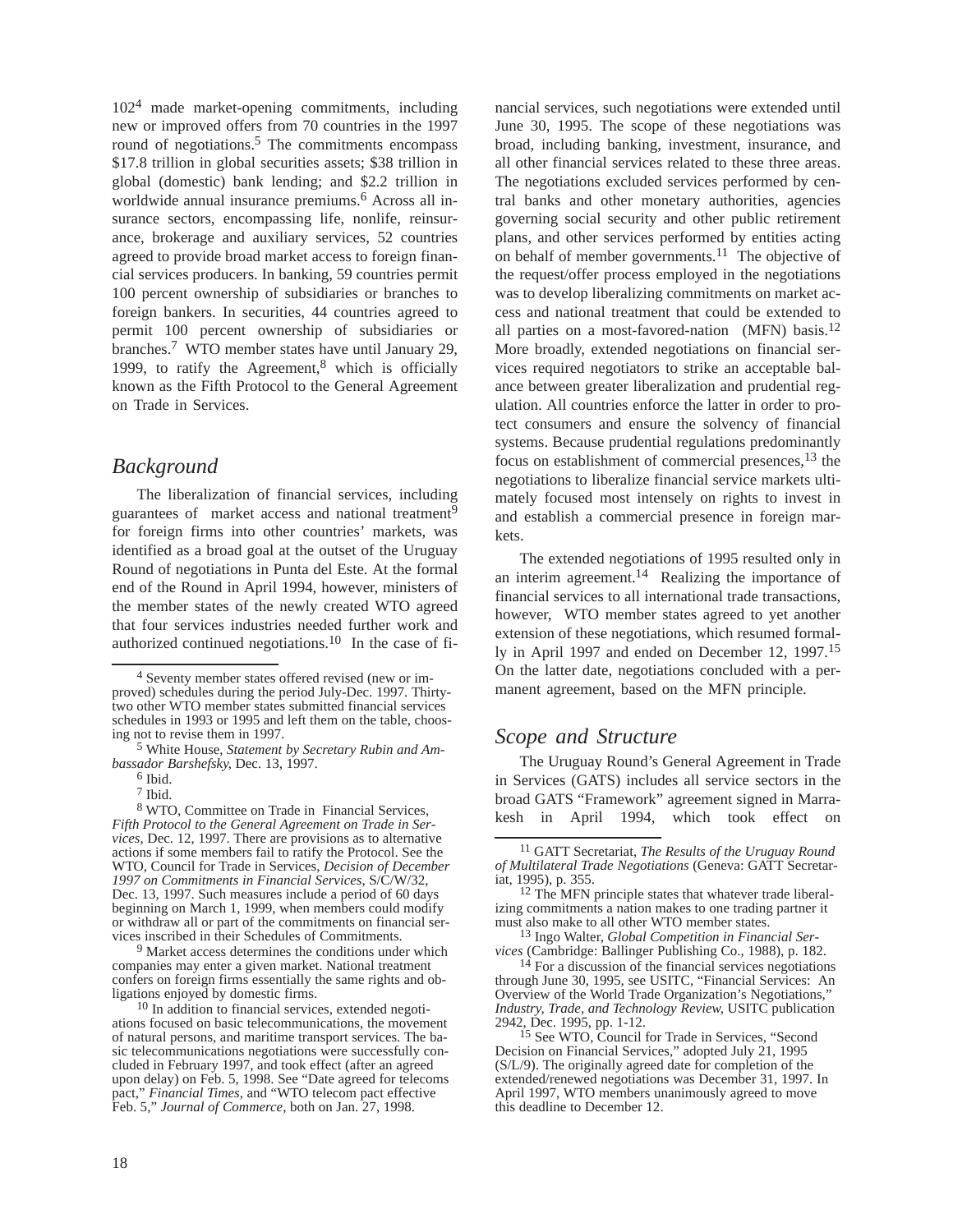January 1, 1995. For with all sectors, including those of the financial sector, the individual country offers to its trading partners are defined in each country's "schedule of specific commitments." These schedules delineate the market access and national treatment commitments that are to apply equally to its trading partners, including the MFN exceptions and local reservations it withholds (a bottom-up approach). The negotiation of these country schedules on a bilateral "request/offer" basis contributed to the protracted Uruguay Round negotiations, not least in financial services. More than 100 nations made individual requests for liberalized trade to every other partner, which then decided if the request could be met on an MFN basis, in each of four different "modes" of delivery of the service for both market access and national treatment. These four modes were cross-border delivery of services, consumption abroad, commercial presence, and the presence of natural persons.

### *Objective of the Negotiations*

In essence, the negotiation's agreements provide guarantees regarding the conditions under which foreign financial services providers may operate in WTO members' territories. A list of such guarantees could be expected to lead to comparative rankings of the degree to which foreign investors and financial services providers are welcome in a given nation.<sup>16</sup> At the same time, negotiators recognized that the 1997 agreement was only a basic foundation for global trade in financial services; time would determine if a considerably grander infrastructure might eventually be constructed.17

The broad objective of all services negotiations under the GATS has been to create a rule-based global system that could be enforced by impartial WTO expert panels.18 The system would include (1) transpar-

ent national rules; (2) MFN-based national commitments that could not be withdrawn penalty free without unanimous agreement of WTO members (or, if withdrawn unilaterally, penalties paid); (3) effective access by foreign services providers to other WTO member country markets; (4) foreign financial services providers to receive essentially the same treatment as domestic producers;<sup>19</sup> (5) use of the WTO dispute resolution mechanism to resolve disagreements on interpretation and enforcement of commitments; and (6) progressive liberalization of commitments over time.<sup>20</sup> These would in turn provide financial institutions around the world with a written, enforceable set of rules for international trade in financial services, giving them a level of certainty and predictability in planning for foreign investment and operations that they never had before.

During the 1995 financial services negotiations, the United States decided that the financial services schedules of a number of key countries were not sufficiently liberalizing to warrant guaranteeing current and future access to the U.S. market on an MFN basis.21 Thus the final 1995 U.S. schedule, which took effect on June 30, 1995, guaranteed only the level of market access associated with the current activities of foreign firms already in the U.S. market. However, these companies' opportunities to expand, for example, by taking advantage of 1994 legislation for interstate bank branching, possible future Glass-Steagall reform on integrated banking, and opportunities for new companies to enter the U.S. market, were not guaranteed and could be conditioned on reciprocal access being accorded U.S. firms in the company's home market.<sup>22</sup> It was due in part to this U.S. position and the resulting broad MFN exemptions written into the U.S. schedule of commitments that led to the 1995 interim agreement and the decision to further extend the negotiation to 1997. In

<sup>16</sup> USITC staff conversations with WTO negotiators, Geneva, 1992-1997.

<sup>17</sup> Ibid.

<sup>18</sup> This enforcement mechanism differentiates the General Agreement on Trade in Services (GATS/WTO) from the old General Agreement on Tariffs and Trade (GATT) system, which required unanimous consent to act. Under the new GATS, this is totally reversed: action is automatic unless there is unanimous consent that the WTO should not act. Once a WTO panel has reached a decision, only a unanimous vote of the WTO's Council for Trade in Services can overturn it. There is also a modest formal appellate procedure, which is aimed at insuring that panel decisions form, over time, a cohesive set of rulings. Additionally, financial services panels must include members with expertise in financial matters. See WTO, "Dispute Settlement," at Internet address http://www.wto.org/wto/dispute/dispute.htm, retrieved Apr. 6, 1998.

<sup>19</sup> Rules and regulations of any country may provide special rules for foreign providers of services, often for prudential regulatory reasons. But adverse discrimination based on nonprudential considerations should be avoided.

<sup>20</sup> A WTO member can undertake such progressive liberalization unilaterally at any time and bind it in its schedule. The next formal WTO services negotiations are scheduled for the year 2000.

<sup>21</sup> For a discussion of the financial services negotiations through June 30, 1995, see U.S. International Trade Commission (USITC), "Financial Services: An Overview of the World Trade Organization's Negotiations," *Industry, Trade, and Technology Review*, USITC publication 2942, Dec. 1995, pp. 1-12.

<sup>22</sup> U.S. Department of State telegram, "WTO Financial Services Negotiations," message reference No. 5108, prepared by U.S. Mission, Geneva, June 30, 1995. Also U.S. Department of State telegram, "WTO Financial Services Negotiation," reference No. 165936, prepared by U.S. Department of State, Washington, DC, July 11, 1995.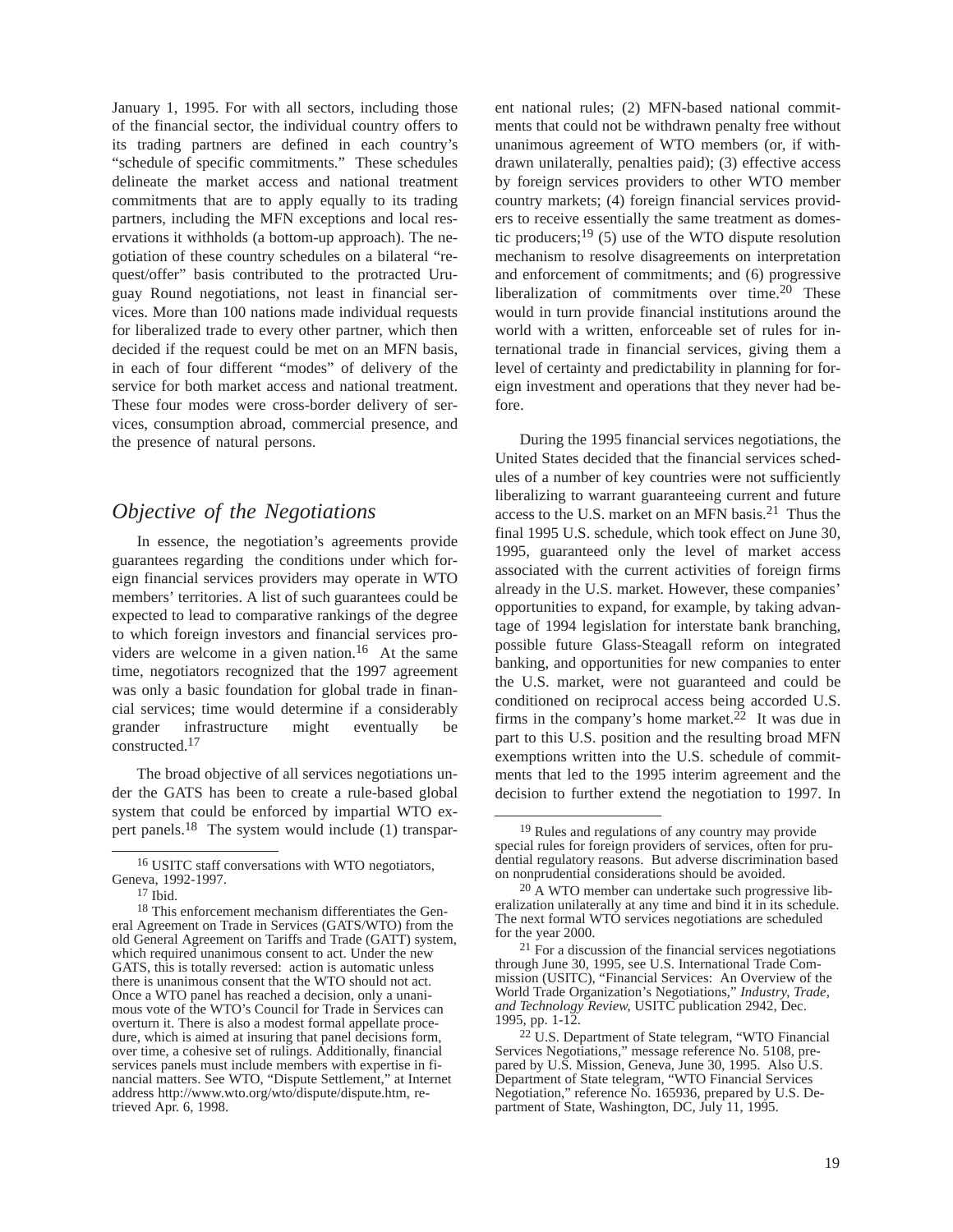short, it was broadly acknowledged by negotiators and industry representatives that a WTO financial services agreement that did not include an unambiguous MFNbased commitment by the United States, the world's largest financial services trading nation, would tend to undermine the fundamental premise of the agreement and not meet the initial goal of liberalizing global trade and investment in this key sector.23

In early 1997, U.S. negotiators met with U.S. financial services regulators and industry representatives in order to determine broadly what additional commitments the United States would need from the extended negotiations in order to agree to a permanent MFNbased agreement. At the end of March 1997, the United States forwarded a formal request to each of its trading partners (with the exception of Canada, the European Union (EU), Mexico, and Switzerland), listing the improvements the United States wanted to see in each trading partners' 1995 offer. Trading partners who had no financial services offer on the table were invited to submit one. In addition to specific requests based on broad GATS principles, and items such as improved scope of offers to include additional financial services subsectors and the elimination of economic needs tests,24 the United States requested its trading partners to make commitments that would broadly:

- allow foreign services providers in WTO member countries to establish and operate in the form of their choice, i.e., as a subsidiary, branch, or joint venture;
- permit full majority ownership;
- $\bullet$  guarantee the existing rights of foreign financial services providers;<sup>25</sup> and
- $\bullet$ provide substantially full national treatment.26

*Summary of Commitments on Financial Services*

### **The Quad and OECD member states**

As with many multilateral negotiations in Geneva, the "Quad" trading partners (the United States, the European Union, Japan, and Canada) informally led the overall negotiation by placing their schedules on the table early, sharing information and coordinating their requests to all trading partners, and exchanging views frequently in regard to the progress and problems of the negotiation. All four Quad partners, plus Switzerland and several other nations, had their new (revised) "best" offers on the table by July 1997, attempting to encourage other countries to finalize and submit their own schedules. The United States, for example, withdrew its broad MFN exemptions from its 1995 schedule. These early schedules, with all subsequent ones, were made on a conditional basis, subject to withdrawal or modification pending the satisfactory completion of the whole negotiation.<sup>27</sup>

The Quad partners are the primary providers of global financial services simply due to the size of their markets and the existing trade between them, although these markets are relatively mature.<sup>28</sup> Between 1994 and 1995 (latest available figures) the overall U.S. insurance market grew by only 1.1 percent, and the figure for the G7 countries<sup>29</sup> was  $3.3$  percent. Conversely, the emerging world economies were growing at a much faster pace. For example, the insurance markets of the five original members $30$  of the Association of South East Asian Nations (ASEAN) grew by 12.8 percent in real terms during the same period.<sup>31</sup> Such growth indicators caused negotiators to focus on establishing improved rules for investment and the conduct of global financial services in emerging economies at a time when the globalization of these economies, for trading in both good and services, was still in its relative infancy. Such globalization is dependent on financial services in nearly all its aspects. Moreover, although OECD financial services guidelines are generally liberal ones, the OECD has no formal enforcement mechanism. Therefore, binding OECD commitments in the WTO is important because it brings such commitments under the WTO dispute resolution mechanism.

<sup>23</sup> USITC staff conversations with global trade negotiators and industry representatives, 1992-1997.

<sup>&</sup>lt;sup>24</sup> Economic needs tests assess the impact of new market entrants on the indigenous industry. Such assessments may result in a negative determination if market entry is considered likely to have a detrimental effect on market structure, profitability, population density, geographic distribution, and job creation.

<sup>25</sup> Such existing rights would include the equity percentage held in joint ventures, or other treatment. Once a stipulation is gained, it should not be withdrawn. Companies would not be forced to divest such provisions, even if more onerous conditions are imposed on new market entrants.

<sup>26</sup> USTR and U.S. Dept. of the Treasury, letters to WTO financial services trading partners, March 31, 1997.

<sup>27</sup> See WTO, Committee on Trade in Financial Services, minutes of meetings, Geneva, July and Sept., 1997.

<sup>28</sup> For example, annual insurance premiums for the four Quad markets represented over 86 percent of the global total in 1995, which is the latest figure available. Swiss Re, *Sigma*, No. 4/1997, p. 18.

<sup>29</sup> The G7 countries are the United States, Canada, Germany, United Kingdom, France, Italy, Japan.

 $30$  The five original members of ASEAN were Indonesia, Malaysia, Philippines, Thailand, and Singapore.

<sup>31</sup> Swiss Re, *Sigma*, p. 26.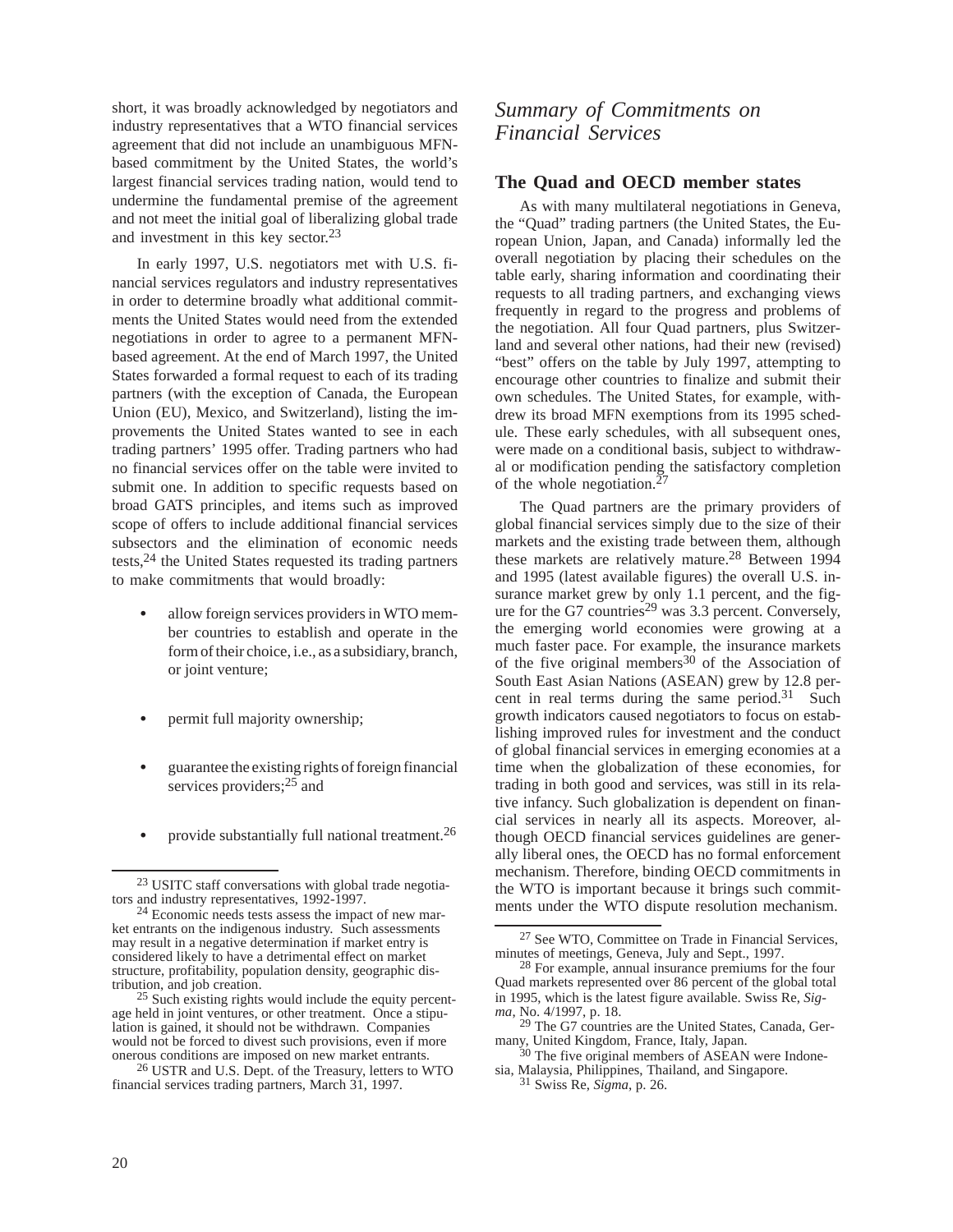The United States made the decision early in 1997 that it would make no additional requests for improvements to the schedules of the European Union, Canada, or Mexico.32 Cross-investment and trade between the United States and these three trading partners was already extensive. For Canada and Mexico, the North American Free Trade Agreement (NAFTA) had primarily resolved or gone beyond the WTO financial services issues in Geneva, while negotiations with the European Union were carried out in 1993 and 1995.33

The United States presented a similar situation visa-vis most of its other OECD trading partners. The founder OECD member states already had generally acceptable WTO schedules from previous financial services negotiations in 1993 and 1995, which largely reflected a "standstill" position of their existing laws and regulations. The newer OECD trading partners, including Mexico, Hungary, Poland, and the Czech Republic, generally were willing to bind the OECD accession commitments made since the 1995 interim agreement in their 1997 WTO schedules, thus producing considerably liberalized financial services schedules.34

#### **Japan and Korea**

The exceptions among the OECD member states were Japan and Korea.<sup>35</sup> Japan was perceived as presenting a particular problem. Although its WTO schedule generally reflected a liberalized financial services regime, Japan's trading partners were of the view that the internal regulatory controls and practices of Japan36 effectively limited foreign commercial participation in Japan's financial markets. The United States had attempted to resolve this problem with extended "Framework" bilateral negotiations on both insurance and pensions/investment rules. In two complex, separate sets of talks in the period 1994 to 1996, agreements in these areas had been reached.<sup>37</sup> Prolonged

OECD member states, Geneva, Dec. 1997.

35 Ibid.

disagreements subsequently ensued, however, as to precisely what obligations had been undertaken and implemented. In the case of insurance, for example, it took another year of talks and an additional formal agreement to clarify the obligations of the earlier text.38 Having encountered similar difficulties with these kinds of bilateral agreements with Japan, the United States, the EU, and other trading partners sought to include the provisions of these agreements as "additional commitments" in the Japanese WTO schedule, thus binding them and subjecting interpretation and enforcement of their provisions to the WTO dispute settlement mechanism in case of further disagreement.<sup>39</sup> Japan strongly resisted such an inclusion,<sup>40</sup> but finally agreed to include them during the final hours of the negotiation.<sup>41</sup> The United States agreed to include its own obligations from these bilateral texts in its own schedule, also as "additional commitments."42 Some WTO observers believe that this ability to include items that fall outside the GATS traditional purview in WTO schedules, such as regulatory practices, is a sign that the WTO can address "real" trade liberalization deterrents in future negotiations.<sup>43</sup>

<sup>32</sup> The converse was not true. The EU did present a request list to the United States, headed by the request that the United States withdraw its broad MFN exemptions from its 1995 offer. See USTR and U.S. Dept. of the Treasury, letters to WTO financial services trading partners requesting revisions to WTO schedules, March 31, 1997.

<sup>33</sup> Also see later comments on Latin and North America. 34 See WTO Financial Services final schedules for the

<sup>36</sup> These practices included the *keiretsu* system of interlocking company directorates and an informal system of regulatory practices whereby written or oral "administrative guidance," technically nonbinding but perceived as a government mandate, was provided to Japanese firms in lieu of formal, transparent rulings of law which could be appealed.

<sup>37</sup> USTR, *Measures by the Government of the United States and the Government of Japan Regarding Insurance*,

<sup>37—</sup>*Continued*

October 11, 1993; and U.S. Treasury Department, *Measures by the Government of the United States and the Government of Japan Regarding Financial Services*, Feb. 3, 1994. Both the United States and Japan pledged to multilateralize these agreements in public statements to the WTO's Committee on Financial Services in 1995. The European Union thus joined the United States and several other countries in requesting Japan to list the obligations undertaken in the agreements in their WTO schedules.

<sup>38</sup> USTR, *Supplementary Measures by the Government of the United States and the Government of Japan Regarding Insurance*, Dec. 24, 1996.

<sup>39</sup> USITC staff interviews with financial services executives, Washington and Geneva, May 1997.

<sup>40</sup> The initial WTO revised schedule by Japan, tabled in Geneva on July 11, 1997, made no mention of these provisions.

<sup>41</sup> WTO, Committee on Trade in Financial Services, *Communication from Japan, Revised Offer on Financial Services*, Dec. 12, 1997.

 $42$  As opposed to highly specific Japanese additional commitments, the U.S. obligations are general in nature, e.g., "Taking note of principles of federalism under the United States Constitution, recognizing that insurance has been regulated at the state government level since the beginning of insurance regulation in the United States, ...the Government of the United States welcomes efforts by the National Association of Insurance Commissioners ('NAIC') to promote the harmonization of state insurance regulation, through such steps as its Accreditation Program and the preparation of model insurance laws." See WTO, Committee on Trade in Financial Services, *Communication from the United States of America, Revised Offer on Financial Services*, Dec. 12, 1997.

<sup>43</sup> USITC staff conversations with WTO financial services negotiators and financial services executives, Geneva, Dec. 5-12, 1997.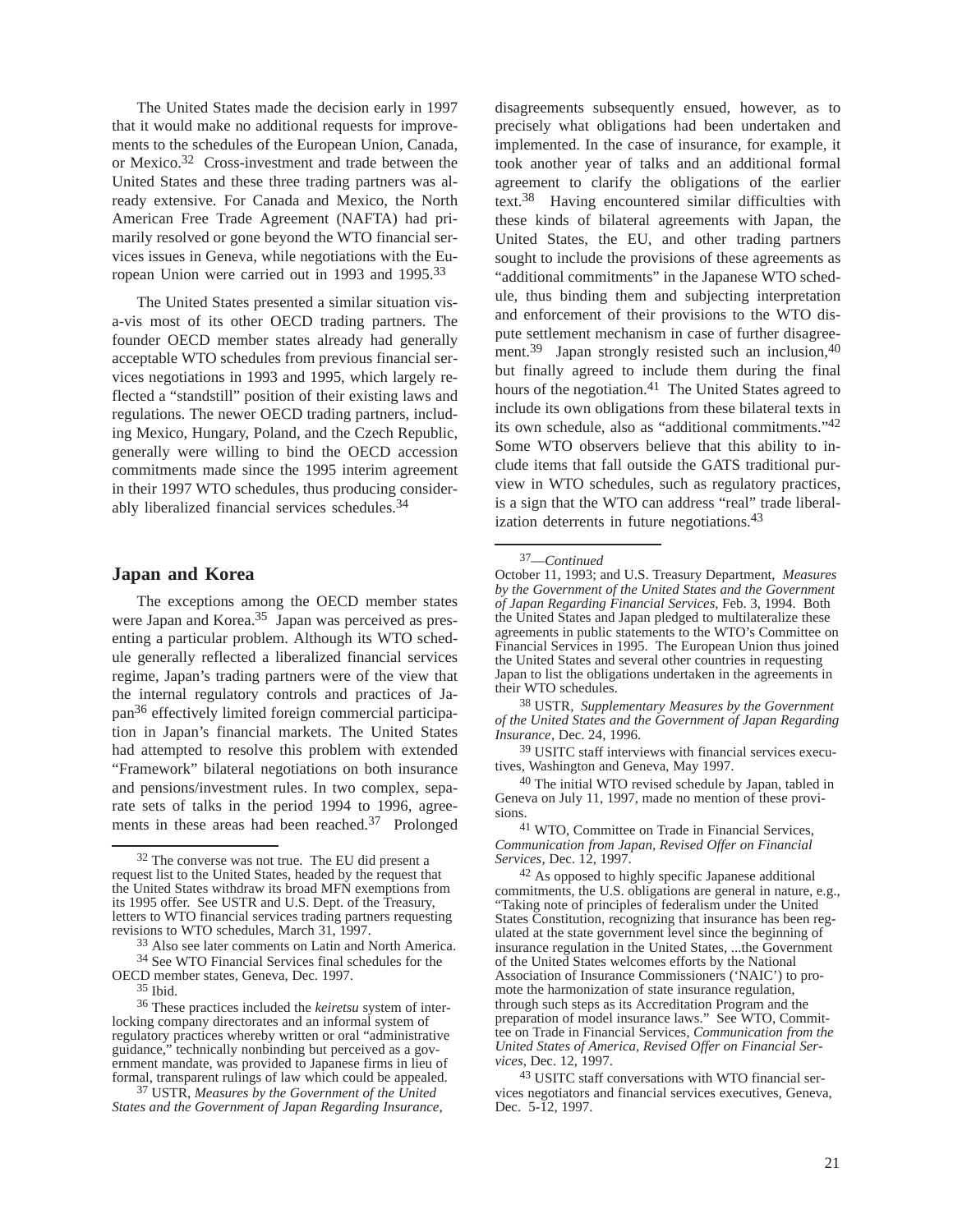Korea posed other difficulties. Korea acceded to the OECD in 1996 and undertook various financial liberalization promises to be introduced over time. The United States and other WTO trading partners requested that Korea, at a minimum, bind all of these commitments, plus additional ones, in its WTO schedule.44 Korea refused, arguing that the presidential elections in Korea in December 1997 made further improvement politically impossible,45 and bound only its OECD commitments that had taken effect through August 1997. Thus, although Korea's schedule does reflect considerable liberalization over its 1995 offer, including removal of its economic needs test, the schedule does not guarantee foreign firms access to pensions, brokerage, joint-ventures with Korean insurance firms, and other items that its trading partners had requested and that were part of Korea's OECD (eventual) accession commitments.46

#### **Eastern Europe**

Eastern European countries scheduled significant trade liberalizing commitments during the 1997 negotiation, partially because they were starting from a low base. Nations such as Hungary, Poland, the Czech Republic, and Bulgaria, $47$  and to a somewhat lesser degree the Slovak Republic, Slovenia, and Romania had provided truncated schedules in 1995 but had passed new liberalizing domestic legislation in the intervening period. These nations now proved ready to guarantee the levels of access associated with the liberalized rules to both domestic and foreign investors via WTO bindings. Indeed, several of these states had acceded to the OECD, and proved willing to bind their OECD commitments on an MFN basis.48

<sup>47</sup> Bulgaria acceded to the WTO only in December 1996. It is the only known non-OECD country that agreed to submit its schedule in accordance with the "Understanding on Commitments in Financial Services," thus indicating an enhanced willingness to open its financial markets more widely to foreign market access and national treatment.

#### **Southeast Asia**

One of the greatest question marks to a successful negotiation was the degree to which the member states of ASEAN would be willing to liberalize their financial services sectors in regard to market access and national treatment.49 These states had burgeoning markets for financial services, created by economic growth rates of about 10 percent annually for the past decade. The 1995 financial services negotiation had pointed to several ASEAN problem areas as seen by developed market economies.<sup>50</sup> Furthermore, during the progress of the 1997 negotiation, Thailand, Indonesia, the Philippines, and Malaysia (plus Korea) faced a series of currency devaluations and financial crises.<sup>51</sup> This led to claims that there was no time to deal with financial services liberalization.<sup>52</sup> The United States, the European Union, and other WTO member states noted, however, the existence of the stringent and broad provisions for prudential regulatory relief within the GATS, as well as the fact that the negotiation was not about either monetary policy or currency exchange rates;53 rather, it was about guarantees of market access and national treatment for foreign investors. Further, some contended that if foreign competition in Asian domestic financial markets had been allowed earlier, the crises might well have been mitigated, as evidenced by the largely unaffected economic performance of such economies as Hong Kong and Singapore.54

The most significant problem with ASEAN countries for the OECD members in general, and the United States in particular, concerned the Malaysian insurance schedule.55 Malaysia's 1997 offer was somewhat

52 See WTO, Committee on Trade in Financial Services, Minutes, Statement by Thailand, June 1997.

53 See WTO Secretariat study, *Open Markets in Financial Services and the Role of the GATS,* Geneva, Sept. 15, 1997. Also, letter of U.S. Treasury Secretary Robert E. Rubin to WTO Director General Renato Ruggiero, dated Aug. 15, 1997; and U.S. Dept. of the Treasury, press release, "Building a Global Financial Services System for the 21st Century," remarks by Deputy Treasury Secretary Lawrence H. Summers to the Congressional Economic Leadership Council, Aug. 12, 1997.

54 Ibid.

55 WTO, Committee on Trade in Financial Services, Minutes of meetings, Geneva, Apr.-Dec. 1997.

<sup>44</sup> See USTR and U.S. Dept. Of the Treasury, letter to Korea requesting revisions to its WTO schedule, March 31, 1997.

<sup>45</sup> See Korea's revised WTO financial services offer, Geneva, Sept. 4, 1997.

<sup>46</sup> During the ratification process extending through January 1999, Korea's trading partners are expected to encourage Korea to bind further liberalizations in its formal WTO schedule. Korea's acceptance of International Monetary Fund loans, helping it to stabilize its currency and financial system, is considered likely to assist this effort to broaden further its formal WTO financial services commitments.

<sup>48</sup> See WTO Financial Services final schedules for the various nations, Geneva, December 1997.

<sup>49</sup> WTO, Committee on Trade in Financial Services, Minutes of meetings, Geneva, Jan.-June 1995, and Apr.-Dec. 1997.

<sup>50</sup> See USITC, "Financial Services: An Overview of the World Trade Organization's Negotiations," *Industry, Trade, and Technology Review*, USITC publication 2942, Dec. 1995, pp. 1-12.

<sup>&</sup>lt;sup>51</sup> These had started in Thailand in April 1997, and gradually spread through much of the region.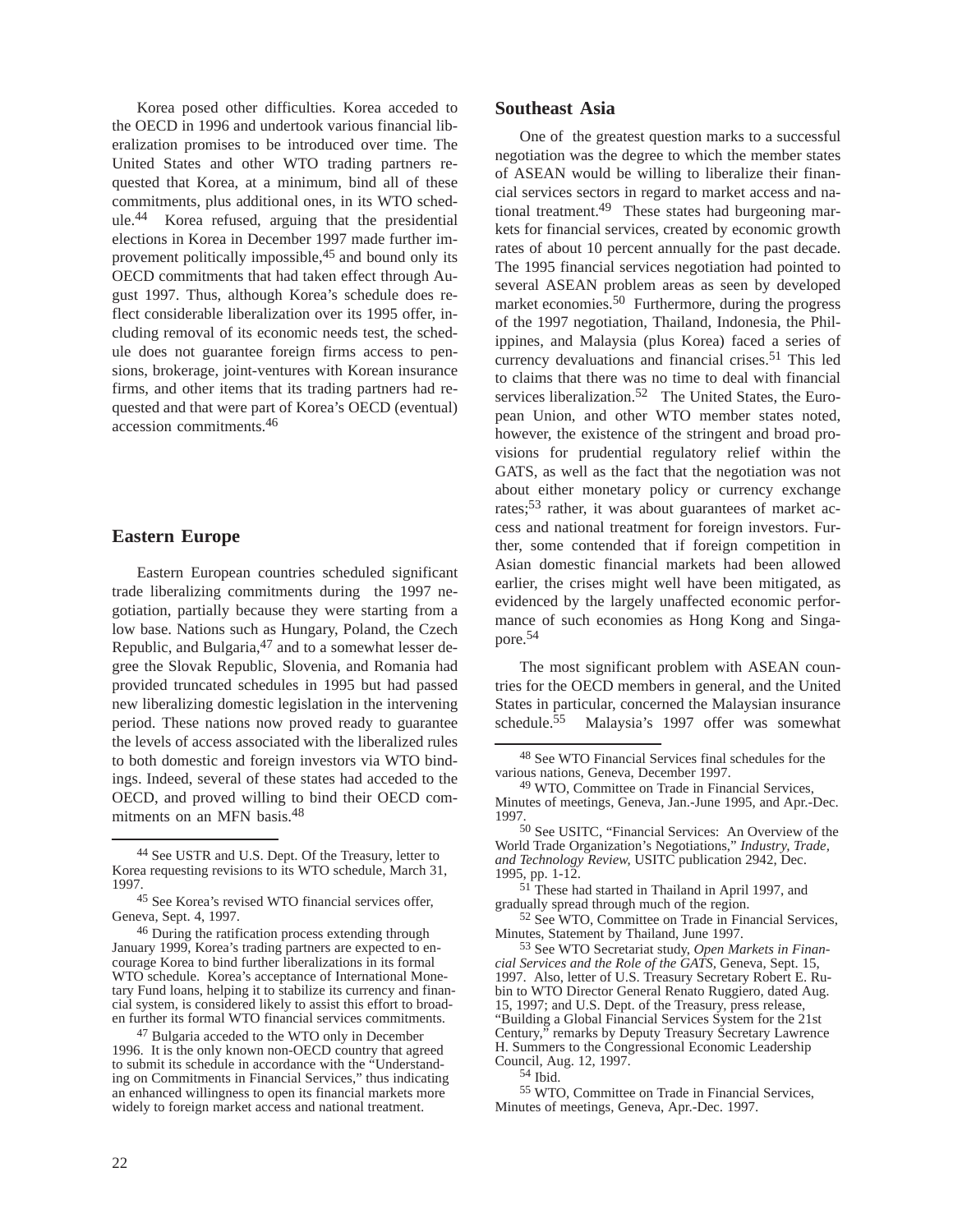improved over its 1995 one. The main improvements were an increase to 51 (from 49) percent foreign equity allowance for life and nonlife (property/casualty) insurance companies already established in Malaysia,<sup>56</sup> and the creation of seven new nonlife and six new life reinsurance licenses<sup>57</sup> that would be issued before June 2005, subject to certain criteria. The problem, however, was Malaysia's retention of a provision forcing nine foreign insurance companies to divest their equity holdings exceeding  $51$  percent<sup>58</sup> to Malaysian partners no later than June 1998. Failure to do so could mean that their acquired rights would be forcibly divested to a maximum 30 percent equity share. As a matter of principle, this was unacceptable to the United States and to other WTO trading partners.59 In 1995, the United States had indicated to Malaysia that such a tactic was inconsistent with the core purpose of the GATS. Rather than promoting trade liberalization, the United States argued, Malaysia was attempting to use an enforceable multilateral trade agreement to formally enshrine a regressive action. Nevertheless, despite negotiations at very high levels, Malaysia did not move on this question. After much discussion in the final hours of the negotiation, both in Washington and Geneva, the United States added a narrowly drafted MFN exception to its schedule stating that it reserved its right to retaliate against any nation that attempted to forcibly divest a company's historically acquired rights after December 12, 1997.<sup>60</sup> Malaysia was the only country in the negotiation that placed such a regressive provision in its schedule. The United States made clear that it hoped it could ". . . resolve outstanding issues in

59 U.S. Deputy Trade Representative Jeffery Lang, remarks to the Conference on Insurance and the WTO, International Insurance Council, Washington, D.C., Mar. 10, 1998.

60 Remarks by U.S. Deputy Trade Representative Ambassador Jeffrey Lang to the WTO Committee on Trade in Financial Services, Dec. 12, 1997. The exemption applies only to insurance, is for an indefinite period, and is justified as the "need to protect existing U.S. ownership of service suppliers operating in other Members." (sic) The exemption reads as follows: "Measures according differential treatment in regard to the expansion of existing operations, the establishment of a new commercial presence or the conduct of new activities, in a circumstance in which a Member adopts or applies a measure that compels, or has the effect of compelling, a person of the United States, on the basis of its nationality, to reduce its share of ownership in an insurance

this area so as to avoid the necessity of retaining this exception."<sup>61</sup>

On the same issue, in contrast to the Malaysian position, a major impetus to a successful conclusion of the negotiation was obtained as the Philippines,  $62$  Indonesia, and Singapore (as well as non-ASEAN nations Pakistan and Argentina) formally and unambiguously grandfathered the acquired rights of foreign firms operating in their markets.63 Additionally, Indonesia came forth with a schedule guaranteeing 100 percent foreign ownership in stock-exchange listed foreign subsidiaries. The United States considered the ASEAN country schedules of Singapore, the Philippines, and Indonesia to be broadly acceptable, while those of Malaysia and Thailand contained unacceptable major restrictions.<sup>64</sup>

#### **Latin America**

Broadly, the Latin American schedules reflected considerable domestic liberalization since 1995, irrevocably guaranteeing, for example, 100 percent ownership for foreign financial services firms in Brazil, Bolivia, Chile, Columbia, Ecuador, Peru, Uruguay, and Venezuela.65 Brazil again failed to amend Article 159

<sup>56</sup> New foreign entrants to the Malaysian market are capped at a 30 percent equity holding.

<sup>57</sup> Six new reinsurance licenses (unspecified) had been promised in the 1995 Malaysia schedule.

<sup>58</sup> See WTO, revised Malaysian financial services schedule, Geneva, Dec. 1997. Such historical equity share holdings are known as "acquired rights" in the jargon of international trade negotiations. At least one company under pressure to divest was a wholly-owned subsidiary of a U.S. insurance company.

<sup>60—</sup>*Continued*

services provider operating in the Member's territory to a level below that prevailing on 12/12/97." WTO, Committee on Trade in Financial Services, *Communication from the United States of America, Revised Offer on Financial Services*, S/FIN/W/12/Add.5/Rev.2, Dec. 12, 1997.

<sup>61</sup> WTO, Committee on Trade in Financial Services, final plenary session, statement by U.S. Representative Ambassador Jeffrey M. Lang, Dec. 12, 1997.

<sup>62</sup> The Phillippines had grandfathered existing acquired rights in its 1995 schedule.

<sup>63</sup> See the final WTO schedules of financial services commitments for these nations, WTO Secretariat, Geneva, Dec. 12, 1997. It should be noted that some nations take the position that grandfathering acquired rights is not desirable, in that such provisions create two tiers of investors--those already established and future investors--with perhaps different rules governing them. Australia was one quiet proponent of this position early in the 1997 extended negotiation.

<sup>64</sup> USITC staff conversations with USTR officials and U.S. financial services executives, Geneva, Dec. 10-15, 1997. In addition to the Malaysian problem on acquired rights, the Thai insurance offer, for example, did not budge from the guaranteed 25 percent foreign equity limit on life, nonlife, and brokerage, even though current Thai practice permits considerably more. Overall, the United States devoted an extraordinary amount of time and effort to negotiations with the ASEAN member states, with two special trips to the region by U.S. negotiators, and many other forms of conversations and communications in varied forums. These included the 1997 APEC Senior Officials meeting in August, the IMF/World Bank annual meeting in September in Hong Kong, and the Vancouver APEC Leaders' Meeting in November, among others.

<sup>65</sup> Argentina currently allows 100 percent ownership in insurance in some circumstances, but did not bind this com-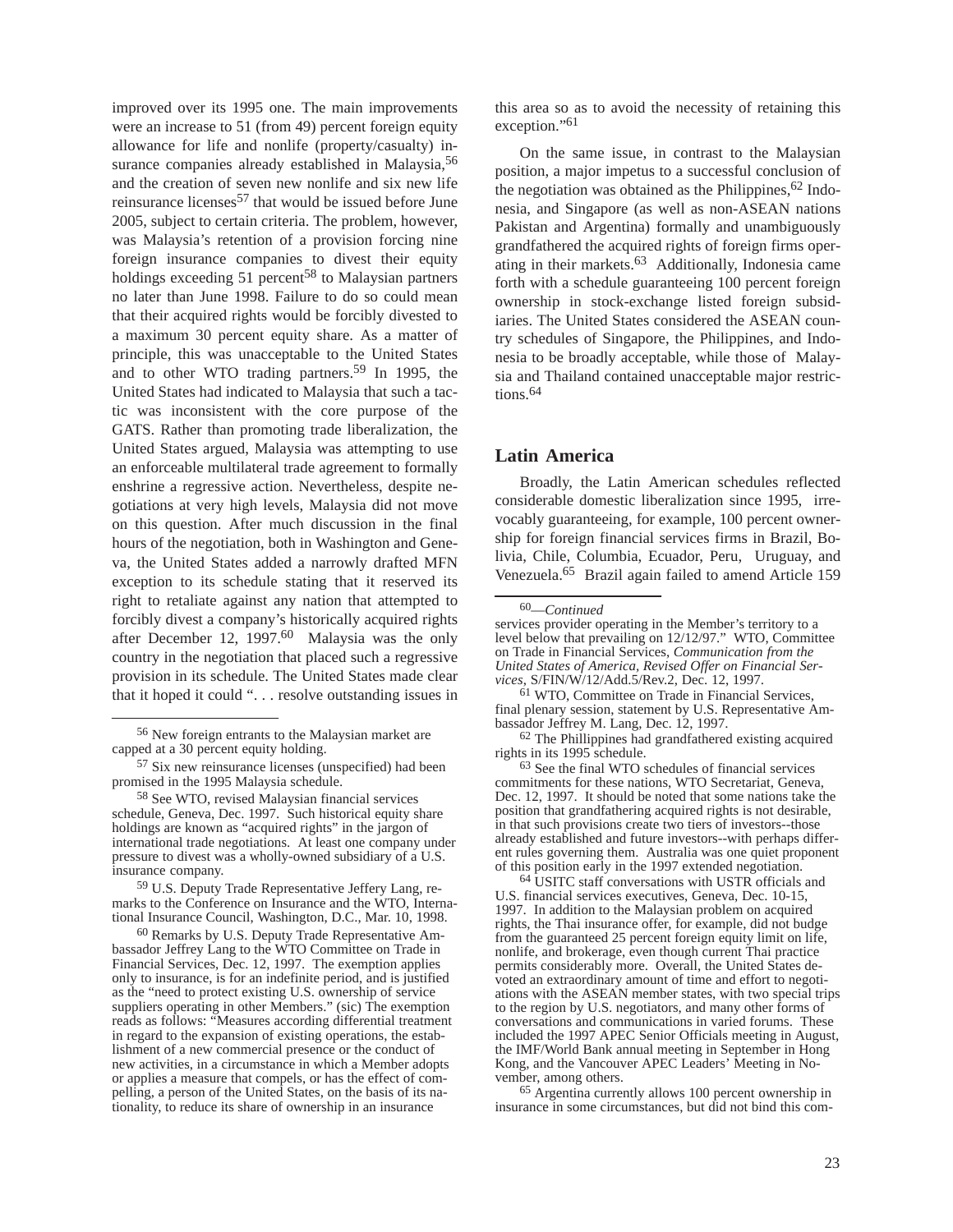of its Constitution, as promised over several years of the negotiation and which would permit guarantees of significant liberalization in its financial services market for foreign producers.<sup>66</sup> Brazil did note in writing, however, its intention to bind such liberalization in its WTO schedule within two years of the passage of necessary legislation.<sup>67</sup>

#### **North America**

Although it had no impact on the United States because of rights it already enjoys under the NAFTA, Canada did liberalize its WTO offer by allowing bank branching on an MFN basis. Similarly, WTO trading partners encouraged liberalization of Mexican financial markets, and Mexico did so by raising the allowable aggregate foreign participation levels in domestic financial sectors from 30 percent to 40 percent for insurance companies, and by extending the scope of its commitments to include pension funds. This would make Mexican investment more attractive to some non-NAFTA financial services providers. Moreover, many large foreign financial service companies already had subsidiaries in the United States or Canada, and thus already were eligible for NAFTA benefits by entering the Mexican market via these entities.

#### **Other countries**

India's position on insurance disappointed many WTO members and private-sector financial executives from several OECD nations.68 The insurance market of India remains a state-owned monopoly, despite

67 WTO, Committee on Trade in Financial Services, *Communication from Brazil, Revised Offer on Financial Services*, Dec. 12, 1997. In insurance, Brazil promised to bind the dissolution of the national reinsurance company, IRB, prior to the two-year window after the passage of the necessary legislation. Brazil's trading partners will likely monitor legislative activity during the protocol ratification period, with the view towards insisting that Brazil incorporate and bind new liberalizing legislation in its schedule.

serious consideration of privatization since 1993;<sup>69</sup> India thus made no significant commitments on insurance in its schedule. However, India did improve slightly its banking and securities offer, and removed an MFN exemption requiring reciprocal treatment for Indian firms in other WTO countries. Pakistan and Egypt produced improved offers over 1995, but those had started from meager foreign participation provisions—several financial services sectors in those nations still await liberalization.<sup>70</sup> In other areas, Turkey and South Africa made significantly liberalized trade offers, as did several other smaller nations, including, for example, Israel, Bahrain, and Cuba.<sup>71</sup> Several African and Caribbean area WTO member states also submitted improved offers.72

### *Impact on the United States*

 President Clinton, U.S. Trade Representative Barshefsky, Secretary of the Treasury Rubin, and the U.S. financial services industry all hailed the successful conclusion of the agreement.<sup>73</sup> In the words of Deputy U.S. Trade Representative Jeffrey Lang who headed the U.S. negotiating team in these talks in both 1995 and 1997:

72 Ibid. Among these were Nigeria, Kenya, Tunisia, Costa Rica, Mauritius, Senegal, Jamaica, and the Dominican Republic. Conversely, the Cote D'Ivoire submitted a new, regressive table of MFN exemptions dealing primarily with CFA franc zone restrictions.

73 See, for example, The White House, Office of the Press Secretary, "Statement by the President on Financial Services Agreement," Dec. 12, 1997; The White House, Office of the Press Secretary, "Statement by Secretary Rubin and Ambassador Barshefsky Regarding the Successful Conclusion of WTO Financial Services Negotiations," Dec. 13, 1997; remarks by Timothy Geithner, Assistant Treasury Secretary for International Affairs, at the Coalition of Service Industries Briefing, Washington, DC, Jan. 13, 1997 (Reported in LEGI-SLATE Report for the 105th Congress, Federal Information Systems Corporation, Transcript 980130016). Also, industry comment as found in "Bank-America Response to WTO Financial Services Agreement," Business Wire, Dec. 13, 1997, NewsEdge; and the letter by the International Insurance Council (Washington, D.C.) to the President of the United States, Dec. 13, 1997 commending the United States on the successful completion of the negotiations.

<sup>65—</sup>*Continued*

mitment in its schedule. Some countries allow 100 percent foreign ownership as either formal subsidiary companies or as branch operations. Some restrict 100 percent foreign ownership to subsidiary operations only. Among the latter for insurance are Brazil, Chile, and Venezuela. For banks, 100 percent foreign ownership is guaranteed in Argentina, Brazil, Bolivia, Chile, Colombia, Ecuador, and Uruguay.

<sup>66</sup> See, for example, WTO, Committee on Trade in Financial Services, Minutes of meetings, Geneva, Nov.-Dec. 1997.

<sup>68</sup> See, for example, comments by the United States, EU, and Canadian delegations to the WTO Committee on Trade in Financial Services, Minutes of meetings, Geneva, April-Dec. 1997. Also, USITC staff interviews with financial services executives, Geneva, Dec. 10-14, 1997.

<sup>69</sup> In November 1993, a Government of India-appointed study commission (Moholtra) recommended that private investment and foreign participation in the insurance sector be permitted. This proposal is highly politically sensitive, due principally to the large numbers of people employed in this state sector who fear loss of their jobs. Subsequent Indian governments have not yet found it possible to carry legislation that would permit private investment in India's insurance market, although an insurance regulatory agency has been created (previously unneeded due to the nationalized system).

<sup>70</sup> WTO, Committee on Trade in Financial Services, financial services revised schedules, Dec. 12, 1997.

 $71$  Ibid.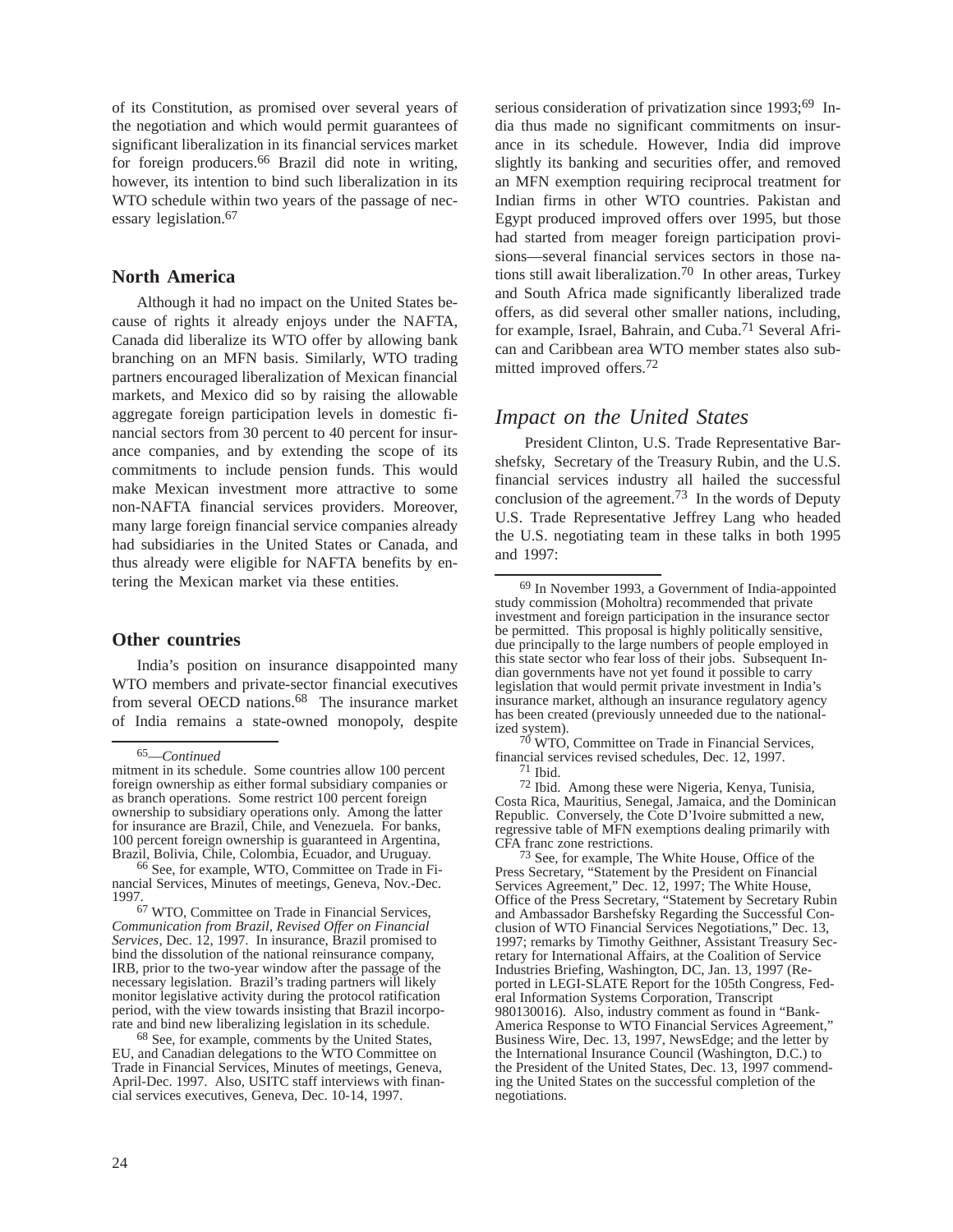Financial services is one of the fastest growing areas of the global economy. It's also one of our most competitive industries here in the United States, with significant U.S. domestic employment. We export nearly seven times what we import in financial services.

Given this competitive advantage, we made clear that we wouldn't sign on to a deal unless other countries made commercially meaningful commitments to open their markets . . . . The deal reached in December goes a long way to achieving those objectives. . . . In fact, when we began negotiating on financial services, most of the countries that are part of the deal today only had limited foreign participation in their markets. But the agreement we reached guarantees access to nearly every significant financial market in the world.74

#### **Basic Telecommunications Services**

Negotiators concluded the Agreement on Basic Telecommunications Services on April 30, 1996, but extended negotiations concerning specific commitments until February 15, 1997. As detailed fully in the 1996 edition of this report, the agreement was concluded among 72 countries and covers nearly 93 percent of world revenues in telecommunications.75 It provides market access for local, long-distance, and international service through any means of network technology. In all, 69 countries scheduled commitments that allow, or will phase in, foreign ownership or control of many or all telecommunications service providers and facilities, with 57 trading partners adopting procompetitive regulatory principles.76

The agreed deadline for acceptance of the telecommunications agreement and associated national schedules of specific commitments was December 1, 1997, and the agreement's entry-into-force was to be January 1, 1998. However, given the considerably reduced implementation period available following the extension of negotiations into February 1997, several parties had difficulties completing their acceptances by the December date, forcing the original entry-into-force date to be postponed. On December 19, 1997, WTO Members that had accepted the agreement (50 that had accepted formally, plus another 5 that indicated their acceptances were ready) met in Geneva to consider a new effective date for the agreement. At that time, the following participants had not accepted the agreement's protocol: Argentina, Belgium, Bolivia, Brazil, Brunei, Bulgaria, Chile, Dominica, Dominican Republic, Ghana, Guatemala, Papua New Guinea, the Philippines, Poland, and Romania. Negotiators met again on January 26, 1998, and agreed that the Agreement on Basic Telecommunications Services would enter into force on February 5, 1998.77

### **Information Technology Agreement**

On March 26, 1997, 39 countries concluded an Information Technology Agreement (ITA), as agreed at the WTO Singapore Ministerial Conference in December 1996.78 The ITA entered into force on July 1, 1997, covering nearly 95 percent of world trade in information technology products with participation rising to 43 countries. In most cases, tariffs will be eliminated on these products by 2000. The information technology sector accounts for roughly \$1 trillion in global production and \$500 billion in trade flows.79 Participants in the ITA agreed to complete negotiations in mid-1998 to expand coverage and implement the results of the negotiation beginning in January 1999. In January 1998, most of these participants announced that they were prepared to begin negotiations in the WTO on an "ITA-II" that would extend coverage more fully into product areas that are driven by information technology, such as computer-based scientific and analytical equipment, global positioning systems, and related inputs and manufacturing equipment such as for the production of printed circuit boards.<sup>80</sup> In addition, China pledged in November 1997 to participate in the ITA as part of its accession negotiations.

## *High-Level Meeting on Least-Developed Countries*

At the WTO Singapore Ministerial Conference in December 1996, Ministers adopted the "Comprehen-

<sup>74</sup> Remarks by Ambassador Jeffrey Lang, Deputy U.S. Trade Representative, at the Coalition of Service Industries Briefing, Washington, DC, Jan. 13, 1997 (Reported in LEGI-SLATE Report for the 105th Congress, Federal Information Systems Corporation, Transcript 980130125).

<sup>75</sup> WTO, "WTO Telecoms Deal Will Ring in the Changes on 5 February 1998," PRESS/87, Jan. 26, 1998.

 $^{76}$  For further details, see section on "Telecommunications Services Negotiations" in USITC, *The Year in Trade: OTAP, 1996*, USITC publication 3024, pp. 36-39.

<sup>77</sup> USTR, "WTO Sets February 5, 1998 for Entry into Force Date of Global Telecommunications Agreement," press release 98-06, Jan. 26, 1998.

<sup>78</sup> For further detail, see USITC, *The Year in Trade: OTAP, 1996*, USITC publication 3024, pp. 20-23.

<sup>79</sup> USTR, "U.S. Ready to Lead in 'ITA II' Negotiations to Expand Sweeping Information Technology Trade Agreement," press release 98-07, Jan. 27, 1998, p. 2.

<sup>80</sup> Ibid. The President is required to obtain advice regarding such expanded coverage, forthcoming in the USITC investigation, Advice on the Proposed Expansion of the Information Technology Agreement (Investigation No. 332-390).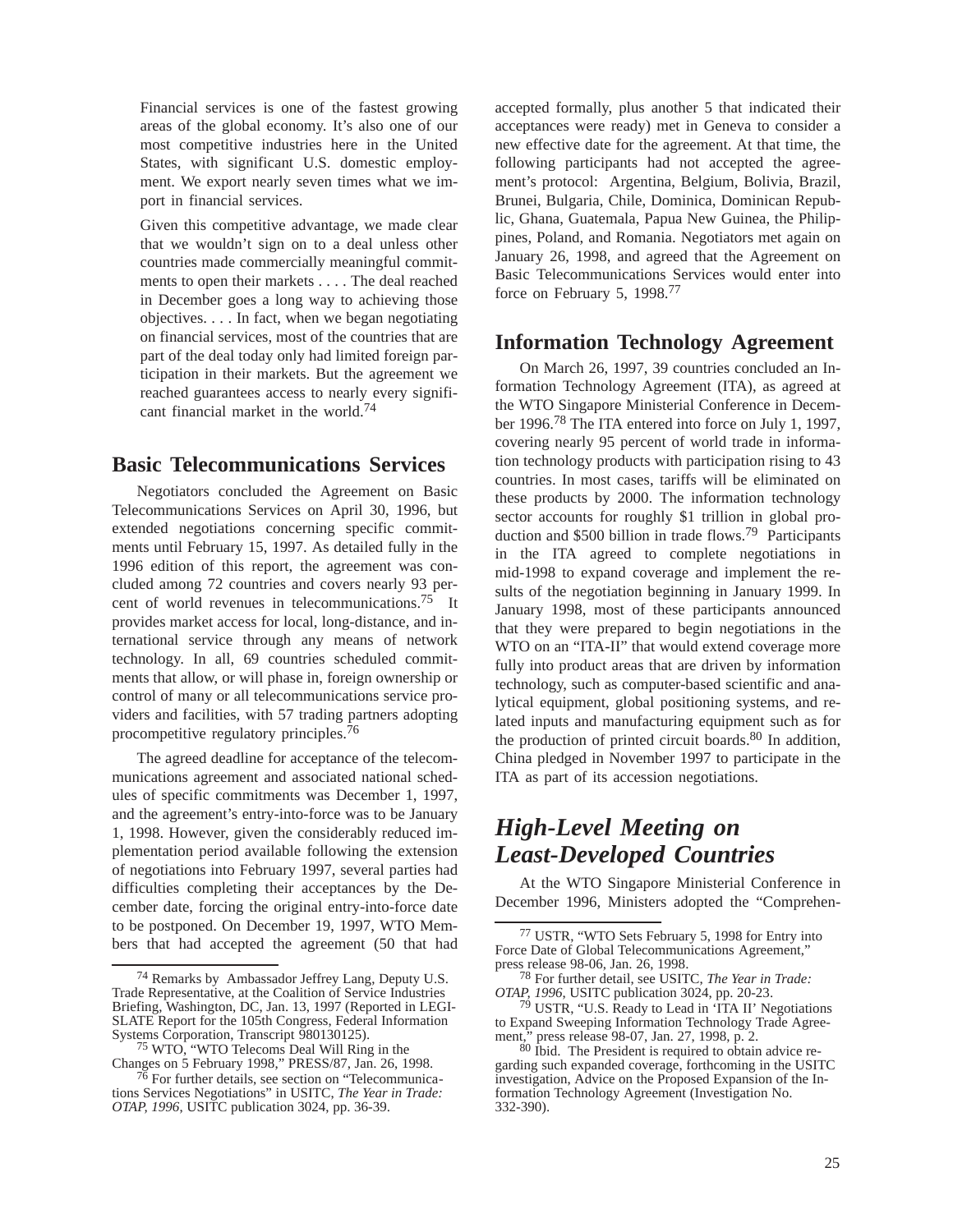sive and Integrated Plan of Action for Least-Developed Countries." Its aim is to provide an overall, coordinated approach for measures taken in favor of these countries. The Plan of Action focuses on four specific areas: (1) implementation of the Uruguay Round Agreements Decision on Measures in Favour of Least-Developed Countries; (2) human and institutional capacity-building; (3) market access; and (4) other initiatives. One element of the Singapore Ministerial Declaration called for a meeting with the United Nations Conference on Trade and Development (UNCTAD) and the International Trade Centre "as soon as possible in 1997, with the participation of aid agencies, multilateral financial institutions, and least-developed countries to foster an integrated approach to assisting these countries in enhancing their trading opportunities."81

The LDC Plan of Action foresees closer cooperation between the WTO and other multilateral agencies that are engaged in promoting growth in the least-developed countries  $(LDCs<sup>82</sup>)$  to coordinate various national and international aid efforts, ensure appropriate macroeconomic policies, and create improved market access and supply-side measures. In June 1997, preparations were made for a high-level meeting (HLM) on least-developed countries that would first bring together six core multilateral financial and aid organizations involved with the LDCs—the International Monetary Fund (IMF), International Trade Centre, UNCTAD, United Nations Development Program (UNDP), World Bank, as well as the WTO.

The High-Level Meeting on Integrated Initiatives for Least-Developed Countries' Trade Development was held October 27-28, 1997, bringing together LDCs with the core multilateral organizations as well as interested WTO Members, observers, and other intergovernmental organizations (IGOs) involved in this area. In May 1997, the WTO Director-General sent invitations to all 48 LDCs to participate in the HLM, based on each such country's completion of a comprehensive assessment of its needs for trade-related technical assistance and for human and institutional capacity building. To help in each LDC's self-assessment, the invitation included a checklist concerning trade-related technical cooperation that encompassed areas of trade policy, impediments to expanding LDC trade, trade

promotion efforts and support services, and communication and other technological assistance. The WTO drew up a list of leading products exported by LDCs to assist with market-access initiatives. On September 25-26, 1997, prior to the HLM, a Joint WTO-UNC-TAD Symposium on Trade-Related Issues Affecting Least-Developed Countries was held in Geneva to gather the views of nongovernmental organizations (NGOs) concerning building capacity to trade and encouraging investment in the LDCs.<sup>83</sup>

#### **Agenda**

The HLM agenda included initiatives to improve market access for LDCs, country-specific roundtables, and thematic roundtables. The country roundtables featured 12 LDCs that had completed their national needs assessments. These countries were Bangladesh, Chad, Djibouti, Guinea, Haiti, Madagascar, Mali, Nepal, Tanzania, Uganda, Vanuatu, and Zambia. The country roundtables were intended to identify actions that the LDCs (individually or regionally) and aid agencies can take to overcome supply-side constraints to increased participation by LDCs in the multilateral trading system and world trade.

The thematic roundtables focused on two subjects: (1) building the capacity to trade in least-developed countries and (2) encouraging investment in least-developed countries. Their goal was to identify actions that the LDCs (individually or regionally) and aid agencies can take to promote private domestic and foreign direct investment in the tradeable goods and services sectors of LDC economies.

#### **Outcome**

Trade Ministers from 38 LDCs participated in the HLM along with the six intergovernmental agencies and delegates from other WTO and UNCTAD member governments. Announcements of existing or improved preferential market-access measures for LDCs were made by 19 developed and developing countries. These participants included Australia, Bulgaria, Canada, Egypt, the EU, Hungary, India, Japan, Korea, Malaysia, Mauritius, Morocco, Norway, Singapore, South Africa, Switzerland, Thailand, Turkey, and the United States. In addition, Hong Kong (China) said it will donate \$1.25 million to the WTO trust fund for technical assistance.84 The announcements of improved market access are to apply for the most part from the beginning of 1998. According to press reports, major

<sup>81</sup> WTO, "Singapore Ministerial Declaration," reprinted in *Focus*, No. 15, Jan. 1997, pp. 7-10.

<sup>82</sup> The abbreviation "LDC" has also been widely employed for "less-developed country" meaning a developing country as distinct from a developed country. In some cases, the abbreviation "LLDC" has at times been used to distinguish the 48 LLDC least-developed countries designated by the United Nations from other developing countries.

<sup>83</sup> WTO, "WTO, UNCTAD Get NGO Inputs," *Focus*,

<sup>84</sup> WTO, "Inter-Agency Trade Assistance Programme Launched for Least-Developed Countries," PRESS/83, Oct. 30, 1997.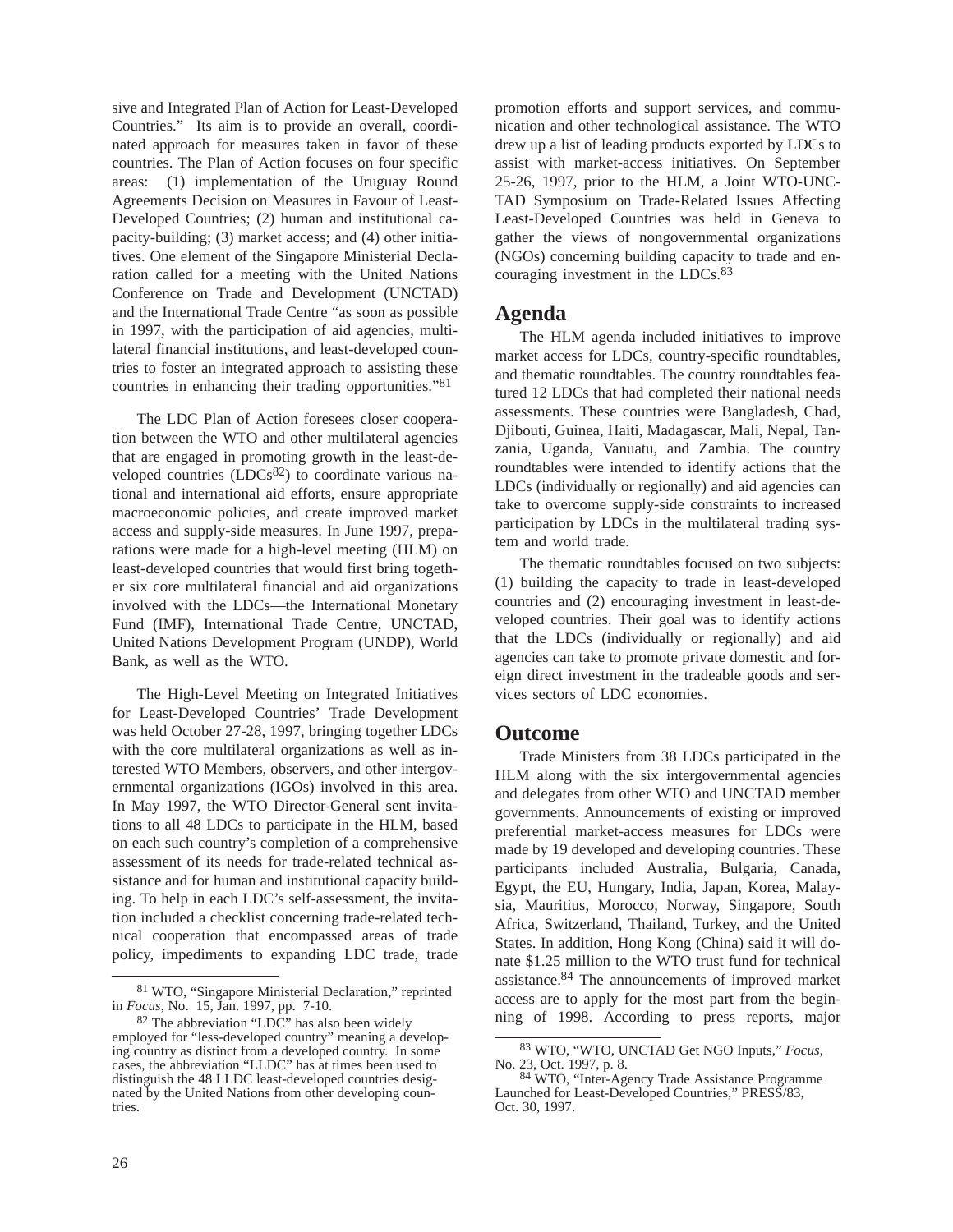announcements included the following: (1) the EU announced its extension of duty-free access under the Lomé Convention to LDCs that do not belong to the group of African, Caribbean, and Pacific (ACP) countries—the former colonies of EU member states—that are the original beneficiaries of the convention's preferences; (2) the United States announced that it had added 1,743 duty-free tariff lines that will apply solely to LDCs under its Generalized System of Preferences  $(GSP)$  program;<sup>85</sup> (3) Norway announced it would provide zero duty treatment for most agricultural and industrial products including textiles from LDCs beginning in 1998; and (4) Canada said it would remove all duties below 2 percent ad valorem on products from LDCs as well as accelerate tariff reductions on others.

A number of emerging economies, including Egypt, Korea, Morocco, Thailand, and Turkey, announced more modest initiatives. Egypt said it would reduce duties by 10 to 15 percent on roughly 100 product lines. India said it would grant preferential access under 574 tariff lines, as well as remove quantitative restrictions applicable under 180 tariff lines, for LDCs. Indonesia and Malaysia announced they are working on a tariff-elimination package for the LDCs. Korea said it would introduce a GSP program. Morocco said it would grant duty-free access and exemptions from other charges to less-developed African countries in early 1998. Singapore said it will maintain zero-rate tariff duties on 107 products aimed at LDCs. Commitments to cut or eliminate tariffs or other plans aimed at products from LDCs were also made by Chile, Hungary, Mauritius, and others.

Although pledges to increase market access for products from the LDCs were praised, most participants recognized that market-access commitments are not alone sufficient. Rather, a capacity is needed within the LDCs to produce a broader range of goods, to increase exports of value-added goods, and to institute reforms that establish sound financial institutions, policies, and practices. Strengthened infrastructure for transport and telecommunications networks is also required.<sup>86</sup>

In this respect, the aim of the October 1997 HLM was to begin a process that is to be continued through

recognized development channels, where technical assistance resources and mechanisms for coordination already exist, such as the consultative groups and ongoing development roundtables on LDCs within the World Bank and UNDP. LDCs that were not reviewed at or did not complete an individual needs assessment in time for the HLM can then be reviewed through these development channels as part of the integrated framework process. A group of 22 additional LDCs have asked to participate since the HLM, bringing to 34 the number of countries benefiting from the program.87 The six intergovernmental agencies are to review the needs assessments of these countries by March 15, 1998, following which these agencies will develop an integrated package of technical assistance activities for these LDCs. Bilateral donors for each LDC are to be integrated fully into this process as certain donors often have special experience in assistance to particular countries, such as the EU assisting LDCs that were once EU member-state colonies or dependencies. The WTO Secretariat is pursuing discussions with the other intergovernmental agencies involved on the establishment of a follow-up mechanism to the HLM. The WTO Director-General will prepare a report of the outcome of the HLM for the WTO Ministerial conference in May 1998.88

A second element in the ongoing HLM process is to expand the focus of consultative groups and LDC development roundtables within the integrated technical-assistance framework to include investment considerations. A third element is likely to be ensuring a major emphasis on effective liberalization, institutionbuilding, and improving LDC management skills for an expanded role in international trade and investment activities.

## *Select WTO Committee Activity*

The World Trade Organization provides a permanent forum for Member governments to address their multilateral trade relations as well as facilitate the implementation of the trade agreements negotiated during the Uruguay Round, including its so-called built-in agenda of future negotiations. The highest authority in the WTO structure is the Ministerial conference, which is composed of representatives of all WTO Members and is required to meet at the Ministerial level at least every two years. The General Council is the highest authority when a Ministerial conference is not in

<sup>85</sup> This change to the GSP program was accomplished in 1997. For further detail, see section on GSP in ch. 5 of this report.

<sup>86</sup> Frances Williams, "Poor Nations Win Trade Concessions," *Financial Times*, Oct. 28, 1997, p. 5; John Zarocostas, "Rich, Emerging Nations Vow More Market Access," *Journal of Commerce*, Oct. 28, 1997, p. 4A; John Zarocostas, "Poor Nations Praise Trade Progress but Ask Developed Countries for More," *Journal of Commerce*, Oct. 29, 1997, p. 3A.

<sup>87</sup> WTO, "Follow-up to the High Level Meeting: 22 More LDCs to Benefit from the Progamme," *Focus*, No. 26, Jan. 1998, p. 8.

<sup>88</sup> WTO, "Inter-Agency Trade Assistance Programme Launched for Least-Developed Countries," PRESS/83, Oct. 30, 1997.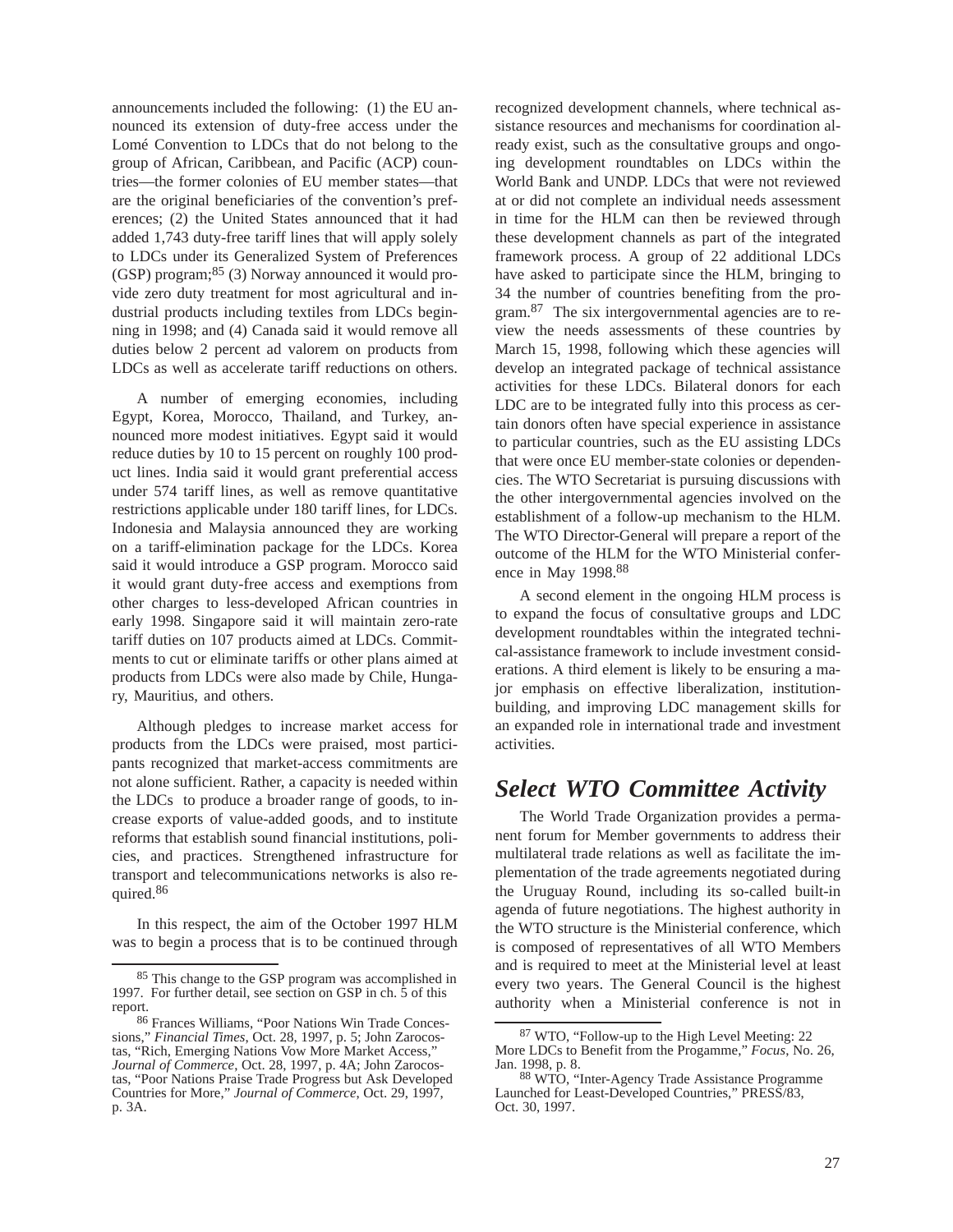session, and thus directs the daily work of the WTO. The General Council also convenes in the following forms when carrying out tasks assigned to those areas:

- Dispute Settlement Body (DSB)
- DSB Appellate Body
- Trade Policy Review Body (TPRB)

Three subsidiary councils covering the WTO multilateral agreements answer to the General Council:

- Council for Trade in Goods (CTG)
- Council for Trade in Services (GATS Council)
- Council for Trade-Related Aspects of Intellectual Property Rights (TRIPS Council)

### **General Council<sup>89</sup>**

During 1997, the General Council met eight times and discussed items put forward for its consideration, including observer status for intergovernmental organizations, various waivers of obligations for requesting Members, particular trade policy actions by certain Members, accessions, as well as matters internal to the WTO. The General Council agreed to regularize observer status for intergovernmental organizations that previously was granted on an ad hoc basis. The General Council appointed officers for 1997 to the various council and committee chairs, as well as to the three Working Groups (on Trade and Competition, Investment, and Transparency in Government Procurement) that were established by the Singapore Ministerial Declaration in December 1996. The General Council extended for one year the Working Party established under the Council for Trade in Goods to conduct the review of the Agreement on Preshipment Inspection.

In 1997, the General Council acted on requests for waivers from different Members for various reasons, including waivers of obligations regarding nomenclature changes to the Harmonized System  $(HS)$ , 90

renegotiation of national schedules,  $91$  agricultural export subsidy commitments,92 as well as preferential treatment for developing countries under national import programs. It took note of four Members acceding to the WTO in 1997, and considered items concerning other countries in the process of accession. Thirty accession working parties were outstanding at the end of 1997. (See table 2-1 for WTO membership in 1997 and table 2-2 for WTO accession working parties in 1997.) The General Council agreed to delete from the WTO Agreement (Annex 4) the International Dairy Agreement and the International Bovine Meat Agreement, following the termination of both at the end of 1997. (For further details, see section in this chapter on "Plurilateral Agreements.") The General Council also heard from Members regarding phaseout of India's balance-of-payments restrictions under GATT Article XVIII:B, criticism regarding Korean anti-import actions (so-called "frugality" campaign), and complaints concerning Brazil's import financing restrictions.

Finally, the General Council considered matters relating to the current term of service for WTO Deputy Directors-General, conditions of service for other WTO staff, the budget, and acceptance of the symbol used at the first WTO Ministerial conference as a logo for the WTO. In July 1997, the WTO General Council scheduled the second full WTO Ministerial meeting for May 18-20, 1998, in Geneva, Switzerland. The conference will be followed by a one-day meeting to commemorate the 50th anniversary of the multilateral trading system.

## *Council for Trade in Goods<sup>93</sup>*

During 1997, the CTG met 14 times. The CTG appointed officers and heard recommendations on various rules of procedure and the status of notifications. The CTG opened discussions on trade facilitation and on the first major review of the Agreement on Textiles and Clothing as well as referred notification of freetrade agreements to the Committee on Regional Trade Agreements, among other actions. The CTG also heard other business regarding Members' bilateral trade practices.

*Trade Facilitation*.—Based on a proposal by the EU, the December 1996 Singapore Ministerial Decla-

<sup>89</sup> WTO, General Council, "General Council - Annual Report," WT/GC/10, Jan. 7, 1998; available through the WTO Document Dissemination Facility (DDF) found at Internet address http://www.wto.org/wto/ddf/. For the full reports of the WTO bodies mentioned in this section, see WTO, "Annual Reports (1997) - Volume I," and "Annual Reports (1997) - Volume II," WT/L/256, Jan. 21, 1998, retrieved from the DDF Jan. 29, 1998.

<sup>90</sup> Waivers to change HS tariff classifications were granted in 1997 to Bangladesh, Bolivia, Nicaragua, Sri Lanka, and Zambia.

<sup>91</sup> Senegal and Zambia.

<sup>92</sup> A waiver from its agricultural export subsidy obligations was granted in 1997 to Hungary following negotiations with Argentina, Australia, New Zealand, and the United States.

<sup>93</sup> WTO, Council for Trade in Goods, "Report (1997) of the Council for Trade in Goods," G/L/213, Dec. 9, 1997.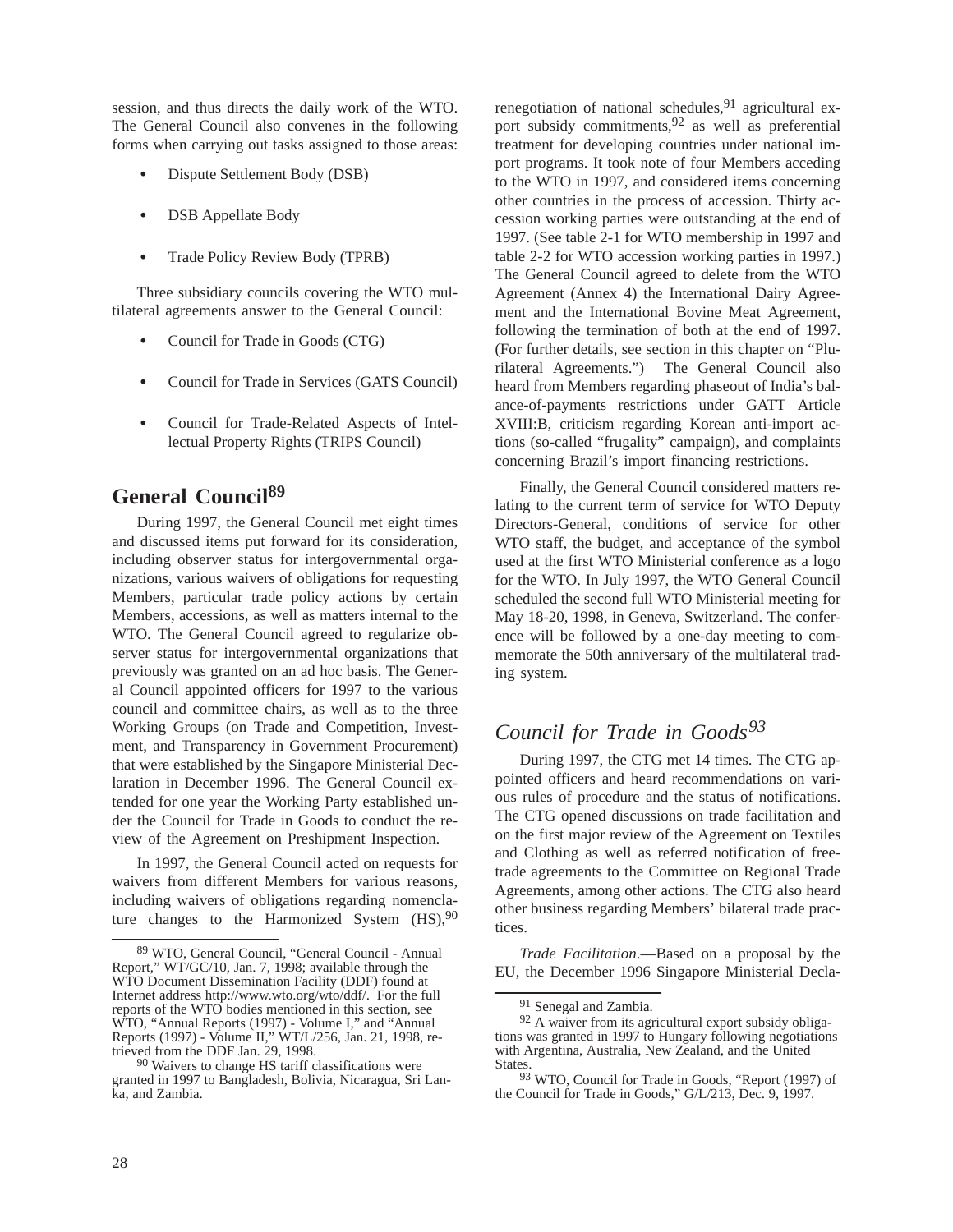#### **Table 2-1 WTO membership in 1997**

| Angola                                     | Germany                     | Niger                            |
|--------------------------------------------|-----------------------------|----------------------------------|
| Antigua and Barbuda                        | Ghana                       | Nigeria                          |
| Argentina                                  | Greece                      | Norway                           |
| Australia                                  | Grenada                     | Pakistan                         |
| Austria                                    | Guatemala                   | Panama                           |
| <b>Bahrain</b>                             | Guinea                      | Papua New Guinea                 |
| Bangladesh                                 | Guinea-Bissau               | Paraguay                         |
| <b>Barbados</b>                            | Guyana                      | Peru                             |
| Belgium                                    | Haiti                       | Philippines                      |
| Belize                                     | Honduras                    | Poland                           |
| <b>Benin</b>                               | Hong Kong, China            | Portugal                         |
| <b>Bolivia</b>                             |                             | Qatar                            |
| <b>Botswana</b>                            | Hungary<br>Iceland          | Romania                          |
| <b>Brazil</b>                              | India                       | Rwanda                           |
| Brunei Darussalam                          | Indonesia                   | <b>Saint Kitts and Nevis</b>     |
|                                            |                             |                                  |
| <b>Bulgaria</b>                            | Ireland                     | Saint Lucia                      |
| Burkina Faso                               | Israel                      | Saint Vincent and the Grenadines |
| Burundi                                    | Italy                       | Senegal                          |
| Cameroon                                   | Jamaica                     | Sierra Leone                     |
| Canada                                     | Japan                       | Singapore                        |
| Central African Republic                   | Kenya                       | Slovak Republic                  |
| Chad                                       | Korea                       | Slovenia                         |
| Chile                                      | Kuwait                      | Solomon Islands                  |
| Colombia                                   | Lesotho                     | South Africa                     |
| Congo <sup>1</sup>                         | Liechtenstein               | Spain                            |
| Congo, Democratic Republic of <sup>2</sup> | Luxembourg                  | Sri Lanka                        |
| Costa Rica                                 | Macau                       | Suriname                         |
| Cote d'Ivoire                              | Madagascar                  | Swaziland                        |
| Cuba                                       | Malawi                      | Sweden                           |
| Cyprus                                     | Malaysia                    | Switzerland                      |
| Czech Republic                             | <b>Maldives</b>             | Tanzania                         |
| Denmark                                    | Mali                        | Thailand                         |
| Djibouti                                   | Malta                       | Togo                             |
| Dominica                                   | Mauritania                  | Trinidad and Tobago              |
| Dominican Republic                         | <b>Mauritius</b>            | Tunisia                          |
| Ecuador                                    | Mexico                      | Turkey                           |
| Egypt                                      | Mongolia                    | Uganda                           |
| El Salvador                                | Morocco                     | United Arab Emirates             |
| European Union                             | Mozambique                  | United Kingdom                   |
| Fiji                                       | Myanmar (Burma)             | <b>United States</b>             |
| Finland                                    | Namibia                     | Uruguay                          |
| France                                     | Netherlands and N. Antilles | Venezuela                        |
| Gabon                                      | New Zealand                 | Zambia                           |
| Gambia                                     | Nicaragua                   | Zimbabwe                         |
|                                            |                             |                                  |

<sup>1</sup> Acceded as the Republic of Congo.

<sup>2</sup> Acceded as Zaire, now the Democratic Republic of the Congo.

Source: WTO, "Members," found at Internet address http://www.wto.org/wto/about/organsn6.htm, retrieved Feb. 13, 1998.

#### **Table 2-2 WTO accession working parties in 19971**

| Albania                 | Estonia         | Oman                      |
|-------------------------|-----------------|---------------------------|
| Algeria                 | Georgia         | <b>Russian Federation</b> |
| Andorra                 | Jordan          | Saudi Arabia              |
| Armenia                 | Kazakhstan      | <b>Sevchelles</b>         |
| Azerbaijan              | Kyrgyz Republic | Sudan                     |
| <b>Belarus</b>          | Latvia          | Tonga                     |
| Cambodia                | Lithuania       | Ukraine                   |
| China                   | Macedonia       | Uzbekistan                |
| Chinese Taipei (Taiwan) | Moldova         | Vanuatu                   |
| Croatia                 | Nepal           | Vietnam                   |

1 Acceding countries have WTO observer status. In addition, Ethiopia and the Holy See (Vatican) have observer status, but without the expectation of acceding to the WTO at this time.

Source: WTO, "Members," found at Internet address http://www.wto.org/wto/about/organsn6.htm, retrieved Feb. 13, 1998.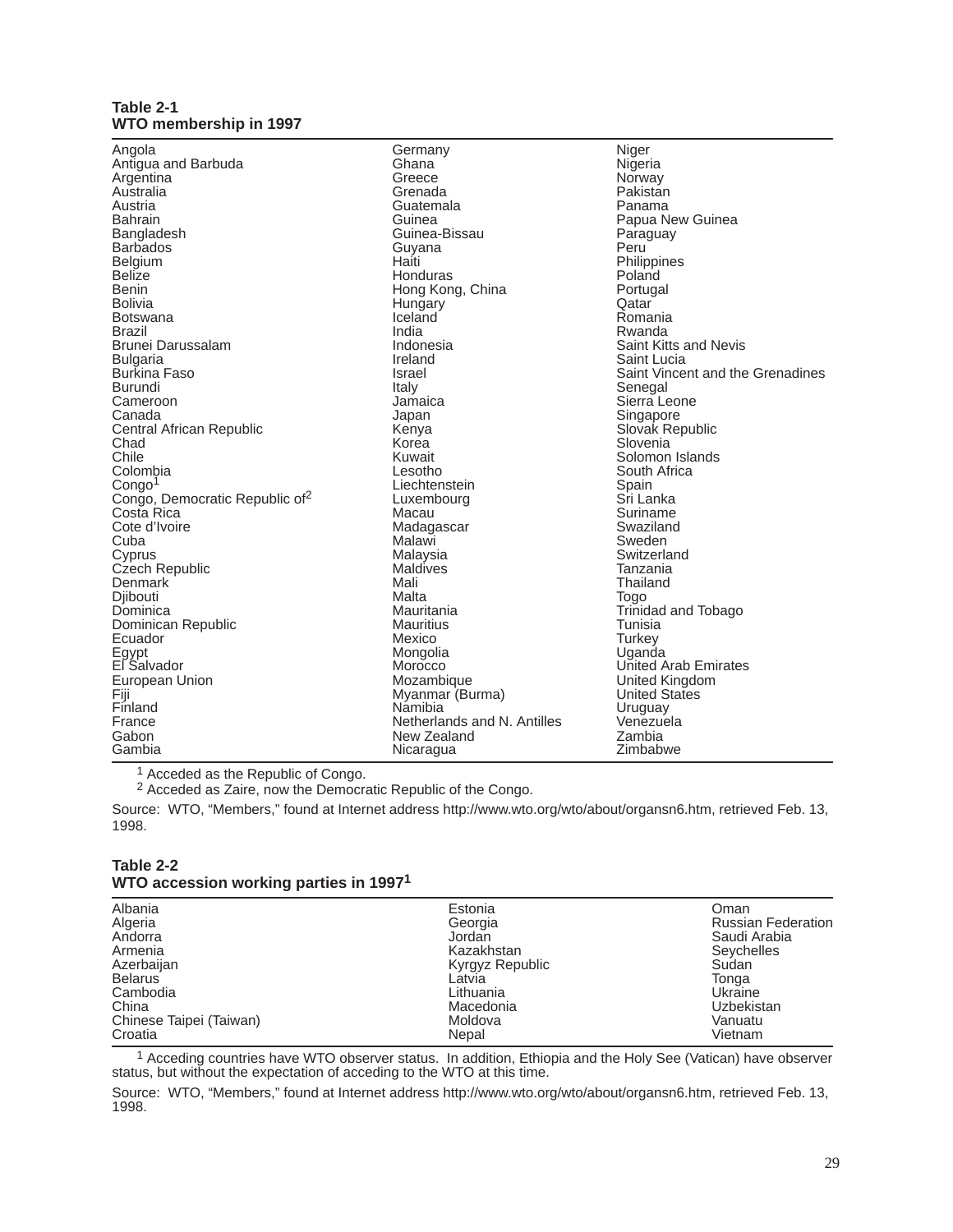ration called for the CTG to "undertake exploratory and analytical work, drawing on the work of other relevant international organizations, on the simplification of trade procedures in order to assess the scope for WTO rules in this area."94 In June 1997, the WTO Secretariat presented a background note on work being done on trade facilitation in other organizations. Discussions among Members during the second half of 1997 led to a proposal to hold a WTO symposium in 1998, to assess the scope for possible WTO rules in the area of trade facilitation. Some delegations expressed concern that the symposium might detract from efforts on trade facilitation already under way in the WTO Agreements on Rules of Origin and on Customs Valuation.95 The symposium was held March 9-10, 1998, to help identify the main areas where traders face obstacles when moving goods across borders, providing a direct interface between the practical level (traders) and trade policy level (officials in capitals and at the WTO in Geneva).<sup>96</sup> The symposium sought to examine trade facilitation in a more comprehensive way, although there is no agreement in the WTO about the meaning of "trade facilitation," despite the consensus that the WTO's work should not duplicate similar work in other institutions.97

*Review of the WTO Textiles Agreement.*—Beginning in October 1997, the CTG heard from the Textiles Monitoring Body (TMB) on the first major review of the implementation of the WTO Agreement on Textiles and Clothing (ATC) during the first stage of the integration process. Developing countries expressed extreme dissatisfaction with the summary of the four formal meetings devoted to the ATC review as well as any recommendations or conclusions reached at those meetings. These countries claimed that importing countries were ignoring provisions of the ATC and thereby impairing the balance of rights and obligations under the agreement. They accused the importing countries of concentrating on a narrow, legalistic definition of ATC obligations that refused to deal with the concerns of the developing countries. The developing countries insisted that the review of the ATC could not be considered closed and indicated that the issue would reappear at the Ministerial conference. The importing countries insisted that they met their ATC obligations and that the exporting countries were attempting to renegotiate the agreement. The importing countries said that the first-stage review was complete regardless of whether or not participants could agree on a summary of deliberations or conclusions and recommendations.98

## *Council for Trade in Services<sup>99</sup>*

During 1997, the GATS Council considered observer status for intergovernmental organizations, heard the report from the negotiating group following conclusion of the Agreement on Basic Telecommunications and verified the commitment schedules, discussed the possible establishment of a WTO standing committee on telecommunications, and received various notifications—notably those regarding modifications to services regulations affecting specific commitments.

The GATS Council discussed elements of the work programs underway and adopted proposals from the standing subsidiary bodies that report to it—the Committee on Financial Services, Committee on Specific Commitments, Working Party on GATS Rules, and Working Party on Professional Services. The GATS Council advanced the deadline for the negotiations on financial services from December 30 to December 12, 1997, on recommendation from the Committee on Financial Services. The GATS Council agreed in principle to the proposal from the Committee on Specific Commitments to establish a system of electronically consolidated and updated schedules of commitments.

In May 1997, the GATS Council adopted Guidelines for the Recognition of Qualifications in the accountancy sector proposed by the Working Party on Professional Services. These nonbinding guidelines are intended to be used by governments seeking to negotiate agreements that confer mutual recognition of professional qualifications. The thrust of the guidelines is to allow parties to focus on overcoming bilateral differ-

<sup>94</sup> WTO, Singapore Ministerial Declaration, Singapore, Dec. 13, 1996, par. 21.

<sup>95</sup> U.S. Department of State telegram, "WTO Council for Trade in Goods Meeting on November 19," message reference No. 8104, prepared by U.S. Mission, Geneva, Nov. 21, 1997.

<sup>96</sup> WTO, "Symposium Set on Trade Facilitation," *Focus*, No. 26, Jan. 1998, p. 8.

<sup>97</sup> U.S. Department of State telegram, "OECD Trade Committee Grapples with How to Keep Liberalization on Track," message reference No. 004947, prepared by the U.S. Embassy, Paris, Mar. 3, 1998; and WTO, Council for Trade in Goods, "Statement by H. E. Mr. R. Saborio Soto, Chairman of the Council for Trade in Goods, under Item I (Trade Facilitation)," G/L/226, Mar. 18, 1998, found at Internet address http://www.wto.org/wto/goods/chair.htm, retrieved Apr. 2, 1998.

<sup>98</sup> U.S. Department of State telegram, "WTO Council for Trade in Goods Meeting on November 19," message reference No. 8580, prepared by U.S. Mission, Geneva, Dec. 11, 1997.

<sup>99</sup> WTO, Council for Trade in Services, "Council for Trade in Services - Report to the General Council on Activities during 1997," S/C/5, Nov. 28, 1997.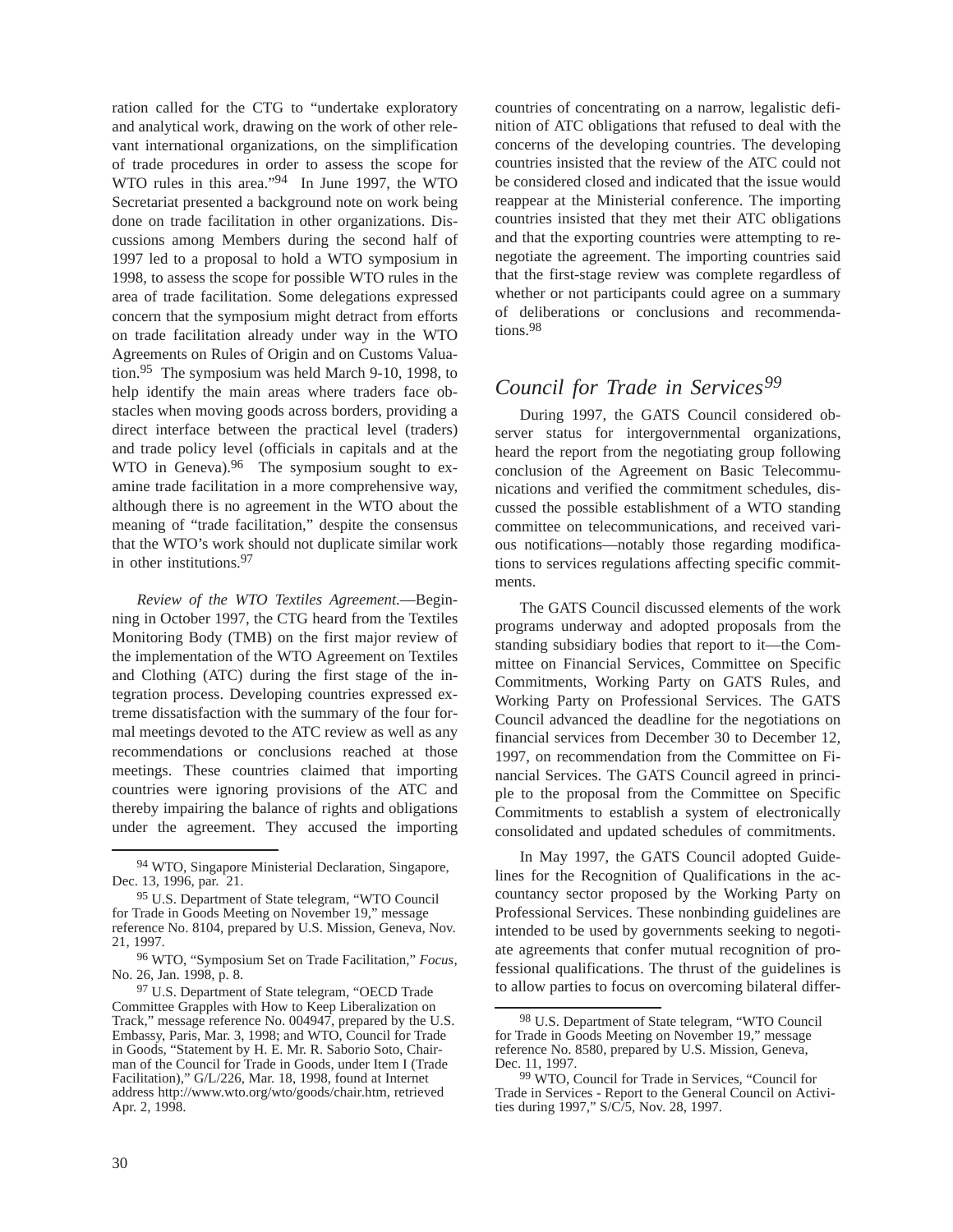ences in education, examination standards, experience requirements, regulatory influence, as well as other matters, following which additional parties may negotiate their own accession to or the extension of the bilateral agreement to their own situations and thereby extend mutual recognition more broadly.

In November 1997, the GATS Council also adopted a decision proposed by the Working Party on GATS Rules to extend negotiations regarding emergency safeguard measures for services to June 30, 1999. A number of delegates emphasized the need for coordination with the Working Group on Transparency in Government Procurement, established by the Singapore Ministerial Conference in December 1996, where negotiations over government procurement of services is concerned (Article XIII). The GATS Council also approved the questionnaire on the exchange of information set out at the Singapore conference to help prepare for the services negotiations set out as part of the Uruguay Round built-in agenda. The GATS Council largely concluded that 1997 was too early to begin consideration of a work program regarding the next services round in 2000 (Article XIX).

Also during 1997, the GATS Council heard complaints from the EU against Brazil alleging violation of standstill commitments concerning freight discrimination in the area of maritime transport services.

### *Council for Trade-Related Aspects of Intellectual Property Rights<sup>100</sup>*

During 1997, the TRIPS Council considered various notifications, reviews of national legislation regarding intellectual property rights (IPR), implementation of TRIPS obligations under various articles, technical cooperation, observer status for intergovernmental organizations, dispute developments elsewhere in the WTO concerning IPR, and preliminary work on negotiations over geographical indications.

Notifications largely concerned national laws, regulations, and IPR contact points, as well as exceptions to MFN treatment and responses to the IPR enforcement checklist. The TRIPS Council also received notifications on contact points, as well as information regarding technical cooperation activities that developedcountry Members (for the most part) might afford to developing-country Members.

As a followup to the November 1996 review of national IPR legislation, the TRIPS Council focused on copyrights, trademarks, geographical indications, and industrial designs. In May 1997, the TRIPS Council began consideration of forthcoming reviews regarding patents, integrated circuit designs (topographies), protection of undisclosed information, and control of anticompetitive practices in contracts. In November 1997, the TRIPS Council also reviewed IPR enforcement and considered so-called mailbox notifications under TRIPS Article 70.8 and 70.9 that require Members to provide a contact point with which patent holders of rights concerning agricultural chemicals and pharmaceuticals may register in countries where no applicable patent law yet exists.

The council granted observer status in the TRIPS Council to organizations that received observer status from the General Council, and agreed to consult on other requests not yet considered. The TRIPS Council also noted that Bulgaria, Mongolia, and Panama—recently acceded to the WTO—would apply the TRIPS Agreement without a transition period.

In 1997, the TRIPS Council heard developments relating to IPR that were later brought to the WTO Dispute Settlement Body. In April 1997, the EU requested consultations with India regarding patent protection for agricultural chemical and pharmaceutical products. In May 1997, the United States requested consultations with Ireland regarding measures affecting the grant of copyright and related (so-called neighboring) rights; and, also in May 1997, the United States requested consultations with Denmark and Sweden regarding the enforcement of IPR. In September 1997, the dispute panel released its report regarding a U.S. complaint against India concerning patent protection for agricultural chemical and pharmaceutical products (Article 70.8 and 70.9 mailbox provisions).

The TRIPS Council also undertook informal consultations over how to proceed with negotiations on geographical indications, called for under TRIPS Article 24.2 as part of the Uruguay Round "built-in" agenda.

## Dispute Settlement<sup>101</sup>

During 1997, the number of WTO dispute settlement cases surpassed 100, considered to be an indicator that WTO members actively support the rules of the multilateral trading system and have confidence in the integrated and more automatic dispute-settlement mechanism that came into effect in 1995 under the

<sup>100</sup> WTO, Council for Trade-Related Aspects of Intellectual Property Rights, "Annual Report (1997) of the Council for TRIPS," IP/C/9, Nov. 28, 1997.

<sup>101</sup> WTO, "Overview of the State-of-Play of WTO

Disputes," found at Internet address

http://www.wto.org/wto/dispute/bulletin.htm, dated Jan. 8, 1998, retrieved Jan. 9, 1998.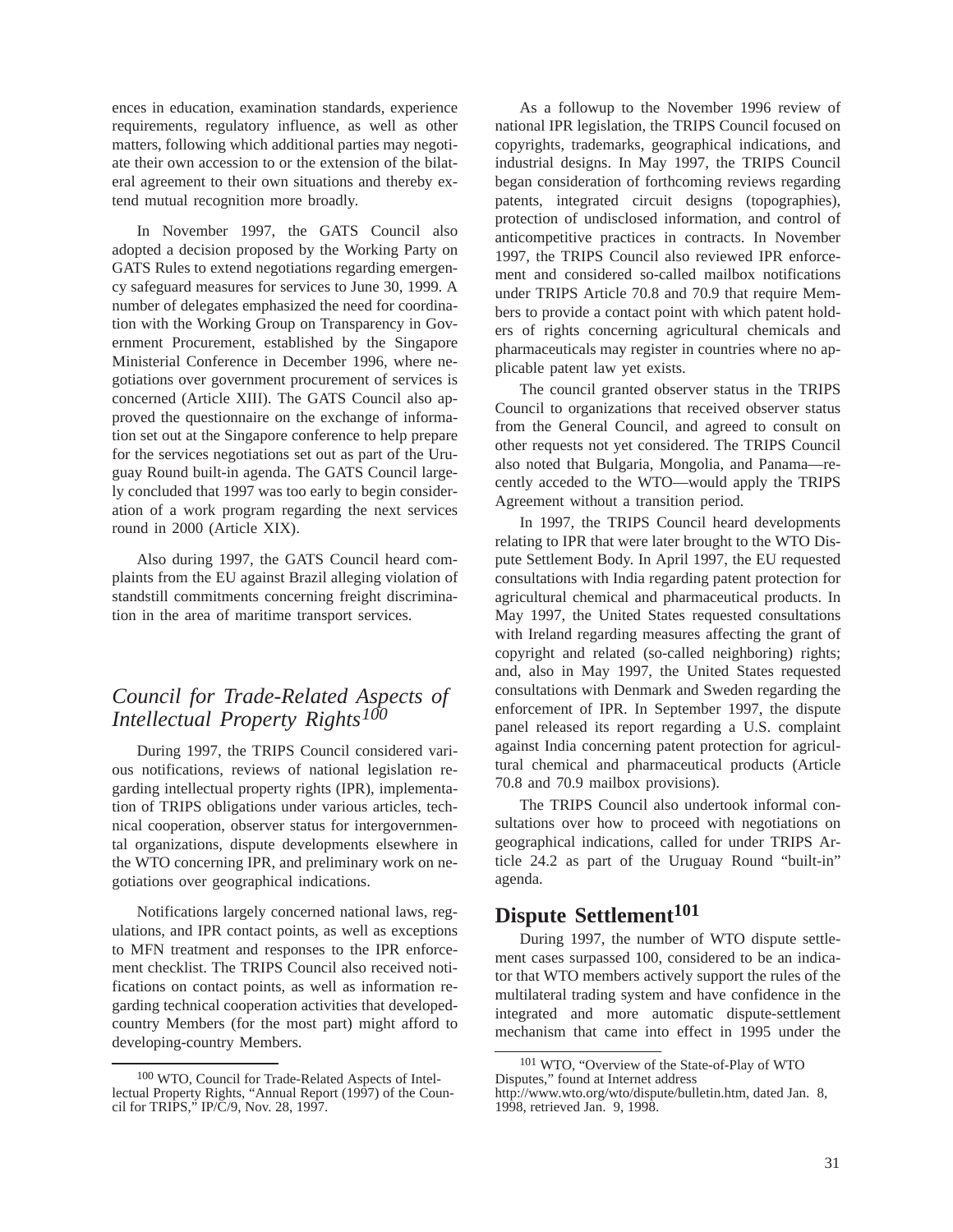WTO. By the start of 1998, the WTO had received 115 requests for consultations on 80 distinct matters. Consultations represent the opening stage of any disputesettlement case, which upon request of the complainant proceeds automatically to the second stage of establishing a dispute panel if consultations fail to resolve the contested issue. Following completion of a panel report, either the complainant or respondent may request the WTO Appellate Body to review issues of law and legal interpretation in the report. (For further details, see table 2-3 for a summary of WTO dispute settlement stages.) Of the disputes since the WTO began on January 1, 1995, that have concluded with a final panel report, nine have been appealed. Seven Appellate Reports have been adopted, while two reports on different subjects are pending. Table 2-4 on Dispute Panel activity and table 2-5 on Appellate Body activity provide a brief summary of cases active in 1997.102

### **Trade Policy Review Body<sup>103</sup>**

During 1997, the Trade Policy Review Body reviewed the trade policies of the following Members— Fiji, Cyprus, Paraguay, Benin, Chile, Mexico, the EU, and Malaysia. The WTO Trade Policy Review Mechanism, which the TPRB oversees, is designed to facilitate the smooth functioning of the multilateral trade system by carrying out surveillance of members' national trade policies and thereby enhancing the transparency of these policies.

#### **Table 2-3 Summary of dispute settlement stages**

| <b>Timeline</b>                 |              |                                                                                                       |
|---------------------------------|--------------|-------------------------------------------------------------------------------------------------------|
| <b>Period</b>                   | <b>Stage</b> | <b>Action</b>                                                                                         |
| 60 days                         | Consult      | Consultations, mediation.                                                                             |
| 45 days                         | Panel        | Panel set up and panelists appointed. Panel<br>must be established following second panel<br>request. |
| 180 days                        | Exam         | Panel examination and final report issued to<br>parties.                                              |
| 21 days                         | Circulation  | Final panel report circulated to all WTO Members.                                                     |
| 60 days                         | Adoption     | Dispute Settlement Body adopts panel report or<br>panel report appealed.                              |
| 60-90 days                      | Appeal       | Appellate Body examination.                                                                           |
| 30 days                         | Adoption     | Dispute Settlement Body adopts appeals report.                                                        |
| Approximate total time elapsed: |              |                                                                                                       |

12 months to panel report adoption.

15 months to Appellate Body report adoption.

All disputants are encouraged to consult and settle their differences before reaching WTO dispute settlement procedures. Accordingly, some given times are maximums, others minimums, some binding, some not, making possible only an approximate dispute schedule without referring to a particular dispute's terms of reference and its individual dispute calendar.

Source: WTO, "Settling Disputes - How Long to Settle a Dispute?," found at Internet address http://www.wto.org/wto/about/dispute1.htm, dated Feb. 6, 1998, retrieved Apr. 20, 1998; and WTO, "Settling Disputes - The Panel Process," found at Internet address http://www.wto.org/wto/about/dispute2.htm, dated Feb. 6, 1998, retrieved Apr. 20, 1998.

<sup>102</sup> For the most timely and authoritative source regarding WTO disputes see "Overview of the State-of-Play of WTO Disputes" at the WTO Internet website http://www.wto.org/wto/dispute/bulletin.htm.

<sup>103</sup> WTO, Trade Policy Review Body, "Trade Policy Review Mechanism - Report of the Trade Policy Review Body for 1997," WT/TPR/41, Nov. 28, 1997; and WTO, "Press Releases with Summary Observations," found at Internet address http://www.wto.org/wto/reviews/tpr.htm, dated Dec. 9, 1997, retrieved Jan. 13, 1998.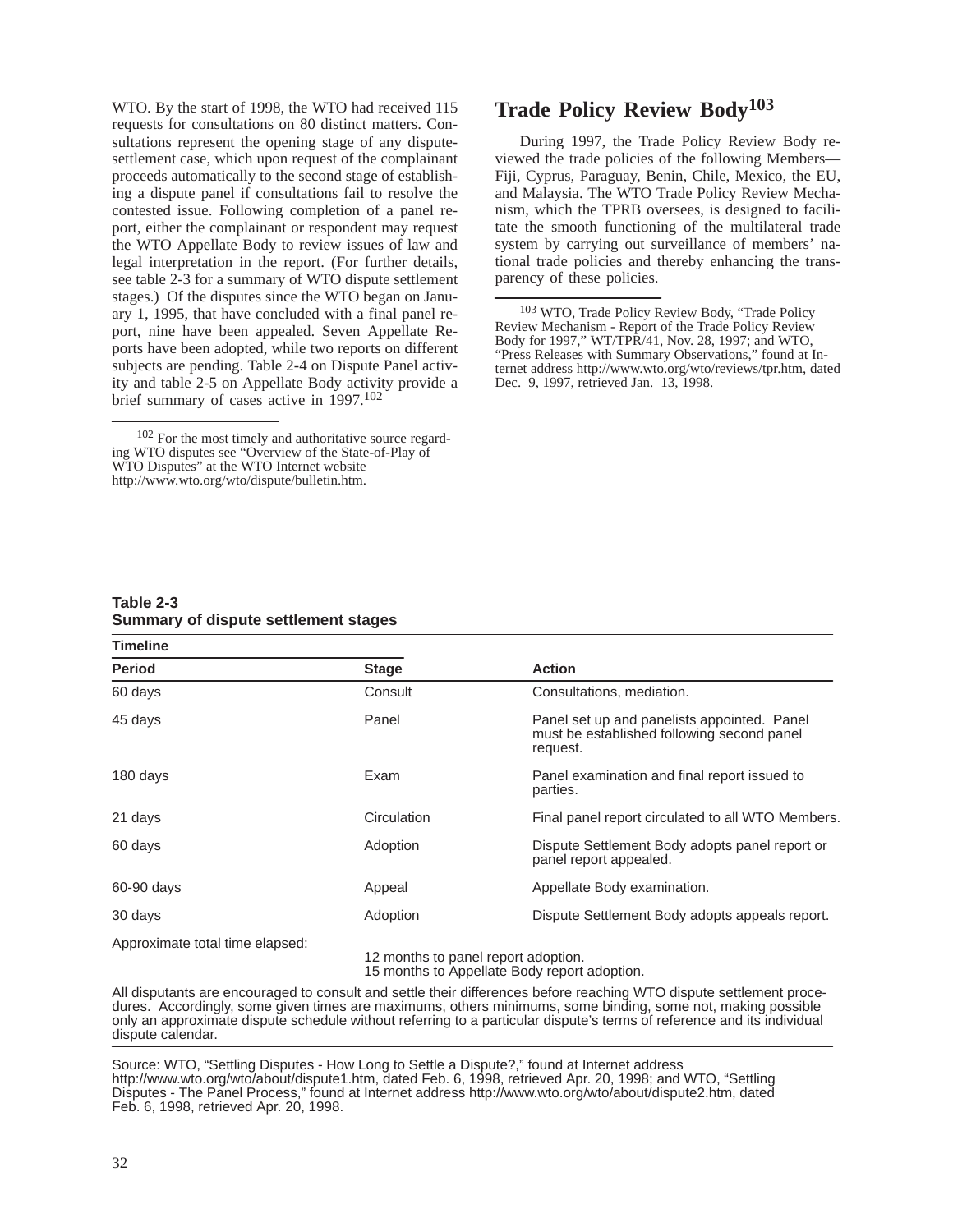| Complainant          | <b>Respondent</b> | <b>Complaint</b>                                                                            | <b>Outcome</b>                                                                                                                                                                                                                                                                                                                                                                                                                                                                                                                                                                                                                                                                                                                                                                                                                                     |
|----------------------|-------------------|---------------------------------------------------------------------------------------------|----------------------------------------------------------------------------------------------------------------------------------------------------------------------------------------------------------------------------------------------------------------------------------------------------------------------------------------------------------------------------------------------------------------------------------------------------------------------------------------------------------------------------------------------------------------------------------------------------------------------------------------------------------------------------------------------------------------------------------------------------------------------------------------------------------------------------------------------------|
| <b>United States</b> | Argentina         | Certain measures<br>affecting imports of<br>footwear, textiles,<br>apparel, and other items | The United States brought a complaint against<br>Argentina regarding imposition of specific duties on<br>these items in excess of the bound rate. The United<br>States alleges that these measures violate GATT<br>Articles II, VII, VIII, and X, as well as provisions of<br>the TBT Agreement, Import Licensing Agreement,<br>and Textiles Agreement. Following U.S. request, a<br>dispute panel was established on February 25,<br>1997. The panel circulated its report on November<br>25, 1997, that found that the minimum specific<br>duties imposed by Argentina on textiles and apparel<br>are inconsistent with the requirements of Article II of<br>GATT 1994 and that the imposed statistical tax of 3<br>percent ad valorem is inconsistent with Article VIII.<br>On January 21, 1998, Argentina notified its intention<br>to appeal. |
| <b>United States</b> | EU                | Customs classification of<br>certain computer<br>equipment                                  | The United States brought a complaint against the<br>EU, as well as separately against Ireland and the<br>United Kingdom, regarding the reclassification for<br>tariff purposes of certain Local Area Network (LAN)<br>adapter equipment and personal computers with<br>multimedia capability. The United States alleges<br>that these measures violate GATT Article II.<br>Following U.S. request, a dispute panel was<br>established on February 25, 1997, and the<br>complaints against Ireland and the United Kingdom<br>were incorporated on March 20, 1997.                                                                                                                                                                                                                                                                                  |
| Brazil               | EU                | Measures affecting<br>importation of certain<br>poultry products                            | Brazil brought a complaint against the EU that the<br>regime for the import of certain poultry products and<br>the implementation of the EU tariff-rate quota for<br>these products might be inconsistent with GATT<br>Articles X and XXVII, as well as provisions of the<br>WTO Agreement on Import Licensing Procedures.<br>Following Brazil's request, a dispute panel was<br>established on July 30, 1997.                                                                                                                                                                                                                                                                                                                                                                                                                                     |
| <b>United States</b> | Japan             | Measures affecting<br>consumer photographic<br>film and paper                               | The United States brought a complaint against<br>Japan regarding laws, regulations, and<br>requirements affecting the distribution, offering for<br>sale, and internal sale of imported consumer<br>photographic film and paper. The United States<br>alleges that imported film and paper is treated less<br>favorably by these means in violation of GATT<br>Articles III and X, and also alleges the nonviolation<br>claim that these measures nullify or impair benefits<br>accruing to the United States. Following U.S.<br>requests, a dispute panel was established on<br>October 16, 1996. The panel circulated its<br>confidential interim report to the parties involved on<br>December 5, 1997.                                                                                                                                         |

**Table 2-4 Dispute Panel activity**

Table continued on next page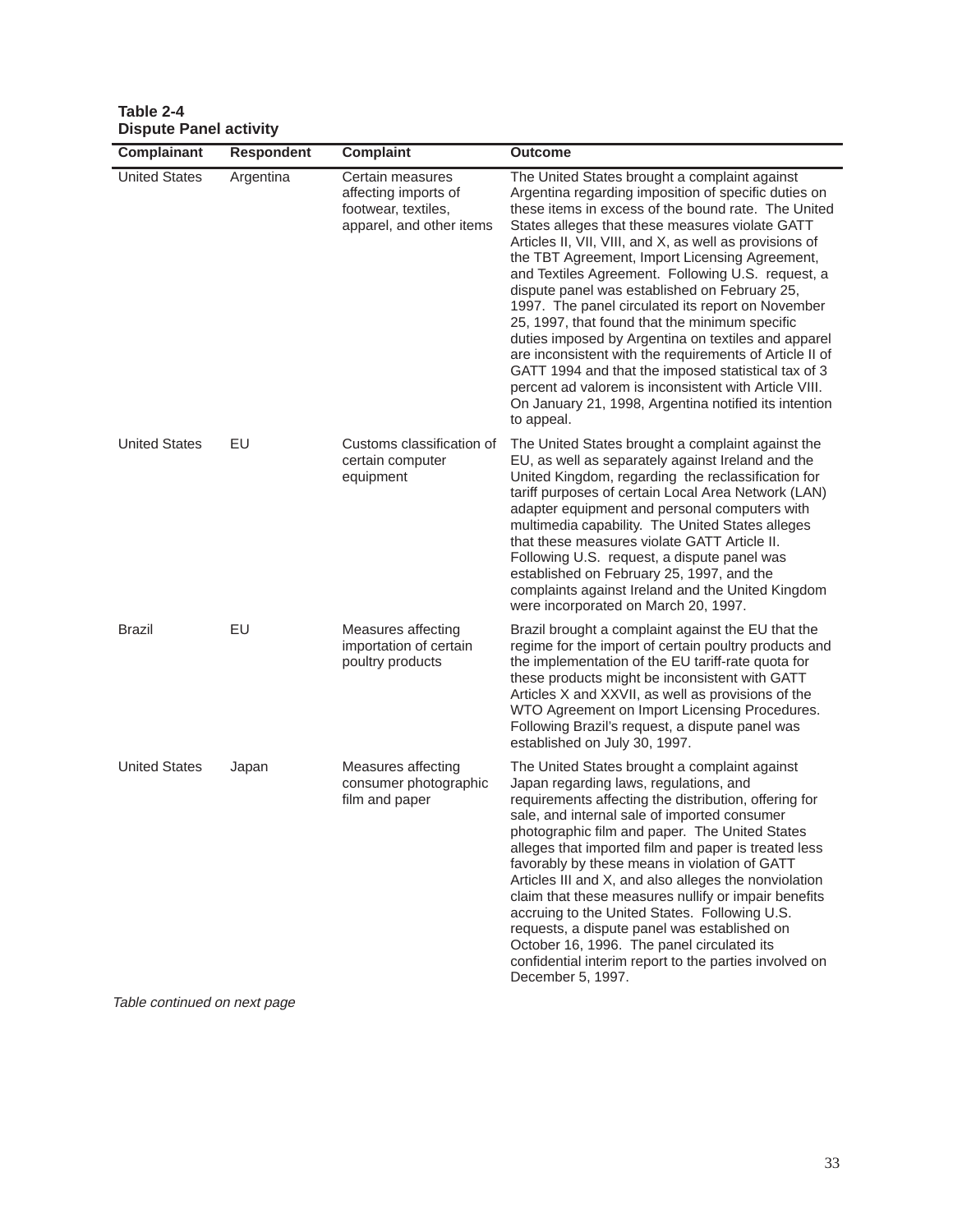| Complainant                                   | <b>Respondent</b>    | <b>Complaint</b>                                                                  | <b>Outcome</b>                                                                                                                                                                                                                                                                                                                                                                                                                                                                                                                                                                                                                                                                                                                                                                                                                |
|-----------------------------------------------|----------------------|-----------------------------------------------------------------------------------|-------------------------------------------------------------------------------------------------------------------------------------------------------------------------------------------------------------------------------------------------------------------------------------------------------------------------------------------------------------------------------------------------------------------------------------------------------------------------------------------------------------------------------------------------------------------------------------------------------------------------------------------------------------------------------------------------------------------------------------------------------------------------------------------------------------------------------|
| <b>United States</b>                          | Japan                | Measures affecting<br>consumer photographic<br>film and<br>paper-Continued        | Press reports indicate that the panel rejected on<br>various grounds the U.S. arguments citing 21<br>separate measures that nullify the benefits of tariff<br>concessions that Japan granted in the Kennedy<br>(1963-67), Tokyo (1973-79), and Uruguay (1986-93)<br>Rounds of trade negotiation. The panel reportedly<br>rejected some of these measures on procedural<br>grounds, and found that other measures were never<br>applied, were voluntary, or did not adversely affect<br>the competitive conditions for foreign products. In<br>addition, the panel considered that the United<br>States should have known of the preexistence of<br>some of these measures and so could not claim that<br>expected benefits had been nullified. For further<br>detail, see chapter 4 on Japan in this and previous<br>reports. |
| EU                                            | <b>United States</b> | The Cuban Liberty and<br><b>Democratic Solidarity</b><br>Act ("Helms/Burton" law) | The EU brought a complaint against the United<br>States regarding the Cuban Liberty and Democratic<br>Solidarity Act of 1996 (commonly known as the<br>"Helms/Burton" law). The EU alleges that U.S.<br>restrictions under the act on goods of Cuban origin,<br>as well as the possible exclusion of non-U.S.<br>nationals from U.S. territory, violate GATT Articles I,<br>III, V, XI, and XIII as well as GATS Articles I, III, VI,<br>XVI, and XVII, and may also nullify or impair<br>benefits accruing to the EU. Following EU requests,<br>a dispute panel was established on November 20,<br>1996. The panel suspended its work following an<br>EU request to do so on April 25, 1997. For further<br>details, see chapter 4 on the European Union in this<br>and previous reports.                                    |
| India, Malaysia,<br>Pakistan, and<br>Thailand | <b>United States</b> | Import prohibition of<br>certain shrimp and<br>shrimp products                    | India, Malaysia, Pakistan, and Thailand brought a<br>complaint against the United States regarding a ban<br>on the import of shrimp and shrimp products under<br>U.S. Public Law 101-62, section 609. These<br>complainants allege a nonviolation claim that these<br>measures nullify or impair benefits accruing to them.<br>Following requests by several complainants, a<br>dispute panel was established on February 25,<br>1997.                                                                                                                                                                                                                                                                                                                                                                                        |
| Mexico                                        | Guatemala            | Antidumping<br>investigation of imports<br>of Portland cement from<br>Mexico      | Mexico brought a complaint against Guatemala<br>regarding an antidumping investigation begun on<br>imports of Portland cement from Mexico. Mexico<br>alleges that the investigation violates the<br>Antidumping Agreement, Articles 2, 3, 5, and 7.1.<br>Following Mexican request, a dispute panel was<br>established on March 20, 1997.                                                                                                                                                                                                                                                                                                                                                                                                                                                                                     |
| Canada                                        | Australia            | Measures affecting the<br>importation of salmon                                   | Canada brought a complaint against Australia<br>regarding its prohibition of salmon imports based on<br>quarantine regulations. Canada alleges that the<br>prohibition is inconsistent with GATT Articles XI and<br>XIII, as well as the SPS Agreement. Following<br>Canadian request, a dispute panel was established<br>on April 10, 1997. For further details, see chapter 4<br>in this report on Canada.                                                                                                                                                                                                                                                                                                                                                                                                                  |

#### **Table 2-4—Continued Dispute Panel activity**

Table continued on next page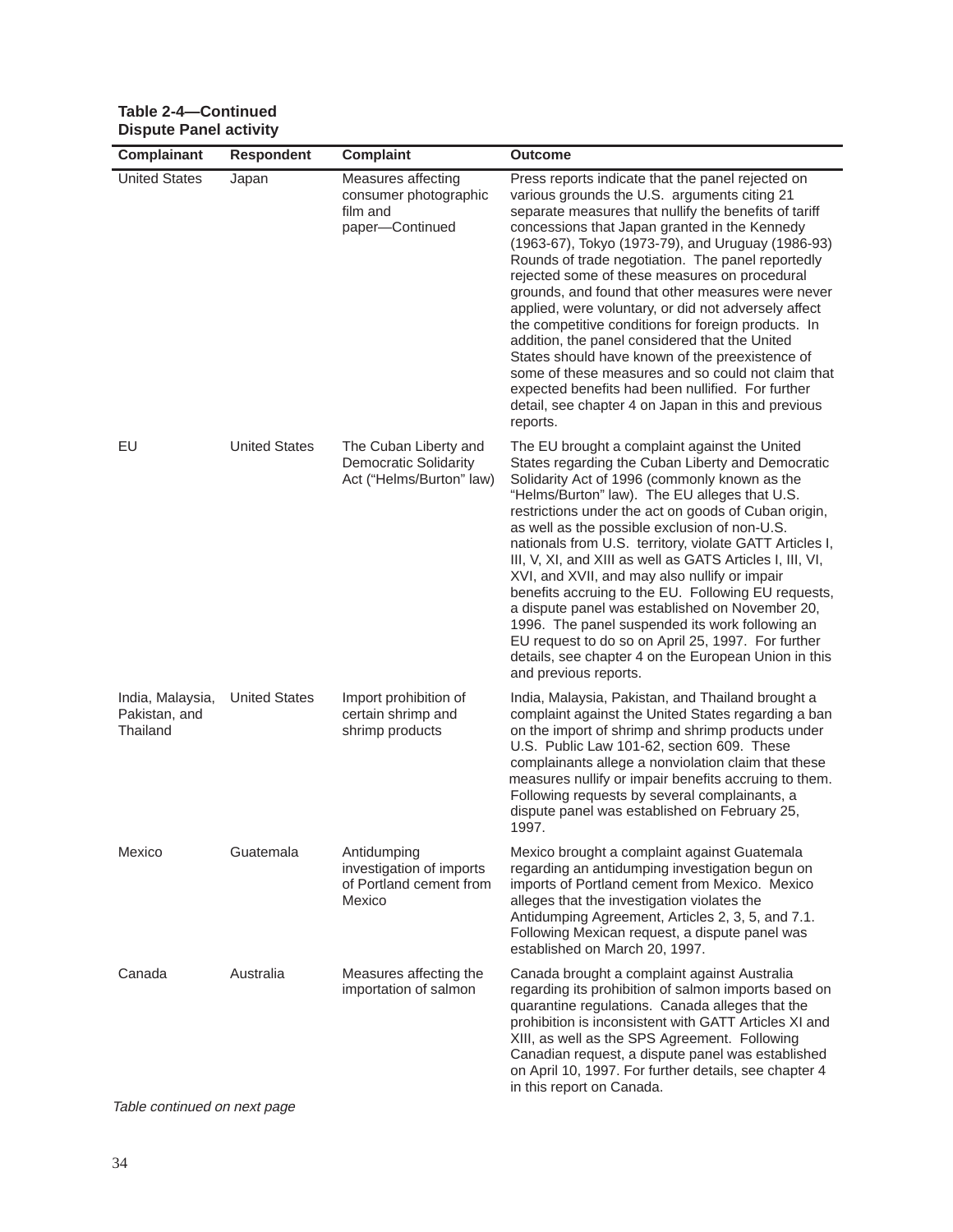#### **Table 2-4—Continued Dispute Panel activity**

| Complainant                                   | <b>Respondent</b> | <b>Complaint</b>                                                                                | <b>Outcome</b>                                                                                                                                                                                                                                                                                                                                                                                                                                                                                                                            |
|-----------------------------------------------|-------------------|-------------------------------------------------------------------------------------------------|-------------------------------------------------------------------------------------------------------------------------------------------------------------------------------------------------------------------------------------------------------------------------------------------------------------------------------------------------------------------------------------------------------------------------------------------------------------------------------------------------------------------------------------------|
| EU, Japan, and<br>the United<br><b>States</b> | Indonesia         | Certain measures<br>affecting the automobile<br>industry                                        | The EU, Japan, and the United States brought<br>separate complaints against Indonesia regarding<br>duty and luxury tax exemption for imports of<br>"national vehicles" and their components. Japan<br>alleged that these measures violate GATT Articles I<br>and III, as well as provisions of the TRIMS and<br>Subsidies Agreements. Following Japanese<br>request, a dispute panel was established on June<br>12, 1997, incorporating all three complainants.                                                                           |
| EU and the<br><b>United States</b>            | Korea             | Taxes on alcoholic<br>beverages                                                                 | The EU and the United States brought separate<br>complaints against Korea regarding internal taxes<br>imposed on certain alcoholic beverages under its<br>Liquor Tax Law and Education Law. The EU and<br>the United States allege that these two laws appear<br>inconsistent with GATT Article III. Following an EU<br>request, a dispute panel was established on<br>October 16, 1997, incorporating the U.S. complaint<br>as well.                                                                                                     |
| EU                                            | Argentina         | Measures affecting<br>textiles, clothing, and<br>footwear                                       | The EU brought a complaint against Argentina<br>regarding imposition of specific duties on these<br>items in excess of the bound rate. The EU alleges<br>that these measures violate GATT Article II, as well<br>as provisions of the WTO Agreement on Textiles<br>and Clothing. Following an EU request, a dispute<br>panel was established on October 16, 1997.                                                                                                                                                                         |
| EU                                            | India             | Patent protection for<br>agricultural chemical and<br>pharmaceutical products                   | The EU brought a complaint against India regarding<br>the absence of patent protection for agricultural<br>chemical and pharmaceutical products under the<br>WTO Agreement on Trade-Related Aspects of<br>Intellectual Property Rights (TRIPS Agreement).<br>The EU claims that India has failed to fulfill its<br>obligations under TRIPS Article 70 to provide a<br>"mailbox" notification mechanism for registering<br>patents for these products. Following an EU<br>request, a dispute panel was established on<br>October 16, 1997. |
| EU                                            | Chile             | Taxes on alcoholic<br>beverages                                                                 | The EU brought a complaint against Chile alleging<br>Chile's Special Sales Tax on spirits imposes a<br>higher tax on imported spirits than on a locally<br>brewed spirit (Pisco). The EU contends that this<br>differential treatment violates GATT Article III:2.<br>The EU requested a dispute panel, which was<br>established November 18, 1997.                                                                                                                                                                                       |
| <b>United States</b>                          | India             | Quantitative restrictions<br>on imports of<br>agricultural, textile, and<br>industrial products | The United States brought a complaint against India<br>concerning quantitative restrictions on a large<br>number of agricultural, textile, and industrial<br>products which, the United States alleges, are<br>inconsistent with India's obligations under GATT<br>Articles XI and XVIII, as well as provisions of the<br>Agriculture Agreement and Import Licensing<br>Agreement. The United States requested a dispute<br>panel, which was established November 18, 1997.                                                               |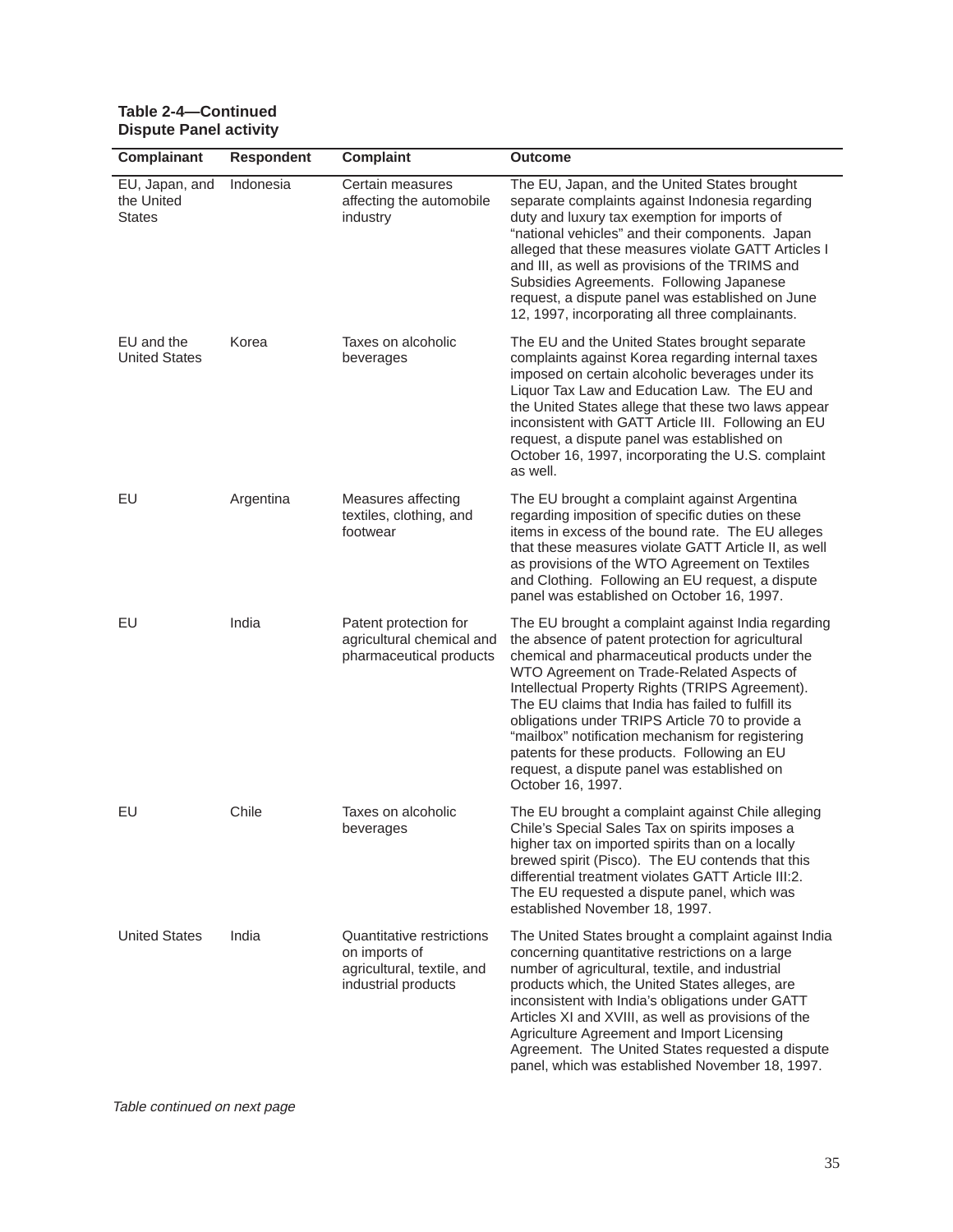#### **Table 2-4—Continued Dispute Panel activity**

| <b>Complainant</b>   | <b>Respondent</b> | Complaint                                   | <b>Outcome</b>                                                                                                                                                                                                                                                                                                                                                                                                                                                              |
|----------------------|-------------------|---------------------------------------------|-----------------------------------------------------------------------------------------------------------------------------------------------------------------------------------------------------------------------------------------------------------------------------------------------------------------------------------------------------------------------------------------------------------------------------------------------------------------------------|
| <b>United States</b> | Japan             | Measures affecting<br>agricultural products | The United States brought a complaint against<br>Japan concerning its prohibition of imports of<br>agricultural products under quarantine provisions.<br>The United States alleges violations of GATT Article<br>XI, the Agriculture Agreement, the SPS Agreement,<br>as well as nullification and impairment of benefits.<br>The United States requested a dispute panel, which<br>was established on November 18, 1997.                                                   |
| New Zealand          | EU                | Measures affecting<br>butter products       | New Zealand brought a complaint against the EU<br>regarding customs decisions that exclude certain<br>butter from New Zealand's country-specific tariff<br>quota established under the EU's WTO Schedule of<br>Commitments. New Zealand alleges violations of<br>GATT Articles II, X, and XI, as well as violations of<br>the TBT Agreement and the Import Licensing<br>Agreement. New Zealand requested a dispute<br>panel, which was established on November 18,<br>1997. |

Source: WTO, "Overview of the State-of-Play of WTO Disputes," found at Internet address http://www.wto.org/wto/dispute/bulletin.htm, dated Mar. 16, 1998, retrieved Mar. 17, 1998.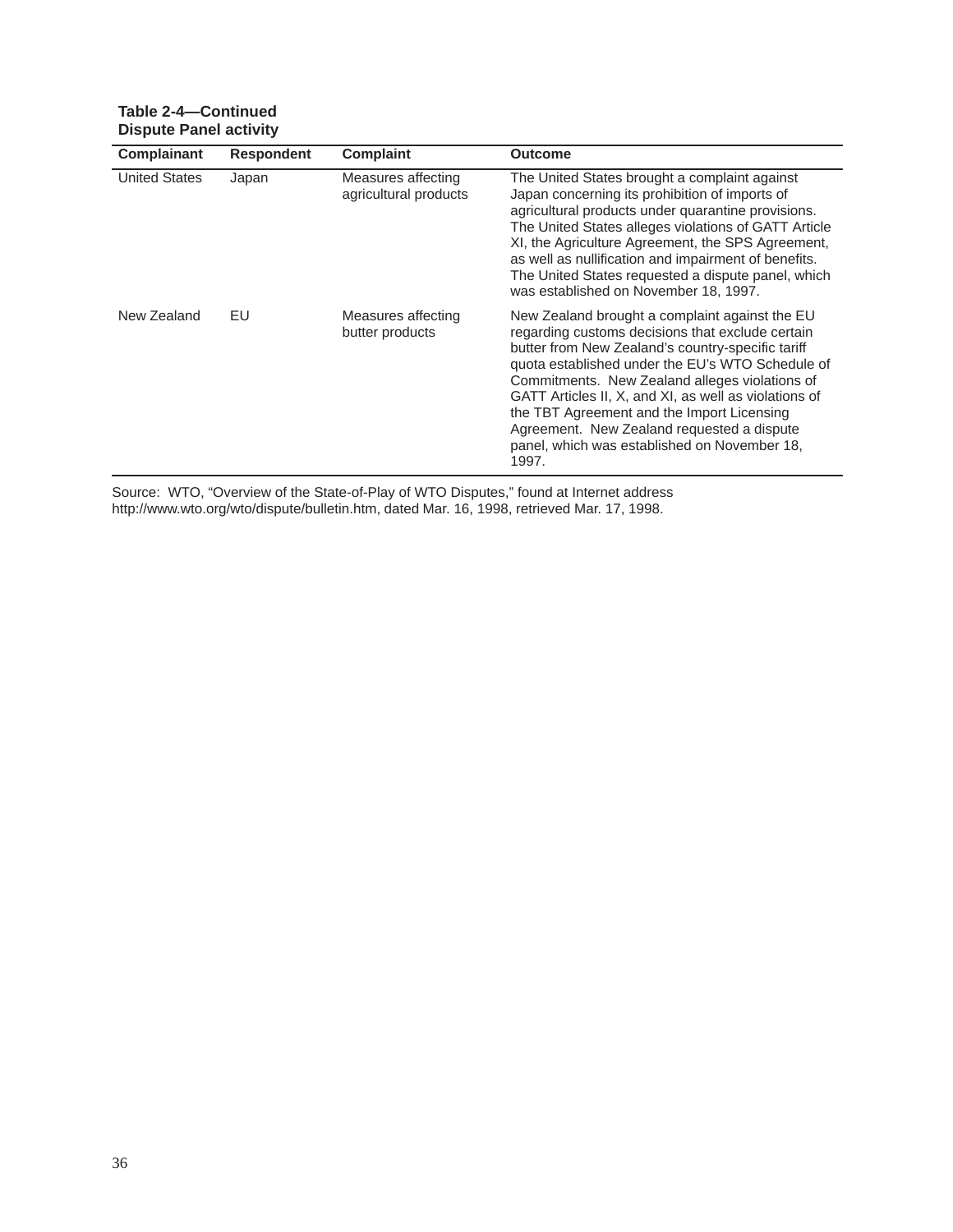| Complainant          | <b>Respondent</b>    | <b>Complaint</b>                                                     | Outcome                                                                                                                                                                                                                                                                                                                                                                                                                                                                                                                                                                                                                                                                                              |
|----------------------|----------------------|----------------------------------------------------------------------|------------------------------------------------------------------------------------------------------------------------------------------------------------------------------------------------------------------------------------------------------------------------------------------------------------------------------------------------------------------------------------------------------------------------------------------------------------------------------------------------------------------------------------------------------------------------------------------------------------------------------------------------------------------------------------------------------|
| <b>United States</b> | Japan                | Taxes on alcoholic<br>beverages                                      | The Appellate Body circulated its report modifying<br>the panel report on October 4, 1996, which was<br>adopted on November 1, 1996. The United States<br>applied for binding arbitration to determine the<br>reasonable period of time for implementation by<br>Japan of the Appellate Body recommendations.<br>The Arbitrator's report, which was circulated<br>February 14, 1997, found the reasonable period for<br>implementation to be 15 months.                                                                                                                                                                                                                                              |
| Costa Rica           | <b>United States</b> | Restrictions on imports<br>of cotton and man-made<br>fiber underwear | Costa Rica brought a complaint against the United<br>States concerning restrictions on textile imports and<br>alleging violation of the WTO Agreement on Textiles<br>and Clothing (ATC). The panel circulated its report<br>in November 1996 that found U.S. restraints in<br>violation of the ATC. Costa Rica notified its decision<br>to appeal one aspect of the panel report on<br>November 11, 1996. The Appellate Body adopted<br>its report on February 25, 1997. The United States<br>notified the WTO Dispute Settlement Body (DSB)<br>that the measures in questions had expired March<br>27, 1997, in effect, complying with the<br>recommendations of both panel and appeals<br>reports. |
| Philippines          | Brazil               | Measures affecting<br>desiccated coconut                             | The Philippines brought a complaint against Brazil<br>alleging that countervailing duties applied to<br>Philippine exports of desiccated coconut were<br>inconsistent with GATT and WTO rules. The panel<br>circulated its report in October 1996 that found that<br>the rules cited were not applicable to the dispute.<br>The Philippines notified its decision to appeal<br>certain aspects of the panel report on December 16,<br>1996. The Appellate Body circulated its report<br>modifying the panel report on February 21, 1997,<br>which was adopted March 20, 1997.                                                                                                                        |
| India                | <b>United States</b> | Measures affecting<br>imports of woven wool<br>shirts and blouses    | India brought a complaint against the United States<br>alleging that transitional safeguard measures on<br>textile imports were in violation of the WTO ATC,<br>Articles 2, 6, and 8. The panel circulated its report<br>on January 6, 1997, that found that the U.S.<br>measure violated the ATC. India notified its<br>decision to appeal certain aspects of the panel<br>report on February 24, 1997. The Appellate Body<br>report was adopted May 23, 1997, upholding the<br>Panel report.                                                                                                                                                                                                       |

**Table 2-5 WTO Appellate Body activity**

Table continued on next page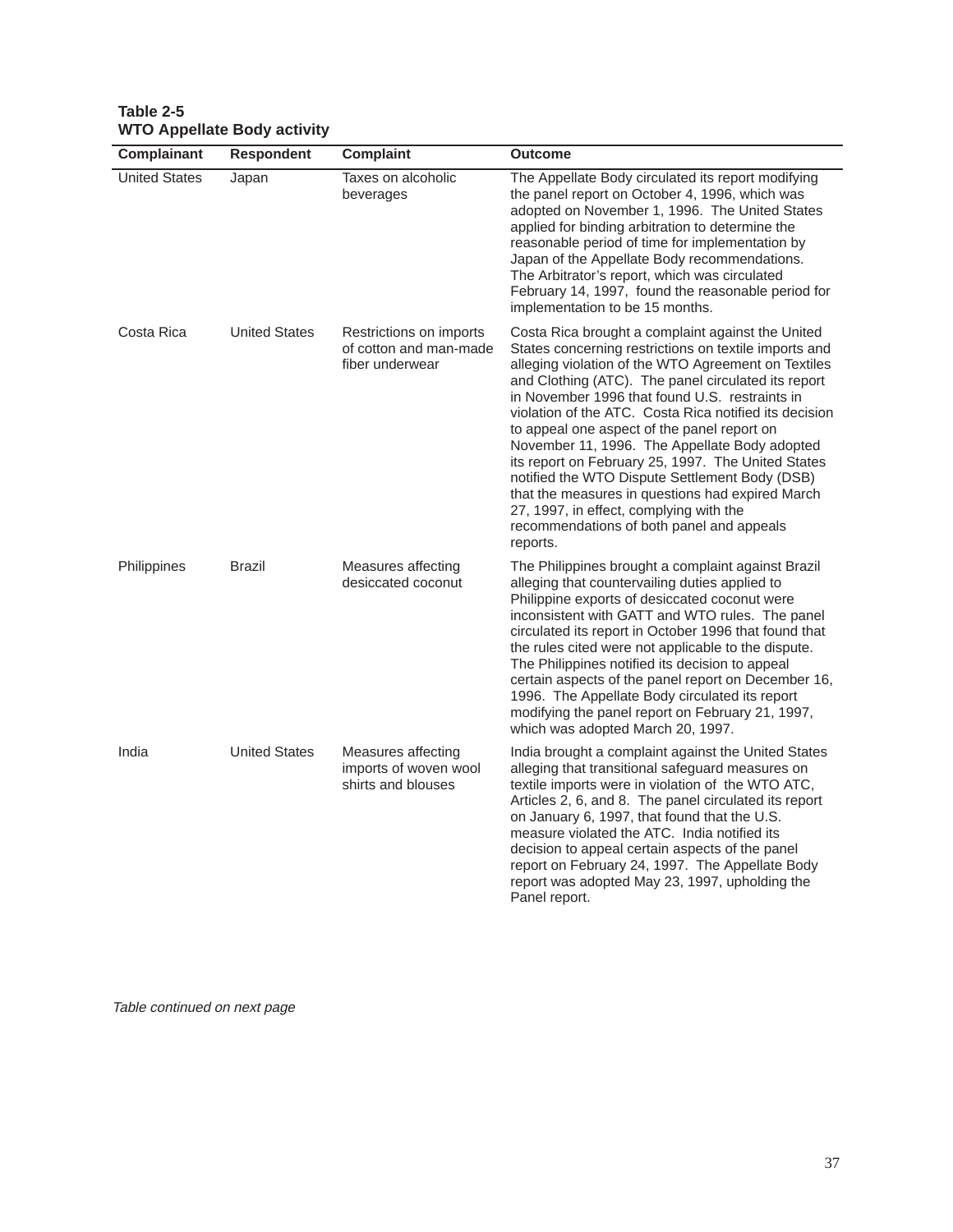| Complainant                                                                    | <b>Respondent</b> | Complaint                                                           | <b>Outcome</b>                                                                                                                                                                                                                                                                                                                                                                                                                                                                                                                                                                                                                                                                                                                                                                                                                                                                                                                                                                                                                                                                                                                                                                                                                                                                                                                                                                                                                                                                                                                                                                                                                                                                                                                                                 |
|--------------------------------------------------------------------------------|-------------------|---------------------------------------------------------------------|----------------------------------------------------------------------------------------------------------------------------------------------------------------------------------------------------------------------------------------------------------------------------------------------------------------------------------------------------------------------------------------------------------------------------------------------------------------------------------------------------------------------------------------------------------------------------------------------------------------------------------------------------------------------------------------------------------------------------------------------------------------------------------------------------------------------------------------------------------------------------------------------------------------------------------------------------------------------------------------------------------------------------------------------------------------------------------------------------------------------------------------------------------------------------------------------------------------------------------------------------------------------------------------------------------------------------------------------------------------------------------------------------------------------------------------------------------------------------------------------------------------------------------------------------------------------------------------------------------------------------------------------------------------------------------------------------------------------------------------------------------------|
| <b>United States</b>                                                           | Canada            | Certain measures<br>concerning periodicals                          | The United States brought a complaint against<br>Canada alleging that measures prohibiting or<br>restricting the import of certain periodicals were<br>thought to violate the GATT Article III. The panel<br>circulated its report on March 14, 1997, that found<br>that the Canadian measures violate GATT rules.<br>Canada notified its decision to appeal certain issues<br>of law and interpretation of the panel report on April<br>29, 1997. The Appellate Body circulated its report<br>on June 30, 1997, which upheld the Panel report,<br>and was adopted on July 30, 1997. For further<br>detail, see chapter 4 on Canada in this and previous<br>reports.                                                                                                                                                                                                                                                                                                                                                                                                                                                                                                                                                                                                                                                                                                                                                                                                                                                                                                                                                                                                                                                                                           |
| Ecuador,<br>Guatemala,<br>Honduras,<br>Mexico, and the<br><b>United States</b> | EU                | Regime for the<br>importation, sale, and<br>distribution of bananas | Ecuador, Guatemala, Honduras, Mexico, and the<br>United States brought a complaint against the<br>European Union (EU) that the EU regime for import,<br>sale, and distribution of bananas might be<br>inconsistent with GATT Articles I, II, III, X, XI, and<br>XIII, as well as provisions of the WTO Agreements<br>on Agriculture, Import Licensing, Trade-Related<br>Investment Measures (TRIMS), and the General<br>Agreement on Trade in Services (GATS). The<br>panel circulated its report on May 22, 1997, that<br>found that the EU measures violate GATT import<br>rules as well as licensing procedures. The panel<br>further found that the Lomé Convention waiver<br>waives the inconsistecy with GATT Article XIII, but<br>not the inconsistencies arising from the banana<br>licensing system. The EU notified its decision to<br>appeal certain issues of law and interpretation of the<br>panel report on June 11, 1997. The Appellate Body<br>circulated its report on September 9, 1997, which<br>upheld the panel report, and was adopted on<br>September 25, 1997. On November 17, 1997, the<br>complainants requested that the "reasonable period<br>of time" to implement the DSB recommendations be<br>determined through binding arbitration. On<br>December 1, 1997, the complainants formally<br>requested that the WTO appoint an arbitrator. The<br>EU and the United States presented their case to<br>the arbitrator on December 17, 1997. The arbitrator<br>circulated his report on January 7, 1998, finding the<br>reasonable period of time for implementation to be<br>the period from September 25, 1997, to January 1,<br>1999. For further detail, see chapter 4 on the<br>European Union in this and previous reports. |

#### **Table 2-5—Continued WTO Appellate Body activity**

Table continued on next page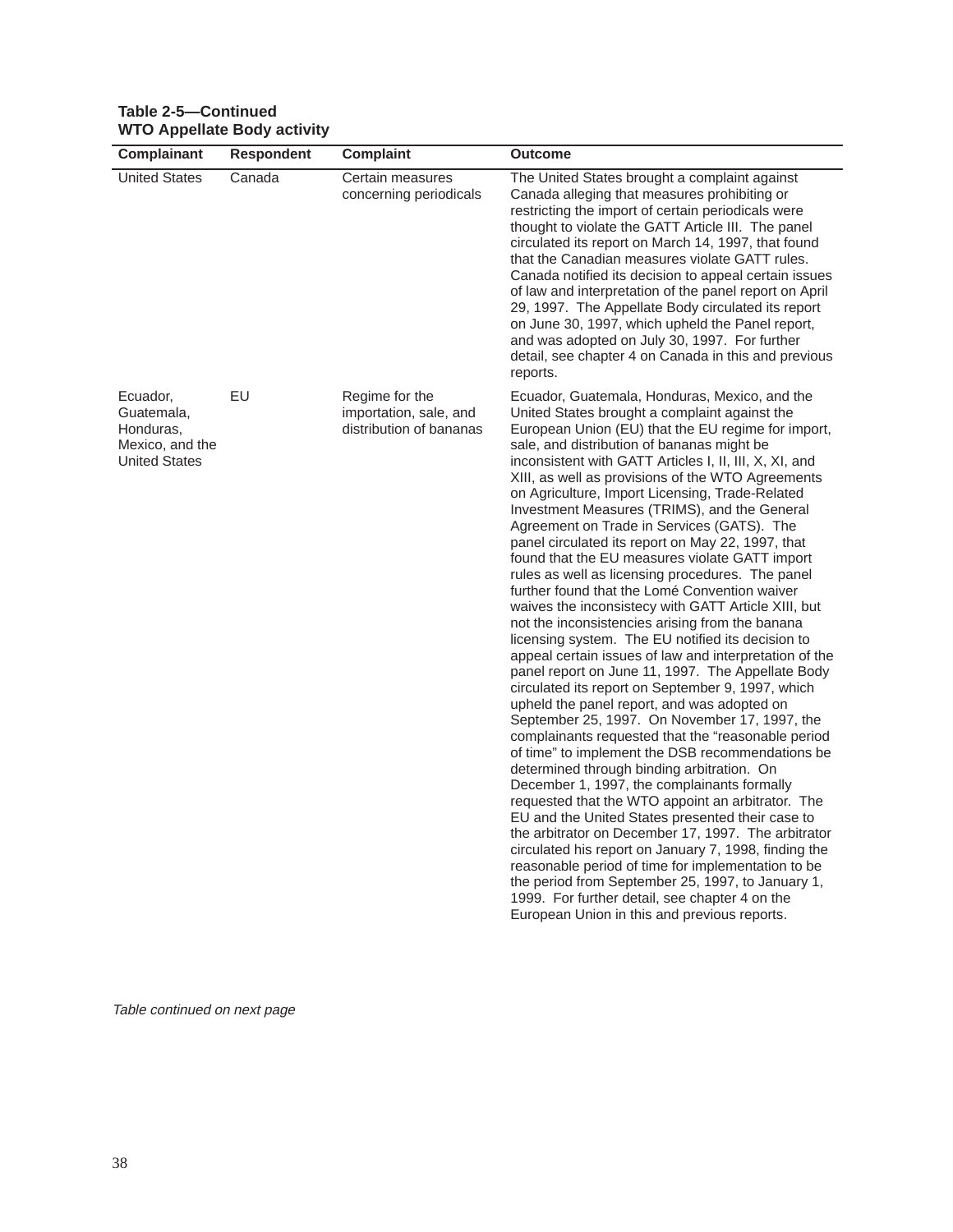| Complainant                            | <b>Respondent</b> | <b>Complaint</b>                                                              | <b>Outcome</b>                                                                                                                                                                                                                                                                                                                                                                                                                                                                                                                                                                                                                                                                                                                                                                                                                                                                                                                                                                                                                                                                                                                                                                       |
|----------------------------------------|-------------------|-------------------------------------------------------------------------------|--------------------------------------------------------------------------------------------------------------------------------------------------------------------------------------------------------------------------------------------------------------------------------------------------------------------------------------------------------------------------------------------------------------------------------------------------------------------------------------------------------------------------------------------------------------------------------------------------------------------------------------------------------------------------------------------------------------------------------------------------------------------------------------------------------------------------------------------------------------------------------------------------------------------------------------------------------------------------------------------------------------------------------------------------------------------------------------------------------------------------------------------------------------------------------------|
| Canada and the<br><b>United States</b> | EU                | Measures affecting meat<br>and meat products<br>(hormones)                    | Canada and the United States brought separate<br>complaints against the European Union regarding<br>measures affecting meat and meat products relating<br>to hormones. The United States claims that<br>measures under the EC Council directive prohibiting<br>the use in livestock farming of certain substances<br>having a hormonal action are inconsistent with<br>GATT Articles III or XI, as well as the WTO<br>Agreements on Agriculture, Sanitary and<br>Phytosanitary Measures (SPS), and Technical<br>Barriers to Trade (TBT). Canada made essentially<br>the same claims. The panel circulated its report on<br>August 18, 1997, that found that the EU ban on<br>imports of meat and meat products from cattle<br>treated with any of six specific hormones for growth<br>promotion purposes was inconsistent with the SPS<br>Agreement. The EU notified its decision to appeal<br>certain issues of law and interpretation of the panel<br>report on September 24, 1997. The Appellate Body<br>report was circulated January 16, 1998, and<br>adopted on February 13, 1998. For further detail,<br>see chapter 4 on the European Union in this and<br>previous reports. |
| <b>United States</b>                   | India             | Patent protection for<br>agricultural chemical and<br>pharmaceutical products | The United States brought a complaint against India<br>regarding the absence of patent protection for<br>agricultural chemical and pharmaceutical products<br>under the WTO Agreement on Trade-Related<br>Aspects of Intellectual Property Rights (TRIPS<br>Agreement). The United States claims that India<br>has failed to fulfill its obligations under TRIPS<br>Articles 27, 65, and 70, to provide a "mailbox"<br>notification mechanism for registering patents for<br>these products. The panel circulated its report on<br>September 5, 1997, that found that India has not<br>complied with its obligations. India notified its<br>decision to appeal certain issues of law and<br>interpretation of the panel report on October 15,<br>1997. The Appellate Body circulated its report on<br>December 19, 1997, which upheld the panel report<br>with modifications regarding Articles 70.8 and 70.9.<br>The Appellate Body report was circulated December<br>19, 1997, and adopted on January 16, 1998.                                                                                                                                                                    |

**Table 2-5—Continued WTO Appellate Body activity**

Source: WTO, "Overview of the State-of-Play of WTO Disputes," found at Internet address http://www.wto.org/wto/dispute/bulletin.htm, dated Mar. 16, 1998, retrieved Mar. 17, 1998.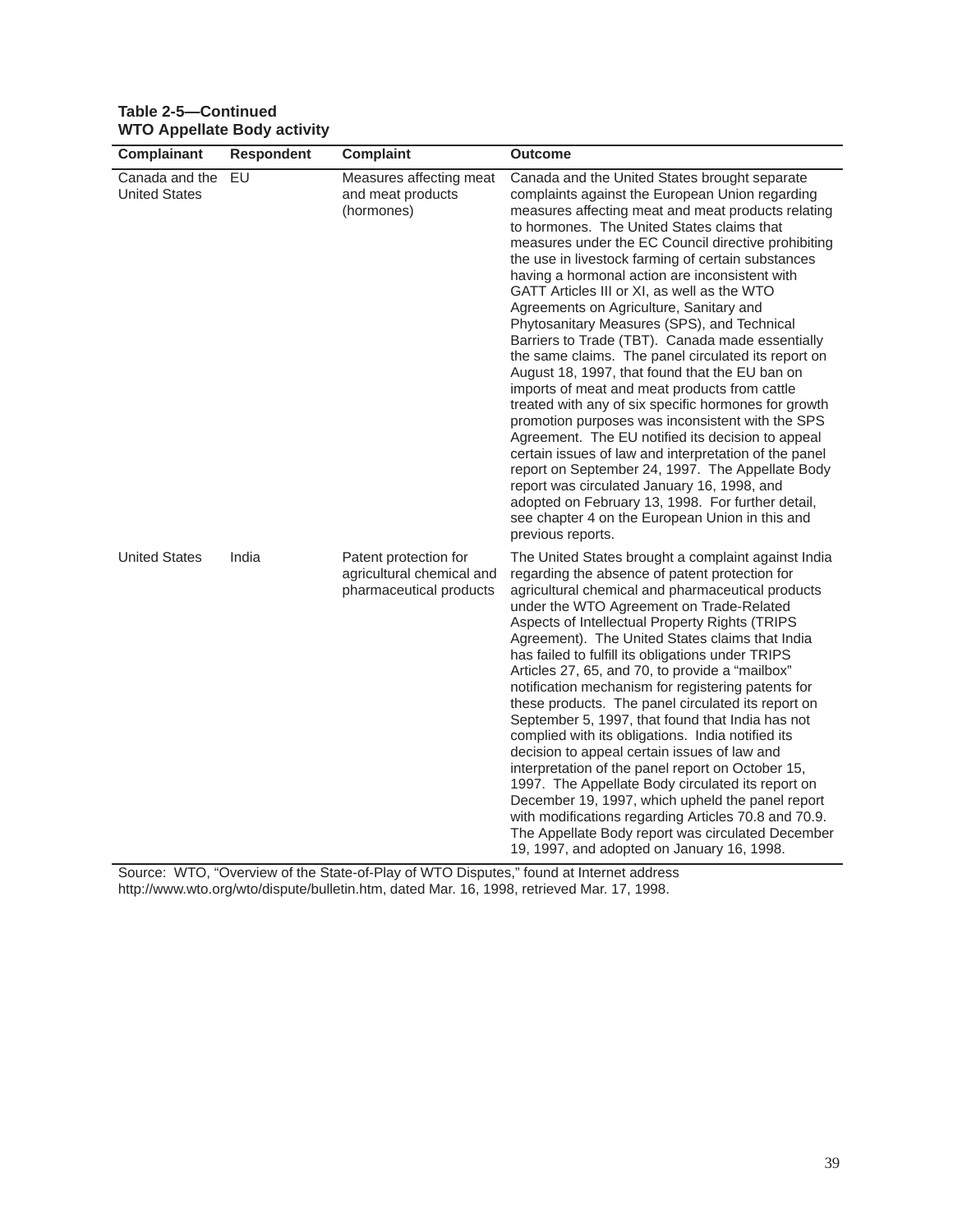#### **Other Committees**

#### *Committee on Trade and Environment<sup>104</sup>*

The Committee on Trade and Environment (CTE) met three times $105$  during 1997 to continue its work program set out in the April 1994 Marrakesh Ministerial Decision on Trade and Environment and reaffirmed at the December 1996 Singapore Ministerial Conference. The committee addressed market access issues, items related to links between multilateral environment and trade agreements, and trade in services and the environment as well as inter- and nongovernmental organizations. In May 1997, the committee held a symposium with NGOs to exchange views relating to WTO work on trade, the environment, and sustainable development. In September 1997, the committee exchanged information and views with the secretariats of seven multilateral environmental agreements and two environmental financial mechanisms. In 1997, the CTE also extended observer status to several intergovernmental bodies—the United Nations Framework Convention on Biological Diversity, the Convention on International Trade in Endangered Species of Wild Flora and Fauna (CITES), and the Latin American Economic System.106

### *Committee on Trade and Development<sup>107</sup>*

In 1997, the Committee on Trade and Development, and especially its Subcommittee on Least-Developed Countries, devoted activity largely to preparations and followup for the October 1997 High-Level Meeting on Integrated Initiatives for Least-Developed Countries' Trade Development. (For further detail, see section on "High-Level Meeting on Least-Developed Countries" in this chapter.) The committee also focused on other matters regarding the committee's Manual on Technical Cooperation and Training Activities and its Three-Year Plan for these activities.

### *Committee on Regional Trade Agreements<sup>108</sup>*

In 1997, the Committee on Regional Trade Agreements made progress in examining both the "backlog" of 32 agreements carried over from the GATT as well as 13 newly notified regional trade agreements. Of the 45 regional trade agreements (RTAs) referred to the committee since it was established by the General Council in 1995, 37 have come from the Council for Trade in Goods, 7 from the Council for Trade in Services, and 1 from the Committee on Trade and Development. To streamline the examination process, the committee developed two sets of guidelines—in 1996, a "Standard Format for Information on Regional Trade Agreements;" and in 1997, a "Standard Format for Information on Economic Integration Agreements." As called for in its terms of reference, the committee continued consideration of the systemic implications of RTAs. The committee is developing a checklist of issues arising out of examinations, discussions, and written submissions, and is considering approaches for analyzing them, such as legal analysis of relevant WTO provisions, comparisons of RTAs, and debate on the context and economic aspects of RTAs.

During 1997, the committee received notifications for bilateral free-trade agreements (FTAs) concerning trade in goods under GATT Article XXIV between the following sets of trading partners:

- Bulgaria and Czech Republic Ī
- Bulgaria and Slovak Republic Ī
- Canada and Chile Ī
- Moldova and Romania Ī
- Slovenia and Bulgaria Ī
- Slovenia and Estonia Ī
- Slovenia and Latvia Ī
- Slovenia and Lithuania Ī
- Slovenia and Macedonia

During 1997, the committee received notifications for FTAs concerning trade in services under GATS Article V between the following trading partners:

- Australia and New Zealand  $\bullet$
- Canada and Chile

In addition, the EU gave notification of an "interim association agreement" between the EU and the Palestine Liberation Organization for the West Bank and Gaza Strip.

<sup>104</sup> WTO, Committee on Trade and Development, "Report (1997) of the Committee on Trade and Development," WT/COMTD/13, Nov. 21, 1997.

<sup>105</sup> May 21-22, Sept. 22-24, and Nov. 24-26, 1997.

<sup>106</sup> WTO, "WTO Committee on Trade and Environment Adopts 1997 Report," *Trade and Environment Bulletin*, PRESS/TE 020, Dec. 3, 1997.

<sup>107</sup> WTO, Committee on Trade and Environment, "Report (1997) of the Committee on Trade and Environment," WT/CTE/2, Nov. 26, 1997.

<sup>108</sup> WTO, Committee on Regional Trade Agreements, "Report (1997) of the Committee on Regional Trade Agreements to the General Council," WT/REG/3, Nov. 28, 1997.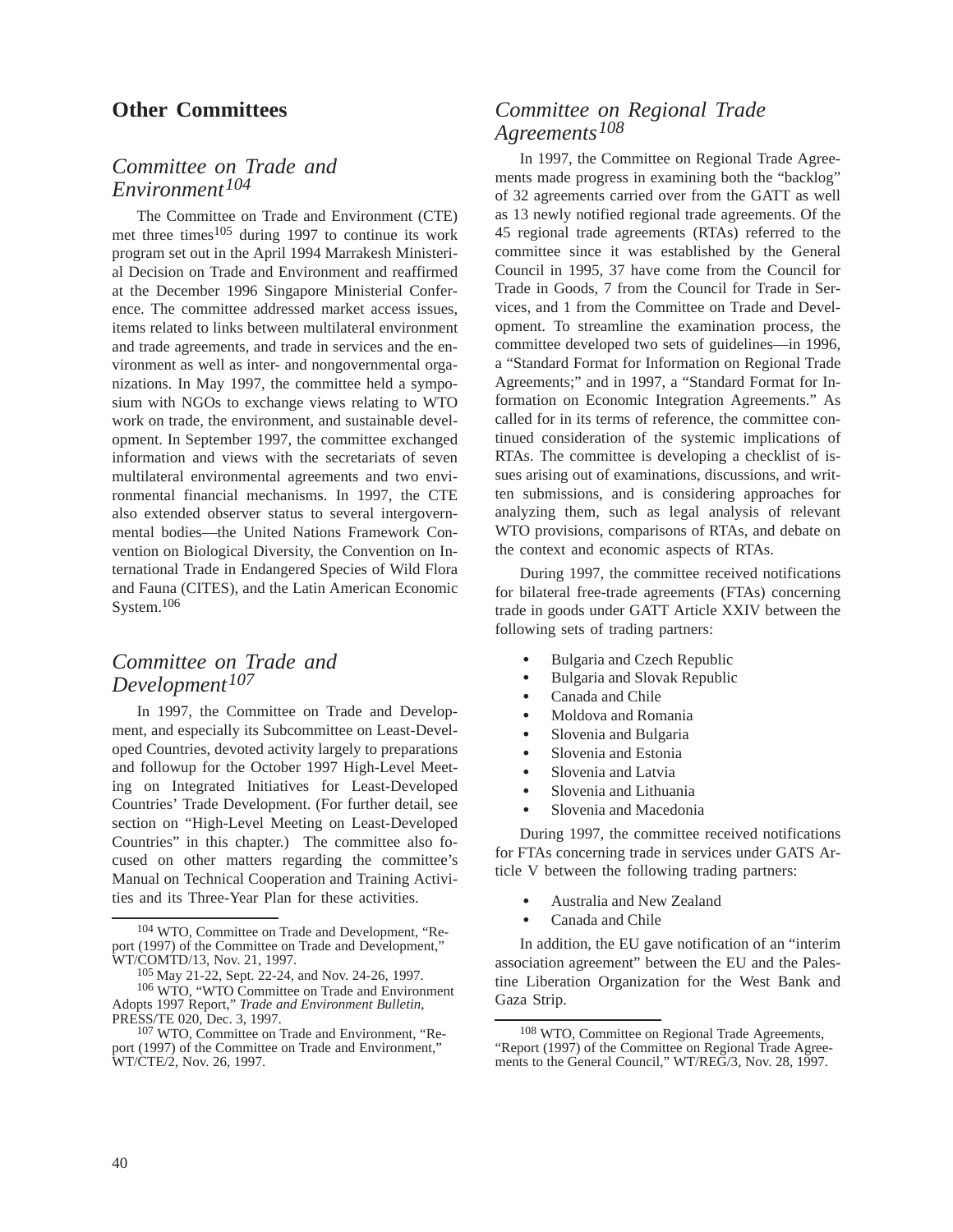#### *Committee on Balance-of-Payments Restrictions<sup>109</sup>*

During 1997, the chairman of the Committee on Balance-of-Payments Restrictions held consultations with Bangladesh, Bulgaria, the Czech Republic, India, Nigeria, Pakistan, the Slovak Republic, and Tunisia. Of note was a proposal by India to phase out its balance of payments (BOP) restrictions following a statement from the IMF saying that Indian trade restrictions based on BOP considerations were no longer justified. India indicated to the General Council that negotiations with its trading partners on a phaseout period may result in a 6-year plan to end BOP restrictions. Members also agreed to a plan by Tunisia to phase out its BOP restrictions by July 1, 2000. The Czech Republic reported that it had eliminated an import deposit scheme in August 1997. BOP consultations with Nigeria, however, were suspended when some Members objected to a proposed 8-year phaseout plan for import prohibitions. Bangladesh and Pakistan were reported to be facing serious BOP situations.110 Bulgaria lowered an import surcharge in July 1997 such that the committee deemed Bulgaria in compliance with its WTO obligations. The Slovak Republic reinstituted an import surcharge in July 1997 that had been eliminated in January 1997 on BOP grounds.

#### **New Issues**

Ministers at the WTO Singapore Ministerial Conference in December 1996 established three working groups to study and analyze the new issues regarding trade and its relationship to competition policy, investment, and transparency in government procurement. In April 1997, the General Council agreed on chairmen for the groups. The General Council will determine after two years how the work of each body should proceed.

#### *Working Group on the Interaction between Trade and Competition Policy<sup>111</sup>*

In the Singapore Ministerial Declaration, Ministers called upon the WTO Members to "establish a working group to study issues raised by Members relating the interaction between trade and competition policy, including anti-competitive practices, in order to identify any areas that may merit further consideration in the WTO framework."112 The Working Group on the Interaction between Trade and Competition Policy held its first meeting July 7-8, 1997, under the chairmanship of Professor Frédéric Jenny of France. The group received 19 written contributions from participants at its first meeting which, along with discussions, yielded a checklist of issues for possible consideration. (See table 2-6 for the checklist of issues regarding trade and competition.) The Working Group held its second meeting September 16-17, 1997. At its third meeting, November 27-28, 1997, the group began discussions concerning the various relationships between trade and competition (first checklist topic) and an analysis of existing instruments, standards, and activities regarding trade and competition (second checklist topic).<sup>113</sup>

### *Working Group on the Relationship between Trade and Investment<sup>114</sup>*

The Singapore Ministerial Declaration called for the establishment of "a working group to examine the relationship between trade and investment." The Working Group on the Relationship between Trade and Investment held its first meeting on June 2-3, 1997, under the chairmanship of Ambassador Krirk-Krai Jirapaet of Thailand. The chairman summarized the discussions, yielding a checklist of issues for possible consideration. (See table 2-7 for a checklist of issues regarding trade and investment.)

At its second meeting on October 6-7, 1997, the group heard papers suggesting that foreign direct investment promotes economic growth and development. Organizations including the IMF, OECD, UNCTAD, United Nations Industrial Organization, and World Bank presented papers, as did country representatives including Japan, Hong Kong (China), and

<sup>109</sup> WTO, Committee on Balance-of-Payments Restrictions, "Report (1997) of the Committee on Balance-of-Payments Restrictions," WT/BOP/R/37, Nov. 12, 1997.

<sup>110</sup> WTO, "WTO Focus - BOP Consultations," *Focus*, No. 24, Nov. 1997, p. 8.

<sup>111</sup> WTO, Working Group on the Interaction between Trade and Competition Policy, "Report (1997) to the General Council," WT/WGTCP/1, Nov. 19, 1997.

<sup>112</sup> WTO, Singapore Ministerial Declaration, Singapore, Dec. 13, 1996, par. 20.

<sup>113</sup> U.S. Department of State telegram, "Working Group on the Interaction between Trade and Competition Policy," message reference No. 7705, prepared by  $\hat{U}$ .S. Mission, Geneva, Nov. 6, 1997; Bureau of National Affairs, "WTO Working Group Begins Examination of Competition Rules," *BNA International Trade Daily*, Bureau for National Affairs, Inc., article No. 43351002, Dec. 1, 1997.

<sup>114</sup> WTO, Working Group on the Relationship between Trade and Investment, "Report (1997) to the General Council," WT/WGTI/1, Nov. 25, 1997.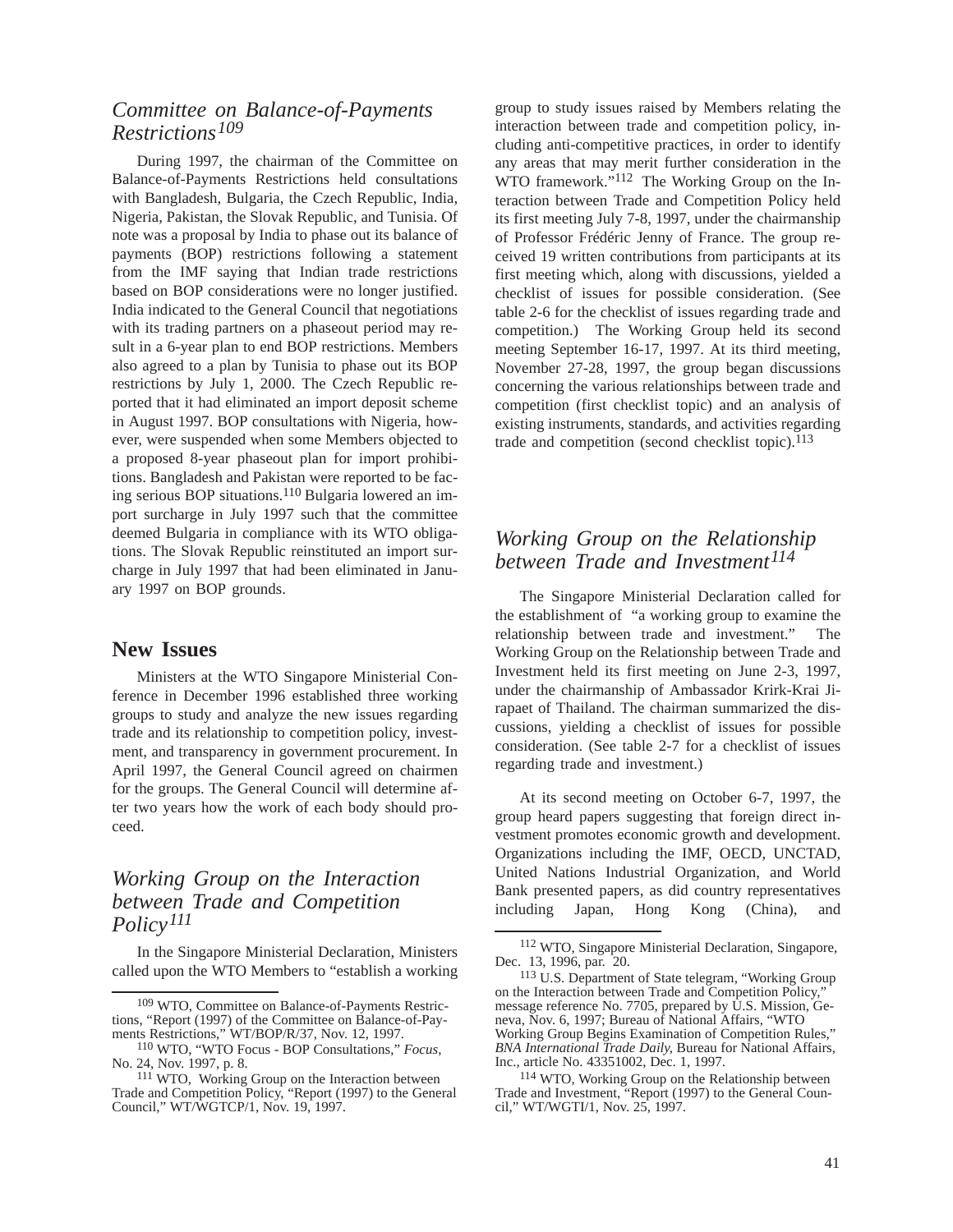#### **Table 2-6 Checklist of issues regarding trade and competition**

- I. Relationship between the objectives, principles, concepts, scope and instruments of trade and competition policy. In addition:
	- their relationship to development and economic growth.
- II. Stocktaking and analysis of existing instruments, standards and activities regarding trade and competition policy, including of experience with their application:
	- national competition policies, laws and instruments as they relate to trade;
	- existing WTO provisions;
	- bilateral, regional, plurilateral and multilateral agreements and initiatives.
- III. Interaction between trade and competition policy:
	- the impact of anti-competitive practices of enterprises and associations on international trade;
	- the impact of state monopolies, exclusive rights and regulatory policies on competition and international trade;
	- the relationship between the trade-related aspects of intellectual property rights and competition policy;
	- the relationship between investment and competition policy;
	- the impact of trade policy on competition.

IV. Identification of any areas that may merit further consideration in the WTO framework.

Source: WTO, "Trade and Competition Policy—Many Submissions Mark First Meeting," Focus, No. 20, June-July 1997, p. 3.

#### **Table 2-7 Checklist of issues regarding trade and investment**

- I. Implications of the relationship between trade and investment for development and economic growth, including: — economic parameters relating to macroeconomic stability, such as domestic savings, fiscal position and the balance of payments;
	- industrialization, privatization, employment, income and wealth distribution, competitiveness, transfer of technology and managerial skills;
	- domestic conditions of competition and market structures.
- II. The economic relationship between trade and investment:
	- the degree of correlation between trade and investment flows;
	- the determinants of the relationship between trade and investment;
	- the impact of business strategies, practices and decision-making on trade and investment, including through case studies;
	- the relationship between the mobility of capital and the mobility of labor;
	- the impact of trade policies and measures on investment flows, including the effect of the growing number of bilateral and regional arrangements;
	- the impact of investment policies and measures on trade;
	- country experiences regarding national investment policies, including investment incentives and disincentives;
	- the relationship between foreign investment and competition policy.

III. Stocktaking and analysis of existing international instruments and activities regarding trade and investment: existing WTO provisions;

- bilateral, regional, plurilateral and multilateral agreements and initiatives;
- implications for trade and investment flows of existing international instruments.
- IV. On the basis of the work above:
	- identification of common features and differences, including overlaps and possible conflicts, as well as possible gaps in existing international instruments;
	- advantages and disadvantages of entering into bilateral, regional and multilateral rules on investment, including from a development perspective;
	- the rights and obligations of home and host countries and of investors and host countries;
	- the relationship between existing and possible future international cooperation on investment policy and existing and possible future international cooperation on competition policy.

Source: WTO, "Trade and Investment—the Growing Impact of Investment on Trade," Focus, No. 20, June-July 1997, p. 2.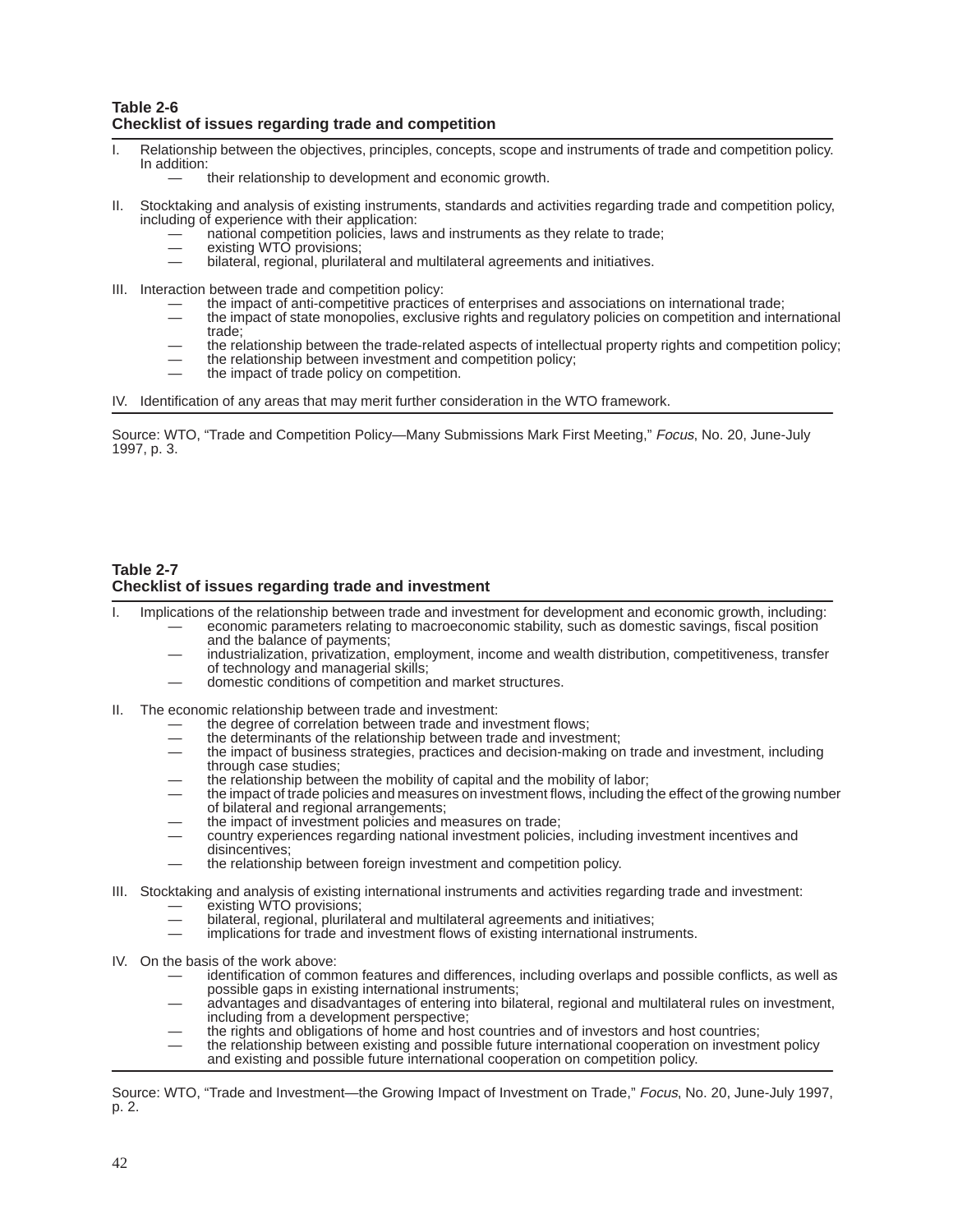Poland. The WTO Secretariat presented a survey of current thinking on the economic relation between trade and investment, and will prepare an overview of issues covered in existing bilateral, regional, and plurilateral investment agreements.<sup>115</sup>

At its third meeting on December 8, 1997, the group looked at implications of the relationship between trade and investment, growth, and development. The group also began its next phase to examine existing international investment instruments and activities regarding trade and investment. Topics suggested for consideration included the definition of investment, investment incentives, performance requirements, the role of regional trade agreements, the effect of trade measures on foreign direct investment, and determinants of investment decisions by firms.<sup>116</sup>

#### *Working Group on Transparency in Government Procurement<sup>117</sup>*

The Singapore Ministerial Declaration called for the establishment of a "working group to conduct a study on transparency in government procurement practices, taking into account national policies, and, based on this study, to develop elements for inclusion in an appropriate agreement."<sup>118</sup> The Working Group on Transparency in Government Procurement held its first meeting May 23, 1997, under the chairmanship of Ambassador Werner Corrales Leal of Venezuela. At the first meeting, the group heard from the United Nations Commission on International Trade Law and the World Bank about their work in the area of government procurement.

At its second meeting July 21, 1997, the group identified the following aspects of "transparency" for future study:

- access to procurement laws,
- $\bullet$ information on supplier qualifications,
- $\bullet$  information on award criteria and decisions (including national preferences),
- adequate time limits for bid submission,
- $\bullet$  procurement entities and threshold values that are subject to transparency requirement,
- mechanisms for domestic review, and
- procedures for dispute settlement between governments if needed.

Canada and the United States presented papers suggesting guiding principles that might be important for transparency in government procurement, while the EU outlined its procurement procedures and practices. The group chairman called for all delegations to provide information on national procedures and practices.

The group held its third meeting November 3-4, 1997. The WTO Secretariat presented a paper comparing elements of transparency contained in existing international instruments of government procurement, those in nonprocurement WTO agreements, as well as offering information on procurement practices in individual WTO members drawn from a variety of sources. Substantive discussions revealed differences over issues such as whether there should be a review or appeal mechanism in any agreement on transparency in government procurement; whether transparency requires more than simple publication of government procurement laws, regulations, opportunities, etc.; and how dispute settlement should apply to obligations under a transparency agreement. The chairman suggested he would prepare a checklist of issues to focus future discussions.<sup>119</sup>

### **Multilateral Trade Agreements**

Beyond the Marrakesh Protocol where national schedules of commitments are lodged, the Council for Trade in Goods oversees 12 separate multilateral trade agreements that help comprise the General Agreement on Tariffs and Trade 1994 (GATT 1994). A brief summary of activities follows on the committees and other bodies that report to the CTG, based on annual committee reports issued largely before November 1997.

<sup>115</sup> WTO, "News Briefs--Trade and Investment," *Focus*, No. 23, Oct. 1997, p. 4.

<sup>116</sup> U.S. Department of State telegram, "Next Up: Study Investment Agreements: WTO Trade and Investment Working Group Continues Work," message reference No. 8553, prepared by U.S. Mission, Geneva, Dec. 11, 1997.

<sup>117</sup> WTO, Working Group on Transparency in Government Procurement, "Report (1997) to the General Council," WT/WGTGP/1, Nov. 19, 1997.

<sup>118</sup> WTO, Singapore Ministerial Declaration, Singapore, Dec. 13, 1996, par. 21.

<sup>119</sup> U.S. Department of State telegram, "Third Meeting of the WTO Working Group on Transparency in Government Procurement," message reference No. 8247, prepared by U.S. Mission, Geneva, Nov. 28, 1997.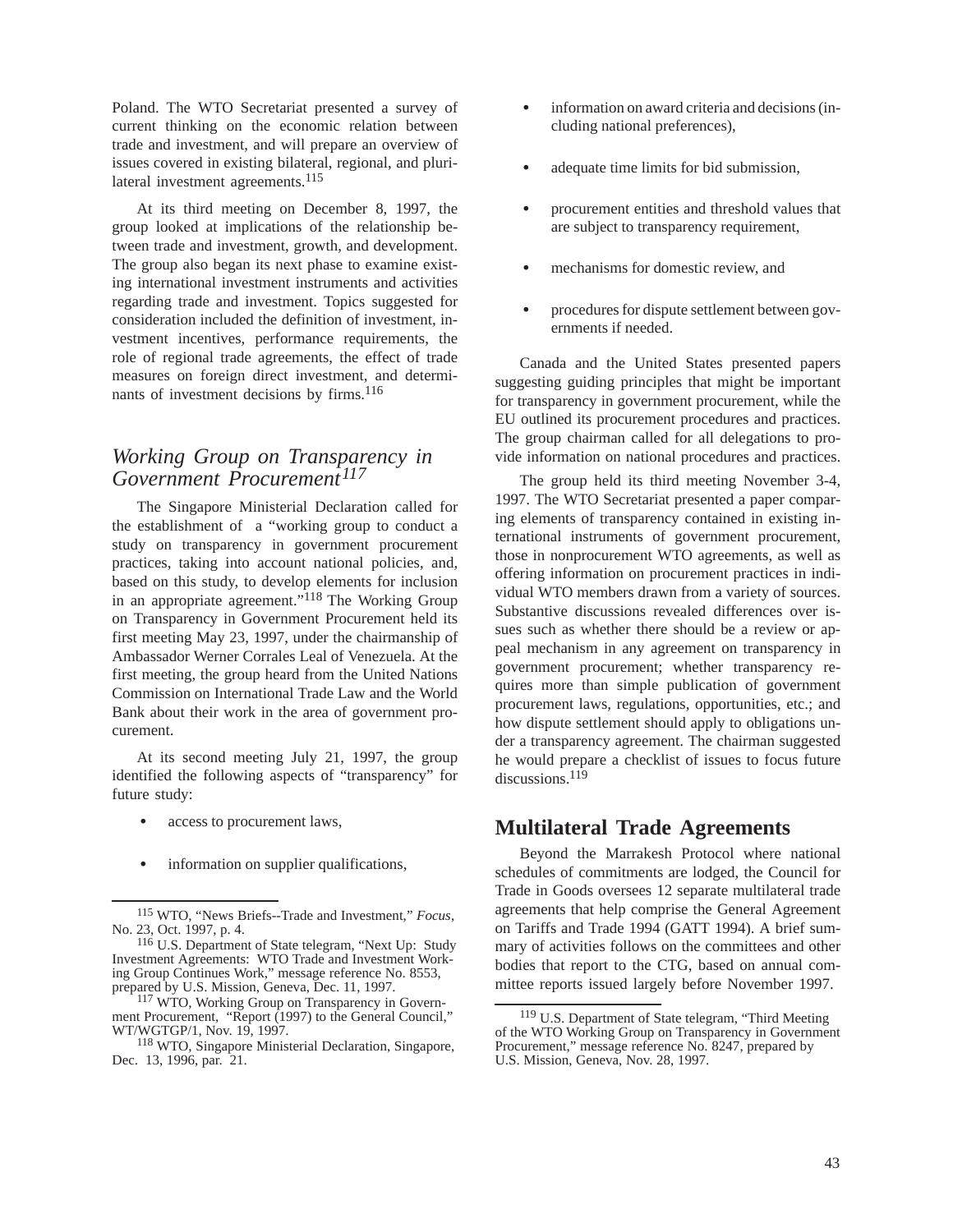#### *Marrakesh Protocol Market-Access Commitments<sup>120</sup>*

The Committee on Market Access met five times in 1997, focusing on the impact of changes to the Harmonized System (HS) that were introduced on January 1, 1996. However, the General Council has granted successive waivers that have postponed the effect of a number of these changes through April 30, 1998—changes such as duty rate consequences for the goods concerned, where schedules of concessions provide for different treatment. At present, 38 members have submitted these 1996 HS changes, 39 members have been granted waivers from making these 1996 HS changes, and an additional 4 members have waivers through April 1998 regarding conversion of their pre-Uruguay Round market-access schedules to the HS system.

## *Agreement on Agriculture<sup>121</sup>*

The Committee on Agriculture met four times in 1997 to review the progress of the Uruguay Round agricultural reform program. Reviews focused on required export subsidy and domestic support notifications, the number of which received by the WTO increased from 193 in 1996 to 242 in 1997. Nonetheless, the committee still considers compliance regarding notification unsatisfactory.

### *Agreement on the Application of Sanitary and Phytosanitary Measures<sup>122</sup>*

The Committee on Sanitary and Phytosanitary Measures met three times in 1997 to consider notifications of national sanitary and phytosanitary measures and their regulatory frameworks. The committee also considered the status of agricultural problems such as foot-and-mouth disease, transmissible spongiform encephalopathies, and fruit-fly infestations. Notifications were updated regarding national enquiry and notification authorities. The committee adopted a provisional procedure to monitor the use of international standards, as well as agreed on a procedure for conducting the scheduled review of the implementation of the Agreement in 1998.

### *Agreement on Textiles and Clothing<sup>123</sup>*

The Textiles Monitoring Body (TMB) met 19 times in 1997. In July 1997, it adopted a comprehensive report on the first stage integration under the Agreement on Textiles and Clothing (ATC). (For further details, see "Review of the WTO Textiles Agreement" under the "Council for Trade in Goods" section in this chapter.) The TMB also reviewed notifications regarding the quantitative restrictions carried over from the Multifiber Arrangement (MFA), second stage of ATC integration of products into GATT 1994, early integration of products and elimination of non-MFA restrictions, as well as other arrangements and communications. The TMB reviewed notifications from several Members concerning consultations held over transitional safeguard measures taken under the Agreement.

### *Agreement on Technical Barriers to Trade<sup>124</sup>*

The Committee on Technical Barriers to Trade (TBT) met four times in 1997 to review notification of laws and regulations concerning technical barriers to trade, and to carry out the Second Annual Review of the implementation of the Agreement on Technical Barriers to Trade and the Code of Good Practice as well as the First Triennial Review of the operation of the Agreement. No amendment to the text of the TBT resulted from the triennial review. However, the committee adopted a number of decisions, recommendations, and arrangements, with a view toward improving the operation and implementing the Agreement, and to frame future discussions in the committee.125 A Technical Group was established to study certain guides produced by the International Standards Organization (ISO) and International Electrotechnical Commission.

### *Agreement on Trade-Related Investment Measures<sup>126</sup>*

The Committee on Trade-Related Investment Measures met twice in 1997 to examine notifications of

<sup>120</sup> WTO, Committee on Market Access, "Report (1997) of the Committee on Market Access," G/L/215, Dec. 3, 1997.

<sup>121</sup> WTO, Committee on Agriculture, "Committee on Agriculture: General Council Overview of WTO Activities (1997)," G/L/211, Nov. 24, 1997.

<sup>&</sup>lt;sup>122</sup> WTO, Committee on Sanitary and Phytosanitary Measures, "Report (1997) of the Committee on Sanitary and Phytosanitary Measures," G/L/197, Oct. 27, 1997.

<sup>123</sup> WTO, Textiles Monitoring Body, "Report (1997) of the Textiles Monitoring Body," G/L/206, Nov. 18, 1997.

<sup>124</sup> WTO, Committee on Technical Barriers to Trade, "Report (1997) of the Committee on Technical Barriers to Trade," G/L/207, Nov. 19, 1997.

<sup>125</sup> WTO, Committee on Technical Barriers to Trade, "First Triennial Review of the Operation and Implication of the Agreement on Technical Barriers to Trade," G/TBT/5, Nov. 18, 1997.

<sup>126</sup> WTO, Committee on Trade-Related Investment Measures, "Report (1997) of the Committee on Trade-Related Investment Measures," G/L/193, Oct. 15, 1997.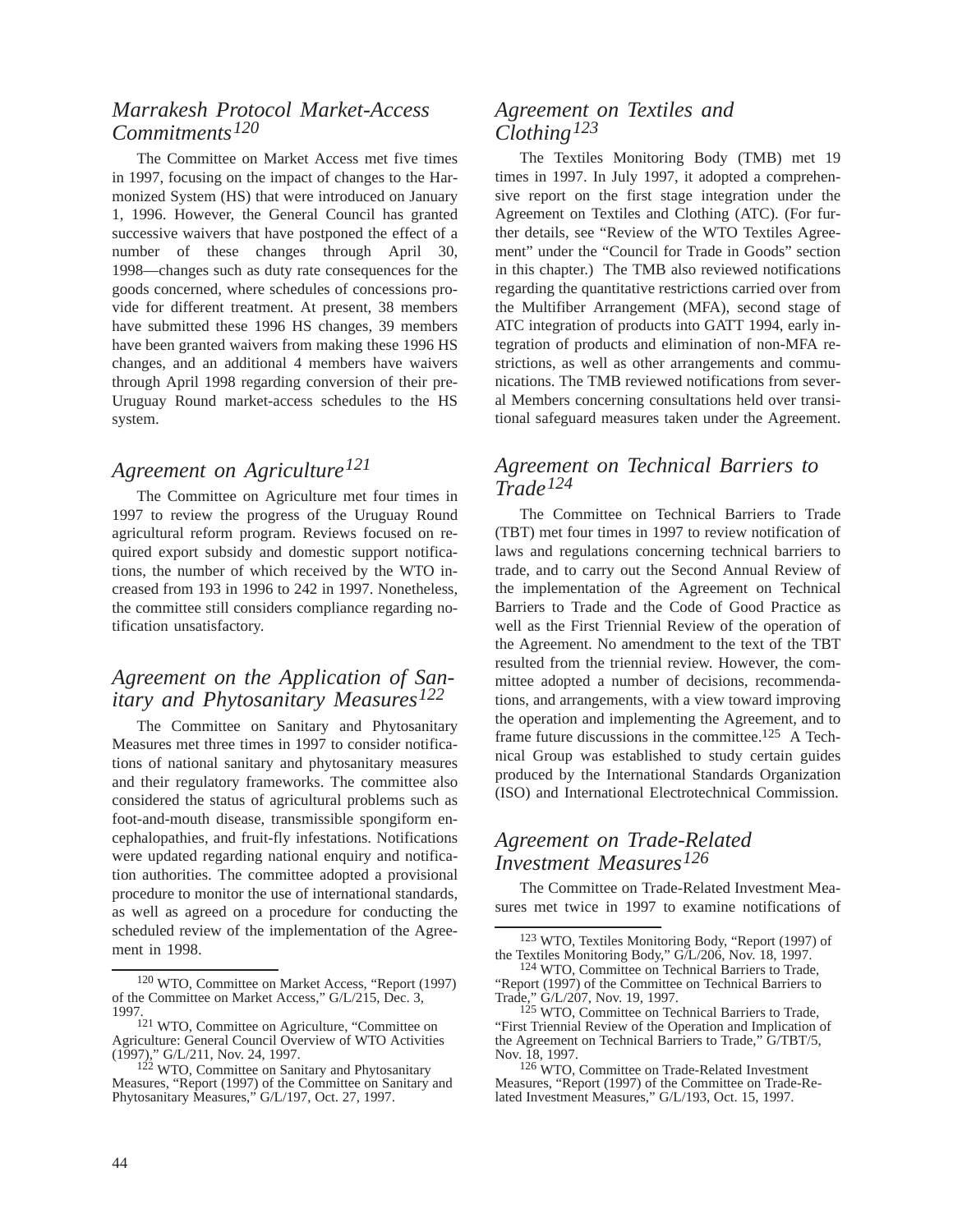trade-related investment measures in place that are inconsistent with the Agreement. Since March 31, 1995, 24 countries have submitted notifications of such measures. An additional 11 countries have volunteered notifications that they maintain no investment measures inconsistent with the Agreement.

### *Agreement on Antidumping Measures<sup>127</sup>*

The Committee on Anti-Dumping Practices held two regular meetings in 1997 to review notifications of domestic antidumping (AD) laws and regulations. The committee concluded that 55 members had notified their AD legislation, 22 had notified that they have no AD legislation, and that 40 members, roughly 34 percent, had failed to notify by October 1997.128 Members are also required to submit semiannual reports on AD actions.<sup>129</sup> The committee concluded in this regard that 23 members had notified their semiannual AD actions for second half 1996, 30 members had notified that no AD actions were taken during that period, and 64 members or roughly 55 percent had failed to notify. For notification of semiannual AD actions taken in first half 1997, 22 members had notified actions, 23 members had notified no actions, and 72 members, roughly 62 percent, had failed to notify by October 1997.

129 The notifications to the WTO Antidumping and Subsidies Committees have been available to the public since July 1996 through the database dissemination facility found at the WTO Internet address http://www.wto.org. Prior to the WTO, the GATT Antidumping and Subsidies Agreements required similar notifications until these two GATT agreements were terminated at the end of 1995. The final 1995 notifications to these counterpart GATT committees can be found in a special edition of the USITC's *International Economic Review* as a concluding note to these two agreements. It should be noted that the WTO Antidumping and Subsidies Agreements apply to all WTO members whereas their GATT counterpart agreements (also called "codes") bound only 25 signatories under the GATT Antidumping Code and 26 signatories under the GATT Subsidies Code at the end of 1995.

### *Agreement on Customs Valuation<sup>130</sup>*

The Committee on Customs Valuation met twice in 1997 to examine national laws and regulations regarding customs valuation, focusing on six members—Bulgaria, Fiji, Liechtenstein, Mexico, India, and Singapore. To date, 13 members have submitted new national legislation, 15 members have notified the WTO that previous legislation on customs valuation submitted under the Tokyo Round Agreements remained valid, and 38 members have failed to notify.

#### *Agreement on Preshipment Inspection<sup>131</sup>*

The Independent Entity, an organizational body created to help conduct independent investigations regarding preshipment inspection, was established in December 1995 to carry out investigations as requested under the Agreement. Procedures were put in place by April 1996 although, to date, the Entity has received no requests to investigate.

### *Agreement on Rules of Origin<sup>132</sup>*

The Committee on Rules of Origin met four times in 1997 to review reports from the Technical Committee on Rules of Origin. The committee adopted a management plan to help schedule technical work, and endorsed product-specific rules for a number of HS chapters (25, 26, 27, 41, 43, and 91). The committee also reached consensus on the origin criteria of a number of HS headings and subheadings as well. To date, 56 members have notified nonpreferential rules of origin, while 58 have notified preferential rules.

### *Agreement on Import Licensing<sup>133</sup>*

The Committee on Import Licensing met twice in 1997. Since January 1995, 44 Members have notified laws, regulations, and procedures regarding import

131 WTO, Agreement on Preshipment Inspection, Independent Entity, "Report (1997) of the Independent Entity to the Council for Trade in Goods," G/L/208, Nov. 19, 1997.

<sup>127</sup> WTO, Committee on Anti-Dumping Practices, "Report (1997) of the Committee on Anti-Dumping Practices," G/L/204, Nov. 6, 1997.

<sup>128</sup> Although there were 132 WTO members at the end of 1997, the total number of notifications may number only 117 when the Commission for the European Communities (EC) submits a single notification for the 15 member countries of the European Union (EU-15). Although individual EU member countries are WTO members in their own right, the EC Commission exercises sole responsibility for EU member countries regarding matters involving trade in goods and joint responsibility with EU member countries regarding other matters such as trade in services or intellectual property rights.

<sup>128—</sup>*Continued*

USITC, "1995 Termination of GATT Antidumping and Subsidies Codes," *International Economic Review*, USITC publication 3078, Nov./Dec. 1997, pp. 12-14 and tables A-1 and A-2.

<sup>130</sup> WTO, Committee on Customs Valuation, "Report of the Committee on Customs Valuation to the Council for Trade in Goods," G/L/205, Nov. 18, 1997.

<sup>132</sup> WTO, Committee on Rules of Origin, "Report (1997) of the Committee on Rules of Origin," G/L/210, Nov. 27, 1997.

<sup>133</sup> WTO, Committee on Import Licensing, "Report of the Committee on Import Licensing," G/L/203, Nov. 7, 1997.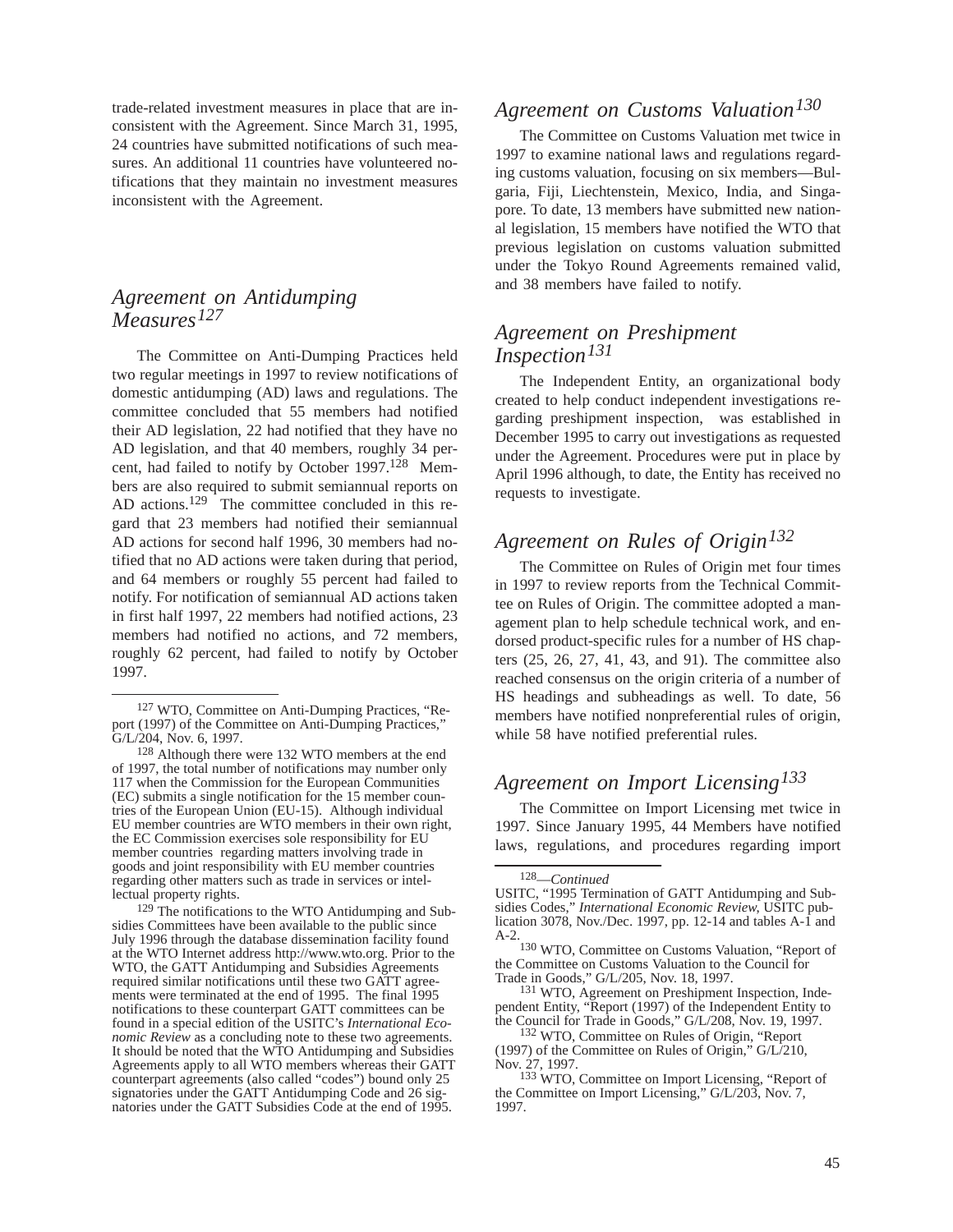licensing; 45 have notified responses to the Questionnaire on Import Licensing Procedures.

#### *Agreement on Subsidies and Countervailing Measures<sup>134</sup>*

The Committee on Subsidies and Countervailing Measures reviewed notifications received in 1997 actions.135 Regarding notification of new and full subsidies, the committee concluded that 42 members had notified as required, 23 members had notified that they had no subsidies or countervailing measures (SCM) in place, and 52 members, over 44 percent, had failed to notify. By October 1997, the committee had received 40 updates for 1996 regarding subsidies and 20 updates for 1997. In October 1997, the committee adopted a common format for updating subsidy notifications.

Regarding notifications of domestic countervailing duty laws and regulations, the committee concluded that 72 members had notified such legislation but that 45 members, roughly 39 percent, had failed to notify. Regarding semiannual notification of SCM for 1996 second half, 8 members notified SCM actions taken, 46 members notified that no actions were taken, and 63 members, roughly 54 percent, failed to notify. For 1997 first half, 7 members notified SCM actions taken, 41 members notified that no actions were taken, and 69 members, nearly 60 percent, had failed to notify by October 1997. No nonactionable subsidies were notified.

In 1997, the Philippines was identified as exceeding the \$1,000 threshold entitling it to preferential treatment under Annex VII(b) of the Agreement. The Annex designates additional countries that may receive preferential treatment accorded to the least-developed countries under the Subsidies Agreement. The committee also discussed the possible inclusion of Honduras in the Annex, making it likely that the Philippines will be removed and Honduras added.

The Permanent Group of Experts (PGE) made no progress in 1997 on adopting the Draft Rules of Procedure that were circulated in April 1996. The PGE was established to provide assistance on request to a dispute panel regarding whether a measure is considered a prohibited subsidy under the Agreement, as well as advisory opinion on the existence or nature of subsidies.

The Informal Group of Experts (IGE) circulated a report in July 1997 with 21 recommendations that the committee is now considering. The IGE was created in June 1995 to provide guidance on whether a presumption of serious prejudice exists when calculating the total ad valorem subsidization described in Annex IV of the Agreement.

## *Agreement on Safeguards<sup>136</sup>*

The Committee on Safeguards met twice in 1997 to review notifications of national laws and regulations on domestic safeguards and to discuss the state of noncompliance with notifications. Safeguards permit a country to impose import restrictions when increased imports are found to cause or threaten to cause serious injury to a domestic industry. All members were required to notify their domestic safeguards legislation by March 15, 1995. By October 1997, 19 members had notified pre-WTO safeguards legislation, 12 had notified new safeguards legislation, and 41 had notified that they had no safeguards legislation in place, with the remaining 45 members, nearly 39 percent, failing to notify.

In 1997, the committee received notifications of safeguard investigations initiated, of investigations of serious injury or the threat thereof, of investigations terminated, and of nonapplication of safeguards measures to developing-country members below thresholds set under Article 9.1. These notifications included ones on the initiation of an investigation by the United States on wheat gluten and the nonapplication of safeguards measures by the United States concerning broom corn brooms. Four of five members with outstanding measures—the EU, Korea, Slovenia, and South Africa—reported progress on eliminating preexisting Article XIX (safeguards) measures and the fifth—Cyprus—reported that it would provide the committee with a written report.

<sup>134</sup> WTO, Committee on Subsidies and Countervailing Measures, "Report (1997) of the Committee on Subsidies and Countervailing Measures," G/L/201, Oct. 30, 1997.

<sup>&</sup>lt;sup>135</sup> The notifications to the WTO Antidumping and Subsidies Committees have been available to the public since July 1996 through the database dissemination facility found at the WTO Internet address http://www.wto.org. Prior to the WTO, the GATT Antidumping and Subsidies Agreements required similar notifications, before these two GATT agreements were terminated at the end of 1995. The final 1995 notifications to these counterpart GATT committees can be found in a special edition of the USITC's *International Economic Review* as a concluding note to these two agreements. It should be noted that the WTO Antidumping and Subsidies Agreements apply to all WTO Members whereas their GATT counterpart agreements (also called "codes") bound only 25 signatories under the GATT Antidumping Code and 26 signatories under the GATT Subsidies Code at the end of 1995. USITC, "1995 Termination of GATT Antidumping and Subsidies Codes," *International Economic Review*, USITC publication 3078, Nov./Dec. 1997, pp. 12-14 and tables A-1 and A-2.

<sup>136</sup> WTO, Committee on Safeguards, "Report (1997) of the Committee on Safeguards," G/L/200, Oct. 28, 1997.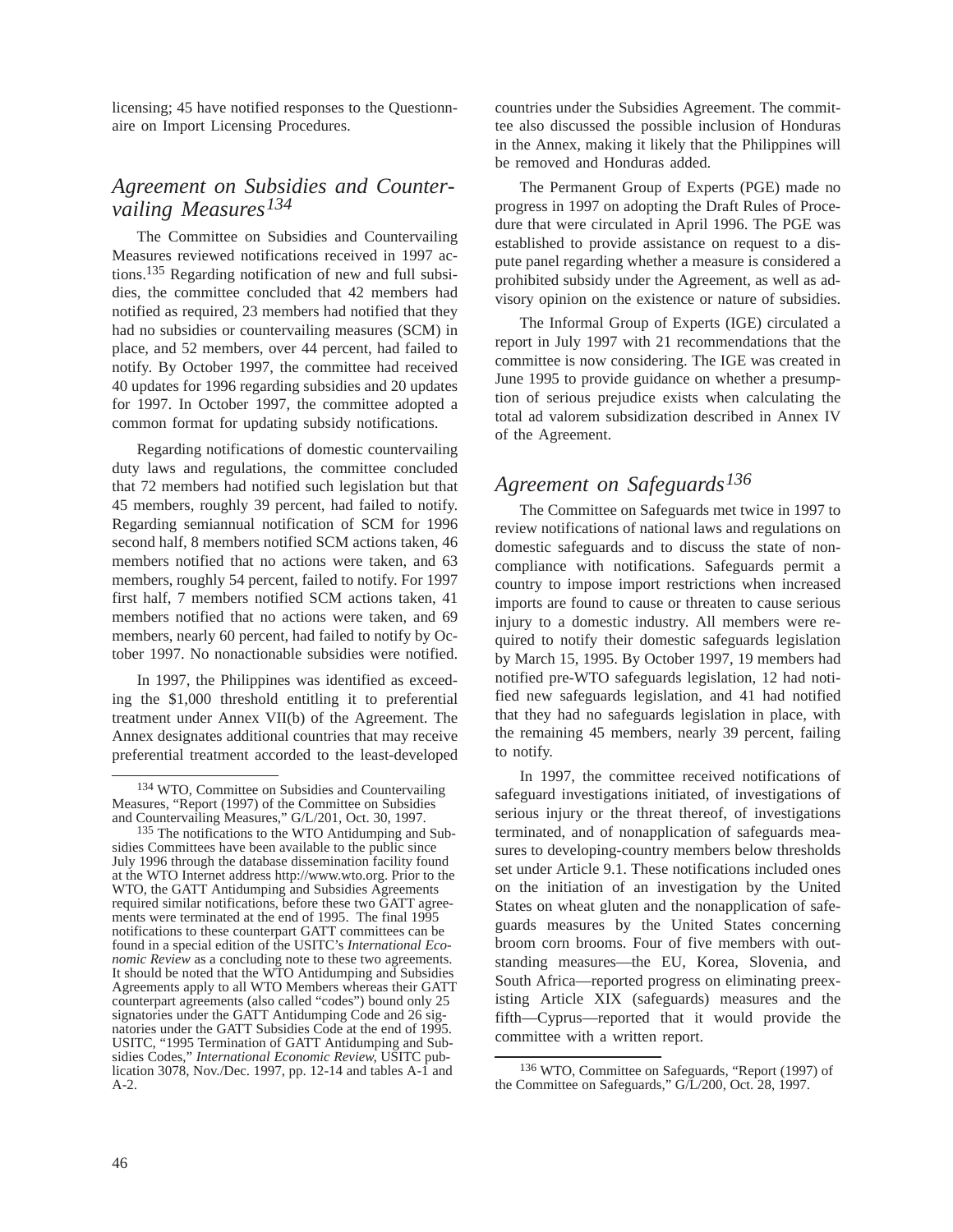### *State Trading Enterprises<sup>137</sup>*

The Working Party on State Trading Enterprises was established in February 1995 to review notifications of state trading enterprises (STEs), to improve the 1960 GATT questionnaire on STEs, and to develop an illustrative list of these enterprises for use in applying Article XVII (State Trading Enterprises). New and full notifications are required in the first and fourth years, with changes notified in the second and third years. Since 1995, 55 new and full notifications have been made; in 1996, 28 updates were received; and in 1997, 16 updates were received. During 1997, the Working Party reviewed notifications of a number of countries, and discussed possible improvements to the questionnaire.

#### **Plurilateral Trade Agreements**

#### *Termination of the WTO Meat and Dairy Agreements<sup>138</sup>*

On September 30, 1997, signatories agreed to terminate the International Bovine Meat Agreement and the International Dairy Agreement, and the councils overseeing them, at the end of 1997 in the interest of economy and efficiency. The WTO Committee on Agriculture and Committee on Sanitary and Phytosanitary Measures are likely to assume the agreements' functions regarding trade in meat and dairy products.

The two agreements originally entered into force January 1, 1980, as part of the nine plurilateral agreements agreed during the 1973-79 GATT Tokyo Round and often known as the Tokyo Round codes.139 The International Meat Council oversaw the bovine meatagreement, evaluating the world supply and demand

situation for meat and providing a forum for regular consultation on matters affecting trade in bovine meat (beef, veal, and live cattle). The International Dairy Council oversaw the dairy agreement and set minimum export prices for international trade in certain dairy products (certain milk powders, milk fat including butter, and certain cheeses). However, in October 1995, the Dairy Council suspended operation of these minimum export prices because these had become untenable due to the limited membership in the agreement and nonparticipation by some key dairy exporting countries.140

#### *Agreement on Government Procurement<sup>141</sup>*

In 1997, the Committee on Government Procurement overseeing the Agreement on Government Procurement met three times, considering applications for observership, modifications to the appendices to the agreement, a loose-leaf system for appendices to the agreement, notifications of national implementing legislation, modalities for the three-year review of the agreement, accessions completed and in progress, as well as other business involving national actions concerning procurement.

Hong Kong became a signatory to the agreement in June 1997. Liechtenstein became a signatory to the agreement in September 1997. Chinese Taipei (Taiwan) continued consultations with signatories regarding its bid for accession. Three recent WTO members—Bulgaria, Mongolia, and Panama—indicated their intent to seek accession to the agreement. In June 1997, Panama applied for accession to the agreement, tabling an initial offer of its government procurement entities. (See table 2-8 for a list of the signatories to the WTO plurilateral trade agreements in 1997.)

<sup>137</sup> WTO, Working Party on State Trading Enterprises, "Report (1997) of the Working Party on State Trading Enterprises," G/L/198, Nov. 17, 1997.

<sup>138</sup> WTO, International Dairy Council, "International Dairy Council - Report to the General Council," WT/L/245, Nov. 21, 1997; WTO, International Meat Council, "International Meat Council - Report to the General Council," WT/ L/237, Oct. 16, 1997.

<sup>&</sup>lt;sup>139</sup> The original nine Tokyo Round agreements covered subjects involving antidumping, subsidies, customs valuation, import licensing, product standards, civil aircraft, government procurement, bovine meat, and dairy products. These agreements were known as "codes" because they were "plurilateral" agreements, meaning that they were binding only on those signatories that agreed to each code's particular set of rights and obligations. Under the WTO, the first five of these codes became "multilateral" agreements, that is, binding on all WTO members. With the termination of the meat and dairy codes, two Tokyo Round codes remain, cov-

<sup>138—</sup>*Continued*

ering civil aircraft and government procurement. Technically, the Tokyo Round codes concerning meat and dairy were "arrangements" entitled the Arrangement Regarding Bovine Meat and the International Dairy Arrangement whereas, under the WTO, they were renamed as "agreements" entitled the International Bovine Meat Agreement and the International Dairy Agreement.

<sup>140</sup> WTO, "Signatories Terminated WTO Plurilateral Agreements on Meat and Dairy Products," press release, PRESS/78, Sept. 30, 1997.

<sup>141</sup> WTO, Committee on Government Procurement, "Report (1997) of the Committee on Government Procurement," GPA/19, Oct. 29, 1997.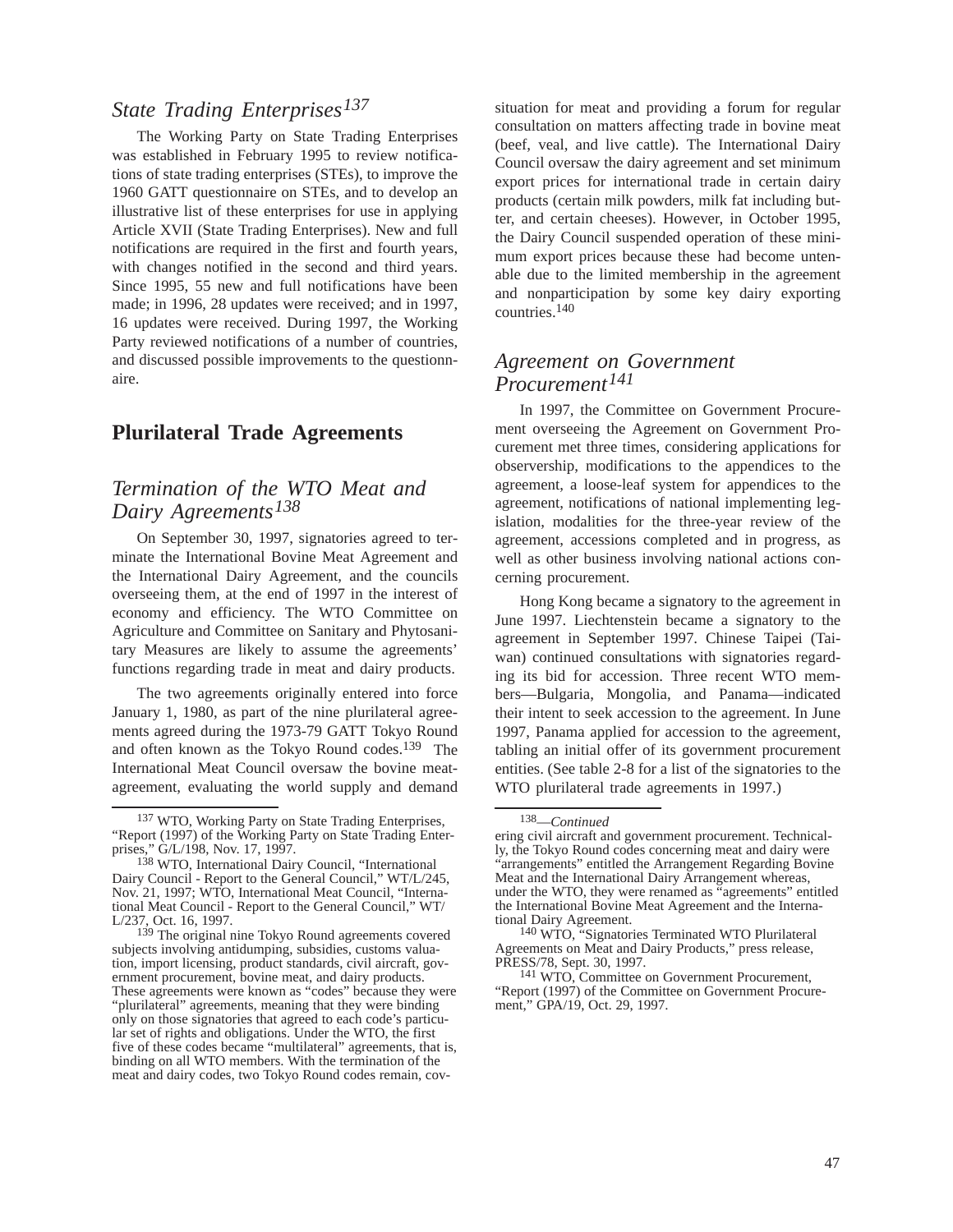#### **AGREEMENT ON GOVERNMENT PROCUREMENT**

| Aruba, Netherlands | Korea                |
|--------------------|----------------------|
| Canada             | Liechtenstein        |
| European Union     | Norway               |
| Hong Kong, China   | Singapore            |
| Israel             | Switzerland          |
| Japan              | <b>United States</b> |

#### **AGREEMENT ON TRADE IN CIVIL AIRCRAFT**<sup>1</sup>

| Austria        | Luxembourg           |
|----------------|----------------------|
| Belgium        | Macau                |
| Bulgaria       | Netherlands          |
| Canada         | Norway               |
| Denmark        | Portugal             |
| European Union | Romania              |
| Egypt          | Spain                |
| France         | Sweden               |
| Germany        | Switzerland          |
| Ireland        | United Kingdom       |
| Italy          | <b>United States</b> |
| Japan          |                      |
|                |                      |

#### **INTERNATIONAL DAIRY AGREEMENT**

| Argentina<br><b>Bulgaria</b> | New Zealand<br>Norway |
|------------------------------|-----------------------|
| Chad                         | Romania               |
| European Union               | Switzerland           |
| Japan                        | Uruguay               |
|                              |                       |

#### **INTERNATIONAL BOVINE MEAT AGREEMENT**

| Argentina       | New Zealand          |
|-----------------|----------------------|
| Australia       | Norway               |
| <b>Brazil</b>   | Paraguay             |
| <b>Bulgaria</b> | Romania              |
| Canada          | South Africa         |
| Colombia        | Switzerland          |
| European Union  | <b>United States</b> |
| Japan           | Uruguay              |
|                 |                      |

 $1$  Greece is a signatory of the Agreement on Trade in Civil Aircraft pending ratification.

Source: WTO, Committee on Government Procurement, "Report (1997) of the Committee on Government Procurement," GPA/19, Oct. 29, 1997; WTO, Committee on Trade in Civil Aircraft, "Report (1997) of the Committee on Trade in Civil Aircraft," WT/L/247, Nov. 26, 1997; WTO, International Dairy Council, "International Dairy Council - Report to the General Council," WT/L/245, Nov. 21, 1997; WTO, International Meat Council, "International Meat Council - Report to the General Council," WT/L/237, Oct. 16, 1997.

#### *Agreement on Trade in Civil Aircraft<sup>142</sup>*

During 1997, the Committee on Trade in Civil Aircraft continued its consideration of the status of the 1979 Agreement on Trade in Civil Aircraft (Aircraft Agreement) under the WTO. Since the conclusion of the Uruguay Round, a number of proposals have been advanced to adapt the Aircraft Agreement to the WTO structure, but without success. One proposal consists of a draft protocol of technical amendments to the Aircraft Agreement and a draft decision on the relationship between the amended Aircraft Agreement and the Agreement on Subsidies and Countervailing Measures. A second proposal consists of two draft decisions, the first considering technical changes to the Aircraft Agreement and the second considering application of the WTO Dispute Settlement Understanding (DSU) to consultations and dispute-settlement proceedings under the Aircraft Agreement. A third proposal suggests certain amendments to Article 8.8 (Surveillance, Review, Consultation, and Dispute Settlement) of the Aircraft Agreement that are said to largely preserve the balance of rights and obligations under the agreement.

The balance of rights and obligations under the Aircraft Agreement forms the central issue of the relationship between the Aircraft Agreement and the WTO structure. Under the GATT, some signatories to the Aircraft Agreement—notably the EU—considered it to be the sole agreement that applied to disputes involving aircraft subsidies, whereas other signatories—most notably the United States—considered the Agreement on Subsidies and Countervailing Measures to also be applicable. Under the WTO, however, the integrated framework automatically considers the WTO Agreement on Subsidies and Countervailing Measures applicable in dispute cases under the DSU, thereby altering the previous balance of rights and obligations. (See table 2-8 for a list of the signatories to the WTO plurilateral trade agreements in 1997.)

## **Trade Activities in the Organization for Economic Cooperation and Development in 1997**

This section describes the trade-related activities of the OECD in 1997. The OECD provides a forum for consultation and policy coordination on economic and

<sup>142</sup> WTO, Committee on Trade in Civil Aircraft, "Report (1997) of the Committee on Trade in Civil Aircraft,"  $WT$ L/247, Nov. 26, 1997.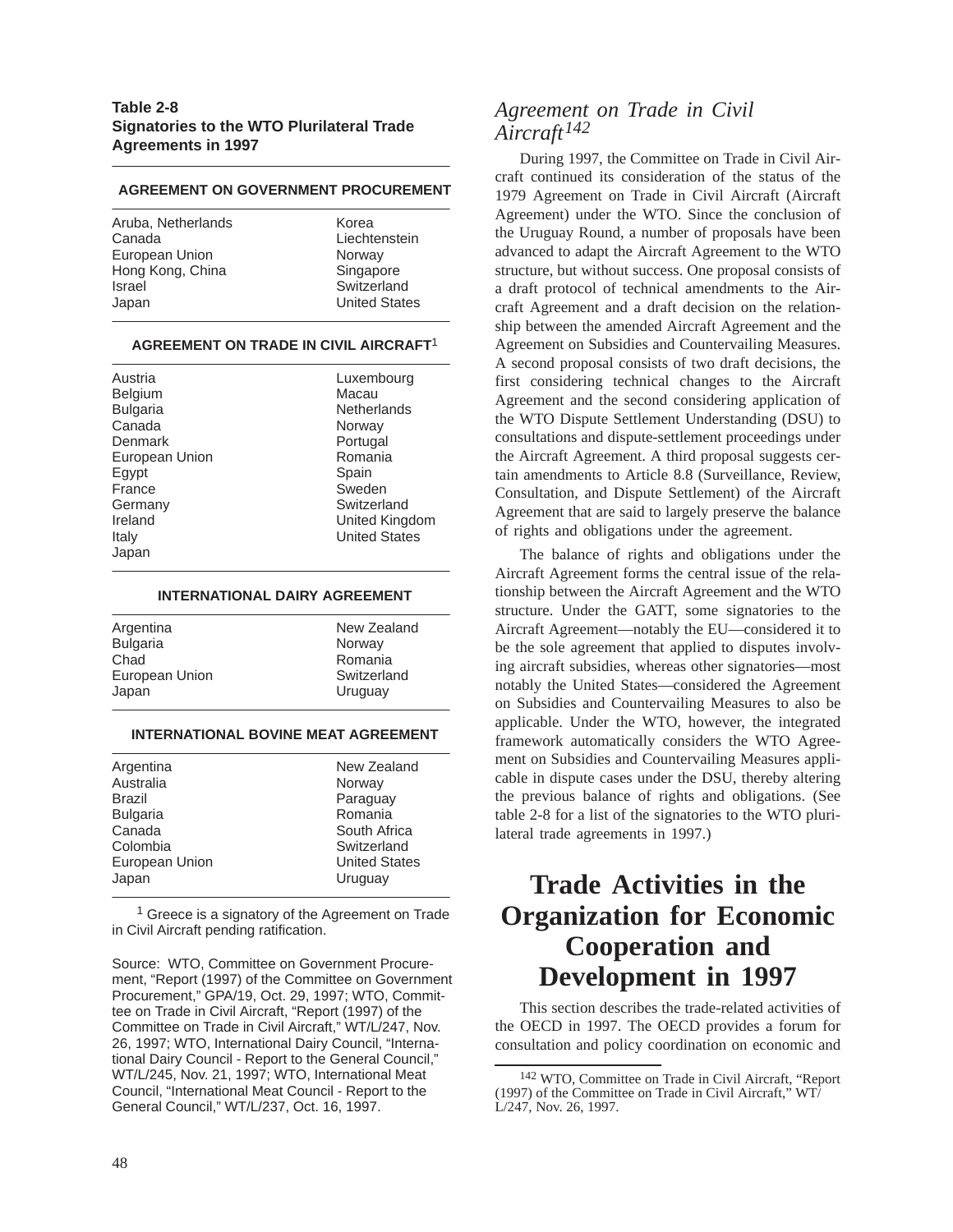trade issues of interest to members.143 The annual OECD Ministerial meeting, where Ministers adopt completed work and review ongoing efforts, was held May 26-27, 1997. In 1997, Ministers adopted anticorruption measures, worked on the framework elements of a Multilateral Agreement on Investment (MAI), and developed policy recommendations on ways to reform the regulatory regimes in their countries. In addition, work continued under the rubric of the "new trade agenda," including research on the interaction between trade policy and policies traditionally considered domestic in nature, including those on the environment, investment, competition (antitrust) policy, and labor.<sup>144</sup>

## *Multilateral Agreement on Investment*

After several years of preliminary study in the OECD Committee on Investment and Multilateral Enterprises (CIME) and Committee on Capital Movements and Invisible Transactions (CMIT), Ministers asked the OECD in May 1995 to begin negotiations aimed at reaching a Multilateral Agreement on Investment (MAI) that would:

- provide a broad framework for international investment with high standards for the liberalization of investment regimes and investment protection and with effective dispute settlement procedures; and
- be a free-standing international treaty open to all OECD Members and the European Communities, and to accession by non-OECD Member countries.145

Although the initial deadline for reaching an agreement was extended from May 1997 to April 1998, given the range of issues that remain to be addressed, some participants believe a further extension may be

needed.146 Negotiators made rapid progress in the first two years, developing the overall framework disciplines, but since then, negotiations have slowed and continued into 1998 over individual national reservations and other similar exceptions or exemptions.

The draft MAI extends beyond traditional foreign direct investment (FDI) to encompass portfolio investment and intangible assets.<sup>147</sup> Treatment and protection of investors and investments under the draft MAI includes a broad definition of investor and investment, fair and nondiscriminatory treatment for foreign investors, high standards of investment protection, and an effective dispute-settlement mechanism. Special topics dealt with in the MAI include performance requirements and investment incentives, temporary stay and work of investors and key personnel, and privatization and monopolies. Other matters include environment and labor issues, and the OECD guidelines for multinational enterprises. The draft MAI is not expected to create obligations that conflict with other international agreements, or the IMF or WTO, and will have its own institutional arrangements. The MAI will be a freestanding treaty, open to accession by nonmembers.<sup>148</sup> (See table 2-9 for subjects covered in the OECD Multilateral Agreement on Investment.)

In addition, MAI negotiations have also become the venue for seeking resolution of differences over investment in confiscated property and secondary boycotts, issues arising under the U.S. Helms-Burton law, and those regarding sanctions against countries supporting terrorism such as Iran and Libya. (For further detail, see the section on the EU in chapter 4 of this report.)

Final agreement on the draft MAI depends on reaching a balance of commitments among participants that include exceptions, derogations, and national reservations. In addition, participants still have concerns regarding provisions in the consolidated text of the draft framework agreement. U.S. objectives include protection of U.S. investors abroad from discrimination, reaching agreement on an appropriate level of protection for U.S. investments afforded by host coun-

<sup>143</sup> At the end of 1997, the 29 OECD member countries were Australia, Austria, Belgium, Canada, Czech Republic, Denmark, Finland, France, Germany, Greece, Hungary, Iceland, Ireland, Italy, Japan, Korea, Luxembourg, Mexico, Netherlands, New Zealand, Norway, Poland, Portugal, Spain, Sweden, Switzerland, Turkey, the United Kingdom, and the United States.

<sup>144</sup> For further details, see USITC, *The Year in Trade: OTAP, 1996*, USITC publication 3024, pp. 43-45; USITC, *The Year in Trade: OTAP, 1995*, USITC publication 2971, pp. 20-21; USITC, *The Year in Trade: OTAP, 1993*, USITC publication 2769, pp. 73-75.

<sup>145</sup> OECD, *A Multilateral Agreement on Investment--Report by the Committee on International Investment and Multinational Enterprises (CIME) and the Committee on Capital Movements and Invisible Transactions (CMIT)*, OCDE/GD(95)65, General Distribution, OECD: Paris, 1995; can be found at Internet address http://www.oecd.org/daf/cmis/mai/mairpt95.htm, retrieved Dec. 12, 1997.

<sup>146</sup> USTR, "Multilateral Agreement on Investment Negotiations in 1997," *1998 Trade Policy Agenda and 1997 Annual Report*, pp. 159-161.

<sup>147</sup> OECD, "The Multilateral Agreement on Investment - Report by the MAI Negotiating Group - May 1997," found at Internet address

http://www.oecd.org/daf/cmis/mai/MAIRPT97.HTM, retrieved Dec. 12, 1997.

<sup>148</sup> For further detail, see documents associated with OECD, "The Multilateral Agreement on Investment," found at Internet address

http://www.oecd.org/daf/cmis/mai/maindex.htm, retrieved

Dec. 12, 1997.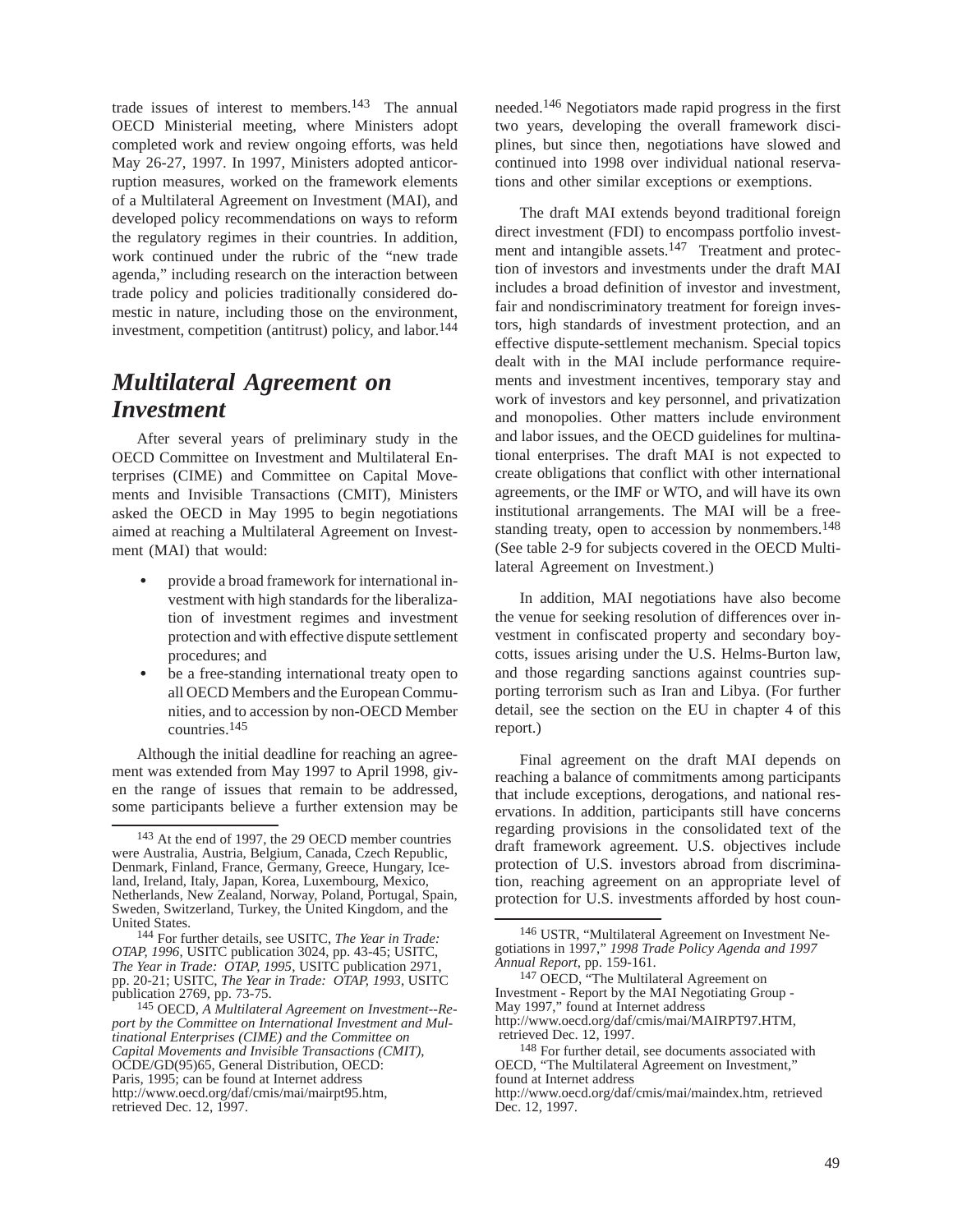#### **Table 2-9 Subjects covered in the OECD Multilateral Agreement on Investment**

#### I. General Provisions Preamble II. Scope and Application **Definitions** Geographical Scope of Application Application to Overseas Territories III. Treatment of Investors and Investments National Treatment and Most Favored Nation Treatment **Transparency** Special Topics Temporary entry, stay and work of Investors and Key Personnel Senior Management and Board of Directors Employment Requirements Performance Requirements **Privatization** Monopolies/State Enterprises/Concessions Investment Incentives Corporate Practices Technology R&D Intellectual Property Public Debt Not Lowering Standards IV. Investment Protection General Treatment Expropriation and Compensation Protection from Strife **Transfers Subrogation** Protecting Existing Investments

- V. Dispute Settlement State-State Procedures Investor-State Procedures
- VI. Exceptions and Safeguards General Exceptions Transactions in Pursuit of Monetary and Exchange Rate Policies Temporary Safeguard
- VII. Financial Services

Prudential Measures Recognition Arrangements Authorization Procedures **Transparency** Information Transfer and Data Processing Membership of Self-regulatory Bodies and Associations Payments and Clearing Systems/Lender of Last Resort Dispute Settlement Definition of Financial Services

#### VIII. Taxation

- IX. Reservations Lodging of Country-Specific Reservations
- X. Relationship to other International Agreements Obligations under the Articles of Agreement of the International Monetary Fund The OECD Guidelines for Multinational Enterprises
- XI. Implementation and Operation The Preparatory Group The Parties Group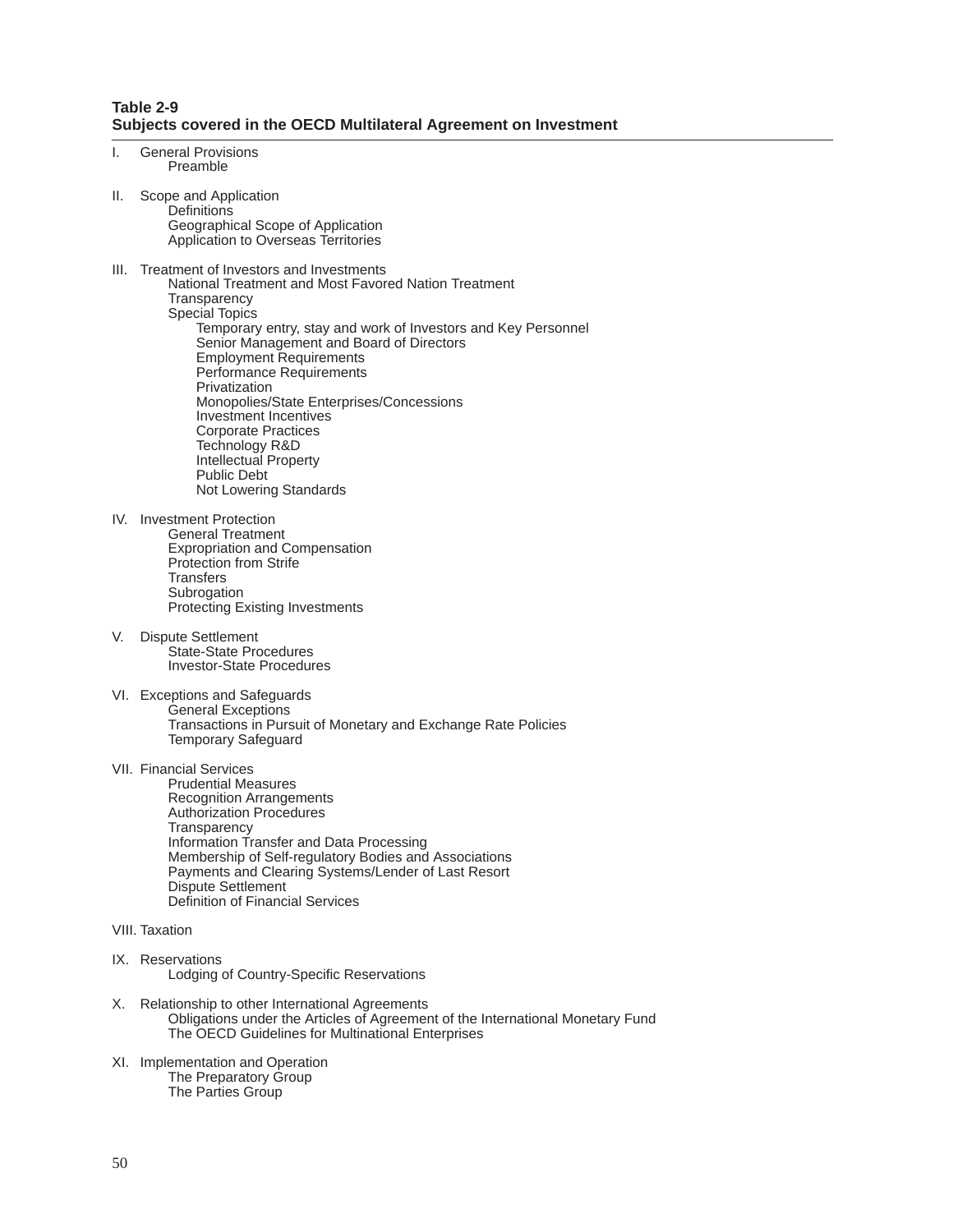#### **Table 2-9—Continued Subjects covered in the OECD Multilateral Agreement on Investment**

XII. Final Provisions **Signature** Acceptance and Entry Into Force Accession Non-Applicability Review Amendment **Withdrawal Depositary** Status of Annexes Authentic Texts Denial of Benefits

Source: OECD, "Multilateral Agreement on Investment - Consolidated Text," table of contents, DAFFE/ MAI(97)1/REV2, May 13, 1997.

tries, and creating new opportunities for U.S. firms abroad by removing investment barriers in such areas as privatization. The United States continues to seek a "state-of-the-art" agreement that meets or exceeds the investment standards found in U.S. bilateral investment treaties or the NAFTA. Some of these key elements include:

- the better of national or most-favored-nation treatment, with only limited exceptions;
- $\bullet$  disciplines for performance requirements that distort trade and investment;
- freedom of investment-related transfers;
- expropriation standards consistent with U.S. law and practice, including prompt, adequate, and effective compensation; and
- access to binding international arbitration in investor-state disputes.149

## *Bribery Convention*

As the world economy becomes more integrated, bribery has become an increasingly important issue because it hinders competition, distorts trade, and harms consumers, taxpayers, and honest traders. (See table 2-10 for background on international efforts against bribery and corruption.) On November 21, 1997, the members of the OECD adopted the Convention on Combating Bribery of Foreign Public Officials in International Business Transactions, the most recent in

a series of measures taken to address the problem. The convention was signed by the 29 OECD member states, as well as by 5 nonmember countries—Argentina, Brazil, Bulgaria, Chile, and the Slovak Republic. The convention addresses corruption involved in promising or giving a bribe ("active" bribery), as opposed to receiving one ("passive" bribery). The convention seeks a functional equivalence among measures taken by signatories against the bribery of foreign public officials.150

The OECD has taken a number of other steps in recent years to fight corruption. In May 1994, OECD members adopted the 1994 Recommendation on Bribery in International Business Transactions. The recommendation enjoins each member country to take concrete and meaningful steps in a number of areas<sup>151</sup> to deter, prevent, and combat bribery of foreign public officials in connection with international business transactions. The OECD Committee on International Investment and Multinational Enterprises (CIME) was instructed to review the recommendations made and national steps taken to implement them, and to report back to the Ministers in three years. In Autumn 1995, the CIME Working Group on Bribery in International Business Transactions began to analyze the criminalization of bribery of foreign public officials. In May 1996, the OECD Council adopted the 1996 Recommendation on the Tax Deductibility of Bribes of Foreign Public Officials, and endorsed the CIME's

<sup>149</sup> USTR, "Multilateral Agreement on Investment Negotiations in 1997," *1998 Trade Policy Agenda and 1997 Annual Report*, p. 160.

<sup>150</sup> OECD, "Convention on Combating Bribery of Foreign Public Officials in International Business Transactions Adopted," found at Internet address http://www.oecd.org/news\_and\_events/release/nw97104a.htm, retrieved Nov. 26, 1997.

<sup>151</sup> Areas such as criminal law; civil, commercial, and administrative law; tax legislation, company accounting requirements; banking provisions; laws and regulations regarding public subsidies, licenses, government procurement contracts; and the like. See OECD, *OECD Actions to Fight Corruption*, OCDE/GD(97)131, 1997, p. 5.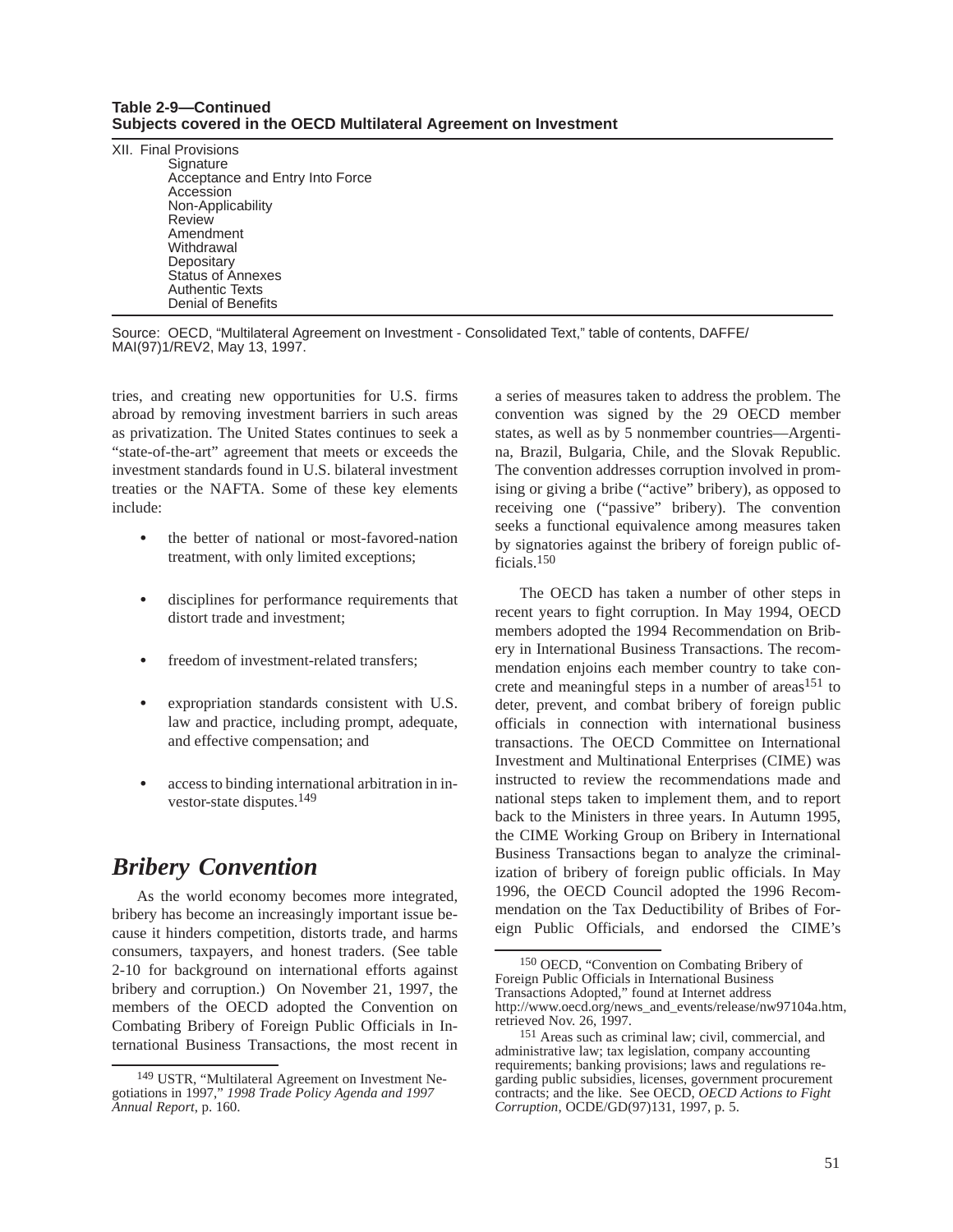Since the passage of the United States Foreign Corrupt Practices Act (FCPA) in 1977, it has been a violation of American law for American firms to pay bribes to foreign officials. However, although domestic bribery is illegal virtually everywhere, very few countries have laws similar to the FCPA prohibiting payment of bribes to foreigners. Many governments have dismissed the U.S. efforts to condemn corruption as naive and unrealistic, but more recently have begun to recognize the costs—in moral, political, and economic terms—of failing to oppose commercial bribery. A growing number of business leaders and policymakers have begun to see from international corruption scandals in the 1980s and 1990s that bribery and corruption threaten vital interests and impose a number of costs—

- Bribery distorts markets and hinders economic development. It substitutes graft for quality, performance, and suitability in global markets. It sustains rent-seeking behavior at the expense of efficient channeling of resources to productive activity.
- Bribes undermine democratic accountability. Weak governments are further weakened by corruption, and emergent democracies are threatened by such graft.
- Bribery creates essentially a nontariff barrier to trade that disadvantages companies with legitimate business practices that refuse to engage in the practice.

International resolve is building to combat the bribery of foreign public officials in international business transactions. The OAS Interamerican Convention Against Corruption of March 1996 was the first binding international commitment in this area. In December 1996, the United Nations General Assembly approved the Declaration Against Bribery and Corruption in International Business Transactions, which called for the criminalization of such bribery and the elimination of tax deductibility for the suppliers of bribes. In 1996, the multilateral financial institutions, such as the

International Monetary Fund and the World Bank, called on governments to demonstrate their intolerance for all forms of corruption.

The major multilateral focus against corruption however is in the OECD. In May 1994, the OECD adopted a Recommendation Against Bribery in International Business Transactions. The recommendation called on OECD members to "take concrete and meaningful steps ... to deter, prevent and combat bribery" of foreign public officials in international business transactions. In 1996, OECD Ministers endorsed an agreement reached by the OECD Council that members eliminate tax-deductibility of bribes. Also in 1996, following persistent U.S. pressure, OECD members agreed "in principle" to the criminalization of foreign bribery, the first major breakthrough regarding bribery and corruption with the United States' main commercial competitors since passage of the U.S. Foreign Corrupt Practices Act. The agreement stipulates that a bribery working group will examine the "modalities and appropriate international instruments" to achieve criminalization and make proposals to Ministers at the spring 1997 Ministerial meeting.

In the WTO, the United States has set its sights on ensuring that the international procurement process is open and transparent. The WTO Government Procurement Agreement (GPA) satisfies this standard, but it is limited with signatories at present representing only 26 countries largely because few countries can meet its rigorous procedural requirements. Nevertheless, the United States will continue to press for universal accession to the GPA. At the WTO Singapore Ministerial Conference in December 1997, Ministers called for the establishment of the Working Group on Transparency in Government Procurement, which began its work in May 1997 to study the transparency in government procurement practices with the aim of developing elements regarding transparent procurement that might be included at some future date in an appropriate agreement.

Source: U.S. Department of State telegram, "Background Paper on Bribery and Corruption for U.S.-GCC Economic Dialogue Working Group 1 Meeting," message reference No. 036529, prepared by U.S. Department of State, Feb. 27, 1997; and Paolo Mauro, "Why Worry About Corruption," Economic Issues, No. 6, International Monetary Fund, Feb. 1997.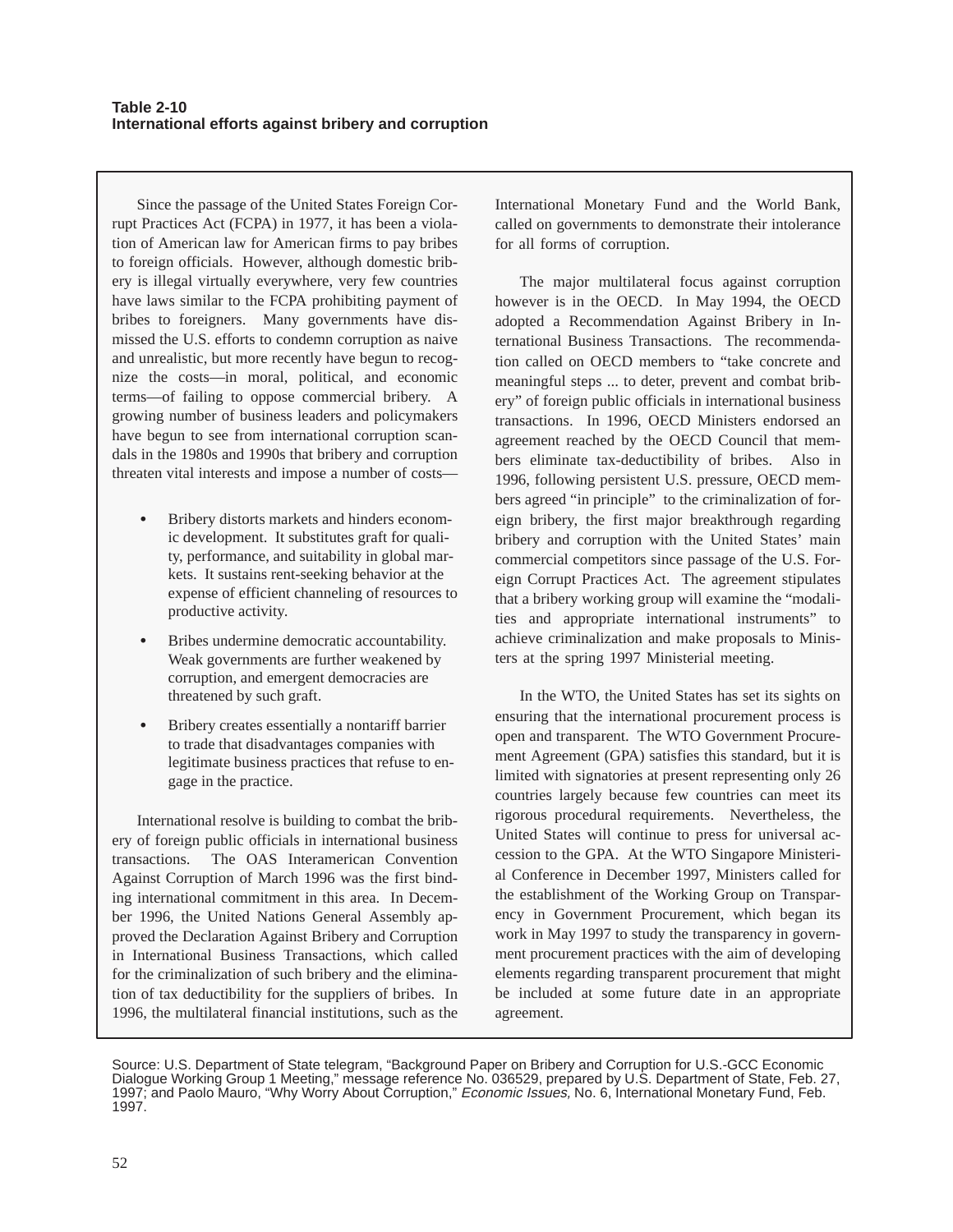conclusion that it is necessary to criminalize the bribery of foreign public officials in a coordinated fashion. Also in May 1996, the OECD Development Assistance Committee approved the 1996 Recommendation Concerning Anticorruption Proposals for Bilateral Aid Procurement.

On May 23, 1997, at the OECD Ministerial meeting in Paris, Ministers agreed to the 1997 Revised Recommendation on Combating Bribery in International Business Transactions, expanding on their 1994 work. The 1997 Revised Recommendation includes provisions concerning the criminalization of bribery of foreign public officials, the disallowance of tax deductibility of bribes to foreign public officials, accounting requirements and external/internal audit controls for companies, public procurement, as well as provisions regarding international cooperation, institutional arrangements, cooperation with nonmembers, and relations with inter- and nongovernmental organizations.

In May 1997, Ministers reaffirmed their commitment to criminalize bribery of foreign public officials in an effective and coordinated manner by endorsing the Revised Recommendation. They agreed that an international convention was an appropriate instrument to attain such criminalization rapidly, leading to the convention ultimately adopted in November 1997. Ministers recognized that achieving progress in this field requires not only efforts by individual countries but multilateral cooperation, monitoring, and followup. They recommended that member countries submit criminalization proposals to their legislative bodies by April 1, 1998, and seek their enactment by the end of 1998. Ministers urged the prompt implementation of the 1996 Recommendation on the tax deductibility of such bribes. Stressing the global relevance of bribery in international business transactions, the Ministers called on non-OECD countries to join forces with them to fight this phenomenon.152

## *Regulatory Reform*

In 1995, Ministers asked the OECD to examine the significance, direction, and means of reform in regulatory regimes in OECD member countries. The regulatory reform work program aimed to develop conclusions and recommendations from Member governments' experiences with reform so as to enhance competition, reduce regulatory costs, and thereby boost efficiency, lower prices, stimulate innovation, and help their economies remain competitive. At the May 1997 Ministerial conference, Ministers received the OECD

report on regulatory reform. The report set out the following seven policy recommendations on regulatory reform.

- 1. Adopt at the political level broad programmes of regulatory reform that establish clear objectives and frameworks for implementation.
- 2. Review regulations systematically to ensure that they continue to meet their intended objectives efficiently and effectively.
- 3. Ensure that regulations and regulatory processes are transparent, non-discriminatory and efficiently applied.
- 4. Review and strengthen where necessary the scope, effectiveness and enforcement of competition policy.
- 5. Reform economic regulations in all sectors to stimulate competition, and eliminate them except where clear evidence demonstrates that they are the best way to serve broad public interests.
- 6. Eliminate unnecessary regulatory barriers to trade and investment by enhancing implementation of international agreements and strengthening international principles.
- 7. Identify important linkages with other policy objectives and develop policies to achieve those objectives in ways that support reform.153

The report undertook a number of sectoral and thematic studies to measure the economic gains resulting from regulatory reform. The sector studies reviewed financial services, professional services, telecommunications services, the agro-food sector, electricity sector, and product standards and conformity assessment. The thematic studies covered the effects of regulatory reform on the public sector, consumers and competition, industrial competitiveness and innovation, international market openness, as well as the economywide effects of regulatory reform. These studies suggested that price reductions following the elimination of economic regulation in specific industries amounted to significant gains in various member countries, such as—

<sup>152</sup> OECD, "Commentaries on the Convention on Combating Bribery of Officials in International Business Transactions," found at Internet address http://www.oecd.org/daf/cmis/bribery/20nov2e.htm, retrieved Dec. 12, 1997.

<sup>153</sup> OECD, "The OECD Report on Regulatory Reform - Summary," found at Internet address

http://www.oecd.org/subject/regreform/, retrieved Dec. 15, 1997.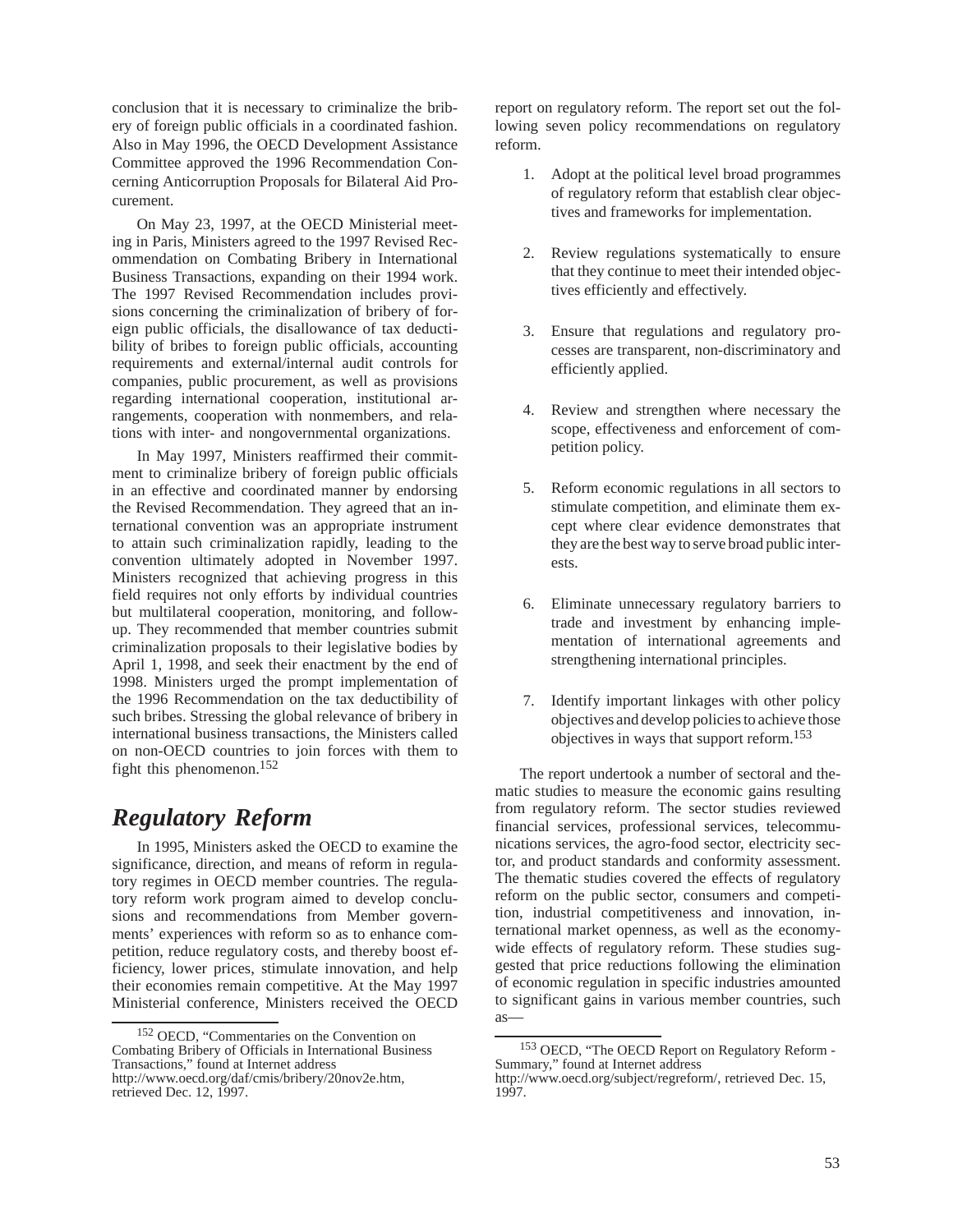| <b>Sector</b>                                                                                                   | Price reductions after elimination of economic regulation <sup>1</sup>                                                                                                                                                                                                                                                       |  |  |
|-----------------------------------------------------------------------------------------------------------------|------------------------------------------------------------------------------------------------------------------------------------------------------------------------------------------------------------------------------------------------------------------------------------------------------------------------------|--|--|
|                                                                                                                 | (Percent)                                                                                                                                                                                                                                                                                                                    |  |  |
| Electricity sector<br><b>Financial services</b><br><b>Telecommunications</b><br>Air transport<br>Road transport | Japan (5), Norway (18 to 26), United Kingdom (9 to 15)<br>United Kingdom (70), United States (30 to 62)<br>Finland (66), Japan (41), Korea (10 to 30), Mexico (21), United Kingdom (63)<br>Australia (20), Spain (30), United Kingdom (33), United States (33)<br>France (20), Germany (30), Mexico (25), United States (19) |  |  |

 $<sup>1</sup>$  Price reductions may be in part attributable to factors other than regulatory reform.</sup> Source: OECD, The OECD Report on Regulatory Reform—Synthesis Report, OECD: Paris, 1997.

The report advises governments to systematically pursue ambitious regulatory reform, meaning both deregulation and better regulation, and warns that delaying such reform will prove costly. Deregulation will improve already flexible markets while high-quality regulation will be needed to protect public interests such as the environment, health, and safety. The study suggests for example that ambitious reform in key sectors could in the end boost GDP significantly, possibly as much as between 3 and 6 percent for the more heavily regulated countries in Europe and for Japan.<sup>154</sup>

## *Other New Trade Agenda Issues*

Beginning in 1991 and 1992, Ministers directed the OECD to examine the relation between trade and a number of subjects that are traditionally a focus of domestic policy, such as the environment, competition policy, investment, and labor standards. Examination of these issues has advanced at different rates. Early examination of trade and investment issues resulted in the MAI, while examination of other issues, such as trade and competition policy, has taken longer.

In mid-1996, the OECD Joint Group on Trade and Competition was established to increase the coherence between trade and competition policies by strengthening the work that was carried out previously by separate efforts in the Trade Committee Working Party (TCWP) and the Competition Law and Policy Committee (CLP). The Joint Group held its first meeting for organizational purposes on July 8, 1996, following which the group proposed a two-year work program in October 1996 and held discussions in preparation for the WTO Singapore Ministerial Conference in December 1996.

In 1997, the group continued its work, focusing on—

- issues of transparency, due process, and nondiscrimination that arise during the domestic enforcement of competition laws;
- the consistencies and inconsistencies between trade and competition policy and how to enhance the coherence of these two policy areas; and
- the trade effects of exceptions to competition laws.

Ministers are expected to renew the Joint Group's mandate for a further two-year extension, essentially under current terms of reference, at the OECD Ministerial meeting in May 1998. Multilateral attention on other issues has largely moved on to other forums, such as the WTO for trade and the environment, and the International Labor Organization for trade and labor.

<sup>154</sup> OECD, "OECD New Issues - the OECD Reports on Regulatory Reform - Summary, Synthesis, Sectoral and Thematic Studies," Oct. 3, 1997, found at Internet address http://www.oecd.org/news\_and\_events/publish/pb97-20a.htm, retrieved Dec. 15, 1997.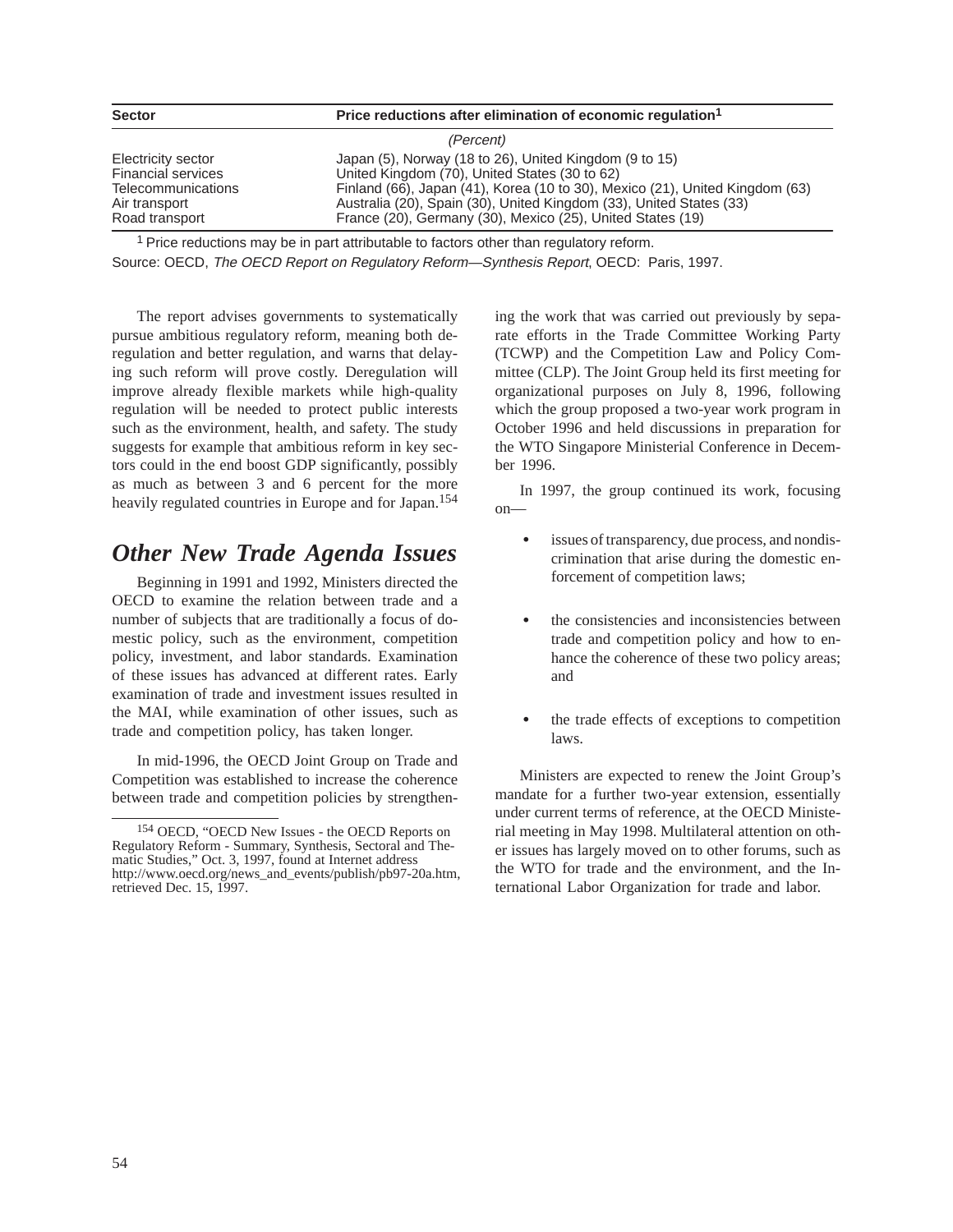# **CHAPTER 3 Regional Trade Activities**

As in recent years, regional trade initiatives were an important component of U.S. trade policy during 1997. The United States participated in the North American Free Trade Agreement (NAFTA), in the Asia-Pacific Economic Cooperation (APEC) forum, and in ongoing discussions towards the Free Trade Areas of the Americas (FTAA). Several reports were issued in 1997 reviewing NAFTA at the three-year mark of operation. Building on the model of the World Trade Organization (WTO) Information Technology Agreement, APEC ministers agreed to pursue early voluntary sectoral liberalization in nine agreed-upon sectors. Hemispheric trade ministers met in 1997 and intensified preparations for formally launching FTAA negotiations in April 1998. Attention was also focused on the African continent, with the launching of U.S. initiatives aimed at fostering trade and development in that region.

## **The North American Free Trade Agreement**

Implemented on January 1, 1994, NAFTA links the United States, Mexico, and Canada in a free trade agreement that incorporates much of the preexisting U.S.-Canada Free Trade Agreement (CFTA) and resulted in the immediate elimination of tariffs on more than one-half of U.S. imports from Mexico and more than one-third of U.S. exports to Mexico. NAFTA phases out remaining tariffs over periods of up to 15 years from the agreement's entry into force, and provides for consideration of accelerated tariff elimination for products on a reciprocal basis. NAFTA also addresses a variety of nontariff barriers, commits each party to high levels of protection for foreign investors and owners of intellectual property rights, liberalizes trade in services, and creates dispute settlement mechanisms. NAFTA was accompanied by supplemental accords on environmental and labor cooperation, the first U.S. trade accord to be linked formally to such commitments.

The Free Trade Commission, made up of the trade ministers of each member country oversees NAFTA.

Day-to-day operation of the agreement and technical matters are handled by various committees and working groups composed of trade and other relevant officials from the three governments. Following is a discussion of U.S. trade with NAFTA partners and a review of major developments under NAFTA in 1997, including the March 1997 meeting of the Free Trade Commission, the release of assessments of NAFTA's first three years of operation, efforts to resolve implementation issues, and activity under NAFTA's formal dispute settlement mechanisms.

## *U.S. Trade with NAFTA Partners*

During 1997, U.S. trade with NAFTA partners continued to expand. U.S. exports to NAFTA partners grew by more than U.S. imports from NAFTA partners, and the combined U.S. trade deficit with Canada and Mexico narrowed to \$49.7 billion (Table 3-1). U.S. exports to Mexico grew by 25 percent from 1996 to 1997, reaching \$68.4 billion and making Mexico the United States' second most important single-country market (after Canada). U.S. imports from Mexico grew by 15 percent, to \$85.0 billion. The bilateral deficit on merchandise trade with Mexico was \$16.6 billion, down from \$19.5 billion in 1996. U.S. exports to Canada rose by 13 percent, to \$134.8 billion, while U.S. imports from Canada rose 7 percent, to \$167.9 billion. The U.S. deficit on merchandise trade with Canada was \$33.1 billion, less than the \$37.2 billion deficit in 1996. In 1997, imports entering under NAF-TA preferences accounted for 53 percent of U.S. imports from Canada and 74 percent of U.S. imports from Mexico.

## *Meeting of NAFTA Free Trade Commission*

The NAFTA Free Trade Commission held its fourth meeting on March 20, 1997. At its conclusion,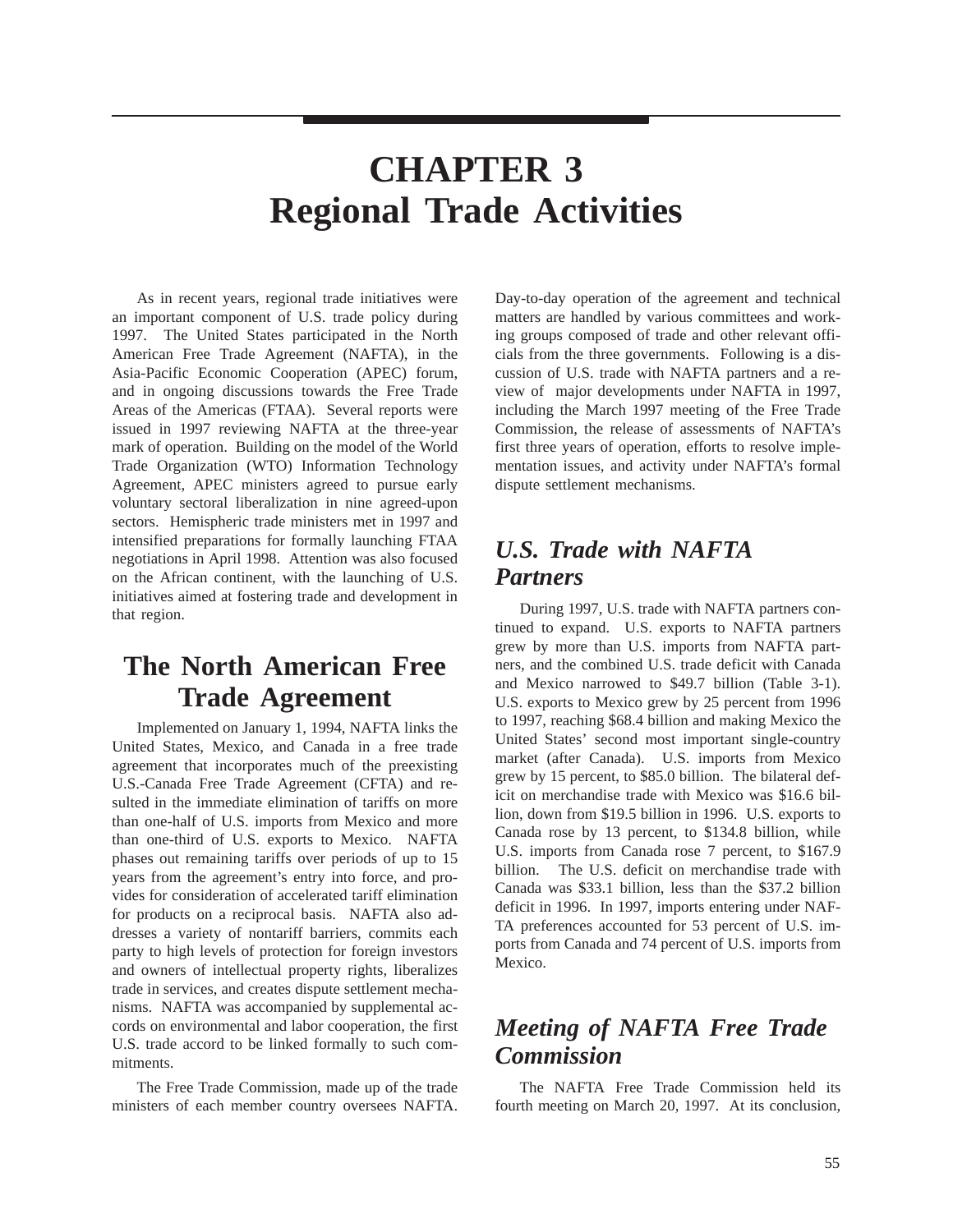#### **Table 3-1 U.S. trade with NAFTA partners, 1995-97**

| (Billion dollars) |                      |                |                |                      |               |  |  |  |
|-------------------|----------------------|----------------|----------------|----------------------|---------------|--|--|--|
| Year              | <b>NAFTA</b> partner | <b>Exports</b> | <b>Imports</b> | <b>Trade balance</b> | Two-way trade |  |  |  |
| 1995              | Canada               | 113.3          | 144.9          | $-31.6$              | 258.1         |  |  |  |
|                   | Mexico               | 44.9           | 54.7           | $-9.8$               | 99.6          |  |  |  |
|                   | Canada and Mexico    | 158.1          | 206.6          | $-48.5$              | 364.1         |  |  |  |
| 1996              | Canada               | 119.1          | 156.3          | $-37.2$              | 275.4         |  |  |  |
|                   | Mexico               | 54.7           | 74.2           | $-19.5$              | 128.9         |  |  |  |
|                   | Canada and Mexico    | 173.8          | 230.5          | $-56.7$              | 404.3         |  |  |  |
| 1997              | Canada               | 134.8          | 167.9          | $-33.1$              | 302.7         |  |  |  |
|                   | Mexico               | 68.4           | 85.0           | $-16.6$              | 153.4         |  |  |  |
|                   | Canada and Mexico    | 203.2          | 252.9          | $-49.7$              | 456.1         |  |  |  |

Note.—Because of rounding, figures may not add to totals shown.

Source: Compiled from official statistics of the U.S. Department of Commerce.

U.S. Trade Representative (USTR) Charlene Barshefsky, Canadian Trade Minister Arthur Eggleton, and Mexico's Secretary of Commerce and Industrial Development Hermino Blanco Mendoza issued a joint state $ment<sup>1</sup>$ —

- reaffirming their strong commitment to the NAFTA and its value in promoting trade, investment, economic growth, and jobs in all three countries and emphasizing the importance of the continued implementation of the NAFTA.
- announcing conclusion of the first round of tariff acceleration talks. Effective July 1, 1997, the NAFTA partners began eliminating tariffs more quickly than is called for under the NAFTA on a specified list of several dozen items.
- directing officials to initiate the second round of tariff acceleration by May 1, and to conclude negotiations by December 15, 1997.2
- adopting a recommendation from the trilateral Advisory Committee on Private Commercial Disputes $3$  that supports the utilization of alternative dispute resolution.
- agreeing, in accordance with Article 513, to implement certain technical modifications to the NAFTA rules of origin (Annex 401) to establish consistency between Annex 401 of the NAFTA and the Parties' tariff laws.
- approving rules for remuneration of expenses to panelists regarding NAFTA Chapter 19 and 20 dispute settlement cases.
- recognizing receipt and adoption of reports regarding the work of the 20 trilateral Committees and Working Groups charged with day-to-day oversight of NAFTA implementation.

<sup>1</sup> USTR, "Joint Statement of Trade Ministers at the Fourth NAFTA Commission Meeting, Washington, DC, March 20, 1997," press release 97-23, Mar. 20, 1997.

<sup>2</sup> USTR later issued a Federal Register notice requesting comments by Dec. 12, 1997, on items proposed for consideration in the second round of accelerated tariff elimination talks ( 62 FR 54671, Oct. 21, 1997). USTR requested the

<sup>2—</sup>*Continued*

ITC's advice on Oct. 20, 1997. The ITC advice, which is confidential, was provided Feb. 17, 1998. Notices of the ITC's investigation were published at 62 FR 60100, Nov. 6, 1997, and 62 FR 64402, Dec. 5, 1997.

 $3$  This Committee was established pursuant to NAFTA Article 2022 and comprises both private sector members and government officials of each party. Its main task is to evaluate and promote the use of alternative means of dispute resolution for private commercial disputes.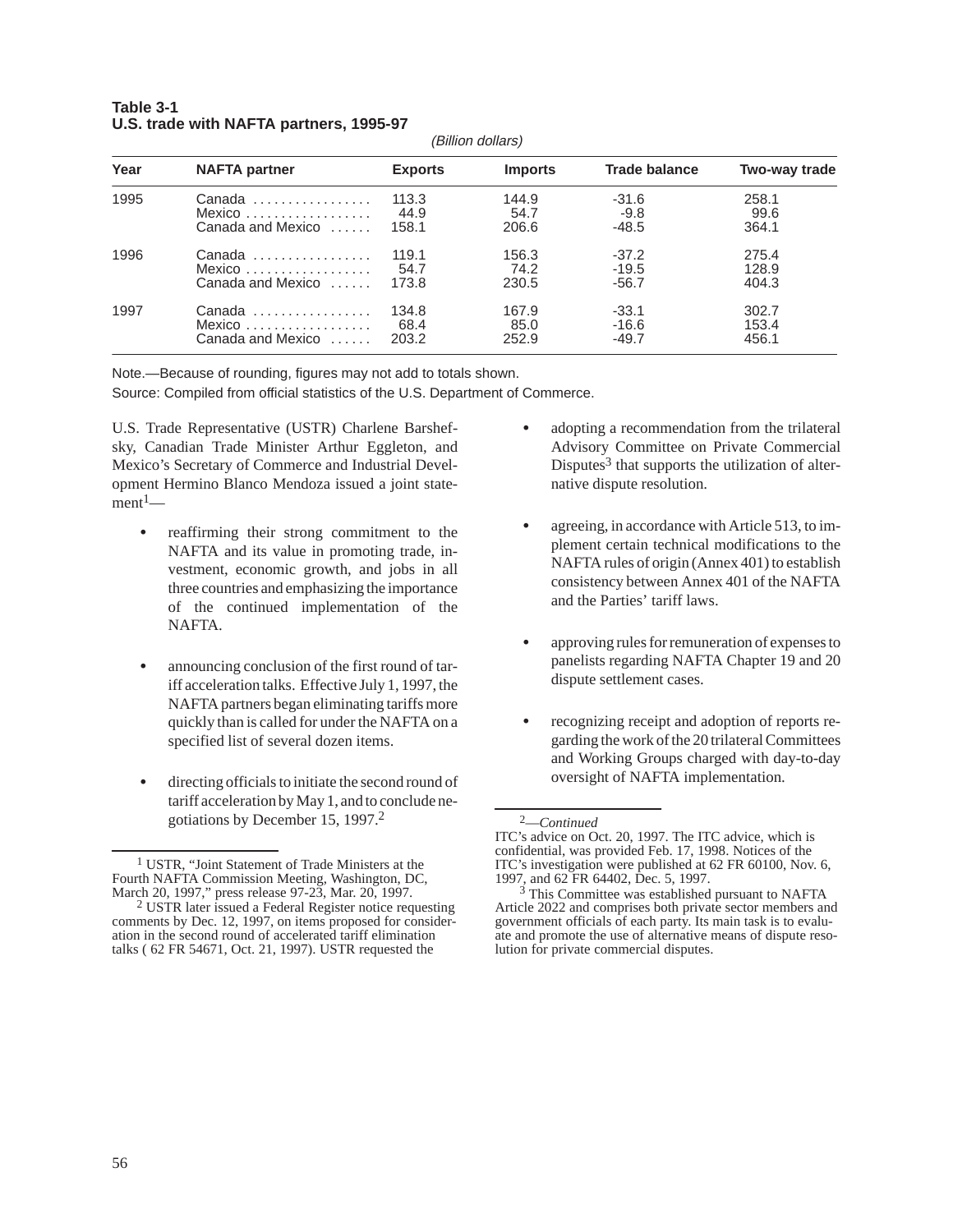- authorizing release of the report of the NAFTA trade remedies working groups. The report recommended adoption of procedural changes by NAFTA partners in the administration of antidumping and countervailing duty investigations.4
- acknowledging discussion of outstanding issues: telecommunications standards setting (in Mexico), cross-border transportation, temporary entry, government procurement, and sanitary and phytosanitary issues.
- agreeing that the next NAFTA Commission meeting at the Ministerial level will be held in Mexico in the first quarter of 1998.

In addition to reducing their tariffs on intra-NAF-TA trade, Canada and Mexico each liberalized some most-favored-nation (MFN) tariffs during 1997. Mexico reduced applied tariffs on some 1,200 tariff lines of inputs and machinery.5 On October 7, 1997, Canada submitted legislation to Parliament to implement a simplified customs tariff and the Information Technology Agreement (ITA). Among other things, the tariff changes would implement most Uruguay Round reductions scheduled for January 1, 1999, a year early, eliminate most duties under 2 percent, and reduce tariffs on a wide range of manufacturing inputs.6

Both countries also continued pursuit of trade agreements with other partners. The Canada-Chile FTA was implemented on July 5, 1997, after passage of legislation to implement the accord by the Chilean Senate and Canada's Parliament. The accord provides Canadian suppliers with immediate duty-free access for 75 percent of Canadian exports and eliminates Chile's 11 percent tariff on most remaining industrial and resource-based goods over a 5-year period.7

Canada signed separate arrangements on trade and economic cooperation with Norway on December 3, 1997,<sup>8</sup> and with Switzerland on December 9, 1997.<sup>9</sup> On April 22, 1997, Canada and Brazil announced that they would work to expand their trade relations.<sup>10</sup> Mexico already has free trade agreements with Chile, Venezuela, Colombia, Bolivia, Costa Rica, and Nicaragua, and is negotiating NAFTA-like agreements with the rest of Central America, Ecuador, and Peru. It has begun preparatory talks with the EU on a comprehensive economic accord and continued ongoing talks with MERCOSUR.<sup>11</sup>

## *Three-Year Review of NAFTA's Operation and Effects*

During 1997, legislatively mandated reports to Congress on NAFTA's impact provided an initial assessment of how the accord had shaped commerce among the United States, Canada, and Mexico in its first three years. In July 1997, President Clinton presented to Congress a report on NAFTA's operation and effects, as required by Sec. 512 of the NAFTA Implementation Act.<sup>12</sup>

Among other things, the President's study concluded that:

 Under NAFTA, Mexico reduced its trade barriers to U.S. exports significantly. The United States, which started with much lower tariffs, has made smaller reductions. For example, Mexico's average tariffs on American products dropped from 10 percent to approximately 2.9 percent ad valorem, whereas average U.S. tariffs on Mexican goods fell from 2.07 percent to 0.65 percent.13

<sup>4</sup> Noting that the trade remedies working groups' work has been completed, NAFTA ministers stated, "The Governments will continue to consult, as appropriate under the NAFTA, on issues related to trade remedies with the objective of promoting fair trade and reducing the possibility of disputes, such as common problems posed by steel imports into the NAFTA countries."

<sup>5</sup> U.S. Department of State telegram, "Trade Policy Review for Mexico," message reference No. 7096, prepared by U.S. Mission, Geneva, Oct. 15, 1997.

<sup>6</sup> U.S. Department of State telegram, "Canadian Tariffs Eliminated on U.S. Goods, Many Others Unilaterally Reduced," message reference No. 241732, prepared by U.S. Embassy, Ottawa, Dec. 24, 1997.

<sup>&</sup>lt;sup>7</sup> Department of Foreign Affairs and International Trade, Canada, "Canada-Chile Free Trade Agreement to be Implemented July 5," press release No. 113, July 3, 1997.

<sup>8</sup> Department of Foreign Affairs and International Trade, Canada, "Signature of Arrangement on Trade and Economic Cooperation Between Canada and Norway," press release No. 201, Dec. 3, 1997.

<sup>&</sup>lt;sup>9</sup> Department of Foreign Affairs and International Trade, Canada, "Canada and Switzerland Sign an Arrangement on Trade and Economic Cooperation," press release No. 203, Dec. 9, 1997.

<sup>&</sup>lt;sup>10</sup> Department of Foreign Affairs and International Trade, Canada, "Canada and Brazil Strengthen Co-Operation on Peacekeeping, Trade," press release No. 77, Apr. 22, 1997.

<sup>11</sup> U.S. Department of State telegram, "Information for WTO Trade Policy Review Mechanism—Mexico," message reference No. 9384, prepared by U.S. Embassy, Mexico City, Sept. 26, 1997. MERCOSUR is the Spanish acronym for the Southern Common Market, a subregional customs union operative since January 1, 1995, linking the economies of Argentina, Brazil, Paraguay, and Uruguay.

<sup>&</sup>lt;sup>12</sup> President of the United States, *Study on the Operation* and Effect of the North American Free Trade Agreement, July 1997.<br><sup>13</sup> Ibid., p. 1.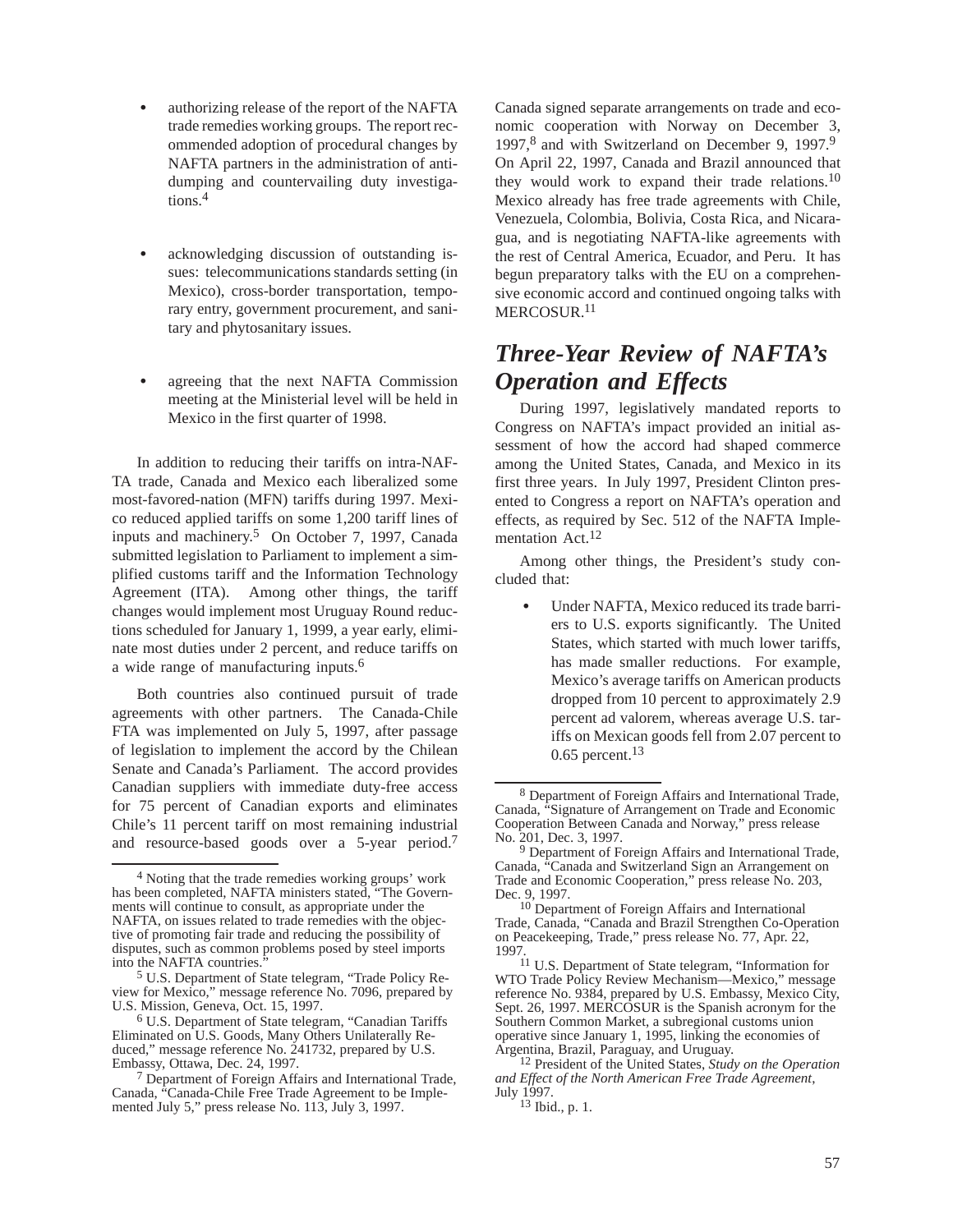- U.S. trade with North American partners grew faster than overall U.S. trade during NAFTA's first 3 years.<sup>14</sup> U.S. exports to Mexico rose by 36.5 percent during 1993-96 despite a 3.3 percent contraction in Mexico's GDP during that period because of the peso crisis, which began in December 1994.<sup>15</sup> U.S. export growth to Mexico exceeded import growth from Mexico in 13 of the most recent 14 months reviewed.<sup>16</sup>
- NAFTA in isolation had a modest positive effect on U.S. exports, income, investment, and jobs supported by exports. As such, NAFTA contributed to the recent strong performance of the U.S. economy.17
- NAFTA protected U.S. exports and jobs during Mexico's devaluation-induced reces $sion.<sup>18</sup>$
- NAFTA-associated economic reforms played a part in Mexico's recovery from the 1995 crisis, which was considerably more rapid than that experienced after its 1982 crisis.<sup>19</sup>
- U.S. direct investment in Mexico remained small and did not significantly impact aggregate U.S. investment.20
- U.S. suppliers have maintained or enhanced their dominant position of the Mexican market since NAFTA was implemented:<sup>21</sup> U.S. market share rose in 9 of the 12 sectors examined, $2<sup>2</sup>$  with the size of market share gains positively correlated to the size of reductions in Mexican tariffs.23
- NAFTA's reduction in tariff and nontariff barriers contributed to increased U.S. exports of motor vehicles, electronic components, textiles and apparel, computers, chemicals, and a range of agricultural products, and were a factor in increased U.S. imports of Mexican textiles and apparel and light trucks.<sup>24</sup>
- U.S. imports from Mexico are in many instances displacing imports from Asia and elsewhere that contain low levels of U.S. content.25 Many imports from Mexico—such as apparel, motor vehicles, computers, and telecommunications equipment—contain substantial levels of U.S. content.26
- NAFTA's supplemental agreements on labor and environment have fostered cooperation, enhanced oversight and enforcement of labor laws, and improved enforcement of Mexican environmental laws.27

In testimony discussing the President's report, Deputy U.S. Trade Representative Jeffrey Lang noted that "NAFTA is accomplishing what it was designed to do: gradually elimate tariff and nontariff barriers to trade and investment." In the first six months of 1997, Ambassador Lang observed, Canada and Mexico accounted for nearly half of overall U.S. export growth. During that period Mexico was the second leading destination for U.S. exports, moving ahead of Japan even though Mexico's economy is only one-twelfth the size of Japan's.28 (For 1997 as a whole, increased exports to Canada and Mexico accounted for 48 percent of the total growth in U.S. exports from 1996 to 1997, according to official statistics of the U.S. Department of Commerce.)

The President's report was prepared with input from other agencies and outside analysts, $29$  including a study by the ITC assessing NAFTA's impact on the U.S. economy and industries. In USTR's April 23, 1997, letter requesting the study, the ITC was asked to take into account economic effects associated with other events occurring during the phase-in of NAFTA. Complicating such an assessment were factors such as the limited period of time being reviewed, wide divergences in economic size and performance of the NAF-TA economies, and other changes, such as the implementation of Uruguay Round-related tariff reductions starting January 1, 1995.

<sup>14</sup> Ibid., p. i.

<sup>15</sup> Ibid., p. 1.

<sup>16</sup> Ibid., p. 9.

<sup>17</sup> Ibid., p. 5. 18 Ibid., p. 3.

<sup>19</sup> Ibid., p. 4.

<sup>20</sup> Ibid., p. 4.

 $21$  Ibid., p. 35.

 $^{22}$  Ibid., p. 34.

<sup>23</sup> Ibid., p. 36.

<sup>24</sup> Ibid., p. 43.

<sup>25</sup> Ibid., p. 31.

<sup>26</sup> Ibid., p. 44.

 $27$  Ibid., p. vi and vii.

<sup>28</sup> Ambassador Jeffrey Lang, Deputy USTR, "The North American Free Trade Agreement," hearing before the House Ways and Means Committee, Sept. 11, 1997, prepared testimony, p. 2.

<sup>&</sup>lt;sup>29</sup> Among them was an effort to model the dynamic gains from NAFTA. See Michael A. Kouparitsas, "A Dynamic Macroeconomic Analysis of NAFTA," *Economic Perspectives*, Federal Reserve Bank of Chicago, Vol. 21, No. 1, Jan./Feb. 1997, pp. 14-35.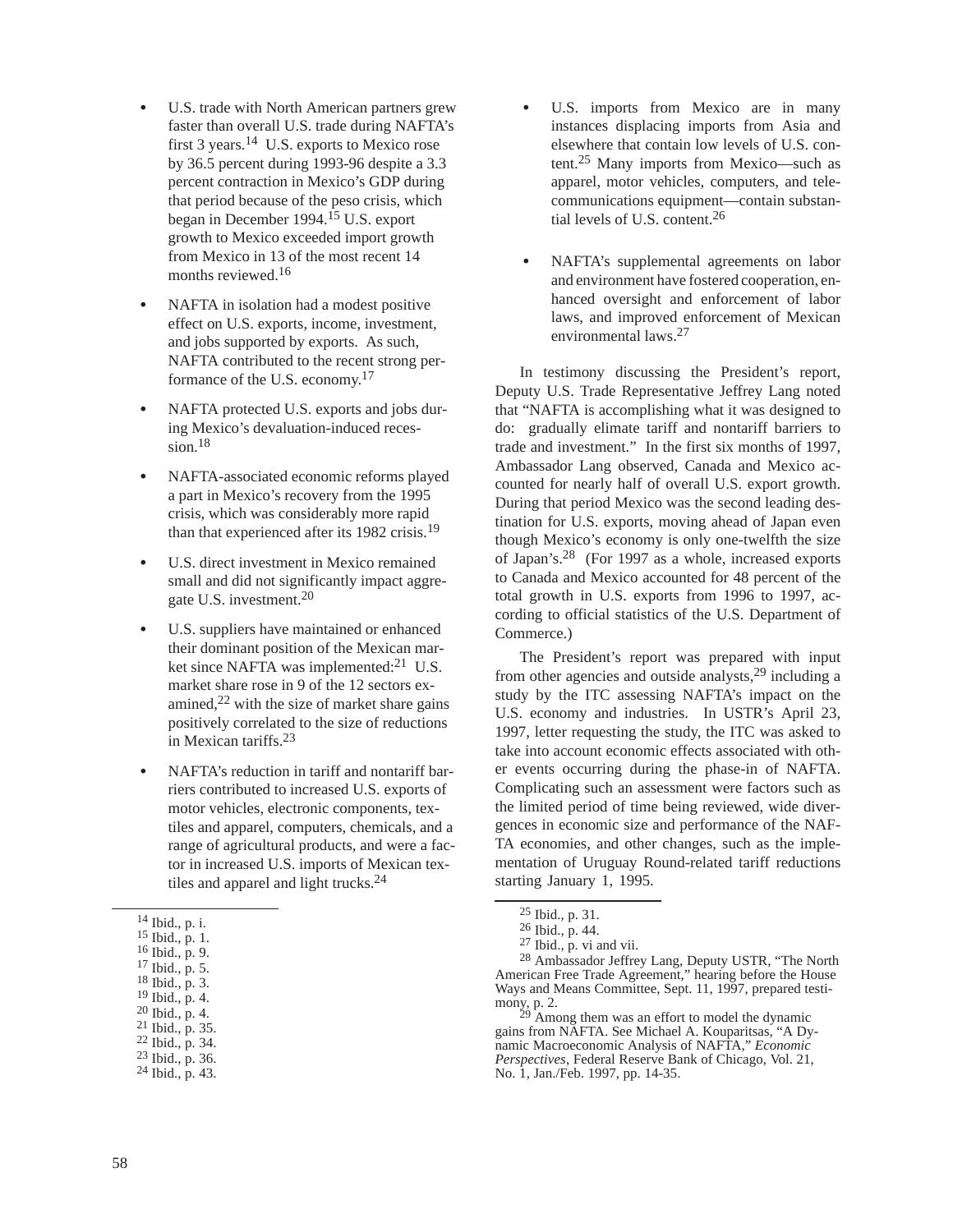In its report, the Commission concluded, that NAFTA had, on balance, "positive, although modest, effects on the U.S. economy and individual industry sectors after three years." $30$  At the same time, the Commission noted that "many of NAFTA's most important effects are not easily quantified or observed and the full effects of the Agreement will take many more years to make themselves known."31 NAFTA was, for example, cited by numerous witnesses at the Commission's hearing as improving the climate for business and increasing awareness of opportunities for beneficial exchange.<sup>32</sup> Other observations and conclusions found in the Commission's report include the following:

- $\bullet$  During 1993-96, imports from Canada and Mexico grew more rapidly than imports from the rest of the world, as did U.S. exports to Mexico compared with other trading partners.33
- NAFTA significantly affected the levels of U.S. trade with Mexico, but did not have a significant effect on aggregate U.S. trade with Canada. As a result of NAFTA, the volume of U.S. exports to Mexico was estimated to be 1.3 percent higher in 1994, 3.8 percent higher in 1995, and 3.2 percent higher in 1996. The volume of U.S. imports from Mexico was 1 percent higher in 1994, 5.7 higher in 1995, and 6.4 percent higher in 1996.<sup>34</sup>
- U.S. exports to Mexico increased significantly due to NAFTA in 13 industries accounting for about 9 percent of aggregate U.S. exports to Mexico; U.S. imports from Mexico increased significantly in 16 industries accounting for 15 percent of aggregate U.S. imports from Mexico and decreased significantly in 7 accounting for 1 percent of aggregate U.S. imports from Mexico. A greater number of industries (36 of the 78) significantly increased exports in 1994 because

of NAFTA, but did not sustain those increases in 1995 and 1996.35

- The sharp devaluation of the Mexican peso and that country's resulting recession is widely acknowledged to have been the dominant factor shaping U.S.-Mexico trade flows in the period since the start of NAFTA in January 1994.36
- The 1982 debt crisis in Mexico was accompanied by a 50 percent decline in U.S. exports from 1981 to 1983.37 Despite the December 1994 devaluation of the peso, the United States witnessed an increase in U.S. exports to Mexico of 35.8 percent between 1993 and 1996.38 [Full year 1997 data, which were not available for analysis in the Commission's study, show that U.S. exports to Mexico rose another 25 percent, or by \$13.7 billion in 1997 reflecting the recovery of the Mexican economy.]
- Compared with European and Asian exporters, North American exporters were less adversely affected by shrinking Mexican imports in 1995 and profited more from resurging Mexican imports in 1996.<sup>39</sup>
- Analysis of labor market data at the industry level indicates that 19 of the 120 manufacturing industries analyzed experienced some NAFTArelated change in hourly earnings or hours worked.40 Hours worked were more often found to be positively related to NAFTA, while earnings were more often found to be negatively affected. Total employment in these industries amounts to 3.4 percent of the total nonfarm labor force and 17 percent of the total manufacturing labor force. $41$  (Only a fraction of these workers was estimated to be affected by NAFTA.)

<sup>30</sup> U.S. International Trade Commission, *The Impact of the North American Free Trade Agreement on the U.S. Economy and Industries: A Three Year Review* (investigation No. 332-381), USITC publication 3045, June 1997, p. xviii. The study included a review of NAFTA's key provisions and implementation status and economic performance by the three NAFTA partners and analyzed NAFTA's impact on the U.S. economy overall, U.S. trade with NAFTA partners, U.S. workers in industries competing with Mexican imports, and 68 specific sectors.

<sup>31</sup> Ibid.

<sup>32</sup> Ibid., p. xviii.

<sup>33</sup> Ibid., p. xix.

<sup>34</sup> Ibid., p. xxi.

<sup>35</sup> Ibid., p. xxii. 36 Ibid., p. xxi. 37 Ibid., p. xix. 38 Ibid., p. xx. 39 Ibid.

<sup>40</sup> Ibid., pp. 4-17 to 4-18. The industries identified as being affected by NAFTA were: meats and livestock; textile mill products; apparel and other finished textile products; paper products; industrial inorganic chemicals; soaps, detergents, and toiletries; plastic and rubber products; leather tanning and finishing; flat glass and glassware; vitreous china plumbing fixtures; steel products; nonferrous metals, wrought; fabricated metal products; industrial machinery; heavy electrical equipment; electrical lighting and wiring equipment; electronic components and accessories; measuring, analyzing, and control instruments; and games, toys, and children's vehicles, except dolls and bicycles. 41 Ibid., p. 4-18.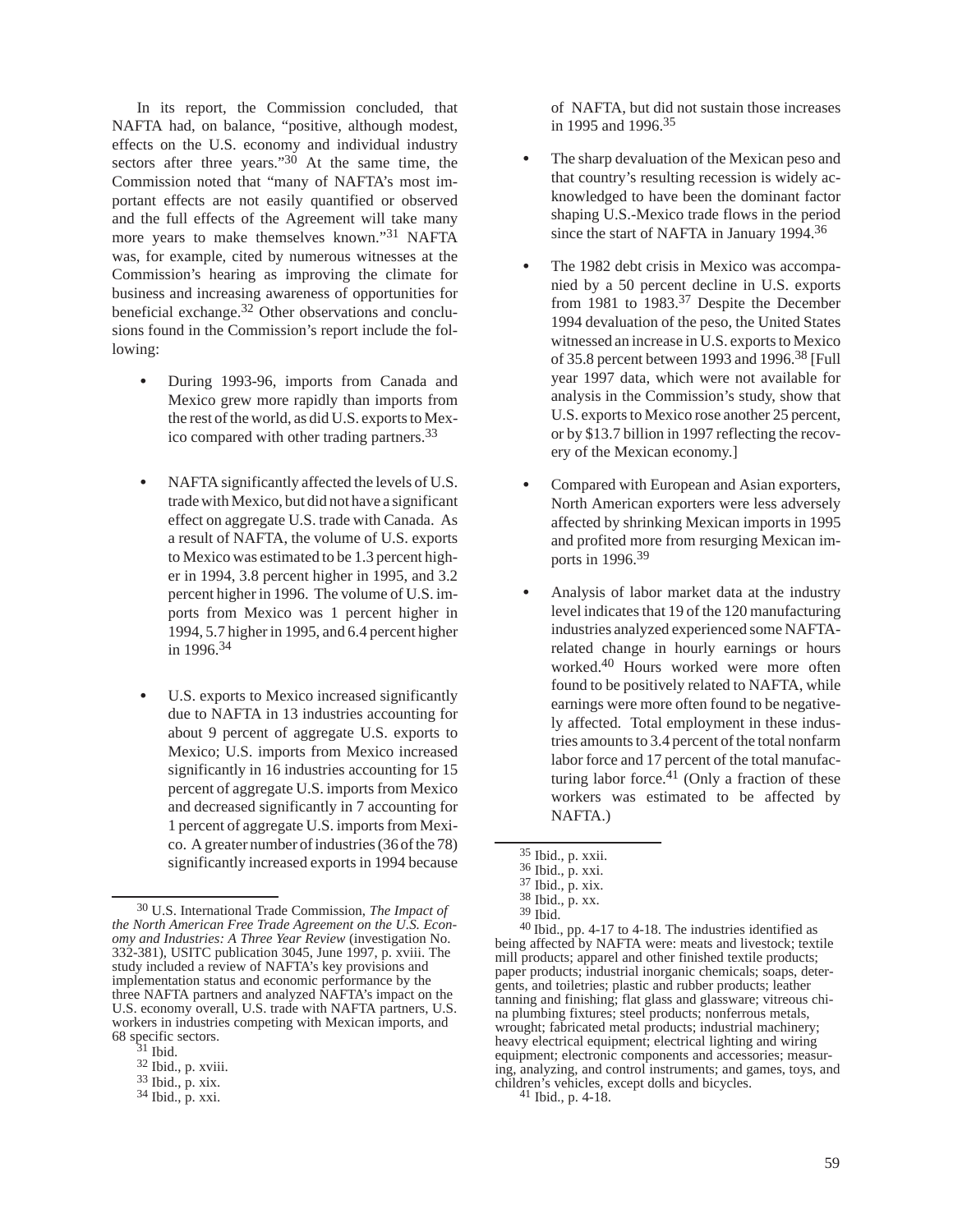- While NAFTA will have caused dislocations to some workers in the labor force, these are small relative to total job creation over the same period and relative to dislocations associated with other factors such as technological change.42
- The ITC's analysis of individual industries and groups indicates that NAFTA had a significant effect on the increase in U.S. trade in 9 of 68 sectors: (1) grains and oilseeds, (2) raw cotton, (3) textile mill products, (4) apparel, (5) women's footwear, (6) leather tanning and finishing, (7) household appliances, (8) motor vehicles, and  $(9)$  motor vehicle parts.<sup>43</sup> In the services sector, NAFTA had a significant effect on U.S. financial services firms, as Mexico removed limits on foreign investment in banking and securities.44

The U.S. Department of Agriculture (USDA) submitted its first biennial report on NAFTA's impact on agricultural commodities and rural communities in September 1997, as required by the NAFTA Implementation Act.45 USDA said that its analysis of NAF-TA's effects was complicated by the adoption of fundamental domestic agricultural reform measures in all three NAFTA countries as well as adverse weather, which has been a major factor in recent shifts in crossborder trade patterns. Nevertheless, USDA concluded that, "The impacts of NAFTA on U.S. agriculture and rural areas have been positive overall, but so far generally small." Specifically, the report stated—

- NAFTA has had a positive effect overall on U.S. agriculture, reinforcing the trend toward greater integration of markets in North America.
- NAFTA's agricultural provisions have had a modest positive impact on investment and employment in the U.S. rural economy to date.
- More-open trade has improved the competitiveness of the United States in a broad range of agricultural sectors and mitigated local production shortfalls, securing more stable supplies and reducing price volatility. Consumers in all

three NAFTA countries have benefitted from more access to wider sources of supply.

- USDA estimated that U.S. exports to Mexico and Canada were 3 and 7 percent higher, respectively, in 1996 than they would have been without NAFTA; imports from Mexico and Canada were 3 and 5 percent higher respectively.
- USDA found that NAFTA's biggest impacts were in products that faced high initial barriers and rapid liberalization. For example, U.S. beef exports to Canada were 100 percent higher in 1996 because of NAFTA; and bilateral trade between the United States and Canada in wheat and wheat products and vegetable oils was 5 to 10 percent higher in 1996 than it would have been without the agreement.
- NAFTA played a relatively minor role in the increase in U.S. imports of winter vegetables. The peso crisis, technological shifts in tomato production, and unusual weather in Florida were far more important than NAFTA-induced tariff reductions, USDA concluded.

In September 1997 testimony, the U.S. General Accounting Office made the following general observations about NAFTA's impacts and implementation: (1) trade with NAFTA partners has accelerated; (2) sectoral impacts are diverse; (3) estimates of jobs "gained" or "lost" to NAFTA vary substantially and suffer from methodological limitations,46 although in general, trade policies do not alter the overall employment level; (4) the effectiveness of NAFTA in locking in Mexico's long-term commitments to market reforms and

<sup>42</sup> Ibid., p. 4-19.

<sup>43</sup> Ibid., p. xxiii.

<sup>44</sup> Ibid., p. xxv.

<sup>45</sup> U.S. Department of Agriculture, Economic Research Service, *NAFTA: International Agriculture and Trade*, WRS-97-2, September 1997.

<sup>46</sup> Job "gain" and "loss" numbers are controversial and often crude estimates. Moreover, the number of jobs in the economy is primarily a function of macroeconomic conditions. Both opponents and proponents of NAFTA have relied on "jobs multipliers" to estimate job losses, but the multipliers themselves are controversial and they have at times been applied in ways that are not analytically sound, e.g., using a number for the average number of jobs supported by exports to assess the employment effect of imports.

The number of workers certified to receive NAFTA Trade Adjustment Assistance (TAA) is recognized as an imprecise measure of the number of workers losing jobs because of NAFTA. Workers do not have to be actually laid off to qualify for certification; and there is no requirement to demonstrate that NAFTA per se was the cause of increased imports or production shifts. Conversely, many NAFTA-impacted workers are unaware of NAFTA-TAA benefits or seek assistance under other adjustment assistance programs or accept alternative employment due to training requirements and time limits associated with NAFTA-TAA. Socalled secondary workers that supply firms that relocate or close due to shifts in production to or increases in imports from NAFTA partners do not qualify for NAFTA-TAA.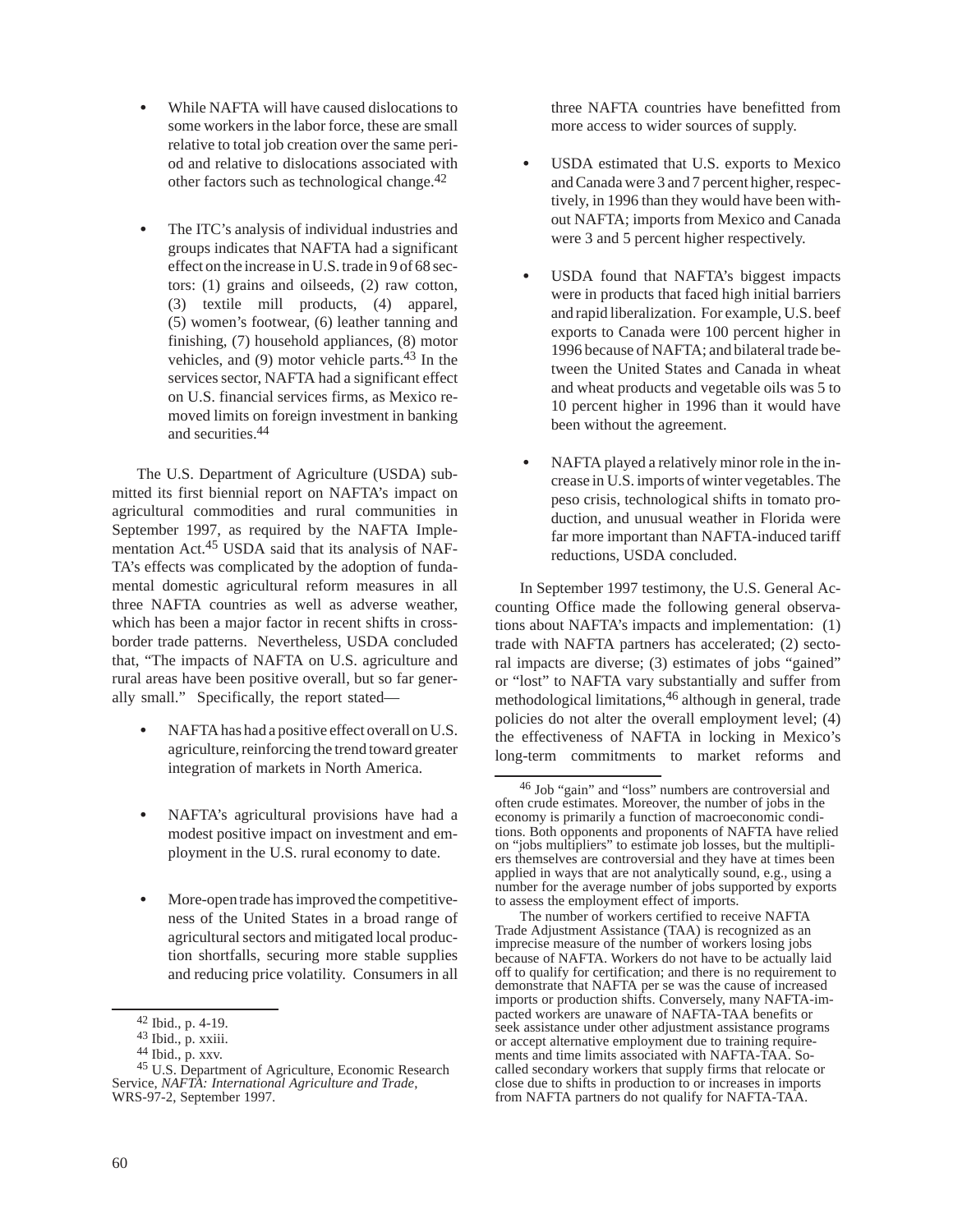promoting Mexican growth is not yet clear; and (5) NAFTA's system for avoiding and settling disputes has helped governments resolve important trade issues.<sup>47</sup>

The transmittal of these governmental reports sparked other efforts to assess the accord. Some found NAFTA's net effects to be so far, on balance, positive, others claimed the effects are negative; and still others suggested that the accord had virtually no impact.<sup>48</sup>

 Several major studies agreed with the President that, by lowering high Mexican trade barriers and helping to stabilize Mexico in the wake of the December 1994 peso crisis, <sup>49</sup> NAFTA had a modest positive effect on the U.S. economy and an even more important positive effect on Mexico and overall trade levels among NAFTA partners.50 Indeed, NAFTA was seen by some as a far-reaching precedent, containing disciplines worthy of emulation in other trade liberalization

47 U.S. General Accounting Office, *North American Free Trade Agreement: Impacts and Implementation*, Testimony before the Subcommittee on Trade, Committee on Ways and Means, House of Representatives, Sept. 11, 1997, GAO/T-NSIAD-97-256, pp. 2-3.

48 For a concise summary of this perspective see, Helene Cooper, "Experts' View of NAFTA's Impact: It's a Wash," *The Wall Street Journal*, June 17, 1997. One analysis falling into this category is Raul Hinojosa-Ojeda, Curt Dowds, Robert McCleery, Sherman Robinson, David Runsten, Craig Wolff, and Goetz Wolff, *North American Integration Three Years After NAFTA: A Framework for Tracking, Modeling and Internet Accessing the National and Regional Labor Market Impacts* (Los Angeles: UCLA, North American Integration and Development Center, Dec. 19,  $1996$ ).

49 Expanded integration of North American production and improved cooperation on a range of matters were also cited as evidence of NAFTA's role in improving productivity and fostering needed change by Mexico. See, for example, Sidney Weintraub, NAFTA at Three: A Progress Report. (Washington, *DC*: Center for Strategic and International Studies, 1997), and Nora Claudia Lustig, *NAFTA: Setting the Record Straight*, Brookings Policy Brief, May 1997.

50 See, for example, DRI, *The Impact of NAFTA on the North American Economy,* (Lexington, MA: DRI/McGraw-Hill, Jan. 1997); John Sweeney, *NAFTA's Three-Year Report Card: An "A" for North America's Economy*, (Washington, DC: The Heritage Foundaton, 1997); and U.S.- Mexico Chamber of Commerce, *NAFTA After Three Years: A Success*, 1997, which each reach similar conclusions to the President about NAFTA's overall positive effect and make similar arguments as to why that is the case. These views were echoed in opening remarks of Rep. Philip M. Crane (R-IL) before The Trade Subcommittee of the House Ways and Means Committee on Effects of NAFTA on the U.S. Economy, Sept. 11, 1997, LEGI-SLATE Report for 105th Congress, Sept. 15, 1997, Transcript 972540430, pp. 1-2.

initiatives.51 These analysts maintained that the peso's crash and associated recession was the biggest reason for the expansion of the U.S. trade deficit with Mexico, but was not related to NAFTA.52

 Critics claimed that, contrary to "promises" by NAFTA proponents over job and export gains,53 NAFTA destroyed U.S. job opportunities,54 heightened pressures on U.S. wages and benefits,  $5\frac{5}{3}$  widened the U.S. trade deficit,  $56$  had a disproportionate and negative affect on

 $52$  See, for example, David M. Gould, "Distinguishing NAFTA from the Peso Crisis," The Southwest Economy, Federal Reserve Bank of Dallas, Sept./Oct. 1996, pp. 6-10.

53 Public Citizen's Global Trade Watch, *NAFTA's Broken Promises: Failure to Create Jobs*, (Washington, DC: Public Citizen, Feb. 1997). Using statements contained in business and government reports and congressional testimony, Public Citizen attempted to determine whether "promised" job creation or export growth made before NAFTA's passage actually materialized after its inception by surveying the companies involved (67 companies that "made promises") responded to their survey; 16 did not). As detailed in the report [p. 3], "89 percent of the companies that we contacted had not made any significant steps toward fulfilling their promises of U.S. job creation or export expansion.

54 See, for example, Jesse Rothstein and Robert E. Scott, *NAFTA's Casualties: Employment Effects on Men, Women, and Minorities*, Economic Policy Institute, Issue Brief No. 120, Sept. 19, 1997. Using an input-output model (rather than "jobs multipliers") the authors analyze how the reduction in net U.S. exports to NAFTA partners since 1993 affected U.S. job opportunities, finding that a disproportionate number of the jobs eliminated were manufacturing jobs, which pay relatively higher wages. They also examine exports and imports separately, finding that while increased exports to Mexico and Canada generated nearly 400,000 jobs, those job gains were offset by increased imports, which eliminated nearly 800,000 jobs. On balance, they conclude, NAFTA resulted in a net loss of 394,835 job opportunities in its first three years. The President's report [Executive Summary, p. i] indicates that the number of U.S. jobs supported by exports to Canada and Mexico increased by 311,000 since NAFTA's entry into force.

55 Kate Bronfenbrenner, *The Effects of Plant Closing or Threat of Plant Closing on the Right of Workers to Organize*, Cornell University, Sept. 30, 1996. The study, commissioned by the U.S. Department of Labor but yet to be formally released by it, found evidence that since NAFTA's inception U.S. employers had increased resort to threats of relocation to Mexico when facing efforts by employees to form unions or to collectively bargain over wages and benefits. It should be noted that since 1993, improvements in real income were recorded at all quintiles of the U.S. income distribution, according to the President's report (p. 12).

56 Public Citizen, *Clinton Administration's NAFTA Report: Statement by Lori Wallach, Director, Public Citizen's Global Trade Watch*, July 11, 1997, p. 1.

<sup>46—</sup>*Continued*

For additional background, see, David C. Datelle, NAFTA's Effect on U.S. Jobs, *Progressive Policy Institute Backgrounder*, Oct. 1997; and David C. Ranney and Robert R. Naiman, *Does Free Trade Create Good Jobs?* Institute for Policy Studies and Great Cities Institute, Jan. 23, 1997.

<sup>51</sup> See, for example, Rebecca Reynolds Bannister, *The NAFTA Success Story: More Than Just Trade*, Progressive Policy Institute, Sept. 1997.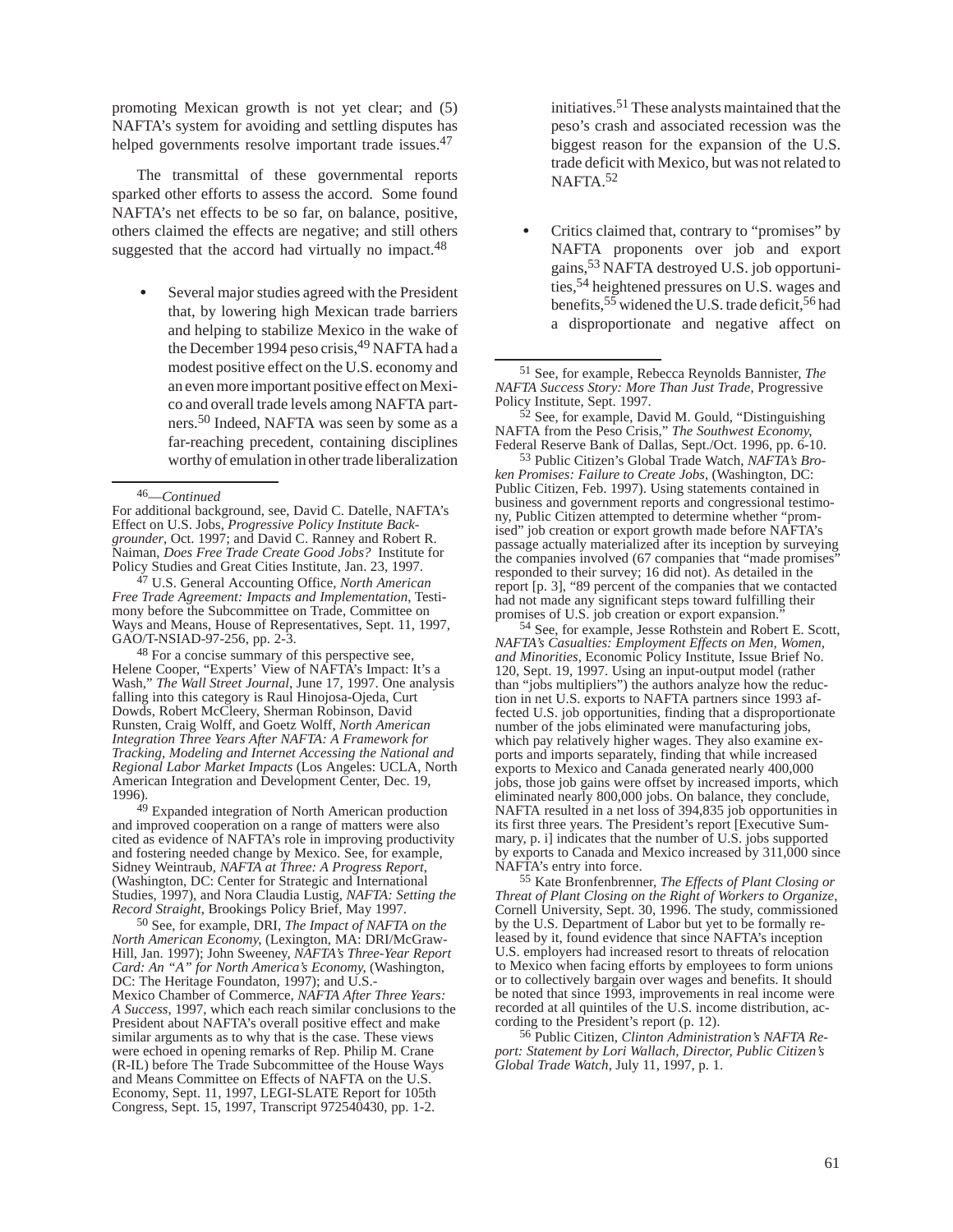minorities and rural communities,<sup>57</sup> compromisedfood safety, and worsened transborder problems such as environmental degradation, drug trafficking, and illegal immigration.58 Analyzing NAFTA cannot be separated from the peso-induced recession of 1995,59 from which Mexican wages have yet to recover, they said.<sup>60</sup> NAFTA was thus failing to assure a stable and prosperous Mexico, according to critics.61

 The Mexican government said NAFTA had had a postitive impact on Mexico's growth and competitiveness and contributed to its economic development. Among other things, NAFTA helped Mexico become the world's 10th largest exporter and 2nd largest developing-country recipient of foreign direct investment in 1996, the government reported. The benefits of Mexico's export growth are also becoming more dispersed: the number of small- and medium-sized businesses engaged in exports has increased by nearly 50 percent from 1993 to 1996 and more than half of the new *maquiladoras* established

58 See, for example, International Brotherhood of Teamsters, "Clinton Report Glosses Over Harm NAFTA Has Caused Working Families: Carey," press release, July 11, 1997 and "Congressman David Bonoir, "NAFTA Isn't Getting Any Better With Age," press release, July 11, 1997.

59 NAFTA's prospect also complicated stabilization policy in Mexico and in this indirect way, contributed to Mexico's 1995 financial crisis, according to DRI, *The Impact of NAFTA on the North American Economy*, Lexington, MA: DRI/McGraw-Hill, Jan. 1997, which otherwise finds that in actual operation NAFTA in isolation, i.e., after factoring out the peso's depreciation and Mexico's ensuring recession, increased actual and net U.S. exports to Mexico.

60 NAFTA fueled speculative investments in Mexico and made it more vulnerable to sudden shifts in currency values, some suggested. See, for example, Robert Kuttner, "Why Clinton's 'Fast Track' Loss is a Win," *The Washington Post*, Nov. 16, 1997, pp. C-1 and C-2. Council on Hemispheric Affairs, "NAFTA's Failure to Deliver," press release 97-20, June 27, 1997. The President's report (p. 28) notes that in March 1997, real wages in Mexico were still 23 percent below their March 1994 level, before the peso crisis hit, but adds that workers in Mexico's export-oriented maquiladora industry experienced a smaller decline in real wages.

61 See, for example, Alan Tonelson, "NAFTA Backers' Flawed Excuses," *The Washington Times*, Mar. 28, 1997, p. A17.

in Mexico during 1996 were outside the border region, the government reported.62

It should be noted that such assessments are preliminary. NAFTA's provisions are being phased in over a 15-year period that began on January 1, 1994, with many Mexican tariff reductions and certain other obligations yet to enter into effect. Thus, the reports present a snapshot of NAFTA's impact one-fifth of the way through its implementation period. Moreover, the 3-year period examined was marked by substantial divergence in economic performance among the three NAFTA partners. Mexico, in particular, experienced its worst recession in 60 years in the wake of the sharp depreciation of the peso's value on international currency markets that began in December 1994. The United States, meanwhile, enjoyed its longest peacetime expansion and began phasing in the results of the Uruguay Round, including its commitment to accomplish a 35 percent reduction in average U.S. tariffs.

Others believe that NAFTA per se has not likely had a major effect on the U.S. economy overall. The United States already had a free trade agreement with Canada that had largely been implemented; the value of Mexico's total annual output (GDP) is only about 3 or 4 percent of that of the United States; and before NAFTA, U.S. barriers were already generally low. To the extent NAFTA did cause difficulties for certain U.S. firms or workers, they were occuring in the context of a growing economy and expanding employment. While some jobs undoubtedly were lost to heightened competition after NAFTA's entry into force, over the 1993 to 1997 time frame, U.S. civilian employment increased by 8.3 million, dwarfing even the highest estimates of the employment effects of NAF-TA.63 The unemployment rate has steadily declined over the 1994-97 period, reaching a 24-year low of 4.9 percent in 1997.

Even so, lingering debate over the accord's effects spilled over into Congressional consideration of the President's September 1997 request for "fast track" authority to negotiate trade agreements,  $64$  including a proposed free trade agreement with Chile, despite Ambassador Barshefsky's appeal for Congress to look past NAFTA towards opportunities in Latin America, Asia,

<sup>57</sup> See, for example, National Council of La Raza Office of Research, Advocacy and Legislation, *NAFTA Dislocated Workers: A Latino Perspective*, Washington, DC: National Council of La Raza, June 1997 and Raul Hinojoa Ojeda, Davin Runsten, and Craig Wolff, *The Labor Market Impacts of North American Economic Integration on Latino, Black, and White Workers*, Los Angeles: UCLA North American Integration and Development Center, July 1997.

<sup>62</sup> Embassy of Mexico, SECOFI-NAFTA Office, "NAF-TA Is Successful at Increasing Trade and Competitiveness,' *NAFTA Works*, June 1997, pp. 1-5.

<sup>63</sup> This point was made in U.S. International Trade Commission, *The Impact of the North American Free Trade Agreement on the U.S. Economy and Industries: A Three Year Review*, June 1997, ITC investigation No. 332-381, USITC publication 3045, p. 4-19. For a discussion of the overall trends in the U.S. economy during NAFTA's first three years, see pp. 3-3 to 3-16 of that report.

<sup>64</sup> See, for example, Statement of Olympia Snowe (D-ME) on Fast-Track Authority, *Congressional Record*, p. S12631-33, Nov. 13, 1997, and Ileana Ros-Lehtinen (R-FL), "Why I Opposed 'Fast Track'," *Miami Herald*, Nov. 23, 1997.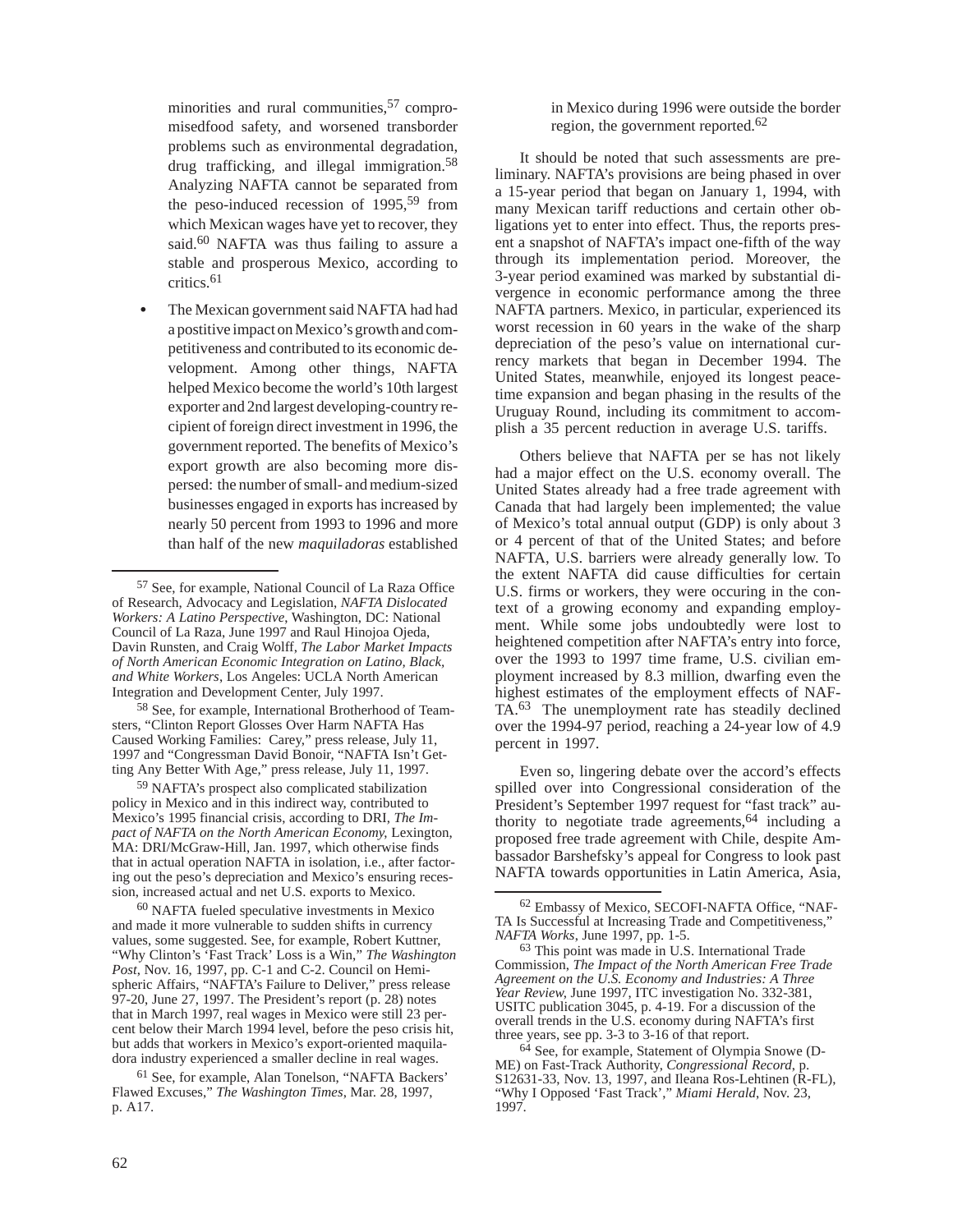and the WTO.65 Specifically, opponents of "fast track" urged that future trade liberalization initiatives not use NAFTA as a model, given concerns they had that NAFTA was not safeguarding certain U.S. interests well enough. (As noted in chapter 1, the President ultimately requested that the House of Representatives refrain from voting on its fast track bill.) Indeed, bills were introduced in the House and Senate, but not further advanced that would preclude NAFTA's expansion and require its renegotiation if certain conditions were not met.66

### *NAFTA Implementation Issues*

Implementation of NAFTA commitments on agriculture, intellectual property, and standards required ongoing attention in 1997. Agricultural issues were dealt with primarily in a bilateral context, and are thus discussed in the "Canada" and "Mexico" sections of chapter 4. Textile trade under NAFTA is discussed in chapter 5. Standards and IPR issues were discussed primarily in the NAFTA context.

#### **Standards**

Four key standards-related issues were addressed under NAFTA in 1997: (1) amendments to Mexico's law for developing and enforcing standards, (2) Mexico's new certification requirements, (3) implementation of new Mexican labeling requirements, and (4) the scheduled January 1, 1998, implementation of a unique feature of NAFTA: the requirement that Mexico recognize, on a national treatment basis, conformity assessment bodies located in the United States and Canada. Acceptance of standards as "equivalent" and of specified regions as disease-free, both innovative features of NAFTA, were also pursued. Finally, Mexico and Canada expressed concern about U.S. implementation of fastener quality standards and proposed country-of-origin marking rules for frozen vegetables.<sup>67</sup>

#### *Changes to Mexico's standards development system*

Mandatory, government-enforced standards play a much greater role in Mexico than they do in the United States. The Mexican government has been revamping

its entire system for formulating standards since the early 1990s. During 1997, discussions continued over changes to Mexico's 1992 Federal Law on Metrology and Standardization that allow regulatory agencies to modify official standards without adhering to the normal notice and comment procedures, which are required by NAFTA and the WTO in order to ensure transparency.

The United States made clear its view that publication in draft and opportunity for comment are required by NAFTA and the WTO Agreement on Technical Barriers to Trade (TBT), pointing to the confusion caused by Mexican implementation of new textile-labeling requirements without advance notice. At April meetings, Mexico explained that only modifications "which are not new or do not include more restrictive requirements" would be promulgated under the streamlined procedures.68 In July 10, 1997, meetings of the NAFTA Committee on Standards-Related Measures, Mexico assured the United States that exceptions to normal notice and comment procedures would be interpreted narrowly and only apply in rare circumstances.<sup>69</sup> However, there has been ongoing disagreement with Mexico over its compliance with NAFTA and TBT notice and comment requirements. During 1997, for example, in discussing U.S. concerns about the handling of health-related regulations by the Ministry of Health, Mexico asserted that implementing regulations for laws also do not have to be notified in draft or open for comment.<sup>70</sup>

On May 20, 1997, Mexico published more extensive changes to the 1992 Law on Metrology and Standardization. The new changes took effect on August 1, 1997. In general, the changes provide greater transparency and increased private sector participation in the standards and certification process.<sup>71</sup> The revision also

<sup>65</sup> Ambassador Charlene Barshefsky, testimony before the Senate Finance Committee, June 3, 1997.

<sup>66</sup> For example, H.R. 78, "NAFTA Renegotiation and WTO Dispute Settlement Review Commission Act," was introduced by Rep. Ralph Regula (R-OH) on Jan. 7, 1997 and S. 1514, the "NAFTA Accountability Act," was introduced by Sen. Byron Dorgan (D-ND) on Nov. 10, 1997.

<sup>67</sup> U.S. Department of State telegram, "NAFTA Committee on Standards-Related Measures: Report of the July 10 Meeting," message reference No. 144863, Aug. 2, 1997.

<sup>68</sup> U.S. Department of State telegram, "NAFTA Committee on Standards: Report of Ninth Meeting [April 10-11, 1997]," message reference No. 73257, prepared by U.S. Department of State, Washington, DC, Apr. 19, 1997.

<sup>69</sup> U.S. Department of State telegram, "NAFTA Committee on Standards-Related Measures: Report of the July 10 Meeting," message reference No. 144863, Aug. 2, 1997.

<sup>70</sup> U.S. Department of State telegram, "Information for WTO Trade Policy Review Mechanism—Mexico," message reference No. 9384, prepared by U.S. Embassy, Mexico City, Sept. 26, 1997. An April report put it this way, "SECOFI officials maintain that regulations pursuant to law, such as the implementing regulations of the 1984 health law, are not subject to the NAFTA transparency provisions of Ch. 9." U.S. Department of State telegram, "Overview of Bilateral Standards Issues," message reference No. 3394, prepared by U.S. Embassy, Mexico City, Apr. 9, 1997.

<sup>&</sup>lt;sup>71</sup> U.S. Department of State telegram, "1997 Trade Act Report: Mexico," message reference No. 10605, prepared by U.S. Embassy, Mexico City, Oct. 31, 1997.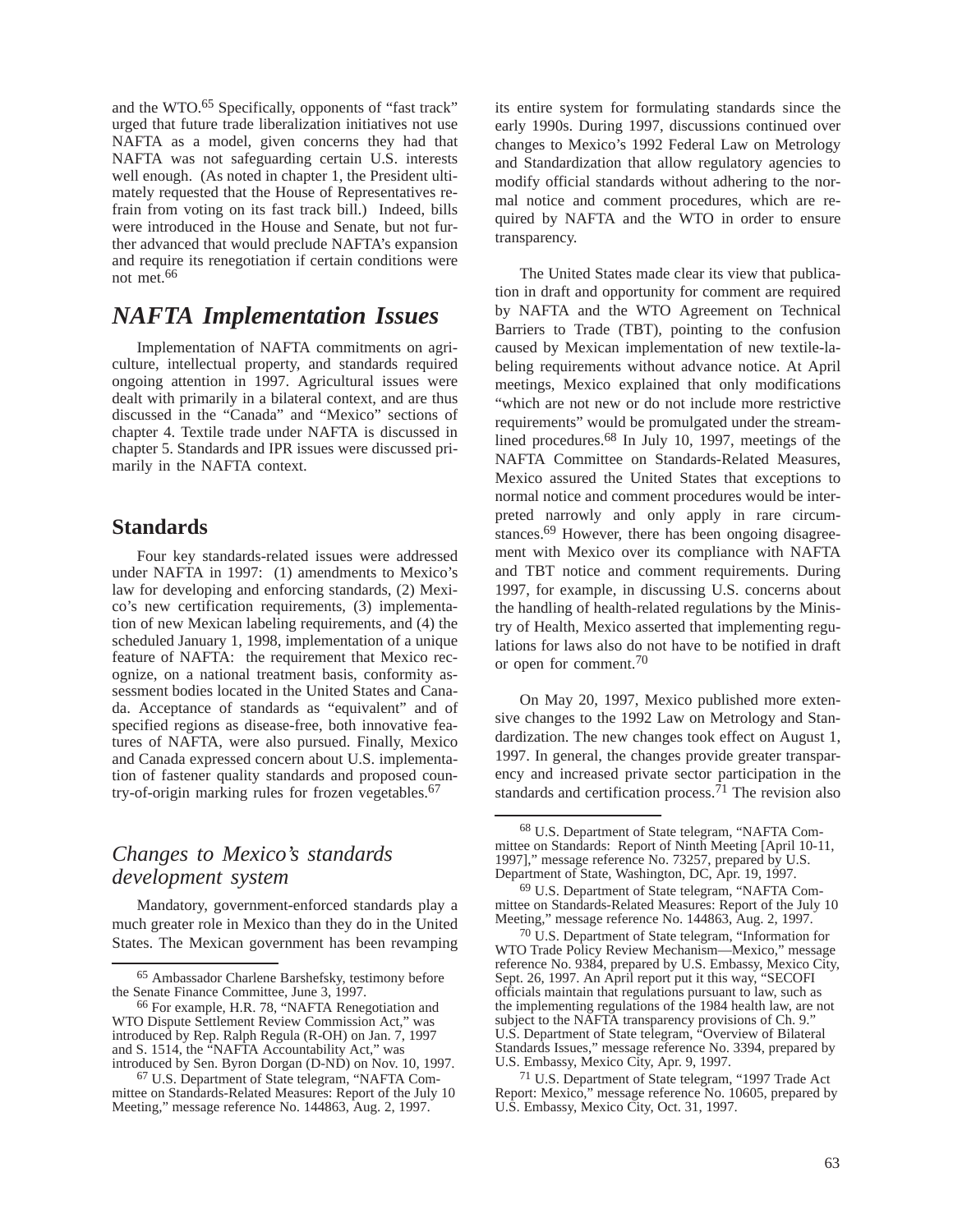holds the potential for resolving specific U.S. concerns. For example, responses to comments must now be published at least 15 days prior to final publication of standards, and emergency standards can no longer be automatically renewed.72

Nevertheless, the United States expressed reservations about several features of the law.73 Regarding transparency, U.S. negotiators sought assurances that new or modified conformity assessment procedures would be notified and comments taken into account. The United States was also concerned over how the new law's requirement to use international standards when formulating mandatory standards would affect U.S. market access to Mexico, given that U.S. sales often depend on market acceptance of standards developed by U.S. organizations. Finally, the United States was concerned about provisions of the law that would subject all future agreements on mutual recognition of conformity assessment, whether among private sector or governmental bodies, to approval by the Mexican government. Approval would be contingent on satisfying three conditions, including "reciprocity." The United States was concerned that this requirement would inhibit mutual recognition agreements (MRAs) and subject them to extraneous conditions.74

#### *Certification requirements*

Many U.S. exports to Mexico must demonstrate conformity with at least one mandatory standard by such means as laboratory tests and certifications.<sup>75</sup> In 1994, Mexico changed its testing and certification procedures to require more frequent testing of products. The new law's requirement that each importer (versus each producer) obtain its own standards certification caused problems for U.S. exporters.76

Proposed changes in Mexico's certification procedures were published in draft on January 3, 1997. At the April 1997 and July 1997 meetings of the NAFTA Committee on Standards-Related Measures, Canada and the United States both commented on the proposed changes.77

On October 24, 1997, Mexico published its final regulations.78 They contained changes that could ease some of the difficulties with the 1994 procedures. Specifically, the new certification procedures allow foreign manufacturers to obtain a "dictamen," or notice, that its product has been tested to be in compliance with a Mexican standard; it appears that with a copy of the manufacturer's dictamen, any number of importers can obtain certification for the product.79 However, to obtain that benefit, the manufacturers would have to undergo quality-system certification from a Mexican quality-system registrar, raising costs.80 Echoing a concern voiced earlier by Canada, 81 at a November 17, 1997, meeting of the NAFTA Committee on Standards-Related Measures, the United States expressed concern that the new procedures appear to offer national producers more options than foreign manufacturers. NAFTA officials continue to discuss the certification options available under Mexico's new law.82

#### *New labeling requirements*

In 1997, Mexico adopted major changes in its general labeling requirements. Border enforcement of new

<sup>72</sup> U.S. Department of State telegram, "Mexico Revamps Standards Law," message reference No. 4958, prepared by U.S. Embassy, Mexico City, May 23, 1997.

<sup>73</sup> U.S. Department of State telegram, "BNC Trade and Investment Working Group: Sugar, Standards, Brooms," prepared by U.S. Embassy, Mexico City, May 2, 1997.

<sup>74</sup> USTR, informal communication, July 7, 1997.

<sup>75</sup> U.S. Department of State telegram, "Mexico Publishes Standards Certification Procedures for Comment," message reference No. 60, prepared by U.S. Embassy, Mexico City, Jan. 3, 1997.

<sup>76</sup> U.S. Department of State telegram, "Information for WTO Trade Policy Review Mechanism—Mexico," message reference No. 9384, prepared by U.S. Embassy, Mexico City, Sept. 26, 1997.

<sup>77</sup> U.S. Department of State telegram, "NAFTA Committee on Standards: Report of Ninth Meeting," message reference No. 73257, prepared by U.S. Department of State, Washington, DC, Apr. 19, 1997.

<sup>78</sup> For background see, U.S. Department of Commerce, "New Draft Regulations on Product Certification in Mexico," NAFTA Facts Document 9015.

<sup>79</sup> U.S. Department of State telegram, "Review of Standards Issues," message reference No. 10826, prepared by U.S. Embassy, Mexico City, Nov. 7, 1997.

<sup>80</sup> U.S. Department of State telegram, "Mexican Certification Regulations: Giving with One Hand But Taking with the Other," message reference No. 11043, Nov. 14, 1997; and U.S. Department of State telegram, "NAFTA Committee on Standards: Report of Ninth Meeting," message reference No. 73257, prepared by U.S. Department of State, Washington, DC, Apr. 19, 1997.

<sup>81</sup> U.S. Department of State telegram, "NAFTA Committee on Standards-Related Measures: Report of the July 10 Meeting," message reference No. 144863, Aug. 2, 1997.

<sup>82</sup> According to participants, the issue was specifically discussed at the most recent meeting of the NAFTA Committee on Standards-Related Measures, held November 17, 1997, in Washington, DC.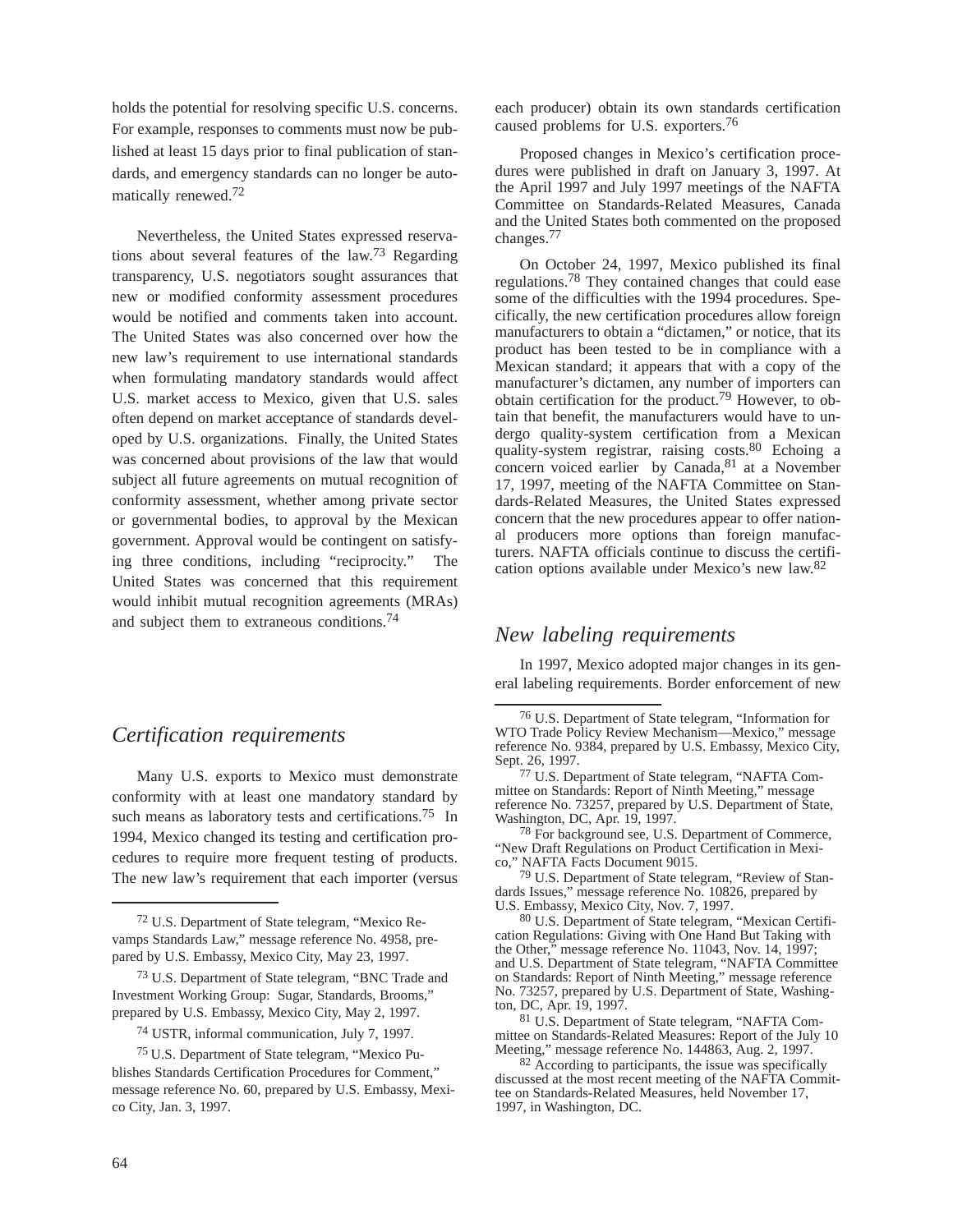labeling requirements for general consumer goods (NOM-050) began on March 1, 1997, and for processed foods and alcoholic beverages (NOM-051), on June 1, 1997.<sup>83</sup> However, "on the shelf" enforcement, to ensure that products sold in stores comply with the labeling requirements, which was to begin on July 1 and November 1, 1997, respectively, was postponed until January 1, 1998. Domestic enforcement is handled by Mexico's consumer protection agency, whereas border enforcement is handled by the Mexican Customs agency. Imports, therefore, are subject to dual inspection, first at the border and then at the retail level, whereas domestic products are subject only to retail enforcement. During 1997, only imports were subject to inspection.

Efforts under NAFTA continued in 1997 to resolve questions raised by U.S. business about the new rules, which were, according to a mid-April report, delaying or otherwise affecting an estimated 6.5 percent of Mexico's total imports or \$5.8 billion worth of goods $84$  and adding significantly to U.S. exporters' costs.85 Mexico published clarifications to the new rules in the June, 2, 1997, *Diario Oficial* that resolved one major concern—the length of time documents certifying compliance with the labeling requirements would remain valid. On July 24, 1997, a directive was issued clarifying when goods not destined for final use by consumers are exempt from the labeling regulations,  $86$  addressing another problem in interpretation.87

Nevertheless, at the July 10 meeting of the NAFTA Committee on Standards-Related Measures, the United States said U.S. industry was continuing to experience practical difficulties with the requirements. Specifically, the "verification units" responsible for ensuring adequate labeling were overburdened, costly, and slow. By mid-year, only five verification units had been named and they were located in Mexico City rather than at border crossings. None of the entities was permitted to provide postentry verification services to new importers or small importers.88 Customs enforcement was strict and often inconsistent,<sup>89</sup> and both verification units and Customs were interpreting narrowly the scope of "families of products" that could be grouped under one label. Documents known as "*constancias*" (providing preapproval of labels) were product- and importer-specific, forcing producers with multiple importers to submit the same label for approval multiple times.<sup>90</sup> Mexico's Secretariat of Commerce and Industrial Development (SECOFI) responded to all of these concerns prior to the November meeting of the Committee on Standards-Related Measures,  $91$  prompting the U.S. Embassy to commend the Mexican government for its increased willingness to work with U.S. industry to address implementation concerns.<sup>92</sup> Nevertheless, at a November 17, 1997, meeting, the United States expressed concern that the lag in "on-the-shelf" enforcement meant that Mexico's domestic producers had been given longer lead times to come into compliance. It also expressed concern that border enforcement, appears to be more rigorous than the domestic enforcement finally being undertaken. The U.S. Government urged Mexico to ensure nondiscriminatory enforcement.

#### *Recognition of conformity assessment bodies*

Effective January 1, 1998, NAFTA Art. 908.2 obligates Mexico to recognize U.S. and Canadian conformity assessment bodies on terms no less favorable than those accorded to conformity assessment bodies in

<sup>&</sup>lt;sup>83</sup> For background see, "Verification Units and Mexico's New Labelling Rules," U.S. Department of Commerce, NAFTA Facts, Doc. 9016.

<sup>84</sup> The estimate was prepared by the National Association of Importers and Exporters of Mexico, and reported in Mary Sutter, "Mexico's Label Rules Draw Ire from Top Import-Export Group," *The Journal of Commerce*, Apr. 15, 1997.

<sup>85</sup> U.S. Department of State telegram, "NAFTA Committee on Standards: Report of the Ninth Meeting [April 10-11, 1997], message reference No. 73257, prepared by U.S. Department of State, Washington, DC, Apr. 19, 1997.

<sup>86</sup> Bureau of National Affairs, "Mexico Issues Directive Easing Attainment of Labeling Laws Exemption," *International Trade Reporter*, Vol 14, No. 31, p. 1325.

<sup>87</sup> U.S. Department of State telegram, "Overview of Bilateral Standards Issues," message reference No. 3394, prepared by U.S. Embassy, Mexico City, Apr. 9, 1997.

<sup>88</sup> Postentry verification is not currently permitted for firms that have been on the importer registry for less than two years or firms whose imports amounted to less than \$100,000 over the prior year. U.S. Department of State telegram, "Overview of Bilateral Standards Issues," message reference No. 3394, prepared by U.S. Embassy, Mexico City, Apr. 9, 1997.

<sup>89</sup> Mary Sutter, "Mexican, Foreign Firms Watch to See How Strict Label Rules are Enforced," *The Journal of Com- merce*, July 1, 1997 and BNA, "Industry Official Says Mexico Will be Flexible in Enforcement of New Labeling Standards," *International Trade Reporter*, Vol. 14, No. 25, p. 1076, June 18, 1997.

<sup>&</sup>lt;sup>90</sup> U.S. Department of State telegram, "NAFTA Committee on Standards: Report of the Ninth Meeting [April 10-11, 1997]," message reference No. 73257, prepared by U.S. Department of State, Washington, DC, Apr. 19, 1997.

<sup>91</sup> U.S. Department of Commerce official, telephone conversation with USITC staff, Mar. 18, 1997.

<sup>92</sup> U.S. Department of State telegram, "1997 Trade Act Report: Mexico," message refrence No. 10605, prepared by U.S. Embassy, Mexico City, Oct. 31, 1997.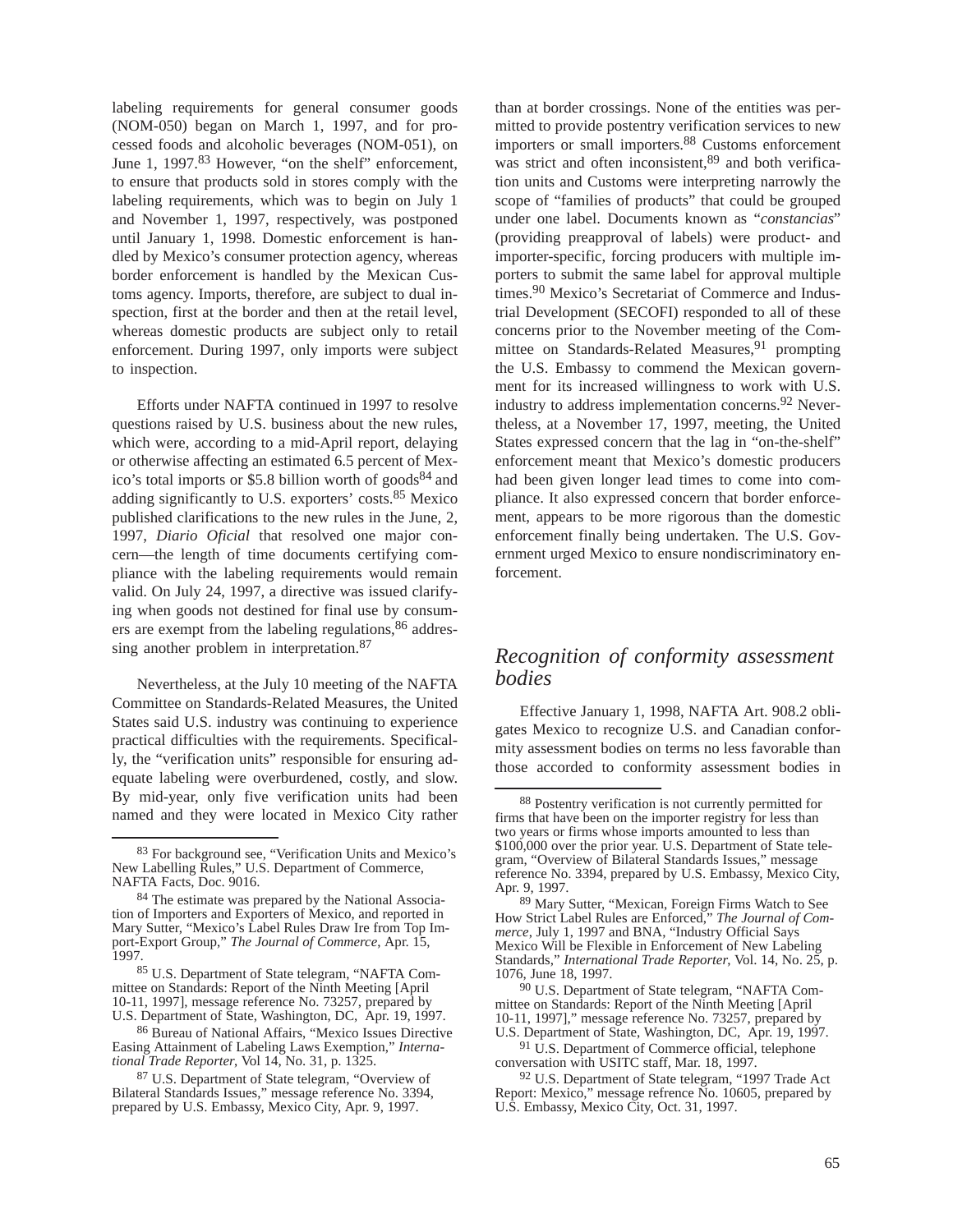Mexico.93 During 1997, the United States discussed Mexico's plans to implement its obligation.<sup>94</sup> Government of Mexico officials stated that Mexico has already complied with the national treatment obligation of NAFTA Art. 908.2 with the change in the metrology law that became effective August 1, 1997 (see above). That law transfers the function of accreditation from the government to a private sector national accreditation body (or bodies), although the government continues to supervise the accreditation process. This national accreditation body will evaluate Mexican, U.S., and Canadian conformity assessment bodies on an equal basis, the Mexican government said at a July 10, 1997, meeting. By late 1997, a private body to perform accreditation had yet to be established. Nevertheless, the Government of Mexico, which, in the interim, remains directly responsible for accreditation itself, assured its NAFTA partners that it would be prepared to accept applications for accreditation from U.S. and Canadian bodies by January 1, 1998, as required by NAFTA.<sup>95</sup>

#### **Intellectual Property Rights**

Chapter 17 of NAFTA provides for nondiscriminatory national treatment in intellectual property rights (IPR) protection and requires each party to ensure that effective enforcement procedures are in place and civil judicial procedures are available to rights holders. Chapter 17 served as a model for the WTO Agreement on Trade-Related Intellectual Property Rights (TRIPS) negotiated in the Uruguay Round, and is built on existing international agreements—including the Paris Convention on the Protection of Industrial Rights and the Rome Convention on the Rights of Authors and Artists. NAFTA goes beyond the TRIPS Agreement, however. Mexico, as a developing country, has until the year 2000 to implement fully its TRIPS obligations. However, because NAFTA contains no such transition period, Mexico already is required to have TRIPS-consistent IPR legislation.<sup>96</sup> Nevertheless, shortcomings in Mexico's IPR protectionhave been a major irritant which persisted through 1997, even though Mexico took some steps during the year to address concerns about them. Canada, meanwhile, was placed on USTR's "watch list" in April 1997 because its recently passed copyright law failed to provide U.S. copyright holders national treatment.

Even before NAFTA became effective, Mexico had begun to improve significantly its patent, trademark, and copyright protection by creating the Industrial Property Act<sup>97</sup> and the Copyright Act<sup>98</sup> in 1991. Subsequently, Mexican obligations under NAFTA have given rise to a wide range of laws and regulations. A notable piece of NAFTA-inspired legislation is the 1994 amendment to the 1991 Industrial Property Act, creating the Mexican Institute for Industrial Property (IMPI) with a mandate to implement Mexico's laws on IPR protection. Also noteworthy is Mexico's new Customs Law, in force since April 1, 1996, which enables Mexican customs officials to seize pirated merchandise. In 1996, Mexico passed a law providing protection of plant species, as required by NAFTA. Mexico's most recent copyright legislation, published on December 24, 1996, imposed stiffer penalties for violators and strengthened administrative procedures. This new copyright law substantially increases protection of computer programs, textile designs, and several other types of copyrighted material, and permits IMPI to take action against violators.

Nonetheless, the new law contained serious deficiencies from the U.S. perspective. Particular concerns included the lack of criminal penalties for sound-recording piracy, the absence of civil remedies, and the possible decriminalization of end-user piracy.99 Technical amendments to Mexico's copyright law that addressed some U.S. concerns were passed on April 29, 1997, for example, by bringing commercial piracy of sound recordings under coverage of criminal law. Efforts to rectify remaining U.S. concerns continued throughout 1997.

<sup>&</sup>lt;sup>93</sup> NAFTA Art. 908.2 states, "each Party shall accredit, approve, license or otherwise recognize conformity assessment bodies in the territoriy of another Party on terms no less favorable than those accorded to conformity assessment bodies in its territory." Annex 908.2 gives Mexico until Jan. 1, 1998, to implement this obligation.

<sup>94</sup> U.S. Department of State telegram, "NAFTA Implementation: Request for Embassy Assistance," message reference No. 169149, prepared by U.S. Department of State, Washington, DC, Sept. 10, 1997.

<sup>&</sup>lt;sup>95</sup> Meeting of NAFTA Committee on Standards-Related Measures, Nov. 17, 1997, meeting notes.

<sup>96</sup> U.S. Department of State telegram, "Information for WTO Trade Policy Review Mechanism," message reference

<sup>97—</sup>*Continued*

No. 9384, prepared by U.S. Embassy, Mexico City, Sept. 26, 1997.

<sup>97</sup> Mexico's "Law for the Promotion and Protection of Industrial Property" of June 26, 1991, covers patents, trademarks and trade secrets, and replaces the 1976 Law of Inventions and Marks and the 1982 Law on the Transfer of Technology. Notably, this law extended patent protection from 14 to 20 years from the date of filing, granted trademarks for 10-year renewable periods, and provided for recovery of damages in case of infringement.

<sup>98</sup> The 1991 copyright law includes provisions for increased protection of computer programs against unauthorized reproduction and provides for procedures when claiming damages.

<sup>99</sup> United States Trade Representative, *1997 National Trade Estimate Report on Foreign Trade Barriers*, p. 263.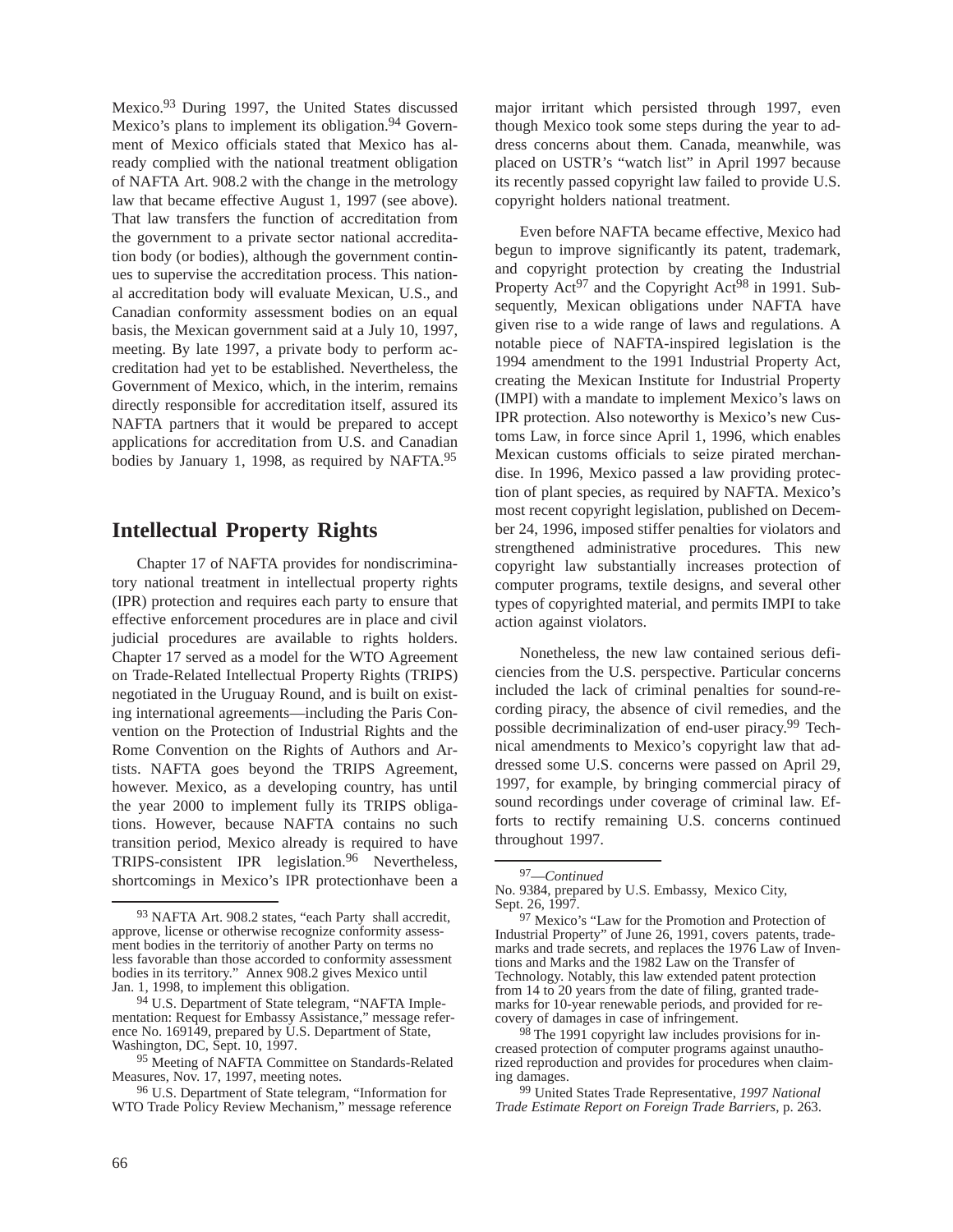Implementation of the new copyright law and Mexico's other IPR obligations under NAFTA remained insufficient in 1997. Although Mexico was not placed on the "priority watch list"<sup>100</sup> of IPR violators in the USTR's "Special 301" annual review, it was cited in the "other observations" category as having continued problems with piracy.101 U.S. producers of computer software and video and audio recording equipment continue to allege that Mexico has fallen short in meeting NAFTA demands, particularly in enforcement issues.102

The weakness of Mexican copyright protection was addressed among a wide range of IPR issues of mutual interest at an August 1997 meeting of U.S. and Mexican interagency expert-level delegations.103 The U.S. side expressed disappointment with the Mexico's delay in publishing and starting to enforce regulations based on the new copyright protection law that were promised for early summer 1997—including civil remedies for violations.104 The tardiness of enforcing the new law constituted one of the major unresolved bilateral IPR issues in 1997. In addition, possible satellite signal piracy in Mexico emerged as a new copyright issue to emerge during the August meeting.

Trademarks, especially for pharmaceutical products, constituted another focus of discussion. U.S. and some third-country pharmaceutical companies were concerned about some provisions of new draft Mexican health regulations regarding the use of generic pharmaceuticals in prescriptions. The regulations being developed by the Secretariat of Health would require private doctors to issue pharmaceutical prescriptions with generic names, although doctors would also be allowed to specify an appropriate trademarked product. Presently,

only public-sector doctors are required to show generic names on prescriptions.

Pharmaceutical producers expressed concern that mandated generic names in prescriptions would encourage the poorly controlled Mexican pharmacies always to use generic drugs, even in cases where doctors had called for trademarked products.<sup>105</sup> The U.S. delegation noted that the proposed health provisions might have the effect of restricting the labeling and advertising of brand-name drugs, thus constituting an encumbrance on the use of the pharmaceutical trademarks involved.<sup>106</sup> Only the final language of the regulation will tell to what extent Mexico has addressed the above concerns and whether the new health law is consistent with Mexico's TRIPs and NAFTA obligations.

#### *Dispute Settlement*

Activity was registered under three of NAFTA's distinct dispute settlement mechanisms. These address, respectively, investment (Chapter 11 of NAFTA, unfair trade practices (Chapter 19), and the interpretation and application of NAFTA obligations generally (Chapter 20). The Chapter 11 and Chapter 19 mechanisms are unique. Regarding general dispute settlement, NAFTA permits complainants to choose between NAFTA and WTO dispute settlement for any matter arising under both agreements, but not to pursue the same complaint in both forums. Although NAFTA and the WTO Agreement contain many of the same disciplines and obligations, their rules and coverage differ in certain respects. Therefore, NAFTA dispute settlement is the only formal mechanism for resolving disputes involving NAFTA provisions that are different than WTO obligations. Where WTO rules go beyond the NAFTA, the WTO is an option. WTO dispute settlement may offer some benefits over NAFTA dispute settlement, since it has greater "automaticity," draws only from nonparties to the dispute, and provides for appeals.

NAFTA partners continued to avail themselves of NAFTA mechanisms for resolving disputes, although 1997 also witnessed resort to WTO dispute settlement to resolve some disputes among NAFTA partners (e.g., U.S. complaints over Canadian magazines and Mexican antidumping duties on high-fructose corn syrup). Disputes over the same action were also considered in both the WTO and NAFTA in the year: for example, Colombia requested WTO dispute settlement consulta-

<sup>100</sup> The priority watch list was established under the "Special 301" provisions of the Trade Act of 1974. See also USTR, "USTR Announces Results of Special 301 Annual Review," press release, 97-37 and Fact Sheet, p. 18, Apr. 30, 1997.

<sup>101</sup> U.S. Department of State telegram, "1997 Trade Act Report: Mexico," message reference No. 10605, prepared by U.S. Embassy, Mexico City, Oct. 31, 1997.

<sup>102</sup> International Intellectual Property Alliance, "Excerpt from the IIPA Special 301 Recommendations, February 24, 1997, Priority Practices Violating the NAFTA: Mexico," found at Internet address http://www.iipa.com/html/rbc\_mexico\_301\_97.html, retrieved Mar. 13, 1998. See also, U.S. International Trade Commission, *The Impact of the North American Free Trade Agreement on the U.S. Economy and Industries,* USITC publication 3045, June 1997, pp. 3-42 to 3-43.

<sup>103</sup> As detailed in earlier editions of this report, the U.S.- Mexican bilateral working group on IPR was established in late 1995.

<sup>104</sup> U.S. Department of State telegram, "Bilateral IPR Consultations with Mexico," message reference No. 166888, prepared by U.S. Embassy, Mexico City, Sept. 6, 1997.

<sup>105</sup> See also U.S. Department of State telegram, "Generic Name in Pharmaceuticals," message reference No. 07968, prepared by U.S. Embassy, Mexico City, Aug. 2, 1997.

<sup>106</sup> U.S. Department of State telegram, "Bilateral IPR Consultations with Mexico," message reference No. 166888, prepared by U.S. Embassy, Mexico City, Sept. 6, 1997.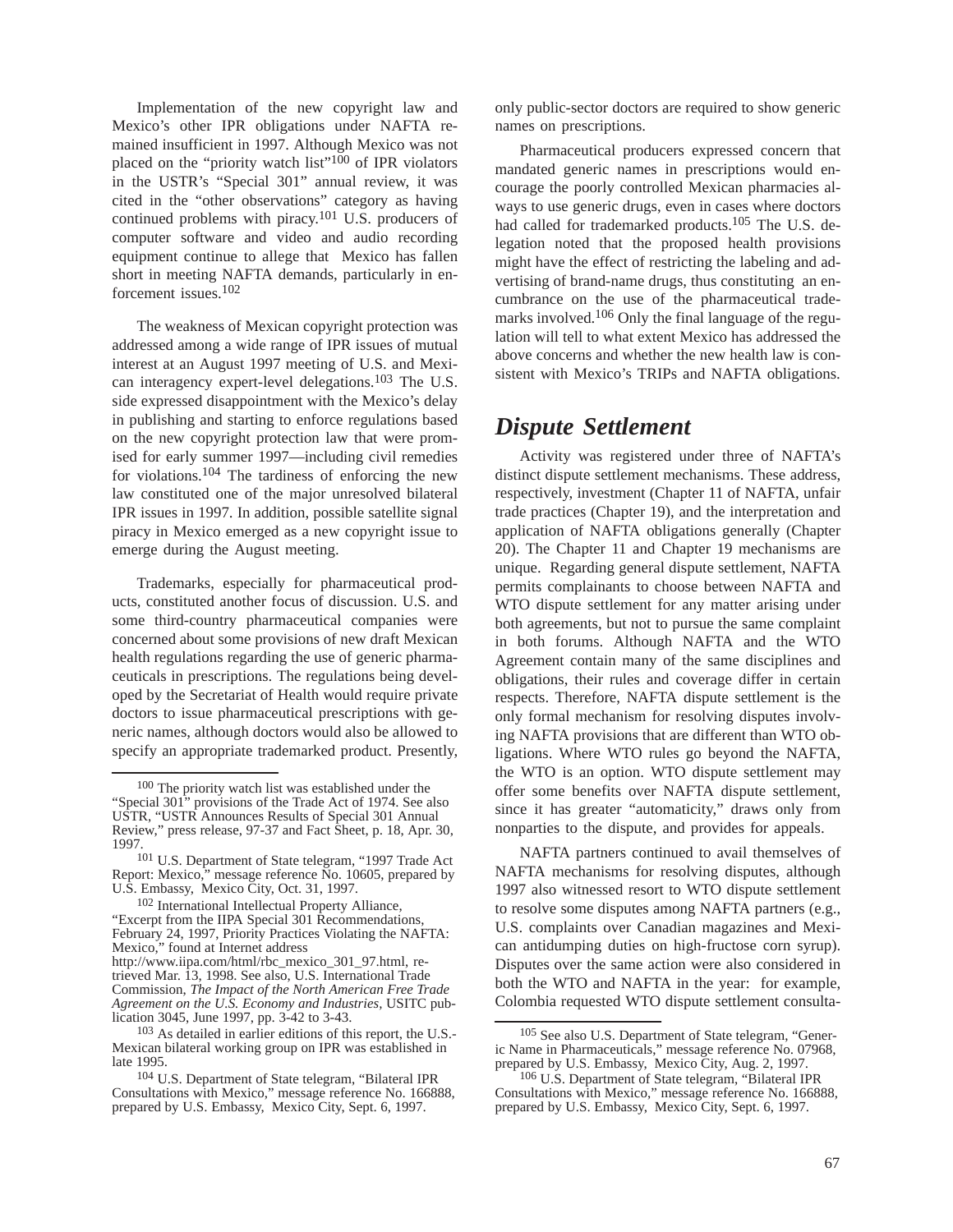tions over the U.S. safeguard measure on broom corn brooms while Mexico pursued its case against the measure under NAFTA.107

During 1997, three cases were filed under NAFTA provisions for resolving investor-state disputes. This represented the first use of an innovative provision of NAFTA that allows any investor from the United States, Canada, or Mexico to seek binding international arbitation of disputes with NAFTA governments over their implementation of NAFTA obligations, for example, over just compensation in the event of expropriation.

The following summarizes developments under NAFTA dispute settlement as reported by USTR.108

#### **NAFTA Chapter 20 (General Dispute Settlement)**

Complaints by the United States:

- On March 11, 1997, the United States requested consultations with Mexico concerning Mexico's increase in tariffs on certain products in response to the U.S. safeguard action on broom corn brooms, which the United States contends is in excess of what is permitted under NAFTA. Consultations were held April 8.
- Although consultations continued within the context of efforts to resolve several cross-border transportation issues, no progress was made in resolving a complaint by the United States that Mexico is discriminating against U.S. trucking firms wishing to deliver small packages in Mexico.

Complaints against the United States:

 On January 14, 1997, Mexico filed a request for establishment of a panel under NAFTA Chapter 20 concerning U.S. global safeguard measures on imports of broom corn brooms. Imports from Mexico were included in the U.S. measures. President Clinton had signed a proclamation November 28, 1996, providing temporary tariff relief (in the form of

a tariff-rate quota) and onDecember 2, 1997, announced other actions, including targeted support for the broom industry and increased enforcement efforts to ensure that broom imports comply with U.S. law.109 The President's actions came in response to an ITC finding of serious injury under Section 201 of the Trade Act of 1974 and under the special safeguard provisions of NAFTA.

Mexico challenged in particular the ITC's finding with respect to the definition of the U.S. industry, arguing that the U.S. industry producing an article "like or directly competitive" with imported broom corn brooms included domestic facilities producing both broom corn brooms and plastic brooms. The panel held a hearing on September 9, 1997.

The panel report was released on February 11, 1998, finding that the U.S. measure "constitutes a continuing violation of United States obligations under NAFTA." Specifically, the panel report found that the application of increased tariffs to broom corn broom imports from Mexico violated NAFTA because the injury determination of the ITC on which the tariffs were based did not contain sufficient explanation. The panel declined to address Mexico's far-reaching arguments concerning the legal standards applied by the ITC in section 201 proceedings.110 The panel recommended that the United States bring its "conduct" into compliance "at the earliest possible time." USTR is considering next steps.

- On April 4, 1997, Mexico requested Chapter 20 consultations regarding its request that the Mexicali valley region be designated as free from karnal bunt disease, thereby permitting the region to export wheat to the United States. Consultations were held July 17.
- On July 4, 1997, the United States received a request from Mexico for consultations under NAFTA Chapter 20 concerning an internal notice of the U.S. Customs Service clarifying the tariff classification of Persian limes. Consultations were held July 17.

<sup>107</sup> The EU pursued (and later put on hold) WTO dispute settlement over the Cuban Liberty and Democratic Solidarity Act of 1986 (Helms-Burton); Canada and Mexico relied on NAFTA dispute settlement. Both complaints are effectively on hold at the moment. For details, see the EU section in chapter 4 of this report.

<sup>108</sup> Unless otherwise noted, all information from this section is drawn directly from USTR, "Update: Developments in U.S. International Dispute Settlement," Sept. 9. 1997, and February 9, 1998, editions.

<sup>109</sup> For details of the President's action, see, USTR, "President Assists Broom Corn Broom Industry," press release 96-92, Dec. 2, 1996.

<sup>110</sup> For a further explanation, see, USTR, "USTR Underscores NAFTA Panel Decision on Corn Brooms to Have Virtually No Effect on U.S. 'Safeguard' Regime," press release 98-12, Feb. 12, 1998.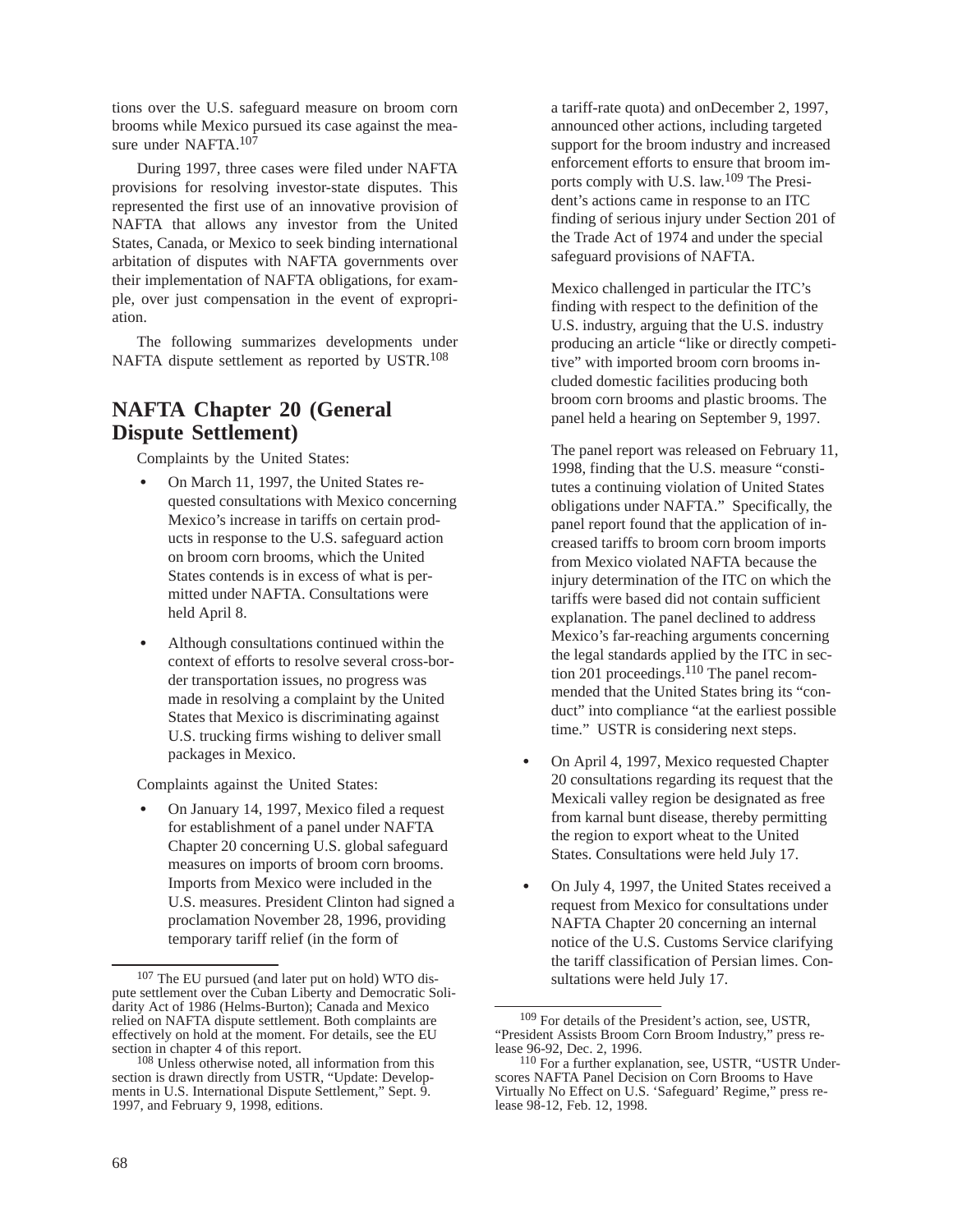On September 2, 1997, the United States and Canada announced that they had successfully settled a NAFTA dispute and that Canada had withdrawn its complaint concerning the U.S. reexport program for sugar-containing products, which had been filed on October 23, 1996. In the complaint, Canada maintained that NAFTA Annex 303.7 required that the program no longer be applied after January 1, 1996, to goods reexported to Canada.

On September 8, 1997, the United States and Canada finalized the terms of a settlement agreement. Under the settlement, Canada agreed not to pursue dispute settlement with respect to this program, which gives U.S. firms access to quota-exempt raw sugar at world prices if they reexport an equivalent amount of refined sugar in food products within a specified period thereafter. The United States agreed that, beginning in the 1997-98 period, it would allocate to Canada (1) a share of the in-quota quantity of the U.S. refined sugar tariff-rate quota (TRQ) for sugar that is a product of Canada, and (2) a share of the in-quota quantity of the U.S. sugar-containing products TRQ for sugarcontaining products that are a product of Canada. Canada can compete for any quantity of the refined sugar TRQ that is not allocated among supplying countries and that is not reserved for specialty sugar. The United States may transfer any unused quantity of Canada's sugar-containing product allocation to the portion of that TRQ that is not allocated among supplying countries, if Canada informs the United States that it cannot fill its share.

 Although some progress on technical issues was reported, no resolution of Mexico's complaint over the refusal of the United States to process applications by Mexican truckers to serve the four U.S. border states was reached in 1997. The NAFTA provision phasing in opening of cross-border trucking was slated to enter into force on December 18, 1995, but implementation has been suspended pending resolution of outstanding U.S. safety concerns. In a March 14, 1997, letter to President Clinton, a bipartisan group of 201 House members urged retention of current safeguards until better mechanisms to ensure compliance are in place. Six other lawmakers, including the Chairman of the House Ways and Means Committee and the

Chairman of its Subcommittee on Trade, wrote to President Clinton on March 31, 1997, urging prompt implementation of NAFTA commitments.111 In April 1997, GAO reported that despite increased inspection capabilities at major border locations, fewer than 1 percent of the Mexican trucks crossing the U.S-Mexico border during 1996 were inspected and that on average, 45 percent of the vehicles inspected were placed out of service for serious safety violations.112 After a May 1997 meeting, the two governments issued a statement reaffirming their commitment toward full implementation of the NAFTA and said they had agreed to intensify joint efforts to reach an agreement on land transportation.113

#### **NAFTA Chapter 19 (Panel Review of AD/CVD Determinations)**

NAFTA allows companies to appeal final antidumping and countervailing duty determinations to binational panels of experts, which are drawn from the country of the petitioning party and the responding party. Such binational panel review under NAFTA Chapter 19 is in lieu of domestic judicial review. In the four years since NAFTA entered into force, Chapter 19 panels have completed 15 appeals: 7 concerning U.S. determinations, 3 concerning Mexican determinations, and 5 concerning Canadian determinations. Nine appeals are currently under consideration, four involving U.S. determinations, two involving Canadian determinations, and three involving Mexican determinations. All but two of the NAFTA Chapter 19 cases have involved U.S. determinations or U.S. exporters.<sup>114</sup> During 1997, the first-ever request for a panel by a domestic interest against its own government was filed. The request was filed by a Mexican producer when the Mexican government, after an administrative review of an outstanding order, removed antidumping duties of

114 NAFTA Secretariat, Status Report NAFTA and FTA Dispute Settlement Proceedings, Mar. 27, 1998.

<sup>111</sup> The letter is reprinted in "Clinton Trip Delay, House Letter Work Against Mexican Border Opening," *Inside U.S. Trade*, Apr. 4, 1997, pp. 5-6.

<sup>112</sup> United States General Accounting Office, *Commercial Trucking: Safety Concerns About Mexican Trucks Remain Even as Inspection Activity Increases*, GAO/ RCED-97-68, Apr. 1997, pp. 1-2.

<sup>113</sup> The statement was issued at the close of a May 5 meeting of the Trade and Investment Committee of the U.S.- Mexico Binational Commission and reprinted in U.S. Department of State telegram, "BNC Trade and Investment Working Group: Sugar, Standards, Brooms," prepared by U.S. Embassy, Mexico City, May 2, 1997.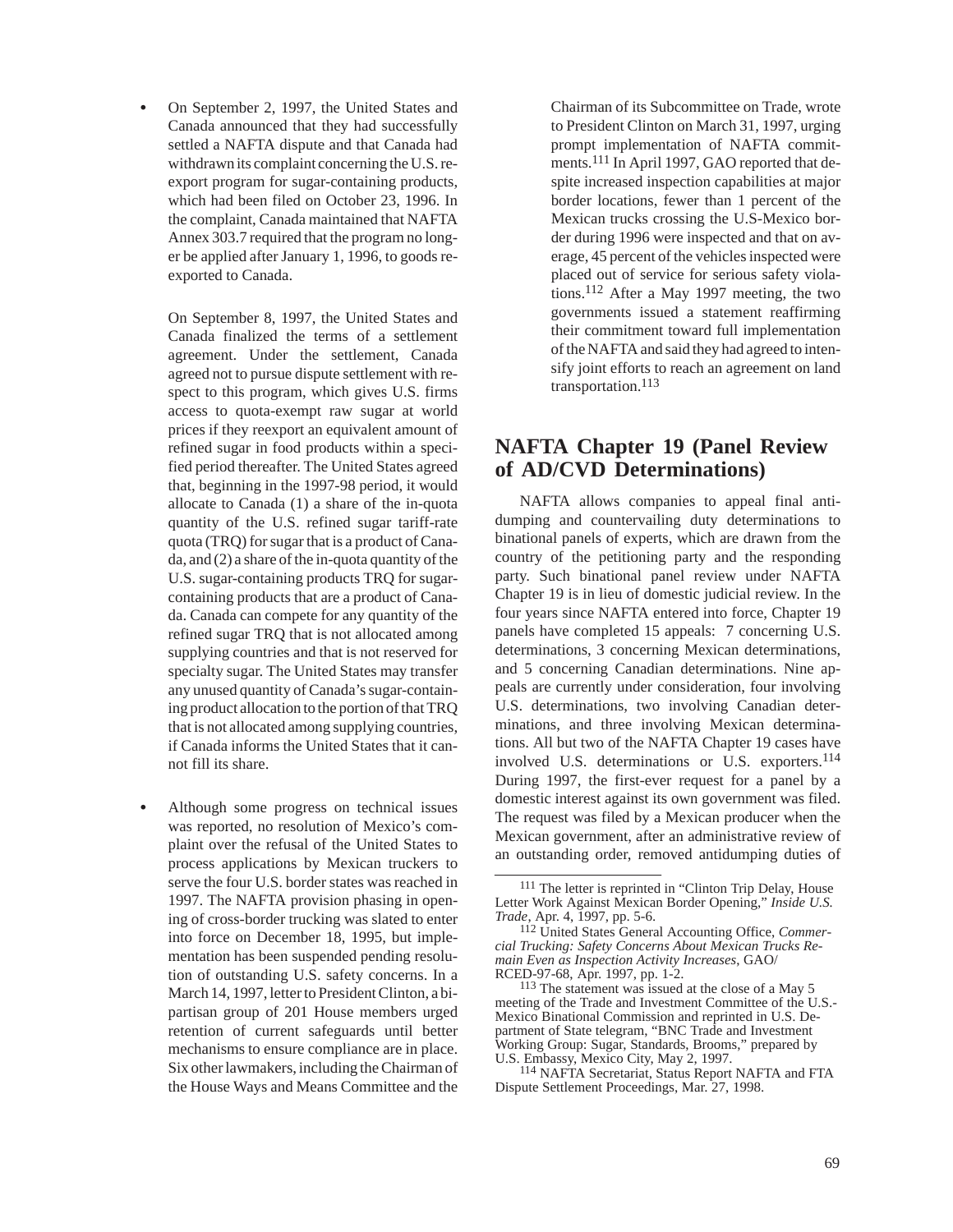34.5 percent on two U.S. producers of hydrogen peroxide. $115$ 

A September 1997 GAO analysis indicates that the Chapter 19 process is generally working well. All but 3 of the 14 completed panel decisions examined were unanimous (that is, the panels did not split along national lines); 5 affirmed the domestic agency's determination, 2 remands did not result in any change in the domestic agency's determination, and 7 resulted in changes in domestic agency's determinations upon remand. With respect to U.S. agencies determinations, in 2 of the 7 cases examined, the panel affirmed the domestic agency's determination. The domestic agency's determination was changed in the remaining five. GAO noted that it was taking an average of 457 days from the date of receipt of a request for a panel until issuance of a final decision, versus the 315-day guideline established in NAFTA. Difficulties in finding qualified panelists were largely responsible.<sup>116</sup>

On January 16, 1997, the American Coalition for Competitive Trade (ACCT) filed a lawsuit in the U.S. Court of Appeals for the District of Columbia Circuit charging that the Chapter 19 panel system violates the U.S. Constitution, specifically Articles II (the appointments clause), III (that the judicial power be exercised by U.S. federal courts), and the Due Process Clause.<sup>117</sup> The court dismissed the challenge, finding that the ACCT failed to meet the standing requirements and the jurisdictional requirements of the NAFTA Implementation Act.118 Separately, ACCT urged USTR not to include the Chapter 19 panel system in the Free Trade Area of the Americas (FTAA), noting that Canada and Mexico have both declined to include the binational panel review system in their separate FTAs with Chile. Instead, they rely on WTO dispute settlement. $119$ 

#### **NAFTA Chapter 11 (Investment Disputes)**

Three complaints were lodged under NAFTA's clause providing for binding international arbitration of investor-state disputes over implementation of NAFTA commitments in  $1997$ ,  $120$  all by U.S. companies or persons.

- DESONA was awarded a 15-year concession by the county of Naucalpan for management of solid waste in 1993. The county council nullified the agreement shortly after a contract was signed. DESONA notified the Government of Mexico of its intent to file a claim through the International Center for the Settlement of Disputes (ICSID) on December 9, 1996, and filed a notice of claim in March 1997. ICSID has accepted and registered the claim. An arbitral panel has been established and a briefing schedule for the arbitration set.
- On January 3, 1997, Metalclad Corporation notified the Government of Mexico of its intent to file a claim through the ICSID's Additional Facility Rule. A formal brief in the complaint was filed on October 13, 1997. In the claim, Metalclad charged that Mexican government official actions prevented the opening of a hazardous waste landfill site the company built in 1995 in the Mexican state of San Luis Potosi. Specifically, Metalclad charged that the governor of the state unlawfully expropriated the site when he declared it part of a 600,000 acre ecological zone. In addition, Metalclad claims that Mexico failed to accord Metalclad fair and equitable treatment, as well as treatment in accordance with international law and due process. Metalclad, which reportedly spent \$22 million on the facility,121 is seeking damages equal to the project's fair market value, which is estimated to be

<sup>115</sup> Bureau of National Affairs, "Mexican Firm Seeks NAFTA Panel on SECOFI's Hydrogen Peroxide Ruling," *International Trade Reporter*, Vol. 14, No. 43, Oct. 39, 1997, p. 1881.

<sup>116</sup> U.S. States General Accounting Office, *North American Free Trade Agreement: Impacts and Implementation*, Testimony before the Subcommittee on Trade, Committee on Ways and Means, House of Representatives, Sept. 11, 1997, GAO/T-NSIAD-97-256, p. 14.

<sup>117</sup> American Coaliton for Competitive Trade, Inc. (ACCT), "Coalition Files Case Challenging NAFTA; Charges Violations of U.S. Constitution," press release Jan. 16, 1997. American Coalition for Competitive Trade Inc. v. Clinton, CA DC, No. 97-1036, Jan. 16, 1997.

<sup>118</sup> American Coalition for Competitive Trade, Inc. v. Clinton,128 F.3d 761 (D.C. Cir. 1997) Nov. 14, 1997. For background see, Bureau of National Affairs, "Court Dismisses Constitutional Challenge of NAFTA's Binational Panel System," *International Trade Reporter*, Vol. 14, No. 46, Nov. 19, 1997, pp. 2000-01.

<sup>119 &</sup>quot;Business Coalition Renews Assault on Chapter 19 in New Trade Talks," *Americas Trade*, May 15, 1997, pp. 5-6.

<sup>120</sup> Unless otherwise noted, all information from this section is drawn direclty from USTR, "Update: Developments in U.S. International Dispute Settlement," Sept. 9. 1997 and February 9, 1998 editions.

<sup>121</sup> Joel Millman, "Metalclad Suit Is First Against Mexico Under NAFTA Foreign Investment Rules," *The Wall Street Journal*, Oct. 14, 1997, p. A1. For background see, U.S. Department of State, "Mexico: Investment Disputes Report," prepared by American Embassy, Mexico City, Aug. 11, 1997, message reference No. 7645; "First Chapter 11 Requests for Arbitration with Mexico Filed," *North American Free Trade and Investment Report*, Mar. 31, 1997, pp. 15-16; Bureau of National Affairs, "U.S. Company Plans to Present Argument Against Mexico in Trade Arbitration Case," *International Trade Reporter*, Oct. 15, 1997.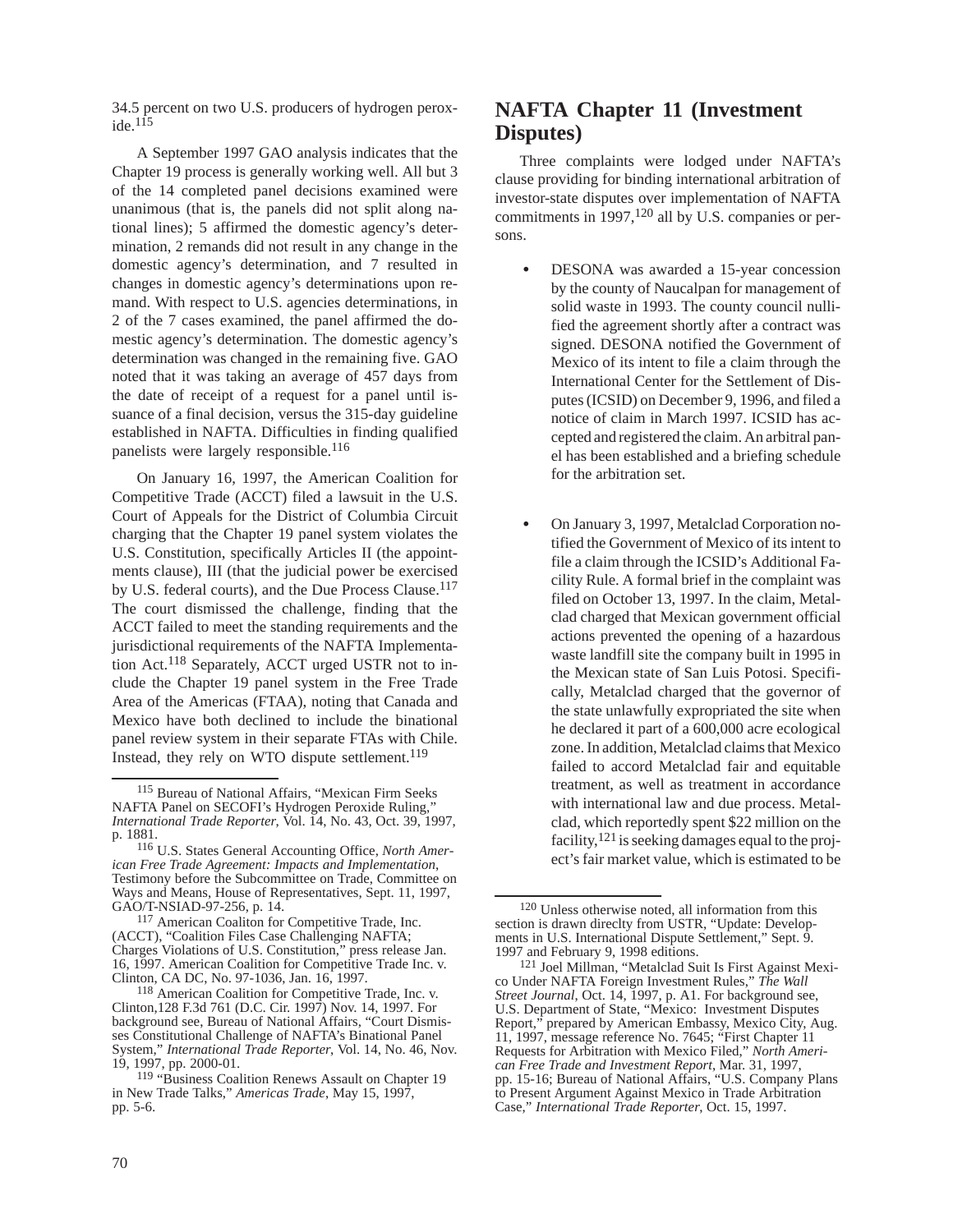in excess of \$50 million, according to USTR. The 3-member arbitral panel held its first meeting on July 15, 1997.

 On April 14, 1997, Ethyl Corporation notified the Government of Canada of its intent to seek referral of a dispute to arbitration under UNCI-TRAL rules, as provided for under NAFTA. The request concerns a Canadian law banning importation and interprovincial trade in a fuel additive known as MMT, sold by Ethyl. The product is produced in the United States and processed by a Canadian subsidiary of Ethyl. Canada reportedly resorted to banning importation of and interprovincial trade in MMT because of difficulties in banning its use under the Canadian Environmental Protection Act.122 Ethyl alleges that the legislation amounts to a performance requirement, denies it national treatment, and constitutes an expropriation of its subsidiary, Ethyl Canada.123 Ethyl's suit also is reportedly "based on the grounds that its reputation will suffer, that there is no evidence that MMT is harmful to health or the environment, and that the trade ban will cause Ethyl to lose half its total sales." $124$  It is seeking an award of \$250 million in damages plus costs. An arbitral panel has been established and a hearing scheduled on jurisdictional issues raised by Canada. Meanwhile, the province of Alberta has filed a formal complaint with the federal government, charging that the ban is inconsistent with the Agreement on Internal Trade (AIT) negotiated among the federal, provincial, and territorial governments of Canada.125

None of the cases filed under NAFTA Chapter 11 involves an expropriation per se but rather governmental action (or inaction) that has similar effect. The outcomes of these cases could thus set precedents on the issue of whether environmental regulations or similar laws are defined as expropriations or "takings" of private property that require governments to pay investors monetary compensation.<sup>126</sup> These cases represent important test cases of such investor-state dispute settlement mechanisms,<sup>127</sup> which have been included in U.S. bilateral investment treaties and the draft OECD Multilateral Agreement on Investment (MAI).

## **APEC**

During 1997, APEC continued to work towards achievement of the goals attaining of free and open trade and investment in the Asia-Pacific region by the year 2010 for developed economies and 2020 for developing economies as set forth in the Bogor Declaration of 1994.<sup>128</sup> During 1997, Canada held the chairmanship of APEC and hosted the annual APEC Ministerial meeting in Vancouver in November, which was attended by economic and foreign ministers from the 18 member economies.129 Seven other ministeriallevel meetings were held throughout the year, including ministers in charge of finance, trade, environment, transport, energy, small and medium enterprises, and human resource development.<sup>130</sup>

APEC Senior Officials met five times in 1997. The Senior Officials are responsible for reviewing the work of APEC's two permanent Committees—the Committee on Trade and Investment (CTI) and the Economic Committee (EC).

## *Individual Action Plan Implementation*

The Individual Action Plans  $(IAPs)$ ,  $^{131}$  announced at Manila, the Philippines, in 1996, are the major

<sup>122</sup> Michelle Sforza and Mark Vallianatos, "*Ethyl Corporation v. Government of Canada*: Chemical Firm Uses Trade Pact to Contest Environmental Law," The Preamble Collaborative Briefing Paper, n.d.

<sup>123</sup> Laura Eggertson, "Ethyl Sues Ottawa over MMT Law," *The Globe and Mail (Toronto)*, Apr. 15, 1997.

<sup>124</sup> U.S. Department of State telegram, "Canada Passes Anti-MMT legislation; U.S. firm files [C]\$350 million NAF-TA Damage Claim," message reference No. 1444, prepared by U.S. Embassy, Ottawa, Apr. 18, 1997.

<sup>125 &</sup>quot;Alberta Files Challenge under Internal Trade Accord on MMT Measure," *Americas Trade*, May 1, 1997, p. 20; "More Provinces Join MMT Fight Under Canada's Internal Trade Pact," *Americas Trade*, May 29, 1997, p. 10.

<sup>126</sup> Michelle Sforza and Mark Vallianatos, "*Ethyl Corporation v. Government of Canada:* Chemical Firm Uses Trade Pact to Contest Environmental Law," The Preamble Collaborative Briefing Paper, n.d. The Bureau of National Affairs, "Groups See Danger from Ethyl Suit," *International Trade Reporter*, Vol. 14, No. 29, p. 1248, July 16, 1997. The articles notes that there are no exceptions to NAFTA's requirement for compensation in the event of expropriation.

<sup>127</sup> Laura Eggertson, "Ethyl Sues Ottawa over MMT Law."

<sup>&</sup>lt;sup>128</sup> For background information on the Bogor Declaration, see USITC, *The Year in Trade: OTAP*, *1994*, USITC

<sup>&</sup>lt;sup>129</sup> APEC's members include: United States, Canada, Mexico, Chile, Japan, China, Taiwan, Hong Kong, South Korea, Indonesia, Malaysia, Thailand, Singapore, Brunei, the Philippines, Australia, New Zealand, and Papua New Guinea.

<sup>130</sup> APEC, "APEC in Action: 1997 Results Report," Vancouver, Canada, November 1997.

<sup>&</sup>lt;sup>131</sup> For background information on the IAPs, see USITC, *The Year in Trade: OTAP*, *1996*, USITC publication 3024, pp. 75-78.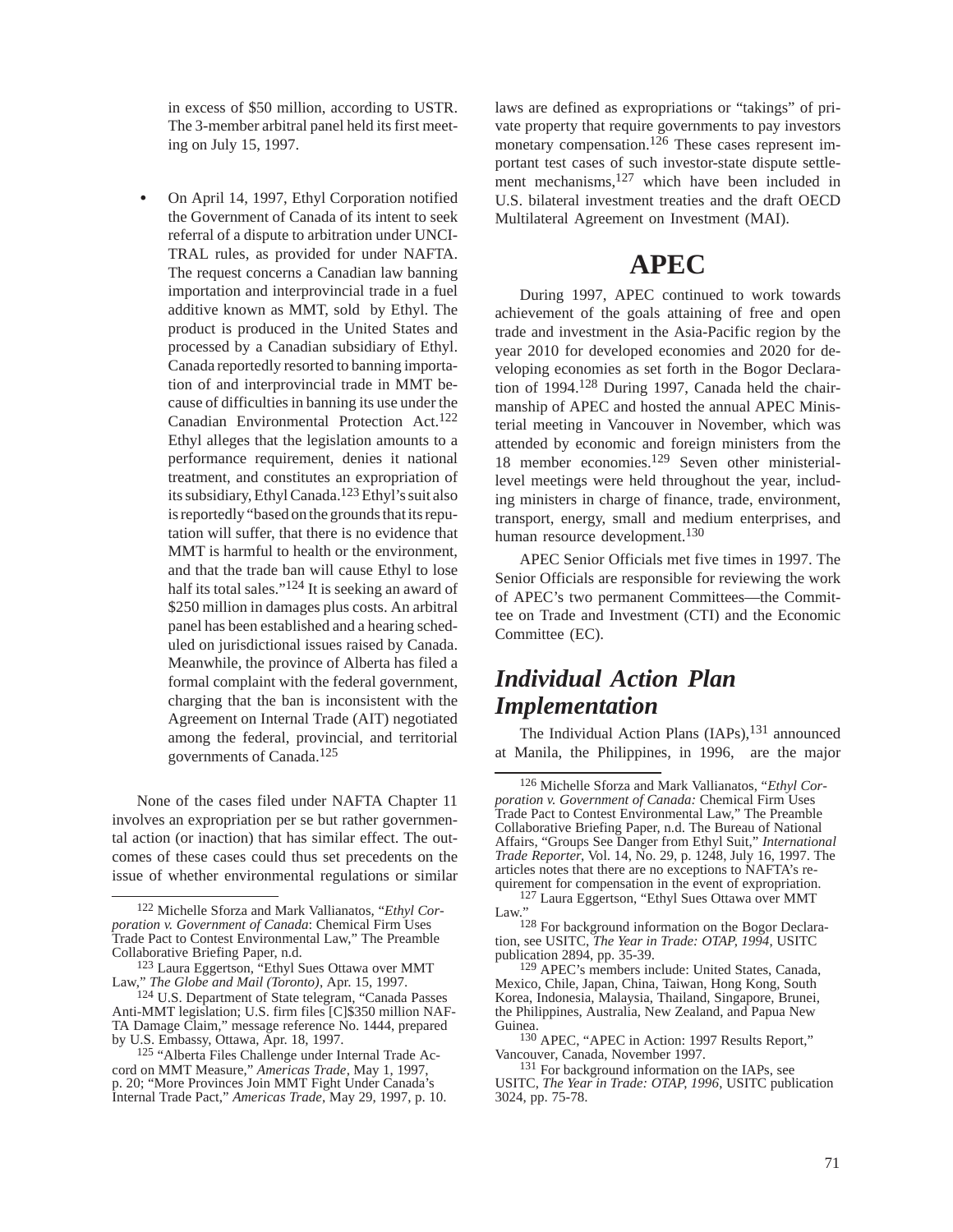vehicle for reaching the Bogor goals. Implementation of the IAPs began on January 1, 1997. The IAPs describe the status of market access regimes, commitments and intentions to reduce restrictions to facilitate future business decisions, and plans for fully achieving the Bogor goals. Each of the IAPs covers 15 different categories of agreed-upon actions. The actions are categorized into three time frames: short-term (to 2000), medium-term (2001-2005) and long-term (2005-2010/2020). During 1997, member economies provided new information on their trade and investment regimes. Four economies—Chile, New Zealand, Canada, and Hong Kong—offered their IAPs for plurilateral review. In addition, negotiators agreed to new common format guidelines for IAPs and implementation reports to improve transparency and comparability.

## *Early Voluntary Sectoral Liberalization*

At the APEC Trade Ministerial meeting held in Montreal in May 1997, APEC Ministers decided to accelerate the process of identifying possible sectors for early voluntary liberalization and to complete it by the end of 1997, two full years ahead of the originally scheduled date.<sup>132</sup> At the May 1997 meeting, APEC Trade Ministers decided that early voluntary sectoral liberalization (EVSL) proposals could include both trade facilitation measures and important economic and technical cooperation initiatives such as human resources development and technology sharing.<sup>133</sup> During the summer, member economies nominated sectors for EVSL. By August, 61 nominations had been put forward covering 35 economic sectors. The United States nominated eight sectors: chemicals, medical equipment and services, automotive, oilseeds, mutual recognition agreements in telecommunications and information technology, energy-related services and equipment, environmental technology and services, and forest products. In cases where several members nominated the same sector, discussions were held that led to joint nominations.

A meeting of Senior Officials was held in Singapore on October 27-28, 1997, to discuss the status of sectoral nominations and to develop a framework for

subsequent discussions. At the Vancouver Ministerial meeting, 15 sectors were put forth by Senior Officials for Ministers for early action. APEC Ministers selected nine of the fifteen sectors for immediate work, which was to be concluded during the first half of 1998 with a view to beginning implementation of liberalization in 1999. The nine sectors selected by APEC Ministers and endorsed by APEC leaders were: environmental goods and services; energy equipment and services; fish and fish products; toys; forest products; gems and jewelry; medical equipment and instruments; chemicals; and a telecommunications mutual recognition arrangement. Members were to complete the work on these proposals immediately by finalizing the scope of coverage, flexible phasing, measures covered, and implementation schedule for each of these sectors.134 Ministers are to finalize detailed targets and timelines on these sectors by the time of the APEC Trade Ministerial meeting to be held in Kuching, Malaysia, in June 1998. Senior Officials were directed to develop proposals for the remaining six sectors for assessment rubber, civil aircraft, automotive, fertilizer, oilseeds and oilseed products, and food—and review by June 1998 and possible recommendation to APEC Leaders by November 1998.

## *Trade and Investment Facilitation*

Trade facilitation aims to lower costs, reduce barriers to transacting business, and promote business networks. APEC's work on trade facilitation is carried out through the Collective Action Plans (CAPs) under the Osaka Action Agenda and through the Working Groups.135 At the November 1997 Ministerial, APEC Ministers endorsed the work in these areas and noted the following:

- $\bullet$  development of the Blueprint for Customs Modernization;
- launching of the internet tariff database;
- establishment of APEC internet sites for business information and assistance;
- progress on alignment with international standards;

<sup>132</sup> In 1995, APEC had agreed that as a complement to the IAPs, members would identify by the end of 1999 specific sectors where early voluntary sectoral liberalization (EVSL) would have a positive impact on trade, investment, and economic growth in the region. In 1996, APEC leaders decided to accelerate EVSL and tasked Ministers with the work.

<sup>133</sup> APEC, "Meeting of Ministers Responsible for Trade, Statement of the Chair," Montreal, Canada, May 8-10, 1997.

<sup>134</sup> On Mar. 25, 1998, the Commission instituted investigation No. 332-392 in response to the request. On March 18, 1998, USTR asked the U.S. International Trade Commission to provide advice concerning trade liberalization among APEC economies in the nine sectors by June 16, 1998.

<sup>135</sup> For background information on the CAPs and Working Groups, see USITC, *The Year in Trade: OTAP*, *1996*, pp. 75-78.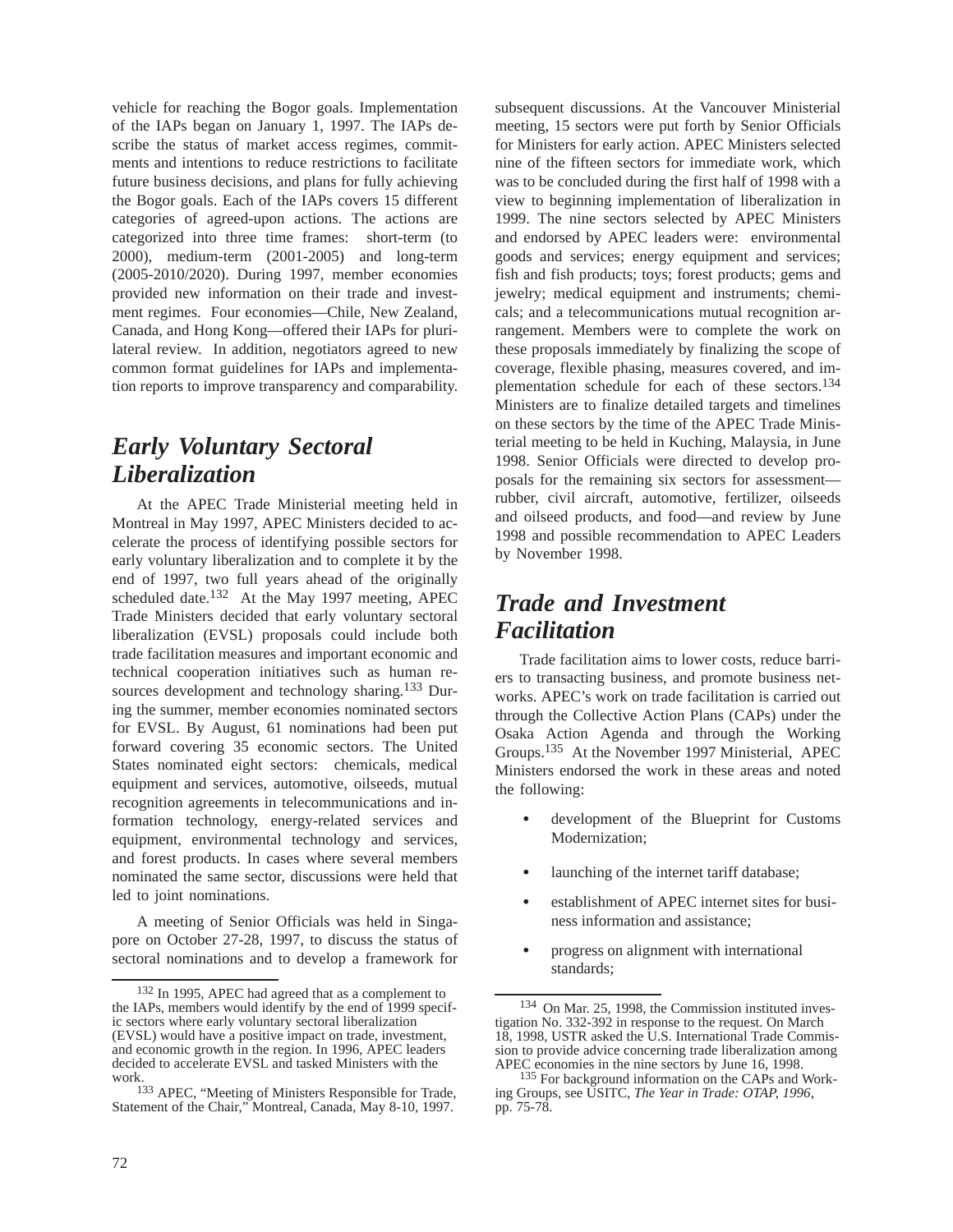- development of model mutual recognition arrangements;
- development of principles to guide work on dispute mediation;
- improved mobility for business persons;
- nonbinding principles of transparency in government procurement;
- work to make the Asia-Pacific information highway a reality;
- action plans to create integrated and intelligent transportation systems;
- market and trade information for fishing industries;
- development of guidelines for streamlining and making more transparent the tendering approval and regulatory processes for independent power projects;
- and initiatives in the Trade Promotion and Trade and Investment Data Review Working Groups.

The Ministers called for renewed efforts on trade facilitation in the CTI and relevant Working Groups through 1998.136

## *Economic Cooperation and Development*

In Manila in 1996, APEC adopted a Framework on Economic Cooperation and Development, which established the following six priorities as a basis of APEC's future work in economic and technical cooperation: (1) developing human resources; (2) fostering safe and efficient capital markets; (3) strengthening economic infrastructure; (4) harnessing technologies of the future; (5) promoting environmentally sound growth; and (6) encouraging the growth of small and medium enterprises.137 During 1997, APEC gave

priority to two of the six areas: strengthening economic infrastructure and promoting environmentally sustainable growth. APEC convened public/private dialogue sessions, business workshops, and a symposium to carry out its work in this area.138 Some examples of APEC's 1997 work in the area of economic cooperation and development are as follows:

- *Developing Human Resources*: A Ministerial meeting that emphasized education and training was held in Seoul in September 1997. The Human Resources Development Working Group is conducting pilot projects for mutual recognition of professional skills in engineering, accountancy, and surveying.
- *Developing Capital Markets*: APEC Ministers welcomed the Finance Ministers' work to develop principles to guide financial and capital market development. During November 18-19, 1997, Finance Ministers discussed a New Framework for Enhanced Asian Regional Cooperation to Promote Financial Stability.
- $\bullet$  *Economic Infrastructure*: APEC Ministers endorsed the development of the Vancouver Framework for Enhanced Public-Private Partnerships in Infrastructure Development and recommended it to leaders. The Economic Committee held an Infrastructure Workshop and associated Public/Private Dialogue to address the issue of sustainable infrastructure development. An APEC Transportation Ministerial was held in Victoria, B.C., in June 1997. Best practices were identified for the elimination of traffic congestion points in the region. An APEC Energy Ministerial was held in Edmonton in August 1997 where a manual on best practices was produced.
- *Harnessing Technologies for the Future*: Work was carried out in the Industrial Science and Technology (emphasizing improving flows of technological information and technology), the Transportation, and the Telecommunications Working Groups. An inaugural meeting for an APEC Science and Technology Parks Network was held in Beijing in October 1997.
- *Environmentally Sustainable Growth*: An APEC Environmental Ministerial was held in June that focused on addressing capacity

<sup>136</sup> APEC, "APEC Ninth Ministerial Meeting Joint Statement," Nov. 24, 1997.

<sup>137</sup> APEC, "APEC in Action: 1997 Results Report."

<sup>138</sup> Ibid.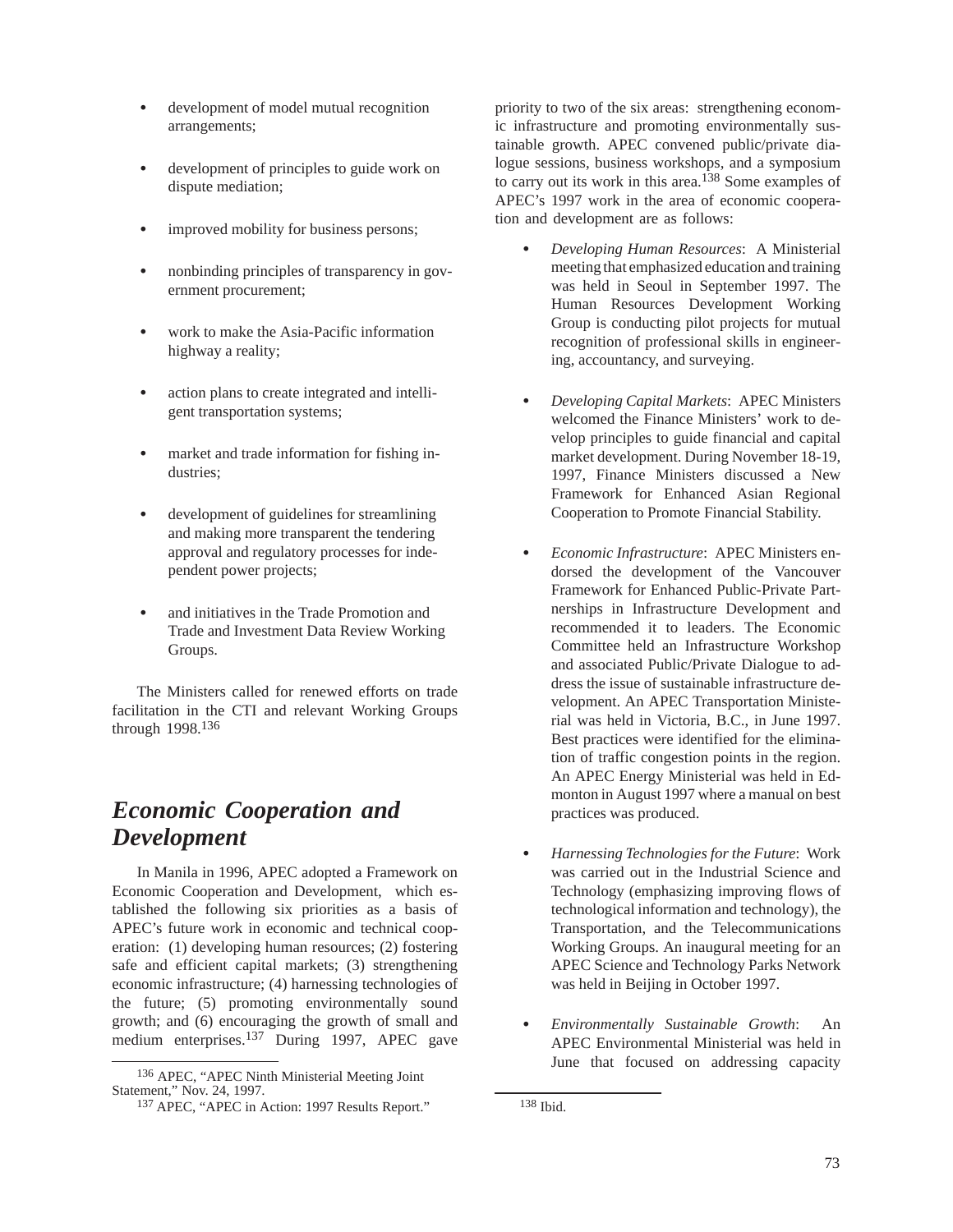building, enhancing technical cooperation, and building partnerships, particularly with local authorities. APEC Trade and Foreign Ministers endorsed a pledge by Environment Ministers that APEC must do its part to implement regional and global commitments.

 *Small and Medium Enterprises (SMEs*): An APEC SMEs Ministerial meeting was held in Ottawa where an agreement was reached on the importance of providing a business environment that deals with the special needs of SMEs. The SME Policy Level Group developed a framework for SME activities across APEC and issued a detailed guide on services available for SMEs in the region.<sup>139</sup>

## *Membership*

At the Vancouver Ministerial, APEC Ministers agreed on broad guidelines for evaluating applications for new membership in APEC, but left decisions regarding new members up to the leaders. APEC leaders did not issue any statements regarding membership in 1997.140

## *Regional Financial Developments*

In their communique of November 25, 1997, APEC leaders endorsed a framework for action agreed to by APEC Finance Ministers in Manila to address recent financial challenges in the region. The framework was intended to enhance cooperation to promote financial stability and included: enhanced regional surveillance; intensified economic and technical cooperation to improve domestic financial systems and regulatory capacities; adoption of new IMF mechanisms on appropriate terms in support of strong adjustment programs; and a cooperative financing arrangement to supplement IMF resources when necessary. APEC leaders asked the Finance Ministers to accelerate work on collaborative initiatives to promote the development of financial and capital markets. APEC leaders noted that APEC could play a valuable role in exploring ways of intensifying its economic and technical cooperation among member countries in cooperation with the World Bank, the IMF, and the Asian Development Bank. APEC Finance Ministers were to report on

progress on all of the initiatives early in 1998 and on concrete outcomes at their next meeting.141

## **Free Trade Area of the Americas**

In December 1994, the 34 democratically elected heads of state of the Western Hemisphere met in Miami for the first hemispheric summit since 1967. At the Miami Summit, President Clinton and the other leaders committed "to begin immediately to construct the Free Trade Area of the Americas (FTAA) in which barriers to trade and investment will be progressively eliminated. . . . to conclude the negotiations of the Free Trade Area of the Americas no later than 2005, and agree that concrete progress toward the attainment of this objective will be made by the end of this century."142

Since the 1994 Miami Summit, hemispheric trade ministers, vice ministers, and their representatives have met on numerous occasions in anticipation of the formal launch of the FTAA negotiations. In addition, twelve working groups have been created to lay the groundwork for eventual FTAA negotiations. The working groups are for: dispute settlement (established in May 1997); market access; customs procedures and rules of origin; investment; sanitary and phytosanitary measures; standards and technical barriers to trade; subsidies, antidumping and countervailing duties; smaller economies; competition policy; government procurement; intellectual property rights; and services. Each working group has been directed to compile inventories of hemispheric practices; identify areas of commonality and divergence; and provide recommendations on how to proceed in the construction of the FTAA in each respective area.<sup>143</sup>

As required by Sec. 108 of the NAFTA Implementation Act, the U.S. President periodically reports to the Congress with recommendations on future free trade area negotiations. In its September 1997 report, the Administration stated that the FTAA "needs to go beyond the WTO and be future-oriented. . . . be responsive to new technologies and new ways of doing

<sup>139</sup> APEC, "APEC In Action: 1997 Results Reports." 140 APEC, "APEC Ninth Ministerial Meeting Joint Statement."

<sup>141</sup> APEC, "APEC 97 Leaders Declaration," November 25, 1997, Vancouver, Canada.

<sup>142</sup> Declaration of Principles and Plan of Action, reprinted in *Business America*, Dec. 1994, pp. 10-13. For additional information on the 1994 Miami Summit, see USITC, *The Year in Trade: OTAP, 1994*, pp. 39-41.

<sup>143</sup> For a summary of work on the FTAA during 1996 and the working groups, see USITC, *The Year in Trade: OTAP, 1996,* p. 75. U.S. Department of State telegram, "Corrected Version of the Belo Declaration," message reference No. 105746, prepared by U.S. Department of State, Washington, DC, June 5, 1997.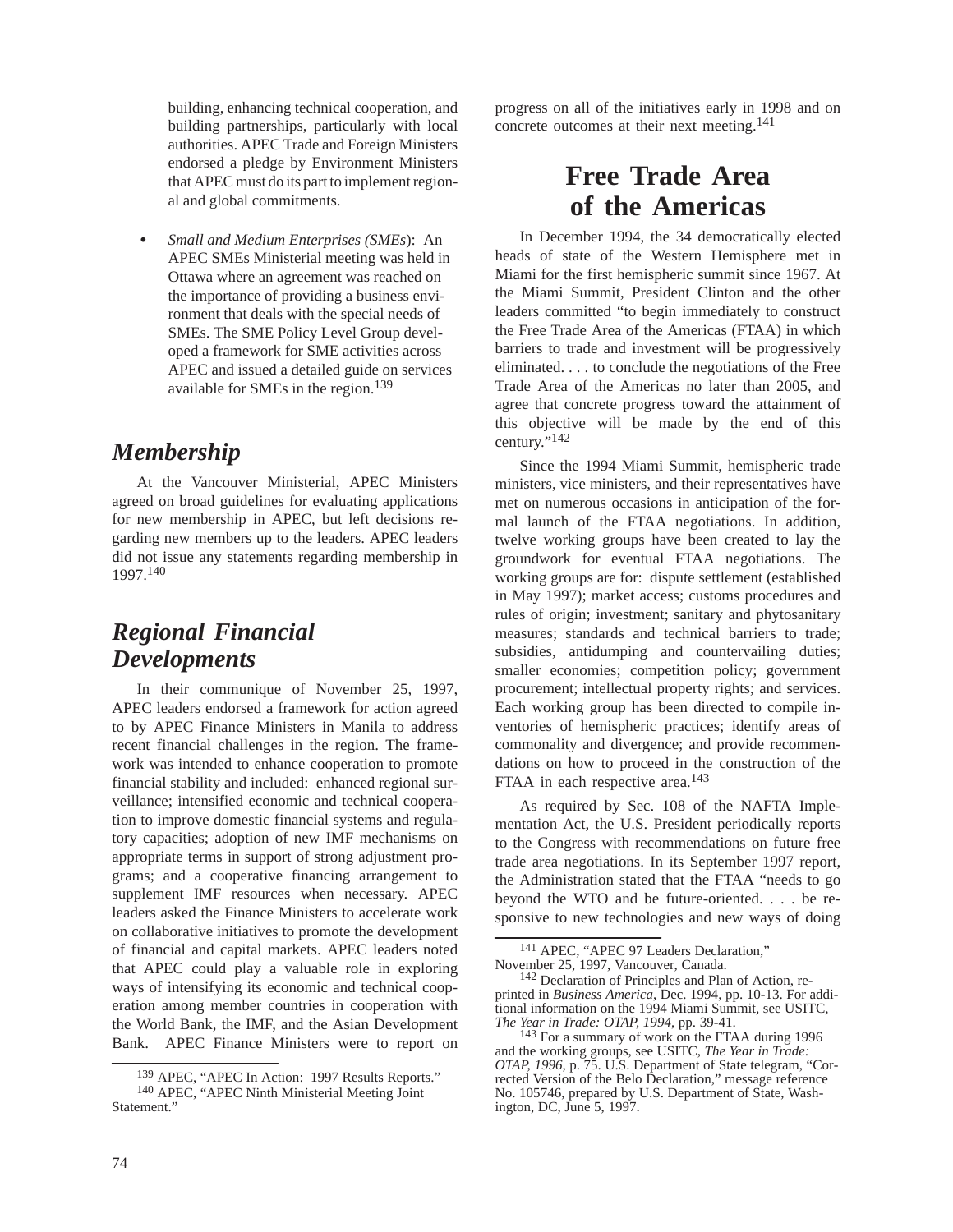business, and . . . be the 'state-of-the-art' in trade and investment agreements when it is concluded."144

As the FTAA process entered 1997, several countries had expressed different opinions and tabled specific proposals for the scope and the timing of the FTAA negotiations. Among the issues about which opinions differed were—

- compatibility of the FTAA with existing or new subregional economic groupings;
- phasing and scope of the FTAA negotiations; and,
- the role of input from labor in the negotiations.

At the September 1996 FTAA Vice Ministerial Meeting in Florianopolis, Brazil, the United States put forward a position paper listing 12 issues for discussion at subsequent meetings during 1997. Among other things, the United States proposed that the FTAA negotiations commence with a first stage of negotiations focusing on hemisphere-wide disciplines—namely, investment, services, government procurement, standards and technical barriers to trade, sanitary and phytosanitary procedures, customs procedures, intellectual property rights, and market access for industrial and agricultural products. The proposed second stage of the negotiations, beginning approximately at the turn of the century, would address subsidies, safeguards, antidumping and countervailing duties, competition policy, and dispute settlement.<sup>145</sup> The United States also proposed that the FTAA "incorporate the best appropriate elements of the WTO or existing sub-regional integration arrangements," that the FTAA "strive to further secure the observance and promotion of worker rights," and that the FTAA be a "hemisphere-wide" and "comprehensive agreement."146

## *Final Phase Discussions Before Negotiations*

The year 1997 marked the final phase of discussions among the FTAA members leading up to the April 1998 launch of formal negotiations. The hemi-

spheric vice ministers met in February (Recife, Brazil) and in April (Rio de Janeiro, Brazil) 1997, to address the U.S. proposals as well as the ongoing differences of opinions. By the April meeting, there was agreement in favor of a comprehensive launch of FTAA negotiations at the 1998 Summit meeting. However, the United States and several Latin American countries continued to differ in their respective proposals on how and what to negotiate. Brazil had proposed a slower timetable for negotiations in three phases, with primarily "business facilitation" measures such as the harmonization of customs procedures and certain standards to be negotiated first, and tariff-reducing market access talks not scheduled until a later phase closer to the 2005 deadline.147

At the Third FTAA Trade Ministerial Meeting held in Belo Horizonte, Brazil, on May 13-16, 1997, the foreign trade ministers reviewed the FTAA work program; evaluated the progress that has been achieved in trade liberalization in the hemisphere since the Miami Summit, noting in particular the increasing widening and deepening of existing subregional and bilateral agreements; and considered the work undertaken by the vice ministers regarding the various approaches for construction of the FTAA. In their Joint Ministerial Declaration, the ministers committed to formally launch the FTAA negotiations at the April 1998 FTAA Summit of the Americas in Santiago, Chile, and agreed to so recommend to their respective heads of state. However, because of ongoing differences of opinions, the ministers agreed to leave the formulation of the FTAA negotiation procedures, including such issues as objectives, approaches, structure, and venue of the negotiations, for their next (fourth) meeting, scheduled for March 1998. The ministers also reached agreement in the following areas:

- to use consensus as the basis of decision making in the FTAA process;
- to ensure that the outcome of the FTAA negotiations will constitute a "comprehensive single undertaking" that can coexist with bilateral and subregional agreements "to the extent that the

<sup>144</sup> USTR, *Report to the Congress: Recommendations on Future Free Trade Area Negotiations*, Sept. 1997, p. 4; also found at Internet address

http://www.ustr.gov/reports/index.html, retrieved Mar. 13, 1998.

<sup>145</sup> U.S. Department of State telegram, "U.S. Position Paper on the Twelve Issues Related to How and When to Launch Free Trade Area of the Americas (FTAA) Negotiations," message reference No. 26851, prepared by U.S. Department of State, Washington, DC, Feb. 13, 1997.

<sup>146</sup> Ibid.

<sup>147</sup> Numerous press reports during April-May 1997 documented the divergent U.S. and Brazilian proposals for the FTAA, including "Barshefsky Outlines U.S. Definition of FTAA Success in Belo Horizonte," *Inside U.S. Trade*, May 2, 1997, p. 3; Richard Lawrence, "Clouds Over Belo Horizonte," *Journal of Commerce*, May 15, 1997, p. 6A; "Pace for FTAA by 2005 Slowing," *Washington Trade Daily*, Mar. 11, 1997, p. 1; "Pan-American Trade: The Mirage that Won't Go Away," *The Economist*, May 10, 1997, p. 42; Michael Christie, "U.S. Assails Foot-Dragging on Hemisphere Trade Pact," *Washington Times*, May 17, 1997, p. A5; and Kevin G. Hall, "U.S., Brazil Take Feud to Trade Meeting," *Journal of Commerce*, May 15, 1997, p. 1A.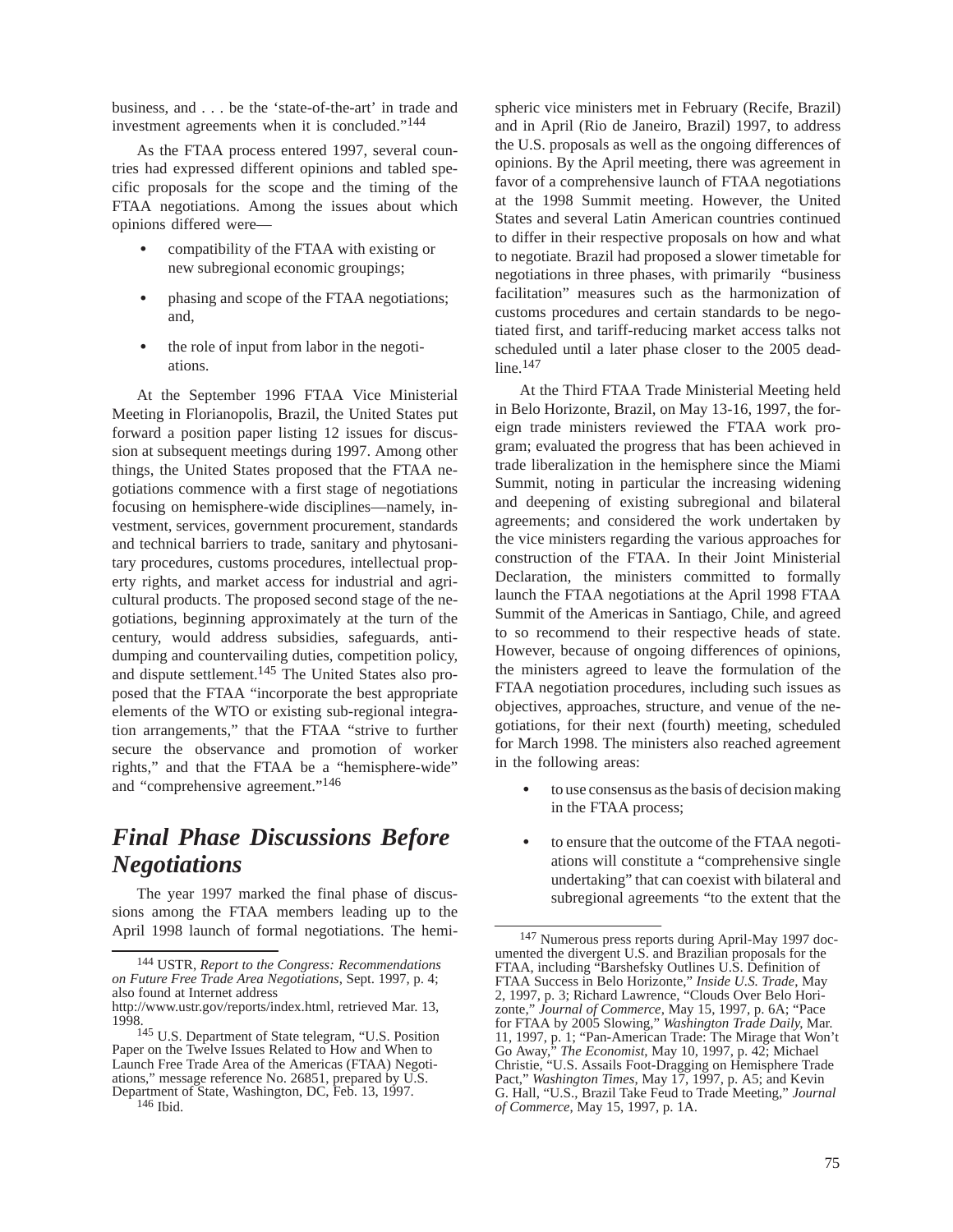rights and obligations under these agreements are not covered by or go beyond the rights and obligations of the FTAA";

- to make the FTAA consistent with the WTO;
- to allow countries to negotiate and join the FTAA individually or as members of a subregional integration group negotiating as a unit;
- to give special attention to the needs and economic conditions of smaller economies in the FTAA process;
- to establish a temporary administrative secretariat to support the FTAA negotiations;
- to conclude the FTAA negotiations by the year 2005, at the latest;
- to consider the inputs from stakeholders, including labor, and to encourage all countries to take such inputs into account during the negotiations; and
- to establish a Preparatory Committee (Prep-Com) consisting of the 34 vice ministers responsible for trade, with the responsibility of intensifying their efforts to build consensus and to complete recommendations on the remaining issues—namely the objectives, approaches, structure, and venue for the FTAA negotiations—for decision by the Ministers at their next meeting in San José, Costa Rica, in March 1998.148

The first FTAA PrepCom meeting took place in Lima, Peru, on June 1, 1997. At that meeting, senior trade officials approved the outline of the agenda to be negotiated for the 1998 Summit including a U.S.-proposed reference to labor standards.<sup>149</sup> Differences among participants again surfaced during the second PrepCom meeting, which took place October 27-30, 1997, in Costa Rica. At that meeting, the MERCOSUR countries presented their request that FTAA negotiations be based on the principles of "balance, simultaneity, and gradualism;" other countries expressed the concern that "gradualism" could slow the pace of the negotiations. Other key issues left unresolved at that meeting were:

- the site for the FTAA negotiations—the United States has proposed Miami, while several Latin American nations have proposed Rio de Janeiro among other locations;
- the structure of the negotiations, including the oversight, advisory, and support bodies needed;
- the number of working groups that will be set up as negotiating groups once formal FTAA negotiations begin—various participants have proposed that from as few as 5 to as many as 12 negotiating groups be established;
- trade in agricultural products, including a decision as to whether to create a separate negotiating group on agriculture or to address agricultural matters in the market access group; and
- $\bullet$  the question of whether to include labor and environmental issues in the FTAA negotiations.150

These and other issues were addressed again at the third PrepCom meeting in San José, Costa Rica, February 10-12, 1998, but again without resolution.

## *FTAA Negotiation Framework*

All outstanding issues were resolved at the fourth PrepCom meeting in San José, Costa Rica, March 17, 1998, and the subsequent meeting of hemispheric trade ministers on March 19, 1998. In describing the final FTAA negotiation framework, Ambassador Barshefsky stated that "[t]he United States achieved all of its key objectives . . . setting the stage for a comprehensive and successful launch of substantive negotiations at the [April 1998] Santiago Summit."151

<sup>148</sup> The Belo Horizonte Ministerial Declaration, from the official FTAA Website, found at Internet address http://www.ftaa-alca.org/english\_Version/belo\_e.htm, retrieved Mar. 13, 1998.

<sup>149</sup> U.S. Department of State telegram, "Lima Meeting of Foreign Ministers on the Summit of the Americas," message reference No. 107634, prepared by U.S. Department of State, Washington, DC, June 9, 1997.

<sup>150 &</sup>quot;Around the Globe," *Washington Trade Daily*, Feb. 13, 1998, p. 6; and Kevin Hall, "Officials Make Progress in Forming a Framework for Americas' Trade," *Journal of Commerce*, Feb. 12, 1998, p. 3A.

<sup>151</sup> USTR, "Statement by U.S. Trade Representative Charlene Barshefsky Regarding FTAA Trade Negotiations," press release 98-32, Mar. 20, 1998.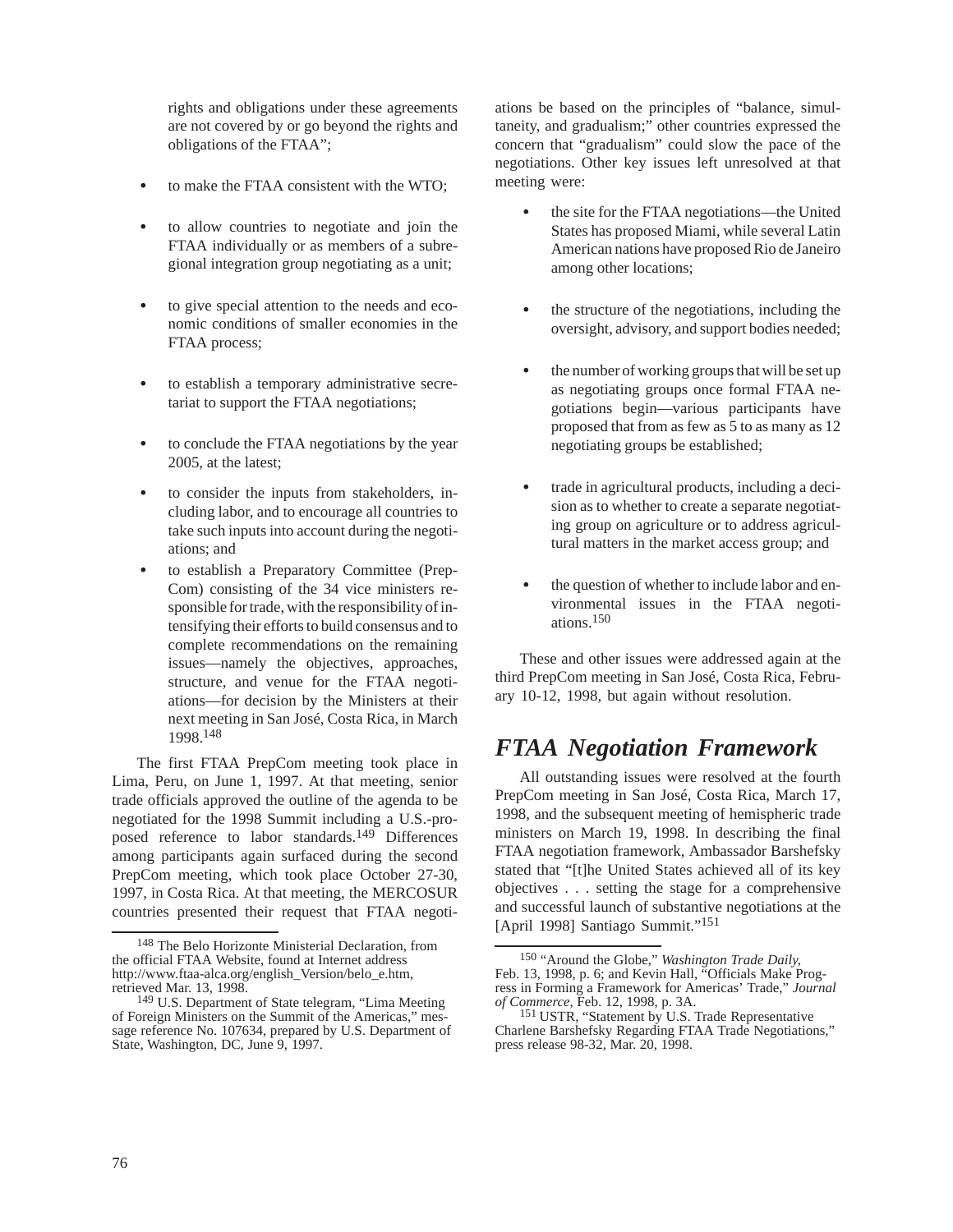In their Joint Declaration issued at the conclusion of their summit meeting, the trade ministers—

- reaffirmed their commitments to the declarations made at the 1994 Miami Summit;
- $\bullet$  pledged to recommend to their respective heads of state to initiate negotiation of the FTAA during the Second Summit of the Americas to be held in Santiago, Chile, on April 18-19, 1998;
- $\bullet$  reaffirmed their commitment to concluding the negotiations no later than 2005;
- reaffirmed their commitment to achieve concrete progress in the negotiations by the year 2000, setting as a specific goal the conclusion of agreements on business facilitation in such areas as customs procedures, professional services, and intellectual property rights by the turn of the century; and
- established an expert government-private sector working group that will make recommendations at the next FTAA meeting on the topic of electronic commerce in the hemisphere.<sup>152</sup>

Agreement was also reached on matters concerning the structure, organization, and venue of the negotiations. The initial structure is intended to be flexible and may be modified over time as required to facilitate the negotiating. Moreover, a Trade Negotiations Committee (TNC) was established at the vice-ministerial level with the responsibility of ensuring the full participation of all the countries in the FTAA process. The TNC is required to meet at least twice a year beginning June 30, 1998.153

#### **Negotiating Groups**

Nine negotiating groups were established. The negotiating groups (and their respective initial chairman and vice-chairman) are for: market access (Colombia/ Bolivia); investment (Costa Rica/Dominican Republic); services (Nicaragua/Barbados); government procurement (United States/Honduras); dispute settlement (Chile/Uruguay and Paraguay); agriculture (Argentina/ El Salvador); intellectual property rights (Venezuela/ Ecuador); subsidies, antidumping, and countervailing duties (Brazil/Chile); and competition policy (Peru/ Trinidad and Tobago). The TNC is responsible for guiding the work of the negotiating groups.154

#### **Venue**

The meetings of the negotiating groups will be held in a single venue, which will rotate among the following three countries according to the specified timetable:

- $\bullet$  Miami, United States, from May 1, 1998 to February 28, 2001;
- $\bullet$  Panama City, Panama, from March 1, 2001 to February 28, 2003; and
- $\bullet$  Mexico City, Mexico, from March 1, 2003 to December 31, 2004 (or until the conclusion of the negotiations).

#### **Chairmanship of the FTAA Process**

The chairmanship and vice-chairmanship of the FTAA process will rotate among different countries at the end of each subsequent ministerial meeting among the following countries and in the following order:

- $\bullet$  chairman: Canada; vice-chairman: Argentina, May 1, 1998-October 31, 1999;
- $\bullet$  chairman: Argentina; vice-chairman: Ecuador, November 1, 1999-April 30, 2001;
- $\bullet$  chairman: Ecuador; vice-chairman: Chile, May 1, 2001-October 31, 2002; and
- $\bullet$  cochairman: Brazil and the United States; no vice-chairman; November 1, 2002-December 31, 2004 (or until the conclusion of the negotiations).

## **Participation of Civil Society**

The FTAA process will establish a committee (chairmanship to be decided at a later date) of government representatives, open to all member countries, to receive inputs from business and other sectors of production, labor, environmental, and academic groups, to analyze their inputs, and to present the range of views for consideration in the FTAA process.

<sup>152 &</sup>quot;Summit of the Americas Fourth Trade Ministerial, San José, Costa Rica, March 19, 1998, Joint Declaration," found at Internet address

http://www.ftaa-alca.org/EnglishVersion/costa\_e.htm, retrieved Mar. 31, 1998.

<sup>153</sup> Ibid.

<sup>154</sup> Ibid.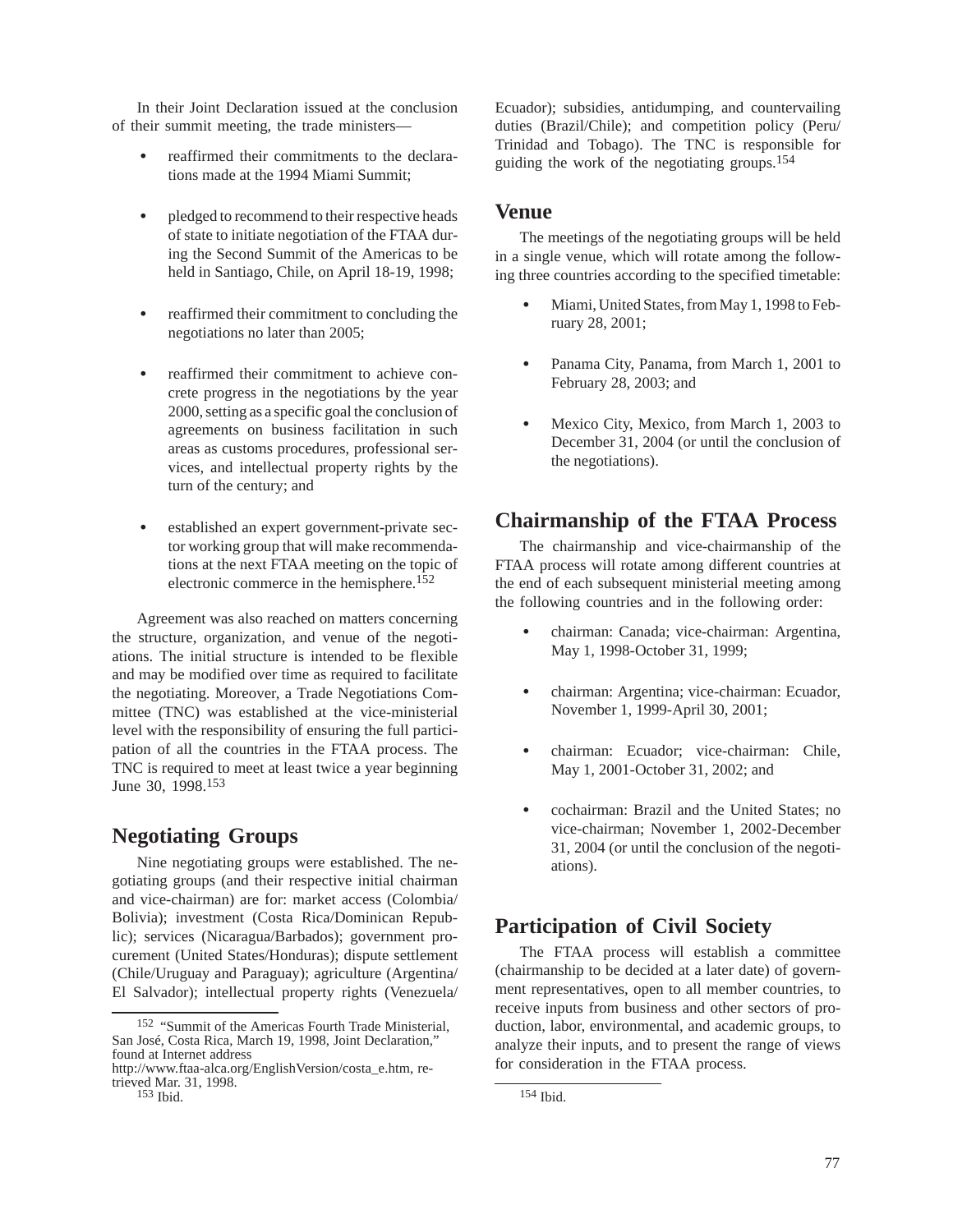## **Africa Initiatives**

Section 134 of the Uruguay Round Agreements Act (URAA)155 directed the President to develop a comprehensive trade and development policy for the countries of Africa and to report to the Congress annually until 2000 on the steps taken to carry out that mandate. The Statement of Administrative Action that was approved by the Congress in the URAA outlines the Administration's plans for this work.156 According to President Clinton, 1997 marked a "watershed in our economic and trade relations with the countries of Africa." On June 17, he announced a new strategy, the Partnership for Growth and Opportunity in Africa, to promote economic growth and opportunity in Africa.157 This was the first comprehensive trade and investment initiative for the region, appending traditional aid programs with new ones emphasizing sustained economic development and self-reliance. The new initiative was aimed at countries which are committed to growth-oriented economic reforms, particularly in the areas of trade and investment liberalization, human resources, and policy management and governance. In connection with the new Partnership towards Sub-Saharan Africa, President Clinton scheduled an official visit to the countries of Botswana, Uganda, South Africa, Ghana, Rwanda, and Senegal in March 1998—the first such visit to the Sub-Saharan region by a U.S. President in two decades—for the purpose of discussing trade and investment opportunities.

Congress is considering legislation relating to the creation of a new framework for U.S. trade and economic relations with Africa with legislation that complements the President's initiative. The African Growth and Opportunity Act: End of Dependency Act of 1996 was introduced late in the 104th Congress, but was not enacted. Similar legislation was introduced in the 105th Congress, and passed the House of Representatives on March 11, 1998. The legislation is intended to establish a new trade and investment policy toward Africa. Senate action is pending. The President's initiative and legislative developments regarding trade and investment issues relating to Africa are described below.

## *Partnership for Economic Growth and Opportunity in Africa*

On June 17, 1997, President Clinton announced the Partnership for Economic Growth and Opportunity in Africa, to promote economic growth and development in Sub-Saharan Africa. The plan consists of five different goals: (1) increasing access to the U.S. market for African exports, including the negotiation of free-trade agreements; (2) increasing technical assistance to Sub-Saharan Africa; (3) increasing private investment in Africa by creating a \$150 million equity fund through OPIC to finance increased private investment and a \$500 million fund for infrastructure investment; (4) working to eliminate bilateral debt; and (5) holding annual economic meetings at the ministerial level with all reforming African nations. In unveiling the initiative, President Clinton requested that other trading partners "join us in urging the international financial institutions—the World Bank, the IMF, the Africa Development Bank, as well as the United Nations—to create innovative new programs so that reforming African nations can succeed in integrating themselves into the global economy."158

In announcing his Partnership initiative, President Clinton also indicated that he would seek support for it from other countries attending the G-7 summit meeting in Denver on June 22, 1997. He asked other trading partners to coordinate policies toward Africa to encourage reform in trade and investment and relief to heavily indebted countries. He also asked them to urge international financial institutions to create new programs to help African nations integrate themselves into the global economy.159

The Partnership is geared towards those countries that adopt growth-oriented economic and financial reform policies and those that open their markets to trade and investment. Taking into account that not all countries are ready or able to take steps to encourage high levels of economic growth, partnership countries may participate in one of three different levels:

*Level 1 Participation*: To support the efforts of Sub-Saharan African countries to achieve economic growth, a range of opportunities and assistance will be available to eligible countries, including the Generalized System of Preferences (GSP), investment support, support for regional integration, support for American-African Business Relations, and designation of an

<sup>155 19</sup> U.S.C. 3554.

<sup>156 &</sup>quot;Statement of Administrative Action," *Uruguay Round Agreements, Texts of Agreements, Implementing Bill, Statement of Administrative Action and Regional Supporting Statements, Message from the President of the United States*, Sept. 27, 1994, House Document 103-316, pp. 73-74.

<sup>157</sup> The White House, "Text of a Letter from the President to the Chairmen and Ranking Members of the House Committees on Ways and Means and International Relations and the Senate Committees on Foreign Relations and Finance," Dec. 23, 1997.

<sup>158</sup> White House, "Remarks by the President at Africa Trade Event," press release, Washington, DC, June 17, 1997. 159 Ibid.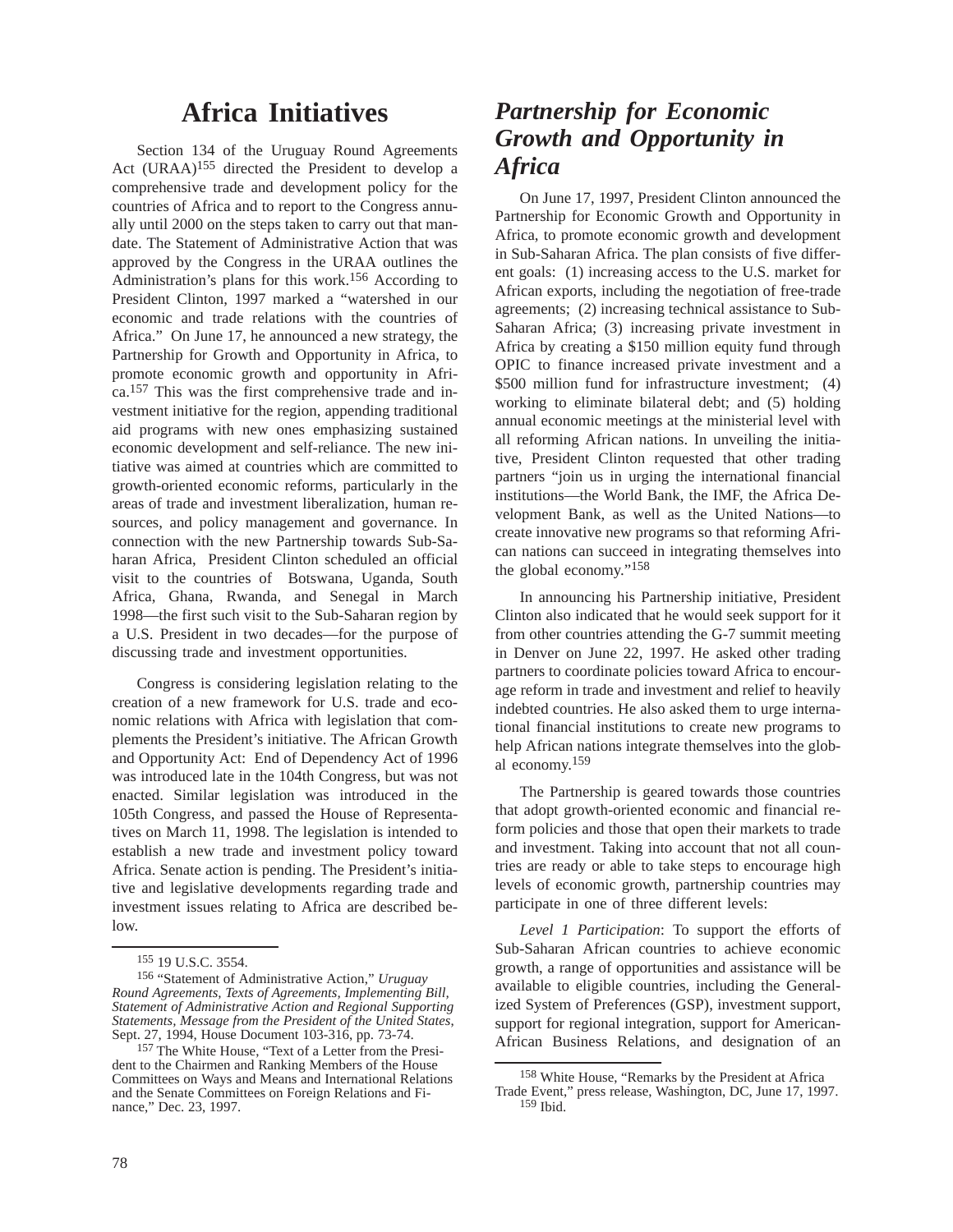Assistant USTR for Africa, and a senior advisor on Africa to the U.S. Export-Import Bank.160

*Level II Participation*: Additional support will be offered to those GSP-eligible countries that are pursuing aggressive growth-oriented reform programs in such areas as trade and investment liberalization, investment in human resources, and improved policy management and governance. At the discretion of the President, these countries would be eligible to take advantage of the following opportunities: further enhanced market access, debt reduction, U.S.-Africa Economic Cooperation Forum, bilateral technical assistance to promote reforms, support for agricultural market liberalization, trade promotion, reprogramming commodity assistance, support for economic policy reform, and targeted multilateral assistance.<sup>161</sup>

*Level III Participation*: The United States will be open to pursuing free-trade agreements with strongperforming, growth-oriented Sub-Saharan African countries, in the future, as appropriate.<sup>162</sup>

During 1997, various activities were undertaken to implement the Partnership. These activities are summarized in figure 3-1 under the following categories: trade and investment, technical assistance, financing and debt relief, enhanced dialogue with African countries, and multilateral activities.

## *African Growth and Opportunity Act*

The African Growth and Opportunity Act (H.R. 1432) was introduced in the 105th Congress on April 24, 1997.163 The legislation was cosponsored by Reps. Philip Crane (R–IL), Jim McDermott (D–WA), and Charles Rangel (D–NY). H.R. 1432 was referred to the House Ways and Means Committee and the House International Relations Committee. The Senate companion bill S. 778, was introduced by Sen. Richard Lugar (R–IN) on May 21 and was referred to the Senate Finance Committee. No action was taken on the Senate bill during 1997. H.R. 1432 provided for increased trade benefits for countries in Sub–Saharan Africa, allowed for duty–free and quota–free imports of textiles and apparel from these countries and provided a foundation for negotiating free–trade agreements with them. The bill focused on economic self–reliance through expanded private sector activities, increased trade and investment, and the elimination of trade barriers.

The most contested sections of H.R. 1432 were the provisions for enhanced U.S. market access for textiles and apparel from Sub–Saharan Africa. Section 8(c) of the bill would eliminate U.S. textile and apparel quotas for Kenya and Mauritius, the only Sub–Sahran African countries currently subject to U.S. textile and apparel quotas, but only after each country adopts a "cost–effective and efficient" visa system to guard against unlawful transshipment of textiles and apparel. The section would also require other countries in Sub–Saharan Africa planning to export substantial amounts of textiles and apparel to the United States to have a "functioning and efficient" visa system in place to guard against such transshipments.164

Section 9 of the bill would authorize the President to provide countries in Sub-Saharan Africa with dutyfree treatment under the GSP for textiles and apparel now excluded from the program. Currently, the textile and apparel sector faces the highest average U.S. tariff. The bill would authorize the President to designate textiles and apparel as GSP-eligible articles with respect to eligible countries in Sub-Saharan Africa if, after receiving the advice of the U.S. International Trade Commission, he determines such articles are not import sensitive in the context of imports from these countries. The proposed GSP duty-free treatment would remain in effect through May 31, 2007. (A summary of the other major provisions of H.R. 1432 is given in figure 3-2.)

Opponents of the textile provisions claimed that duty- and quota-free access would lead to transshipment of textile goods and apparel through Sub-Saharan Africa and hurt the U.S. textile industry. The Administration proposed granting preferential quota access for such products only if they were assembled with U.S. cut and formed fabric. This preferential treatment (socalled "807A" imports) would be comparable to benefits currently given to countries benefiting from the Caribbean Basin Economic Recovery Act and the Andean Trade Preference Act. The Administration's proposal was opposed by Congressman Philip Crane (R-IL) and other sponsors of H.R. 1432.

<sup>160</sup> USTR, "A Comprehensive Trade and Development Policy for the Countries of Africa," December 1997.

<sup>161</sup> Ibid.

<sup>162</sup> Ibid.

<sup>163</sup> A previous version of the African Growth and Opportunity  $\text{\AA}$ ct, H.R. 4198, was introduced in the 104th  $\text{Con}$ gress on September 26, 1996, to authorize a new U.S. trade and investment policy in Sub-Saharan Africa. Although it was referred to the Committee on Ways and Means, no action was taken on the bill during the 104th Congress.

<sup>164</sup> For additional information regarding the textile sections of H.R. 4198, see USITC, *Likely Impact of Providing Quota-Free and Duty-Free Entry to Textiles and Apparel from Sub-Saharan Africa*, USITC publication No. 3056, September 1997, pp. ix and xx. See also ch. 5 in this report.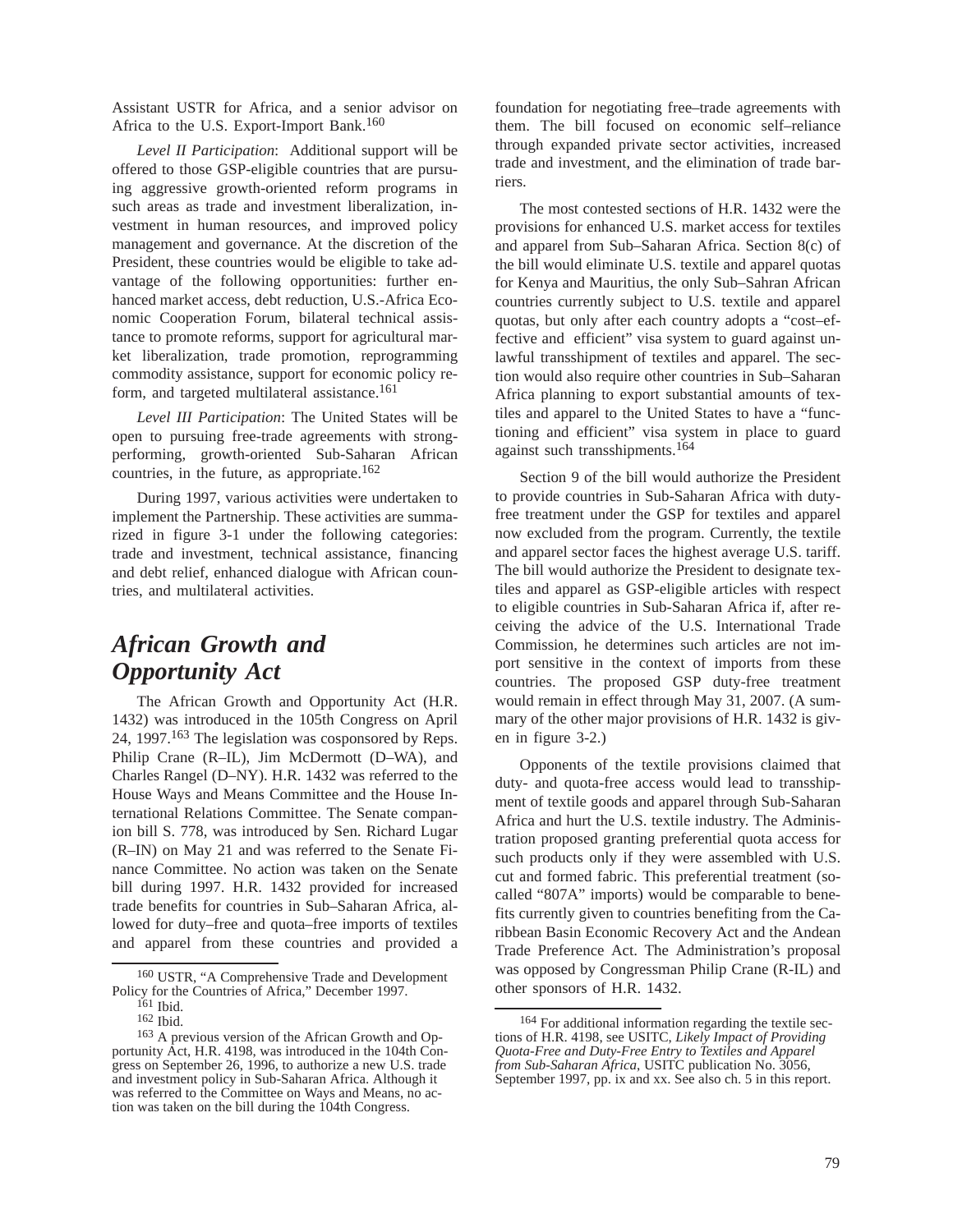#### **Figure 3-1 Summary of 1997 activities in support of African economic growth**

#### *World Trade Organization activities*

Roundtable discussions regarding Sub-Saharan Africa were conducted at the High-Level Meeting on Integrated Initiatives for Least Developed Countries' Trade Development during October 27-18, 1997. (See chapter 2 for details). Country-specific roundtable discussions were conducted for Madagascar, Tanzania, Djibouti, Zambia, Mali, Chad, Uganda, and Guinea. The discussions covered each country's need for trade-related technical assistance.

Five Sub-Saharan African countries made commitments in the negotiations on basic telecommunications services under the General Agreement on Trade in Services that concluded on February 15, 1997.

#### *Export-Import Bank programs and outreach*

The Ex-Im Bank supported \$217 million in exports to Sub-Saharan Africa in FY 1997, a 50 percent increase over 1996. The Ex-Im Bank implemented a new strategy for marketing its programs in Sub-Saharan Africa that involved meeting with commercial attaches from each African embassy to explain Ex-Im Bank programs and to develop potential transactions in these countries.

#### *Trade promotion*

The Africa Working Group of the Trade Promotion Coordination Committee (TPCC) was revitalized to improve coordination of the work of the 19 U.S. agencies directly involved in commercial promotion in Africa. The U.S. Department of Commerce also reconstituted its Africa Team of domestic and international trade specialists from the Export Assistance Center network and overseas posts to broaden its outreach, trade promotion, and business support for U.S. investors in Africa.

#### *Agribusiness development*

The U.S. Department of Agriculture is conducting a feasibility study regarding the placement of an Agricultural Trade Officer for three years in Sub-Saharan countries to support agribusiness development opportunities for U.S. industry.

#### *American-African Business Partnership*

In September 1997, USAID sponsored a national economic forum in Accra, Ghana, that focused on the future direction of Ghana's economy and prospects for growth. USAID is also supporting access to various business associations in West Africa to increase information about trade and investment opportunities.

#### *Investment support*

The Overseas Private Investment Corporation (OPIC) currently provides approximately \$1 billion in insurance and financing to over 60 projects in Sub-Saharan Africa. OPIC expects to make new investments through its support of the New Opportunity Fund. Under the Partnership initiative, OPIC will develop new private sector equity funds for Africa totaling up to \$650 million.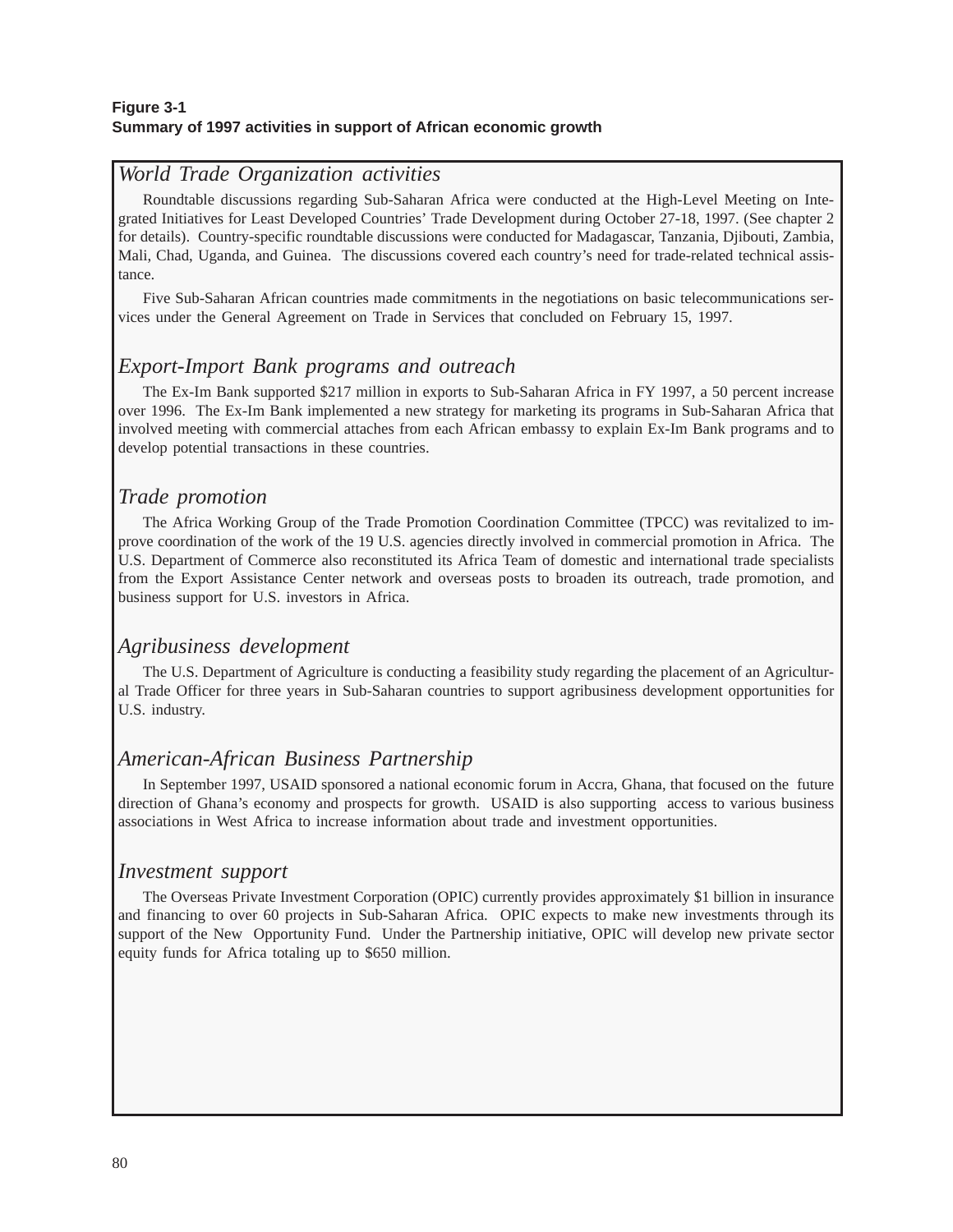#### **Figure 3-1—Continued Summary of 1997 activities in support of African economic growth**

#### *Transportation initiative*

On October 8, 1997, the Africa Trade and Investment Roundtable was held to launch the Initiative with Africa. The roundtable brought together over 200 U.S. business and political leaders to meet with the African diplomatic corps and experts on Africa to discuss the initiative and identify elements of an interactive partnership. As part of the Department of Transportation's ongoing assistance programs, the Federal Highway Administration maintains an active technology-sharing facility in Pretoria, South Africa, and has near-term plans to open such a center in Dar Es Salaam, Tanzania. The Transportation Initiative, part of the African Aviation Initiative, included regional meetings in Zimbabwe, Ethiopia, and Cote d'Ivoire to gather information concerning readiness of African nations for competitive and/or additional scheduled air services and to share information about safety and security issues. The Secretary of Transportation plans to lead a trade and development mission to Africa in early 1998.

#### *Technical Assistance*

U.S. Agency for International Development (USAID), as part of the Partnership, has technical assistance programs to help African governments liberalize trade and improve their investment climate, to encourage relationships between U.S. and African firms through business associations, and to support private sector and trade-related activities under the Initiative for Southern Africa. Funding for these technical assistance programs began in FY 1998.

In August 1997, USAID's Regional Center for Southern Africa adopted a new regional development strategy for the years 1997-2003. The new strategy emphasizes lowering trade and investment barriers within the southern African region. The agency's Southern Africa Enterprise Development Fund (SAEDF) is intended to encourage the creation and expansion of indigenous small and medium-sized enterprises in the southern Africa region. The SAEDF had approved investments totaling \$12.5 million as of September 1997.

Other technical assistance to Sub-Saharan Africa in 1997 by USAID and other agencies was in the area of labor, intellectual property rights, financial planning assistance, agricultural expertise, reprogramming U.S. commodity assistance programs, and strengthening democratic governance.

## *Financing and Debt Relief*

The Administration has announced a commitment to pursuing the extinction of concessional bilateral debt for the poorest countries that are undertaking bold reforms. Regarding multilateral debt, the Administration continues to urge the World Bank and the IMF to provide maximum relief under the Heavily Indebted Poor Countries (HIPC) debt initiative for HIPC-eligible countries. Uganda and Burkina Faso have been determined eligible to participate in the HIPC program and decisions are expected soon on Mozambique and Cote d'Ivoire.

The IMF, through the Enhanced Structural Adjustment Facility, and the World Bank are collaborating on a "reinforced strategy" to spur growth in Sub-Saharan Africa. The strategy includes support for trade liberalization, investment, good governance, increasing the role of the private sector and investment in human resources.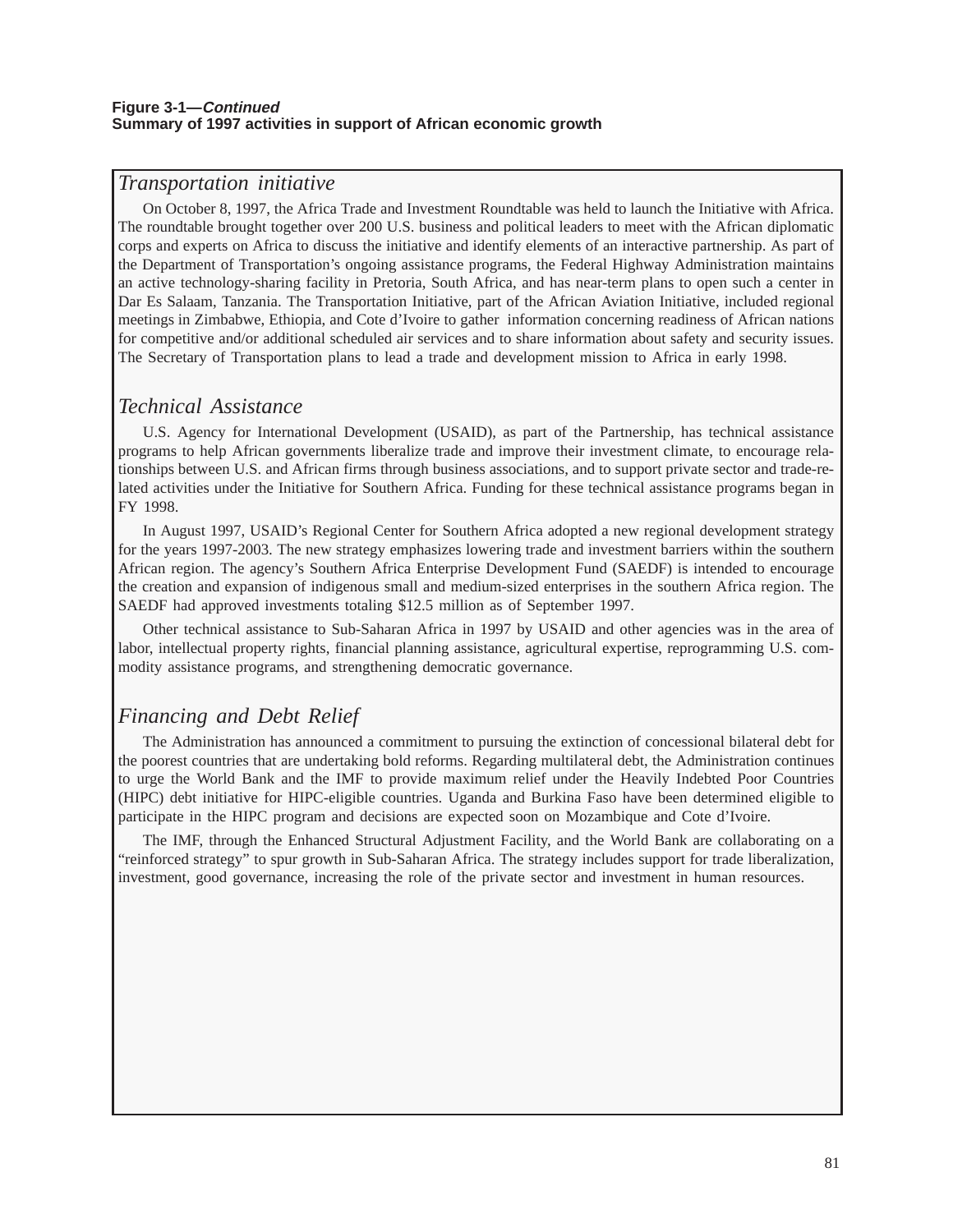#### **Figure 3-1—Continued Summary of 1997 activities in support of African economic growth**

*Enhanced Dialogue with African Countries*

With the initiation of the Partnership, the ongoing dialogue between the United States and the African nations has intensified. In September 1997, the State Department briefed the African diplomatic corps on the status of the proposed Africa Growth and Opportunity Act. Secretary of State Albright initiated a special ministerial session of the UN Security Council on Africa. Other high-level meetings were held with representatives of the U.S. Department of the Treasury.

## *Multilateral Activities*

The United States provides assistance to African countries bilaterally and through regional and multilateral organizations such as the United Nations and the World Bank. Some examples of this assistance include preventive diplomacy, peacekeeping operations, capacity strengthening of African organizations to resolve conflicts, support for human rights, demobilization and retraining, and arms control. Other ongoing U.S. diplomatic initiatives are also being carried out in Sub-Saharan Africa. Regarding finance, G-7 finance officials have formed an Africa working group to examine financial and development issues on which G-7 countries might work together.

Source: A Comprehensive Trade and Development Policy for the Countries of Africa: A Report Submitted by the President of the United States to Congress, December 1997.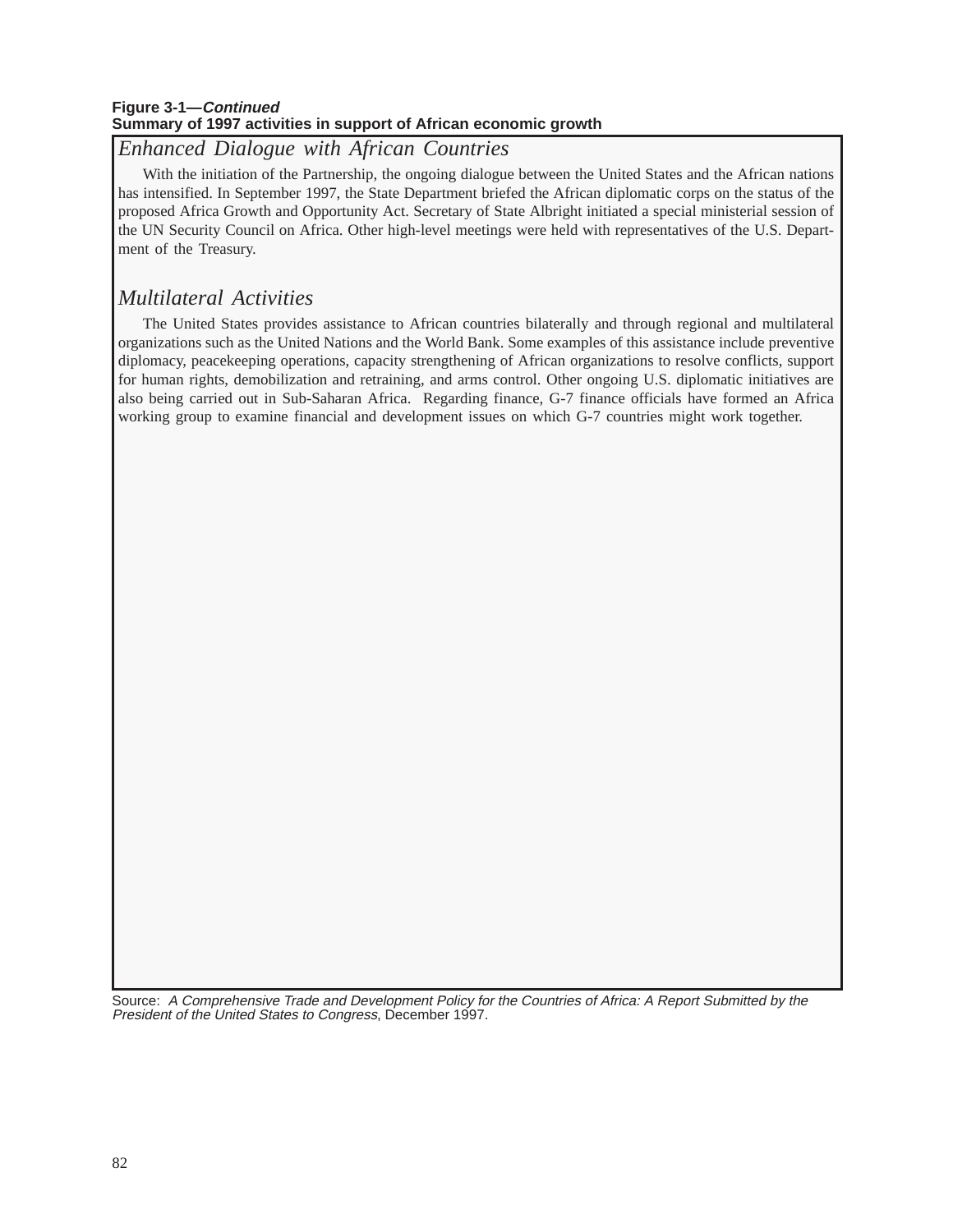Section 2: Finds that it is in the mutual economic interest of the United States and Sub-Saharan Africa to promote stable and sustainable economic growth and development in Sub-Saharan Africa.

Section 3: Expresses Congressional support for economic self-reliance for Sub-Saharan African countries.

Section 4: Makes Sub-Saharan African countries eligible to participate in programs, projects or activities or receive assistance or other benefits under the Act for a fiscal year only if the President determines, according to specified evidence, that it has established, or is making continual progress toward establishing a market-based economy.

Section 5: Expresses the sense of the Congress that sustained economic growth in Sub-Saharan Africa depends upon the development of a receptive environment for trade and investment through the continued support by the U.S. Agency for International Development (AID) of programs that help to create this environment. Amends the Foreign Assistance Act of 1962: 1) to provide additional program authorities to include assistance to promote democratization and strengthen conflict resolution and 2) to increase program flexibility through Presidential waivers of certain requirements.

Section 6: Directs the President to convene annual high-level meetings between U.S. government officials and officials of the governments of Sub-Saharan African countries to foster close economic ties between them. Directs the President to establish a United States-Sub-Saharan Africa Trade and Economic Cooperation Forum.

Section 7: Directs the President to develop a plan meeting certain requirements to enter into one or more trade agreements with certain eligible Sub-Saharan African countries to establish a United States-Sub-Saharan Africa Free Trade Area.

Section 10: Expresses the sense of the Congress that: 1) specified international financial institutions and their programs are vital to the economic growth and development of Sub-Saharan African countries; 2) the executive branch should extinguish concessional debt owed to the United States by the poorest Sub-Saharan countries; and 3) the Congress supports the efforts of the executive branch to secure agreement from such institutions to maximize debt reduction for such countries as part of the multilateral initiative known as the Heavily Indebted Poor Countries (HIPC) initiative. Supports and encourages the implementation of specified initiatives through AID and the Trade Development Agency.

Section 11: Expresses the sense of the Congress that the Overseas Private Investment Corporation (OPIC) should exercise its authorities to initiate two or more equity funds in support of projects in Sub-Saharan African countries, particularly projects that expand opportunities for women entrepreneurs and employment for the poor.

Section 12: Amends the Foreign Assistance Act of 1961 to revise the composition of the Board of Directors of OPIC to require at least one of the eight presidentially-appointed Directors to have extensive private sector experience in Sub-Saharan Africa. Directs the Board to increase financial assistance in Sub-Saharan Africa. Amends the Export-Import Bank Act of 1945 to make similar changes with respect to the Export-Import Bank of the United States.

Section 13: Directs the President to establish the position of Assistant United States Trade Representative within the Office of the United States Trade Representative to focus on trade issues relating to Sub-Saharan Africa.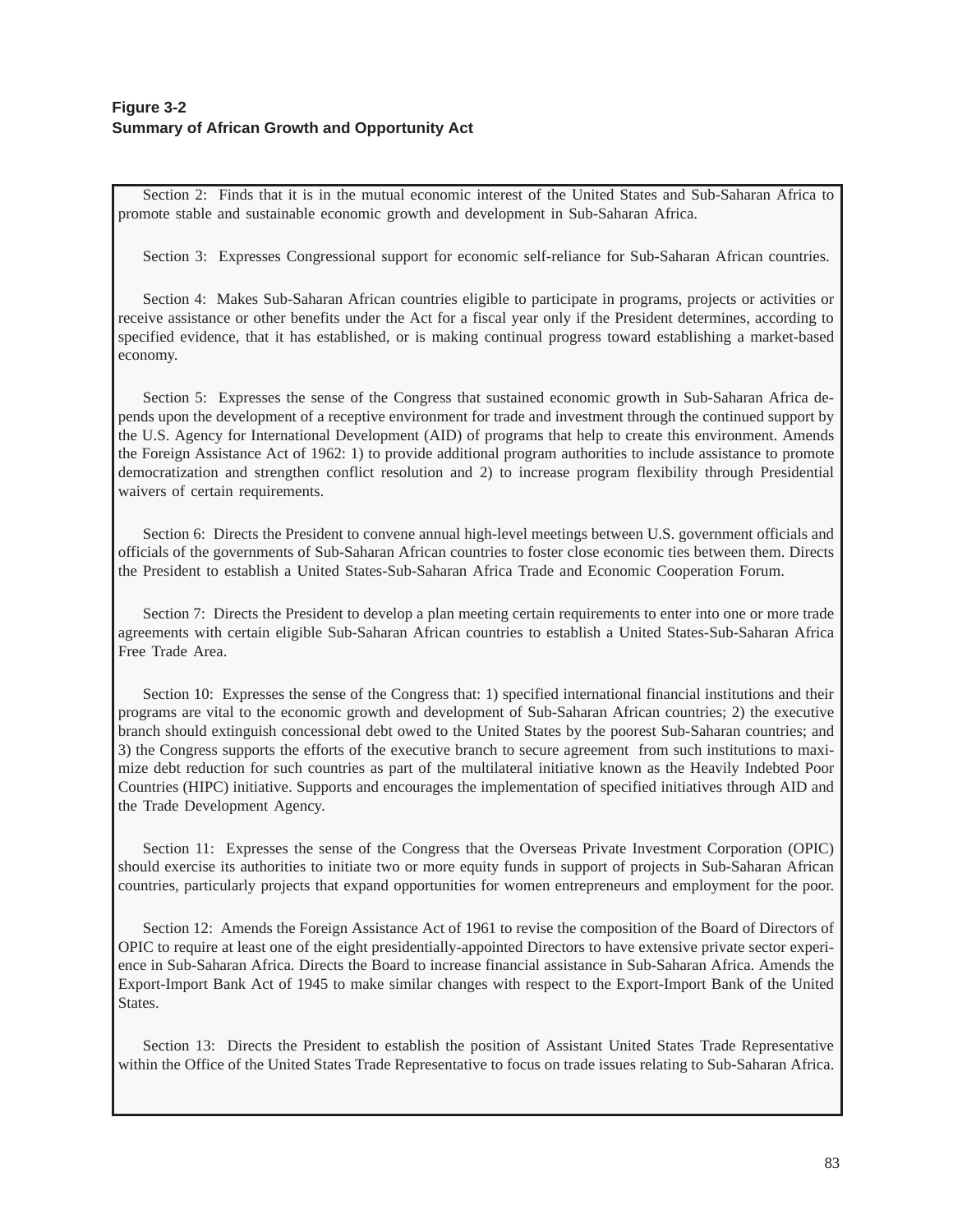The House Ways and Means Subcommittee on Trade approved H.R. 1432 on May 22, 1997. Three amendments, in addition to an amendment in the nature of a substitute, were approved. The amendments included one to expand the number of Foreign Commercial Service posts and officers in Sub-Saharan Africa, another to ensure that beneficiary countries are undertaking measures that are consistent with U.S. national security and foreign policy, and a third that changed the enumerated designation of Zaire to its recently changed name, the Democratic Republic of the Congo.165

On June 25, 1997, the House Committee on International Relations approved H.R. 1432 by voice vote. The Committee also approved an amendment to the bill, introduced by Rep. Benjamin A. Gilman (R-NY), that would prohibit U.S. assistance to any country in the region that engaged in a "consistent pattern" of "gross violation" of internationally recognized human rights. The amendment was meant to apply to Nigeria, according to the sponsor.166

On October 23, 1997, the House Ways and Means Subcommittee on Trade approved H.R. 1432 by voice vote with two amendments. One amendment, sug-

gested by the U.S. Customs Service, would more effectively guard against transshipment of textile and apparel goods and the use of counterfeit documents. The amendment also changed the date for the end of GSP benefits from 2007 to 2008. The Subcommittee also approved an amendment offered by Rep. William Jefferson (D-LA) to encourage eligible countries to promote and enable the formation of capital to support the establishment and operation of microenterprises.<sup>167</sup>

On February 25, 1998, the House Ways and Means Committee passed H.R. 1432 by voice vote. The committee also passed an amendment to the legislation by Rep. Jim Nussle (R-IA) which required that no funds authorized in the section dealing with the trade forum be used for nongovernmental organizations.<sup>168</sup> In response to passage of H.R. 1432, USTR Charlene Barshefsky stated, "The strong bi-partisan vote in favor of Africa trade legislation sends a clear signal that the Congress shares the President's desire to help move the region toward greater economic and political stability."169 On March 11, 1998, the full House of Representatives passed H.R. 1432. Senate action was pending at that time.

<sup>165</sup> Africa News Service, "House Panel Approves Africa Trade Investment Act," found at Internet address http://www.africanews.org/usaf/house-trade.html, retrieved June 11, 1997.

<sup>166</sup> Bureau of National Affairs, "House Committee Approves Legislation to Boost Ties with Sub-Saharan Africa, *International Trade Daily*, Article No. 41781010, June 17, 1997.

<sup>167 &</sup>quot;Ways and Means Panel Approves Africa Trade Bill with Minor Changes," *Inside U.S. Trade*, October 24, 1997.

<sup>168</sup> Bureau of National Affairs, "Bill Expanding Africa Trade Policy Passes House Ways and Means Panel," *International Trade Daily*, Article No. 50571004.

<sup>169</sup> USTR, "Statement by the United States Trade Representative Charlene Barshefsky in Response to House Ways and Means Committee Passage of Africa Trade Legislation," press release no. 98-19, Feb. 25, 1988.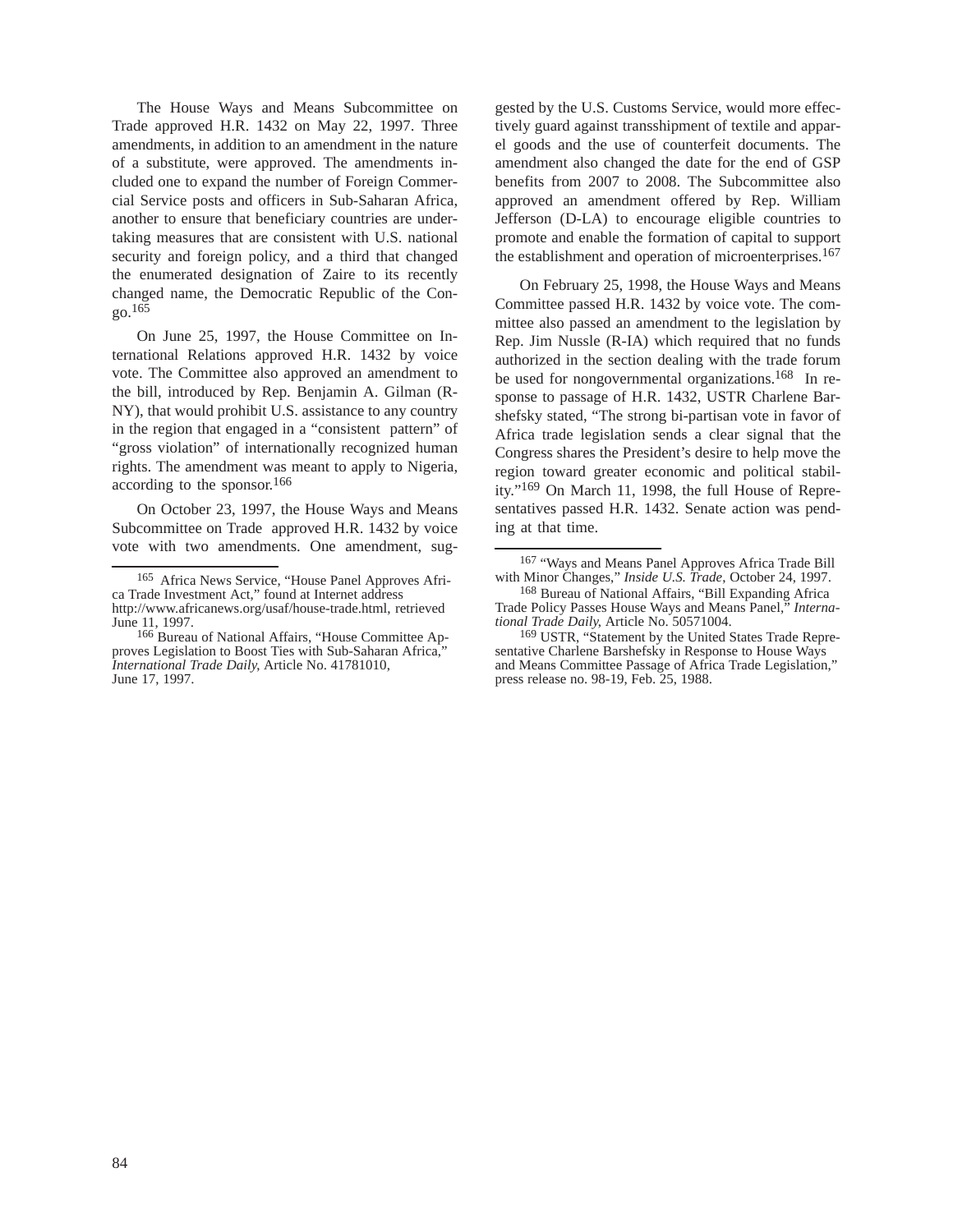# **CHAPTER 4 U.S. Relations With Major Trading Partners**

This chapter reviews bilateral trade relations and issues with seven major U.S. trading partners during 1997: Canada, the European Union, Japan, Mexico, China, Taiwan, and Korea. Appendix tables A-1-21 provide detailed information on U.S. trade with these partners.

## **Canada**

During the final year of the tariff reductions under the free trade agreement between Canada and the United States, economic and trade relations between the two countries were relatively smooth.<sup>1</sup> On January 1, 1998, duty-free status for originating goods, except for certain agricultural goods, was achieved.<sup>2</sup> However, given the volume of trade between the two countries, $3$  a certain number of issues inevitably receive considerable attention each year, some of which have a significant impact on bilateral relations. Among such issues in 1997 were trade in Canadian dairy products, Pacific salmon and related treaty obligations of the two trade partners, and an ongoing bilateral dispute concerning Canadian periodicals/ magazines that was handled through the WTO dispute settlement mechanism.

## *Dairy Dispute*

During 1997 a trade dispute developed between the United States and Canada over Canada's system of milk pricing and its refusal to implement a global tariff-rate quota (TRQ) for fluid milk (table milk and fresh cream). U.S. interests assert that Canada prices milk and dairy products in such as way as to circumvent its commitments to reduce export subsidies under the Uruguay Round Agreement on Agriculture (the agreement). $4$  According to U.S. dairy industry representatives, the system gives Canadian producers an unfair advantage in world markets and directly injures the United States and other dairy-producing countries. Canada claims that its system of dairy product pricing is not a subsidy program.5 In November 1997, the United States formally complained to the World Trade Organization (WTO) about alleged export subsidies for dairy products provided by Canada. Consultations failed to resolve the issue; and, in February 1998, the United States requested establishment of a WTO dispute settlement panel.<sup>6</sup>

This case is significant not only for the dairy industry but also for several other agricultural industries, because it is the first time a challenge has been made involving Article 10 of the agreement, designed to prevent violations of the rules of export subsidy reductions. U.S. dairy representatives claim that if Canada is able to circumvent its WTO obligations in violation of Article 10, such action will undermine all agreement rules on export subsidies.<sup>7</sup>

<sup>&</sup>lt;sup>1</sup> The U.S.-Canada Free Trade Agreement (CFTA) was signed in 1988 and entered into force in January 1989. January 1, 1994, marked the entry into force of the North American Free Trade Agreement (NAFTA). The timetable for duty reductions and most of the terms of the CFTA were folded into the NAFTA.

<sup>2</sup> U.S. Department of State telegram, "Canadian Tariffs Eliminated on U.S. Goods - Many Others Unilaterally Reduced," message reference No. 4821, prepared by U.S. Embassy, Ottawa, Dec. 24, 1997.

<sup>3</sup> Unofficially estimated at \$1 billion a day.

<sup>4</sup> Section 301 petition to the U.S. Trade Representative, filed by the National Milk Producers Federation, U.S. Dairy Export Council, and International Dairy Foods Association, Sept. 5, 1997, p. 15.

<sup>5</sup> Comments of officials of Agriculture and Food Canada reported in "U.S., Canada to Take Milk Spat to WTO," *The Journal of Commerce*, Oct. 6, 1997.

<sup>6</sup> For additional information, see the discussion of WTO dispute settlement activities in ch. 2. Information on the status of WTO disputes found at the WTO website http://www.wto.org/wto/dispute/bulletin.htm.

<sup>7</sup> National Milk Producers Federation, U.S. Dairy Export Council, and International Dairy Foods Association, "Backgrounder: WTO Challenge of Canada's Dairy Export Pricing Scheme," press release, Sept. 5, 1997.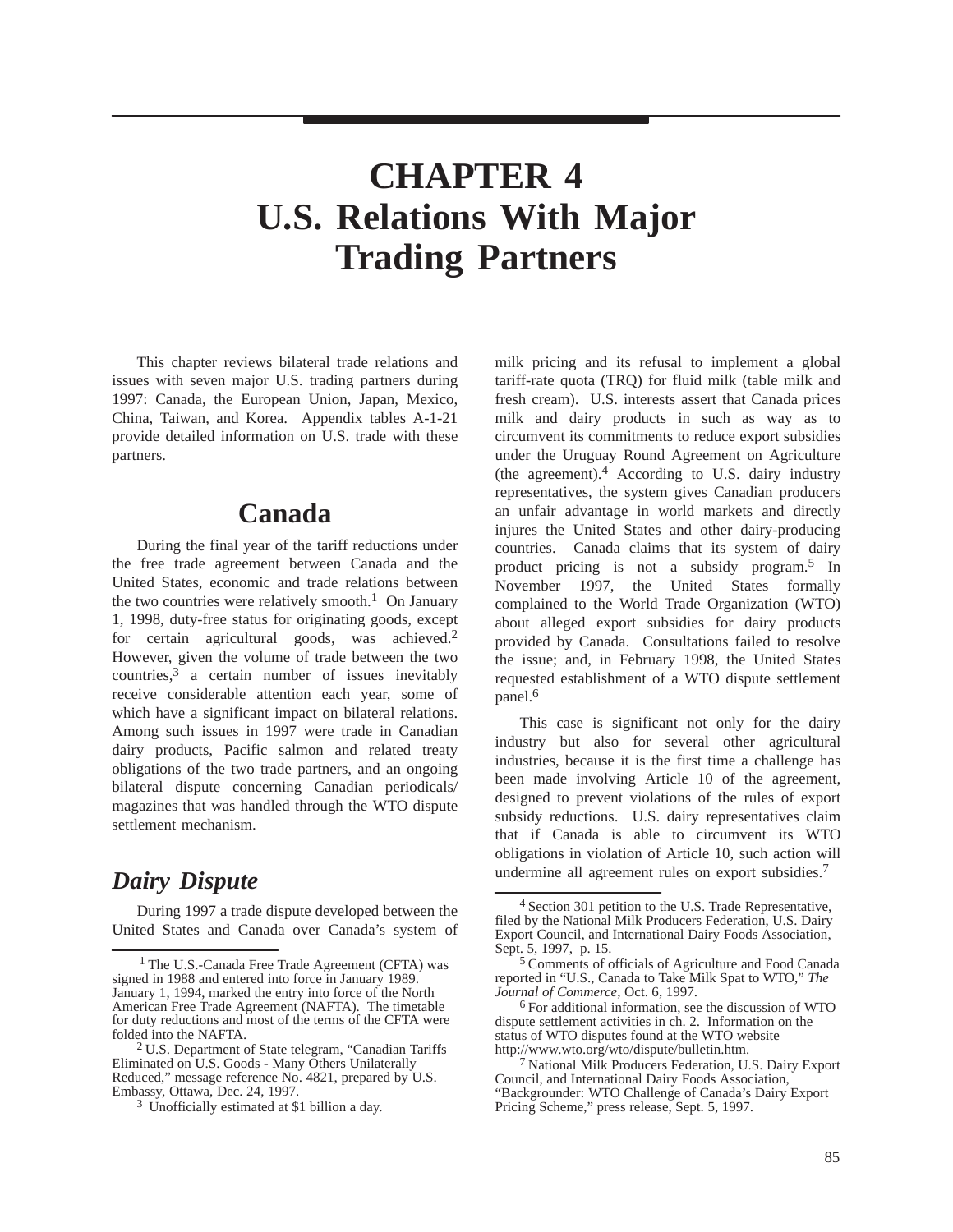#### **Background to Canadian Dairy Pricing Policy**

The milk and dairy products industry in Canada operates under a national supply management system, largely insulated from international markets by a combination of quotas, tariffs, and other import controls, industry support, and price stabilization arrangements.8 Each year a national quota for industrial milk and cream is established based on the anticipated needs of the domestic market, plus the milk requirements of specific export programs. The quota is then allocated among provincial marketing boards with the responsibility for the allocation of farm quota entitlements.9 Imports of dairy products are controlled by TRQs, with over-quota duty rates as high as 300 percent.10 These supply restrictions, coupled with import controls, mean that the cost of the dairy programs in Canada is borne mostly by Canadian consumers through higher prices.<sup>11</sup>

The Canadian Dairy Commission (CDC) establishes the target price for industrial milk and the assumed processor margin at the beginning of each dairy year.<sup>12</sup> The target price is the price determined to be adequate for efficient milk producers to cover their cash costs and to receive a fair return on their labor and investment. In establishing price levels, the CDC weighs advice received from industry stakeholders, calculations from cost of production formulas, market conditions, and the general state of the Canadian economy.13

<sup>11</sup> U.S. Department of Agriculture (USDA), Economic Research Service, "Dairy Policies Are Limiting U.S.-Canada Trade," *Agricultural Outlook*, Jan.-Feb. 1997, p. 20.

<sup>12</sup> The CDC is delegated by the Canadian Government to oversee Canada's national supply management program, and to manage the government-funded dairy support program. The CDC was established in 1966, and in the early 1970s dairy products became the first commodities in Canada to be governed by national supply management. For information on Canadian dairy programs see CDC,"Dairy Industry Policies," found at Internet address http://www.cdc.ca/cdc.html, retrieved Apr. 16, 1998.

Provincial marketing boards typically purchase milk from producers and sell it to processors for the manufacture of dairy products. The milk produced in Canada is sold to processors through a common milk classification system for the manufacture of milk-based products defined as classes 1 through 4.14 The price processors pay for their milk depends on the type (or class) of manufactured dairy product for which the milk is used. Manufacturers of class 1 products pay the highest price for their milk, while class 4 product manufacturers pay the least for their milk.15 Receipts from milk sales are pooled across all classes, and producers are paid a uniform weighted average price (with weights reflecting the proportion of milk sold under each class) to equalize payments to milk producers.16

Milk is the primary ingredient in manufacturing dairy products. Processors wishing to export dairy products must be able to purchase their milk at a price that allows them to be competitive on the world market. Prior to August 1, 1995, all milk marketed domestically (i.e., from sales of milk classes 1-4) by Canadian dairy farmers was subject to a levy imposed by the CDC. Proceeds from this levy were used to subsidize Canadian dairy exporters by reducing the high domestic cost of milk to a level which allowed Canadian dairy products to be competitive on world markets.17

<sup>8</sup> Agriculture and Agri-food Canada, "The Canadian Dairy Sector: Structure, Performance and Policies," in R.M.A. Loyns, Karl Meilke, and Ronald D. Knutson, eds., *Understanding Canada/United States Dairy Disputes*, proceedings of the Second Canada-U.S. Agricultural and Food Policy Systems Information Workshop, University of Guelph, Dec. 1996, p. 16.

<sup>9</sup> OECD, *Reforming Dairy Policy*, 1996, p. 57.

<sup>10</sup> General Agreement on Tariffs and Trade, *Summary of The Results of the Uruguay Round in the Dairy Sector*, International Dairy Agreement Fifteenth Annual Report, Geneva, Nov. 1994, pp. 22-23.

<sup>13</sup> Ibid.

<sup>14</sup> Class 1— fluid milks, fluid creams, milk-based beverages, fluid milks for the Yukon and Northwest Territories (Alberta only); class 2—yogurt and ice cream; class 3—specialty cheeses and cheddar; and class 4— butter, powders and condensed milk for ingredient purposes, condensed milk for retail, new products for the domestic market, and animal feed and unclassified products. Class 5 was established effective August 1, 1995, as part of Canada's new dairy pricing and pooling scheme described in more detail below. Ibid.

<sup>15</sup> Under class 5, industrial milk is classified and made available for use in dairy products and products containing dairy ingredients at prices which vary according to end use. The volume of dairy components accessed under this class is monitored through permits issued by the CDC. Ibid.

<sup>16</sup> Traditionally, provinces have used a variety of pooling calculations to equalize payments to milk producers. Pooling became national in scope in August 1995, with the implementation of a pricing and pooling system for class 5 milk. In addition, revenue from all milk sales (fluid and industrial) has been pooled among the producers of Manitoba, Ontario, Quebec, New Brunswick, Nova Scotia, and Prince Edward Island since August 1996. In March 1997, the four Western provinces also implemented an all milk pooling arrangement; although Manitoba is part of the Western Milk Pool, it also participates in revenue sharing with the Eastern All Milk Pool. Ibid.

<sup>&</sup>lt;sup>17</sup> Section 301 petition to the U.S. Trade Representative, filed by the National Milk Producers Federation, U.S. Dairy Export Council, and International Dairy Foods Association, Sept. 5, 1997, p. 15.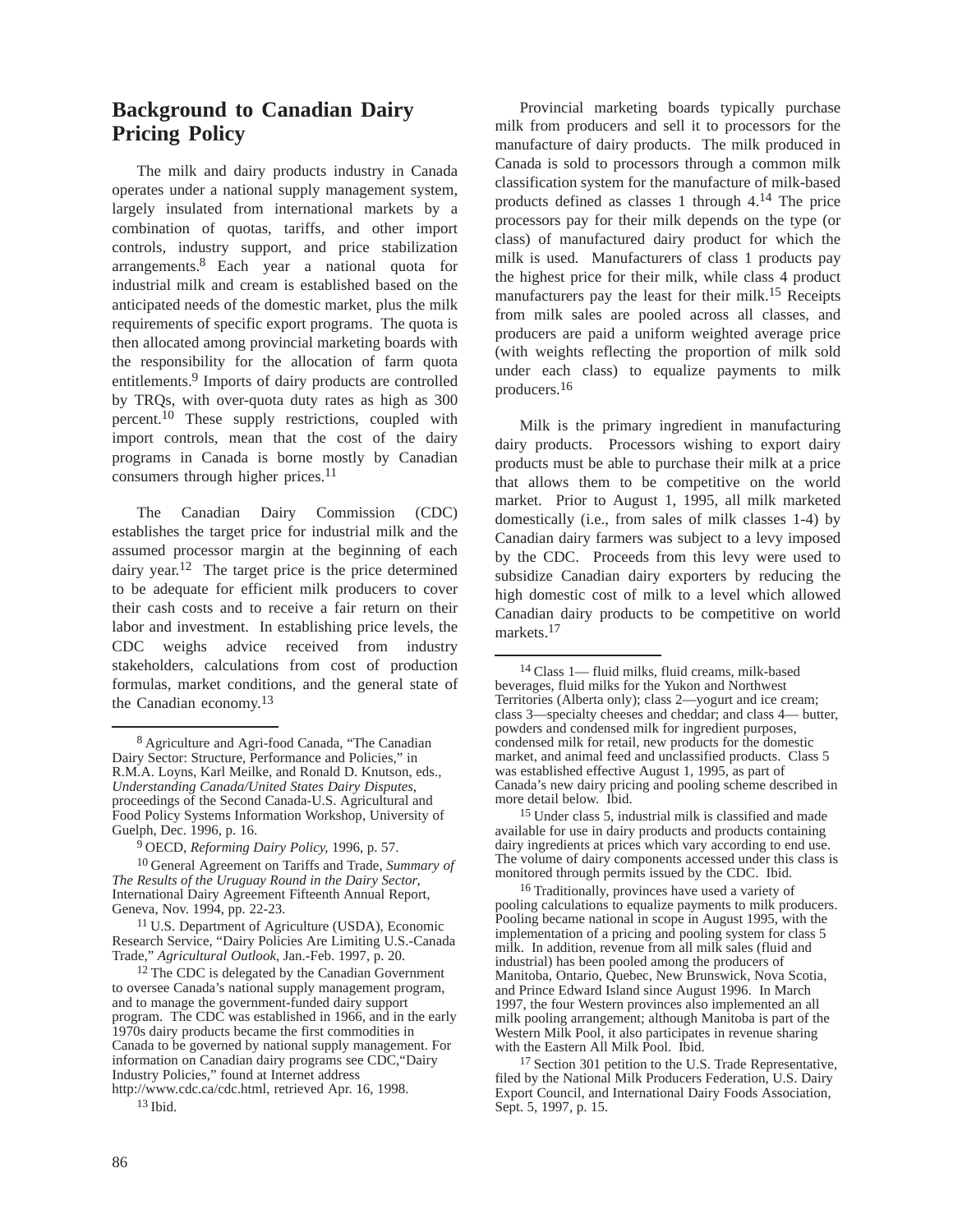Under the agreement, this system of producer-financed export assistance qualified as an export subsidy and was subject to the value and volume reductions of export subsidies required under the agreement.<sup>18</sup> To comply with the agreement, Canada changed its pricing policy effective August 1, 1995, in a way that ensured its dairy industry could continue to compete successfully in world markets and that, according to the Canadians, does not violate its WTO commitments.<sup>19</sup>

The new 1995 system brought two major changes to the previous policy. First, the producer levy was removed and the system of producer-financed export assistance was abandoned. Second, a class 5 (for special milk types) was introduced. Class 5 established prices for milk used for the production of exported dairy products and products containing dairy ingredients.20 Since August 1995, milk for exported dairy products has been accessed through permits issued by the CDC on a transaction by transaction basis under subclasses  $5(d)$  and  $5(e).^{21}$  The number of permits and the volume of milk they cover vary depending on the quantity of milk produced that is not required for the domestic market. The target prices under class 5 are lower than those for domestically sold products under classes 1-4, and thus allow processors to manufacture dairy products for export at a competitive world price.

Receipts from class 5 sales are pooled with those from sales in classes 1-4 and returned to producers in the form of a pooled average price from domestic and export sales. The average producer price from classes 1-5 (under the new system) is lower than the price based on the class 1-4 average (under the previous system), because class 5 prices are the lowest of all classes. However, producers are compensated for the lower price by the removal of the levy. Thus, the money previously collected from the dairy producers,

is now transferred directly to the processors from the producer in the form of a lower administered price.

This system allows Canadian dairy food processors and exporters of dairy-based products to purchase their inputs at competitive prices and therefore export competitively.<sup>22</sup> The U.S. dairy industry maintains that the effect is to implement a two-tier pricing structure, in which the price Canadian processors pay for milk to produce exported food products is lower than the price they pay for milk used to produce the same products sold on the domestic market.

#### **The Dispute**

On September 5, 1997, three major U.S. dairy organizations—the National Milk Producers Federation, the International Dairy Foods Association, and the U.S. Dairy Export Council—filed a petition with the U.S. Trade Representative (USTR) under section 301 of the Trade Act of  $1974<sup>23</sup>$  requesting that the United States challenge the Canadian dairy pricing system before the WTO Dispute Settlement Body (DSB).24 The industry groups argue that Canada's program of special milk classes involves a circumvention of export subsidies rules as outlined in Article 10 of the agreement.<sup>25</sup>

Export subsidy commitments are outlined in each member's Schedule of Concessions. Article 9.1 of the agreement specifies the types of export subsidy that are subject to reduction commitments under the agreement.<sup>26</sup> Drafters of the agreement were

<sup>18</sup> *Uruguay Round Agreement Act, Statement of Administrative Action*, published in H. Doc. 103-316, 103d Cong., 2d Sess., pp. 720-723.

<sup>19</sup> "Canadian Dairy Commission Announces No Change in Target Support Prices," *The Cheese Reporter*, Feb. 14, 1997, p. 5.

 $20$  Class 5 comprises the following: (1) cheese ingredients for further processing for the domestic and export markets; (2) all other dairy products for further processing for the domestic and export markets; (3) domestic and export activities of the confectionery sector; (4) specific negotiated exports, including cheese under quota destined for the United States and the United Kingdom, evaporated milk, whole milk, whole milk powder, and niche markets; and (5) surplus removal.

<sup>21</sup> U.S. Department of Agriculture, Foreign Agricultural Service, *Dairy Annual* (CA6076), Dec. 13, 1995, p. 7.

<sup>22</sup> U.S. Department of Agriculture, Economic Research Service, "Dairy Policies Are Limiting U.S.-Canada Trade," pp. 19-23.

<sup>&</sup>lt;sup>23</sup> Section 301 of the Trade Act of 1974 provides the procedural means under U.S. trade law for U.S. businesses and workers to seek government intervention in gaining relief from unfair foreign trade practices that burden or restrict U.S. commerce.

<sup>&</sup>lt;sup>24</sup> Section 301 petition to the U.S. Trade Representative, filed by the National Milk Producers Federation, U.S. Dairy Export Council, and International Dairy Foods Association, Sept. 5, 1997, p. 31.

<sup>&</sup>lt;sup>25</sup> Ibid. The agreement requires that the value of export subsidies be reduced to a level 36 percent below the 1986-90 base period average level and that the volume of subsidies be reduced by 21 percent. This means that both the value and volume of subsidies were capped in 1995. They are then being progressively reduced to the required level by the year 2000. Products that did not receive export subsidies during the base period will not be eligible for export subsidies in the future. *Uruguay Round Agreements Act, Statement of Administrative Action*, pp. 721-22.

<sup>26</sup> Export subsidies specified in Article 9.1 of the agreement include: payments-in-kind to market participants contingent on export performance; government sale or disposal of noncommercial stocks of agricultural products at a price lower than the comparable price charged to buyers in the domestic market; payments on the export of an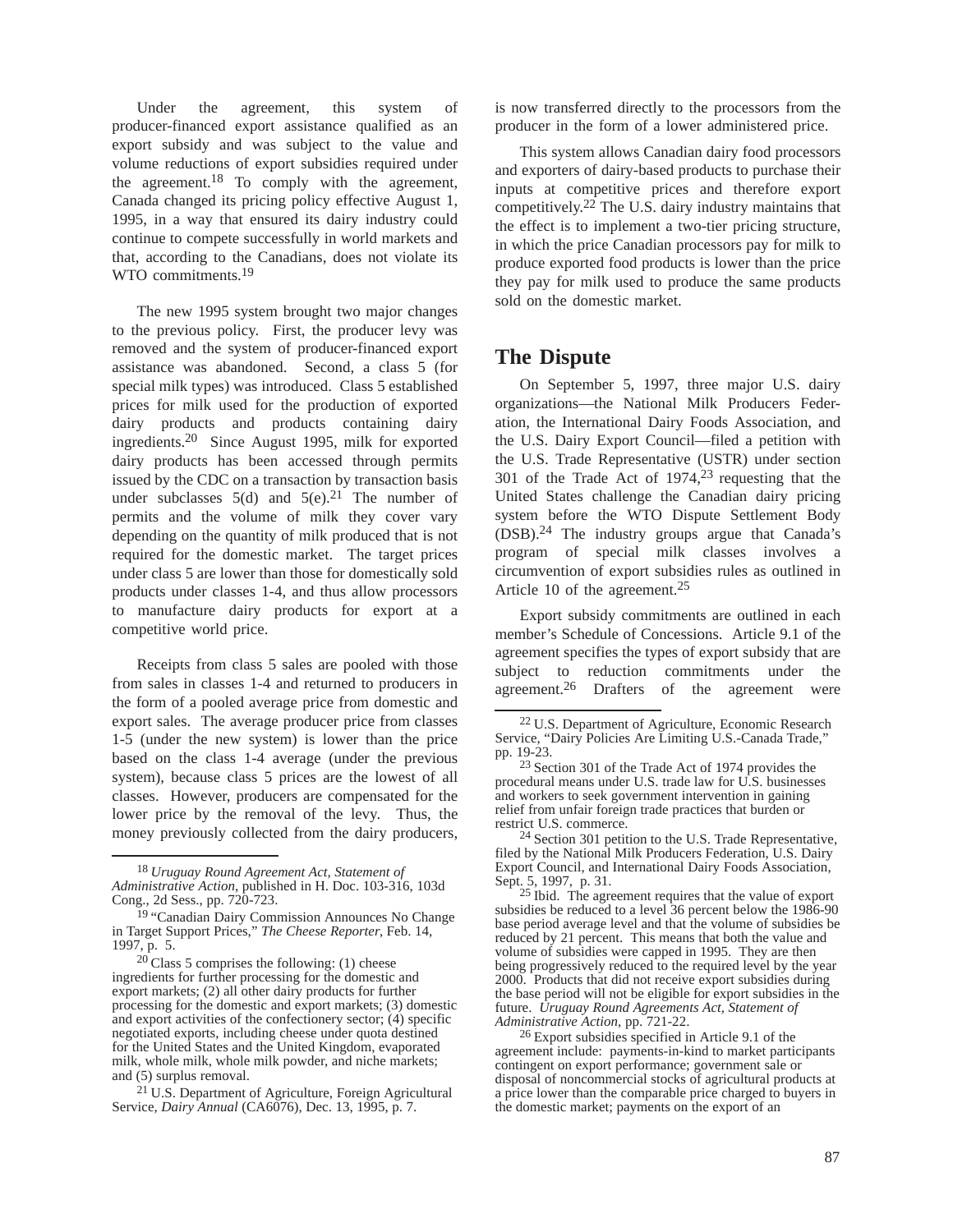concerned that after devising the description of export subsidies listed in Article 9.1 and agreeing to reduce such subsidies, some WTO members would invent new methods for subsidizing exports to avoid falling under the literal definitions. Export subsidies not subject to reductions are prohibited by Article 10 to prevent circumvention of export subsidy reduction commitments. Article 10 of the agreement states that "export subsidies not listed in Article 9.1 shall not be applied in a manner which results in, or which threatens to lead to, circumvention of export subsidy commitments; nor shall non-commercial transactions be used to circumvent such commitments."<sup>27</sup> Thus Article 10 bans the use of export subsidies not included in Article 9.1 or in a member's Schedule of Concessions.

The U.S. dairy industry petition argues that class 5 constitutes an export subsidy as defined in the Agreement on Subsidies and Countervailing Measures (Subsidies Agreement)<sup>28</sup> which defines "subsidy" as any financial contribution, such as grants, loans, revenue foregone, and the provision or purchase of goods and services, by a government or any public body that provides any income support and confers benefit,29 and that the Canadian dairy pricing system violates Article 10 of the Uruguay Round Agreement on Agriculture because it allows Canada to circumvent volume and expenditure limitations on export subsidies. The petition argues that class 5 is applied in a manner that constitutes noncommercial transactions used to circumvent export subsidy commitments.

The petition claims that Canada exports dairy products at prices below its domestic prices for comparable products. It alleges that Canada subsidizes lower-priced exports by charging a relatively high price for milk used by processors supplying the Canadian domestic market, and by charging a lower price to Canadian processors supplying the same product to export markets. The petition argues that the

26—*Continued*

Canadian system represents a two-tier pricing system, involving a subsidy on exports that is financed by producers (not the government) through the system that pools revenues from high domestic sales prices and lower export sale prices. According to the petition, "without these preferential input prices, Canadian processors of dairy products would not be competitive on the world market due to the high domestic prices of milk protected by import restrictions. Thus the Canadian class 5 scheme satisfies the definition of an export subsidy as contemplated by the Agreement on Agriculture and the Subsidies Agreement."<sup>30</sup>

The Canadian Government contends that the class 5 scheme does not fall within Article 9, and that "Canada chose to meet its international commitments under the WTO and NAFTA for most dairy products by changing the payments on export financed producer levies, that were defined as export subsidies under the URA, to an end-use pricing system, which is not."<sup>31</sup>

The petition also charges Canada with refusing to honor its TRQ for fluid milk that it agreed to in the agreement. Specifically U.S. industry groups wish to force Canada to comply with its minimum access commitments under the Uruguay Round, and specifically to open its 64,500 ton TRQ on fluid milk to commercial imports. Canada insists that tourists and Canadian citizens carry milk across the border in such quantity as to fill the quota. However, according to U.S. officials, Canada has no valid documentation for this, nor does it make any effort at the border to record milk volumes. According to the petition, opening the TRQ to commercial imports would increase U.S. dairy exports to Canada by at least \$20 million annually.32

#### **Timetable for Dispute Settlement**

On October 8, 1997, the United States filed a complaint (WT/DS103/1) with the WTO concerning export subsidies allegedly granted by Canada on dairy products and the administration by Canada of the TRQ on milk. The U.S. complaint contends that the export subsidies by Canada distort markets for dairy products and adversely affect U.S. sales of dairy products. The United States alleges that Canadian practices constitute violations of Article II of the General Agreement on Tariff and Trade (GATT) 1994, Articles 8 and 10 of the

agricultural product that are financed by virtue of government action; provision of subsidies to reduce the costs of marketing exports of agricultural products, such as international transportation and processing; internal transportation charges on export shipments provided by government on terms more favorable than for domestic shipments; and, subsidies on agricultural products contingent on their incorporation in exported products.

<sup>27</sup> USTR, *Uruguay Round of the Multilateral Trade Negotiations, General Agreement on Tariffs and Trade,* Final texts of the GATT Uruguay Round Agreements, Agreement on Agriculture, Marrakesh, Apr. 15, 1994, p. 51.

<sup>28</sup> *Uruguay Round Agreements Act, Statement of Administrative Action*, pp. 911-55.

<sup>29</sup> Ibid., p. 912.

<sup>30</sup> Section 301 Petition to the U.S. Trade Representative, filed by the National Milk Producers Federation, U.S. Dairy Export Council, and International Dairy Foods Association,

 $31$  Response to a question by New Zealand at WTO Committee on Agriculture Meeting, Oct. 1997.

 $32$  Section 301 Petition to the U.S. Trade Representative, filed by the National Milk Producers Federation, U.S. Dairy Export Council, and International Dairy Foods Association, Sept. 5, 1997, p. 27.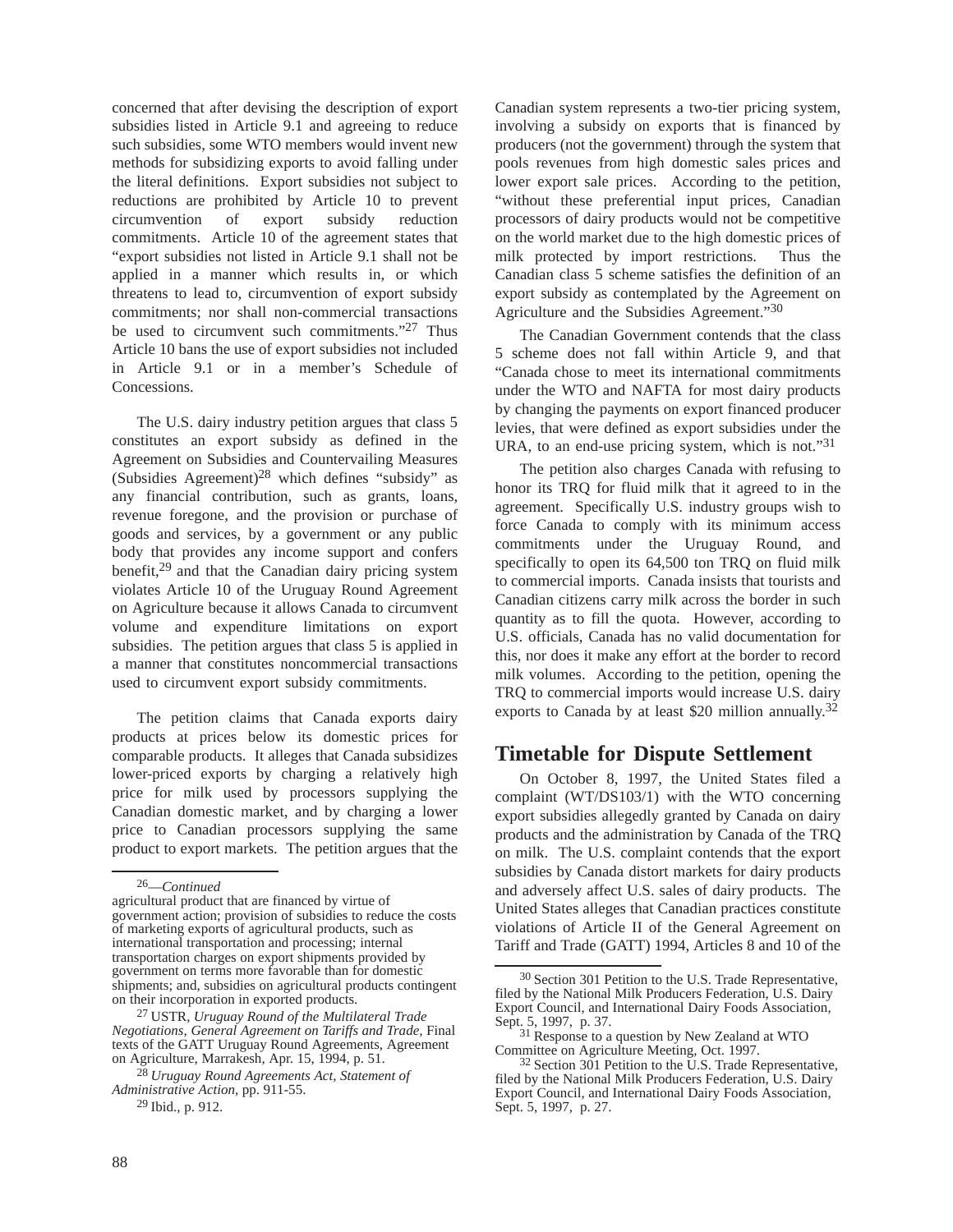Agreement on Agriculture, Article 3 of the Subsidies Agreement, and Articles 1 and 3 of the Import Licensing Agreement.<sup>33</sup>

Under WTO rules, the two parties must attempt to negotiate a solution; and informal consultations were held beginning November 19, 1997, at the WTO in Geneva, Switzerland. Australia and Japan joined the United States as interested parties in the case. $34$  These consultations failed to draw the opposing sides closer together. In a separate but related issue, New Zealand filed a WTO complaint (WT/DS113/1) on December 29, 1997, concerning the Canadian dairy export scheme, alleging that the milk classes scheme is inconsistent with Articles 3, 8, 9, and 10 of the Agreement on Agriculture. A WTO dispute settlement panel was established on March 25, 1998, to jointly address the complaints of both the United States and New Zealand. $35$  A final decision in the case is not expected until late 1998 at the earliest.

## *Recent Developments in the Pacific Salmon Fishery*

The Pacific salmon industry faces numerous problems and complications. Recent high harvest rates have depressed prices and may be depleting the resource.36 High harvest rates may be unsustainable in the longer run because salmon population growth rates may prove too low to replace the removal through harvesting<sup>37</sup> and because industrial development along rivers and coastlines threatens future harvests.38 Most significantly, the fishery—one of the world's most valuable fish resources—is shared with Canada, raising

issues of joint access and bilateral management, in addition to competition for the U.S. industry on the fishing grounds and in the marketplace.39

In the spring of 1997, the Canadian Government seized several U.S.-flag fishing vessels traversing Canadian waters on their way from Washington to Alaska. These seizures were followed by a blockade by British Columbia fishing vessels of a U.S.-flag ferry. These events reflect the ongoing logjam in U.S.-Canada negotiations over bilateral allocations of benefits and costs of the Pacific salmon fishery.

#### **Background**

The U.S. Pacific salmon fishery is based in the Pacific Northwest (Washington, Idaho, and Oregon) and Alaska and is situated along the Columbia, Snake, and other rivers. The fishery is shared with Canada, and is supported in part by salmon runs from the Fraser and other river systems in British Columbia and the Yukon. The bulk of the Pacific salmon fishery consists of five species: chinook or king*,* sockeye or red*,* pink*,* chum*,* and coho or silver.40Several subspecies of salmon are classified by the United States as "endangered" or "threatened" pursuant to the Endangered Species Act (16 U.S.C. 1531-1543, Public Law 93-205), which is administered in part by the National Marine Fisheries Service (NMFS) of the U.S. Department of Commerce.<sup>41</sup>

Salmon migrations may cover hundreds or thousands of miles, from the middle of the North Pacific to U.S. and Canadian river tributaries, waterways, and other bodies of water. Salmon almost always return to the waters of their birth, where they

pp. 21-31. <sup>40</sup> The respective scientific names are: *Oncorhynchus tshawytscha*, *O. nerka*, *O. gorbuscha*, *O. keta*, and *O. kisutch*. Minor salmon species and western bouts of the same genus are not included here; nor is Atlantic salmon, which in the Pacific Northwest is raised on farms, not harvested by fishing vessels.

<sup>41</sup> For example, Snake River coho has been determined to be extinct; Snake River sockeye and chinook are listed as "endangered"; and coho salmon at the Oregon/California border are listed as "threatened." The term "endangered" means "any species which is in danger of extinction throughout all or a significant portion of its range," while "threatened" signifies less immediate danger of extinction than "endangered." These listings mean that it is unlawful to kill or harm individuals of these populations, with exceptions to be made in accordance with existing state fishery conservation plans. 16 U.S.C. 1532(6).

<sup>33</sup> Information on the current status of WTO disputes can be found at the WTO website

http://www.wto.org/wto/dispute/bulletin.htm.

<sup>34</sup> U.S. Department of State telegram, "WTO Consultations on Canada's Dairy Regime," message reference No. 08274, Geneva, Dec. 1, 1997.

<sup>35</sup> WTO, "Overview of the State-of-play of WTO Disputes," found at Internet address http://www.wto.org/wto/dispute/bulletin.htm, dated

March 31, 1998, retreived Apr. 2, 1998.

<sup>36</sup> U.S. Department of Commerce, National Oceanic and Atmospheric Administration (NOAA), National Marine Fisheries Service (NMFS), "The West Coast Regional Report," chapter 4 in *Our Living Oceans: The Economic Status of U.S. Fisheries, 1996*, NOAA Technical Memorandum NMFS-F/SPO-22, December 1996, pp. 52-53.

<sup>37</sup> U.S. Department of Commerce, NOAA, NMFS, "Alaska Salmon," *Our Living Oceans: Report on the Status of U.S. Living Marine Resources, 1995*, NOAA Technical Memorandum NMFS-F/SPO-19, February 1996, pp. 77-79.

<sup>38</sup> U.S. Department of Commerce, NOAA, NMFS, "Impacts of California Sea Lions and Pacific Harbor Seals on Salmonids and on the Coastal Ecosystems of Washington,

<sup>38—</sup>*Continued*

Oregon, and California," NOAA Technical Memorandum NMFS-NWFSC-28, Seattle, March 1997, available at http://research.nwfsc.noaa.gov/pubs/tm/tm28/tm28.htm. <sup>39</sup> US. Department of Commerce, NOAA, NMFS,

<sup>&</sup>quot;Pacific Northwest Salmon," *Our Living Oceans: Report on the Status of U.S. Living Marine Resources, 1995*, NOAA Technical Memorandum NMFS-F/SPO-19, February 1996,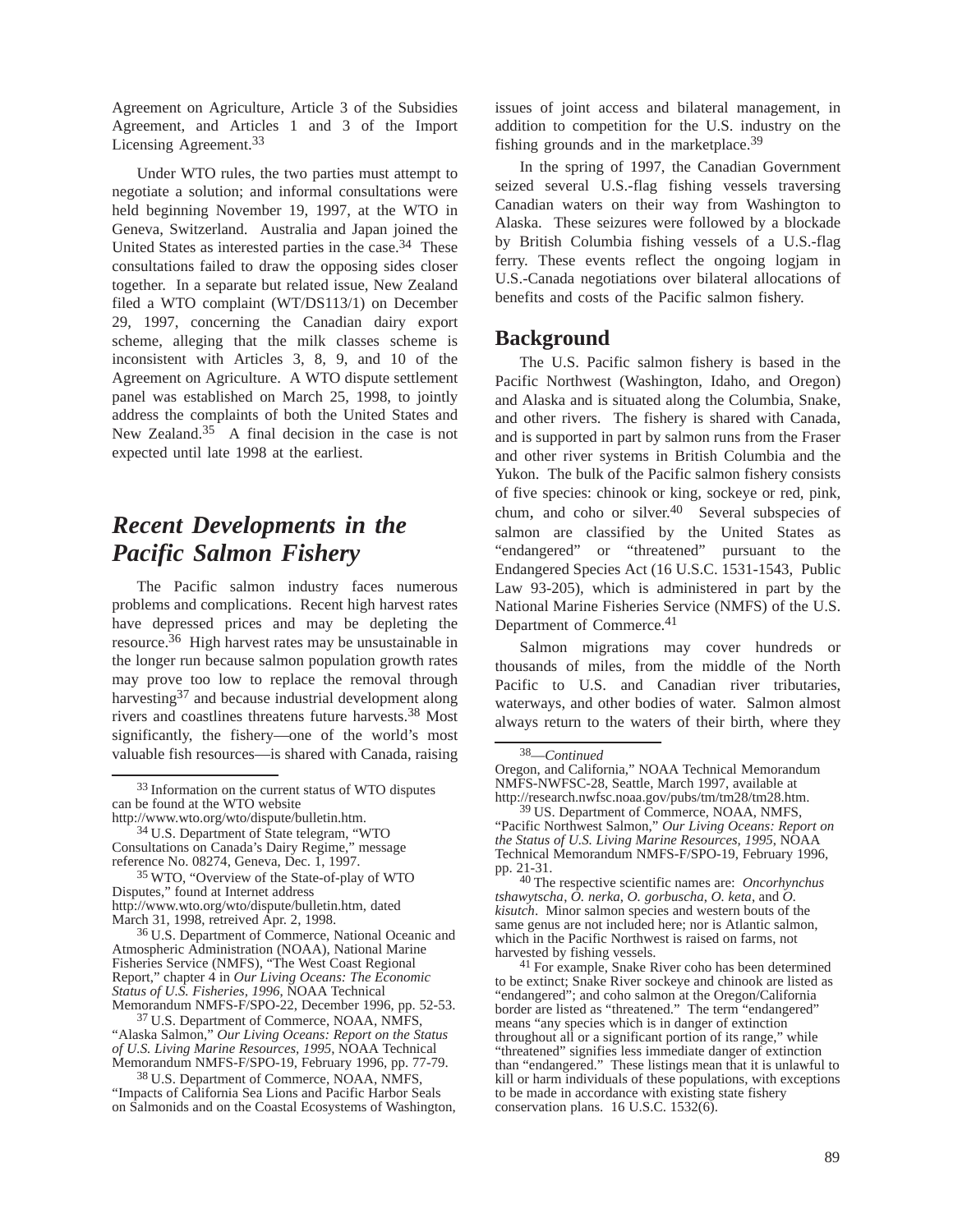die after spawning.42 The commercial harvest of salmon takes place primarily within three miles of the Pacific Ocean shore, <sup>43</sup> often at or close to the mouths of rivers. Because Canadian and U.S. salmon stocks mix with each other in the ocean, some "interceptions" by both countries are unavoidable as vessels fishing on the U.S.-Canadian border harvest both U.S.- and Canadian-born salmon. Such interceptions are a cause of significant practical and political problems for effective fishery management, and have been the subject of bilateral concern.

#### **Salmon Supply**

The mix of Pacific salmon species, their migratory behavior, environmental factors, and the mostly adverse effects of human activity on their migration combine to make the Pacific salmon fishery one of the biologically most complex and unique fisheries in the United States. Both human activities and natural phenomena may affect the supply of Pacific salmon available to U.S. and Canadian fisheries. Human activities, including overfishing, the construction of dams and reservoirs in salmon migration corridors, as well as pollution from industrial and residential development can adversely affect salmon supply and reduce salmon survival rates.44 Natural oceanographic phenomena, such as changes in water temperatures (including the periodic El Niño events of unusual warm ocean conditions) and salinity, in turn can adversely affect the size of a salmon population as well as its location and depth.45

Under the Magnuson-Stevens Fishery Conservation and Management Act (P.L. 94-265 as amended), the U.S. Government has responsibility for the conservation and management of anadromous fish (including Pacific salmon) resources within the U.S. Fishery Conservation Zone (FCZ) and beyond unless the resources are within another nation's fishery conservation zone.46 The Magnusun-Stevens Act established the Pacific Fishery Management Council, which has implemented fishery management plans for Pacific salmon covering commercial troll fisheries as well as Native American and recreational fisheries, fresh- as well as saltwater. In determining the total allowable catch available each year for these varied interests, the council takes into account the biological status of the resources, market conditions and other economic factors, augmentation of fish stocks by hatcheries, and the likely amount to be harvested by Canadian fishermen under the Pacific Salmon Treaty (discussed in more detail below), which requires joint efforts between the Federal Government, the states, Canada, and tribal governments.

Canadian authorities also have tightened catch limits and other restrictions to reduce fishing pressure and offset adverse environmental effects on salmon productivity. Recent proposals include a habitat restoration and enhancement program, credit programs for fishermen, and payments to fishermen for previously owned fishing gear made useless by new restrictions and for an early retirement program, among others. These measures reportedly are intended to reduce the current fishing effort so that future production can expand, while easing the current burden on fishermen.47

#### **U.S.-Canada Pacific Salmon Treaty**

Prior to the 1980s, the United States, Canada, Japan, and the former Soviet Union, among others, traditionally shared in the Pacific salmon harvest. With the extension of their FCZs to 200 miles in the 1970s, Canada and the United States effectively reduced a multilateral access problem to an essentially bilateral one.<sup>48</sup> However, problems remained because of the borderless nature of salmon migration, harvests, and supply conditions. The fishery costs and benefits for one country are linked to those for the other, creating the need for a system of joint management with equitable sharing of costs and benefits.

The United States and Canada signed the Pacific Salmon Treaty in  $1985<sup>49</sup>$  U.S. signatories to the treaty

<sup>42</sup> For more detailed information on the life history of Pacific salmon, see NMFS, Office of Protected Resources, "Northwest Salmon," (information taken from National Marine Fisheries Service, "1995 Proposed Recovery Plan for Snake River Salmon Summary"), found at Internet address http://www.nmfs.gov/tmcintyr/fish/nwsalmon.html, retrieved Apr. 18, 1998.

<sup>43</sup> U.S. Department of Commerce, NMFS, *Fisheries of the United States, 1995*, (Washington, DC: NMFS, 1995), p. 7.

<sup>44</sup> U.S. Department of Commerce, NMFS, "Pacific Northwest Salmon," pp. 27-28.

<sup>45</sup> Washington Department of Fish and Wildlife, *1997 Draft Wild Salmonid Policy*, Seattle, WA, May 1997.

<sup>46</sup> The U.S. FCZ extends from the boundary of eachs state's territory (generally 3 nautical miles from shore) to 200 nautical miles from shore.

<sup>47</sup> Department of Fisheries and Oceans Canada, "Highlights of Federal Initiatives for the Pacific Salmon Fishery," Ottawa, Ontario, January 1997.

<sup>48</sup> Problems remained for the harvest of salmon populations that extended beyond 200 miles, and these were resolved by the establishment of international forums such as the North Pacific Anadromous Fish Commission, which consists of representatives from the four nations listed above.

<sup>49</sup> Treaty Between the Government of the United States of America and the Government of Canada Concerning Pacific Salmon, as amended. In fact, U.S.-Canada salmon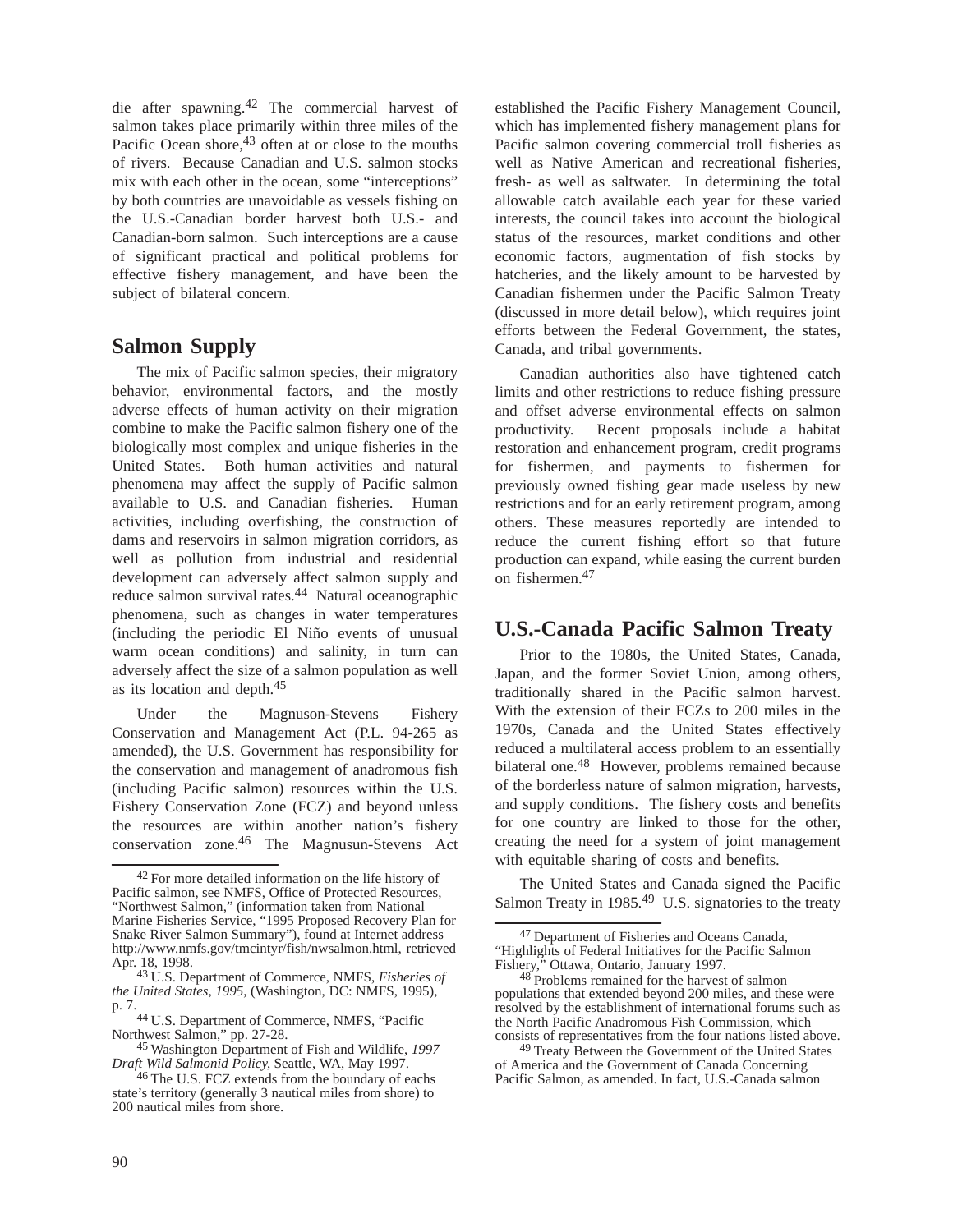included the Federal Government, Alaska, Oregon, Washington, and Northwest Native-American tribes. The goals of the treaty were to ensure conservation to prevent overfishing, and to provide an equitable harvest of salmon stocks through strict limits to ensure that interceptions of salmon by the two countries were balanced.50 The treaty established a binational Pacific Salmon Commission $51$  to regulate salmon fishing within 200 miles of the coast, but included no dispute resolution mechanism. Since the treaty's implementation, the United States and Canada have met regularly to negotiate total allowable catches of various salmon populations and their allocations to each country's fishing fleet.<sup>52</sup>

Bilateral tensions mounted during the 1990s as the productivity of salmon stocks declined. In 1994, frustrated by what they perceived as unfair U.S. demands in the treaty negotiations, Canada imposed a C\$ 1,500 fee (about US\$ 1,050) on U.S. fishing boats passing through Canadian waters;53 later that year, the NMFS reclassified Snake River chinook—once the world's largest salmon runs—from "threatened" to "endangered." The two nations sent the dispute to impartial arbitration in 1996, with a New Zealand

<sup>50</sup> Department of Fisheries and Oceans Canada, "The Pacific Salmon Treaty: Overview," May 1996.

<sup>51</sup> The Pacific Salmon Commission is divided into two national sections, with commissioners appointed by each nation. Enabling legislation in the United States prescribes that the U.S. section have one member from Alaska, one from Oregon or Washington, one representing treaty tribes, and one nonvoting federal official. The Canadian section is led by the federal Department of Fisheries and Oceans and includes representatives from First Nations, recreational and commercial fisheries, as well as the B.C. provincial government. The treaty also established several scientific and technical committees which provide the Commission with essential data on the stocks and fisheries. Department of Foreign Affairs and International Trade (DFAIT), Canada, "The Pacific Salmon Treaty: An Overview," from the DFAIT website, found at Internet address

http://www.dfait-maeci.gc.ca/english/foreignp/environ/ salmon.htm.

diplomat hired to mediate.54 However, that mediator terminated his participation in the dispute later in 1996, stating that the views of the two parties were too far apart for successful mediation.55

In early 1997, Canada argued that U.S. vessels were catching a far greater share of Canadian-origin salmon than Canadian fishermen were catching of U.S.-origin fish. In May 1997, Canada suspended discussions with the United States over the long-standing dispute on Pacific salmon and began seizing U.S.-flag fishing vessels pursuant to existing Canadian laws.56 The U.S. vessels were charged with failing to "hail in when entering Canadian waters and to stow all fishing gear on board the vessel while in Canadian waters."57 The United States issued an official protest to Canada, and Alaska legislators sought, but did not obtain, Coast Guard protection and escort of U.S.-flag vessels in Canadian waters.<sup>58</sup>

In other Canadian actions subsequently undertaken during 1997, the British Columbia Government announced that it would begin taking actions, including possibly canceling leases with the Canadian Government on military installations that are used by the United States, if the United States did not show good faith in the salmon negotiations.59 On July 19, 1997, British Columbia (BC) fishing vessels blockaded

<sup>56</sup> This action followed up on a warning from Canada issued in June 1996, under the Coastal Fisheries Protection Regulations, that it would begin enforcing its laws governing foreign vessels in Canadian waters on the Pacific coast. Department of Fisheries and Oceans Canada, "Canada Takes Action Following Deadlock in Salmon Talks, news release, May 21, 1997, and "New Regulations Governing Foreign Commercial Fishing Vessels Now in Effect," news release, July 23, 1996.

<sup>49—</sup>*Continued*

negotiations in one form or another date back to the early years of the century. Gordon R. Munro and Robert L. Stokes, "The Canada-U. S. Pacific Salmon Treaty," in D. McRae and G. Munro, eds., *Canadian Oceans Policy* (Vancouver: University of British Columbia Press, 1989).

<sup>52</sup> Ibid., and Eric Pryne and Jim Simon, "What's Behind the Battle Over a Salmon Treaty?" *Seattle Times*, May 29, 1997, found at Internet address

http://www.seattletimes.com/extra/browse/html97/ fish\_052997.html, retrieved Apr. 16,1998.

<sup>53</sup> Joseph Cone, *A Common Fate: Endangered Salmon and the People of the Pacific Northwest* (New York: Henry Holt, 1995). Defending its action, Canada called unfair the U.S. demands that Canada reduce harvests of Snake River salmon when U.S. (Alaskan) harvests of Canadian-origin salmon were rising.

<sup>54</sup> Department of Fisheries and Oceans Canada, "New Steps to be Taken to Address Canada-U.S. Pacific Salmon Fishery," news release, March 5, 1996.

<sup>55</sup> His draft report, leaked to the press in May 1997, reportedly essentially sided with Canada and proposed an accounting formula that would curtail U.S. allocations or require payments to Canada as compensation. Danny Westmeat, "Secret Report Sides With Canada," *Seattle Times*, May 31, 1997, found at Internet address http://www.seattletimes.com/extra/browse/html97/ fish\_053197.html, retrieved Apr. 16, 1998.

<sup>57</sup> Department of Fisheries and Oceans Canada, "Fisheries Officials Arrest Three U.S. Fishing Vessels," news release, May 26, 1997.

<sup>58</sup> Janet I-Chin Tu and Danny Westmeat, "Albright Joins in the Fray, Protests Boat Seizures by Canada," *Seattle Times*, May 29, 1997, found at Internet address http://www.seattletimes.com/extra/browse/html97/ cana\_052997.html, retrieved Apr. 16, 1998.

<sup>59</sup> "B.C. Premier Fish Tales," *Seattle Times*, June 13, 1997 and "Ads Are Canada's Latest Weapon in the Salmon Wars," *Seattle Times*, July 10, 1997, found at Internet address http://www.seattletimes.com/extra/browse/html97/ fish\_071097.html, retrieved April 16, 1998.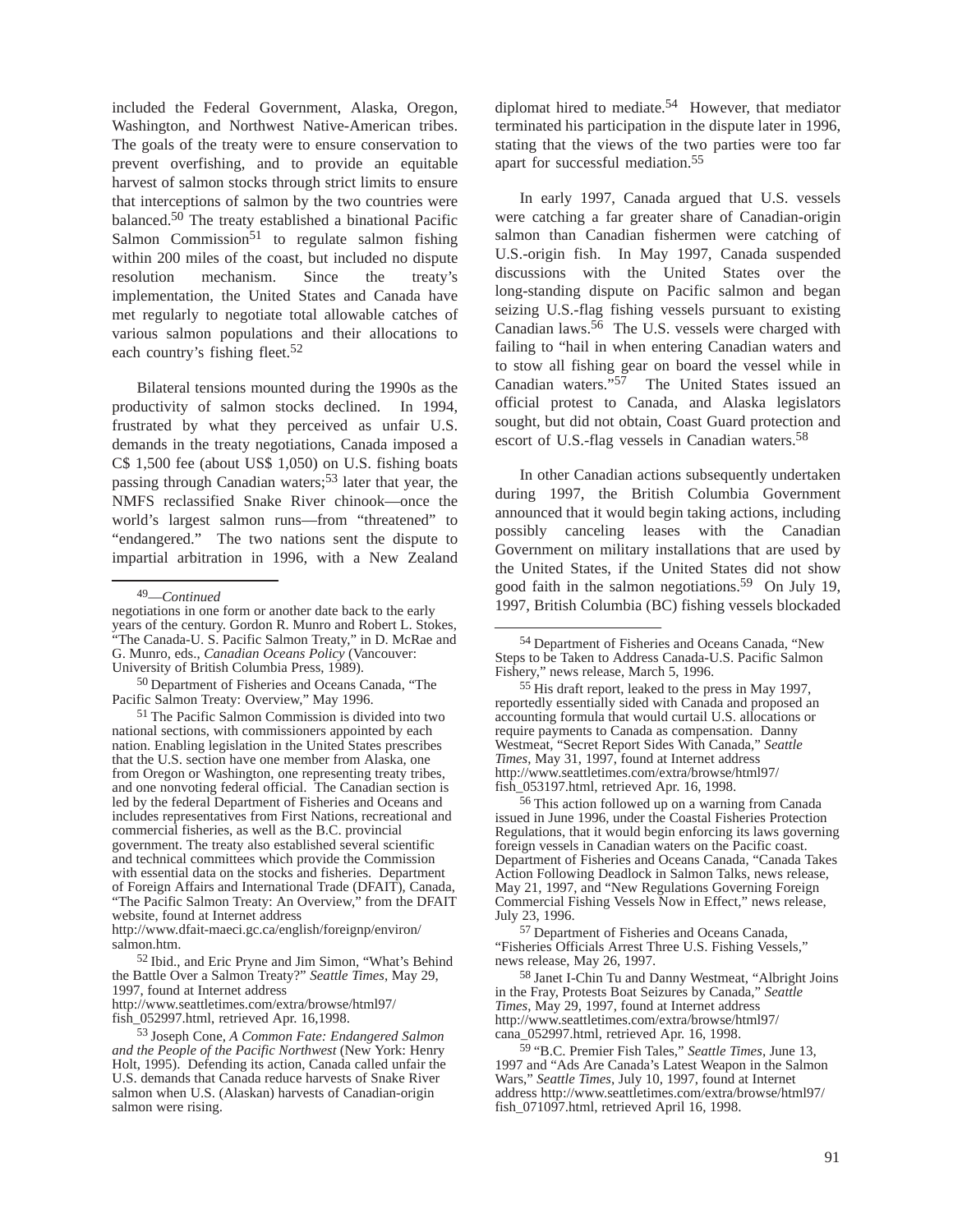a U.S.-flag Alaska-bound ferry in the port of Prince Rupert,60 an action that was accompanied by additional Federal and Provincial demands that the United States agree to limits on Alaskan fishing of Canadian-origin salmon. The vessel was subsequently freed after Canadian Government officials agreed to consider compensation plans for economically injured BC fishermen.

Special envoys for the two sides, William Ruckleshaus for the United States and David Strangway for Canada, were appointed in August 1997 to renew the treaty negotiations. However, the dispute was not resolved during 1997, and efforts to resolve it continued into 1998.61

## *Cultural Industries in Canada: the Case of Magazines*

Under the terms of the CFTA, and continued under the NAFTA, Canada enjoys special protection for its cultural industries.62 This protection was the result of Canadian concern regarding the strong influence of U.S. popular culture on certain Canadian industries. One bilateral dispute that was resolved in 1997 involved the Canadian publishing industry and official policies therein.

#### **Background**

The issue of split-run publications (i.e., U.S. publications with a Canadian version, printed in the United States for distribution and sale in Canada, e.g.,

Sports Illustrated Canada)<sup>63</sup> has been of concern to Canadian officials for some time. In fact, such publications have been banned at the border for the past 30 years. To further discourage such publications in Canada in an age when this hurdle can be leaped electronically, and under the shield of protecting Canadian cultural interests, Canada imposed a tax of 80 percent on these separate Canadian editions' advertising revenue in December 1995. According to USTR, the intent of the action was to force an end to the publication of Time-Warner's *Sports Illustrated Canada* edition.64 The United States argued that the action was discriminatory and contrary to WTO rules, and sought review under the WTO DSB.

The U.S. complaint was filed on March 11, 1996.<sup>65</sup> The complaint outlined four distinct measures that Canada used to discriminate against foreign magazines in order to protect its domestic magazine publishing industry from U.S. competition: 1) a ban on the importation of split-run magazines into Canada; 2) an 80-percent excise tax on advertising in split-run publications; 3) disallowance of an income tax deduction to Canadians who advertise in split-run publications; and 4) discriminatory postal rates for foreign magazines mailed in Canada, i.e. rates for domestic magazines were lower than for magazines not produced in Canada by Canadian companies.

#### **1997 Developments**

The Panel was formed on June 19, 1996, and its work (submission of arguments, rebuttal, hearings, etc.) continued into 1997. The final report was issued on March 14, 1997. The panel ruled against Canada on three of the four measures contested by the United States. The ban on the importation of split-run magazines, in effect since 1965, was found to be inconsistent with Canada's GATT obligations by the WTO dispute settlement panel. The panel did not accept the Canadian argument that the 80-percent excise tax on the revenue from advertising placed in split-run magazines was a tax on a service, not a good. The tax was determined to be inconsistent with Canada's national treatment obligations under the

<sup>60</sup> "Canadians Block U.S. Ferry," *Washington Post*, July 20, 1997, p. A-23.

<sup>61</sup> Department of Fisheries and Oceans Canada, "Salmon Issue Raised at International Conference," news release, Feb. 3, 1998.

<sup>62</sup> Article 2005 of the Canadian-U.S. Free Trade Agreement (CFTA) states that "cultural industries" are exempt from the provisions of the agreement, with certain exceptions. "Cultural industry" is defined in Article 2012 of the CFTA as "an enterprise engaged in any of the following activities: a) the publication, distribution, or sale of books, magazines, periodicals, or newspapers in print or machine readable form but not including the sole activity of printing or typesetting any of the foregoing, b) the production, distribution, sale or exhibition of film or video recordings, c) the production, distribution, sale or exhibition of audio or video music recordings, d) the publication, distribution, or sale of music in print or machine readable form, or e) radio communication in which the transmissions are intended for direct reception by the general public, and all radio, television and cable television broadcasting undertakings and all satellite programming and broadcast network services." Similar definitional language appears in Article 2107 of the NAFTA, while Article 2106 and Annex 2106 of the NAFTA continue the CFTA exemption for cultural industries.

<sup>63</sup> "Split-run magazines are periodicals sold both in Canada and abroad, in which the Canadian edition contains advertisements directed at a Canadian audience." USTR,"United States Prevails in WTO Case Challenging Canada's Measures Restricting Magazine Exports," press release 97-22, March 14, 1997.

<sup>64</sup> USTR, "Statement of the U.S. Trade Representative," press release 95-93, Dec. 15, 1995.

<sup>65</sup> USTR, "USTR Kantor Announces Challenge of Discriminatory Canadian Magazine Practices; Cites Clinton Administration Determination to Defend U.S. Industries," press release 96-23, March 11, 1996.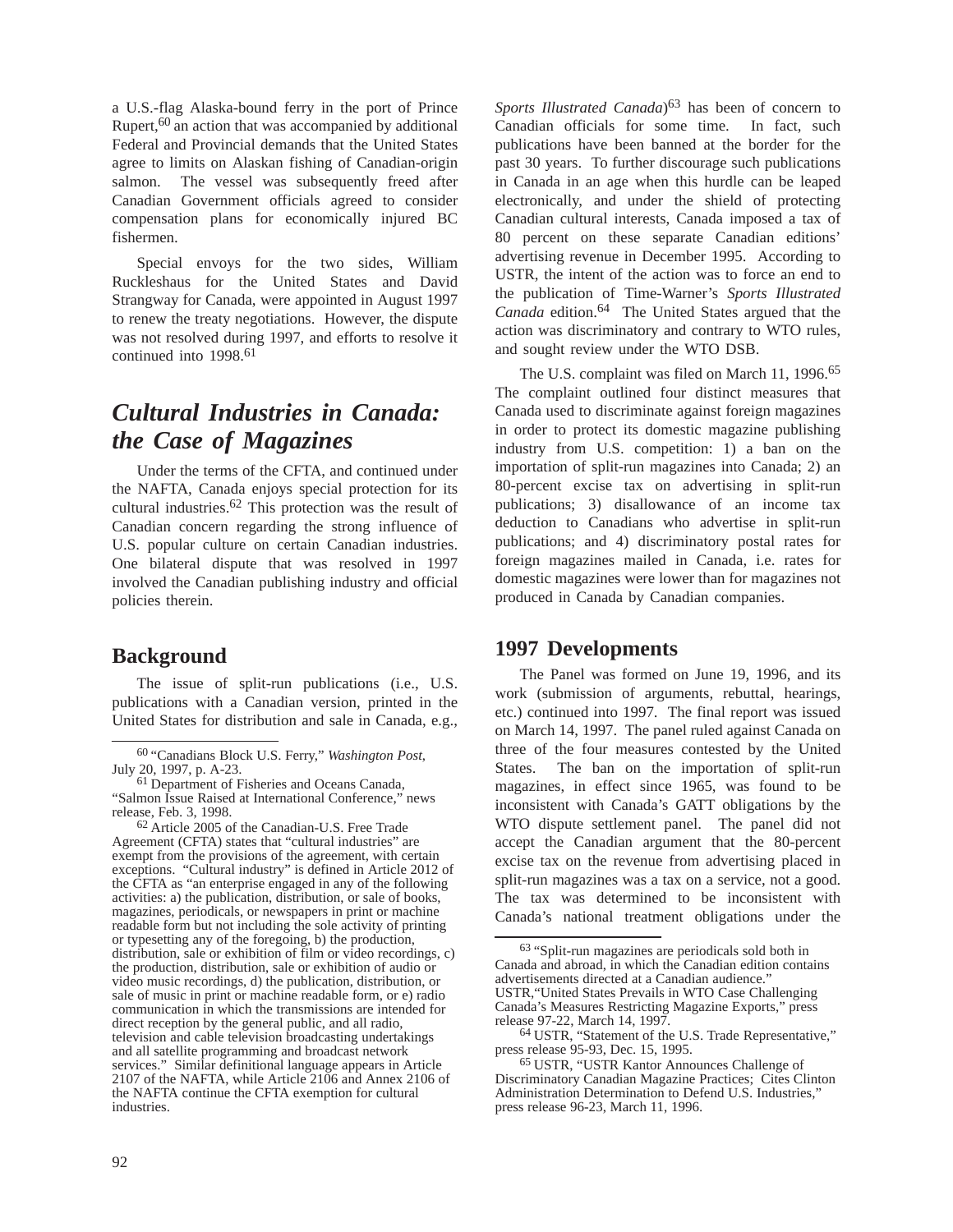GATT. The distinct postal rates charged to domestic periodicals and imported periodicals were also found to be in violation of Canada's national treatment obligations. The panel found that another issue challenging postal rates—the postal rate subsidy or rate assistance program—was not a violation because it involved a transfer of resources between government agencies, and was effectively made directly to Canadian publishers.66This practice allows some domestic magazines to defray the cost of certain postal expenses. Therefore, with respect to the postal subsidy, the U.S. contention was denied.

On March 14, 1997, the panel report was publicly announced. The U.S. Government expressed support for efforts to promote national identity through cultural development, but maintained that "we cannot allow Canadian entities to use 'culture' as an excuse to provide commercial advantages to Canadian products or to evict U.S. firms from the Canadian market."67 On the same day, the Government of Canada announced its decision to appeal the panel ruling.

Canada did not appeal the panel's findings in favor of U.S. contentions concerning the import ban on certain magazines and the use of "discriminatory" postal rates. The Canadian appeal was directed at the 80-percent excise tax on split-run publications. The United States contested the Canadian claims on appeal. The United States also appealed the panel's conclusion that "funded" postal rates qualify as subsidies under GATT Article III:8(b). The WTO Appellate Body affirmed the panel's findings in a separate decision made public on June 30, 1997. While the panel had previously allowed the postal subsidy for Canadian magazines, the Appellate Body reversed the earlier decision on this point. Thus, all four complaints of the United States in the periodicals case were vindicated following appeal.68

WTO rules allow for disputes to be resolved in one of two ways: either the country found against can dismantle the protections determined not to be in compliance with GATT/WTO obligations, or the offending country can account for the lost economic opportunity resulting from the offense by providing other compensating concessions of substantially equivalent value to those remaining in place. Absent

such action, the successful party can withdraw concessions of equivalent value from the offending party. The Canadian reaction to the Appellate Body's finding was to restate officially the Government's continued commitment "to maintaining a distinctly Canadian magazine industry."69 The aim was to develop new means of retaining that policy objective, while still being consistent with the WTO ruling. The development of a new strategy to ensure the viability of the Canadian magazine industry was the immediate challenge for Canadian authorities following the publication of the Appellate Body's ruling. Canadian Federal Government and industry consultations, undertaken to ensure consistency and cooperation, were taking place throughout the entire dispute process and continued thereafter.

U.S. reaction termed the use of "culture" as a "pretense" for discrimination against imports. USTR Barshefsky welcomed the Appellate Body's ruling and called on Canada to take "prompt action ... to bring its magazine regime into compliance with its international obligations."70

Regular editions of U.S. magazines were unaffected by the WTO decision.<sup>71</sup> Only split-run editions were at issue in the case.

On August 29, 1997, Canada pledged to abide by the WTO decision. It had approximately 15 months to come into compliance.72 In September, USTR announced the termination of the section 301 investigation into Canadian taxes on foreign magazines. The precise measures that the Canadian Government would take to meet the WTO ruling while developing a program for support of the domestic magazine industry were uncertain at year-end.<sup>73</sup>

## **European Union**

U.S. and EU trade officials managed an active trade agenda in 1997. The highlight was the

<sup>66</sup> The WTO Appellate Body subsequently disagreed with the panel's interpretation here and overturned the previous decision, maintaining that the different postal rates in question did not meet the requirement for a direct payment from the government to domestic producers.

<sup>67</sup> USTR, "United States Prevails in WTO Case Challenging Canada's Measures Restricting Magazine Exports," press release 97-22, March 14, 1997.

<sup>68</sup> USTR, "WTO Appellate Body Expands U.S. Victory in Challenge to Canada's Restrictions on U.S. Magazine Exports," press release 97-62, June 30, 1997.

<sup>&</sup>lt;sup>69</sup> Department of Foreign Affairs and International Trade, "Canada Reaffirms its Commitment to Canadian Magazines in WTO Trade Dispute," press release No. 111, June 30, 1997.

<sup>70</sup> USTR, "WTO Appellate Body Expands U.S. Victory in Challenge to Canada's Restrictions on U.S. Magazine Exports," press release 97-62, June 30, 1997.

<sup>71</sup> More than 80 percent of English language magazines sold in Canada are foreign, most of them originating in the United States.

<sup>72</sup> U.S. Department of State telegram, "The Economics of the Canadian Magazine Business and the Sports Illustrated Decision," message reference No. 2129, prepared by American Consulate, Toronto, Sep. 15, 1997.

<sup>73</sup> Reports of proposed policy changes began to appear in early 1998. Among recommendations for the magazine sector are: direct subsidies to publishers and a modified excise tax on foreign publications. By mutual agreement with the United States, Canada has until Sept. 1998 to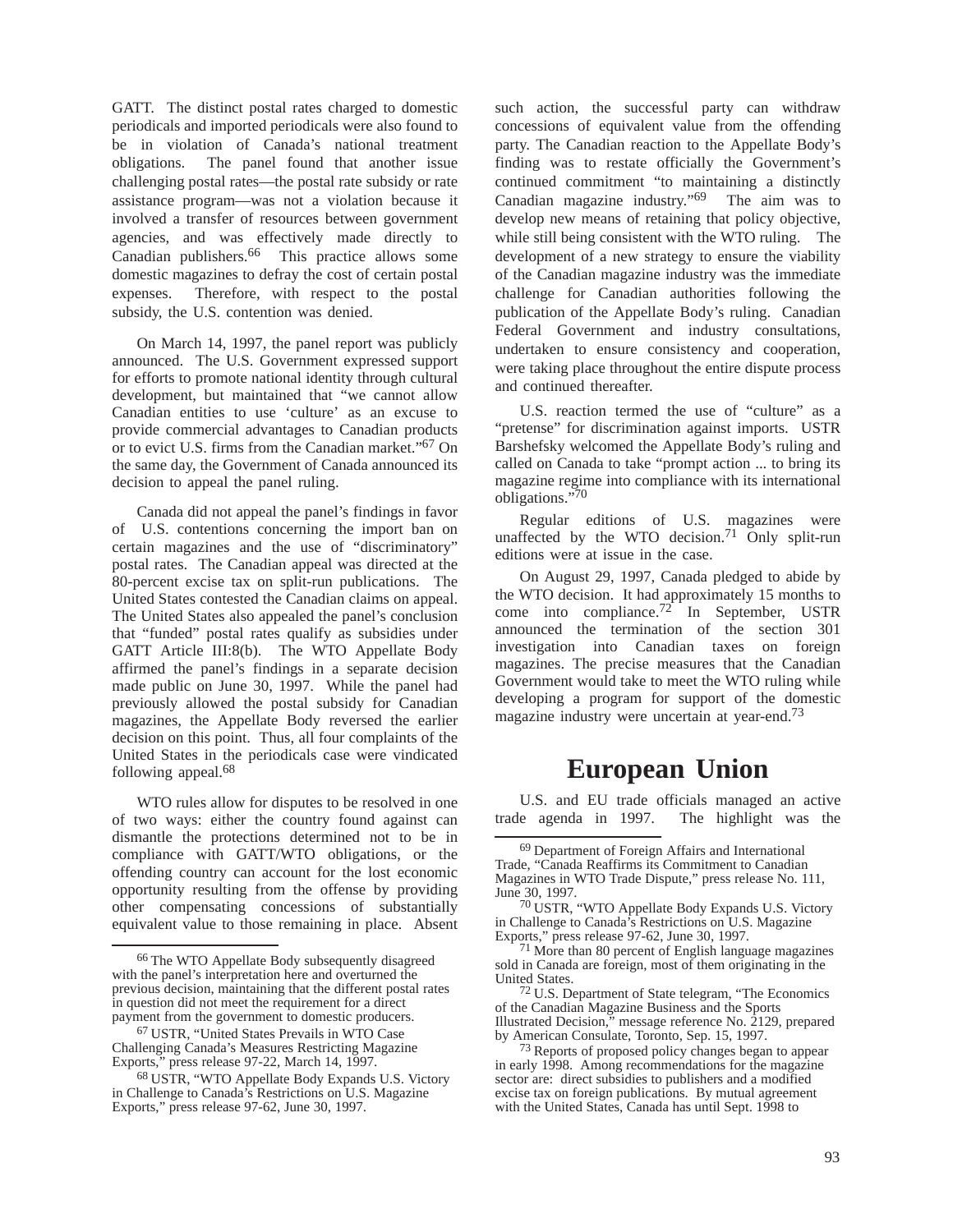conclusion of a mutual recognition agreement (MRA) covering six key sectors in U.S.-EU commerce. This agreement should reduce standards-related barriers to trade, a major objective of the New Transatlantic Agenda (NTA) launched in 1995. Other positive developments included the completion of two WTO dispute-settlement panel reports, with the prospect of resolving long-standing disputes over the EU meat hormone ban and the EU's banana import regime, and the amicable resolution of disputes over textiles rules of origin,<sup>74</sup> wheat gluten,<sup>75</sup> and leg-hold traps.<sup>76</sup>

However, several issues, mostly concerning EU health-related restrictions, remained unresolved at year-end. The EU's policy on genetically modified organisms continues to delay U.S. shipments of corn. A veterinary equivalency agreement, which was supposed to enter into effect in October, remains unimplemented and does not cover poultry. As a result, U.S. exports of poultry to the EU remain blocked. Furthermore, U.S. exports of cosmetics and pharmaceuticals are threatened as the EU prepares to implement a ban on products containing certain animal by-products that could possibly be contaminated with "mad cow" disease. Out of concern for this disease, on December 11, 1997, the United States expanded a ban on imports of beef and sheep to cover all EU Member States. Several days later, the EU announced it would ban imports of U.S. beef and poultry unless adequate controls on antibiotic residue levels are introduced in U.S. plants within six months. Finally, efforts to bridge differences over the extraterritorial reach of U.S. sanctions laws continued in 1997, with both sides agreeing in early December on the need for early implementation of the various elements of the April 11,

75 See ch. 5 of this report, " Section 301 Investigations," for details.

<sup>76</sup> On Dec. 23, 1997, U.S.Trade Representative Charlene Barshefsky announced that the United States and the European Union on Dec. 18 signed an Agreed Minute on humane standards for the trapping of furbearing animals. The Agreed Minute develops technical specifications for trap performance, suggests guidelines for further research into trap design, and envisions the phasing out of certain trapping devices currently in use. USTR, "United States Reaches Understanding with the European Union on Humane Trapping Standards," press release 97-110, Dec. 23, 1997.

1997, understanding that prompted the EU to suspend pursuit of a WTO dispute settlement panel.<sup>77</sup>

## *New Transatlantic Agenda*

U.S.-EU trade relations evolved in 1997 within the context of the New Transatlantic Agenda (NTA), a framework for improving and updating U.S.-EU ties.78 Announced at the conclusion of the December 3, 1995, biennial meeting of U.S. and EU heads of state, the NTA "lays out an ambitious agenda for expanding cooperation on promoting peace and stability, democracy, and development around the world; responding to global challenges; contributing to the expansion of world trade and closer economic relations; and 'building bridges' between Americans and Europeans."79 On trade, the NTA's key goals were to create a Transatlantic Marketplace, characterized by the progressive reduction of barriers that hinder the flow of goods, services, and capital, and to strengthen and exert leadership in the multilateral trading system. The method for doing so includes an agreed list of concrete steps as well as joint study of existing barriers and ways to liberalize them. Recommendations arising from the joint study are to be presented at the mid-1998 U.S.-EU summit. During 1997, USTR asked the U.S. International Trade Commission to assist it in preparing U.S. input into the joint study by analyzing barriers in specified sectors as well as electronic commerce.80

The NTA's successes in 1997 included conclusion of a mutual recognition agreement (MRA) that should substantially reduce standards-related obstacles to U.S.-EU trade. A Customs Cooperation Agreement was signed at the May 1997 U.S.-EU Summit.<sup>81</sup>

<sup>73—</sup>*Continued*

comply with the WTO decision. U.S. Department of State telegram, "Canadian Cultural Policy: Changes Coming," message reference No. 348, prepared by U.S. Embassy, Ottawa, Feb. 2, 1998.

<sup>74</sup> See ch. 5 of this report, "U.S. Textile and Apparel Trade in 1997," for details.

<sup>77</sup> *New Transatlantic Agenda, Senior Level Group Report*, released in conjunction with the U.S.-EU Summit, Washington, DC, Dec. 5, 1997, p. 1, found at Internet address

http://www.state.gov/www/regions/eur/eu/971205\_slgr.html, retrieved Dec. 9, 1997.

<sup>78</sup> For an in-depth description of the trade and economic component of the New Transatlantic Agenda, see, U.S. International Trade Commission, *The Year in Trade: Operation of the Trade Agreements Program, 47th report, 1995*, USITC Publication 2971, August 1996, pp. 39-42.

<sup>79</sup> U.S. Department of State, *The New Transatlantic Agenda*, Fact Sheet Prepared by the Bureau of European and Canadian Affairs, Nov. 24, 1997 found at Internet address http://www.state.gov/www/regions/eur/eu/new\_transatagenda\_ 9711.html, retrieved on Feb. 6, 1998.

<sup>80</sup> The first phase of the Commission's study, investigation 332-382, was transmitted to USTR in late November 1997. The second phase was transmitted on Apr. 29, 1998. Both reports have been classified "Confidential."

<sup>81</sup> For background on the Customs Cooperation Agreement, see, Joanne Guth, "Update on U.S.-EU Trade Issues," *International Economic Review*, USITC Publication 3043, May 1997.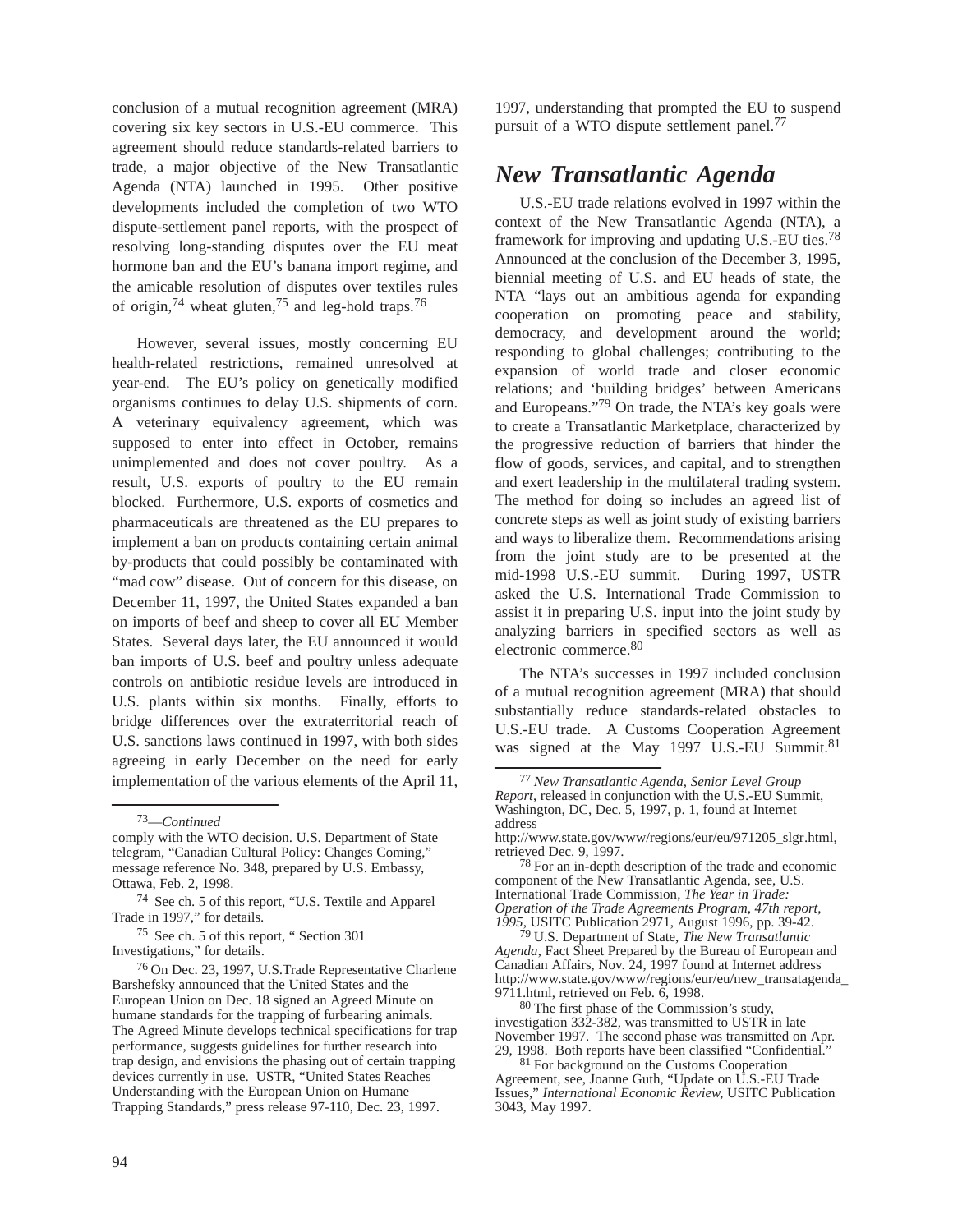Initiatives on electronic commerce and regulatory cooperation were also launched at the December 5, 1997, U.S.-EU Summit at the urging of the Transatlantic Business Dialogue (TABD), a group of U.S. and European business leaders. USTR Barshefsky and EU Vice President Sir Leon Brittan, meanwhile, were directed to explore next steps to enhance the U.S.-EU economic and trading relationship.82

#### **Mutual Recognition Agreement**

On June 13, 1997, after more than three years of active negotiations, the United States and the EU announced the conclusion of an MRA that should substantially ease about \$50 billion in two-way trade, mainly in electronic and medical goods. The MRA establishes conditions under which regulatory authorities in the United States and the EU will directly accept the results of conformity assessment procedures (such as laboratory tests and inspection reports) generated by bodies in the other party, obviating the need for costly and sometimes duplicative tests and inspections. Such acceptance will save manufacturers time and money and conserve scarce regulatory resources.83

The MRA had been identified as a top priority for governmental action by businesses on both sides of the Atlantic, as well as by the TABD (see section on TABD following). $84$  As such, the MRA represents a significant achievement<sup>85</sup> among the results thus far reported by USTR of the NTA's trade and economic component.86

Efforts to reach an MRA were underway for several years. From the outset, the EU insisted that the negotiations should result in a "balanced package" that included an umbrella text and sectoral annexes reflecting roughly equal value of coverage for both sides.<sup>87</sup> A minimum initial package would, the EU argued, include five of the seven sectors actively being discussed.88 The sectors, however, ranged considerably in terms of the degree of hazard associated with them, as well as the amount and type of regulatory oversight already in existence. Included were telecommunications, electromagnetic compati- bility, electrical safety, pharmaceuticals, medical devices, recreational craft, and veterinary biologics. Negotiations over medical devices and pharmaceuticals, two sectors of particular commercial significance to the EU,<sup>89</sup> proved especially difficult.

A breakthrough on pharmaceuticals was announced at the November 8-9, 1996, TABD meeting, which led the two sides to set a deadline of January 31, 1997, for concluding the MRA package. However, on February 1, 1997, USTR announced that differences remained, notably over medical devices and pharmaceuticals.90 The USTR announcement prompted the TABD to "send a strong message of concern that the January 31 deadline, agreed by government and business at Chicago, had been missed."91

The two key issues were the scope of product coverage and the type of regulatory functions that would be retained under the MRA. The United States initially sought to limit the scope of delegation of approval authority to mutual recognition of quality system inspections (known as good manufacturing practices or GMPs) due to FDA's legal restrictions on

<sup>82</sup> *New Transatlantic Agenda, Senior Level Group Report*, p. 2.

 $83$  For further discussion of the MRA's benefits, see USTR, *"*Mutual Recognition Fact Sheet," June 20, 1997; and EU, "EU Reaches MRA Agreements to Cut Red Tape with United States and Canada," *European Union News*, No. 41/97, June 13, 1997.

<sup>84</sup> TABD, "Message from the 1997 Co-Chairs," *TABD News*, Issue No. 97/1, March 1997.

<sup>85</sup> See, for example, TABD, "Successful Conclusion of Mutual Recognition Agreement," *TABD News*, Issue No. 97/3, June 1997; U.S. Chamber of Commerce, "U.S. Chamber of Commerce Hails Agreement Removing Impediments to \$40 Billion in U.S./Europe Trade," *U.S. Chamber of Commerce News*, June 16, 1997; Pharmaceutical Research and Manufacturers of America, "MRA Agreement Will Bring Drugs to Patients Sooner," news release, June 13, 1997; Information Technology Industry Council, "ITI Praises U.S. Negotiators for Successful Conclusion of Mutual Recognition Agreement Negotiations," news release, June 13, 1997; Health Industry Manufacturers Association, "International Agreement Eliminates Redundancy, Cost, Helps Modernize Food and Drug Administration," press release, June 13, 1997; European-American Business Council, "MRAs are Historic Breakthrough in EU-US Relations," press release, June 13, 1997.

<sup>86</sup> Jeffrey M. Lang, "Statement of Ambassador Jeffrey M. Lang, Deputy United States Trade Representative Before the Subcommittee on Trade, Committee on Ways and Means, U.S. House of Representatives," July 23, 1997, p. 3. For a full transcript of the hearing, which featured testimony by Commerce Department, TABD, and other business and trade policy experts, see LEGI-SLATE Report for the 105th Congress, Monday July 28, 1997, Transcript 972040569.

<sup>&</sup>lt;sup>87</sup> U.S. Department of State telegram, "April 17 U.S.-EU New Transatlantic Agenda Task Force Meeting," message reference No. State 92440, prepared by U.S. Department of State, Washington, DC, May 16, 1997.

<sup>88</sup> That is, all sectors but recreational craft and veterinary biologics. U.S. Department of State telegram, "U.S.-EU Mutual Recognition Agreements (MRAs) - January 6-10 Negotiations," prepared by U.S. Mission to the EU, message reference No. 213, Jan. 13, 1997.

<sup>89</sup> U.S. Department of State telegram, "April 17 U.S.-EU New Transatlantic Agenda Task Force Meeting," message reference No. State 92440, prepared by U.S. Department of State, Washington, DC, May 16, 1997.

<sup>90</sup> USTR, "MRA Negotiations to Continue Between U.S. and EU," press release 97-06, Feb. 1, 1997.

<sup>91</sup> TABD, "Message from the 1997 Co-Chairs."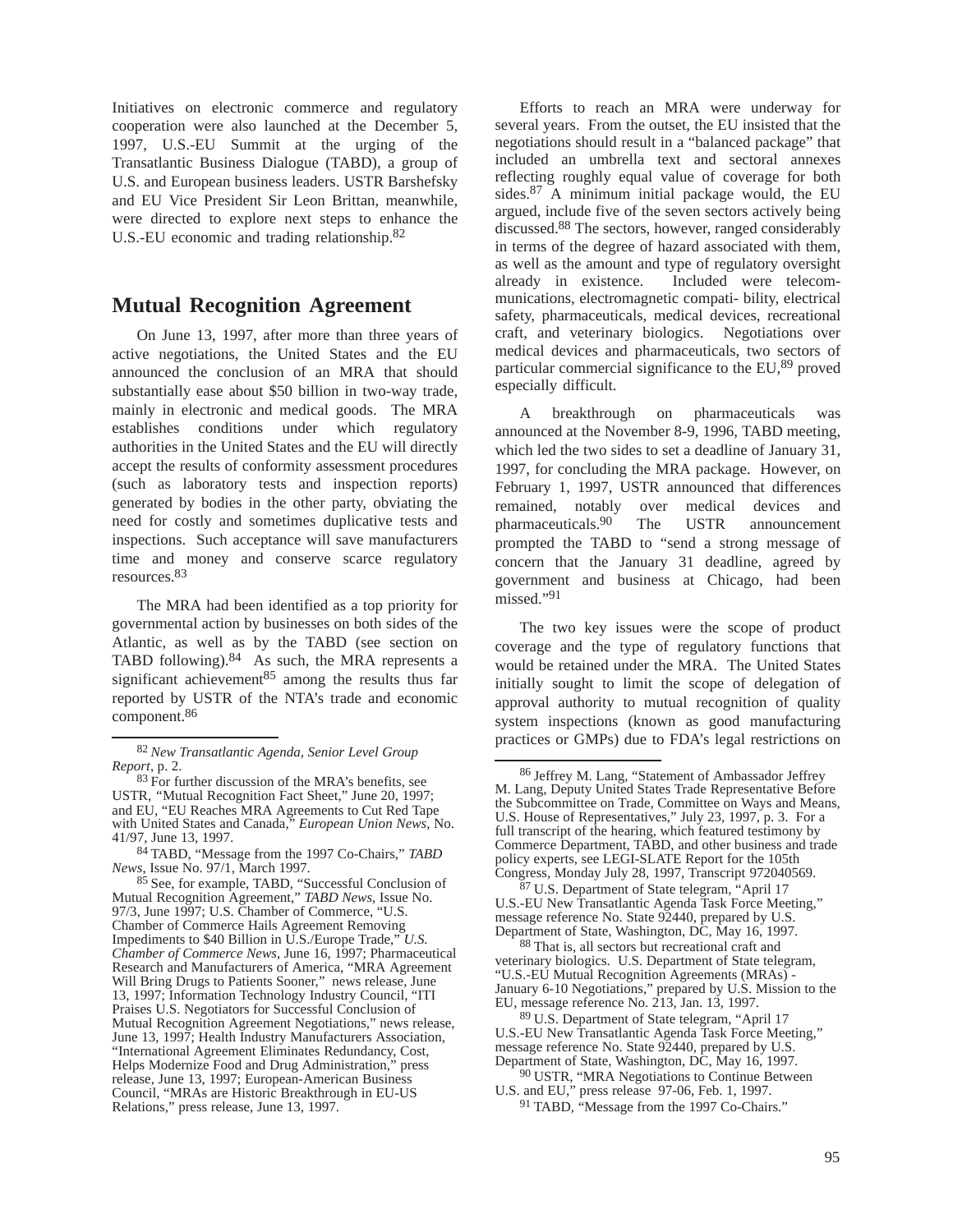approval decisions. The EU and medical device industry representatives said the U.S. approach was narrow to the point of being of very limited value. The EU was seeking coverage of some 800 medical devices and to commit parties to accept certificates of approval directly from third-party labs after an 18-month confidence-building period.92

The umbrella text also was not finalized. The United States objected to the EU's proposal to include a "rules of origin" clause that would limit the benefits of the agreement to products substantially produced in the parties. The United States said such a clause would substantially negate the benefits of the agreement by reducing sourcing flexibility and imposing new paperwork. (This clause was ultimately dropped from the final MRA.) $93$  The United States also wanted the joint committee established under the agreement to have a strictly advisory, not decision-making, role. Finally, the U.S. side wished to make clear that to the extent of an inconsistency between the umbrella agreement and the sectoral annexes, the annexes would prevail, thus ensuring that regulatory authorities had final say. The EU wanted an umbrella text embodying a coherent approach to all of the sectors and containing general obligations.94

Final agreement was announced on June 13.95 Formally initialed at the June 20 Denver G-7 Summit, the package was hailed by President Clinton as a landmark agreement representing "a new level of transatlantic cooperation" that offers U.S. manufacturers savings of "up to 10 percent of the cost of delivering their exports to Europe."96 The package consists of an umbrella text and six sectoral annexes, which define the scope of activity and products covered and the exact process whereby results will be

<sup>94</sup> U.S. Department of State, "US/EU Mutual Recognition Agreements - Industry Reaction to Rules of Origin," message reference No. State 14673, prepared by U.S. Department of State, Washington, DC, Jan. 26, 1997 and "U.S.-EU Mutual Recognition Agreements (MRAs) - January 6-10 Negotiations," message reference No. Brussels 213, prepared by U.S. Mission to the EU, Jan. 13, 1997.

<sup>95</sup> USTR, "U.S.-EU Reach Agreement on Mutual Recognition of Product Testing or Approval Requirements," press release 97-54, June 13, 1997; and EU, "EU Reaches MRA Agreements to Cut Red Tape with United States and Canada," *European Union News*, No. 41/97, June 13, 1997.

<sup>96</sup> The White House, "Statement by the President: Denver Colorado," June 20, 1997.

accepted. The umbrella text does contain general obligations and establish a permanent Joint Committee but USTR reports that "several provisions guarantee the autonomy of U.S. regulatory agencies and their counterparts."97 Technical committees are established under each sectoral annex.

Initial coverage amounts to nearly \$50 billion in annual U.S.-EU trade and includes specified telecommunications equipment, <sup>98</sup> electrical and electronic equipment,99 medical devices,100 medicinal products (pharmaceuticals),101 and recreational craft (pleasure boats). For medical devices, product evaluations will be accepted for certain products, as the EU had been seeking, but the Food and Drug Administration (FDA) retains final approval authority that cannot be delegated. Each party reserves the right to conduct its own inspections. Compared with the U.S. proposal of late January, the products covered by such provisions include a broader range of low- and moderate-risk medical devices (some 300 product categories overall), and there are provisions for expanding the list of eligible products over time as review guidelines become available. The TABD reports that full implementation of the MRA will result in \$1 billion in annual savings, $102$  which is equivalent to a 2 or 3 point reduction in tariffs according to USTR.103

The entry into force of the agreement will generally launch transition periods. These are intended to build experience and cooperation sufficient to make possible at their conclusion the automatic acceptance

<sup>92</sup> U.S. Department of State telegram, "U.S.-EU Mutual Recognition Agreements (MRAs) - January 6-10 Negotiations," message reference No. Brussels 213, prepared by U.S. Mission to the EU, Jan. 13, 1997.

<sup>&</sup>lt;sup>93</sup> U.S. Department of State telegram, "NAFTA Committee on Standards-Related Measures," message reference No. 144863, prepared by U.S. Department of State, Washington, DC, Aug. 2, 1997.

<sup>97</sup> USTR, "Mutual Recognition Fact Sheet," June 20, 1997, p. 2.

<sup>98&</sup>lt;sup> Telecommunications terminal equipment, whether</sup> analog or digital, for wired or radio connection, including radio transmitters and information technology equipment, is covered. Network and electromagnetic compatibility (EMC) requirements are covered.

<sup>99</sup> Safety and electromagnetic compatiblity (EMC) requirements are covered.

<sup>100</sup> Quality system/good manufacturing practice (GMP) evaluations and inspections for all medical devices and product evaluations for a range of low- and medium-risk medical devices, beginning with devices covered under the FDA's Third Party Pilot Program, are covered.

<sup>&</sup>lt;sup>101</sup> Specifically, the annex on medicinal products covers inspections carried out when assessing a request for authorization to market a product, such as a new drug (premarket approval), and inspections during routine production of items already authorized (postmarket surveillance). Most medicinal products are covered, including human and veterinary drugs, starting materials used for the manufacture of medicinal products, and intermediate products.

<sup>102</sup> Transatlantic Business Dialogue (TABD), *Rome Communique*, Nov. 7, 1997, p. 4.

<sup>103</sup> USTR, "U.S.-EU Reach Agreement on Mutual Recognition of Product Testing or Approval Requirements," press release 97-54, June 13, 1997.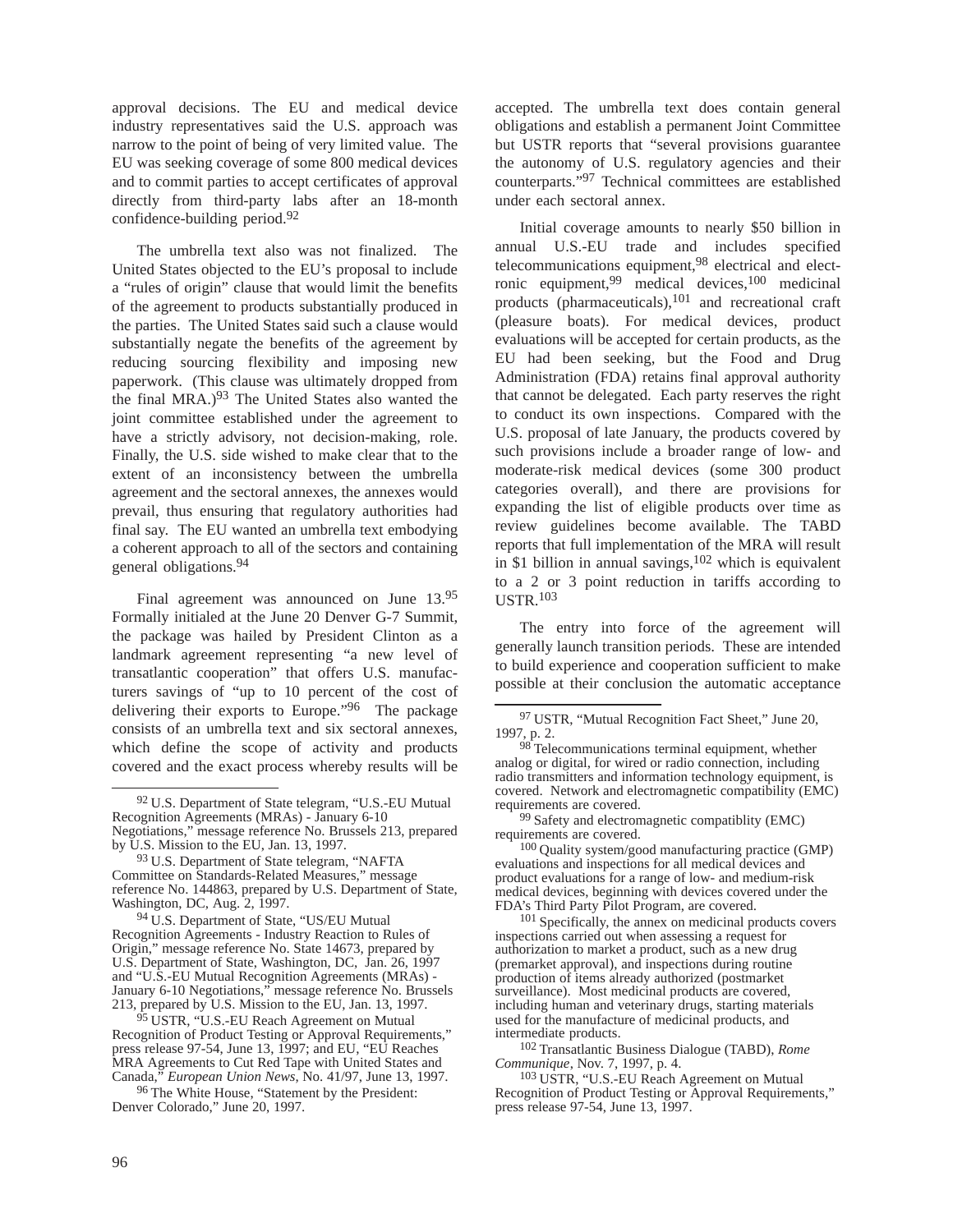by the EU of conformity assessment results generated in the United States (and vice versa). These confidence-building periods will be 2 years in the case of telecommunications and electronics, 3 years in the case of medical devices and pharmaceuticals, and 18 months in the case of recreational craft. In the pharmaceuticals and medical device area, movement from this phase to full implementation is contingent on demonstrated equivalence between EU and U.S. FDA inspectional processes and between EU GMPs and those used in the United States, the FDA explains.<sup>104</sup>

Even after the transition period is over, authorities retain full authority to keep products off the market for health, safety or environmental reasons. They can refuse to accept results from any body or organization not performing correctly the appropriate procedures. Either party may terminate a sectoral annex or the entire agreement, if the other party is not fulfilling its obligations.105

The agreement is expected to be signed formally and enter into force by mid-1998, after both sides have completed their respective domestic requirements.106 Prior to that time, conformity assessment bodies capable of performing the required procedures will be identified and procedures to make the accord operational put into effect.

The framework agreement permits future extensions of the MRA to other sectors. The medical device industry called for administrative and regulatory reforms of the FDA to complement the  $MRA^{107}$  and pledged to work with governments to broaden the scope of devices covered. Discussions are underway in an effort to add veterinary biologics and fasteners.108 At its November 1997 conference, the TABD reiterated interest in extension of the MRA to cover other sectors,

notably chemicals.109 The TABD also suggested that a global Conformity Assessment Agreement be pursued in the WTO Information Technology Agreement  $(TTA).<sup>110</sup>$ 

#### **Transatlantic Business Dialogue**

The TABD, a business-driven forum involving top level business leaders from the United States and Europe, serves as a framework for identifying business priorities for trade liberalization and developing practical recommendations on how they can be pursued. Launched by the U.S. Government and EU Commission at a November 1995 conference in Seville, Spain, the TABD now plays a formal role in U.S.-EU relations, providing input to semiannual summits among U.S. and EU leaders. During 1997, the TABD continued its work, identifying its plans,**<sup>111</sup>** providing a mid-year report on priorities,**<sup>112</sup>** and issuing a detailed communique and accompanying specialized reports at the end of its third annual conference among CEOs and senior-level government representatives.113

Held in Rome from November 6-7, 1997, TABD's 1997 annual meeting featured extensive discussion of electronic commerce, along with continued work in the areas of standards, business facilitation, global initiatives, and small and medium-sized enterprises. At the meeting's conclusion, TABD issued the *Rome Communique*, which includes business positions on public policy questions and agreed plans to promote and expand trade. In it, TABD praised the successful conclusion of the MRA and the ITA,<sup>114</sup> and urged governments to build upon the ITA's success by exploring global tariff liberalization in agreed-upon sectors.<sup>115</sup> (The EU later made clear that it sees

<sup>104</sup> Food and Drug Administration, "FDA's Negotiations with EU," FDA Talk Paper, June 16, 1997, T-97-25, found at Internet address

http://www.fda.gov/bbs/topics/ANSWERS/ANS00802.html, retrieved Feb. 9, 1998.

<sup>105</sup> USTR, "Mutual Recognition Fact Sheet," June 20, 1997.

<sup>106</sup> Ibid.

<sup>107</sup> The Food and Drug Administration Modernization Act of 1997 (Public Law  $105-15$ ) was signed into law on November 21, 1997, amending the Federal Food, Drug, and Cosmetics Act (21 U.S.C. 321). It enacted some of the medical device industry's proposed reforms by providing in section 410 that (1) FDA meet with representatives of other countries and (2) engage in efforts to move toward acceptance of MRAs relating to the regulation of devices and GMPs between the EU and the United States.

<sup>108</sup> U.S. Department of Commerce, "U.S.-EU Mutual Recognition Agreements (MRAs)," Briefing Book for the U.S. Government Delegation to the Rome Conference of the Transatlantic Business Dialogue.

<sup>109</sup> TABD, *Rome Communique*, p. 3. The MRA proposed would cover good laboratory practices and mutual acceptance of data.

 $110$  Ibid., p. 4.

<sup>111</sup> TABD, "Message from the 1997, Co-Chairs."

<sup>112</sup> TABD, *TABD Priorities for the Mid-Year Summit: May 1997*, May 13, 1997.

<sup>113</sup> TABD, *Rome Communique*, and *Intellectual Property Issues Group Action Plan*; TABD Working Group on Small and Medium-Sized Enterprises, *U.S.-EU Joint Public Sector Report on the Implementation of TASBI (Transatlantic Small Business Initiative)*; Transatlantic Advisory Committee on Standardization and Conformity Assessment, *Conformity Assessment and Product Marking;* and, Electrical, Electronic, Telecommunications, Information Technology Sectors (EETIS), *Recommendations for Eliminating Regulatory and Standards-Related Trade Barriers and for Improving the Global Standards*

*Development Process*. <sup>114</sup> TABD, *Rome Communique*, p. 1.

<sup>115</sup> TABD, *Rome Communique*, p. 14.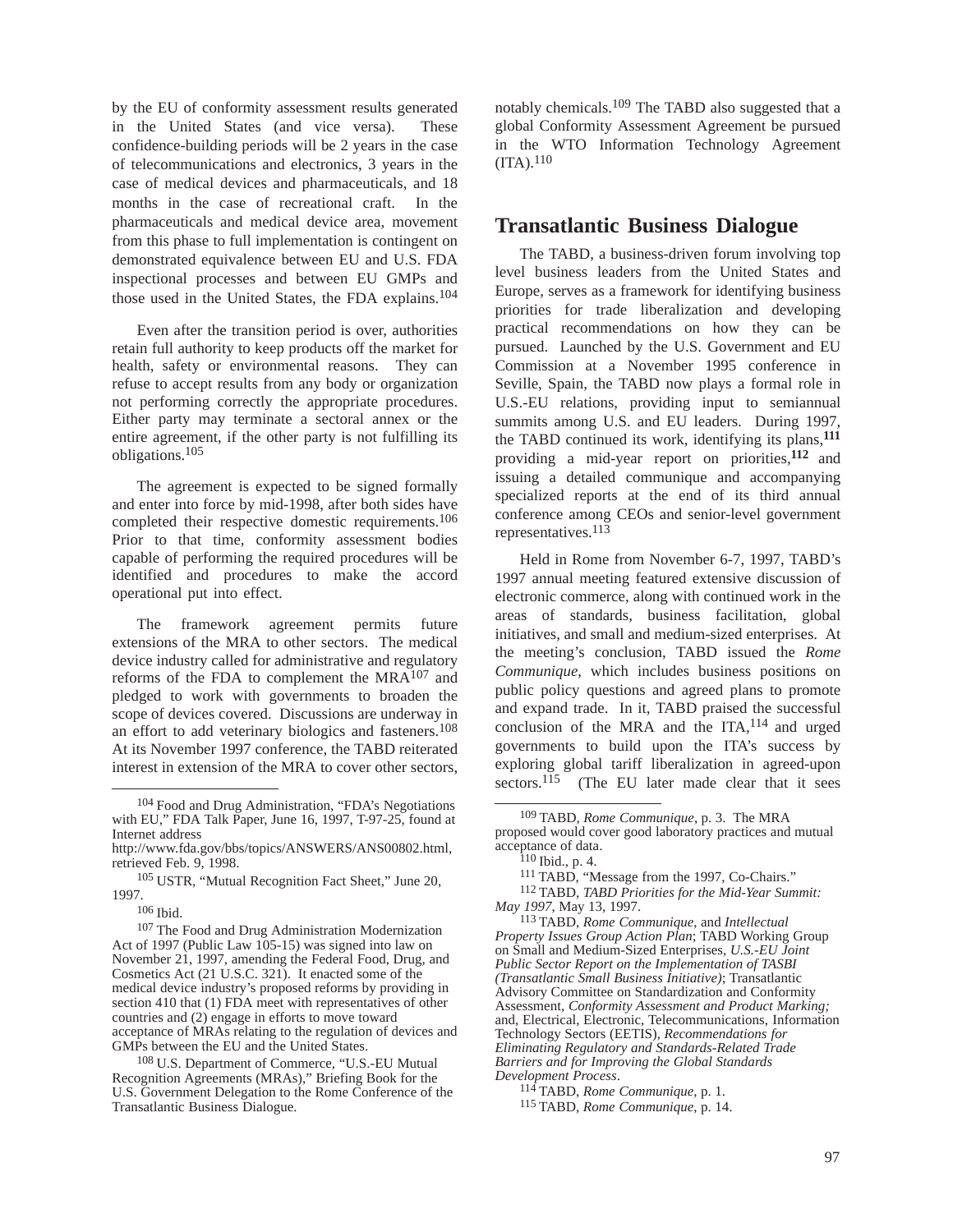sectoral liberalization as a poor substitute for comprehensive, global trade negotiations. $^{116}$ )

Regarding global electronic commerce, which covers the conduct of international transactions over the Internet, the business community took a unified stand in support of an industry-led, market-driven, self-regulatory approach.<sup>117</sup> Despite concerns raised by the United States (over encryption) and EU (over privacy),  $118$  both governments later endorsed many of these market-based principles in a joint statement on electronic commerce issued in conjunction with the December 5, 1997, U.S.-EU Summit.<sup>119</sup> Among other things, the statement establishes guidelines for future work that include a commitment to "duty free cyberspace."120

In the standards area, TABD expressed a desire that the MRA be made operational as a matter of priority<sup>121</sup> and requested to be provided with a status report by the May 1998 U.S.-EU summit.122 A work program intended to promote the goal of "tested once, accepted everywhere" and urging wider reliance on suppliers' declarations of conformity was also agreed upon. $123$ Detailed requests for regulatory reform in 13 sectors were presented.<sup>124</sup> More generally, the TABD underlined the importance of regulatory harmonization between the U.S. and EU governments as a way to improve efficiency, $125$  presaging an official commitment to work towards that end at the December 5, 1997, summit.126

In the area of business facilitation, the TABD applauded the U.S. and EU governments' commitment to adopt an Organization for Economic Cooperation and Development (OECD) Convention on Corruption and Bribery in 1998 and willingness to consider export controls on dual-use items the TABD considers "unnecessary and ineffective."<sup>127</sup> The TABD also strongly urged intensified efforts to reach a long-term resolution of problems raised by U.S. sanctions laws, reaffirming its position that economic sanctions, if imposed, should be done on a multilateral basis (see "Helms-Burton," below, for a further discussion of sanctions). The TABD urged the U.S. Government to work with the states to obtain the immediate cessation of economic sanctions at the subfederal level.128 At the same time, the U.S. Government welcomed the TABD's call on companies doing business internationally to adhere voluntarily to internationally recognized principles and global best practices.<sup>129</sup> These include nondiscriminatory employment, safe places of work, and other core principles of workers' rights.

On global issues, the TABD—

- stressed the need for successful negotiations towards a financial services agreement in the WTO and an investment agreement in the OECD;
- $\bullet$  reiterated its support for early entry of China and Russia into the WTO on the basis of "significant and bound commitments from the beginning;"
- urged meaningful work on the new subjects agreed at Singapore and development of an ambitious and progressive agenda for the WTO's Ministerial meetings in 1998 and 1999 that includes reducing tariffs in agreed upon sectors; and

<sup>116</sup> EU report to accompany WTO Secretariat report on the EU under the Trade Policy Review Mechanism, November 26, 1997. For background, see, Bureau of National Affairs, "U.S., EU Differ Over Best Way to Approach Future Trade Liberalization," *International Trade Reporter*, Vol. 14, No. 48, Dec. 3, 1997, pp. 2068-69.

<sup>117</sup> TABD, *Rome Communique*, p. 1.

<sup>118</sup> Remarks by Undersecretary of Commerce for International Trade David Aaron and EU Vice President Sir Leon Brittan before the TABD Issue Group on Business Facilitation, Nov. 7, 1997.

<sup>119</sup> U.S. Department of State, "Electronic Commerce," Joint Statement Released in Conjunction with the U.S.-EU Summit, Washington, D.C., December 5, 1997, found at Internet address http://www.state.gov/www/regions/eur/eu/ 971205\_useu\_js\_electronic.html, retrieved Dec. 9, 1997.

<sup>120</sup> USTR, "United States and European Union Reach Agreement on Global Electronic Commerce," press release 97-103, Dec. 9, 1997.

<sup>121</sup> TABD, *Rome Communique*, p. 2.

<sup>122</sup> TABD, *Rome Communique*, p. 6.

<sup>123</sup> TABD, Committee on Standardization and Conformity Assessment (TACS), *Conformity Assessment*

*and Product Marking*. <sup>124</sup> TABD, *Rome Communique*, pp. 2-6. The sectors are: aerospace; agri-food biotechnology; automotive; chemicals; dietary supplements; electrical, electronic, telecommunications and information technology; food additives and flavors; heavy equipment; medical devices; pharmaceuticals; recreational marine; and

telecommunications. Although several are covered by the MRA announced in June 1997, important issues remain, such as rationalizing the EU's pricing and reimbursement schemes for pharmaceuticals.

<sup>125</sup> Ibid., p. 2.<br><sup>126</sup> U.S. Department of State, *Regulatory Cooperation:*<br>*Promoting Trade While Facilitating Consumer Protection*, Joint Statement released in conjunction with the U.S.-EU Summit, Washington, DC, Dec. 5, 1997, found at Internet address

http://www.state.gov/www/regions/eur/eu/971205\_useu\_<br>regulatory\_js.html, retrieved Dec. 9, 1997.

<sup>127</sup> TABD, *Rome Communique*, pp. 7 and 9.<br><sup>128</sup> Ibid., p. 9. 129 Closing remarks of Undersecretary of State for Economic Affairs Stuart Eizenstat before the TABD Conference in Rome, Nov. 7, 1997.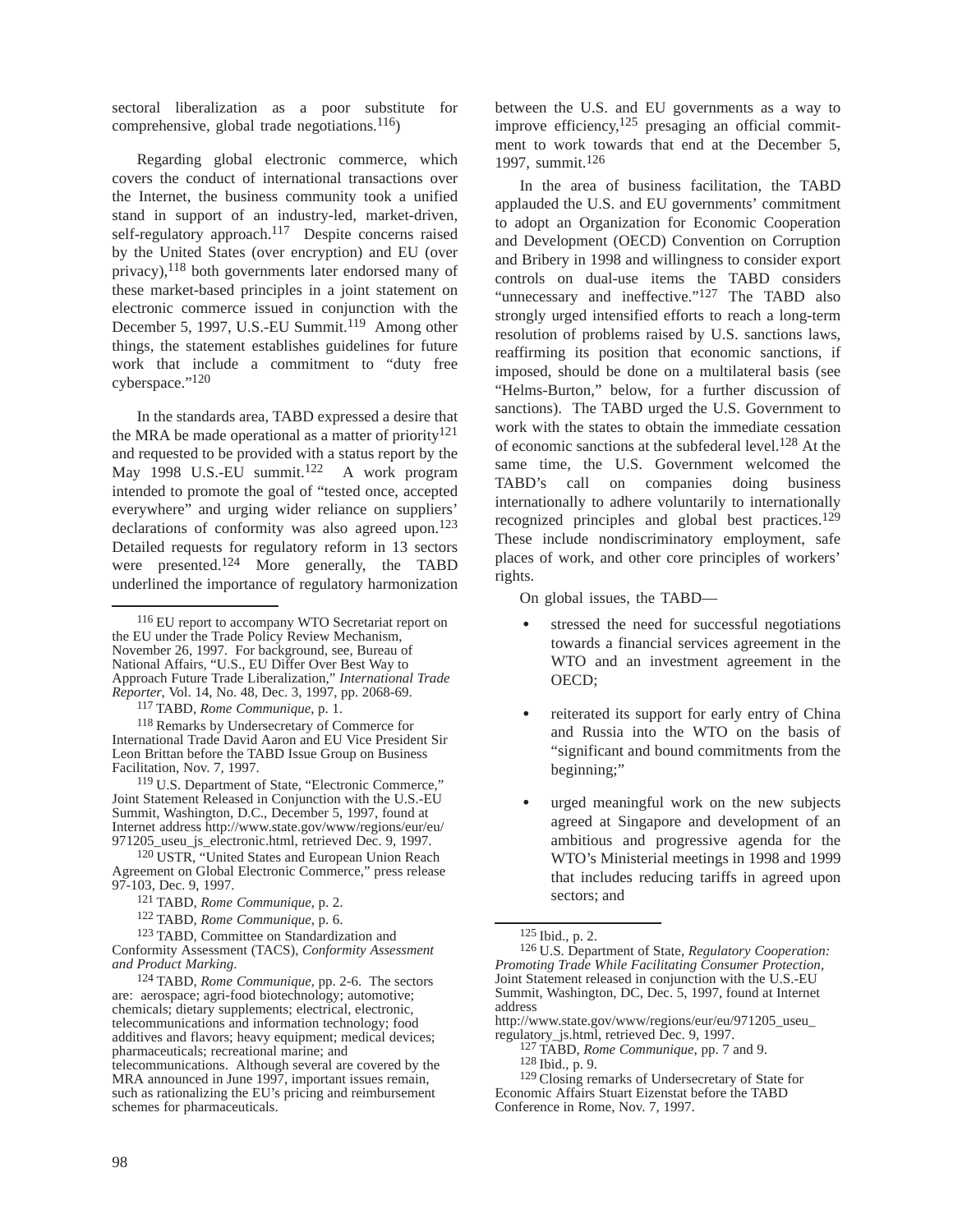sought renewed efforts to ensure that the WTO integrates environmental measures (such as eco-labeling) into the WTO system in a manner that supports growth and precludes new barriers to trade. $130$ 

Intellectual property, government procurement, and global climate change were also addressed, with a consensus reached that no response to climate change "can be truly effective without global participation, that is, both developed and developing countries."131

Deputy Secretary of Commerce Robert Mallett announced creation of a high-level interagency group to focus on implementation of TABD recommendations. The step was welcomed by TABD, given the slow pace of action on certain of its priorities, such as tax and customs measures.132

## *WTO Disputes*

#### **Bananas**

The EU banana regime, $133$  which entered into force on July 1, 1993, favors bananas from domestic producers and former European colonies in Africa, the Caribbean, and the Pacific (ACP countries) over non-ACP bananas from Latin America. The regime imposes duty and quota restrictions on imports of non-ACP (known as "third-country") bananas, such as those from Central or South America, and limits the amount of non-ACP bananas that can be marketed at the in-quota duty rate from sources outside the EU regime (such as third-country bananas shipped by U.S. companies).

In 1994, a GATT dispute panel found that the EU banana regime was inconsistent with EU obligations under the GATT, but the report was never adopted.<sup>134</sup> In 1996, Ecuador, Guatemala, Honduras, Mexico, and the United States requested a WTO dispute-settlement panel to examine the EU regime for the importation, sale, and distribution of bananas.<sup>135</sup> On May 8, 1996, the WTO Dispute Settlement Body (DSB) formed a dispute panel.

The panel circulated its report on May 22, 1997. It found that the EU banana import regime as well as the licensing procedures for the importation of bananas are inconsistent with the EU's obligations under GATT 1994 as well as the WTO Agreement on Import Licensing and the GATS. On June 11, 1997, the EU notified its intention to appeal certain issues of law and legal interpretation in the panel report. The Appellate Body circulated its report on September 9, 1997, which largely upheld the panel's findings. The Appellate Body, however, went further than the panel in finding EU practices inconsistent with WTO obligations. Specifically, it reversed the panel's findings that the Lomé waiver covers inconsistencies concerning Article XIII (nondiscriminatory administration of quantitative restrictions), and found that certain aspects of the EU licensing regime violate GATT Article X (publication and administration of trade regulations) as well as the WTO Agreement on Import Licensing Procedures.<sup>136</sup> The Appellate Body report and the panel report, as modified by the Appellate Body, were adopted September 25, 1997.

USTR highlighted the following conclusions of the panel and the Appellate Body<sup>137</sup>—

- The important precedents established by the rulings regarding: (1) the broad scope of coverage of the GATS and (2) tariffs, quotas, and import licensing for agricultural products.
- Their findings that the following EU measures were inconsistent with WTO rules: (1) assignment of import licenses for Latin American bananas to French and British companies, taking away a major part of the banana distribution business of U.S. companies; (2) assignment of import licenses for Latin American bananas to European banana ripening firms, taking away U.S. company business, (3) more burdensome

<sup>130</sup> TABD, *Rome Communique*, p. 12-13.

<sup>131</sup> Ibid., p. 15.

<sup>132</sup> See, for example,TABD, *Rome Communique*, p. 7, and *TABD Priorities for the Mid-Year Summit*, p. 3.

<sup>133</sup> European Communities, "Council regulation No. 404/93 on the common organization of the market in bananas," *Official Journal of the European Communities (OJ)*, No. L 47 (Feb. 25, 1993), pp. 1-11.

<sup>134</sup> For further details, including extensive background on the dispute, see USITC, *The Year in Trade: OTAP, 1996*, USITC publication 3024, pp. 93-94; *The Year in Trade: OTAP, 1995*, USITC publication 2971, pp. 50-51; and *The Year in Trade: OTAP, 1994*, USITC publication 2894, pp. 75-76.

<sup>135</sup> These complainants consider that the EU banana regime is inconsistent with GATT Articles I, II, III, X, XI, and XIII, as well as with provisions of the WTO Agreements on Agriculture, Import Licensing Procedures, Trade-Related Investment Measures (TRIMS), and the General Agreement on Trade in Services (GATS).

<sup>136</sup> WTO, "WTO Appellate Body and Panel Reports," *Focus*, No. 21, Aug. 1997, p. 5; WTO, "Overview of the State-of-play of WTO Disputes," dated Dec. 19, 1997, found at Internet address http://www.wto.org/wto/dispute/bulletin.htm, retrieved

Jan. 5, 1998.

<sup>&</sup>lt;sup>137</sup> USTR, "Update: Developments in International Trade Dispute Settlement," Feb. 9, 1998, p. 12.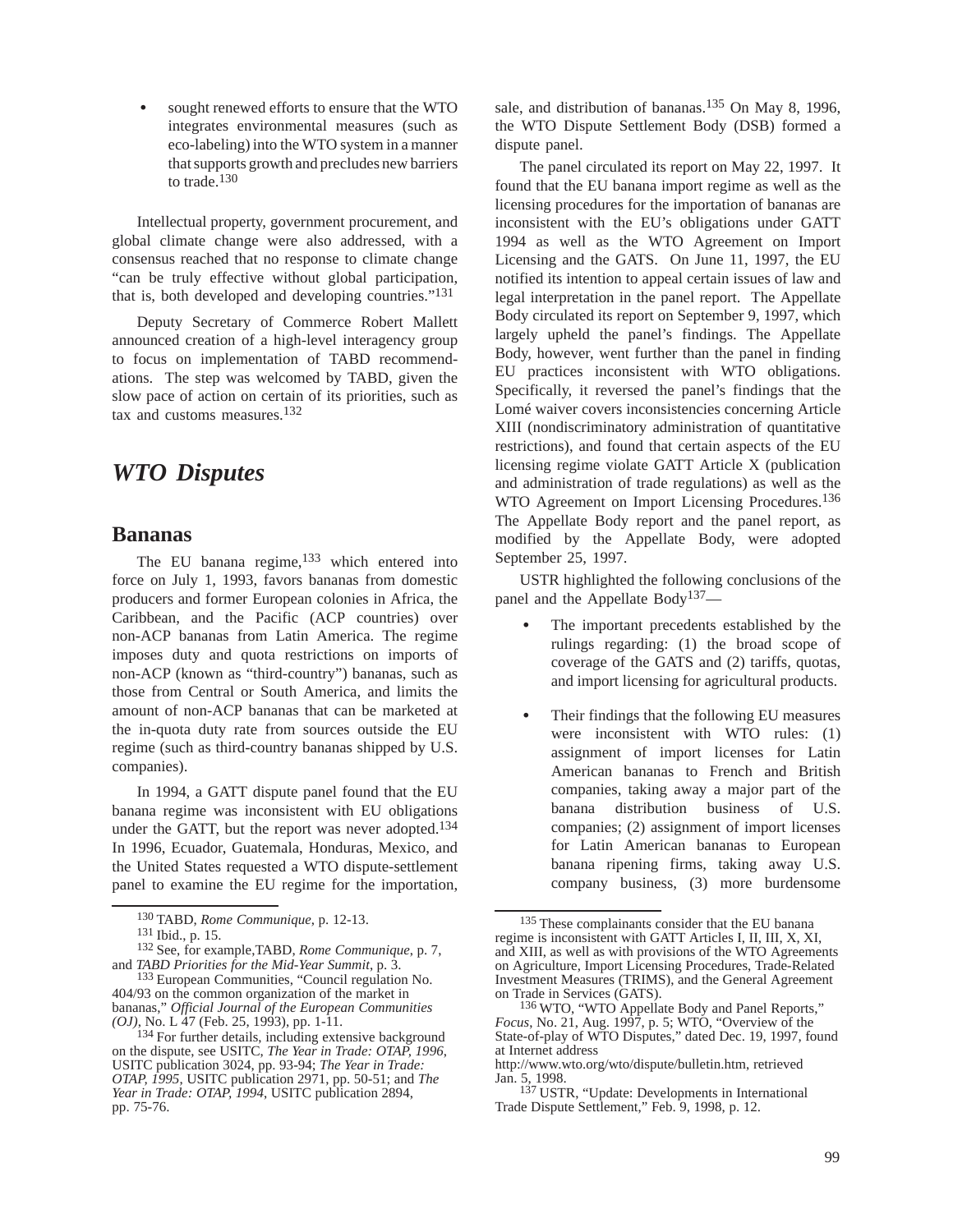licensing requirements for imports from Latin American cocomplainants than for other countries' bananas; the EU's discriminatory and trade-distorting allocation of access to its market for bananas, which did not follow the fair-standard of the WTO, which focuses on past levels of trade.

Consultations did not produce agreement on the period within which the EU would be permitted to come into compliance with its WTO obligations, and the EU refused to clarify its intentions for implementing the DSB's recommendations. On November 17, 1997, the complainants requested that the EU allow binding arbitration to determine the "reasonable period of time" for implementation of the DSB rulings and recommendations, as provided for under Article 21.3 of the WTO Dispute Settlement Understanding.138 On December 1, 1997, the complainants formally requested that the WTO appoint an arbitrator. The EU and the United States presented their cases to the arbitrator on December 17, 1997. The arbitrator circulated his report on January 7, 1998, finding the reasonable period of time for implementation to be the period from September 25, 1997, to January 1, 1999, roughly 15 months from the date of adoption of the reports.139

#### **Libertad (Helms-Burton) Act**

On March 12, 1996, President Clinton signed into law the Cuban Liberty and Democratic Solidarity (Libertad) Act of 1996, known as the Helms-Burton Act.140 Among other things, the Libertad Act contains the following provisions (1) at Title III, to create a private right of action in U.S. courts that permits U.S. nationals whose property was confiscated by the Cuban Government after the 1959 revolution in that country141 to sue Cuban governmental entities or foreign investors who use or profit in any way from

these properties and (2) at Title IV, to deny visas and entry into the United States of individuals who traffic in U.S.-claimed properties in Cuba after March 12, 1996, and their immediate family members, as well as corporate officers and controlling shareholders of entities that traffic in such properties.<sup>142</sup>

The EU has strongly protested the extraterritorial effects of the U.S. law.143 On October 3, 1996, it requested a WTO dispute panel to examine its complaint concerning the Libertad Act, as well as three pre-existing provisions of U.S. Cuban boycott legislation.144 The DSB established a dispute panel on November 20, 1996. On February 20, 1997, panelists were appointed in the dispute. Further bilateral consultations between the EU and United States on Helms-Burton and the U.S. Iran-Libya Sanctions Act (ILSA) led to an "understanding" reached April 11, 1997, that commits the EU and the United States to work in a multilateral way to deal with trafficking of confiscated property.145

The settlement enabled the EU to announce tentatively on April 11, 1997, that it would suspend its WTO case while both sides develop binding disciplines on dealings in confiscated property. On April 25, the panel chairman gave notice that the EU had formally requested the panel to suspend its work. However, the EU retained the right to reinstate its request should a mutually satisfactory agreement not be concluded by October 15, 1997, or if the United States takes action under the Act, or the ILSA, adversely affecting European interests.<sup>146</sup> For its part, the U.S.

<sup>138</sup> WTO, "Overview of the State-of-play of WTO Disputes," dated Dec. 19, 1997, found at Internet address http://www.wto.org/wto/dispute/bulletin.htm, retrieved Jan. 5, 1998.

<sup>139</sup> WTO, "Overview of the State-of-play of WTO Disputes," found at Internet address http://www.wto.org/wto/dispute/ bulletin.htm, dated Jan. 8,

<sup>1998,</sup> retrieved Jan. 9, 1998. <sup>140</sup> Public Law 101-114, 110 Stat. 785 (22 U.S.C. 6021

et seq.). Frequently referred to with reference to the two members of Congress who were the main sponsors of the legislation, Sen. Jesse Helms (R-NC) and Rep. Dan Burton  $(R-IN)$ 

<sup>141</sup> U.S. property nationalized by the Cuban Government was valued at approximately \$1.8 billion in 1962. U.S. Department of State, Bureau of Public Affairs, *Background Notes: Cuba*, Nov. 1994.

<sup>142</sup> For further detail, see U.S. Department of State, "Fact Sheet: Implementation of the Libertad Act," *U.S. Department of State Dispatch*, vol. 7, no. 15 (Aug. 8, 1996), p. 188, and USITC, *The Year in Trade: OTAP, 1996*, USITC publication 3024, pp.160-161.

<sup>143</sup> European Commission Delegation, Office of Press and Public Affairs, "European Commission President Jacques Santer Underlines EU's Deep Concern with Helms-Burton Legislation to President Bill Clinton," *European Union News*, July 12, 1996.

<sup>&</sup>lt;sup>144</sup> The EU alleged that U.S. trade restrictions on goods of Cuban origin, as well as the possible refusal of visas and exclusion of non-U.S. nationals from U.S. territory, are inconsistent with U.S. obligations under the WTO Agreement, including GATT Articles I, III, V, XI, and XIII; nullify or impair expected benefits under the GATT 1994 and the GATS; and impede the attainment of the objectives of the GATT 1994.

<sup>145</sup> U.S. Department of State telegram, "U.S.-EU Helms-Burton Deal: Statement by Brittan," message reference No. 2721, prepared by U.S. Mission to the EU, Brussels, Apr. 15, 1997; and U.S. Department of State telegram, "Text of Special Envoy Eizenstat's April 11 Statement on US.-European Commission Agreement on Libertad (Helms-Burton) Act," message reference No. 68456, prepared by U.S. Department of State, Washington, DC, Apr. 12, 1997.

<sup>&</sup>lt;sup>146</sup> USTR, "Update: Developments in U.S. International Trade Dispute Settlement, " Feb. 9, 1998, p. 18.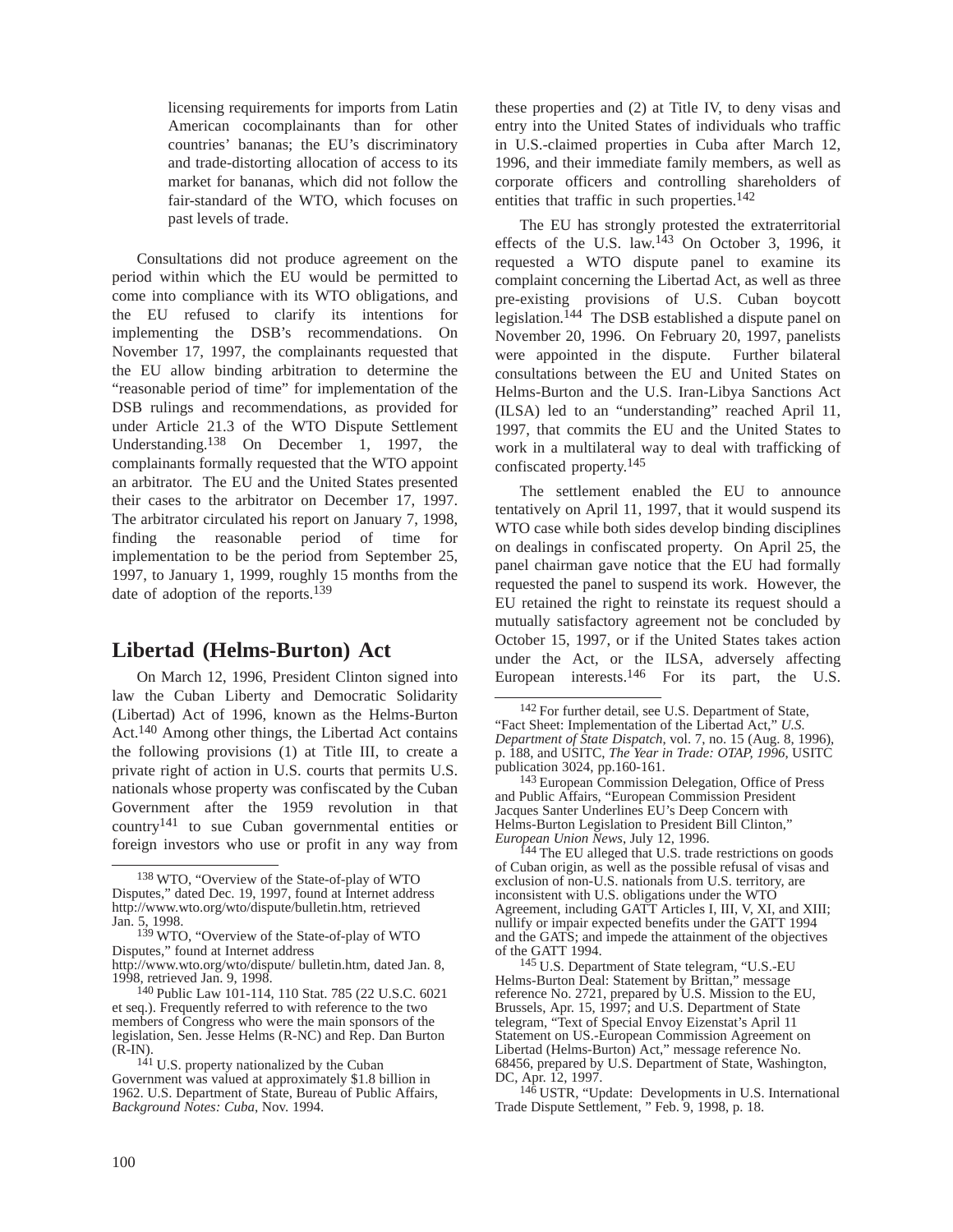administration pledged to work with Congress to draft and implement legislation to amend the Libertad Act to authorize the President to grant waivers under title IV of the Act (regarding denial of visas and entry for those trafficking in confiscated property) once bilateral consultations with the EU are completed and the EU has adhered to these agreed disciplines.<sup>147</sup>

U.S. officials described the understanding as essentially terms of reference for a future agreement, likely to be included as new international disciplines addressing confiscated property under the OECD Multilateral Agreement on Investment (MAI). EU officials have said the understanding aims at a longer-term solution through amendment of the Helms-Burton Act as well as dialogue over the "extraterritoriality" of the law.<sup>148</sup>

On October 14-15, 1997, the EU and United States held bilateral consultations on the basis of the April understanding, and subsequently agreed to continue consultations over the Helms-Burton law within the context of the MAI negotiations.<sup>149</sup> On December 5, 1997, following the semiannual U.S.-EU summit, EU officials said that no resolution had been reached concerning Helms-Burton or the ILSA. Sir Leon Brittan noted that the two sides were working on a mutually acceptable agreement that would allow the waiver of Title IV sanctions.<sup>150</sup> Good progress on Cuba was reported by U.S. participants; but regarding the ILSA, President Clinton reportedly called upon the EU to take additional steps to address the "serious and important problem" of Iran's efforts to acquire weapons of mass destruction and its support of terrorism.151

#### **Meat Hormone Ban**

Effective January 1, 1989, the EU banned imports of meat from animals treated with growth-promoting hormones, resulting in a 93 percent drop in U.S. meat exports to the EU, which amounted to \$177 million in 1988, according to GAO.152After a U.S. attempt to challenge the ban under the GATT 1947 was blocked by the EU, the United States imposed (and subsequently lifted) retaliatory duties of 100 percent ad valorem on a variety of agricultural imports from the  $EU<sup>153</sup>$  arguing that there is no scientific basis for the ban. In January 1996, the United States requested consultations with the EU under GATT 1994 Article XXII (consultations).154 The United States requested a WTO dispute-settlement panel on April 25, 1996, claiming that EC measures restrict or prohibit imports of meat and meat products from the United States and are inconsistent with its WTO obligations.155 On May 20, 1996, the WTO DSB formed a dispute panel to examine the U.S. complaint.

The panel circulated its report on August 18, 1997. It found that the EU ban on imports of meat and meat products from cattle treated with growth-promoting hormones was inconsistent with provisions of the WTO Sanitary and Phytosanitary (SPS) Agreement.<sup>156</sup> A similar finding was subsequently made by a WTO panel examining the EU ban on behalf of Canada.<sup>157</sup> On September 24, 1997, the EU notified its intention to appeal the panel reports on the U.S. and Canadian complaints. The Appellate Body held a hearing on November 4 and 5 and circulated its report on January 16, 1998, which upheld most of the findings and

<sup>147</sup> U.S. Department of State telegram, "Text of Special Envoy Eizenstat's April 11 Statement on U.S.-European Agreement on Libertad (Helms-Burton) Act," message reference No. 68456, prepared by U.S. Department of State, Washington, DC, Apr. 12, 1997.

<sup>148</sup> European Union, "Helms-Burton Negotiations - Statement by Sir Leon Brittan," IP/97/291, Apr. 14, 1997, found at Internet address http://www. europa.eu.int/rapid/, retrieved Dec. 16, 1997.

<sup>149</sup> U.S. Department of State telegram, "EU Declaration on Helms-Burton," message reference No. 7264, prepared by U.S. Mission to the EU, Brussels, Oct. 17, 1997; and EU, "Cooling-off Period for Helms-Burton, D'Amato Vows," *EURECOM*, vol. 9, No. 10, Nov. 1997, p. 2.

<sup>150</sup> Bureau of National Affairs, "U.S.-EU Summit Produces Joint Statements on Electronic Trade, Cooperation on Regs," *BNA International Trade Daily*, art. No. 43421002, Dec. 8, 1997.

<sup>151</sup> "Transcript: Bandler-Wayne Briefing on Results of U.S.-EU Summit," USIA Washington File, Dec. 5, 1997. The transcript is of a press briefing by Tony Wayne, Principal Deputy Assistant Secretary of State for Europe and Canada, and Don Bander, Special Assistant to the President for Europe and Senior Director of the NSC for European Affairs.

<sup>152</sup> U.S. General Accounting Office, *Agricultural Exports: U.S. Needs a More Integrated Approach to Address Sanitary/Phytosanitary Issues*, GAO-NSIAD-98-32, December 1997, pp. 11 and 12.

<sup>153</sup> For further details, see USITC, *The Year in Trade: OTAP, 1990*, USITC publication 2403, p. 101; *The Year in Trade: OTAP, 1989*, USITC publication 2317, p. 93.

<sup>154</sup> U.S. Department of Agriculture, "Statement by Secretary Glickman on the U.S. Request for Consultations Under the World Trade Organization About the European Union's Hormone Ban," press release 0040.96, Jan. 26, 1996.

<sup>155</sup> Specifically, its obligations under GATT Articles I, II, III, X, XI, and XIII, as well as provisions of the WTO Agreements on Agriculture, Import Licensing Procedures, Trade-Related Investment Measures (TRIMS), and the General Agreement on Trade in Services (GATS).

<sup>156</sup> Specifically, its obligations under articles 3.1, 5.1, and 5.5 of the SPS agreement. The WTO's summary of the case, dated Jan. 23, 1998, is found at Internet address http://www.wto.org/wto/dispute/bulletin.htm, retrieved Jan. 28, 1998.

<sup>157</sup> The DSB agreed to form a panel to hear Canada's complaint on Oct. 16, 1996. The panel, which consisted of the same panelists in the U.S. complaint, issued its report on Sept. 5, 1997. USTR, "Update: Developments in International Trade Dispute Settlement," Feb. 9, 1998.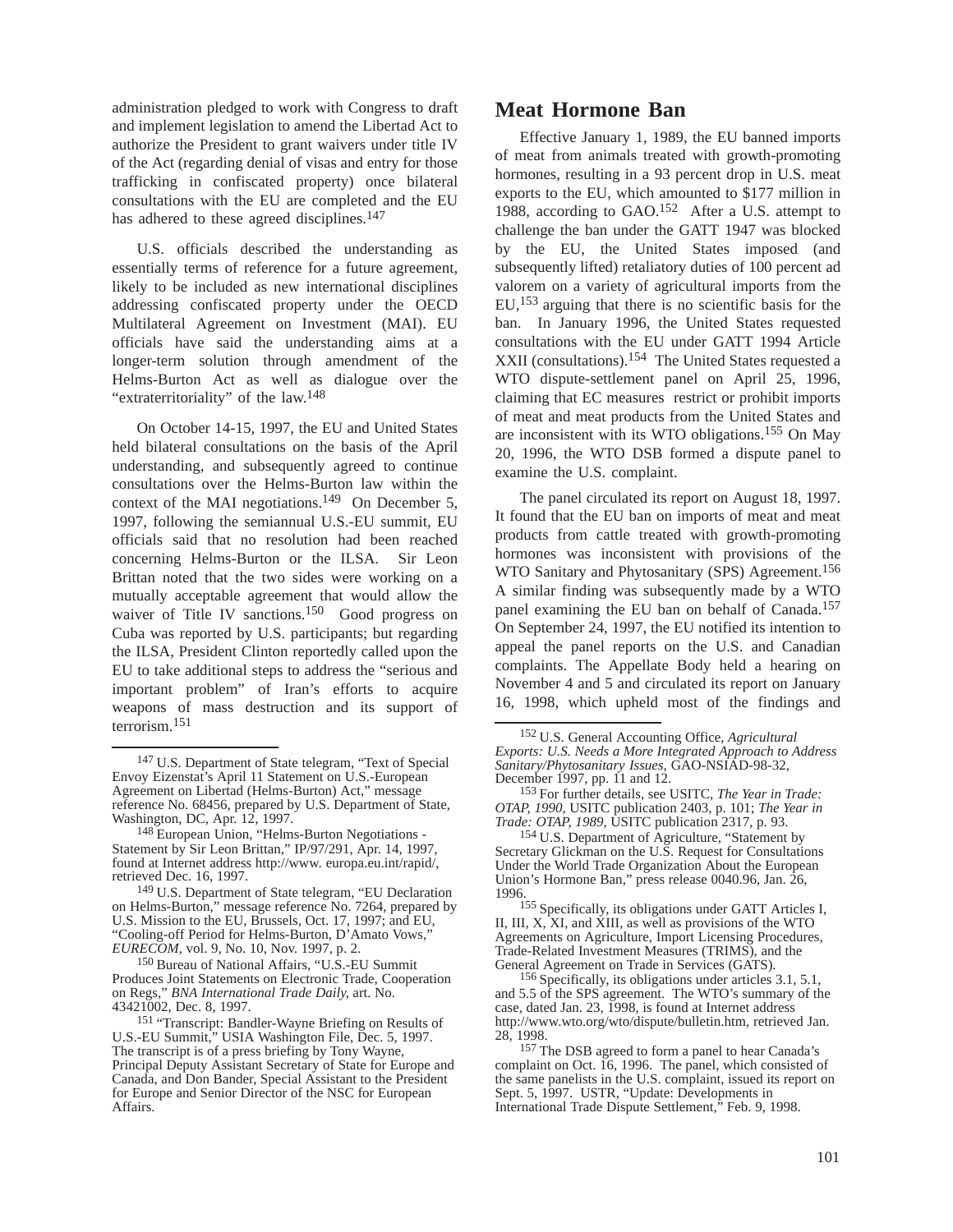conclusions of the panel, $158$  except with respect to the burden of proof in proceedings under the SPS Agreement.159 Specifically, USTR reports—

The Appellate Body found that while a country has broad discretion in electing what level of protection it wishes to implement, in doing so it must fulfill the requirements of the SPS Agreement, including the requirement for a risk assessment. However, the ban imposed by the EC was not rationally related to the conclusions of the risk assessments that the EC had performed.160

Both the United States and the EU claimed "victory" upon release of the Appellate Body's report.<sup>161</sup> The EU highlighted the Appellate Body's finding "that the EU has the right to establish on a scientific basis a level of consumer protection which it considers appropriate and which is higher than the level resulting from international health standards,"<sup>162</sup> a finding USTR said the United States supports.163 Noting the Appellate Body finding that the EU's hormone ban is not based on risk assessment "because the scientific studies do not focus specifically on residues in meat of hormone-treated cattle," the EU Commission stated that it "will now examine carefully together with the other EU institutions and the Member States how to implement the EU's international obligations, in particular with respect to a new risk assessment along the indications given by the Appellate Body."164 The EU has thirty days from

adoption of the Appellate Body report to state its intentions for implementing the Appellate Body's recommendations.

## *Bilateral Agricultural and Health-Related Issues*

In addition to bananas and meat hormones (discussed in the WTO dispute section above), an array of bilateral disputes over health restrictions on trade in agriculture and other products faced policymakers. The deteriorating condition of bilateral relations at the end of 1997 over these various agricultural trade disputes led EU and U.S. officials to hold high-level talks January 7, 1998, in Oxford, England.

#### **Veterinary Equivalence Agreement**

The United States and the EU have worked since 1994 toward a bilateral agreement to facilitate approximately \$1.5 billion in trade in 40 animals and animal products, including, for example, meat, poultry, dairy products, seafood, fish, pet food, as well as rendered products and other animal by-products.165 The agreement would establish a framework for recognizing the equivalence of U.S. and EU sanitary measures.**166** Negotiations towards this end failed to conclude by the end of 1996. New harmonized EU import requirements that could disrupt U.S. exports of livestock and livestock products were to enter into effect on January 1, 1997. EU Member States were permitted, however, to roll over existing sanitary measures until April 1, 1997, providing more time to conclude an agreement.167

On April 30, 1997, the United States and the EU reached an Agreement on Veterinary Equivalency, which was to be implemented on October 1, 1997. The agreement resolved many outstanding issues regarding red meat, dairy, and egg products, enabling the United States to resume shipping some products that had been blocked since April 1. The accord also provides the United States with a basis for recognizing the equivalency of EU red meat and pork safety rules, thus avoiding plans for USDA inspection and approval of EU meat plants that export to the United States. However, wide differences remain regarding poultry, including the use of antimicrobial treatment in the

<sup>158</sup> Specifically, it upheld the panel's finding that the EU import prohibition was inconsistent with Arts. 3.3 and 5.1. The Appellate Body reversed the panel's finding that the EU had violated Arts. 3.1 and 5.5 of the SPS agreement.

<sup>159</sup> The WTO's summary of the Appellate Body's findings, dated Jan. 23, 1998, is found at Internet address http://www.wto.org/wto/dispute/bulletin.htm, retrieved Jan. 28, 1998.

<sup>160</sup> USTR, "Update: Developments in U.S. International Trade Dispute Settlement," Feb. 9, 1998, p. 13.

<sup>161</sup> USTR, "Appellate Body Finds EC Hormone Ban Inconsistent with WTO Obligations Under SPS Agreement," press release 98-02, Jan. 15, 1998.

<sup>162</sup> European Union, "WTO Ruling on EU Hormone Ban is a Victory for European Consumers," press release no. 4/98, found at Internet address

http://www.eurunion.org/news/index.htm, retrieved Feb. 9, 1998.

<sup>163</sup> USTR, "EC Hormone Ban Relating to Meat Imports Violates SPS Agreement According to Appellate Body," USTR press release 98-04, Jan. 20, 1998.

<sup>164</sup> European Union, "WTO Ruling on EU Hormone Ban is a Victory for European Consumers," press release no. 4/98, found at Internet address

http://www.eurunion.org/news/index.htm, retrieved Feb. 9, 1998.

<sup>165</sup> For background see, Joanne Guth, "Update on U.S. Issues with the European Union," *International Economic Review*, USITC Publication 3043, May 1997.

<sup>166</sup> U.S. Department of Commerce, "U.S.-EU Trade Issues," Briefing Book for U.S. Government Delegation to the Transatlantic Business Dialogue (TABD), Rome, Italy, Nov. 6-7, 1997.

<sup>167</sup> U.S. Department of State telegram, "Modest results in December Agriculture Council," message reference No. 010822, prepared by U.S. Mission to the EU, Brussels, Dec. 26, 1996.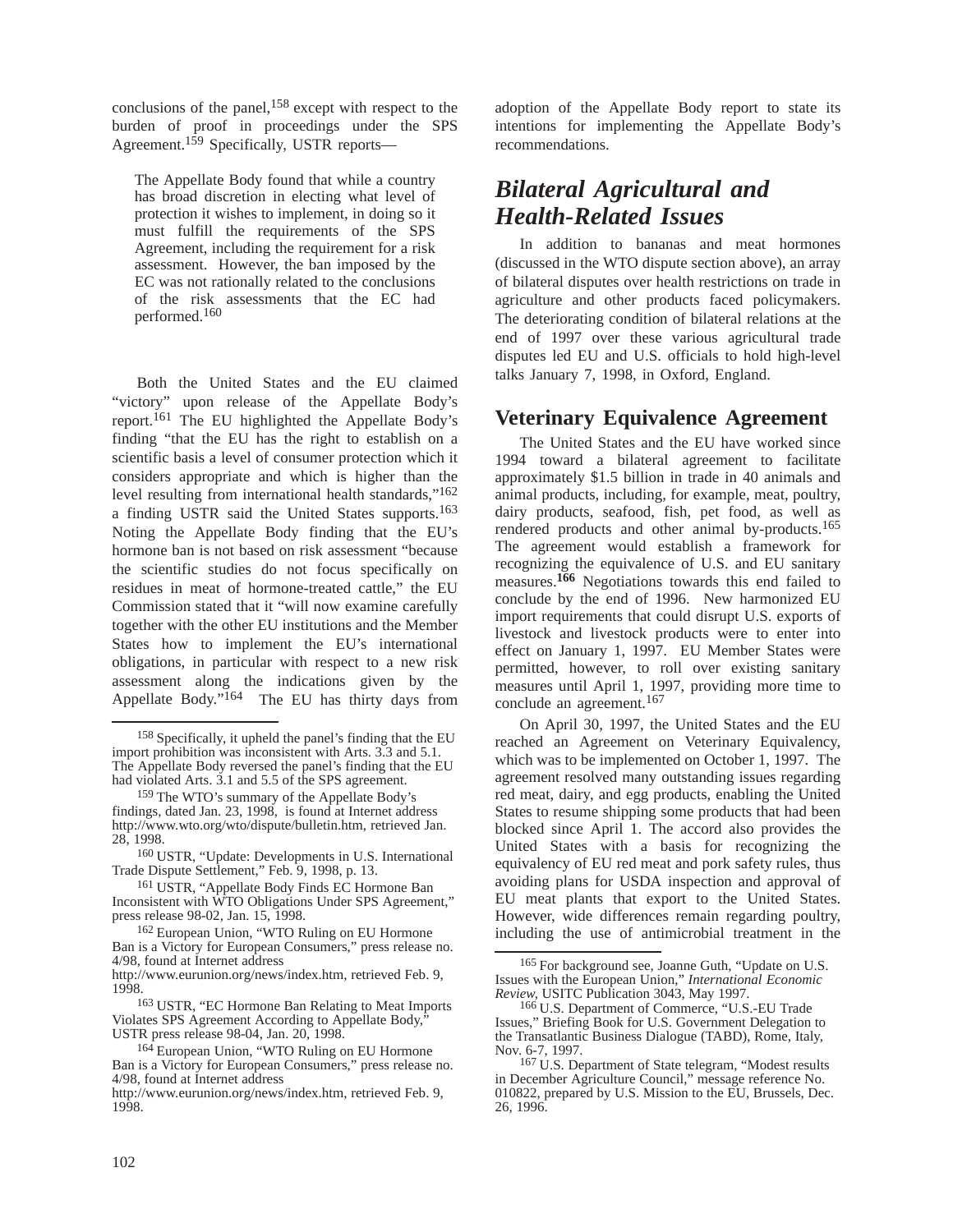United States.168 As a result, U.S. poultry exports to the EU have been blocked since April 1, 1997, representing a loss of \$50 million annually to U.S. exporters, according to the U.S. Department of Agriculture.169

A ban on EU (predominantly French) exports of poultry to the United States, valued at \$2 million, was imposed on May 5, 1997, until U.S. inspectors can confirm that EU plants provide an appropriate level of protection for public and animal health. Although the United States is completing its review of EU poultry plants, the EU requested consultations in the WTO on August 18, 1997, which took place October 9, 1997.<sup>170</sup>

The veterinary equivalency agreement was to enter into force October 1, 1997, but was not approved by the 15 EU Member States until March 1998. Outstanding differences included disagreement over the EU's policy of "regionalization," which allows animals and animal products from regions determined to be disease free to be traded without impediment even though other regions of a given EU Member State are still found to contain an infection. Another factor complicating EU efforts to gain Member-State approval of the agreement was the announcement on December 18 that the EU would ban imports of U.S. beef and poultry if the United States does not improve its procedures for hormone and antibiotic residue testing within six months. Such inspections of U.S. plants should no longer be required once the veterinary equivalence agreement enters into effect. Despite these concerns, the EU's Agricultural Council approved the agreement at its March 16-17, 1998, meeting, but made its signature contingent on U.S. publication of a proposed rule on regionalization and agreement by a qualified majority of member states that the proposed rule is consistent with U.S. commitments.

#### **Specified Risk Material Ban**

Effective July 1, 1997, the EU banned the marketing of certain cosmetic products.171 On July 30, 1997, the EU further banned the use of "specified risk material (SRM)" in food, feed, and medical, pharmaceutical, or cosmetic products.172 Both actions were drafted out of concern that animal by-products used in pharmaceuticals may be contaminated with bovine spongiform encephalopathy (BSE), known as "mad-cow" disease,<sup>173</sup> which the EU Commission contends could infect humans.174

The SRM directive was scheduled to be implemented January 1, 1998. The directive bans U.S. exports to the EU of pharmaceuticals, cosmetics, and other products unless they can be certified free from these materials. U.S. officials have been working to receive exemptions from these restrictions, considering that there have been no known cases of BSE in the United States and that there is an active U.S. surveillance and monitoring program in place to ensure that the United States remains BSE-free. U.S. officials have also been trying to obtain a processing exemption for tallow derivatives.

On December 3, 1997, the EU Commission proposed amendments to the SRM directive that would authorize the continued sale of gelatin or tallow derivatives used in the production of pharmaceuticals and cosmetic products after January 1, 1998. The amendments would grant temporary exemptions from the ban for specific products.<sup>175</sup>

<sup>168</sup> For background, see U.S. Department of Agriculture, "United States and European Union Reach Agreement on Veterinary Equivalency," press release no. 0143.97, April 30,1997, found at Internet address http://www.usda.gov/news/releases/1997/04/0143, retrieved

Feb. 9, 1998.

<sup>169</sup> U.S. Department of Agriculture, "United States - European Union Veterinary Equivalence Talks: Q & A's," press release no. 0144.97 April 30, 1997, found at Internet address http://www.usda.gov/news/releases/1997/05/0144, retrieved Feb. 9, 1998.

<sup>170</sup> U.S. Department of Commerce, "U.S.-EU Trade Issues," Briefing Book for U.S. Government Delegation to the Transatlantic Business Dialogue (TABD), Rome, Italy, Nov. 6-7, 1997. The EU considers the U.S. ban inconsistent with GATT 1994 (Articles I, III, X, and XI), the Agreement on Sanitary and Phytosanitary Measures (SPS Agreement) (Articles 2, 3, 4, 5,13. 8, and Annex C), and the Agreement on Technical Barriers to Trade (TBT Agreement) (Articles 2 and 5). WTO, "Overview of the State-of-play of WTO Disputes," dated Dec. 19, 1997, found at Internet address http://www.wto.org/ wto/ dispute/ bulletin.htm, retrieved Jan. 5, 1998, p. 8.

<sup>171</sup> Specifically, those containing cattle, sheep, and goat tissues and fluids from the brain, spinal cord, eyes, or ingredients derived therefrom.

<sup>172</sup> 97/534/EC, Commission Decision of 30 July 1997 on the prohibition of the use of materials presenting risks as regards transmissible spongiform encephalopathy, OJ L 216, p. 95.

<sup>173</sup> The broader veterinary rubric would be transmissible spongiform encephalopathy (TSE) that can include sheep (ovine SE), goats (caprine SE), and so forth, in addition to cattle (bovine SE).

<sup>174</sup> U.S. Department of Commerce, "U.S.-EU Trade Issues," and "Science Regulatory Product Evaluations," Briefing Book for U.S. Government Delegation to the Transatlantic Business Dialogue (TABD), Rome, Italy, Nov. 6-7, 1997.

<sup>175</sup> Specifically, pharmaceutical or medicinal products approved for use before January 1, 1998, can be sold with gelatin or tallow or another SRM derivative until January 1, 1999; pharmaceutical or medicinal products with "few or no therapeutic alternatives" to gelatin or tallow can be used until January 1, 2000; products containing tallow derivatives, such as cosmetics will be permanently exempt from the ban provided that the tallow has been treated with certain approved treatments such as certain heat and pressure conditions; reagents and products disappearing during the manufacturing process can be used until 1999; and tallow stocks already produced can be used up until June 1, 1998.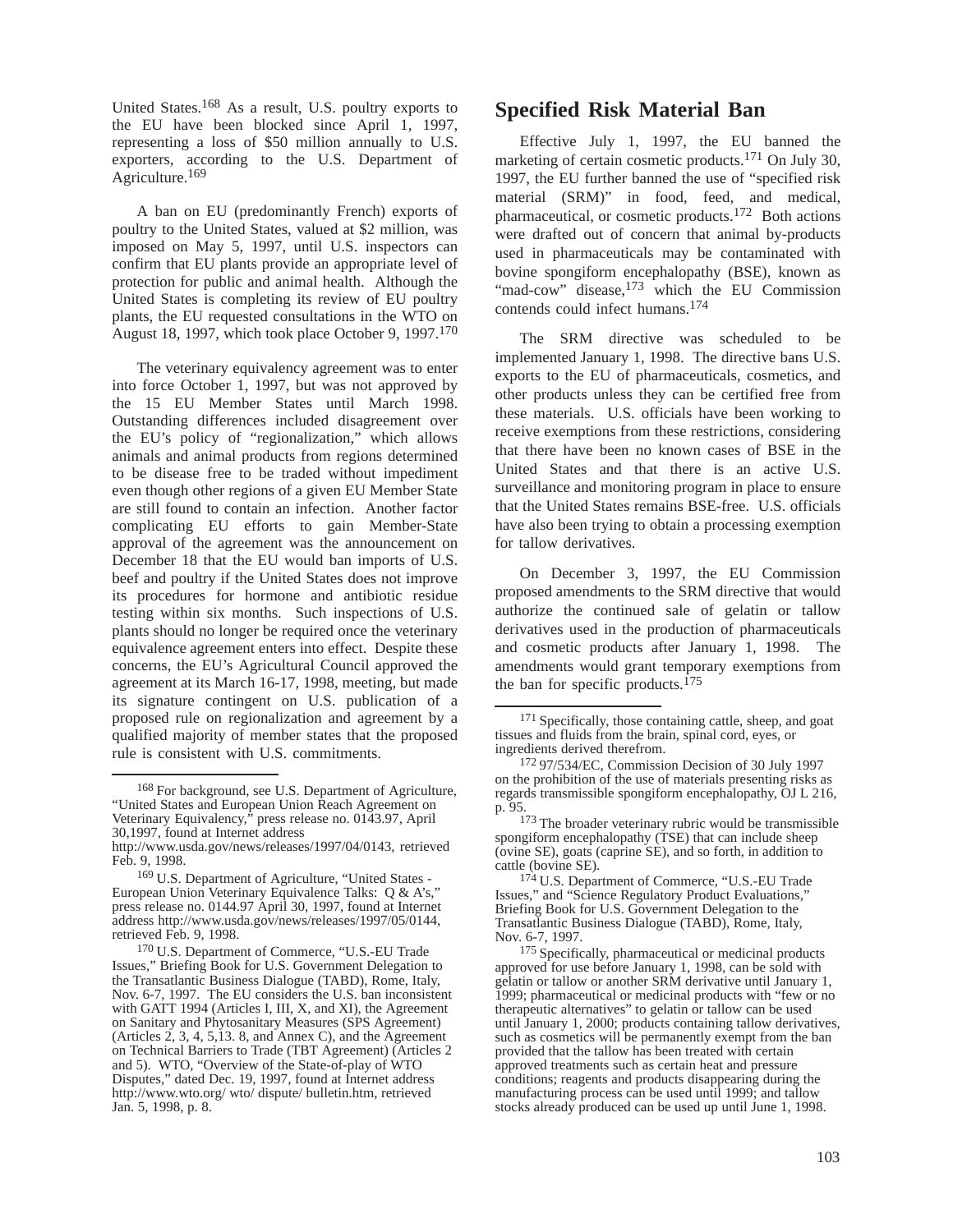EU trading partners remain concerned. The proposal gives EU Member States the right to grant additional exemptions to the SRM directive, which could result in an unmanageable and unenforceable situation. Moreover, several weeks before the ban's effective date it was still unclear by whom or how the certification process for products still subject to the ban would operate.176 On December 15, 1997, the EU approved a three-month delay in its SRM ban, until April 1, 1998,<sup>177</sup> and efforts to avert disruption of U.S.-EU trade in cosmetics and pharmaceuticals continued into 1988.

Meanwhile, on December 11, 1997, out of concern over BSE, the United States extended a ban on U.S. imports of live cattle, sheep, and goats, and the meat and bone meal derived from these animals, to cover all EU Member States. The original ban covered only those Member States that had reported cases of BSE in native-born cattle. The new restrictions can be lifted for any country that is found to "have a [BSE] surveillance program that conforms to international standards and adequate import controls."178 EU officials reacted angrily to the timing and lack of forewarning of the U.S. announcement, and claimed the measure was unjustified and inconsistent with international obligations under the WTO SPS Agreement.179

### **Genetically Modified Organisms**

Two primary issues have arisen concerning products containing genetically modified organisms  $(GMOs)$ —(1) EU approval for sale and use and (2) EU labeling requirements. During 1997, U.S. officials complained about the EU's unpredictable procedures for approving agricultural products developed with biotechnology. Throughout the year, the EU Commission was forced to react to a variety of

Member State actions affecting GMO products,<sup>180</sup> leading by year-end 1997 to a series of proposed legislation attempting to establish more coherent EU-wide policies on approval and labeling.

Of particular U.S. concern was the slow pace of EU approval of genetically modified corn from the United States. On December 18, 1996, the EU Commission authorized the sale of one particular strain of corn (maize) that had been genetically modified.181 Currently, seven varieties of genetically modified corn have been approved in the United States but have not yet been approved in the EU.182 Four different strains of genetically modified corn products are currently under review by the EU; three of these have already been planted in the United States. Delays in EU approval could jeopardize U.S. exports of corn products in 1998.

New labeling requirements were also of concern. On May 15, 1997, EU Regulation No. 258/97 entered into force, establishing requirements regarding the approval, marketing, and labeling of novel foods and novel food ingredients, including GMO products. On June 18, 1997, the EU Council adopted Directive 97/25, which requires mandatory labeling of newly approved GMO products. On July 25, 1997, the EU Commission released an EU-wide labeling policy for food products manufactured from GMOs. The policy calls for voluntary labeling certifying non-GMO products and mandatory labeling for products of known GMO origin, as well as those products where GMO products cannot be excluded. The United States is concerned about how these requirements will be implemented and their implications for U.S. exports of processed foods.

<sup>176</sup> Bureau of National Affairs, "EU Proposes Changes to Amend Controversial Specified Risk Material Ban," *BNA International Trade Daily*, article No. 43381007, Dec. 4, 1997.

<sup>177</sup> Bureau of National Affairs, "EU approves delay in ban on imports of U.S. pharmaceutical, cosmetic exports," *BNA International Trade Daily*, article No. 43501004, Dec. 16, 1997.

<sup>178</sup> U.S. Department of Agriculture, Animal and Plant Health Inspection Service, "USDA Restricts Imports of Animals and Animal Products from Europe," press release, Dec. 12, 1997. See also *Federal Register*, Vol. 63, No. 3, Jan. 6, 1998, pp. 406-8.

<sup>179</sup> "Future Evolution of the Common Agricultural Policy," speech by Dr. Franz Fischler, European Commissioner for Agriculture and Rural Development, Oxford, England, Jan. 7, 1998.

<sup>180</sup> In February and March 1997, Austria, France, Italy, and Luxembourg announced various bans on the planting and use of genetically modified corn. After review of the reasons for the bans, the EU Commission decided on September 10, 1997, on draft measures to oblige Austria, Italy, and Luxembourg to repeal their bans. Italy repealed its ban in October 1997 and France lifted its ban on November 27, 1997. Austria and Luxembourg continue to maintain their bans.

<sup>181</sup> European Commission Delegation, Office of Press and Public Affairs, "The European Commission has Decided to Authorize Genetically Modified Maize in the Light of Available Scientific Advice," *European Union News*, Dec. 18, 1996.

<sup>182</sup> U.S. Department of Commerce, "U.S.-EU Trade Issues," Briefing Book for U.S. Government Delegation to the Transatlantic Business Dialogue (TABD), Rome, Italy, Nov. 6-7, 1997.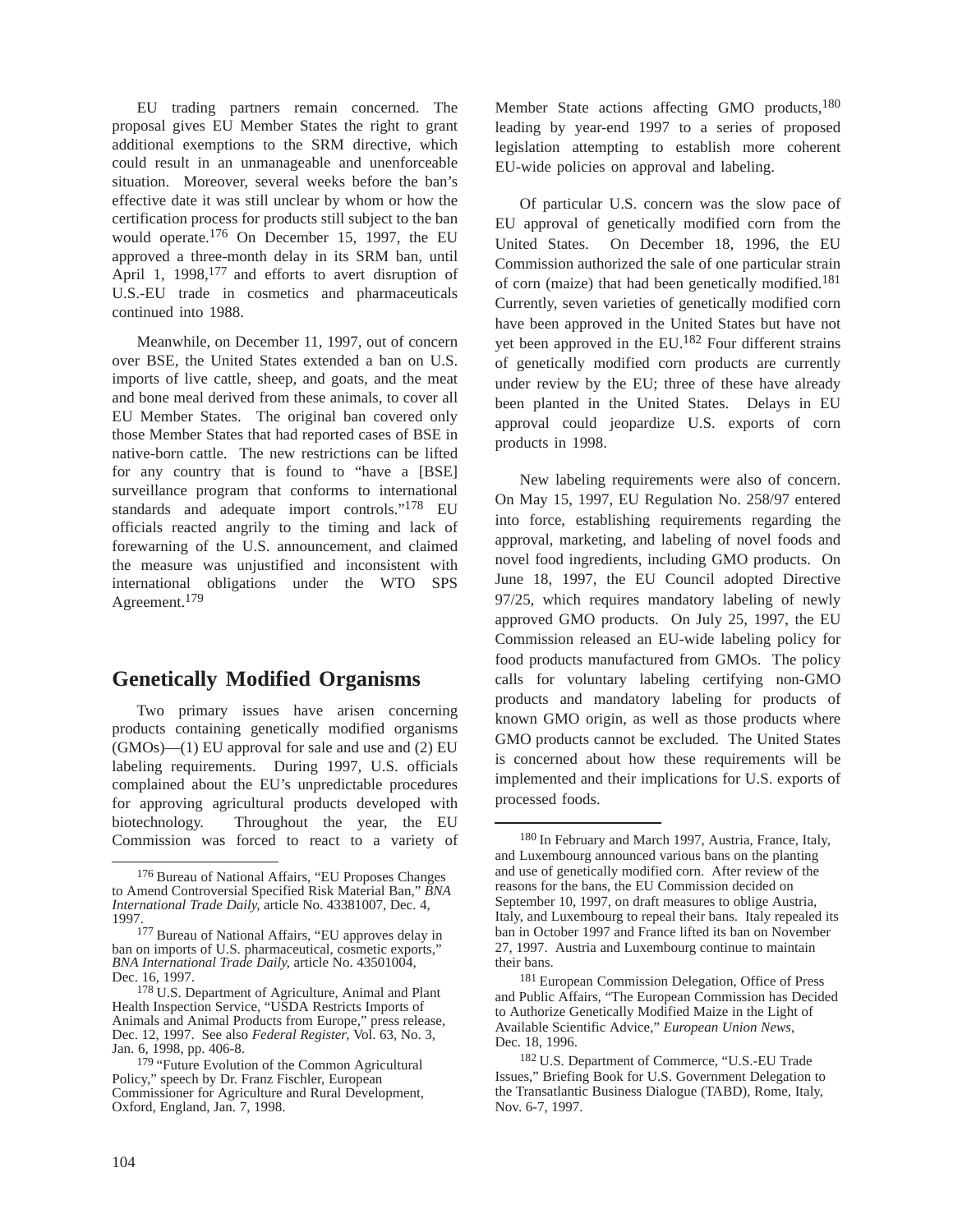## **Japan**

During 1997, the major emphasis of U.S.-Japan trade relations was review and monitoring of existing bilateral agreements to ensure implementation. In addition to monitoring progress under the 1995 U.S.-Japan automotive agreement, considerable U.S. efforts were focused on negotiations on harbor services and civil aviation throughout the year. The dispute between the United States and Japan in the WTO concerning Japan's barriers to imports of consumer photographic film and paper also received considerable attention during 1997 (see chapter 2).

In response to Japan's slowing economy and an increase in the U.S. trade deficit with Japan, the United States urged Japan to take steps to stimulate and deregulate its economy. U.S. officials encouraged Japan to boost its economy through improved domestic demand rather than by increased exports. The United States also pressed Japan to increase its imports from those Asian economies attempting to recover from the Asian financial crisis.

#### *Autos*

During 1997, the United States continued to monitor activities and progress under the 1995 U.S.-Japan automotive agreement.<sup>183</sup> The agreement was intended to address some of the difficulties experienced by U.S. firms in accessing Japan's vehicle distribution system by eliminating regulations in the automobile parts aftermarket in Japan and improving opportunities for U.S. original equipment (OE) parts suppliers in Japan and with Japanese transplants in the United States. The agreement included 17 objective criteria to evaluate progress in these three areas.184 An Interagency Enforcement Team was established to ensure compliance with the agreement.185 The goal of

U.S. manufacturers was to establish 200 dealerships in Japan by the end of 1996, and 1,000 new dealerships by 2000. In addition, Japan agreed to: (1) provide government support and financial incentives to encourage imports of autos and parts to Japan; (2) deregulate the aftermarket for auto parts; (3) promote increased purchases of OE parts from non-keiretsu suppliers for use in their transplants in the United States and for use in Japan; (4) address many performance and technical standards that affect Japanese imports of autos; and (5) provide vehicle registration data for use in market research on a more equal basis to foreign and Japanese manufacturers.186

The second annual review of the 1995 U.S.-Japan automotive framework agreement was held during October 8-9 in San Francisco. The review involved a working-level meeting followed by a high-level meeting. During the review, the United States expressed disappointment with the slow pace of change in Japan in the areas of expanded dealership opportunities, auto sales, and deregulation in the parts aftermarket. Japan agreed to take several steps in these three areas including: 1) telling manufacturers that dealers are free to carry foreign vehicles in their showrooms; 2) examining the impact of zoning restrictions on the ability of dealerships to carry more than one brand of vehicle; 3) examining forms of discrimination against foreign vehicles; and 4) providing advice and assistance on market trends. In addition, with regard to auto parts, Japan agreed to hold hearings on creating a new class of mechanics, so-called "specialized-certified mechanics," to work in specialized-certified garages<sup>187</sup>; to study the possibility of holding a major new auto parts aftermarket exhibition in Japan; and to continue efforts to deregulate the auto parts aftermarket.<sup>188</sup>

<sup>183</sup> "Measures by the Government of Japan and the Government of the United States of America Regarding Autos and Parts," Aug. 23, 1995; and U.S. Information Agency, "Joint Statement by Ryutaro Hashimoto, Minister of International Trade and Industry of Japan, and Michael Kantor, United States Trade Representative Regarding Autos and Auto Parts," press release, June 18, 1995. For additional background information regarding the agreement see USITC, *The Year in Trade: OTAP, 1995*, USITC publication 2971, pp. 53-54; and 68 and USITC, *The Year in Trade OTAP, 1996*, USITC publication 3024, pp. 96-97.

<sup>184</sup> Ibid.

<sup>185</sup> The Interagency Enforcement Team is cochaired by the U.S. Department of Commerce and the Office of the U.S. Trade Representative. USTR, "USTR and Department of Commerce Announce Unprecedented Monitoring Mechanism for U.S.-Japan Automotive Agreement," press release 95-63, Sept. 6, 1995.

<sup>186</sup> U.S. Information Agency, "Joint Statement by Ryutaro Hashimoto, Minister of International Trade and Industry of Japan and Michael Kantor, United States Trade Representative Regarding Autos and Auto Parts," press release, June 28, 1995.

<sup>&</sup>lt;sup>187</sup> Currently, government-certified repair shops require mechanics to work on seven disassembly repair systems. Specialized-certified mechanics would be permitted to work on fewer than seven disassembly repair systems. For example, a garage could specialize in repairing brakes, requiring fewer tools, mechanics, and floor space. The new type of mechanic and garage is expected to result in additional independent garages which are more likely to carry imported parts.

<sup>188</sup> U.S. Department of Commerce telegram, "U.S.-Japan Auto Agreement: October 8-9 Second Annual Review in San Francisco," message reference No. 199185, prepared by U.S. Department of Commerce, Washington, Oct. 22, 1997.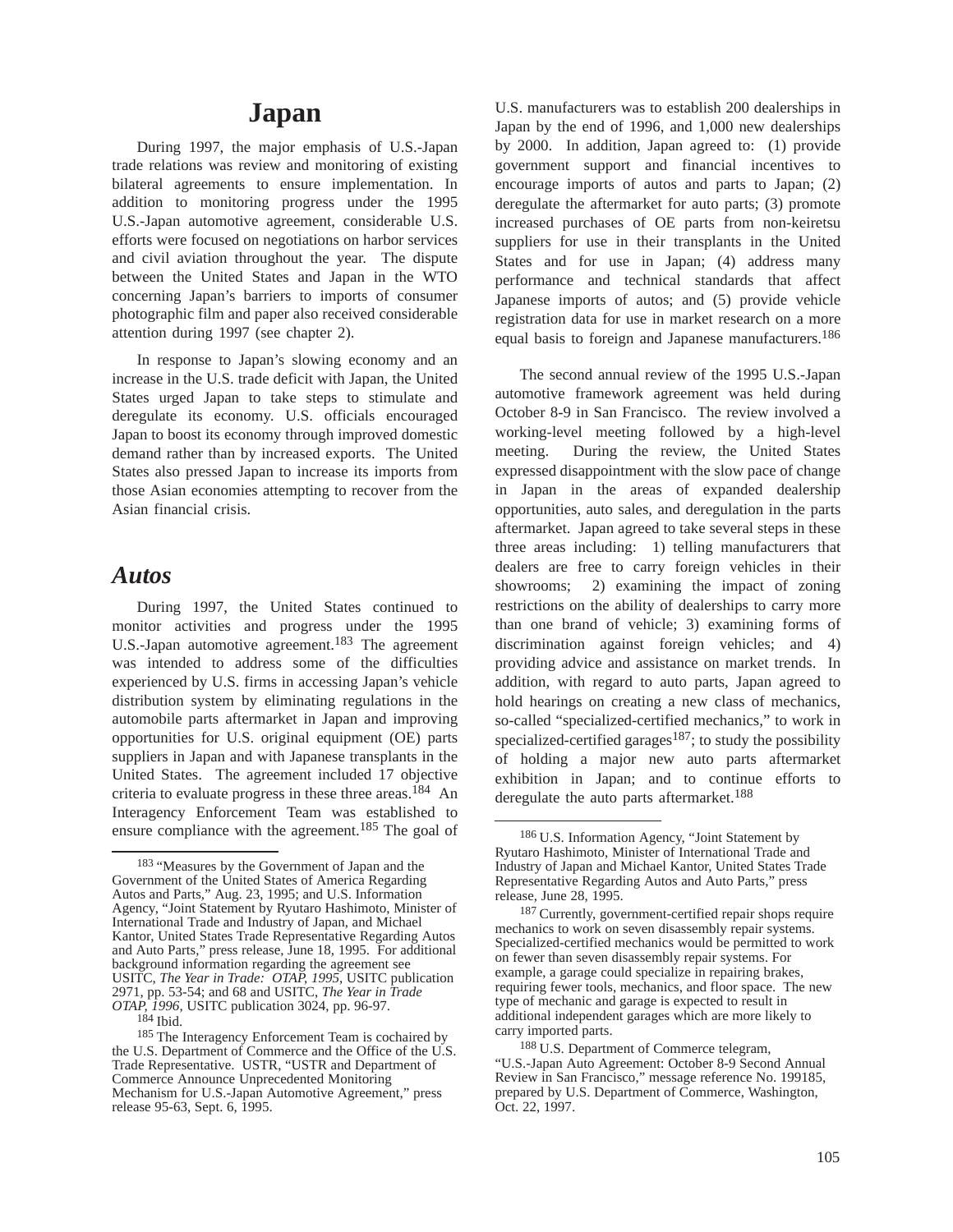On December 4, 1997, the Interagency Enforcement Team issued a report evaluating progress under the agreement. According to the report:

While the Agreement has resulted in progress in some areas, trends in other key areas are disappointing and additional substantial efforts are required to achieve the Agreement's objectives of eliminating market access barriers and significantly expanding sales opportunities in this sector. . . Moreover, the United States is concerned about the surge in Japanese auto exports to the United States and other countries since the fourth quarter of  $1996$ <sup>189</sup>

 Specifically, the report referred to declining sales of motor vehicles to Japan and disappointment with regard to expansion of the number of dealerships and aftermarket deregulation. Sales in Japan of motor vehicles produced by the "Big Three" in North America declined 20 percent during the first nine months of 1997. Since the signing of the agreement, only 142 new dealer outlets have been opened through direct franchise agreements with Japanese dealerships as opposed to the 200 expected by the end of 1996. Of the total, only 39 new sales outlets were added in 1997.190 The weak progress in this area suggests that Japanese auto producers continue to maintain strong relationships with their affiliated dealerships.191 With regard to aftermarket deregulation, Japan's Ministry of Transport denied several deregulatory requests by the U.S. Government and private sector during 1997. Specifically, no additional items, such as brake systems, have been removed from the disassembly repair regulations or the so-called critical parts list in more than one year.<sup>192</sup> The U.S. Government and industry have urged Japan to take meaningful deregulation actions.

Progress has been made in two other areas of the agreement—exports of auto parts and establishment of service garages. U.S. auto parts exports to Japan increased by 14 percent during the first half of 1997. Nonetheless, sales of original equipment parts to Japan continue to be low.

In 1997, Japan's Ministry of Transport introduced two new categories of service garages that were intended to encourage competition and create new opportunities for foreign parts producers by permitting smaller independent garages to undertake repairs previously limited to dealerships and other Ministry of Transport-certified garages. The United States requested that the Ministry of Transport revise regulations regarding the certification of mechanics employed by these garages.<sup>193</sup>

Japanese auto producers' compliance with Japan's Antimonopoly Law has been incomplete and ineffective, according to the Department of Commerce and USTR. Under the agreement, the Government of Japan is to strictly and effectively enforce the Antimonopoly Law and eliminate anticompetitive practices in the automotive sector. Japan's Ministry of International Trade and Industry (MITI) sent a letter to Japanese dealers, as specified in the agreement, stating that they are free to sell competing motor vehicles and each auto producer has prepared a manual for complying with the Antimonopoly Law. Nonetheless, there continue to be allegations that Japanese auto producers are reluctant to carry foreign vehicles.194

## *Air Transport Services*

During 1997, the United States and Japan continued a series of bilateral negotiations on air cargo and passenger services.195 The two countries held four rounds of informal talks and three sets of formal bilateral negotiations (in August, September, and October).196 However, they were unable to reach an agreement to expand aviation services. The main outstanding issues in the talks included open skies, "beyond" rights, additional flights and slots, and third-country code sharing.

## **Open Skies**

The United States has signed open-skies accords, which cover full deregulation of pricing, scheduling, and operating, with approximately 25 countries.

<sup>189</sup> U.S. Department of Commerce and USTR, *Report to President William Jefferson Clinton of the Interagency Enforcement Team regarding the U.S.-Japan Agreement on Autos and Auto Parts*, Dec. 4, 1997, p. 1.

<sup>190</sup> Ibid.

<sup>191</sup> Ibid., Apr. 18, 1997, p. 1.

<sup>192</sup> The disassembly repair regulations require repair work on seven major component systems of an automobile to be done at dealerships or other Ministry of Transport-certified garages. These garages tend almost exclusively to use Japanese parts because they are owned by or closely affiliated with Japanese auto manufacturers.

<sup>193</sup> U.S. Department of Commerce and USTR*, Report to President William Jefferson Clinton of the Interagency Enforcement Team regarding the U.S.-Japan Agreement on Autos and Auto Parts*, Dec. 4, 1997, p. 2.

<sup>194</sup> Ibid., Apr. 18, 1997, pp. 18 and 19.

<sup>195</sup> For background information on air transport services, see USITC, *The Year in Trade: OTAP, 1996*, USITC publication 3024, pp. 102-103.

<sup>196</sup> "Aviation Talks End Without Agreement; Set to Resume in October," *Japan Economic Institute Report*, Oct. 3, 1997, p. 8.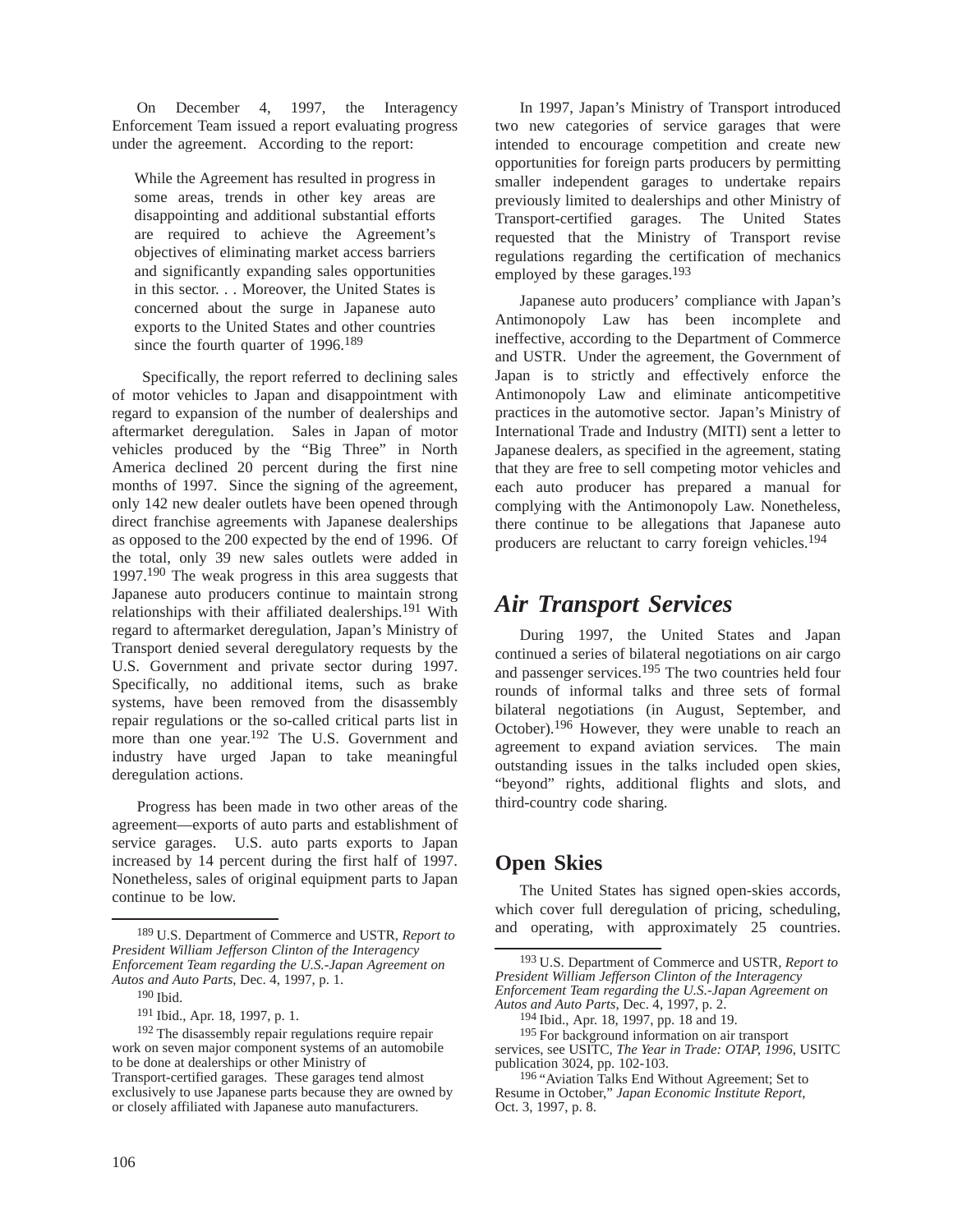During the 1997 bilateral talks with Japan, the United States reiterated that its final goal was to achieve "open skies." Japan repeatedly rejected the U.S. proposal, offering numerical limits on the number of new flights to Japan.

#### **Beyond Rights**

The 1952 U.S.-Japan agreement on transport services governs beyond rights (flying rights to third-country destinations). Japan has sought to restrain the ability of U.S. carriers to expand their passenger and air cargo service to other destinations after landing in Japan. For example, Japan interprets the 1952 agreement as limiting the rights of Federal Express to pick up cargo in Japan for delivery beyond Japan to third countries. The United States interprets the treaty as giving Federal Express beyond rights. The United States has also asked Japan to reiterate beyond rights for United and Northwest, which were already granted under the 1952 agreement.<sup>197</sup> Japan has sought to place a numerical limit on the number of flights beyond Japan and has required the number of Japan-originating passengers on U.S. carriers flying on to other destinations be limited to 50 percent.198

#### **Additional Flights and Slots**

 The United States proposed increasing the number of weekly flights for American Airlines, Delta Airlines, and other "nonincumbent" carriers. The two countries appeared to be near a consensus during the last round of talks that 70 additional weekly passenger flights serving as many as 10 new cities would be granted to U.S. carriers. Another major issue is the scarcity of take-off and landing positions at Narita airport. According to Japan the airport is already used to capacity and finding additional slots for expanded access by U.S. carriers is a major problem.

#### **Third-Country Code Sharing**

 Code sharing is a practice by which two carriers operating separate legs of a flight are designated by the same flight code and appear to customers as a single flight. Code sharing is used by international airlines to link flights to those of a domestic carrier.199 The United States wanted Japan to agree to allow a

third-country carrier and a U.S. carrier to code-share flights operating through Japan. The Government of Japan opposed granting code-sharing rights because it is concerned that U.S. airlines would benefit the most, leaving Japanese carriers as feeders to more profitable international routes.<sup>200</sup> By the end of September, following two rounds of formal negotiations, significant progress had been made on many of the major issues. At year-end, negotiations on civil aviation continued and an agreement was reached in early 1998.**<sup>201</sup>**

## *Harbor Services*

On February 26, 1997, the Federal Maritime Commission (FMC), in a final ruling, imposed a fee of \$100,000 each time a container-carrying liner vessel owned or operated by a Japanese carrier enters a U.S. port from abroad. In issuing its ruling, the FMC cited unfavorable conditions in the foreign oceanborne trade between the United States and Japan including restrictions on and requirements for use of Japanese ports. The sanctions were to become effective on April 14, 1997. In its ruling, the FMC noted that it has the authority to impose per-voyage fees of up to \$1,000,000 and that it could increase the fees on Japanese vessels if the issues that it had identified (as discussed below) were not addressed in a timely manner. The FMC stated that the fee would also be increased upon a finding that the Government of

<sup>197</sup> Nancy Dunne, "Japanese Resist U.S. Air Demands," *Financial Times*, Sept. 24, 1997, p. 7.

<sup>198</sup> "Aviation Talks End Without Agreement," p. 9. <sup>199</sup> Bureau of National Affairs, "U.S., Japanese

Positions in Aviation Talks Remain Widely Separated,

Officials Report," *BNA International Trade Daily*, Sept. 25, 1997, article no. 42681002.

<sup>200</sup> "Aviation Talks End Without Agreement," p. 10. <sup>201</sup> On Jan. 30, 1998, the United States and Japan reached an agreement on civil aviation. Highlights of the agreement were as follows: Nonincumbent combination carriers (Delta, American, and Continental) gained the right to offer an additional 90 weekly round-trip flights between the United States and Japan. Two new nonincumbent carriers gained the right to enter the U.S.-Japan market. Nonincumbent all-cargo carriers, UPS and Polar Air Cargo, will be able to transport cargo to destinations beyond Japan. An additional all-cargo carrier will be able to enter the market in 4 years. All restrictions on the number of flights operated and points served between the U.S. and Japan by incumbent combination and all-cargo carriers are lifted. The agreement resolves the dispute over incumbent carriers' rights to fly from Japan to other international points beyond Japan. Code sharing is permitted for the first time under the agreement. U.S. carriers can code share among themselves on many operations to Japan and beyond, and U.S. carriers can code share with third-country carriers on operations to and beyond Japan. Charter operations will increase in two years from the current 400 flights per year to 600 flights per year rising eventually to 800 flights. Negotiations will begin within three years regarding a fully liberalized agreement. If the goal is not reached by 2002, supplemental rights will be available. U.S. Department of Transportation, "United States, Japan Reach Aviation Agreement That Provides Immediate Benefits, Sets Stage for Further Liberalization," press release 18-98, Jan. 30, 1998.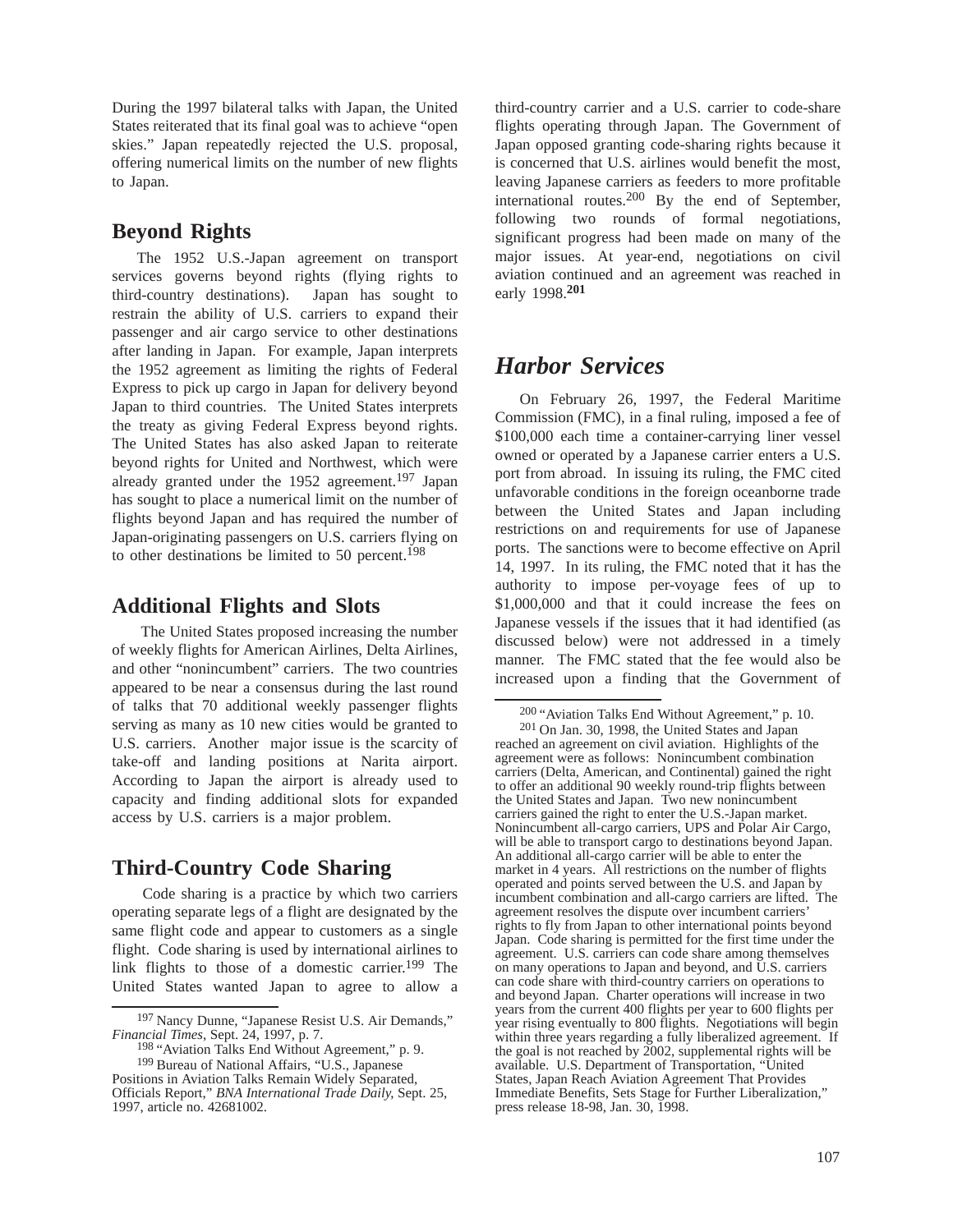Japan, the Japan Harbor Transportation Association (JHTA) or related bodies have retaliated against U.S. carriers.202, <sup>203</sup> The three Japanese liner carriers that would be affected by the proposed sanctions indicated that they would be "severely injured by the threatened sanctions." A summary of the issues involved in this bilateral dispute follows.

#### **Prior Consultation System**

The prior consultation system is administered by the JHTA, an association of terminal operators, stevedores (longshoremen), and sworn measurers that excludes foreigners. Under the prior consultation system, shipping lines must consult with the JHTA for virtually all operational matters involving ports or labor, including changes in berths, routes, schedules, vessels, changes in vessel technology, assignment of stevedoring contractor or terminal operator, requests for work on Sunday, and changes in mandatory weighing and measuring arrangements. The Ministry of Transport (MOT), which has direct authority over harbor services, reportedly provides administrative guidance regarding the conduct of the prior

<sup>203</sup> On Sept.12, 1995, the FMC had issued information demand orders regarding restrictions and requirements for the use of port and terminal facilities in Japan. The issues of concern included: (1) the "prior consultation" system, involving mandatory discussions and operational approvals involving port and terminal management, unions, and ocean carriers serving Japan; (2) restrictions on the operation of Japanese ports serving Japan; (3) requirements that all containerized cargo exported from Japan be weighed and measured by harbor workers, regardless of commercial necessity; and (4) the disposition of the Japanese Harbor Management Fund. The Commission noted that these practices could result in conditions unfavorable to shipping in the United States/Japan trade and may constitute adverse conditions affecting U.S. carriers that do not exist for Japanese carriers in the United States. Federal Maritime Commission, 46 C.F.R. Part 586 [Docket 96-20], Apr. 13, 1997, and Federal Maritime Commission, "Texts: Maritime Administration 4/11 on Japanese Ship Sanctions," found at Internet address http://www.usia.gov/current/news, retrieved June 9, 1997.

consultation system and, according to the FMC, allows the JHTA to "wield unchecked authority through the prior consultation process. . . ."204

 The Chairman of the JHTA has the authority to approve requests, require changes, or impose conditions on any requests from carriers. Prior consultation meetings are held where the actual decisions regarding requests for changes are made by JHTA and union officials. U.S. carriers cited concerns about the lack of transparency in the JHTA's decision-making process (including absence of written rules, reasons for decisions, or records) and antitrust concerns regarding allocation of work among JHTA member companies.205 Domestic carriers feel obliged to participate in the prior consultation process or risk retaliation in the form of work stoppages or labor disruptions because of strong ties between the JHTA and Japanese labor unions.

The FMC noted that the prior consultation system was the most serious issue raised because it is "central to the dominance of the harbor services market in Japan, as it is the mechanism by which JHTA exercises control over the activities of individual carriers and stevedoring companies." It noted that "[b]y serving as intermediary in all negotiations and requiring, on threat of labor disruption, that carriers submit virtually all planned operational changes for approval, JHTA is able to assign and allocate work among its member companies. This process is used to eliminate competition among terminal operators and stevedores . . . ."206

#### **Port Restrictions**

The MOT has authority over harbor services, including the issuance of licenses. No new licenses have been issued by the MOT in the past 10 years. While foreign firms are permitted to own port facilities, foreign applications to operate terminals have been rejected. Thus, foreign carriers are compelled to contract with Japanese stevedore firms while Japanese carriers are able to reduce their operating costs through ownership of terminals and stevedore firms.207

<sup>207</sup> Ibid.

 $202$  On Nov. 6, 1996, the FMC proposed a rule (published on Nov. 13, 1996) pursuant to section 19(1)(b) of the Merchant Marine Act of 1920 to assess fees on Japanese liner operators in response to requirements and restrictions on the use of Japanese ports. The FMC proposed to assess a per-voyage fee of \$100,000 each time a liner vessel owned or operated by one of the three Japanese liner operators serving U.S. trades (Kawasaki Kisen Kaisha, Nippon Yusen Kaisha, and Mitsui O.S.K. Lines) enters a U.S. port from abroad. The FMC had urged the Government of Japan to avert imposition of the sanctions by affording, "U.S. carriers relief by making available the necessary licenses, permissions or certificates to perform, for themselves and third parties, stevedoring and terminal operating services, or to establish subsidiaries or related ventures to do so, as Japanese carriers are permitted to do in the United States."

<sup>&</sup>lt;sup>204</sup> Federal Maritime Commission, 46 C.F.R. Part 586 [Docket No. 96-20], final ruling, Feb. 26, 1997.

<sup>205</sup> In June 1985, a complaint was filed with the Japan Fair Trade Commission alleging that the JHTA was restricting the activities of carriers and competition among terminal operators. In 1995, Sankyu, Inc., a JHTA member, filed a complaint with the JFTC alleging violations of Japan's antimonopoly law by JHTA in allocating work among operators. Both complaints were subsequently withdrawn.

<sup>206</sup> Federal Maritime Commission, 46 C.F.R. Part 586 [Docket No. 96-20], final ruling, Nov. 13, 1996, and final ruling, Feb. 26, 1997.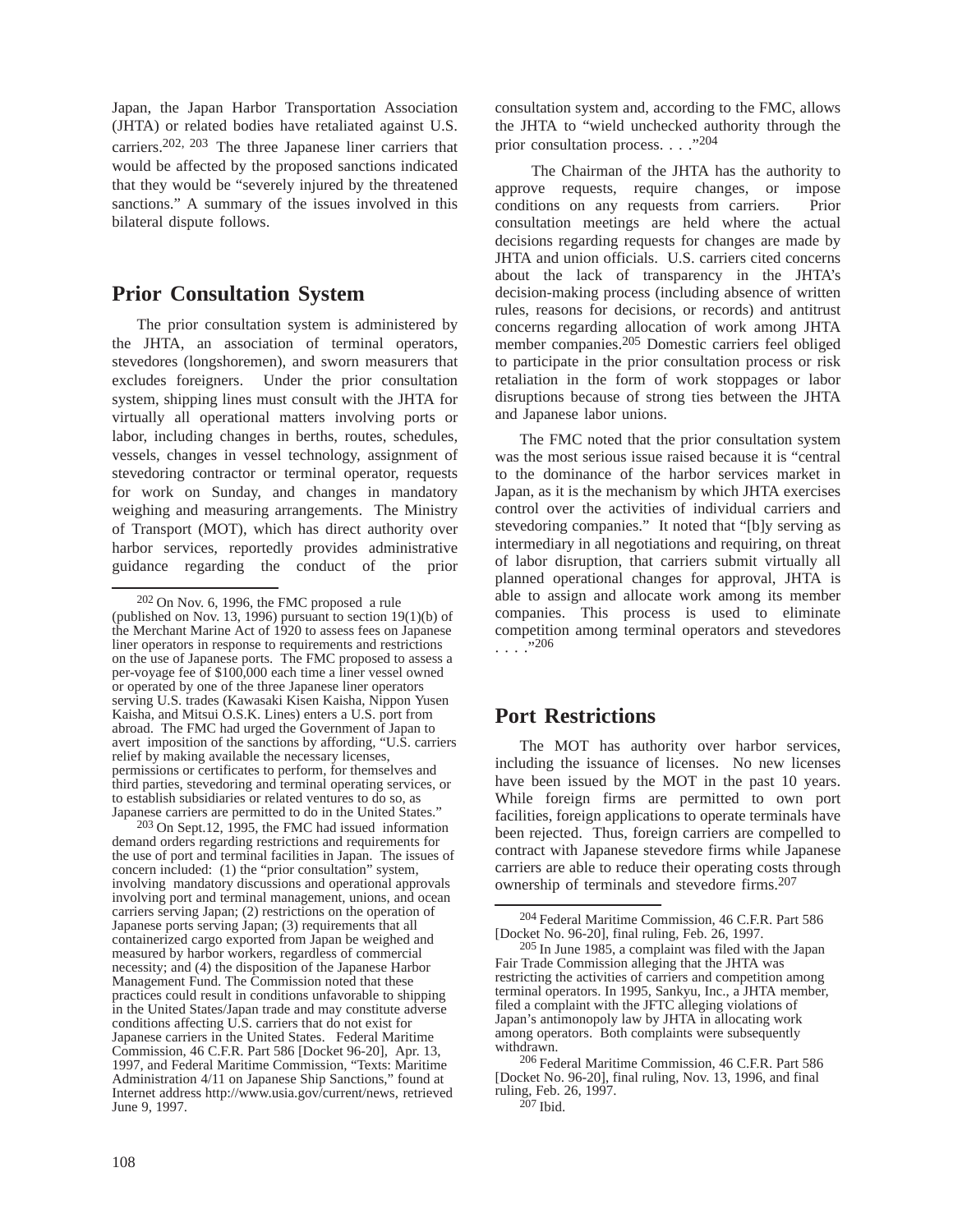#### **Mandatory Weights and Measurements**

The JHTA requires that all cargo be weighed and measured, including standardized containers and cargo. When carriers have refused sworn measurement services and charges, they have been threatened with work delays, stoppages and other forms of retaliation. In December 1995 and January 1996, the JHTA, two sworn measurement labor unions, and the Japanese and foreign carrier groups reached an agreement to phase out mandatory weighing and measuring during a five-year period.208

### **Sunday Work**

Sunday work was first allowed at Japan's six major ports in 1987, suspended in 1992, and then reinstituted following the Kobe earthquake in January 1995 on a trial basis. A temporary agreement to allow Sunday work expired on March 10, 1997. Various restrictions under the agreement created inefficiencies, gate congestion on Saturdays and Mondays (the terminal gates are closed on Sunday) and additional costs (surcharges for Sunday work) for carriers. In addition, uncertainties associated with Sunday work discourage carriers from scheduling Sunday work on a regular basis. As a result of these and the other restrictions mentioned, Japanese port costs are among the highest in the world.209

In late March 1997, Japan's MOT reached an agreement with the JHTA, port unions, and foreign shipowners to simplify harbor practices, to ensure that the JHTA did not abuse the prior consultation system, and to act as a mediator if problems arose. The MOT then hoped to win U.S. support for its proposal in time to avoid sanctions. On April 11, following a series of negotiations that began on April 2, the United States and Japan reached a Memorandum of Consultation identifying major issues of concern to the United States, including port practices, licenses and prior consultations. Regarding licensing, Japan promised that the MOT would approve license applications that meet certain criteria within four months of receipt of the application. The agreement also included a framework for reforming the prior consultation system by July 31, 1997. The MOT indicated that it would continue to use "maximum effort" to providing

leadership for reform and clarified a number of points of interest to the United States.210

Reaction to the agreement from shippers was positive, with U.S. carriers calling MOT's commitments on licensing "meaningful" and "excellent progress."211 However, U.S. carriers also noted the "obvious risks" associated with JHTA's domination of the consultation process. In delaying the effectiveness of the sanctions until September 4, 1997, the FMC noted that it remained concerned about the prior consultation system and "the attendant power enjoyed by JHTA."212 The FMC ordered that progress reports regarding developments relevant to the proceeding, such as changes to prior consultation and licensing transactions, were to be completed by July 1 and August 5, 1997.213

Negotiations were held throughout the summer between the MOT, the JHTA, the Japan Ship Owners Association, and the Japan Foreign Steamship Association, but failed to result in progress. As a result, on September 4, the Federal Maritime Commission imposed sanctions of \$100,000 for every port call made in the U.S. by vessels belonging to Kawasaki Kisen Kaisha Ltd., Mitsui OSK Lines Ltd., and Nippon Yusen KK. The three Japanese shippers filed suit to stay the sanctions, but the U.S. Court of Appeals for the District of Columbia denied the motion on September 25.214 By October 15, the deadline for the first payment of the sanctions, the accumulated fines amounted to \$4 million. After the three Japanese shipping companies failed to pay the fines, on October 16, the FMC issued an order for the U.S. Coast Guard and Customs Service to detain Japanese ships from entering U.S. ports and to detain Japanese vessels already docked in the United States. Meanwhile beginning on October 10 the two sides held bilateral negotiations to try and resolve the dispute.

On October 17, 1997, the two countries reached an agreement in principle under which Japan agreed to a streamlined and reformed prior consultation system, a framework for establishing an alternative system of

<sup>208</sup> Ibid.

<sup>209</sup> Ibid.

<sup>210</sup> On Apr. 13, 1997, following a tentative settlement between the United States and Japan, the sanctions were suspended by the Federal Maritime Commission until Sept. 4, 1997.

<sup>211</sup> Federal Maritime Commission 46 C.F.R. Part 586 [Docket No. 96-20], Apr. 13, 1997 and "Texts: Maritime Administration 4/11 on Japanese Ship Sanctions," found at Internet address http://www.usia.gov/current/news, retrieved June 9, 1997.

<sup>212</sup> Ibid.

<sup>213</sup> Ibid.

<sup>214</sup> Bureau of National Affairs, "FMC Waiting for \$4 Million Check in Penalties Against Japanese Shippers,' *International Trade Daily*, article no. 42891004, Oct. 16, 1997.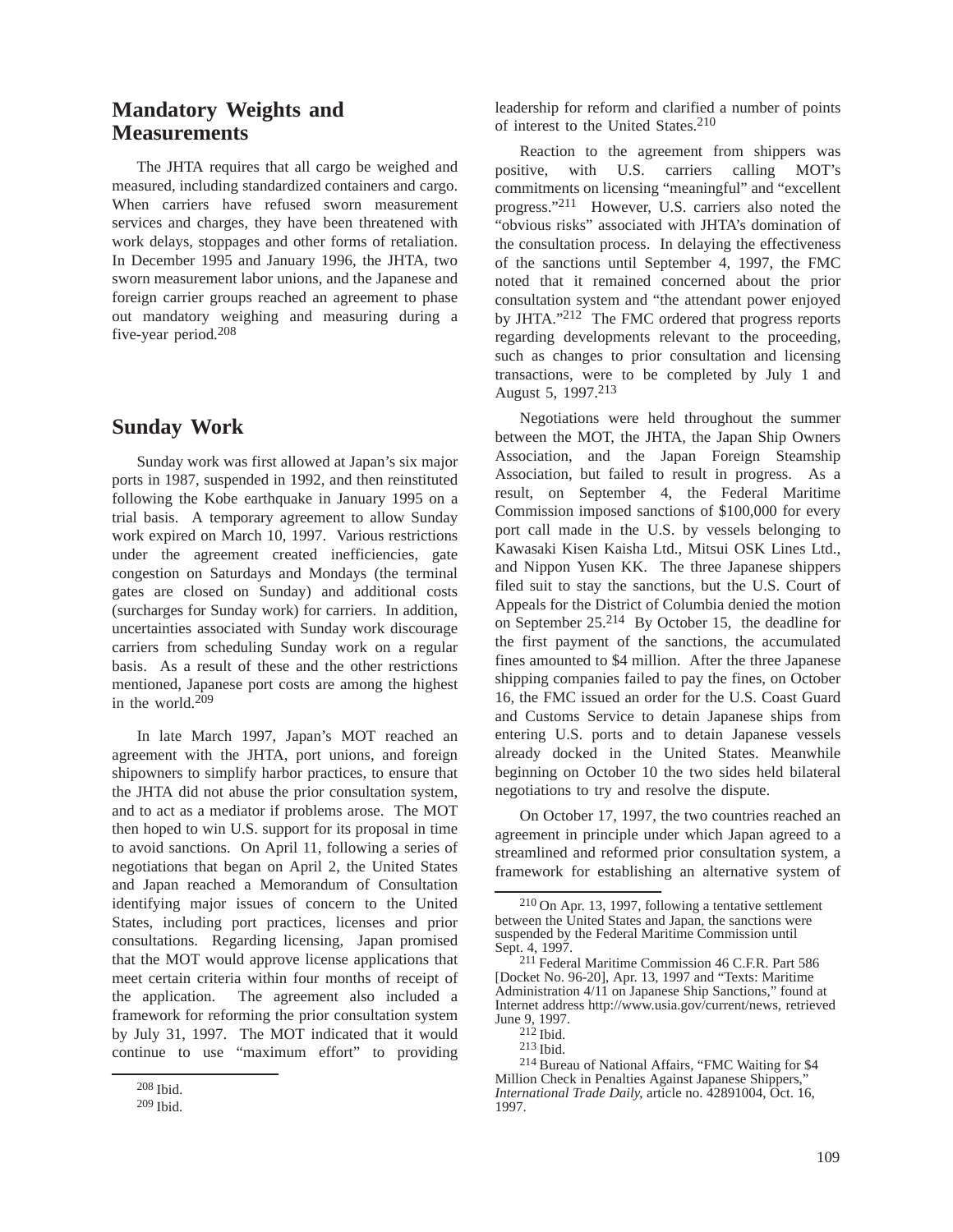prior consultation, and the expeditious approval of licenses for foreign companies seeking to operate port businesses in Japan. As a result of the breakthrough in the talks, the FMC announced that it had postponed plans to have Japanese-flag liner vessels detained in U.S. ports. However, it noted that payment of the fees owed by the Japanese shipping companies was "integral to the Commission's acceptance of any final resolution."215 A final agreement was reached on October 27, and the FMC voted to accept the terms of the agreement. The FMC announced that it would not be necessary to take action against Japanese carriers or vessels to collect fines. The Commission agreed to accept \$1.5 million in full payment for the fees (originally set at \$4 million) previously assessed on carriers. The FMC will continue to oversee and monitor implementation of the agreement.<sup>216</sup>

## **Mexico**

Two presidential meetings marked U.S.-Mexican relations during 1997. One was President Clinton's first state visit to Mexico on May 6 and 7. This summit meeting took place at a time when bilateral relations over the issues of drugs and immigration were somewhat strained, and the July congressional elections in Mexico were imminent. President Clinton and Mexican President Ernesto Zedillo presided over the closing session of the 14th U.S.-Mexico Binational Commission Meeting on May 5, 1997, in Mexico City, where 11 agreements were signed in areas of agricultural trade, financial and commercial matters, and border issues. Notably, Mexico agreed to lower barriers to the sale of citrus fruit grown in Arizona and Florida, imposed on grounds of preventing fruit-fly contamination. On its part, the United States promised to reduce barriers to imports of fresh and frozen pork and pork products from Sinaloa, Baja California, and the Yucatan that it imposed because of concerns about hog-cholera contamination. In addition, the United States declared the Mexicali Valley free of Karnal bunt disease in wheat, and pledged to modify current regulations to open the U.S. market for Mexican wheat.217

During his November visit, President Zedillo expressed disappointment over the failure of the U.S. Congress to grant "fast-track" authority to President Clinton—an event that preceded the Mexican leader's arrival in Washington, D.C., by just a few days.  $218$ Accomplishments during Mr. Zedillo's visit included Mexico's commitment to facilitate the prosecution of fugitive drug traffickers in Mexico, U.S. commitment to discourage illegal sales of weapons in Mexico, and the resolution of a long-standing maritime dispute on the Gulf of Mexico. At the same time, the two leaders failed during both of their 1997 meetings to remove obstacles to a major outstanding bilateral economic issue—the long-delayed implementation of NAFTA provisions on cross-border trucking.219

In his third annual presidential address to the nation (*Informe*) of September 1, 1997, President Zedillo called attention to his administration's success in overcoming the financial crisis Mexico suffered from late 1994 through early 1996, by applying tight fiscal and monetary policies. He pointed out that recovery on the macroeconomic level is manifest in a projected 6-percent real growth in GDP for the year 1997, the decline of inflation from 27.7 percent in 1996 to a projected 16.9 percent in 1997, and a drop in unemployment. However, Mr. Zedillo acknowledged serious shortcomings in efforts to reduce poverty in Mexico, and he pledged continued major social spending in areas of housing and public health care. With regard to foreign economic policy, President Zedillo pointed out that his administration had initiated trade negotiations with the  $EU^{220}$  and made advances in trade relations with Asia-Pacific Economic Cooperation (APEC) countries during 1997, stressing that Mexico strives to promote freer trade with every nation. <sup>221</sup>

<sup>215</sup> Federal Maritime Commission, "FMC Responds to Progress in Resolving Japanese Port Dispute,"NR 97-19, Oct. 17, 1997.

<sup>216</sup> Federal Maritime Commission, "FMC Settles Fees with Japanese Lines After U.S. and Japanese Negotiators Come to Terms in Port Dispute," NR 97-20, Oct. 27, 1997.

<sup>217</sup> U.S. Department of State telegram, "Joint Communique and Report of the Agricultural Working Group of the U.S.-Mexico Binational Commission," message

<sup>217—</sup>*Continued*

reference No. 04520, prepared by U.S. Embassy, Mexico City, May 13, 1997.

<sup>218</sup> President Zedillo's address on Nov. 13, 1997, at a U.S. Chamber of Commerce conference on business opportunities in North America.

<sup>219</sup> For details on the trucking issue, see ch. 3 of this report and USITC, *The Year in Trade: OTAP, 1995*, USITC publication 2971, August 1996, p. 56.

 $220$  On Dec. 8, 1997, Mexico and the EU signed the "Global Agreement for Economic Cooperation and Political Dialogue," a first step toward free trade between the two entities. The accord also includes the basis for negotiation of subjects related to investment, capital movements, public sector purchases, competition policy, intellectual property rights, and handling of disputes.

<sup>221</sup> U.S. Department of State telegram, "Zedillo's Speech Landmark for Democracy," message reference No. 08455, prepared by U.S. Embassy, Mexico City, Sept. 3, 1997.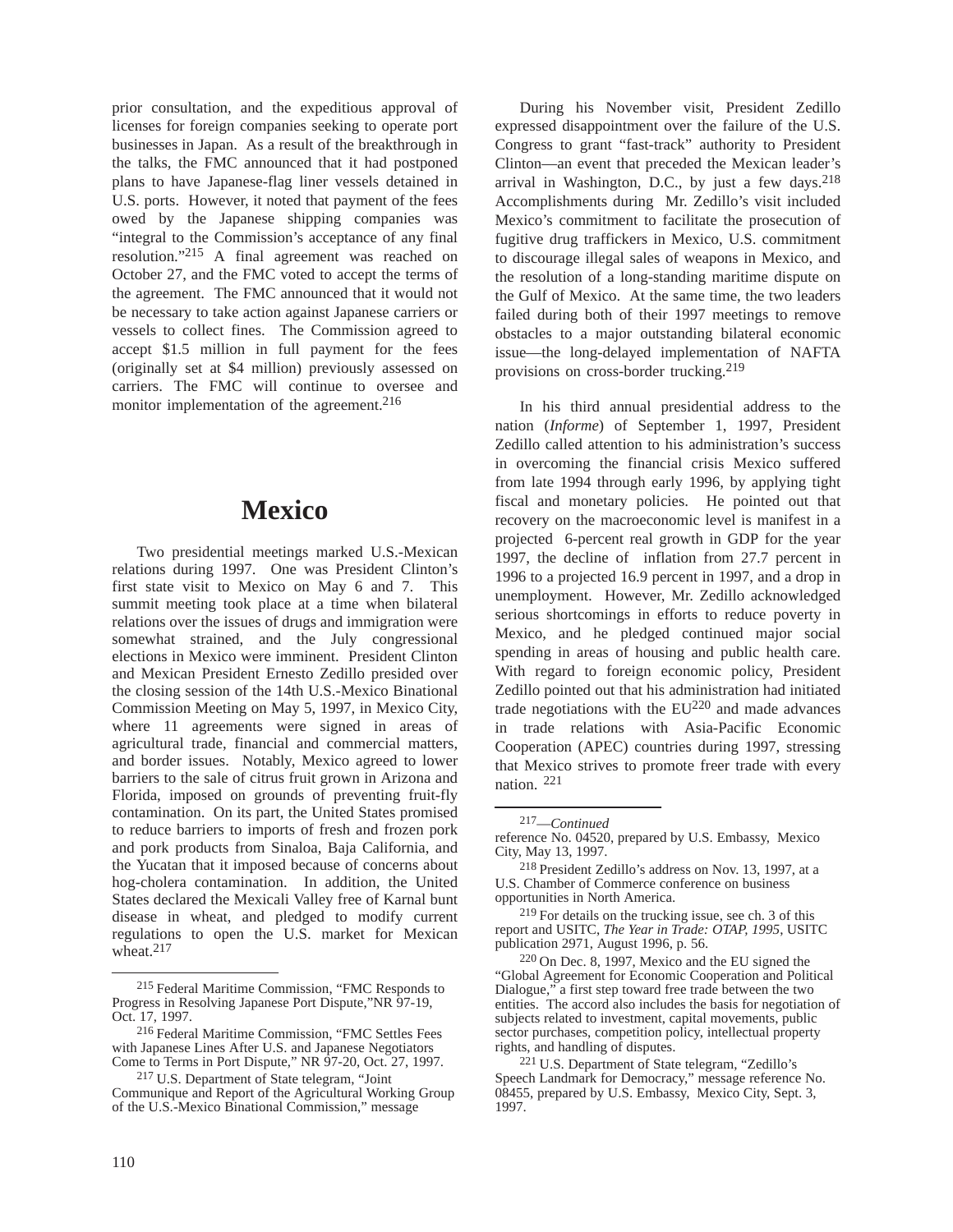The 1996 issue of this series of reports discussed the U.S. embargo affecting imports of Mexican tuna fish.222 In August 1997, President Clinton signed legislation<sup>223</sup> that would lift this embargo under certain conditions outlined in the so-called "Panama Declaration" of 1995.224

The discussion that follows in this report covers some ongoing agricultural trade issues between the two countries in 1997. Standards and Intellectual Property Rights (IPR) issues with Mexico are discussed in the NAFTA section of chapter 3.

## *Agricultural Trade Issues*

U.S. agricultural exports have benefited greatly from NAFTA trade liberalization in the first three years of the accord, markedly increasing their share in Mexico's market. For U.S. and Canadian exporters to Mexico, NAFTA replaced agricultural import licenses issued by the Government of Mexico with tariff rate quotas that expand and are ultimately eliminated over time. These tariff-rate quotas allow duty-free entry up to a certain level of imports and high (often prohibitive) tariffs on imports in excess of the limit set by the quota. In the largest categories—grains, oilseeds, and their products—U.S. agricultural exports expanded at an accelerated rate during the NAFTA years, and trade relations between the two countries were largely problem free.<sup>225</sup>

Trade disputes have arisen mostly in those agricultural product groups in which trade is moving in both directions, notably fruits and vegetables, live animals or animal products, and sweeteners. Some of these trade issues arose long before NAFTA entered into force, focusing frequently on sanitary or phytosanitary standards that are perceived in each country as nontariff barriers to its agricultural exports. On the U.S. side, growers of winter produce, mostly in Florida and California, have been concerned for decades about rising imports from Mexico of counter-seasonal fruits and vegetables, including tomatoes, melons, and tropical and semitropical

fruits. For a small number of vegetables and fruits—onions and shallots, squash, chili peppers, eggplants, tomatoes, and watermelons —the United States established seasonal tariff-rate quotas (TRQs) to safeguard against surges in imports.<sup>226</sup> The United States exports mostly temperate-climate fruits to Mexico, some of which, including apples, also face restrictions in the form of TRQs.

For 1996, the *Year In Trade* report discussed agricultural issues involving U.S. imports from Mexico of avocadoes<sup>227</sup> and tomatoes,<sup>228</sup> as well as issues arising under the NAFTA. A five-year suspension agreement that committed Mexicans to a floor under their tomato prices, signed on October 28, 1996, suspended the bilateral dispute over imports of low-priced Mexican tomatoes. With regard to avocadoes, effective March 30, 1997, the USDA lifted the 83-year old U.S. ban from November through February each year for fresh avocado imports from Mexico, destined for the 19 northeastern states and the District of Columbia. Mexican avocadoes were first shipped to the United States in November 1997.

The present report highlights a trade dispute between Mexican sugar producers on the one side and U.S. producers and exporters of high-fructose corn syrup (HFCS), a natural sweetener derived from corn, on the other. The dispute concerns the price of U.S. exports of HFCS and U.S. import TRQs on Mexican sugar. In addition, this report will discuss the issue of U.S. apple exports to Mexico. Both HFCS and apple exports are subjects of investigations under Mexico's antidumping laws.

#### **U.S. Sweeteners and Mexican Sugar**

On January 14, 1997, the Mexican National Chamber of Sugar and Alcohol Industries (Sugar Chamber), an association of sugar producers in Mexico, filed a petition charging sales at less than fair value of HFCS imported from the United States. Mexico's Secretariat of Commerce and Industrial Development (SECOFI) responded by initiating an antidumping investigation, as announced in the February 27, 1997, *Diario Oficial* (Mexico's Federal Register). Subsequently, in a June 25 preliminary resolution, SECOFI imposed compensatory duties on

<sup>222</sup> USITC, *The Year in Trade: OTAP, 1996*, USITC publication 3024, April 1997, pp. 104-106.

<sup>223</sup> P.L. 105-42, signed on Aug. 15, 1997.

<sup>224</sup> The United States and 11 other countries signed the Panama Declaration of 1995, designed to limit dolphin deaths associated with tuna fishing to 5,000 a year. The United States has not yet ratified this accord.

<sup>225</sup> One exception is Mexico's requirement that grain importers apply for a phytosanitary import authorization for every individual shipment. U.S. exporters consider this a restrictive measure. U.S. exports of nonquota grains, such as sorghum, wheat, and rice are particularly affected.

 $226$  Such TRO's will be phased out by the year 2003.

<sup>227</sup> USITC, *The Year in Trade: OTAP, 1993*, USITC publication 2769, pp. 97-98; USITC, *The Year in Trade: OTAP, 1996*, USITC publication 3024, April 1997, pp. 106-107.

<sup>228</sup> USITC, *The Year in Trade: OTAP, 1995*, USITC publication 2971, p. 96; and *The Year-In Trade: OTAP, 1996*, USITC publication 3024, pp. 104-105.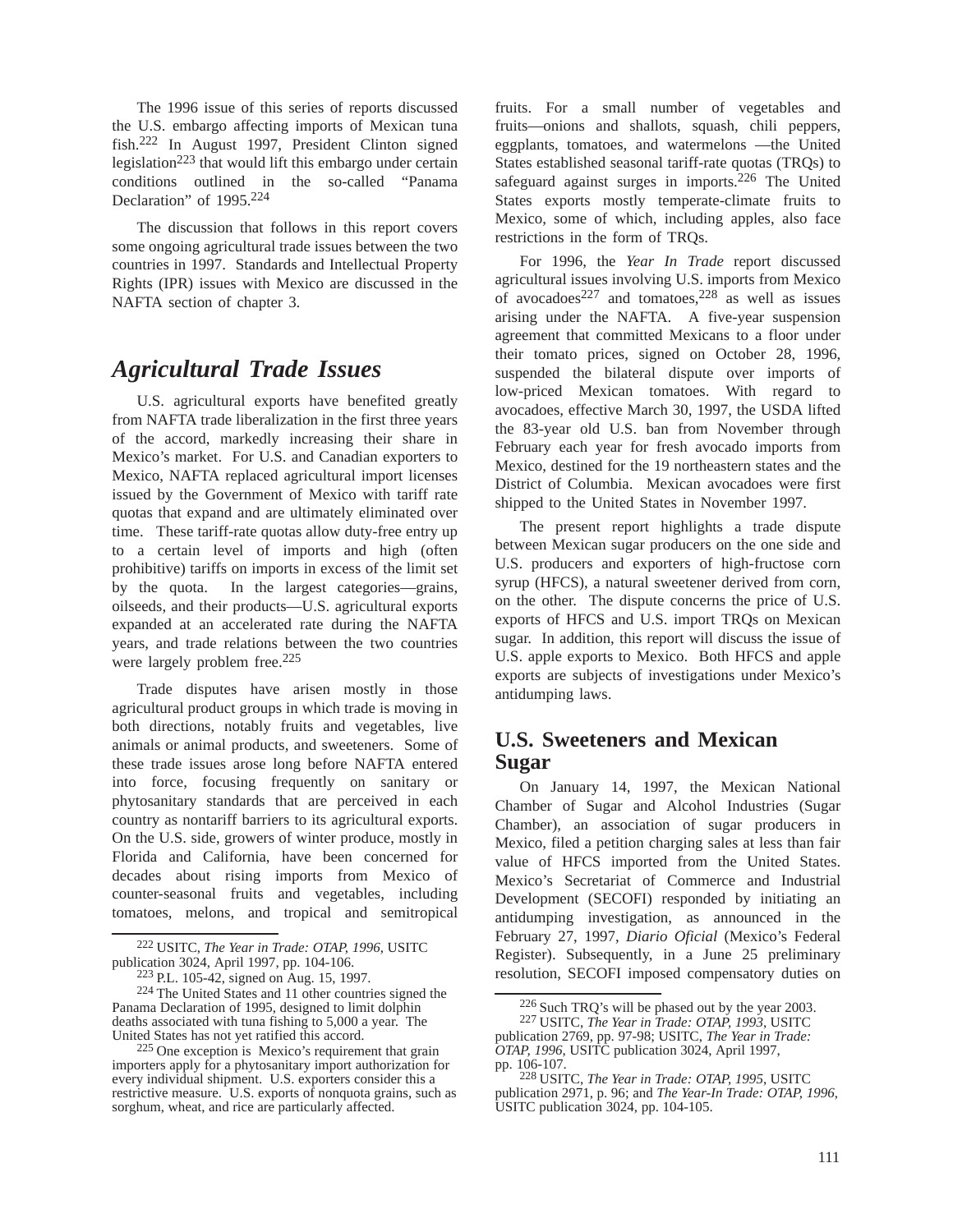U.S.-made HFCS amounting to \$66.50 to \$125.30 per metric ton for HFCS 42, and between \$63.40 and \$175.50 per metric ton for HFCS 55.229

The antidumping petition reflected, in part, Mexican sugar producers' concern that the less expensive HFCS will replace domestically produced sugar for industrial use.<sup>230</sup> It was apparently this concern that inspired an accord in August 1997 between Mexican sugar producers and the Mexican soft drink bottling industry. In this accord, sugar producers reportedly agreed to sell their product at discounted prices to soft drink makers, provided they voluntarily maintain imports of U.S.-made HFCS for the next three years at levels not exceeding imports of the period May through July 1997. The Mexican soft drink industry's rising demand for sweeteners was to be met by sugar.231

At a public hearing on August 26, 27, and 29, held by SECOFI, the Corn Refiners Association, representing U.S. HFCS makers,232 argued that the Mexican sugar industry's case against HFCS imports from the United States "[w]as unfair and violated both international and Mexican trade laws." One of the principal arguments was that there are no damages or threat of damages to the Mexican sugar industry from HFCS because this industry is suffering from poor management and large financial debt, neither of which is the fault of HFCS.233

The dispute between Mexican sugar producers and U.S. HFCS producers escalated further when the USTR announced that the United States had requested WTO dispute settlement consultations regarding actions by Mexico on September 4, 1997.234 In her

http://www.fas.usda.gov/scriptsw/AttacheRep/attache\_dout. idc?Rep\_ID=25080085.0, retrieved Dec. 9, 1997.

 $232$  The association represents 10 companies.

announcement, U.S. Trade Representative Charlene Barshefsky expressed concern—

[a]bout Mexico's actions in several respects, including a failure to determine whether there was sufficient evidence that the original petition was made by or on behalf of the domestic industry, failure to provide proper notification to the United States and failure to provide the U.S. industry timely access to the relevant information needed in the presentation of its  $case.235$ 

On December 3, SECOFI held a second public hearing on the HFCS dumping petition.<sup>236</sup> HFCS exporters from the United States repeated some of their arguments presented at the earlier hearing. They also called attention to subsequent events, such as the agreement between the Mexican sugar and soft-drink-bottler industry to limit HFCS usage, and to a one-time subsidy program announced for sugar exporters in October 1997237 to compensate them for the shortfall between export prices and domestic prices in the first nine months of  $1997.238$  On January 23, 1998, Mexico imposed final antidumping duties ranging from \$63.75 to \$100.60 per metric ton for HFCS 42, and duties ranging from \$55.37 to \$175.50 for per metric ton for HFCS 55.<sup>239</sup>

NAFTA partners' reciprocal access to one another's markets is established in Section A of Annex 703.2 of NAFTA and in an understanding between the United States and Mexico, as confirmed on November 3, 1993, in a letter by the USTR. $240$  These

<sup>237</sup> Export subsidy programs had been generally discontinued in Mexico.

<sup>238</sup> U.S. Department of State telegram, "1997 Trade Act Report: Mexico," message reference No. 10605, prepared by U.S. Embassy, Mexico City, Oct. 31, 1997, and U.S. Department of State telegram, "Mexico Establishes Sugar Export Subsidy," message reference No. 10191, prepared by U.S. Embassy, Mexico City, Oct. 21, 1997.

<sup>239</sup> USTR, "U.S. Announces Request for WTO consultations on Mexico's High Fructose Corn Syrup Dumping Order," press release, 97-78, Sept. 5, 1997. HFCS 55 is used in soft drinks. HFCS 42 is used in other beverages.

<sup>240</sup> Letter of USTR Michael A. Kantor on November 3, 1993, to Jaime Serra Puche, Mexico's Secretary of Commerce and Industrial Development, reprinted in 103d Congress, 1st Session, House Document 103-160, p. 98.

<sup>229</sup> USTR, "U.S. Announces Request for WTO Consultations on Mexico's High Fructose Corn Syrup Dumping Order," press release, 97-78, Sept. 5, 1997. HFCS 55 is used in soft drinks. HFCS 42 is used in other beverages.

 $230$  At the same time, the integration of Mexican sugar producers with some of the largest Mexican soft drink bottlers reduced this threat. See more on this subject in Jaqueline Salsgiver, "HFCS Trade Dispute with Mexico," *Sugar and Sweetener/SSS-221/,* Sept. 1997.

<sup>231</sup> U.S. Department of Agriculture, unofficial English translation of an "Agreement Established by the Soft Drink Bottling and Sugar Industries," Foreign Agricultural Service, FAS Online, Attache Query Detail, Sep. 10, 1997, found at Internet address

<sup>233</sup> U.S. Department of State telegram, "SECOFI

Hearings on HFCS Antidumping Case," message reference No. O8460, prepared by U.S. Embassy, Mexico City, Sep. 3, 1997.

<sup>234</sup> USTR, "U.S. Announces Request for WTO consultations on Mexico's High Fructose Corn Syrup Dumping Order," press release 97-78*,* Sep. 5, 1997.

<sup>235</sup> Ibid. In its request to the WTO in the HFCS case, dated Sept. 4, 1997, the United States alleges violations by Mexico under Articles 5.5, 6.1.3, 6.2, 6.4 and 6.5 of the Antidumping Agreement.

<sup>236</sup> U.S. Department of State telegram, "Public Hearing on High Fructose Corn Syrup Dumping Case," message reference No. 11823, prepared by U.S. Embassy, Mexico City, Dec. 10, 1997.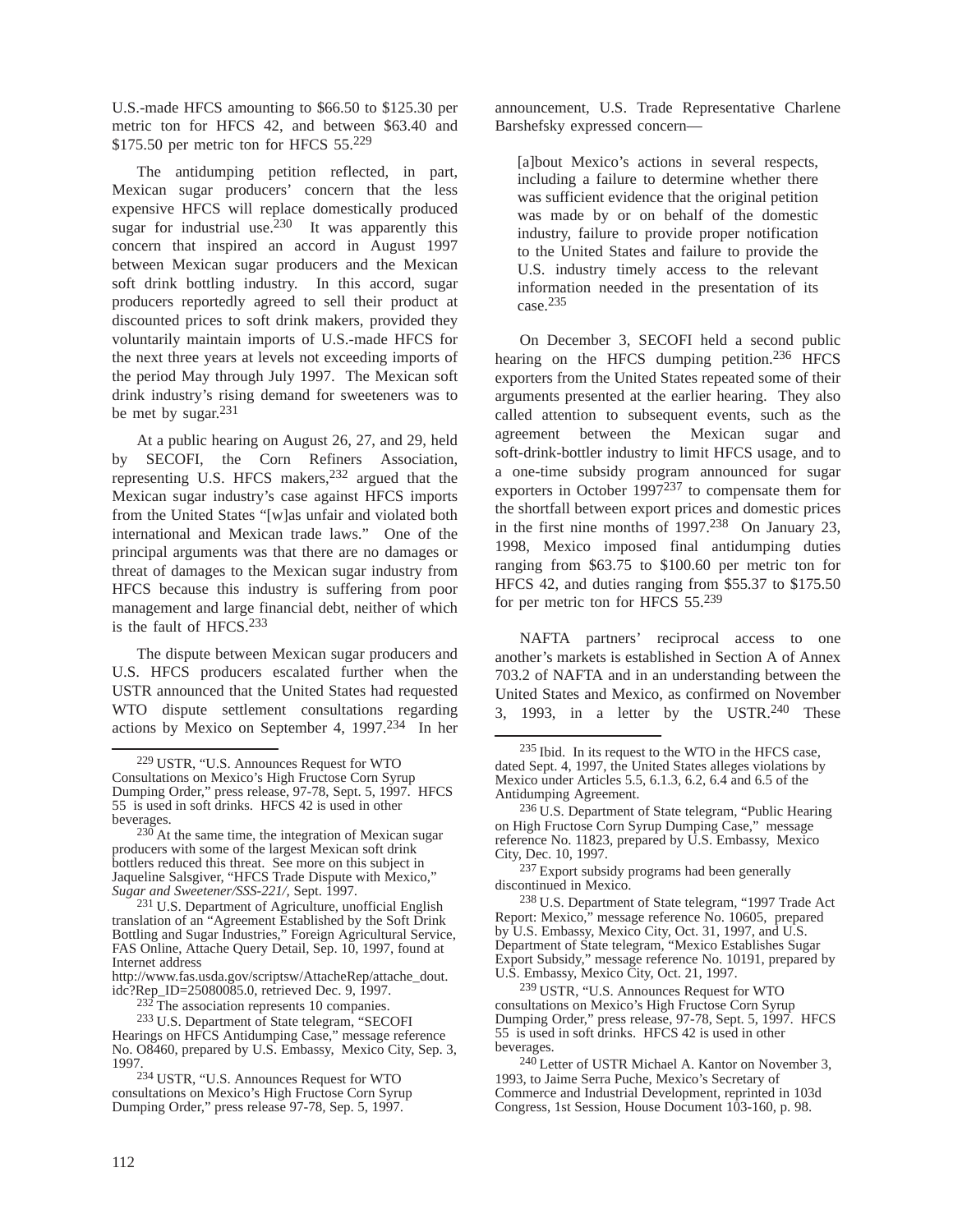provisions make Mexico's duty-free access in sugar and syrup goods dependent on whether Mexico is a net "surplus producer." Production has to exceed consumption of sugar in Mexico, including HFCS, for two years before Mexico is eligible for certain TRQs as a surplus producer.<sup>241</sup> This determination is made annually.

Pursuant to applicable NAFTA provisions, the two countries determined that Mexico was a "surplus producer" for the purposes of U.S.TRQ allocations in FY 1997-98. The United States allocated a share of its TRQ for raw and refined sugar from Mexico in amounts up to 25,000 metric tons.<sup>242</sup> If Mexico had not been found to be a net surplus producer, its TRQ share would have been only 7,258 metric tons. The quota will be raised to 250,000 metric tons for each of the years 2000 through 2007. The United States will cease to restrict sugar imports from Mexico altogether by 2008.243

Mexico's National Manufacturing Industry Chamber (CANACINTRA) considers even this "surplus producer" TRQ too restrictive as compared with U.S. sugar quotas allocated to certain non-NAFTA countries, such as Brazil (162,201 metric tons) and the Dominican Republic (196,878 metric tons), which are based on historical trade.<sup>244</sup> Sugar producers worldwide have great interest in obtaining a share of the U.S. sugar TRQ, because agricultural programs designed to protect U.S. farmers have raised US. sugar prices above world market levels.

Sugar producers are concerned with the rapid increase of Mexico's sugar production following NAFTA's inception. Production in Mexico accelerated at a much faster rate than had been expected, because Mexican sugar mills underwent technological modernization, and productivity increased following their being privatized in the early 1990s.245

#### **Apples**

A conflict over U.S. apple exports to Mexico, which had been building for years, came to a head in 1997.246 SECOFI announced in the March 6 edition of the *Diario Oficial* the initiation of an antidumping investigation into imports of U.S. "red delicious" and "golden delicious" apples.<sup>247</sup> The request for SECOFI to investigate originated with the Regional Agricultural Union of Fruit Producers of the Mexican state of Chihuahua.248 This union claimed that the Mexican apple industry suffered injury as a result of U.S. apple sales at less than fair value, and that such injury was evidenced by a 30-percent decline since 1992 of land area allocated to apple production in Mexico.**<sup>249</sup>**

In 1997, Mexican duties on apples were 12 percent ad valorem within applicable TRQ limits. In accordance with NAFTA, Mexico imposed a 55,000 ton TRQ for apples in 1994. This TRQ was scheduled to increase by 3 percent annually. Mexico was allowed to apply 20 percent ad valorem duties on imports in excess of the prevailing quota. NAFTA provides that by the year 2003 apples would have duty-free access in both partners' markets.250

In the September 1 issue of the *Diario Oficial*, SECOFI published its preliminary finding that imports of U.S.-grown apples to Mexico increased substantially, and that they were sold at below-market prices.251 Based on this preliminary finding, SECOFI imposed a 101.1-percent ad valorem compensatory duty on the imports in question. The imported apples are produced principally in the States of Washington, Oregon, and Idaho.

<sup>241</sup> Ibid.

<sup>242</sup> USTR, "USTR Announces Allocation of Raw Cane Sugar, Refined Sugar and Sugar Containing Products Tariff-Rate Quotas For 1997-98," 97-85, press release*,* Sept. 17, 1997.

<sup>243</sup> Letter of USTR Michael A. Kantor on November 3, 1993, to Jaime Serra Puche.

<sup>244</sup> On March 12, 1998, Mexico sought Chapter 20 consultations under NAFTA following the decision of the U.S. Trade Representative not to grant Mexico any additional access to the U.S. sugar market in FY 1997-98 (USTR, "USTR Announces Allocation of the 200,000 Metric Ton Increase in the Amount Available Under the Raw Cane Sugar Tariff-Rate-Quota," press release, 98-25, March 12, 1998).

<sup>245</sup> U.S. Department of State telegram, "1997 Trade Act Report: Mexico," message reference No. 10605, prepared by U.S. Embassy, Mexico City, Oct. 31, 1997.

<sup>&</sup>lt;sup>246</sup> See USITC, *The Year in Trade: OTAP, 1993*, USITC publication 2769, p. 97.

<sup>&</sup>lt;sup>247</sup> U.S. Department of State telegram, "Mexico Initiates Dumping Investigation of U.S. Red and Golden Delicious apple imports," message reference No. 02361, prepared by U.S. Embassy, Mexico City, Mar. 6, 1997.<br><sup>248</sup> According to the union, they represent 63 percent of

Mexico's apple production of the variety in question.<br><sup>249</sup> U.S. Department of State telegram, "Mexico Finds

Hefty Dumping Duties on U.S.-produced Red Delicious and Golden Delicious Apples," message reference No. 08582, prepared by U.S. Embassy, Mexico City, Sept. 5, 1997. <sup>250</sup> USDA Attache Query, *Mexico's Apple Antidumping*

*Document,* Sept. 12, 1997, (translation of the *Diario Oficial* notice of Sept. 1, 1997), found at Internet address http://www.fas.usda.gov/scriptsw/AttacheRep/attache\_dout. idc?Rep\_ID=25080085.0, retrieved Dec. 9, 1997. <sup>251</sup> Ibid.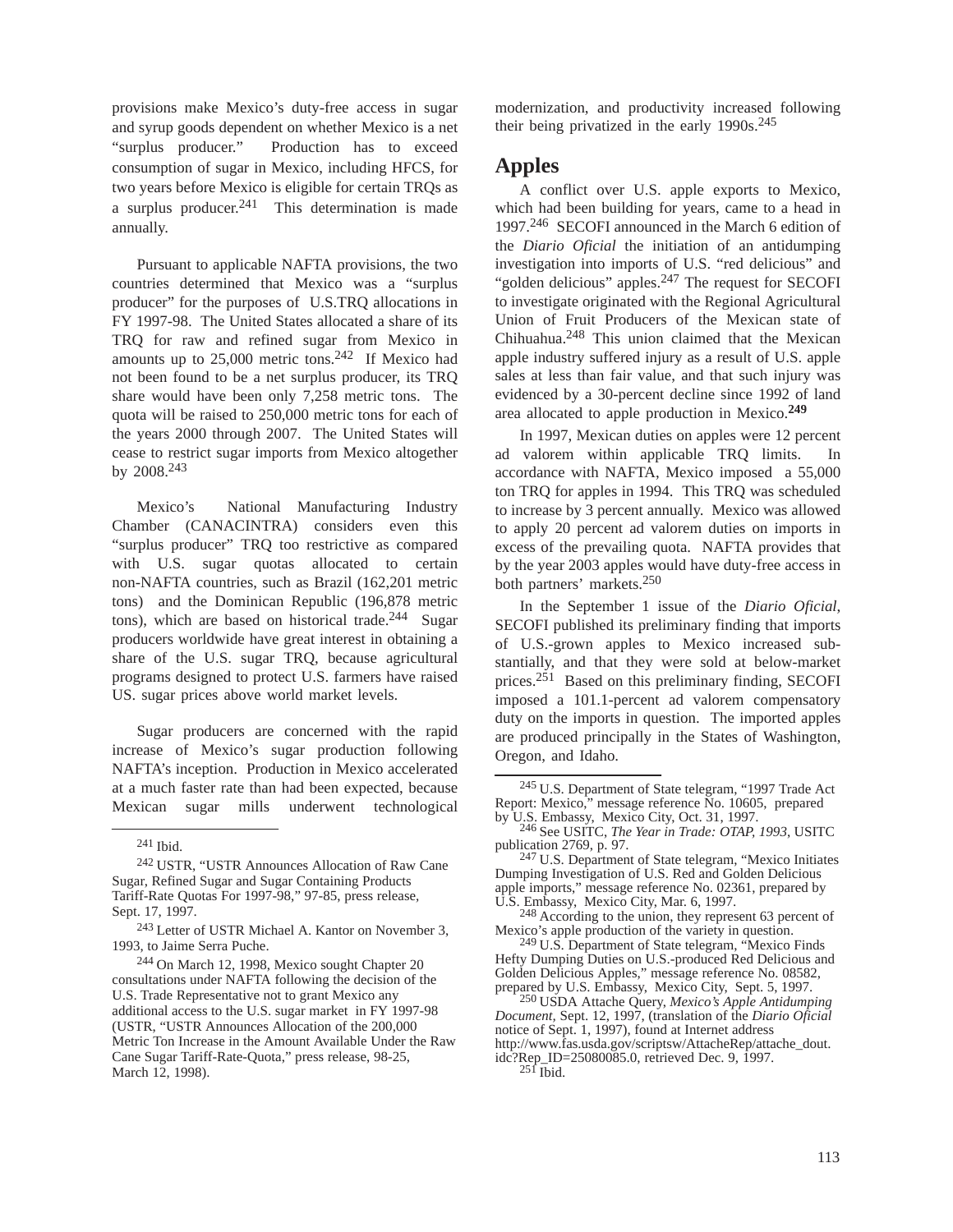In an exchange prior to the preliminary finding, U.S. apple growers pointed out to SECOFI that the invoices submitted to SECOFI by petitioners show lower prices than the actual prices U.S. shippers charged. The U.S. industry contended that it was this difference that may have given the appearance of unfair pricing by U.S. exporters.<sup>252</sup> U.S. growers also argued that the decline of Mexican production was not due primarily to imports, but to a persistent drought in the northern part of Mexico.253

Following the imposition of preliminary antidumping duties, Mexico bought no more U.S. apples in the fall of 1997, causing a depression of prices in the United States.254 On December 18, the U.S. Secretary of State sent a notice to the American Embassy in Mexico, requesting an urgent meeting of U.S. officials with the appropriate senior SECOFI officials. The notice emphasizes Washington's support of the U.S. apple industry's request for a speedy conclusion of the pending antidumping investigation, and includes talking points from which a citation is given below:

From November 10 through 19, SECOFI conducted verification audits in Washington State. The U.S. Government appreciates the speed with which SECOFI scheduled and carried out these audits. The U.S. industry has reported to us that the auditors themselves operated in a very courteous, efficient and professional manner. Our industry also reports that with respect to both audits, SECOFI's own verification report confirms that it did not find any significant discrepancies between the information provided to SECOFI earlier in the review and that maintained in the firms' accounting records. We also understand that there are no information requests to the U.S. industry outstanding.

Thus, the facts of this case—as now verified by SECOFI—support a determination that no dumping of U.S. apples has taken place. On this basis, the United States Government requests that SECOFI expedite its final determination in this case and issue it at the earliest possible opportunity. We understand a public hearing is scheduled for January 14. We would hope a final determination can be announced very shortly after the hearing is held. $255$ 

## **China**

Economic and trade relations between China and the United States in 1997 centered on China's efforts to accede to the World Trade Organization (WTO).256 China continued to hold negotiations with the United States and other WTO members through WTO Working Party meetings and through bilateral negotiations. Throughout the year, China introduced a number of market-opening measures, including tariff reductions and the elimination of and reduction in phase-out periods of selected nontariff measures. China also pledged not to reintroduce export subsidies on agricultural products. These unilateral liberalization steps were expected to strengthen the country's bid to join the WTO, even though the steps were often not part of formal WTO accession negotiations. Progress was also made in addressing bilateral issues, such as IPR protection and China's agricultural restrictions.

## *WTO Accession Negotiations*

Despite some progress in several important areas, China's hopes of obtaining U.S. support for admission to the WTO were unrealized in 1997.257 China agreed to grant trading rights to foreign and domestic firms during WTO Working Party meetings in March 1997. China's leading trading partners expressed disappointment in its failure to offer major concessions in several key areas such as agriculture and services.<sup>258</sup> The

<sup>252 &</sup>quot;Shippers are Ready if Mexico Tariff Lifted," *Good Fruit Grower,* Nov. 1997.

<sup>253</sup> Kevin Hall, "Apple Dumping Dispute Bobs On," *The Journal of Commerce,* Jan. 15, 1998.

<sup>254</sup> Kevin Hall, "U.S. Apple Growers Sense Victory in Mexican dispute," *The Journal of Commerce,* Nov. 26, 1997.

<sup>255</sup> U.S. Department of State telegram, "Mexico Apple Dumping Investigation," message reference No. 236767, prepared by the U.S. Department of State, Washington DC, Dec. 18, 1997. On Jan. 14, 1998, SECOFI held a public hearing in the case. The hearing immediately followed private meetings between U.S. exporters and Chihuahua producers, which have narrowed, but not resolved the differences between the parties. However, subsequent negotiations led to a suspension agreement on Mar. 20, 1998, which "[s]hould provide a predictable setting for U.S. apples to once again enter the Mexican market"; USTR, "Agreement between the U.S. Apple Industry and the Government of Mexico," press release, 98-33, Mar. 20, 1998. Under the terms of his agreement, among other provisions, a specified reference price will replace the antidumping duties.

<sup>&</sup>lt;sup>256</sup> For more information on China's accession to the WTO, see USITC, *The Year in Trade: OTAP, 1996*, USITC publication 3024, p. 109.

<sup>&</sup>lt;sup>257</sup> USITC, "China's WTO Application Progresses Slowly," *International Economic Review*, July 1997, p. 6.

<sup>&</sup>lt;sup>258</sup> U.S. Department of State telegram, "China WTO Accession," message reference No. 159937, prepared by U.S. Department of State, Washington, DC, Aug. 26, 1997.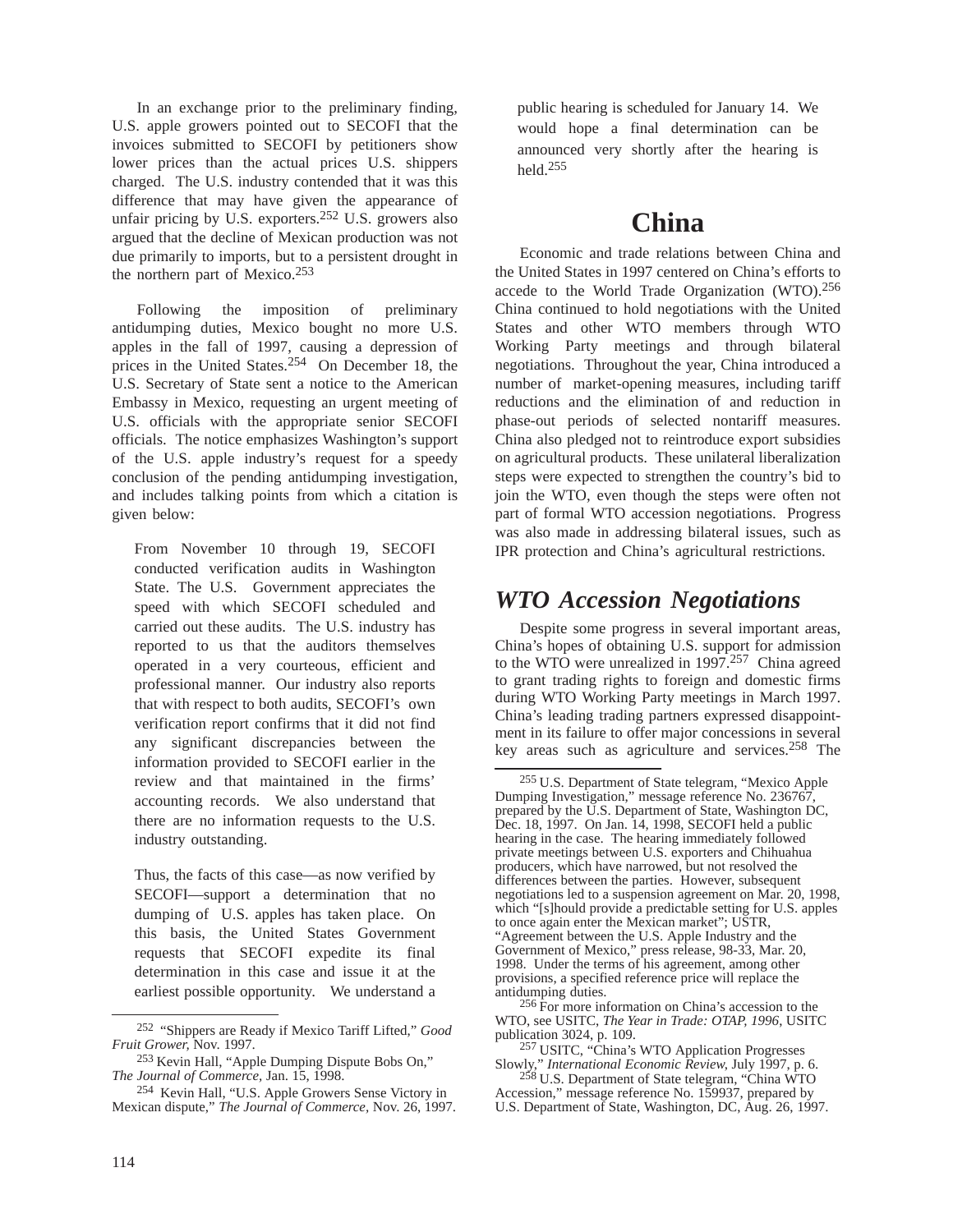United States, in particular, continued to press for more substantive concessions. China and the United States remained at odds over tariff treatment and nontariff barriers, market access, intellectual property rights, guarantees of national treatment for foreign investors, statutory inspection and a restrictive sanitary regime, transparency and judicial review, customs valuation, subsidies, agricultural trade practices, and trade in services. The United States also pressed China to sign the Agreement on Government Procurement (AGP) as part of its WTO accession commitments.259 USTR indicated that, "China's accession to the WTO will be determined by the specified commitments the Chinese government is willing to undertake with regard to such issues."260 China's accession bid is also hindered by its insistence on being admitted to the WTO as a developing country. However, the differences between the United States and China over its accession to the WTO narrowed substantially during 1997.

During 1997, China's Ministry of Foreign Trade and Economic Cooperation (MOFTEC) reported that China concluded bilateral tariff negotiations with 9 WTO members and claimed that an additional 20 were prepared to sign agreements.261 During 1997, China agreed to participate in the WTO Information Technology Agreement,262 to eliminate quotas and licenses on products subject to the Civil Aircraft Agreement,  $263$  and to allow foreign investors greater stakes in power projects and easier access to China's sea and land transportation markets.264 China also

<sup>261</sup> Among those signing bilateral agreements with China during 1997 were Turkey and Singapore. U.S. Department of State telegram, "China/WTO: Turkey, Singapore Reach Bilateral Agreements," message reference No. 043286, prepared by U.S. Embassy, Beijing, Dec. 11, 1997.

<sup>262</sup> U.S. Department of State telegram, "China/WTO/ITA: Reported Comments of China Customs Tariff Negotiator on China's ITA Participation," message reference No. 039805, prepared by U.S. Embassy, Beijing, Nov. 12, 1997.

undertook a series of unilateral steps to reduce its tariffs and nontariff barriers in accordance with its bilateral commitments and to strengthen its bid for WTO entry. To hasten its admission into the WTO, China also promised to abolish tariffs on sugar, some cotton and wool goods, furniture, and toys, and to reduce tariffs on certain chemical products upon accession. China also signaled a willingness to cut its highest tariffs, which range upwards of 120 percent ad valorem on goods such as automobiles and alcoholic beverages.

#### **Nontariff Barriers**

China offered to reduce the maximum time frame for phasing out nontariff barriers on a number of products from 12 to 8 years. China's chief WTO negotiator, Vice Minister Long Yongtu, stated that China's latest modifications would substantially reduce, and in some cases eliminate, the phase-out period of nontariff measures (NTMs), barriers such as licenses, quotas, and tendering.<sup>265</sup> At the end of 1997, China still maintained nontariff barriers, primarily import quotas, on goods falling in 385 tariff lines. Vice Minister Long asserted that China would eliminate all WTO-illegal nontariff barriers by 2020. In July, China offered to phase out nontariff measures on 385 products within an 8 year period of joining the WTO.266 The program included the following arrangements:267

- NTMs on 13 products, including diesel engines for shipbuilding, will be terminated before the end of 1997;
- $\bullet$  NTMs on 66 products, including sugar, cigars, cotton, tobacco, and film, will be abolished upon China's accession to the WTO;
- NTMs on 69 items, such as chemical fiber products, cassettes, records, and medical machines, will be eliminated within 1 to 3 years after accession;

<sup>259</sup> The AGP partially closes a provision in WTO rules that permits governments to procure solely domestically manufactured goods. The AGP requires signatory governments to eliminate offsets and to open more contracts to foreign bidders.

<sup>260</sup> USTR, "Ambassador Barshefsky Comments on China WTO Talks," press release 97-17, Mar. 6, 1997.

<sup>263</sup> U.S. Department of State telegram, "China WTO Accession - Bilateral Meetings in China," message reference No. 164671, prepared by U.S. Embassy, Beijing, Sept. 8, 1997.

<sup>264</sup> "Reform of Power Plants Will Open Door to Foreigners," *China Daily Business Weekly* (PRC), Apr. 7, 1997, from China Commercial Daily Brief, Apr. 8, 1997, U.S. Embassy, Beijing, found at Internet address http://www.redfish.com/USEmbassy-China, retrieved Jan. 16, 1998.

<sup>&</sup>lt;sup>265</sup> U.S. Department of State telegram, "China WTO Accession - July Working Party Meetings," message reference No. 151620, prepared by U.S. Department of State, Washington, DC, Aug. 13, 1997.

<sup>266</sup> U.S. Department of State telegrams, "China WTO Accession," message reference No. 159937, prepared by U.S. Department of State, Washington, DC, Aug. 31, 1997 and "China WTO Accession - Bilateral Meetings in China," message reference No. 164671, prepared by U.S. Embassy, Beijing, Sept. 8, 1997.

 $267$  "Foreign trade & payments: More offers to the WTO," China: Country Report, Aug. 21, 1997, The Economist Intelligence Unit.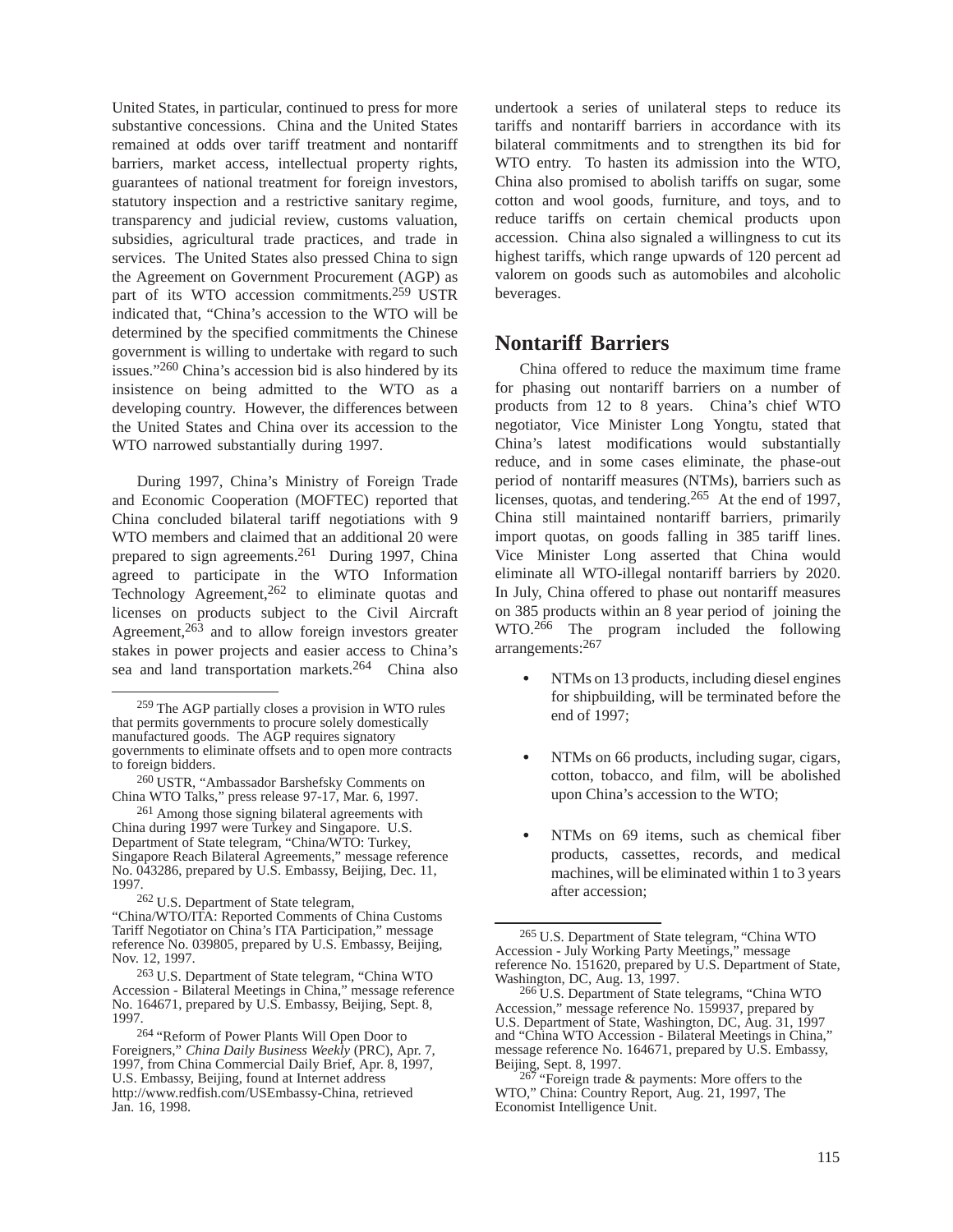- NTMs on 38 commodities, such as televisions, refrigerators, and printing machines, will be eliminated within 4 to 5 years after accession;
- NTMs on 113 commodities, such as air conditioners, motorcycles, and wrist watches, will be eliminated within 6 to 8 years after accession;
- NTMs on 36 products, including machine tools and construction machinery, will be eliminated within 8 years after accession;
- NTMs on 50 products, such as autos, auto parts, and fertilizers, will be eliminated within 8 years after accession.

China's restrictive state trading regime for agricultural products has evolved into one of the most hotly contested issues preventing U.S. support of China's accession to the WTO. The present system requires firms to acquire official permission for each import and export shipment; it limits imports by funneling them through Chinese State Trading Companies. The United States has asked China to develop a system whereby market demand for imported bulk agricultural commodities is controlled by market forces rather than by government decisions and also requested that China institute a tariff-rate quota (TRQ) regime for all products that are state traded.268 While China is considering the U.S. request, it signaled its intentions to continue using state trading companies to regulate trade, principally through TRQs, for imports of a variety of agricultural products, such as wheat, corn, rice, oilseeds and oilseed products, sugar, cotton, and tobacco.<sup>269</sup>

#### **Services**

Throughout 1997, the United States continued to encourage China to open its services market further to foreign investors. The United States focused its efforts on liberalization of banking, securities, insurance, telecommunications, retailing, wholesaling, legal, and accounting services sectors. In bilateral meetings

between the two nations during July in Geneva, China failed to make an offer to open its market for services.270By the end of September, however, a proposal for limited changes in China's services sector was orally conveyed to USTR. These and other changes subsequently proposed by China include:

- *Banking*—China proposed a number of changes in its banking sector, including: the extension of national treatment to foreign banks in the areas of registered capital and guarantee funds, the approval of nine foreign banks located in Shanghai's Pudong district for local currency operations, and the introduction of a 33 percent income tax rate on both foreign and domestic banks. Foreign banking experts, for the most part, lauded these proposals as a progressive move in equalizing the playing field for foreign-based banks.271 Nevertheless, China announced an 8 percent business tax on all revenue produced from interest income on foreign banks' yuan-based loans.272
- *Retailing*—On November 13, 1997, MOFTEC provided U.S. negotiators with China's revised services schedule. Revisions included: a promise to gradually phase out geographic limits on the number of cities open to foreign retailers and increase the numerical limits on the number of foreign joint venture retailing companies permitted to operate in China. China indicated that it would open up two or three additional cities to foreign retailers upon China's accession to the WTO, open all provincial capitals and major cities within two years after accession, and drop all numerical limits five years after accession.273 With respect to both retailing and wholesaling, the United States applauded China's proposal to phase out geographic limitations, but reminded

<sup>273</sup> U.S. Department of State telegram, "China/WTO: China Discusses Possible Changes to Services Offer to U.S.," message reference No. 035062, prepared by U.S. Embassy, Beijing, Sept. 23, 1997; and U.S. Department of State telegram, "Market Access for Foreign Retailers in China," message reference No. 029833, prepared by U.S. Embassy, Beijing, Aug. 14, 1997.

<sup>268</sup> U.S. Department of State telegram, "USTR Scher Meeting With MIT Vice Minister Luo," message reference No. 017273, prepared by U.S. Embassy, Beijing, May 20, 1997.

<sup>&</sup>lt;sup>269</sup> U.S. Department of State telegram, "Demarche Request-China WTO Accession (Agricultural Issues)," message reference No. 007703, prepared by U.S. Department of State, Washington, DC, Jan. 14, 1997.

<sup>270</sup> U.S. Department of State telegram, "China WTO Accession-Bilateral Meeting with China," message reference No. 164671, prepared by U.S. Department of State, Washington, DC, Sept. 30, 1997.

<sup>271</sup> U.S. Department of State telegram, "China/WTO: China Discusses Possible Changes to Services Offer to U.S.," message reference No. 035062, prepared by U.S. Embassy, Beijing, Sept. 23, 1997.

<sup>272</sup> Ibid.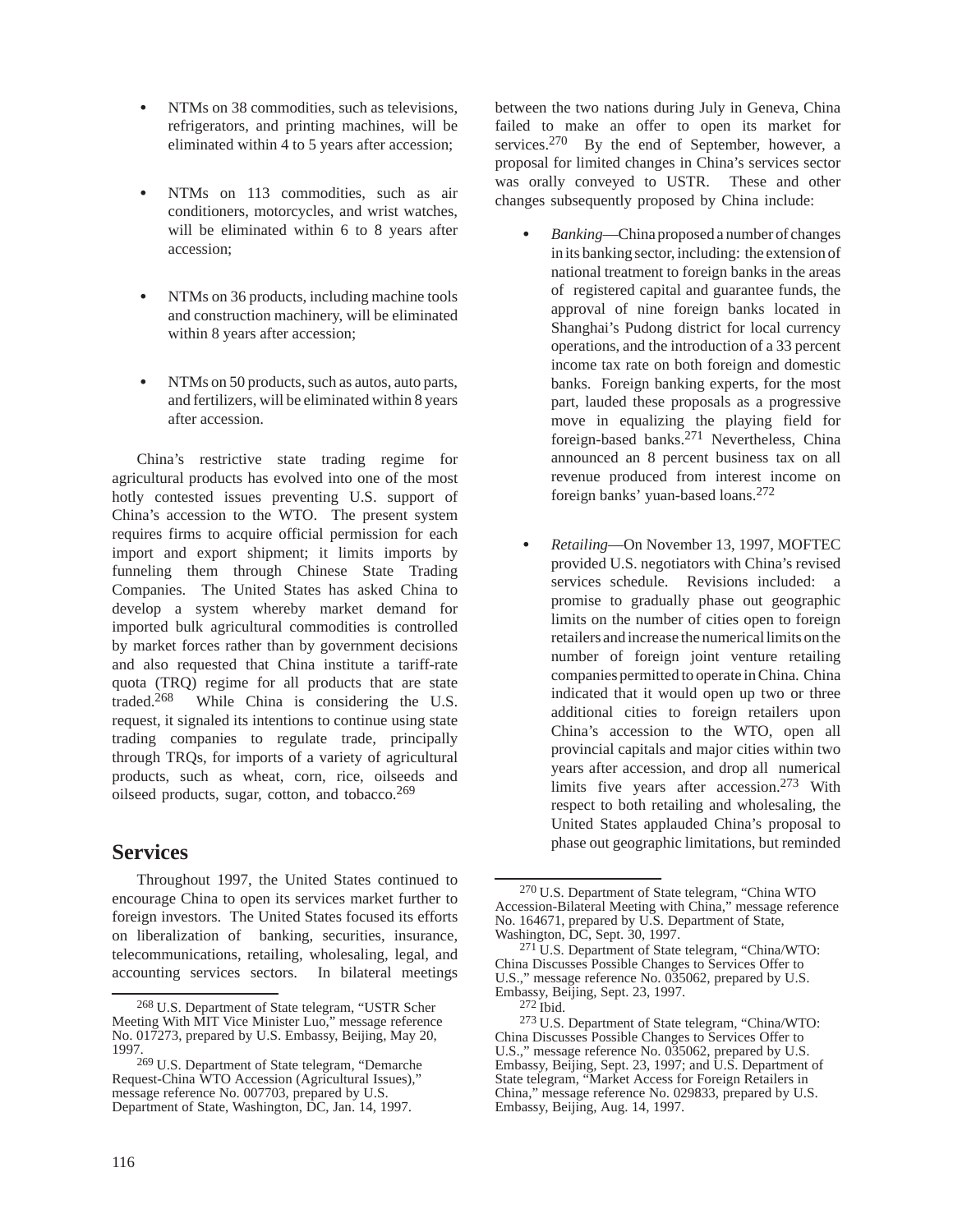Chinese officials that because U.S. companies are limited to minority–share joint ventures they would effectively continue to lack control over distribution decisions within China under these proposals.274 Further, China's offer did not address franchising or aftersales services.

- W*holesaling—*China offered a three-step liberalization process for its wholesaling services sector: (1) upon accession, it would allow minority-share foreign joint ventures licensed in the Pudong area of Shanghai to provide wholesaling and commission-agent services for companies' imported products; (2) China would open at least 10 additional cities to minority-share foreign joint-venture wholesalers within two years of joining the WTO; and (3) foreign wholesalers would be allowed to do business in all provincial capitals and major cities within five years after accession.
- *Telecommunications*—China's current regulations continue to prohibit foreign companies from investing in, operating, or managing a telecommunications network. This prohibition covers services ranging from basic telecom (local and mobile phone service) to value-added services (such as video conferencing and e-mail). Recently the Chinese government announced that it will permit foreign companies to engage in joint ventures in both basic and value-added telecommunication services in the near future. However, this investment will continue to be passive in nature since foreign firms continue to be prohibited from participating in day-to-day operations.<sup>275</sup> China's new proposals will allow for a value-added telecommunications joint venture in both Shanghai and Guangzhou within two years of accession and will expand the total number of joint ventures within five years of accession.<sup>276</sup>
- $\bullet$  *Insurance—*In December 1997, China announced that wholly owned foreign insurance subsidiaries will be permitted within three years of China's accession to the WTO.277 Wholly owned foreign insurance companies are currently not allowed, and foreign insurers continued to be limited to a minority share of a joint venture with a local Chinese firm. Only one U.S. insurance firm, the American International Group, can underwrite insurance in China. Only recently has it been allowed to expand beyond Shanghai to Guangzhou.
- Legal services—Vice Minister Long conceded that China presently limits foreign law firms to 15 approved cities and restricts the total number of foreign law firms operating in China to 80. In September, China proposed to eliminate both restrictions within one year after its accession to the WTO.278 U.S. negotiators said that China's offer was encouraging, but that it failed to tackle concerns such as whether restrictions would be eased to allow foreign law firms to set up multiple offices, or employ Chinese lawyers, or establish joint ventures with Chinese law firms.
- *Accounting services*—In September, China introduced a proposal to offer foreign accounting firms the right to develop local partners. Also, foreigners would be allowed to qualify for a Chinese CPA license on the condition that they pass China's CPA exam. Foreigners could then practice in China and be partners of Chinese firms that are associates of international accounting firms.<sup>279</sup> As with legal services, foreign firms are unsure whether the proposal would permit them to employ qualified Chinese accountants.

#### **Accession Terms**

China's WTO accession bid was hampered by its insistence on being admitted as a developing country. The United States, the EU, Japan, and other WTO members were hesitant to grant China developing nation status because of the size and trading strength of its economy. If admitted as a developing country, China would qualify for a variety of concessions such

Embassy, Beijing, Sept. 23, 1997.

<sup>274</sup> Ibid.

<sup>275</sup> Ibid.

<sup>276</sup> U.S. Department of State telegrams, "USTR Urges PRC Ministry of Posts and Telecommunications Towards Foreign Participation in Services Market," message reference No. 035346, prepared by U.S. Embassy, Beijing, Sept. 27, 1997; and "China/WTO: China Provides Revised Services Offer to U.S.," message reference No. 037988, prepared by U.S. Embassy, Beijing, Oct. 23, 1997.

<sup>277</sup> U.S. Department of State telegram, "China/WTO: China Discusses Possible Changes to Services Offer to U.S.," message reference No. 035062, prepared by U.S.

 $278$  Ibid.

<sup>279</sup> Ibid.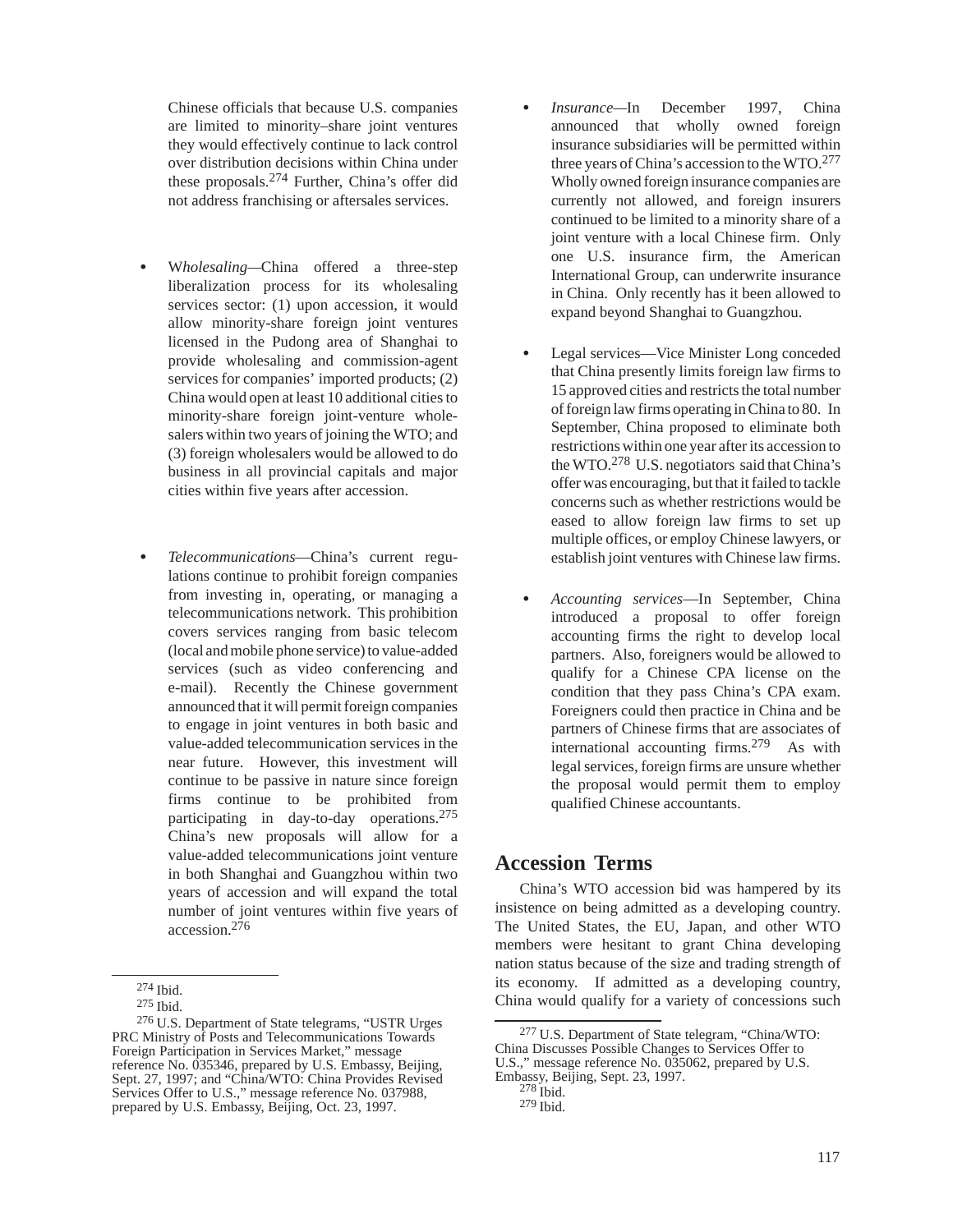as the preservation of its high tariffs, freedom from provisions directed towards opening its agricultural sectors, and lengthy phase-in periods for strengthened IPR protection, and phase-outs of discriminatory trade-related investment measures.280 Instead, WTO members are calling on China to make its trade regime more transparent, allow import of goods free of major restrictions, provide adequate IPR protection, lift agricultural trade barriers, end internal price controls, and limit protection of infant industries.281 WTO members are reluctant to grant China too many concessions fearing that it would set a bad precedent for others seeking membership, especially other formerly centrally planned economies. By years end, China reportedly signaled a willingness to moderate its demand for full developing-country status to one seeking only protection of domestic industries that could be adversely affected by increased international competition.282

## *Unilateral Liberalization Measures*

China lowered its import duties under 1,000 tariff rate lines on April 1 and reduced duties on goods in an additional 4,800 tariff lines on October 1, thereby lowering the average level of its nominal MFN tariff from 23 percent ad valorem to 17 percent. The October tariff adjustment affected about three quarters of China's tariff schedule of approximately 6,600 rate lines.283 Officials of China's Customs Department noted that the categories covered by these tariff adjustments include minerals, chemicals, machinery, textiles, and agricultural products. U.S. negotiators acknowledged that China's tariff cuts during 1997 were substantial; however, they argued that China's tariffs are still prohibitively high for many goods, that cuts were neither comprehensive nor wide enough, and that the transition period for phase-outs of nontariff barriers

remained much too long.<sup>284</sup> Other observers noted that China's October round of tariff cuts targeted primarily goods with minimal imports and consequently would be of no material importance to foreign exporters.<sup>285</sup> It was also pointed out that many of the tariff lines important to U.S. exporters were either unaffected or were cut only a few percentage points, especially for luxury goods and goods produced by industries targeted by the Chinese government for development. China's leading trading partners pointed out that China's new average tariff rate of 17 percent ad valorem is still well above that of developed countries and duty rates for goods such as sedan automobiles, which can run as high as 120 percent, were obscured by the sheer volume of cuts. Also, U.S. officials reported that tariffs on imports of soybean oil, beer, video cameras, film, crude oil, and iron ore would actually increase under the October proposal.286

## *Hong Kong Reversion to Chinese Sovereignty*

On July 1, 1997, Hong Kong reverted to Chinese sovereignty after 150 years of British rule. On that date, the Hong Kong Special Administrative Region (HKSAR) of the People's Republic of China (PRC) was created. A 1984 Sino-British Joint Declaration and the 1990 Basic Law established the "one country, two systems" principal underlying Hong Kong's new relationship with China. $287$  The arrangement will enable the HKSAR to maintain its economic relations as a separate customs territory and its ability to participate independently in international economic organizations and agreements such as the WTO, APEC, the WTO Agreement on Textiles and Clothing, and the World Customs Organization. The agreement accords the HKSAR a high degree of autonomy from China in managing its trade, financial, social, legal, and other internal matters for 50 years.288 The resumption of Chinese jurisdiction over Hong Kong is

<sup>280</sup> U.S. Department of State telegram, "Dep U/S Meetings with MFA, MOA, MOFTEC," message reference No. 010155, prepared by U.S. Embassy, Beijing, Mar. 27, 1997.

<sup>281</sup> U.S. Department of State telegram, "OP-ED Article on China's WTO Accession," message reference No. 102440, prepared by Secretary of State, Washington, DC, May 31, 1997.

<sup>282</sup> "China Changes Stance on WTO Access," *South China Morning Post* (Hong Kong), Feb. 23, 1997, from China Commercial Daily Brief, Feb. 24, 1997, U.S. Embassy, Beijing, found at Internet address http://www.redfish.com/USEmbassy-China, retrieved Jan. 16, 1998.

<sup>283</sup> U.S. Department of State telegram, "China/Tariffs: Another Round of Tariff Cuts (and Possible increases) to be Implemented on October 1, 1997," message reference No. 034878, prepared by U.S. Embassy, Beijing, Sept. 22, 1997.

<sup>284</sup> U.S. Department of State telegram, "Draft 1998 Trade Act Report: People's Republic of China," message reference No. 041359, prepared by U.S. Department of State, Washington, DC, Nov. 25, 1997.

<sup>285</sup> U.S. Department of State telegram, "China/WTO: Austrian Embassy's Unenthusiastic Analysis of China's Much Heralded Tariff Reductions," message reference No. 041827, prepared by U.S. Embassy, Beijing, Dec. 7, 1997. <sup>286</sup> Ibid.

<sup>287</sup> "Chinese Economic Policies Not to be Applied in Hong Kong," BBC Summary of World Broadcasts, Oct. 13, 1997, from China Commercial Daily Brief, Oct. 15, 1997, U.S. Embassy, Beijing, found at Internet address

http://www.redfish.com/USEmbassy, retrieved Jan. 16, 1998. <sup>288</sup> USTR, *1997 National Trade Estimate Report on Foreign Trade Barriers*, pp. 149-150.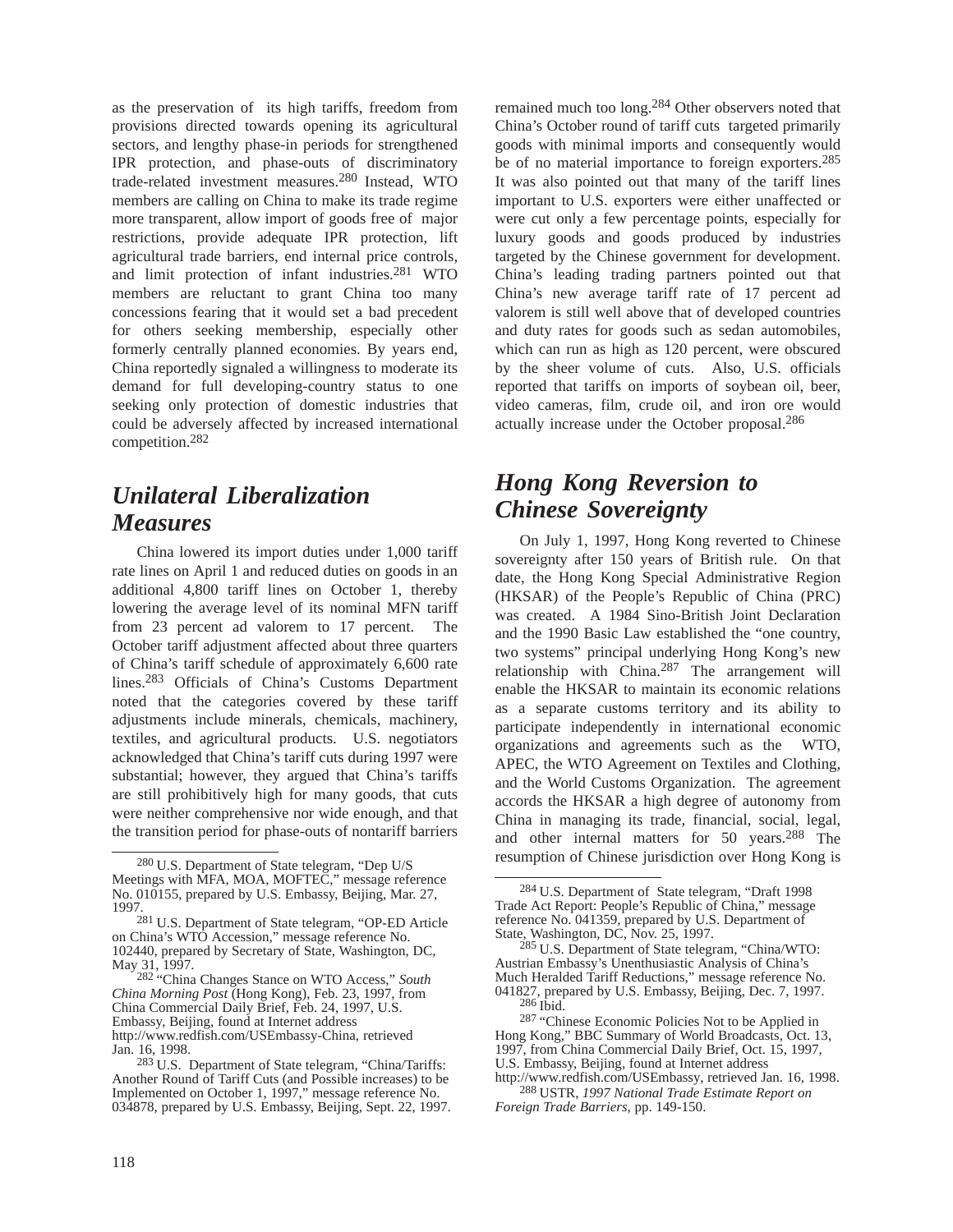not expected to alter the flow of U.S. -Hong Kong trade.

## *Bilateral Issues*

#### **Intellectual Property Protection**

China has made significant progress in its intellectual property rights (IPR) protection since the signing of a bilateral agreement with the United States in 1995.289 During 1997, U.S. recording industry officials applauded China's decisive actions against compact disc (CD) pirates that led to the closing of 58 unauthorized CD factories and 42 illegal videodisc production lines located in the southern provinces of Guangdong and Fujian.290 USTR acknowledged that "significant progress has occurred in China" in terms of IPR protection and enforcement. Consequently, USTR removed China from its "priority watch list" under the "Special 301" trade law in 1996 and in April 1997 placed it on its section 306 monitoring list.291 In 1997, China agreed to implement the Trade-Related Intellectual Property Rights (TRIPS) Agreement upon its accession to the WTO.292

#### **Agriculture**

The United States and China held talks throughout the year to resolve outstanding sanitary and phytosanitary (SPS) issues that have been in dispute since 1992. U.S. negotiators maintained that China continues to protect its agricultural sector with "unscientific" SPS measures, high tariffs, and the ability of state trading companies to control market access for imports.293 The United States noted that China still uses restrictive phytosanitary measures to bar imports of U.S. oranges, apples, lemons, grapefruit, plums, grapes, tobacco, and

Pacific Northwest wheat.294 Such measures have banned imports of wheat from the northwestern United States for over 25 years. In 1996, China canceled the purchase of 1.4 million tons of wheat valued at \$250 million due to the presence of TCK smut/bunt disease. China's State Planning Commission Vice Minister Chen Yaobang insisted that China's SPS measures were solely a quarantine issue and were not nontariff barriers,  $295$  noting that the ban was confined to a certain area of the United States and that two states have been removed from China's TCK wheat infected list.296 The dispute intensified when China rejected several shipments during 1996 from states not included on the infection list and insisted that the U.S. Department of Agriculture (USDA) certify that each of the shipments was free of TCK.<sup>297</sup> USDA and grain industry officials insist China's wheat policy was inconsistent with international standards and that it is "technically impossible to guarantee wheat from any part of the United States to be completely free of TCK." USDA officials also noted that virtually every other country, with the exception of Brazil, allows the importation of U.S. wheat. China's Administration of Animal and Plant Quarantine removed a ban on poultry and poultry products from Missouri and Oklahoma in April after the eradication of Newcastle disease in those two states.

China and the United States successfully concluded market access agreements for grapes from four California counties and sweet cherries in 1997.298 On May 13, USTR Barshefsky lauded the agreement as another positive "step in our on-going efforts to increase market access for U.S. agricultural exports."299

Nonetheless, the United States and China were unsuccessful in their efforts to settle a number of key agricultural issues such as the use of "unscientific" SPS measures, high tariffs, and import restrictions on certain agricultural commodities. USTR Special Trade

<sup>299</sup> Ibid.

<sup>289</sup> For more information on the 1995 U.S.-China IPR agreement, see USITC, *The Year in Trade: OTAP*, *1996*, USITC publication 3024, p. 107.

<sup>290</sup> U.S. Department of State telegram, "Draft 1998 Trade Act Report: People's Republic of China," message reference No. 041359, prepared by U.S. Embassy, Beijing, Nov. 25, 1997.

<sup>291</sup> USTR, "USTR Announces Results of Special Annual Review," press release 97-37, Apr. 1997.

<sup>292</sup> USTR, *1998 Trade Policy Agenda and 1997 Annual Report of the President of the United States on Trade Agreements Program*, March 1998, p. 189.

<sup>293</sup> U.S. Department of State telegram, "China/WTO: USG/Agribusiness Delegation Discuss Agricultural Trade with MOFTEC Vice Minister Shi," message reference No. 018692, prepared by U.S. Embassy, Beijing, Jun. 2, 1997.

<sup>&</sup>lt;sup>294</sup> U.S. Department of State telegram, "USTR Trade Negotiator Scher Visit to China," May 12-16, 1997, message reference No. 015335, prepared by U.S. Embassy, Beijing, May 6, 1997.

<sup>&</sup>lt;sup>295</sup> U.S. Department of State telegram, "USTR Scher May 14, 1997 Meeting with State Planning Commission Vice Minister Chen Yaobang," message reference No.

<sup>017703,</sup> prepared by U.S. Embassy, Beijing, May 21, 1997. <sup>296</sup> Ibid.

<sup>297</sup> U.S. Department of State telegram, "USTR Trade Negotiator Scher Visit to China," May 12-16, 1997, message reference No. 015335, prepared by U.S. Embassy, Beijing, May 6, 1997.

<sup>&</sup>lt;sup>298</sup> USTR, "U.S. Grape Producers Gain Market Access in China," press release 97-44, May 13, 1997. USTR, "USTR Welcomes First Shipment of Sweet Cherries to

China," press release 97-59, Jun. 23, 1997.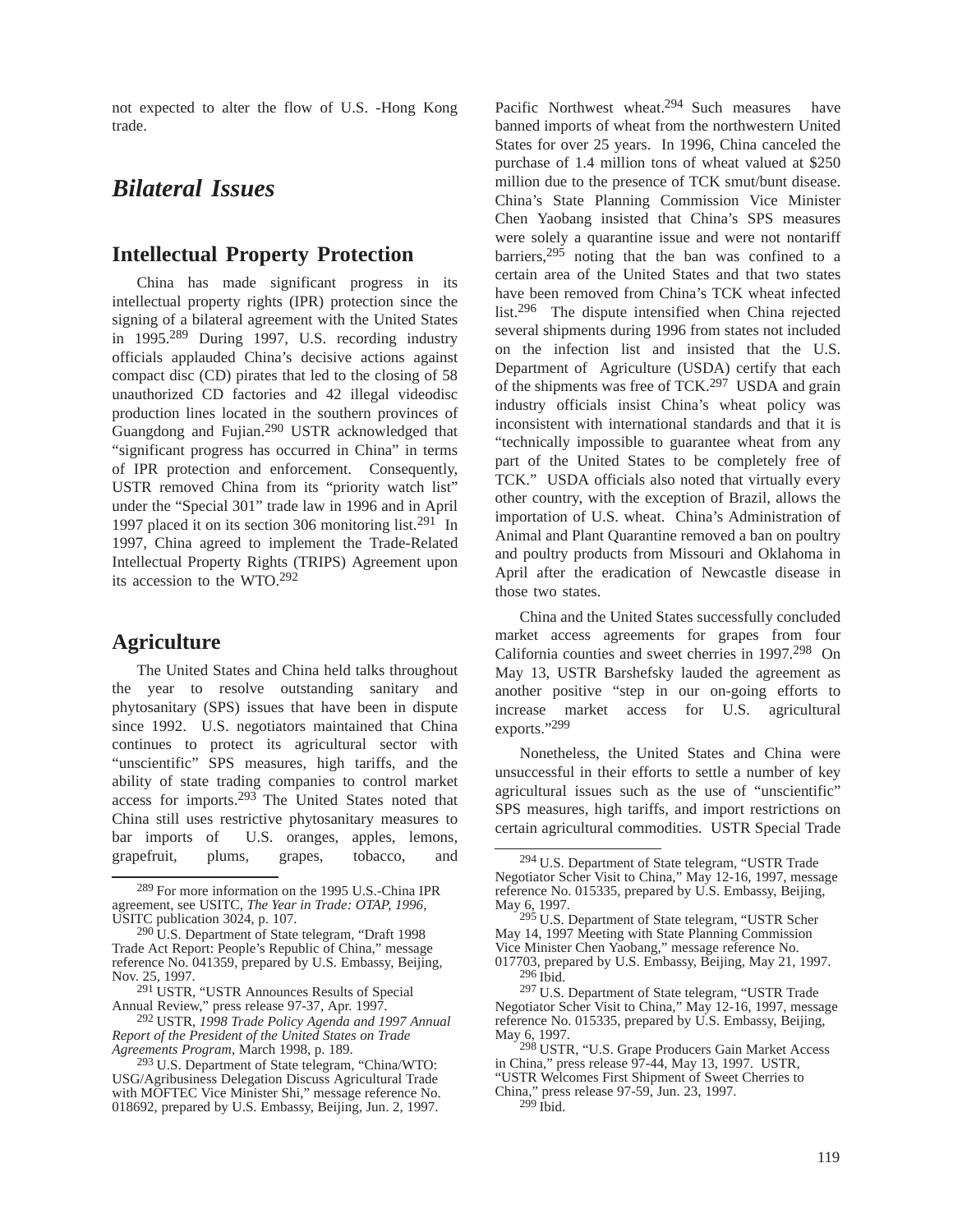Ambassador for agriculture, Peter Scher, reminded Chinese authorities that the resolution of these issues was central to China's MFN renewal and its WTO accession.300

#### **Other Issues**

The United States and China concluded several bilateral agreements during 1997 that ranged from the extension of the U.S.-China maritime agreement to June 1998 to market access agreements for textiles.<sup>301</sup> On October 24, 1997, the USTR announced that China and the United States had successfully concluded an interim agreement that secured market access for foreign financial information companies such as Dow Jones and Reuters.302 In October of 1997, the United States and China's National Space Agency agreed to add language to the U.S.-China Bilateral Agreement on Space Launch Services accord that established clear guidelines on pricing of China's commercial space launch services for low earth orbiting satellites. $303$ 

## **Taiwan**

Taiwan redoubled its efforts to join the WTO during 1997 by further opening its markets to imported goods and services and by intensifying its bilateral negotiations with WTO members. In 1997, Taiwan reduced tariffs on a variety of industrial products in response to pressure from the United States and made substantial improvements in its legal framework such as extending national treatment to foreign firms and strengthening intellectual property rights. On April 16, 1997, Taiwan's Legislative Yuan enacted 18 pieces of legislation designed to translate its WTO commitments into law.304 Throughout 1997, the United States and Taiwan continued their discussions on a number of important issues such as access to Taiwan's agricultural and insurance markets, the protection of intellectual property rights, tariff reductions, an "open-skies" agreement, and the relaxation of Taiwan's restrictions on imported automobiles.305

#### *Insurance*

In 1996, Taiwan amended its Insurance Law by introducing a new provision (Article 143) designed to increase the reserve requirements mandated for insurance companies to cover future claims. The amendment established a single solvency standard for all insurers active in Taiwan, both foreign branches and domestic companies. When Taiwan initially allowed foreign insurers to enter its insurance market in 1990, it permitted branches to draw upon their parent company's financial resources to meet reserve requirements. It also established a notably lower minimum capital requirement for branches as opposed to subsidiaries.306

In May 1997, when Taiwan ruled that branches of foreign insurance companies could no longer count the assets of their parent company to cover reserve requirements, it triggered a dispute with the United States. U.S. negotiators claimed that this action would have a disproportionate effect on the branch offices of foreign-owned insurance companies because foreignowned insurance companies have only recently been allowed to participate in Taiwan's insurance market. Also, foreign insurers have not had the time or opportunity to acquire real estate for investment purposes or gain sufficient local earnings. In order to meet the new requirements, foreign-owned branches would have to boost their paid-in capital substantially and would need substantial financial support from their

<sup>300</sup> U.S. Department of State telegram, "USTR Trade Negotiator Scher Visit to China, May 12-16, 1997," message reference No. 015335, prepared by U.S. Embassy, Beijing, May 6, 1997.

<sup>301</sup> The United States and China renewed their bilateral textile agreement in February 1997. For more information on the agreement, see the section on the U.S. Textile and Trade Program in ch. 5 of this report.

<sup>302</sup> USTR, "U.S. Trade Representative Charlene Barshefsky Announces Financial News Agreement With China," press release 97-90, Oct. 24, 1997.

<sup>&</sup>lt;sup>303</sup> USTR, "U.S. and China Reach Agreement to Strengthen Space Launch Trade Terms," press release 97-92, Oct. 27, 1997. For more information on the agreement, see USITC, *The Year in Trade, OTAP, 1995*, USITC publication 2971, p. 59.

 $304$  The 18 laws will likely not become effective in practical terms until Taiwan has acceded to the WTO. Laws amended by the Legislative Yuan during 1997 include: Foreign Trade Act, Commodity Inspection Act, Trademark

<sup>304—</sup>*Continued*

Law, Patent Law, Publication Law, Customs Law, Commodity Tax Statute, Securities and Exchange Law ,Certified Public Accountant Law, Law of Commercial Ports, Highway Law, Architect Law, Statute Governing Privileges and Immunities Granted to Foreign Missions, Law of Pharmaceutical Affairs, Law Governing Food Sanitation, and the Banking Law. U.S. Department of State telegram, "Taiwan's Legislative Yuan Passes 18 WTO-Related Bills," message reference No. 001749, prepared by the American Institute in Taiwan, Taipei, Apr. 18, 1997.

<sup>305</sup> On Feb. 20, 1998, USTR announced the conclusion of comprehensive market opening agreement with Taiwan covering U.S. agricultural products, services, and industrial goods. USTR, "The United States and Taiwan Conclude Comprehensive Market Access Agreement," press release, Feb. 20, 1998.

<sup>306</sup> "Insurance Companies," Financing Foreign Operations, Nov. 1, 1996, The Economist Intelligence Unit.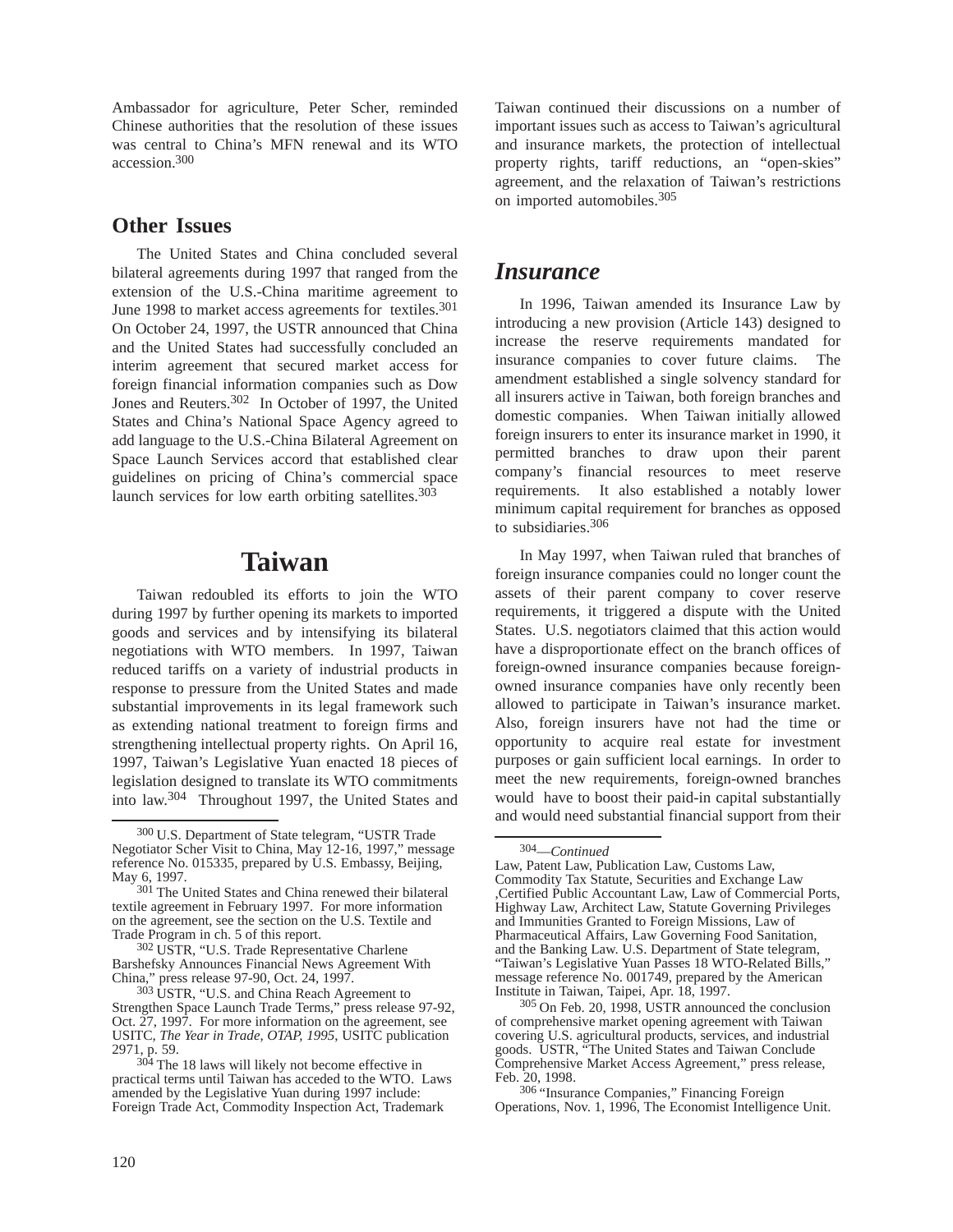parent companies.<sup>307</sup> The American Council of Life Insurance estimated that the amended law would cost existing U.S. insurance companies an average of \$25 million per branch office.308

Taiwan's Ministry of Finance announced on November 5, 1997, that branches of foreign insurance companies would no longer be required to comply with the amended solvency margin requirements. The Ministry exempted foreign-owned branches from the higher solvency margin requirements so long as the parent company maintained reserves sufficient to meet its obligations.309 The Ministry indicated that U.S. and other foreign insurance companies would be covered, in terms of solvency margins, by prior regulations (Article 26) that allowed foreign insurers to include the assets of the parent company in the United States or other home countries in meeting the new capital requirement.310

## *Protection of Intellectual Property Rights*

Taiwan's protection of intellectual property rights (IPR) was a significant issue in 1997. Taiwan continued to initiate steps to meet international standards by amending its laws and regulations to remedy deficiencies in protection and to improve enforcement capabilities of local authorities. For example, Taiwan's Ministry of Economic Affairs mandated that domestic CD-ROM manufacturers, in accordance with its Commodity Labeling Law, affix a unique identification number to their CDs during production. These numbers will help authorities track and enforce Taiwan's IPR regulations. Taiwan's CD manufacturers also signed a voluntary restraint agreement with the government pledging that they

would not sell, invest, or provide aftersales service or maintenance to suspected mainland Chinese pirates.<sup>311</sup>

On April 15, the Legislative Yuan amended Taiwan's patent, trademark, and copyright law to include important provisions such as 50 years of retroactive protection from the date of Taiwan's WTO accession, explicit protection for famous trademarks, a broader scope of registrable trademarks, a grace period for renewal after expiration of registration, clarification on the exclusion of trademark rights in so-called ordinary use, a ban on registration of a trademark by a related party without the consent of the trademark owner, and destruction of counterfeit products and equipment used to produce them.<sup>312</sup> These amendments are expected to become effective on the date of Taiwan's accession to the WTO. By the end of 1997, U.S. negotiators noted that Taiwan had successfully enacted an intellectual property rights regime that had nearly fulfilled its requirements under the Agreement on Trade-Related Aspects of Intellectual Property Rights.313

USTR announced its annual "Special 301" list for countries violating U.S. copyrights on April 30, 1997, and, for the first time since 1988, Taiwan was absent from the list. Taiwan was lauded for its campaign to strengthen and improve IPR protection, its progress in combating copyright infringement, and noted its progress in meeting its TRIPs requirements.314 Ambassador Barshefsky noted that it was important for Taiwan to continue its strong enforcement efforts, especially in its export monitoring system and its adherence to the bilateral U.S.-Taiwan copyright agreement.315 U.S. negotiators also encouraged Taiwan to continue to interdict the flow of monies and equipment into the PRC in support of CD piracy.

Government officials pointed to Taiwan's removal from the Special 301 list as proof of the effectiveness of its campaign to eradicate IPR offences, even though U.S. and various other foreign parties had called for Taiwan's reinstatement to the Special 301 list. In February 1997, the International Intellectual Property Alliance had alleged that various elements within

<sup>307</sup> U.S. Department of State telegram, "Talking Points for Meeting on Insurance," message reference No. 150977, prepared by American Institute in Taiwan, Taipei, Aug. 12, 1997.

<sup>308</sup> USTR, "Statement by U.S. Trade Representative Charlene Barshefsky," press release 97-95, Nov. 6, 1997.

<sup>309</sup> U.S. Department of State telegram, "Taiwan Exempts Foreign Branch Insurers from New Solvency Margin Requirement," message reference No. 005239, prepared by American Institute in Taiwan, Taipei, Nov. 7, 1997.

<sup>310</sup> USTR, "Statement by U.S. Trade Representative Charlene Barshefsky," press release 97-95, Nov. 6, 1997; and U.S. Department of State telegram, "Taiwan Exempts Foreign Branch Insurers from New Solvency Margin Requirement," message reference No. 005239, prepared by American Institute in Taiwan, Taipei, Nov. 7, 1997.

<sup>311</sup> See USITC, *The Year in Trade, OTAP, 1996*, USITC publication 3024, pp. 110-111.

<sup>312</sup> Ibid.

<sup>313</sup> U.S. Department of State telegram, "Taiwan: IAP Implementation," message reference No. 005010, prepared by U.S. Embassy, Taipei, Oct. 27, 1997.

<sup>314</sup> U.S. Department of State telegram, "1997 National Trade Estimate Report," message reference No. 000398, prepared by the American Institute in Taiwan, Taipei, Jan. 27, 1997.

<sup>315</sup> U.S. Department of State telegram, "U.S.-Taiwan Trade and Investment Framework Agreement Talks," message reference No. 00705, prepared by the American Institute in Taiwan, Taipei, Feb. 20, 1997.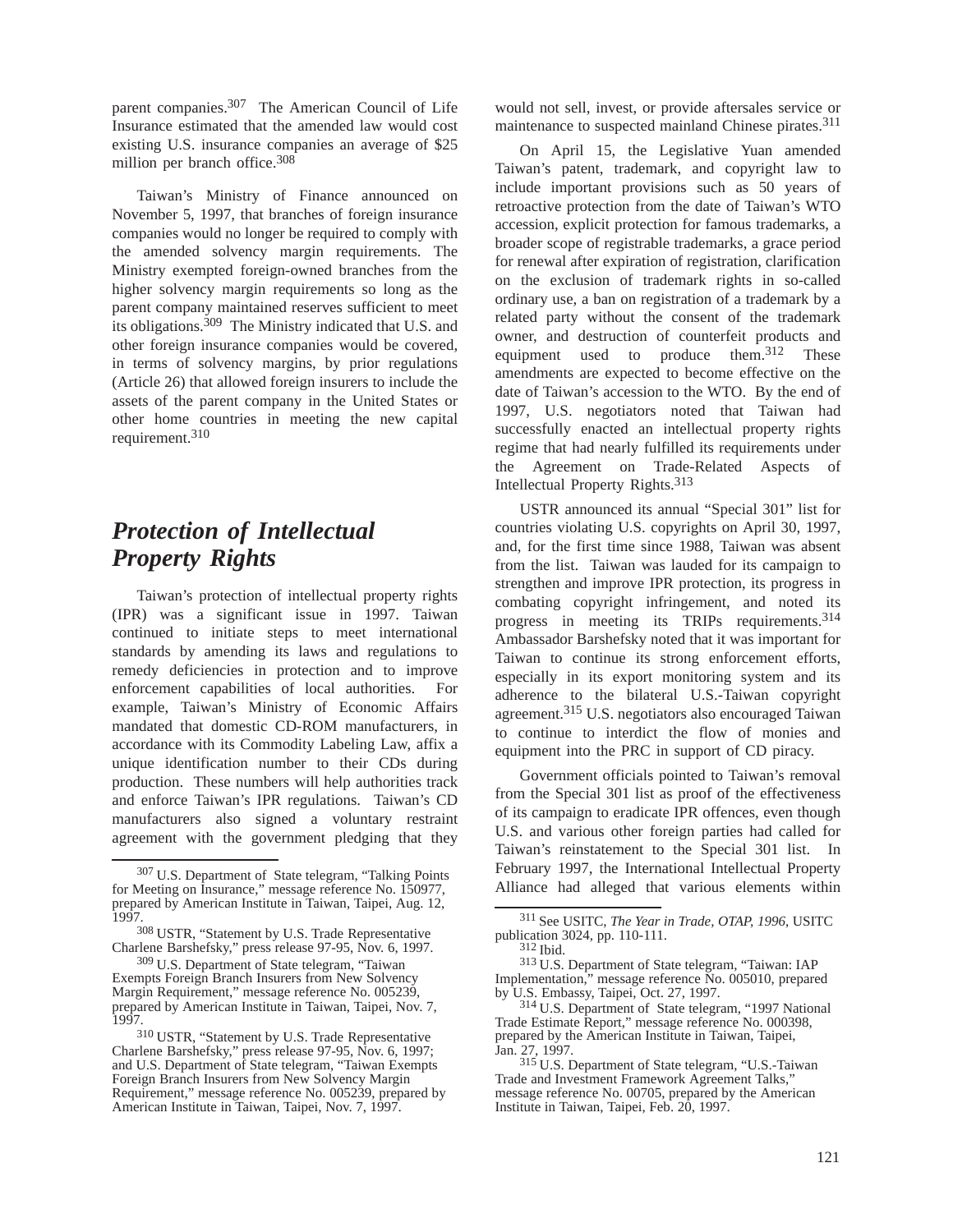Taiwan's business community had established processing plants in Paraguay and Vietnam to manufacture pirated U.S. software, video-tapes, and other products for sale in those markets. Others charged that counterfeit CD-ROMs manufactured in China were still being transhipped through Taiwan. Also, the U.S. Patent and Trademark Office formally lodged a complaint with USTR alleging that Taiwan was in conflict with the bilateral copyright agreement "over scope of protection and rebuttable presumption."316 According to the Patent and Trademark Office, resolution of the complaint would require either amending Taiwan's copyright law or changing the bilateral agreement between the United States and Taiwan.

## *WTO Accession*

Taiwan made joining the WTO one of its preeminent national priorities in 1997. As of November 7, 1997, Taiwan had concluded WTO membership talks with 21 of its 26 principal trading partners and had successfully concluded formal agreements with  $16$  of them.<sup>317</sup> Bilateral negotiations have yet to be concluded with the United States, Switzerland, Singapore, and the EU. Throughout the year, trade officials circulated optimistic declarations on Taiwan's accession to the WTO and made passage of WTO-related legislation a leading priority. During October's bilateral talks negotiators were unable to reach a definitive agreement on Taiwan's accession to the WTO. Among the issues still to be resolved are: full access to Taiwan's agricultural market (especially pork, chicken, rice, and offal), privatization of the government's tobacco and wine monopoly, tariffs and quotas on automobiles, and Taiwan's government procurement practices. Although U.S.-Taiwan bilateral talks have entered their final stages, substantial issues are still to be negotiated. Talks continue on Taiwan's

position on government procurement, high tariffs on agricultural commodities, intellectual property rights, tariffs and quotas on automobiles, the privatization of Taiwan's Tobacco and Wine Monopoly Bureau, and the liberalization of the tobacco and alcohol markets.

Taiwan took an important step toward WTO entry with the introduction of a draft government procurement law that meets WTO standards for transparency, predictability, and nondiscriminatory practices and that succinctly enumerates contract bidding procedures. The proposed law recommends that government contracts now be awarded to the "most advantageous" bid.<sup>318</sup> On April 18, the Statute for the Vocational Assistance Commission for Retired Servicemen (VACRS) was passed ending preferential procurement bidding rights for government entities such as the VACRS. $319$  The legislation would require all businesses owned by the VACRS to participate in open bidding for government construction projects on the same terms as private firms.

Several pieces of legislation were introduced in late 1996 and in 1997 to cut Taiwan's tariffs on a wide variety of products. One bill cut tariffs on nearly 1,130 products as part of Taiwan's WTO concession commitments.320 If enacted, the tariff cuts would become effective in 1998, but would have limited affect overall on U.S. exports because the cuts would only reduce Taiwan's average nominal tariff from 8.64 to 8.41 percent ad valorem.321

To fulfill its commitments under the WTO Information Technology Agreement, the Ministry of Finance introduced legislation before the Legislative Yuan to reduce tariffs on 368 information technology products on May 1,  $1997.322$  Because the bill was tabled without action, the government temporarily reduced tariffs on 289 of the 368 products beginning

<sup>316</sup> Ibid.

<sup>317</sup> On Feb. 20, 1998, USTR announced the conclusion of a market-opening agreement with Taiwan. Among the concessions granted by Taiwan to the United States: immediate access to previously closed pork, beef, rice, and chicken markets; a pledge to join the WTO Agreement on Trade in Civil Aircraft, the WTO Agreement on Government Procurement, and the Uruguay Round Chemical Harmonization Tariff Agreement; a pledge to join all Uruguay Round zero-for-zero initiatives, by eliminating all tariffs on medical equipment, wood, pharmaceuticals, construction equipment, toys, furniture, steel, agricultural equipment, civil aircraft, and distilled spirits; and a promise to privatize its Alcohol and Tobacco Monopoly Board. USTR, "Fact Sheet U.S.-Taiwan Market Access Agreement," Feb. 20, 1998.

<sup>318</sup> U.S. Department of State telegram, "Taiwan's Public Construction Commission Holds Third Meeting with Foreign Contractors," message reference No. 003744, prepared by the American Institute in Taiwan, Taipei, Aug. 11, 1997.

<sup>319</sup> U.S. Department of State telegram, "Taiwan Lawmakers Pass Nineteen WTO-Related Bills," message reference No. 001878, prepared by the American Institute in Taiwan, Taipei, Apr. 25, 1997.

<sup>320</sup> U.S. Department of State telegram, "Taiwan: IAP Implementation," message reference No. 005010, prepared by the American Institute in Taiwan, Taipei, Nov. 14, 1997. <sup>321</sup> Ibid.

<sup>322</sup> Products covered in the bill included data processing machines, keyboards, terminals, printers, semiconductor components (diodes and transistors), electric resistors, electronic switches, processing machinery, precision instruments used for producing semiconductors, and radio telecommunications products. U.S. Department of State telegram, "Taiwan to Revise High-Tech Tariffs," message reference No. 002496, prepared by the American Institute in Taiwan, Taipei, Jun. 2, 1997.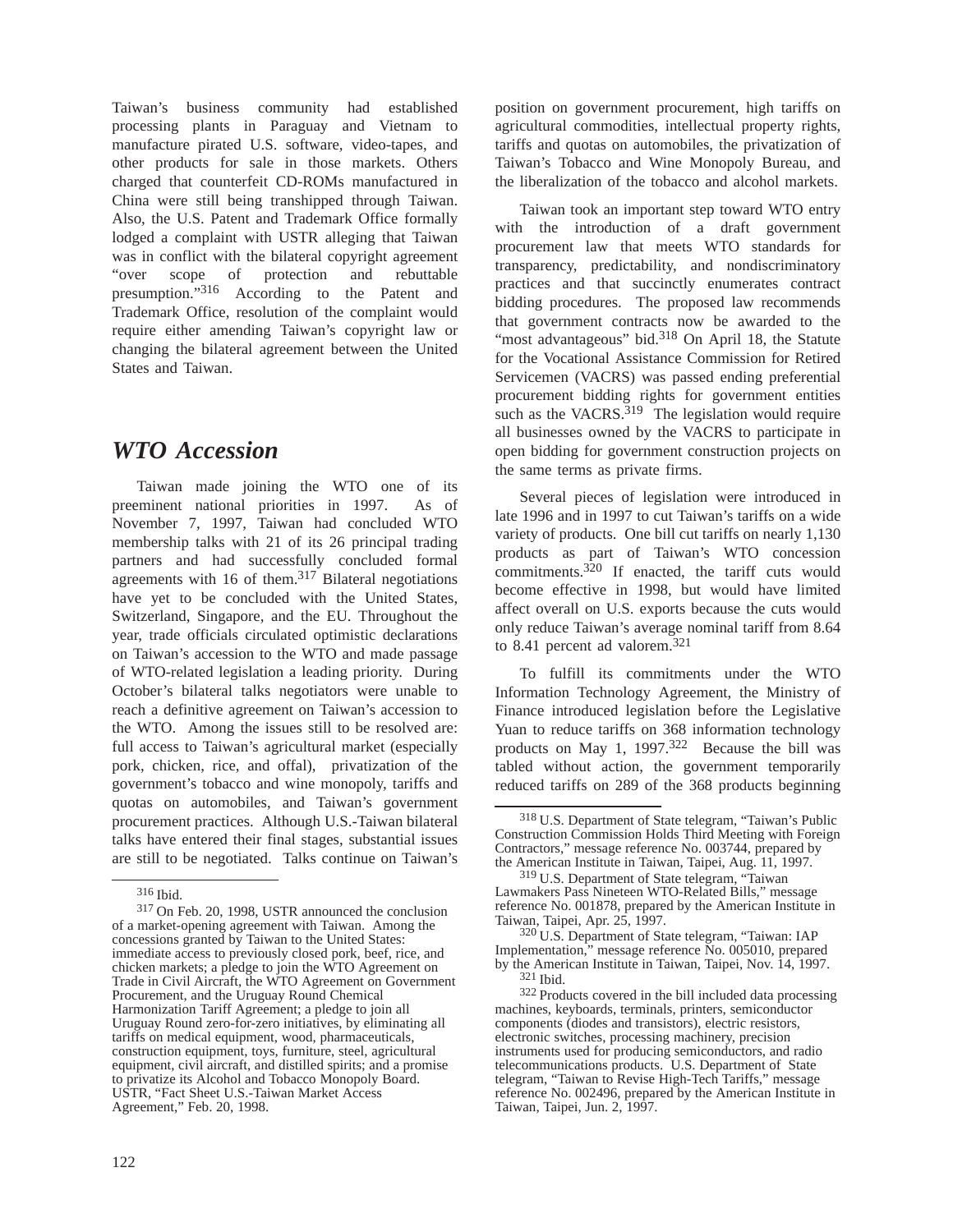July 1 to satisfy the initial stages of its commitment. The bill will create 159 new tariff lines in Taiwan's tariff schedule and will phase out duty rates on 15 radio telecommunications and switchboard products by 2002. The remaining 144 will have their tariffs reduced to zero in four phases by January 1, 2000; each phase will reduce Taiwan's average nominal tariff by 25 percent for these products.<sup>323</sup>

After extensive negotiations, Taiwan consented to phase out unilaterally its tariffs on most general industrial products by 2002. However, Taiwan forwarded a list of 564 products, including alcohol products, construction materials, and medical items, whose tariffs would not be eliminated until 2005. Taiwan also communicated a desire to retain strong import control over 14 agricultural products, including meat, fresh fruit, and vegetables. Taiwan also indicated that tariffs will be maintained on an additional 139 "sensitive" items, including automobiles, plywood, and scrap paper, beyond the deadline. U.S. negotiators countered with a proposal that Taiwan cut back on its list of sensitive items and that tariff reductions be finalized by 2002. Taiwan has also committed itself to eliminating tariffs on mobile phones, telephones and telex switching machines and parts, fiber-optic cable, and digital videodiscs by 2002.324

Taiwan's Tobacco and Wine Monopoly Bureau (TWMB) has historically enjoyed a virtual monopoly over the production and distribution of cigarettes, beer, wine, and other liquor products in Taiwan. The United States is seeking to ensure transparency and equal treatment for domestic and foreign products and gain greater market access as part of Taiwan's WTO accession process. Negotiators from the United States and Taiwan were able to arrive at a preliminary agreement lifting the ban on alcohol advertisements in print and electronic media. A draft law was introduced by the Executive Yuan in December of 1996 to restructure and privatize the TWMB by 2000.<sup>325</sup> Under the draft law, the current monopoly tax will be replaced by three new taxes: a VAT, tobacco and wine tax (excise tax), and a tariff. The move to replace the current system with a system of new taxes will ease discriminatory treatment against imports. The proposed

new MFN tariff rates on alcohol and tobacco, effective with the implementation of the proposed law, would be as follows:<sup>326</sup>

| <b>Product</b>                                   | <b>Tariff</b><br>(percent<br>ad valorem) |
|--------------------------------------------------|------------------------------------------|
| Beer                                             | 5.0                                      |
| Champagne and most wines<br>Vermouth and various | 20.0                                     |
| fermented beverages                              | 25.0                                     |
| Grape brandies, whisky                           | 12.5                                     |
|                                                  | 27.5                                     |
| Cigarettes                                       | 32.5                                     |
| Cigars                                           | 30.0                                     |
| Smoking tobacco                                  | 20.0                                     |

This piece of legislation languished in the Legislative Yuan throughout 1997.

## *Other Trade Issues*

Other important trade issues include the signing of a draft "open-skies" initiative and changes in Taiwan's quotas on auto imports. On February 28, 1997, Taiwan and the United States signed a draft agreement that abolished limitations on the number of airlines flying between the two nations and the frequency and number of destinations in each country, and also grants the right of unrestricted extension of flights to third countries. The draft agreement also permits passenger airlines and delivery companies from each country to establish intermodal cargo services in the other.<sup>327</sup>

Although Taiwan has permitted imports of luxury cars from Europe and the United States for some years, it retained bans on imports from other countries. In 1997, Taiwan ended its 20 year ban on the importation of Japanese automobiles. A draft agreement between the two nations permitted Japan to ship 7,500 compact cars to Taiwan during 1997. Japan will be permitted to increase the number of cars it ships to Taiwan by 10 percent annually until Taiwan joins the WTO, when imports can rise by 20 percent annually. Taiwan has also opened its car market to Australia, the Czech Republic, South Korea, Malaysia, Slovakia, and South Africa. In total, Taiwan announced that it will allow its vehicle import quotas covering all countries to increase by 20 percent annually through 2006, when the quota system is scheduled to be eliminated.

<sup>323</sup> U.S. Department of State telegram, "Taiwan to Implement Temporary Tariff Cuts in Hi-Tech Products," message reference No. 002871, prepared by the American Institute in Taiwan, Taipei, Jun. 20, 1997.

<sup>324</sup> "Taiwan still aiming to join WTO this year," Country Reports, the Economist Intelligence Unit, May 15, 1997.

<sup>325</sup> U.S. Department of State telegram, "Taiwan: Recap and Update on Tobacco and Wine Legislation," message reference No. 004015, prepared by the American Institute in Taiwan, Taipei, Aug. 27, 1997.

 $326$  Ibid.

<sup>327</sup> U.S. Department of State telegram, "Supporting U.S. Business and the FY98 Foreign Affairs Budget Request, message reference No. 001021, prepared by the American Institute in Taiwan, Taipei, Mar. 11, 1997.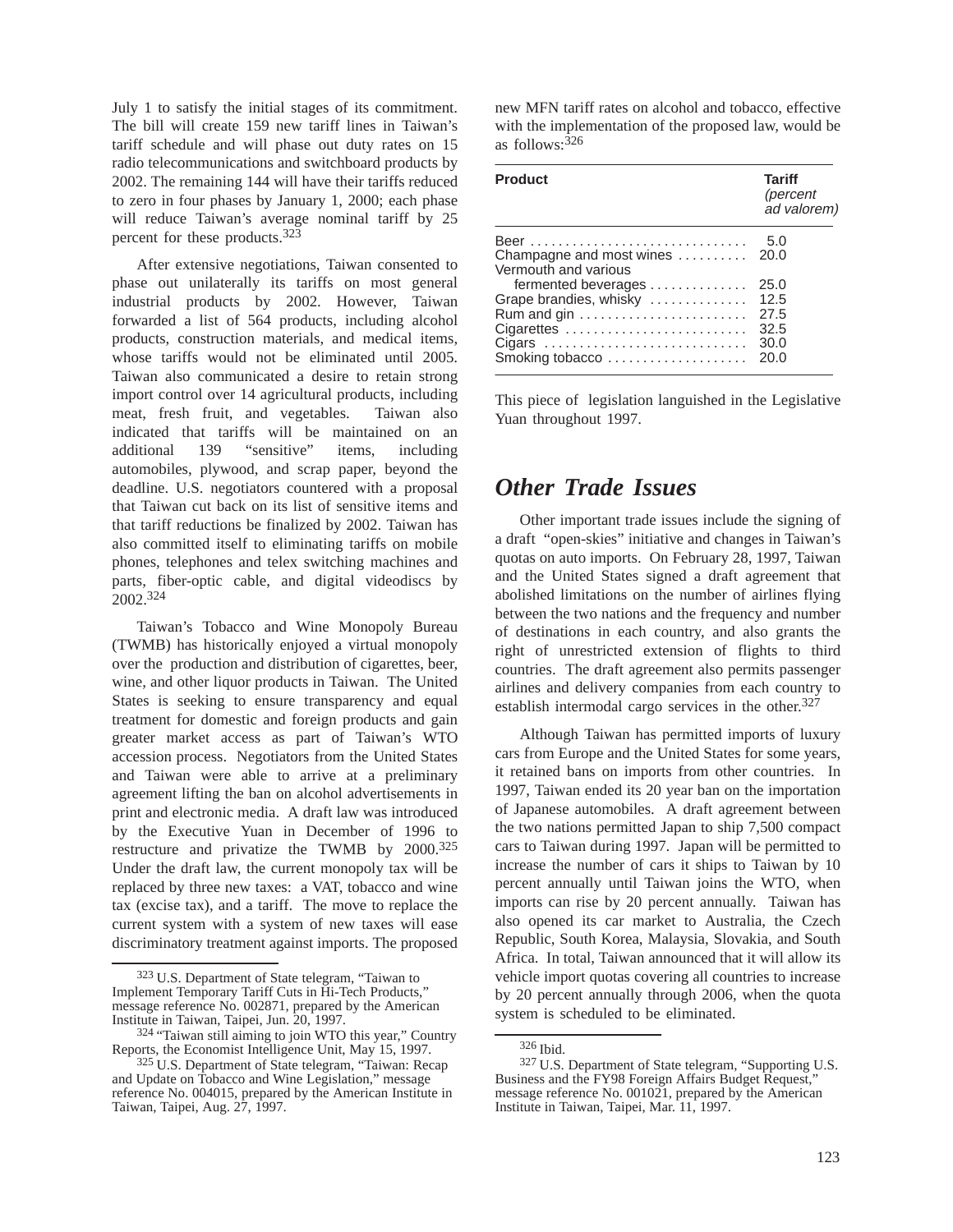However, Taiwan also indicated that it would preserve the right to maintain tariffs on imported cars at the current level of 30 percent for nine years after joining the WTO. The United States and other major trading partners have requested that Taiwan lower its tariffs on imported automobiles to 15 percent. U.S. auto manufacturers have complained that Taiwan uses a graduated commodity tax that is based on engine displacement to discriminate against larger cars such as those imported from the United States.<sup>328</sup>

## **Korea**

U.S.-Korea trade relations were calmer in 1997 than in past years. To some extent, this reflects a maturing of the Korean economy and progress in liberalizing both its economy and trade regime, as evidenced by its first full calendar year as a member of the OECD. It also reflects the diversion of attention from trade friction to the turbulence of Korean economics and politics. Bankruptcies of *chaebol* (conglomerates), followed by financial crisis, currency devaluation, and submission to an IMF rescue package dominated the economic news and led to expectations that much of the old business-government partnership would fall apart. A contentious presidential election campaign resulted in the election of long-time dissident Kim Dae-jung, also heralding a departure from past business-government relationships.

There were two major bilateral trade issues involving the United States and Korea in 1997. In July, USTR Barshefsky announced the revocation of Korea's designation as a priority foreign country following the successful conclusion of negotiations to open the Korean telecommunications market for U.S. equipment and services suppliers. In October, USTR Barshefsky announced that USTR had identified Korea's barriers to imported automobiles as a priority foreign country practice under the Super 301 provisions of U.S. trade law. Negotiations were expected to start sometime after the inauguration of President-elect Kim Dae-jung on February 25.

## *Telecommunications*

Section 1377 of the Omnibus Trade and Competitiveness Act of 1988 requires an annual review of U.S. telecommunications trade agreements. This review process has regularly included the agreement

with Korea. In recent years, the United States has negotiated a series of bilateral telecommunications trade agreements with Korea. These agreements have been designed to improve procurement practices, strengthen protection of IPR by Korea Telecom, clarify standards-related issues, regularize type approval of equipment, and provide equal treatment for U.S. firms pursuing procurement opportunities in Korea.329

In July 1996, as a result of a breakdown in talks regarding compliance with existing agreements as well as other telecommunications issues, the United States identified Korea as a "priority foreign country" pursuant to section 1374 of the act. In making the designation, USTR said that the United States sought to better ensure Korean government nonintervention in private sector telecommunications equipment procurement, regulatory transparency in the telecommunications services sector, and improvements in Korean government commitments under existing bilateral telecommunications agreements. USTR especially noted that there had been inadequate progress made toward ensuring Korean government non-intervention in private procurement decisions in the wireless communications market. Designation as a priority foreign country under section 1374 starts a one-year timetable leading to possible imposition of sanctions.<sup>330</sup>

On July 23, 1997, USTR Charlene Barshefsky announced the revocation, effective August 11, 1997, of Korea's designation as a priority foreign country following the successful conclusion of a year of negotiations between the United States and Korea. Ambassador Barshefsky stated that "[t]aken as a whole, the Korean government's actions over the last year should eliminate objectionable practices which led to Korea's identification in July 1996 as a \$Priority Foreign Country' under section 1374 of the 1988 Omnibus Trade and Competitiveness Act."<sup>331</sup>

Korea made a number of commitments that satisfied U.S. negotiating objectives:

 $\bullet$  The Korean Ministry of Information and Communication issued a policy statement on July 14, 1997. The statement clarified recent

<sup>328</sup> U.S. Department of State telegram, "Taiwan: General Motors and Auto Trade Issues," message reference No. 005755, prepared by the American Institute in Taiwan, Taipei, Dec. 13, 1997.

<sup>329</sup> See, for example, USITC, *The Year in Trade, OTAP, 1992*, USITC publication 2554, p. 123, and USITC, *The*

*Year in Trade, OTAP, 1995*, USITC publication 2971, p. 62. <sup>330</sup> USTR, "Korea Identified as a 'Priority Foreign Country' under Section 1374 of the 1988 Trade Act for

Telecommunications Practices," press release No. 96-63, July 26, 1996.

<sup>331</sup> USTR, "United States and Korea Successfully Conclude Negotiations on Trade in Telecommunications Goods and Services," press release No. 97-70, July 23, 1997.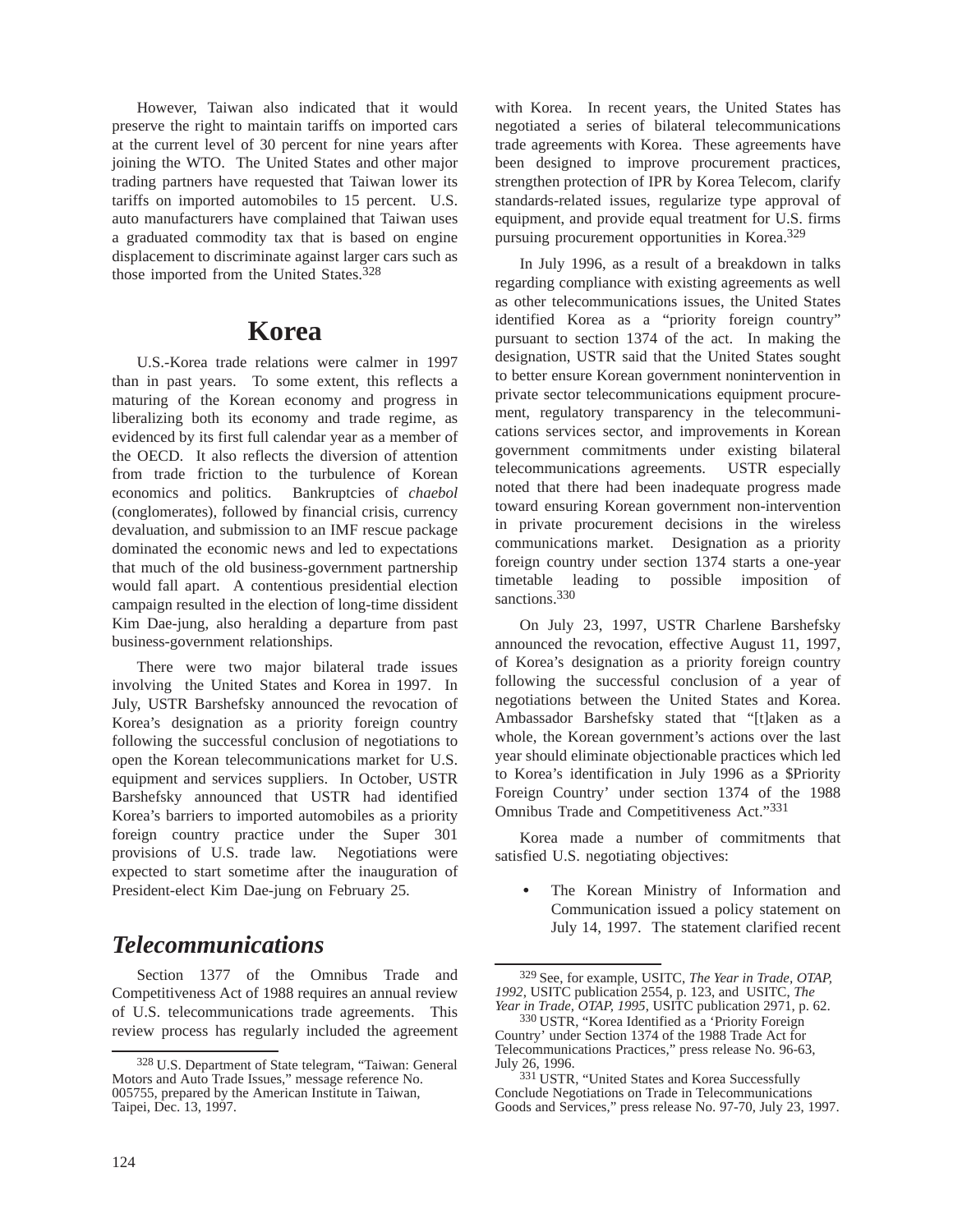revisions of Korean telecommunications policies and practices, enhanced transparency, and corrected misperceptions regarding the treatment of foreign telecommunications goods and services suppliers. Specific policies detailed in the policy statement included: national treatment and nondiscrimination for foreign companies; government nonintervention in private sector procurement; transparent criteria and procedures relating to services licensing, equipment certification, and type approval; increased foreign ownership in domestic service providers; enhanced protection of intellectual property and proprietary information; clear guidelines for technology transfer; transparent procedures for satellite services authorization; procompetitive regulatory measures; and an enhanced independent regulatory role for the Korean Communications Commission.332

- Under the WTO Information Technology Agreement,333 Korea will eliminate in stages tariffs on an agreed package of information technology products (including telecommunications) by the year 2000, with tariffs on a few additional items to be eliminated by 2004.<sup>334</sup>
- Under the WTO basic telecommunications agreement, Korea will allow increased foreign ownership of domestic telecommunications services companies and adopt a series of enforceable and procompetitive regulatory principles. 335

## *Automobiles*

The low level of sales of imported automobiles in Korea has been a source of bilateral friction in recent years. The United States maintains that Korea supports a "sanctuary market for automobiles" while pursuing an aggressive automobile export strategy.336 Although Korea is now the world's third largest auto exporter after Japan and the EU, imports accounted for less than one percent of all automobiles sold in Korea in 1996.337

The United States and Korea signed an Memorandum of Understanding (MOU) in late 1995 designed to improve market access for foreign automobiles. The MOU covers Korea's treatment of foreign automobiles in the areas of taxation, standards and certification procedures, advertising, auto financing, and consumer perception.338 Among other things, the MOU was designed to combat excessively high taxes on imported automobiles, remove certification requirements on new models of automobiles, remove restrictions on access to television advertising, counter the perception of the Korean consumer that purchase of a foreign automobile will result in a tax audit for the purchaser, and implement a consultation mechanism. In addition, the Korean government agreed not to take any new measures that adversely affect market access for foreign passenger vehicles.339

After a review of Korea's progress in implementing the MOU in 1996, the United States announced that Korea had generally implemented the terms of the MOU, but much more needed to be done by Korea to open its automobile market to a level comparable to that of the United States. Concern was also expressed about an increase in taxes on sport utility vehicles (SUVs) and passenger minivans, vehicles in which U.S. producers are competitive, that could be contrary to standstill provisions in the MOU.340 The increased taxes were a result of a reclassification of the tax status of these vehicles related to their potential use by the Korean military in event of war.341

<sup>332</sup> Ibid.

<sup>333</sup> For more information on the ITA, see USITC, *The Year in Trade, OTAP, 1996*, USITC publication 3024, pp. 20-23, and USITC, *Advice Concerning the Proposed Modification of Duties on Certain Information Technology Products and Distilled Spirits*, USITC publication 3031, April 1997.

<sup>334</sup> USTR, "United States and Korea Successfully Conclude Negotiations on Trade in Telecommunications Goods and Services," press release No. 97-70, Jul. 23, 1997. <sup>335</sup> Ibid.

<sup>336</sup> USTR, "USTR-Commerce Joint Press Release on the Implementation of the 1995 Agreement with Korea on Autos," press release No. 96-44a, Jun. 3, 1996.

<sup>337</sup> USTR, "USTR Announces Results of Annual \$Super 301' Review: Korean Auto Barriers Identified as Priority Foreign Country Practice; and New WTO Disputes Launched on Export Subsidies and Market Access Barriers," press release No. 97-87, Oct. 1, 1996.

<sup>&</sup>lt;sup>338</sup> For more details on the 1995 automobile MOU, see USITC, *The Year in Trade, OTAP,* 1995, USITC publication 2971, p. 63-64.

<sup>339</sup> USTR, "USTR Kantor Announces Agreement with Korea on Autos," press release No. 95-73, Sept. 28, 1995.

<sup>340</sup> USTR, "USTR-Commerce Joint Press Release on the Implementation of the 1995 Agreement with Korea on Autos," press release No. 96-44a, Jun. 3, 1996.

<sup>341</sup> American Automobile Manufacturers Association, "Comments of the American Automobile Manufacturers Association on the Identification of Priority Practices Under 'Super 301'," Jul. 10, 1997.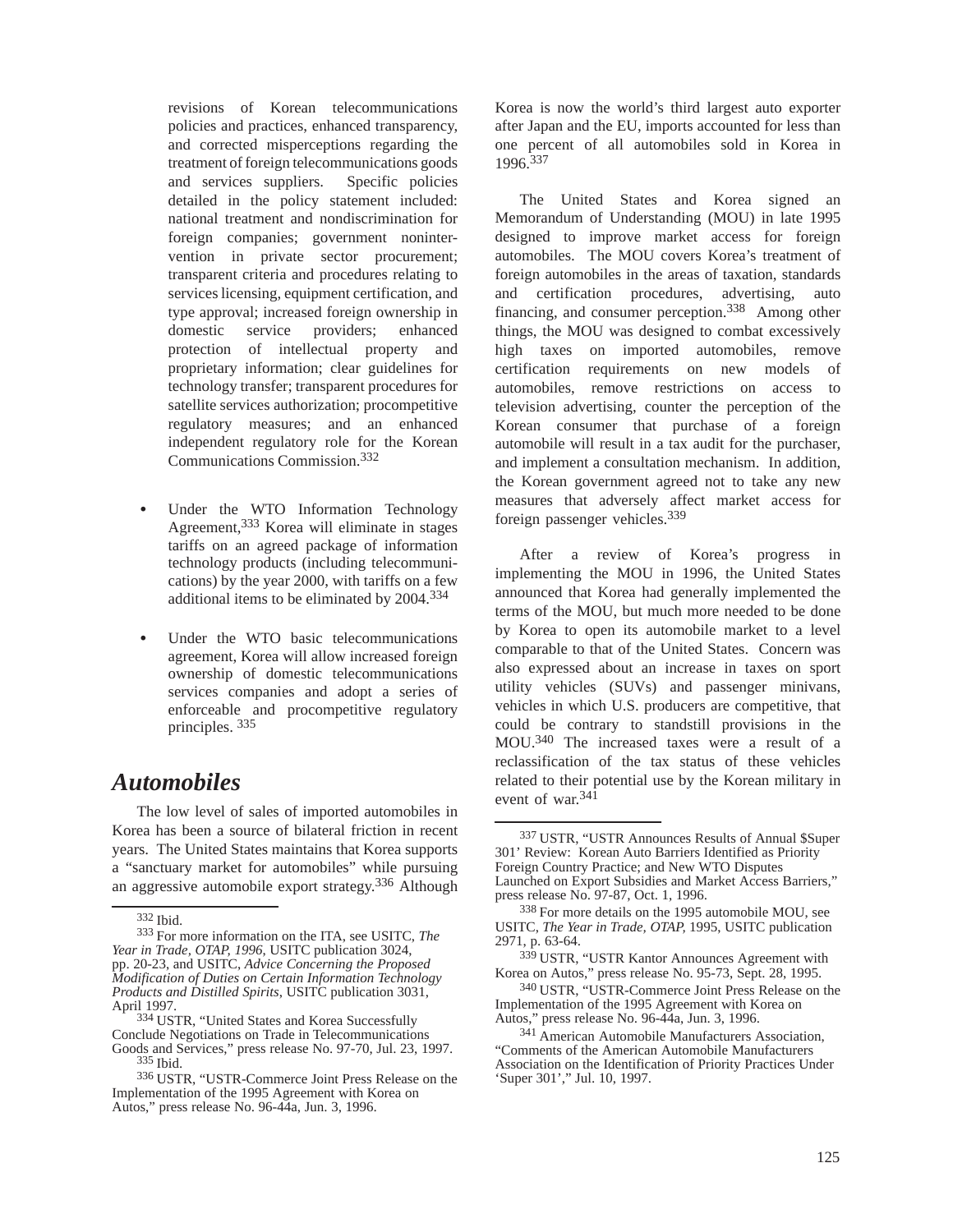In the *1997 National Trade Estimate*, USTR again acknowledged that Korea had implemented most of the commitments it made in the MOU, but stated that recent actions taken by the Korean government call into question Korea's commitment to open its domestic passenger-car market to foreign competition. USTR specifically cited tacit government approval of renewed antiimport efforts, the above-mentioned increase in taxes on SUVs, the high 8 percent ad valorem tariff on imports of passenger vehicles, its "cascading" taxes on autos that escalate with engine displacement, traffic police harassment of drivers of foreign autos, and tax audits that have been threatened against persons leasing foreign autos or otherwise indulging in "conspicuous consumption."342 USTR indicated that the United States would seek further market opening measures from Korea in 1997.<sup>343</sup>

The United States initiated negotiations with Korea dealing with foreign access to Korea's domestic automobile market, and three rounds of working-level talks occurred in August and September 1997. The negotiations dealt with a number of market access issues, including U.S. requests for:

- a reduction of the 8 percent duty on auto imports to the U.S. level of 2.5 percent, as well as a reduction in Korea's WTO bound rate of 80 percent;
- a change in the basis of automobile taxation from the current system based on engine size to one based on the age or price of the car;
- $\bullet$  Korea to allow automobiles to be used as collateral for loans;
- a simplification of the Korean safety inspection and approval system; and
- active and specific measures by the Korean government to change the attitude of Korean consumers toward foreign cars;344

Agreement was not reached during the negotiations. As a result, on October 1, 1997, USTR Charlene Barshefsky announced that USTR had identified Korea's barriers to imported automobiles as a priority foreign country practice under the Super 301 provisions of U.S. trade law. Under Super 301 procedures, USTR initiated an investigation under section 302 (b)  $(1)$   $(A)$  of the Trade Act of 1974, as amended, on October 20, 1997. The investigation is with respect to "certain acts, policies and practices of the Government of the Republic of Korea that pose barriers to imports of U.S. autos into the Korean market."<sup>345</sup> The investigation can take from 12 to 18 months, after which the United States may take retaliatory action. In the interim, negotiations between the United States and Korea may take place that may resolve the dispute before the United States takes retaliatory action. Both sides agreed that negotiations would not start until there had been a cooling-off period. Talks are expected to begin in the Spring of 1998. <sup>346</sup>

<sup>347</sup> U.S. Department of State telegram, "USTR Korea Director Latimer's Meetings at MOFAT and Ministry of Industry," message reference No. 1976 prepared by U.S. Embassy, Seoul, Apr. 7, 1998.

<sup>342</sup> USTR, *1997 National Trade Estimate Report on Foreign Trade Barriers*, pp. 234, 250-1.

<sup>&</sup>lt;sup>343</sup> Ibid., p. 251.

<sup>344</sup> Republic of Korea, "Washington Invokes Section 301 of the U.S. Trade Law Against Korea Demanding Wider Foreign Access to Korea's Automobile Market," press release, Oct. 18, 1997, found at Internet address http://korea.emb.washington.dc.us/embnews/pressrelease/ back971104.htm, retrieved Dec. 2, 1997.

<sup>345</sup> Republic of Korea, "Washington Invokes Section 301 of the U.S. Trade Law Against Korea Demanding Wider Foreign Access to Korea's Automobile Market," press release, Oct. 18, 1997, found at Internet address http://korea.emb.washington.dc.us/embnews/pressrelease/ back971104.htm, retrieved Dec. 2, 1997.

<sup>346</sup> 62 F.R. 55843.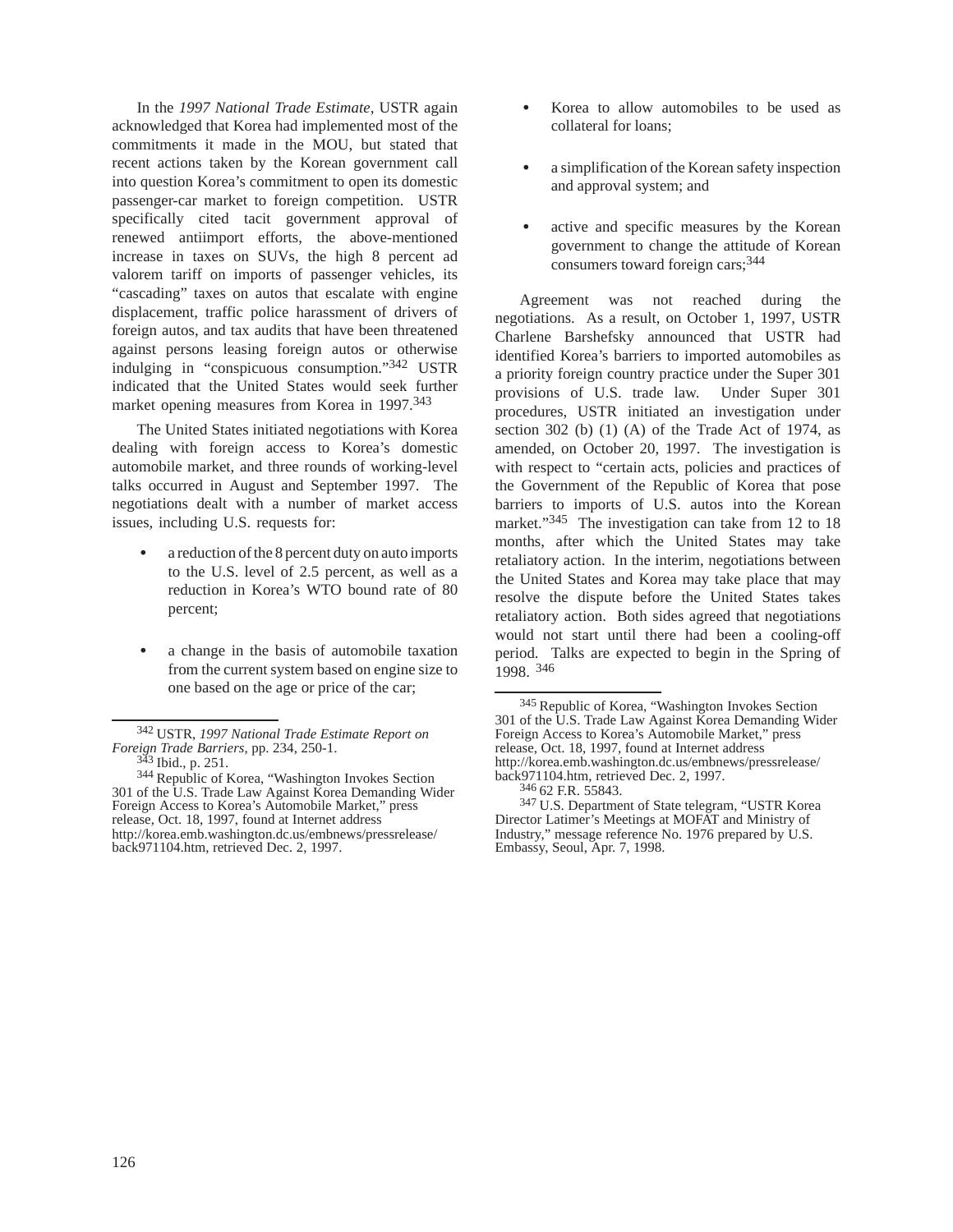# **CHAPTER 5 Administration of U.S. Trade Laws and Regulations**

This chapter surveys activities related to the administration of U.S. trade laws during 1997. It covers (1) the import relief laws; (2) the unfair trade laws; (3) certain other trade provisions, including the U.S. Generalized System of Preferences (GSP), the Caribbean Basin Economic Recovery Act (CBERA), the Andean Trade Preference Act (ATPA), section 232 of the Trade Expansion Act of 1962 (impairment of national security), the Agricultural Adjustment Act (interference with programs of the U.S. Department of Agriculture); and (4) programs affecting textile and apparel imports; and (5) U.S. trade sanctions.

## **Import Relief Laws**

The United States has enacted several safeguard laws as well as a trade adjustment assistance program. The U.S. global action safeguard law, which is based on Article XIX of GATT 1994 and the Uruguay Round Agreement on Safeguards, is set forth in sections 201-204 of the Trade Act of  $1974<sup>1</sup>$  U.S. bilateral action safeguard laws are set forth in section 406 of the Trade Act of 1974 (market disruption from imports from Communist countries)<sup>2</sup> and sections 301-304 of the North American Free Trade Agreement (NAFTA) Implementation Act. $3$  The trade adjustment assistance provisions are set forth in sections 221 and following of the Trade Act of 1974.<sup>4</sup>

## *Safeguard Actions*

The U.S. International Trade Commission (Commission) initiated one safeguard investigation during 1997, under the U.S. global action safeguard law, with respect to imports of wheat gluten. The Commission instituted the investigation on the basis of a petition filed by domestic producers of wheat gluten in September 1997. The Commission held a public hearing on the injury phase of the investigation in December and the investigation was still in progress at year-end 1997.5

As of year-end 1997, the United States had one safeguard measure, a global measure, in effect: a tariff-rate quota on imports of broom corn brooms. The measure was imposed in November 1996 and is scheduled to terminate in November 1999.<sup>6</sup> In January 1997, Mexico requested establishment of a panel under NAF-TA Article 2008 to review the U.S. brooms measure. A panel was subsequently formed, submissions were filed by the respective parties, and a hearing was held. A final ruling by the panel was made early in 1998. For additional discussion concerning NAFTA dispute settlement panel reviews, see chapter 3 of this report.

## **Adjustment Assistance**

The Trade Adjustment Assistance (TAA) program, set forth in sections 221 and following of the Trade Act of 1974, authorizes the Secretaries of Commerce and Labor to provide trade adjustment assistance to firms and workers, respectively, that are adversely affected by increased imports. Initially authorized under the Trade Expansion Act of 1962, the current program is scheduled to expire on September 30, 1998. In 1993, a new subchapter was added to the TAA provisions in the Trade Act to provide transitional assistance to workers separated or threatened to be separated from their employment as a result of increased imports from,

<sup>1</sup> 19 U.S.C. 2251 et seq.

<sup>&</sup>lt;sup>2</sup> 19 U.S.C. 2436.

<sup>&</sup>lt;sup>3</sup> 19 U.S.C. 3351 et seq.

<sup>&</sup>lt;sup>4</sup> 19 U.S.C. 2271 et seq.

<sup>5</sup> Inv. No. TA-201-67, *Wheat Gluten*. On January 16, 1998, the Commission made an affirmative determination in the injury phase of the investigation by a vote of 3-0. Accordingly, the Commission proceeded to the remedy phase, and transmitted its report on the investigation to the President, including the basis for its injury determination and recommendations with respect to remedy, on March 18, 1998.

<sup>6</sup> For a further description of the measure and the Commission investigation that preceded it, see USITC, *The Year in Trade: OTAP, 1996*, USITC publication 3024, p. 129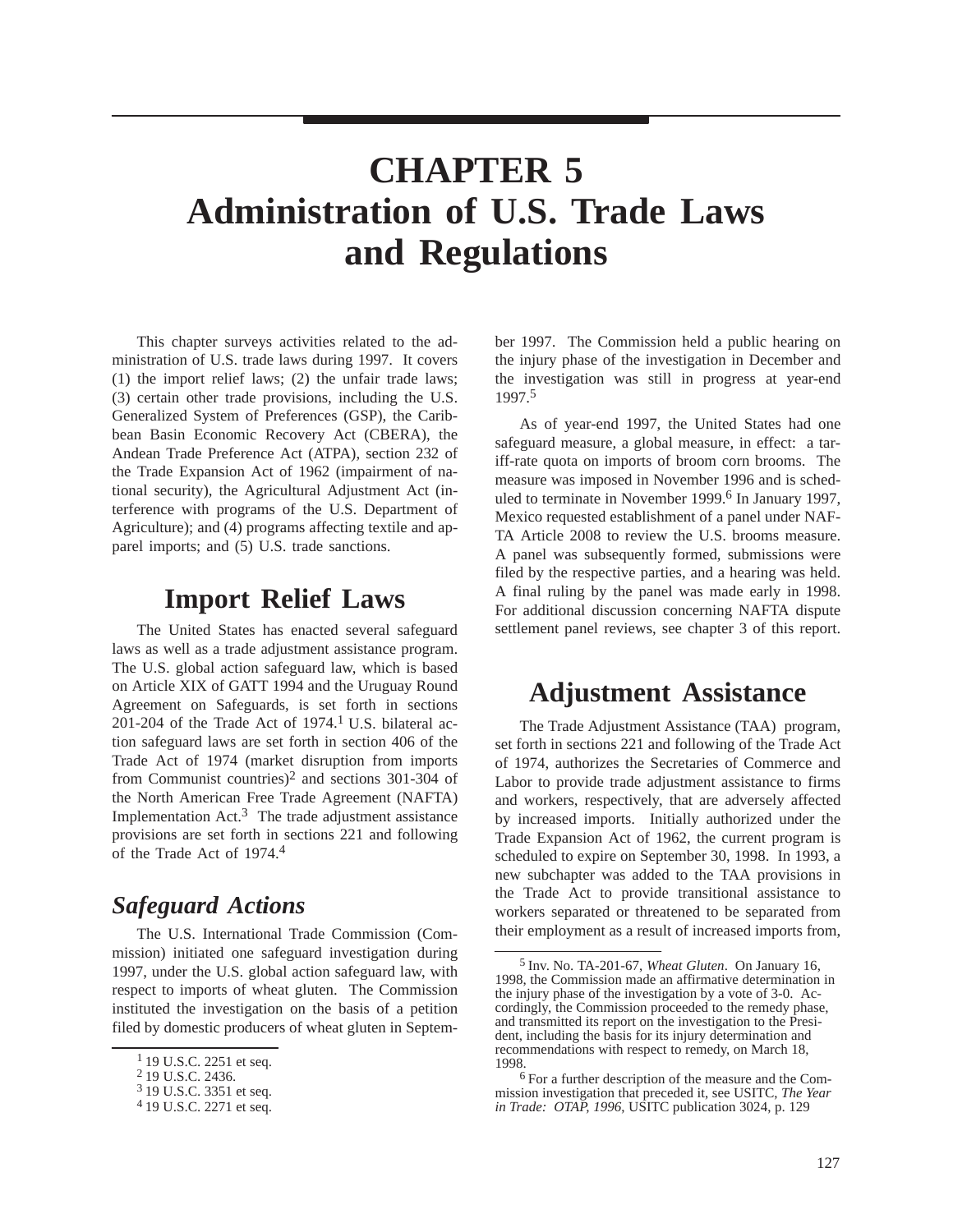or shifts in production to, Canada or Mexico under the NAFTA.7

The TAA system of readjustment allowances to individual workers is administered by the U.S. Department of Labor through its Employment and Training Administration (ETA) in the form of monetary benefits for direct trade readjustment allowances and service benefits that include allocations for job search, relocation, and training. Industry-wide technical consultation provided through Commerce-sponsored programs is designed to restore the economic viability of U.S. industries adversely affected by international import competition.8

### *Assistance to Workers*

The Department of Labor (DOL) instituted 1,292 investigations during fiscal year (FY) 1997 (October 1, 1996, through September 30, 1997) on the basis of petitions filed for TAA. Petitioners represented a

broad spectrum of manufacturing concerns. The FY 1997 figure represents a decrease from the 1,693 TAA petitions instituted in FY 1996. The results of the TAA investigations completed or terminated in FY 1997, including those in progress from the previous fiscal year, are shown in table 5-1.

The number of completed TAA cases (including partial certifications and denied, terminated, or withdrawn petitions) in FY 1997 decreased to 1,354 from 1,626 in FY 1996, a decline of 16.7 percent. As shown above, a total of 108,843 workers were fully certified in FY 1997. Preliminary (as of December 1997) figures for FY 1997 indicate that Labor expenditures for direct Trade Readjustment Allowances (TRA) to certified workers increased to \$194.8 million, a 17.3 percent increase from the \$166.1 million expenditure in FY 1996.

In addition, DOL provided training, job search, and relocation services preliminarily valued at \$85.1 million in FY 1997, representing an 11.9 percent decrease from the \$96.6 million allocated during FY 1996. Table 5-2 presents data on the number of workers that used available service benefits in the last two years. As shown, utilization decreased sharply from FY 1996 to FY 1997.

| Table 5-1                                                                                     |  |  |
|-----------------------------------------------------------------------------------------------|--|--|
| Results of petitions filed under the Trade Adjustment Assistance program, FY 1997 and FY 1996 |  |  |

|                                                                                                             | <b>Number of investigations</b><br>or petitions- |                    | <b>Estimated number</b><br>of workers- |                                   |
|-------------------------------------------------------------------------------------------------------------|--------------------------------------------------|--------------------|----------------------------------------|-----------------------------------|
| <b>Item</b>                                                                                                 | FY 1997                                          | FY 1996            | <b>FY 1997</b>                         | <b>FY 1996</b>                    |
| Completed certifications<br>Partial certifications<br>Petitions denied<br>Petitions terminated or withdrawn | 857<br>431<br>65                                 | 1.132<br>415<br>77 | 108,843<br>60<br>38.786<br>3.059       | 118,960<br>110<br>58,559<br>3,930 |
|                                                                                                             |                                                  | 1.626              | 150.748                                | 181,559                           |

Source: Preliminary (as of February 1998) data maintained by the U.S. Department of Labor, Employment and Training Administration, Office of Trade Adjustment Assistance, Management Information System.

#### **Table 5-2**

#### **Training, job search, and relocation allowances provided under the Trade Adjustment Assistance program, FY 1997 and FY 1996**

| <b>Item</b> | <b>Estimated number of participants-</b> |                      |
|-------------|------------------------------------------|----------------------|
|             | <b>FY 1997</b>                           | <b>FY 1996</b>       |
|             | 364<br>612                               | 34,169<br>719<br>841 |

Source: Preliminary (as of March 1998) data maintained by the U.S. Department of Labor, Employment and Training Administration, Office of Trade Adjustment Assistance, Management Information System.

<sup>7</sup> Sec. 250 of the Trade Act of 1974 (19 U.S.C. 2331), as added by sec. 502 of the NAFTA Implementation Act.

<sup>8</sup> Sections 251 through 264 of the TAA.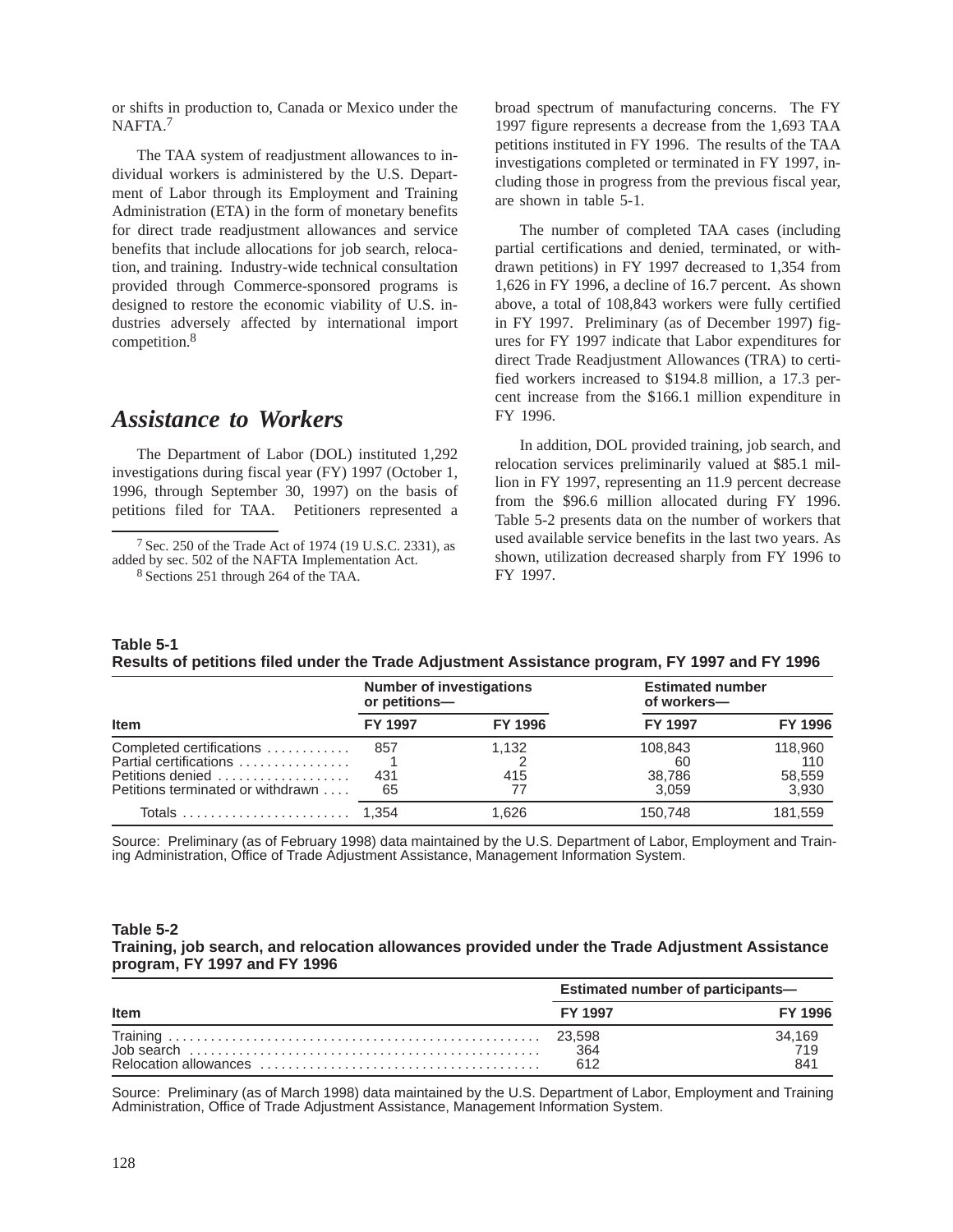#### **NAFTA-Related Assistance to Workers**

The NAFTA Implementation Act provides for establishment of a Transitional Adjustment Assistance program (NAFTA-TAA).9 The program, which began operation January 1, 1994, provides job search, training, and relocation assistance to workers in companies affected by imports from Canada or Mexico or by shifts of U.S. production to those countries. Data for FY 1997 from the DOL indicate that 774 petitions were filed for assistance under the NAFTA-TAA program, up from the 729 such filings in FY 1996. Petition activity under the program in FY 1997 is summarized in table 5-3.

The number of completed certifications in FY 1997 was 422, covering 54,757 workers, higher than 1996 levels. During the period from January 1, 1994, through December 31, 1997, NAFTA-TAA certifications have been issued for worker groups in 1,340 firms and cover an estimated 155,779 workers.

Preliminary (as of December 1997) FY 1997 figures indicated that DOL expenditures for direct TRA to certified workers were \$21.1 million. The DOL also provided training, job search, and relocation services to such workers that increased from \$19.1 million in FY 1996 to \$27.8 million in FY 1997 (data preliminary as of December 1997), an increase of 45.5 percent. Table 5-4 presents data on the number of workers that used available services. As was the case for the TAA program, utilization of such services under NAFTA-TAA also increased from FY 1996 to FY 1997.

## *Assistance to Firms and Industries<sup>10</sup>*

The U.S. Department of Commerce's Economic Development Administration (EDA) certified 159 firms as eligible to apply for trade adjustment assistance during FY 1997. This figure represents an increase from the 148 firms certified in the previous fiscal year. The EDA administers its firm assistance programs through a nationwide network of 12 Trade Adjustment Assistance Centers (TAACs). Technical services are provided to certified firms through TAAC

#### **Table 5-3 Results of petitions filed under the NAFTA Transitional Adjustment Assistance program, FY 1997 and FY 1996**

|                                                    | <b>Number of investigations</b><br>or petitions- |         | <b>Estimated number</b><br>of workers- |                |
|----------------------------------------------------|--------------------------------------------------|---------|----------------------------------------|----------------|
| <b>Item</b>                                        | <b>FY 1997</b>                                   | FY 1996 | <b>FY 1997</b>                         | <b>FY 1996</b> |
| Petitions filed  774                               |                                                  | 729     | 86,597                                 | 81,282         |
| Worker groups certified $\ldots \ldots \ldots$ 422 |                                                  | 421     | 54.757                                 | 46,897         |
|                                                    | 20                                               | 249     | 29.243                                 | 29,488         |
| Petitions terminated                               |                                                  | 19      | <b>NA</b>                              | <b>NA</b>      |

Source: Preliminary (as of March 1998) data maintained by the U.S. Department of Labor, Employment and Training Administration, Office of Trade Adjustment Assistance, Management Information System.

#### **Table 5-4 Training, job search, and relocation allowances provided under the NAFTA Transitional Adjustment Assistance program, FY 1997 and FY 1996**

| <b>Item</b> | <b>Estimated number of participants-</b> |         |
|-------------|------------------------------------------|---------|
|             | <b>FY 1997</b>                           | FY 1996 |
|             |                                          | 2,664   |
|             | -36                                      | 14      |
|             | 168                                      |         |

Source: Preliminary (as of March 1998) data maintained by the U.S. Department of Labor, Employment and Training Administration, Office of Trade Adjustment Assistance, Management Information System.

<sup>&</sup>lt;sup>9</sup> NAFTA Implementation Act, Title V, NAFTA Transitional Adjustment Assistance and Other Provisions, Public Law No. 103-182, 107 Stat. 2057, sec. 501-507 (Dec. 8, 1993).

<sup>&</sup>lt;sup>10</sup> Information obtained from the Planning and Development Assistance Division, Economic Development Administration, U.S. Department of Commerce.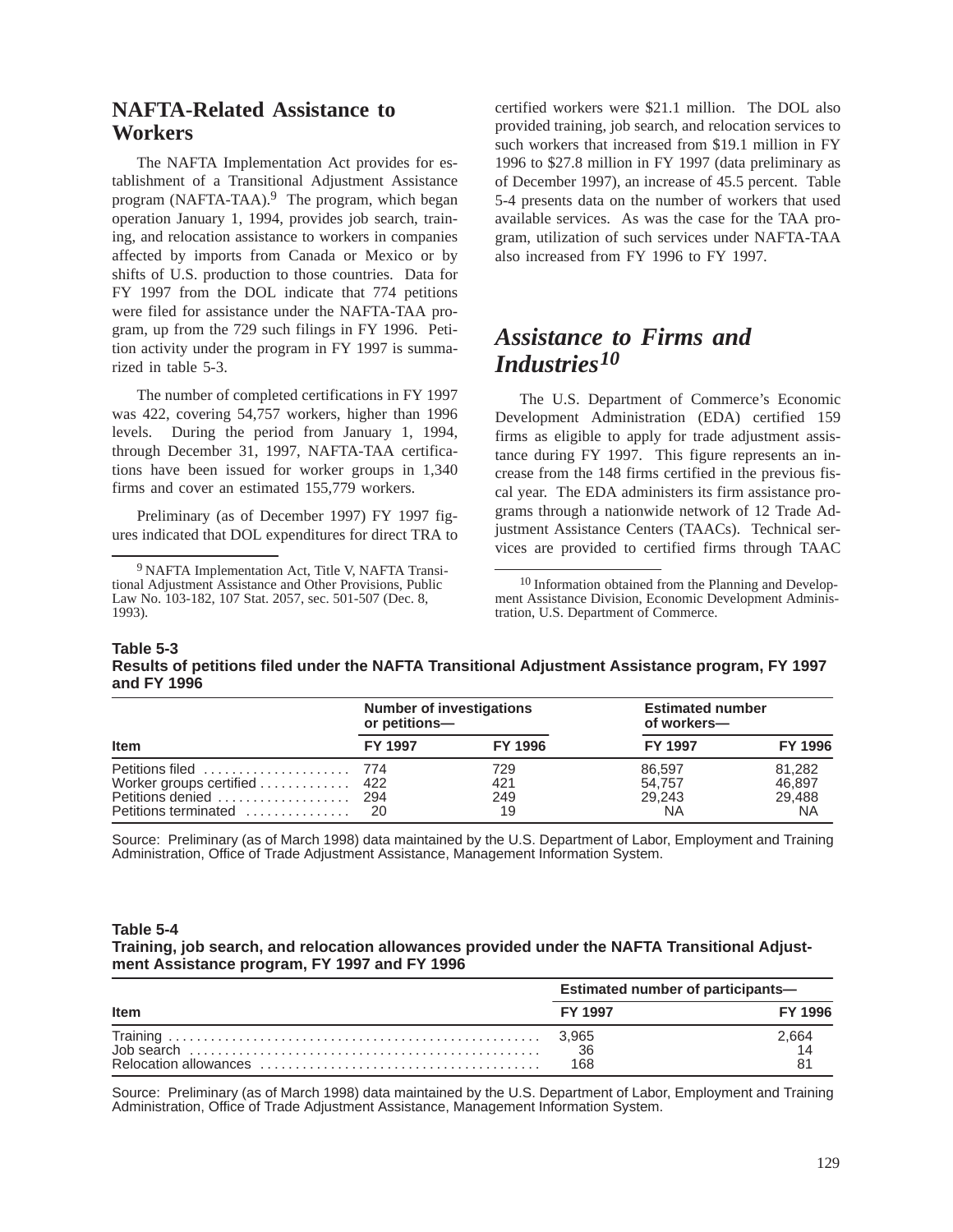staffs and independent consultants under contract with TAACs. Typical technical services include assistance in marketing (e.g., the design of new brochures and websites), identifying appropriate management information system hardware and software, and developing and completing quality assurance programs. TAAC's funding for technical services to firms adversely affected by international import competition was \$8.5 million during FY 1997, the same level awarded in FY 1996.In addition to trade adjustment assistance for firms, the EDA also provided \$1.575 million in FY 1997 in defense conversion funding to the TAACs, a substantial increase over the \$700,000 provided in FY 1996. These expenditures assist tradeinjured firms in areas that have also experienced economic dislocations from defense expenditure cutbacks. No funding was provided for any industry association research projects in FY 1997.

## **Laws Against Unfair Trade Practices**

The U.S. Department of Commerce issued 11 new antidumping orders during 1997, following completion of investigations by Commerce and the Commission, and in addition, Commerce entered into five new suspension agreements after having made affirmative preliminary or final determinations of dumping. Commerce did not issue any new countervailing duty orders in 1997. During 1997, the Commission completed 15 investigations under section 337 of the Tariff Act of 1930 involving allegations of patent, trademark, or copyright infringement or other unfair methods of competition. In one of the section 337 investigations, the Commission issued a general exclusion order prohibiting the importation of merchandise, and in five other section 337 investigations the Commission issued limited exclusion orders barring importation of the accused products.

## *Section 301 Investigations*

Section 301 of the Trade Act of 1974, as amended (the Trade Act), is the principal U.S. statute for addressing foreign unfair practices affecting U.S. exports of goods or services. Section 301 may be used to enforce U.S. rights under bilateral and multilateral trade agreements and may also be used to respond to unreasonable, unjustifiable, or discriminatory foreign government practices that burden or restrict U.S. commerce.

Interested persons may petition the U.S. Trade Representative (USTR) to investigate a foreign government policy or practice or the USTR may self-initiate an investigation.

If consultations do not result in a settlement and the investigation involves a trade agreement, section 303 of the Trade Act requires the USTR to use the dispute settlement procedures that are available under the agreement. If the matter is not resolved by the conclusion of the investigation, section 304 of the Trade Act requires the USTR to determine whether the practices in question deny U.S. rights under a trade agreement or whether they are unjustifiable, unreasonable, or discriminatory and burden or restrict U.S. commerce. If the practices are determined to violate a trade agreement or to be unjustifiable, the USTR must take action. If the practices are determined to be unreasonable or discriminatory and to burden or restrict U.S. commerce, the USTR must determine whether action is appropriate and, if so, what action to take. The time period for making these determinations varies according to the type of practices alleged.

In 1997, USTR initiated six new section 301 investigations. Further developments occurred in nine investigations initiated prior to 1997. Table 5-5 summarizes USTR activities on section 301 investigations during 1997.

#### **Super 301**

The "Super 301" provisions of the Omnibus Trade and Competitiveness Act of 1988 were reinstituted via Executive Order by President Clinton in 1994<sup>11</sup> and later extended through calendar year 1997.<sup>12</sup> The Executive Order requires that within six months of the submission of the annual National Trade Estimate Report, USTR review U.S. trade expansion priorities and identify those priority foreign country practices, the elimination of which is likely to have the most significant potential to increase U.S. exports, and to report to the Senate Finance Committee and the House Ways and Means Committee on any such practices. In the 1997 Super 301 report to the Congress, released on October 1, 1997, the USTR identified Korean barriers to auto imports as a priority foreign country practice (See chapter 4, "Korea" for details).

<sup>11</sup> On March 3, 1994, the President signed Executive Order 12901 reinstituting Super 301 for calendar years 1994 and 1995.

<sup>12</sup> On September 27, 1995, the President amended Executive Order 12901 to extend it to calendar years 1996 and 1997.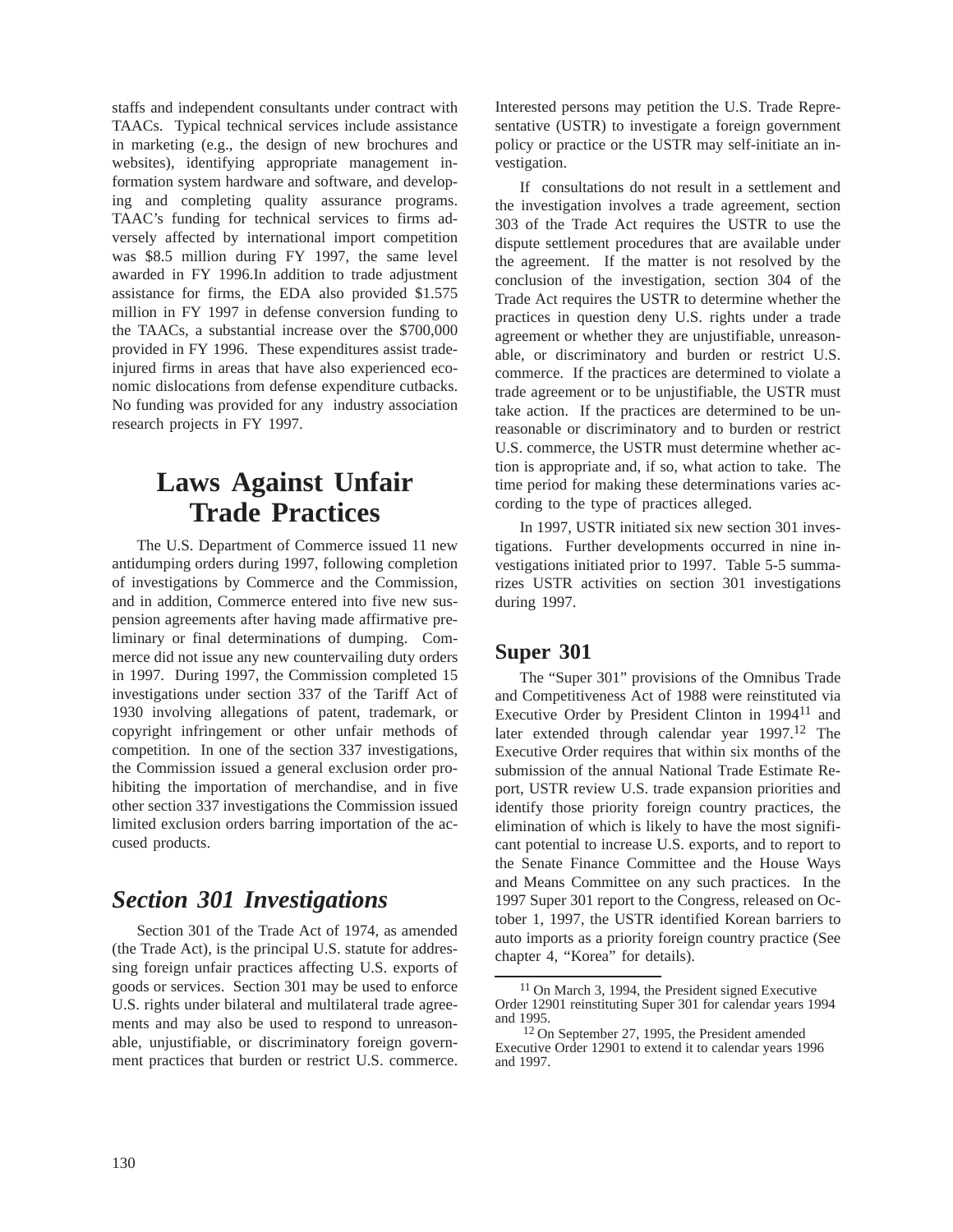| Docket No.                | Summary and actions occurring during course of investigation                                                                                                                                                                                                                                                                                                                                                                                                                                                                                                                                      |
|---------------------------|---------------------------------------------------------------------------------------------------------------------------------------------------------------------------------------------------------------------------------------------------------------------------------------------------------------------------------------------------------------------------------------------------------------------------------------------------------------------------------------------------------------------------------------------------------------------------------------------------|
|                           | Petitions filed or investigations self-initiated in 1997:                                                                                                                                                                                                                                                                                                                                                                                                                                                                                                                                         |
| <b>Docket No. 301-116</b> | Honduran Protection of Intellectual Property Rights, self-initiated by USTR<br>(Oct. 1997), the USTR invited public comments and participation in a public hearing<br>(Nov. 1997)                                                                                                                                                                                                                                                                                                                                                                                                                 |
|                           | On October 31, 1997, the USTR initiated an investigation with respect to certain acts,<br>policies, and practices of the Government of Honduras with respect to the protection of<br>intellectual property rights, and proposed to determine that these acts, policies, and<br>practices are actionable under section 301(b) and that the appropriate response is a<br>partial suspension of tariff preferences.                                                                                                                                                                                  |
|                           | The USTR invited public comments on the matters being investigated and participation in<br>a public hearing concerning the proposed determinations and action (62 FR 60299 of<br>$11/7/97$ ).                                                                                                                                                                                                                                                                                                                                                                                                     |
| Docket No. 301-115        | Korean Barriers to Auto Imports, self-initiated by USTR (Oct. 1997), the USTR<br>invited public comment (Oct. 1997)                                                                                                                                                                                                                                                                                                                                                                                                                                                                               |
|                           | On October 20, 1997, the USTR initiated an investigation with respect to certain acts,<br>policies, and practices of the Government of Korea that pose barriers to imports of U.S.<br>autos into the Korean market.                                                                                                                                                                                                                                                                                                                                                                               |
|                           | The USTR invited public comment on the matters being investigated (62 FR 55843 of<br>10/28/97).                                                                                                                                                                                                                                                                                                                                                                                                                                                                                                   |
|                           | For further background, see chapter 4 of this report.                                                                                                                                                                                                                                                                                                                                                                                                                                                                                                                                             |
| <b>Docket No. 301-114</b> | EU Circumvention of Export Subsidy Commitments on Dairy Products, self-initiated<br>by USTR (Oct. 1997), WTO consultation held (Nov. 1997)                                                                                                                                                                                                                                                                                                                                                                                                                                                        |
|                           | On October 8, 1997, the USTR self-initiated an investigation with respect to certain acts,<br>policies and practices of the Government of the European Union (EU) concerning export<br>subsidies on processed cheese.                                                                                                                                                                                                                                                                                                                                                                             |
|                           | The USTR invited public comment on the matters being investigated (62 FR 53852 of<br>10/16/97) and requested consultations with the EU regarding the issues under<br>investigation. The request was made pursuant to Article 4 of the WTO DSU, Article 19, of<br>the Agreement on Agriculture to the extent it incorporates Article XXII of the GATT 1994,<br>and Article 30 of the Agreement on Subsidies and Countervailing Measures to the extent it<br>incorporates Article XXII of the GATT 1994. On November 18, 1997, WTO consultations<br>were held between the United States and the EU. |
| Docket No. 301-113        | <b>Canadian Export Subsidies and Market Access for Dairy Products, petition filed by</b><br>the National Milk Producers Federation, the U.S. Dairy Export Council, and the<br>International Dairy Foods Association, WTO consultations held (Nov. 1997)                                                                                                                                                                                                                                                                                                                                           |
|                           | On September 5, 1997, the National Milk Producers Federation, the U.S. Dairy Export<br>Council, and the International Dairy Foods Association filed a petition pursuant to section<br>302(a) of the Trade Act alleging that certain export subsidies of the Government of<br>Canada and Canada's failure to implement a tariff-rate quota (TRQ) for fluid milk constitute<br>acts, policies, and practices that violate, or are inconsistent with and otherwise deny<br>benefits to the United States under the Uruguay Round Agreement on Agriculture and<br>GATT 1994.                          |

Table continued on next page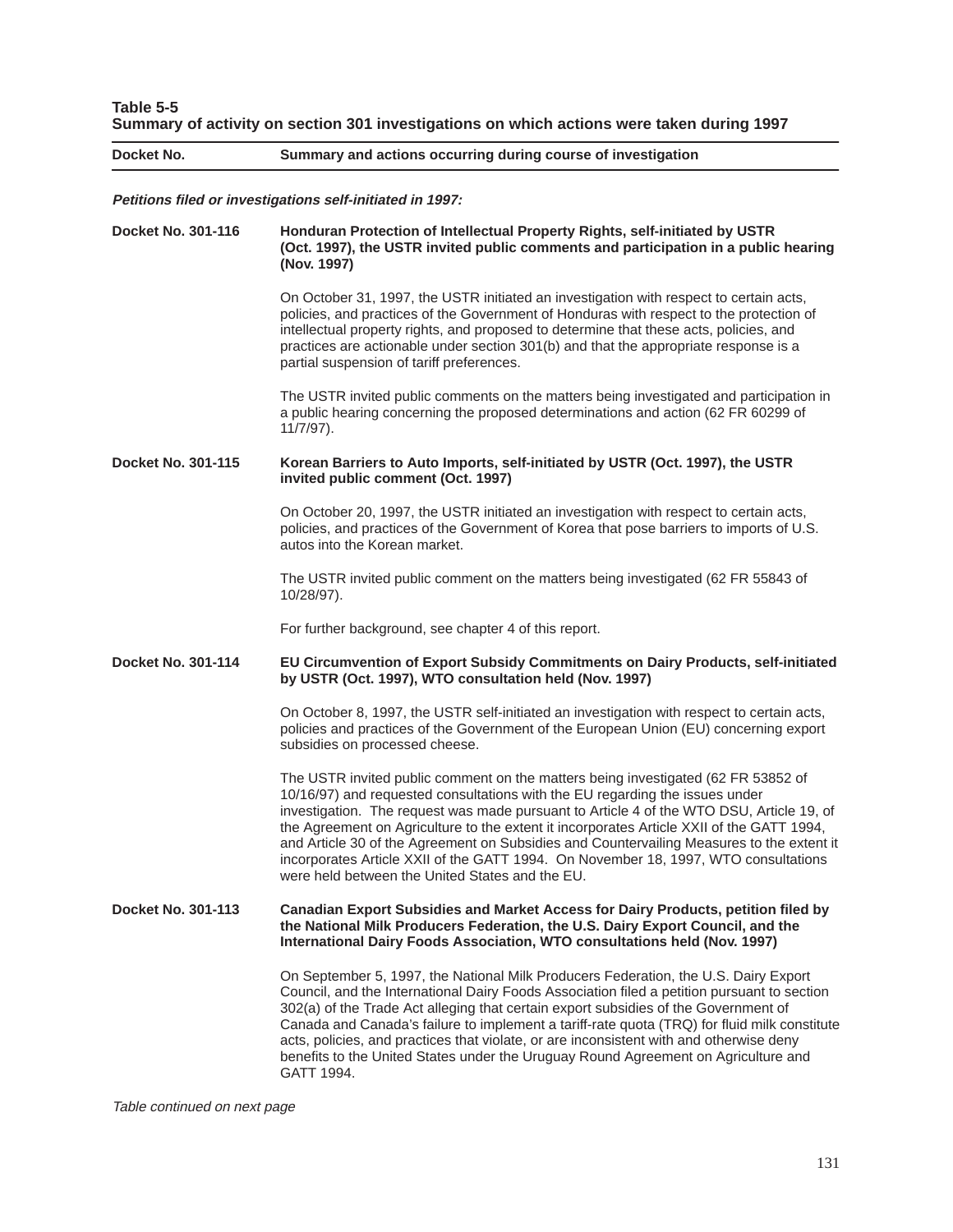| Docket No.                | Summary and actions occurring during course of investigation                                                                                                                                                                                                                                                                                                                                                                                                                                                                                                                                                                                                                                                                                                                                                                                                  |
|---------------------------|---------------------------------------------------------------------------------------------------------------------------------------------------------------------------------------------------------------------------------------------------------------------------------------------------------------------------------------------------------------------------------------------------------------------------------------------------------------------------------------------------------------------------------------------------------------------------------------------------------------------------------------------------------------------------------------------------------------------------------------------------------------------------------------------------------------------------------------------------------------|
|                           | Petitions filed or investigations self-initiated in 1997-Continued:                                                                                                                                                                                                                                                                                                                                                                                                                                                                                                                                                                                                                                                                                                                                                                                           |
| Docket No. 301-113        | <b>Continued</b>                                                                                                                                                                                                                                                                                                                                                                                                                                                                                                                                                                                                                                                                                                                                                                                                                                              |
|                           | On October 8, 1997, the USTR initiated an investigation under section 302(a) of the Trade<br>Act of 1974 with respect to certain acts, policies, and practices of the Government of<br>Canada with respect to export subsidies on dairy products, and the operation of Canada's<br>TRQ for fluid milk. The USTR invited written comments from the public on matters being<br>investigated and the determinations to be made under Section 304 of the Trade Act of<br>1974 (62 FR 53851 of 10/16/97). In addition, the USTR requested consultations with<br>Canada regrading the issues under investigation pursuant to Article 4 of the WTO DSU,<br>Article XXII of the GATT 1994, and Article 30 of the Agreement on Subsidies and<br>Countervailing Measures. On November 19, 1997, formal consultations were held<br>between the United States and Canada. |
|                           | For further background, see chapter 4 of this report.                                                                                                                                                                                                                                                                                                                                                                                                                                                                                                                                                                                                                                                                                                                                                                                                         |
| <b>Docket No. 301-112</b> | Japan Market Access Barriers to Agricultural Products, self-initiated by USTR (Oct.<br>1997), WTO dispute panel formed (Nov. 1997)                                                                                                                                                                                                                                                                                                                                                                                                                                                                                                                                                                                                                                                                                                                            |
|                           | On October 7, 1997, the USTR self-initiated an investigation with respect to certain acts,<br>policies, and practices of the Government of Japan concerning Japan's prohibition on<br>imports of certain agricultural products. When Japan requires quarantine treatment for an<br>agricultural product, Japan prohibits the importation of each variety of that product until the<br>quarantine treatment has been tested for that particular variety. This is true even though<br>the treatment has proven effective for other varieties of the same product.                                                                                                                                                                                                                                                                                               |
|                           | The USTR requested consultations with the Government of Japan pursuant to Article 4 of<br>the WTO DSU, Article 11 of the Agreement on the Application on Sanitary and<br>Phytosanitary Measures, Article XXIII of GATT 1994, and Article 19 of the Agreement on<br>Agriculture, to address the matters being investigated. The USTR also invited written<br>comments from the public on these matters (62 FR 53853 of 10/16/97). A WTO panel<br>was established on November 18, 1997.                                                                                                                                                                                                                                                                                                                                                                         |
| <b>Docket No. 301-111</b> | <b>Certain Subsidies Affecting Access to the European Communities' Market for</b><br>Modified Starch, petition filed by the U.S. Wheat Gluten Industry Council (Jan.<br>1997), investigation terminated (June 1997)                                                                                                                                                                                                                                                                                                                                                                                                                                                                                                                                                                                                                                           |
|                           | On January 22, 1997, the U.S. Wheat Gluten Industry Council filed a petition pursuant to<br>302(a) of the Trade Act alleging that certain subsidy schemes of the European<br>Communities (EC) constitute acts, policies, and practices that violate, or are inconsistent<br>with and otherwise deny benefits to the United States under the GATT of 1994 and the<br>Agreement on Subsidies and Countervailing Measures.                                                                                                                                                                                                                                                                                                                                                                                                                                       |
|                           | On March 8, 1997, the USTR initiated an investigation with respect to certain acts,<br>policies, and practices of the EC; more specifically the provision of subsidies that affect<br>access to the EC modified starch market. The USTR invited written comments from the<br>public on the matters being investigated and the determinations to be made under section<br>304 of the Trade Act, and postponed requesting WTO consultations under Section 303 for<br>a period up to 90 days for the purpose of ensuring an adequate basis for such<br>consultations (62 FR 12264 of 3/14/97).                                                                                                                                                                                                                                                                   |
|                           | Following consultations with the petitioners, on June 6, 1997, the Acting USTR announced<br>her intention to consult with the EC regarding wheat gluten exports from the EC to the<br>United States pursuant to a bilateral agreement with the EC on grains                                                                                                                                                                                                                                                                                                                                                                                                                                                                                                                                                                                                   |

Table continued on next page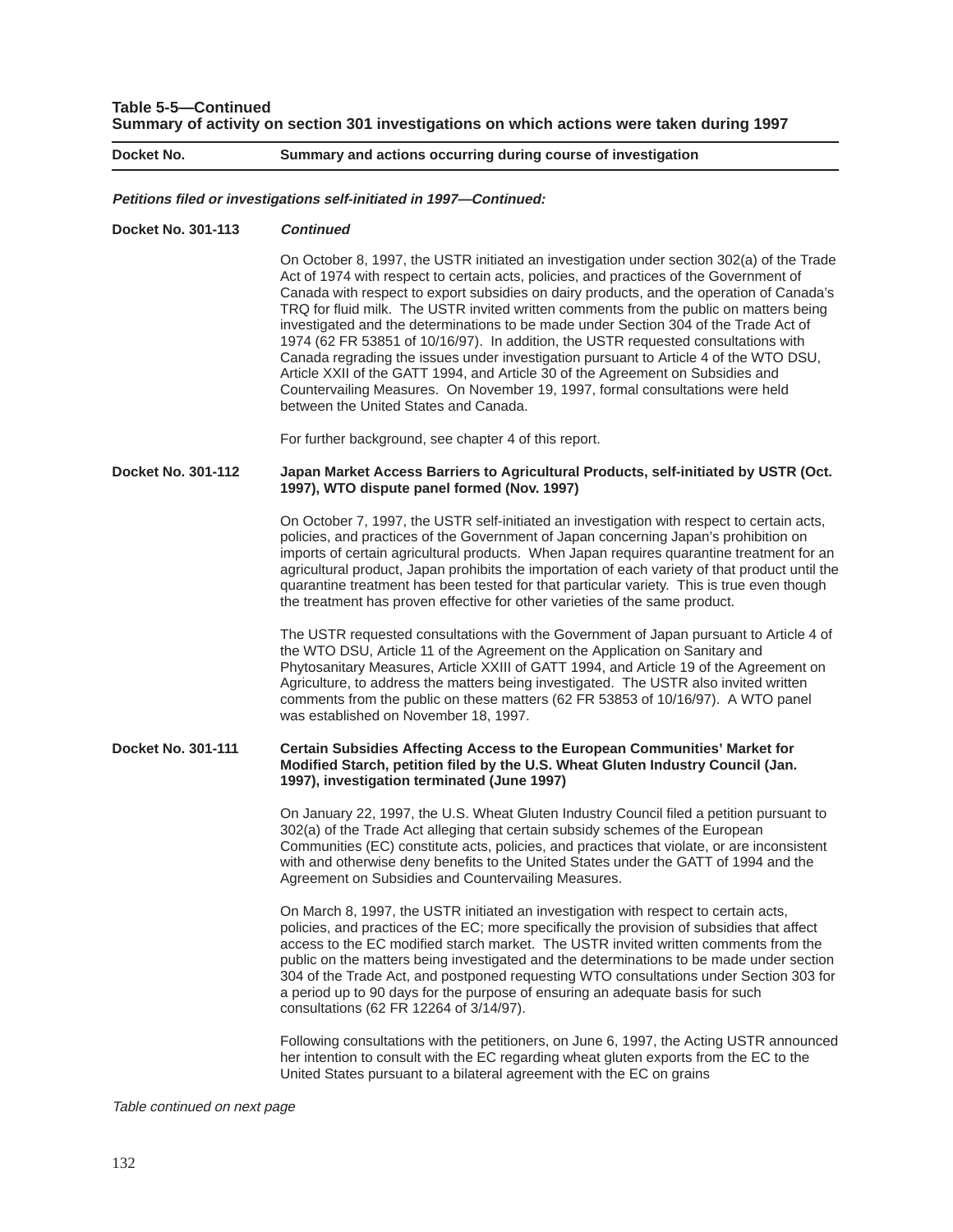| Table 5-5-Continued                                                                       |  |  |
|-------------------------------------------------------------------------------------------|--|--|
| Summary of activity on section 301 investigations on which actions were taken during 1997 |  |  |

| Docket No.                               | Summary and actions occurring during course of investigation                                                                                                                                                                                                                                                                                                                                                                                                                                                                                                                                                                                                                                                                                          |  |  |
|------------------------------------------|-------------------------------------------------------------------------------------------------------------------------------------------------------------------------------------------------------------------------------------------------------------------------------------------------------------------------------------------------------------------------------------------------------------------------------------------------------------------------------------------------------------------------------------------------------------------------------------------------------------------------------------------------------------------------------------------------------------------------------------------------------|--|--|
| Docket No. 301-111                       | <b>Continued</b>                                                                                                                                                                                                                                                                                                                                                                                                                                                                                                                                                                                                                                                                                                                                      |  |  |
|                                          | (signed July 22, 1996). Pending the outcome of these consultations, the USTR will not<br>pursue consultations under the WTO agreements and terminated, effective June 6, 1997,<br>the investigation initiated on March 8, 1997, under section 302(a) of the Trade Act of 1974<br>(62 FR 32398 of 6/13/97).                                                                                                                                                                                                                                                                                                                                                                                                                                            |  |  |
| Other investigations acted upon in 1997: |                                                                                                                                                                                                                                                                                                                                                                                                                                                                                                                                                                                                                                                                                                                                                       |  |  |
| Docket No. 301-110                       | Brazilian Practices Regarding Trade and Investment in the Auto Sector, self-initiated<br>by Acting USTR (Oct. 1996), US requested formal consultations (Jan. 1997)                                                                                                                                                                                                                                                                                                                                                                                                                                                                                                                                                                                    |  |  |
|                                          | On October 11, 1996, the Acting USTR self-initiated an investigation under section<br>302(b)(1) of the Trade Act of 1974, with respect to certain acts, policies, and practices of<br>the Government of Brazil concerning the grant of tariff-reduction benefits contingent on<br>satisfying certain export performance and domestic content requirements.                                                                                                                                                                                                                                                                                                                                                                                            |  |  |
|                                          | In August 1996, the USTR sought consultations with Brazil regarding its auto regime.<br>Subsequently, Brazil agreed to enter into intensive talks with the United States to discuss<br>the removal of the discriminatory impact of the Brazilian practices on U.S. exports.<br>Pending the successful outcome of these talks, the                                                                                                                                                                                                                                                                                                                                                                                                                     |  |  |
|                                          | USTR decided, pursuant to section 303(b)(1)(A) of the Trade Act to delay for up to 90<br>days requesting WTO dispute settlement procedures (required under section 303(a) of the<br>Trade Act) for the purpose of ensuring an adequate basis for such consultations. The<br>USTR also invited written comments on the matters being investigated (61 FR 54485 of<br>10/18/96). On January 10, 1997, the United States requested formal consultations<br>pursuant to Articles 1 and 4 of the WTO, Understanding on Rules and Procedures<br>Governing the Settlement of Disputes (DSU), Article XXIII:1 of the GATT 1994, Article 8 of<br>the TRIMS Agreement, and Articles 4.1, 7.1, and 30 of the SCM Agreement. The<br>consultations are continuing. |  |  |
| <b>Docket No. 301-109</b>                | Indonesian Practices Re: Promotion of Motor Vehicle Sector, self-initiated by USTR,<br>WTO dispute panel formed (July 1997)                                                                                                                                                                                                                                                                                                                                                                                                                                                                                                                                                                                                                           |  |  |
|                                          | On October 8, 1996, the USTR self-initiated an investigation under section 302(b)(1) of the<br>Trade Act with respect to certain acts, policies, and practices of the Government of<br>Indonesia concerning the grant of conditional tax and tariff benefits intended to develop a<br>motor vehicle sector in Indonesia.                                                                                                                                                                                                                                                                                                                                                                                                                              |  |  |
|                                          | The USTR invited public comment on the matters being investigated and requested<br>consultation with the Government of Indonesia pursuant to Articles 1 and 4 of the DSU,<br>Article XXII:1 of the GATT 1994, Article 8 of TRIMS Agreement, Articles 7 and 30 of the<br>SCM Agreement, and Article 64 of the TRIPS Agreement (61 FR 54247 of 10/17/96).<br>Because subsequent consultations proved unsuccessful, a WTO dispute panel was<br>formed to address this dispute on July 30, 1997.                                                                                                                                                                                                                                                          |  |  |
| Docket No. 301-108                       | Argentine Specific Duties and Non-Tariff Barriers Affecting Apparel, Textiles,<br>Footwear, self-initiated by USTR (Oct. 1996), WTO dispute settlement panel rules in<br>favor of the United States (Nov. 1997)                                                                                                                                                                                                                                                                                                                                                                                                                                                                                                                                       |  |  |
|                                          | On October 4, 1996, the USTR self-initiated an investigation under section 302(b)(1) of the<br>Trade Act with respect to certain acts, policies, and practices of the Government of<br>Argentina concerning the imposition of (1) specific duties on apparel, textiles, footwear<br>and other ad valorem; (2) a discriminatory statistical tax and (3) a burdensome labeling<br>requirement on apparel, textiles, and footwear.                                                                                                                                                                                                                                                                                                                       |  |  |

Table continued on next page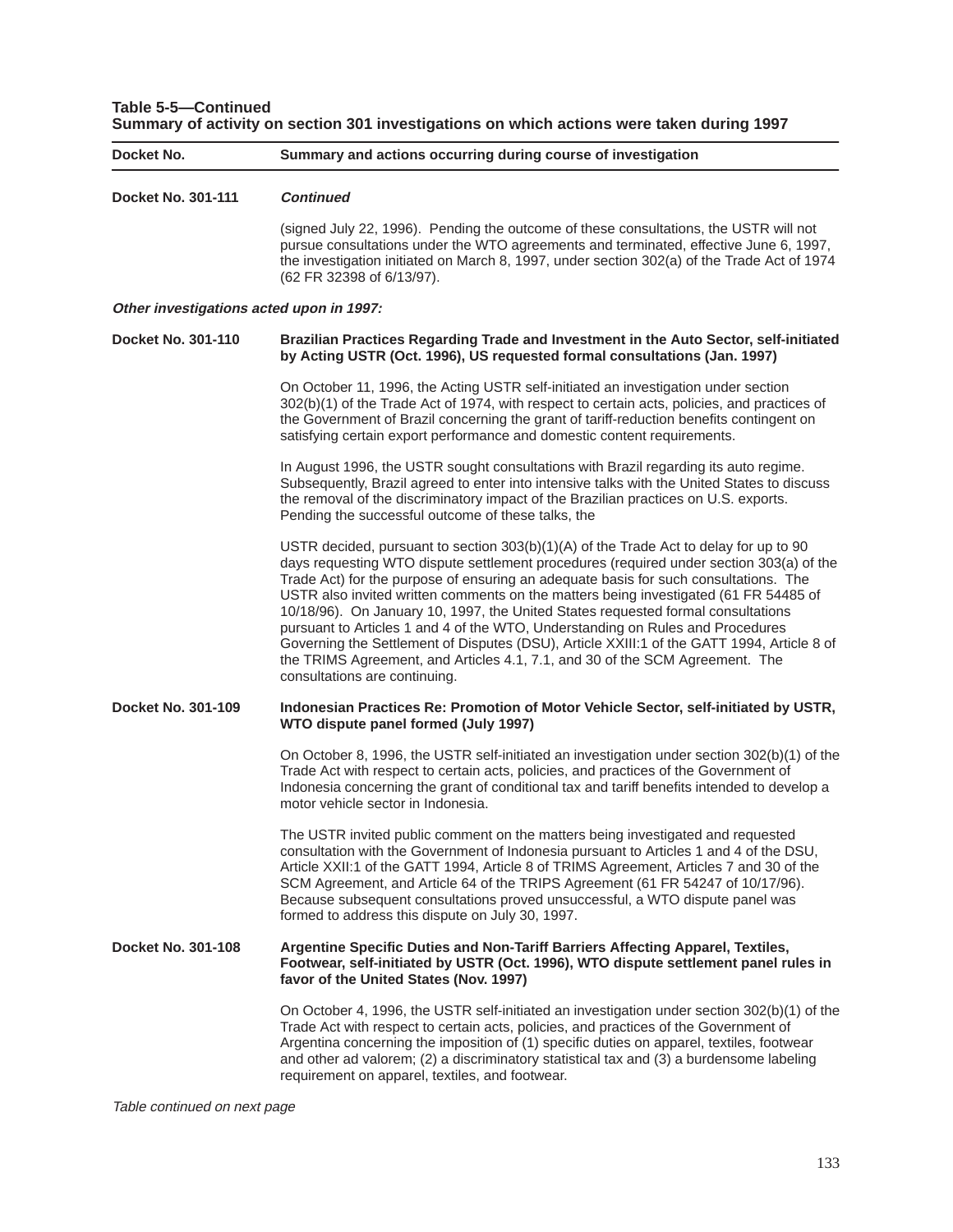**Docket No. Summary and actions occurring during course of investigation Other investigations acted upon in 1997—Continued: Docket No. 301-108 Continued** The USTR requested public comment and also requested consultations with the Government of Argentina pursuant to Article 4 of the DSU, Article XXII:1 GATT 1994, Article 14 of the Agreement on Technical Barriers to Trade, Article 19 of the Agreement on the Implementation of Article VII of the GATT 1994, and Article 7 of the Agreement on Textiles and Clothing (61 FR 53777 of 10/15/96). Because these consultations failed to resolve this dispute, a WTO dispute settlement panel was established on February 25, 1997. The WTO panel ruled in favor of the United States in November 1997. The panel found that the specific duties on textiles and apparel violated Argentina's tariff bindings under GATT Article II, and that the statistical tax violated GATT Article VIII. Argentina has appealed the panel's findings. Prior to the establishment of the panel, Argentina revoked its specific duties on footwear and replaced them with similar duties pursuant to a domestic safeguard measure. The USTR is currently reviewing the Argentine safeguard measure and its consistency with Argentina's WTO obligations. **Docket No. 301-107 Australian Subsidies Affecting Leather, petition filed by the Coalition Against Australian Leather Subsidies (August 1996), new consultations requested with the Government of Australia (Nov. 1997)** On August 19, 1996, the Coalition Against Australian Leather Subsidies filed a petition pursuant to section 302(a) of the Trade Act alleging that certain subsidy programs of the Government of Australia constitute acts, policies, and practices that violate, or are inconsistent with and otherwise deny benefits to the United States under GATT 1994 and the SCM Agreement. On October 3, 1996, the USTR initiated an investigation pursuant to section 302(a) to determine whether certain acts, policies, or practices of the Government of Australia regarding subsidies available to leather under the Textile, Clothing and Footwear Import Credit Scheme and other subsidies to leather granted or maintained in Australia, which are prohibited under Article 3 of the SCM Agreement, are actionable under section 301. USTR sought public comment on this matter and requested consultations with the Government of Australia pursuant to Articles 1 and 4 of the DSU, Article 4.1 of the SCM Agreement, and Article XXIII:1 of GATT 1994 as incorporated in Article 30 of the SCM Agreement (61 FR 55063 of 10/23/96). Consultations were held on October 31, 1996, and a settlement of this dispute was reached on November 25, 1996. Due to a new, replacement subsidies package put in place by the Government of Australia, new consultations were requested on November 10, 1997. **Docket No. 301-106 India's Practices Regarding Patent Protection for Pharmaceuticals and Agricultural Chemicals, self-initiated by USTR (July 1996), WTO appellate body affirms finding of dispute panel (Dec. 1997)** On July 2, 1996, USTR self-initiated an investigation under section 302(b)(1) of the Trade Act with respect to certain acts, policies, and practices of the Government of India that may result in the denial of patents and exclusive marketing rights to U.S. individuals and firms involved in the development of innovative pharmaceutical and agricultural chemical

> The USTR invited public comment on the matters being investigated and requested consultation with the Government of India pursuant to Article XXII of GATT 1994, and Article 4 of the WTO DSU and Article 64 of the TRIPS Agreement (61 FR 35857 of 7/8/96). Subsequently, a WTO dispute settlement panel was formed to address this dispute and,

Table continued on next page

products.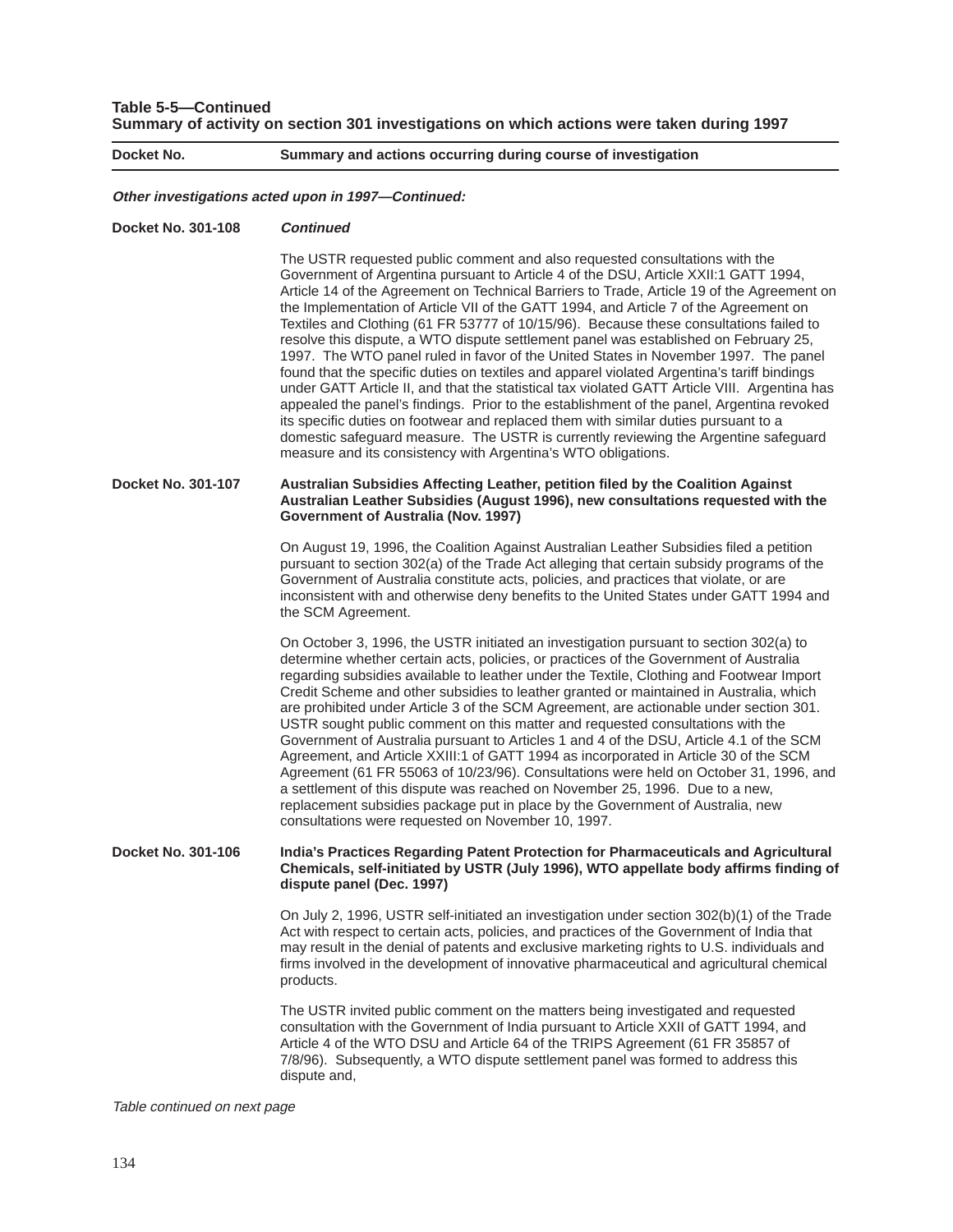| Docket No.                                         | Summary and actions occurring during course of investigation                                                                                                                                                                                                                                                                                                                                                                                                                                                                                                                                                                                                                                                                                                                                                                                                                                                                                                                                                                                                                                                                                                                                                                                                                                                                                                       |  |  |  |  |
|----------------------------------------------------|--------------------------------------------------------------------------------------------------------------------------------------------------------------------------------------------------------------------------------------------------------------------------------------------------------------------------------------------------------------------------------------------------------------------------------------------------------------------------------------------------------------------------------------------------------------------------------------------------------------------------------------------------------------------------------------------------------------------------------------------------------------------------------------------------------------------------------------------------------------------------------------------------------------------------------------------------------------------------------------------------------------------------------------------------------------------------------------------------------------------------------------------------------------------------------------------------------------------------------------------------------------------------------------------------------------------------------------------------------------------|--|--|--|--|
| Other investigations acted upon in 1997-Continued: |                                                                                                                                                                                                                                                                                                                                                                                                                                                                                                                                                                                                                                                                                                                                                                                                                                                                                                                                                                                                                                                                                                                                                                                                                                                                                                                                                                    |  |  |  |  |
| Docket No. 301-106                                 | <b>Continued</b>                                                                                                                                                                                                                                                                                                                                                                                                                                                                                                                                                                                                                                                                                                                                                                                                                                                                                                                                                                                                                                                                                                                                                                                                                                                                                                                                                   |  |  |  |  |
|                                                    | in a report circulated September 5, 1997, found in favor of the United States. The panel<br>found that India must establish a TRIPS-consistent mailbox system and provide exclusive<br>marketing rights, and agreed with the U.S. arguments that India had not yet done so.<br>India appealed this decision to the WTO's Appellate Body on October 15, 1997. On<br>December 19, 1997, the WTO Appellate Body affirmed the panel's findings on these<br>points.                                                                                                                                                                                                                                                                                                                                                                                                                                                                                                                                                                                                                                                                                                                                                                                                                                                                                                     |  |  |  |  |
| <b>Docket No. 301-105</b>                          | Turkey's Practices Regarding the Imposition of a Discriminatory Tax on Box Office<br>Revenues, self-initiated by USTR (June 1996), investigation terminated (Nov. 1997)<br>after satisfactory resolution of the issues                                                                                                                                                                                                                                                                                                                                                                                                                                                                                                                                                                                                                                                                                                                                                                                                                                                                                                                                                                                                                                                                                                                                             |  |  |  |  |
|                                                    | On June 12, 1996, USTR self-initiated an investigation under section 302(b)(1) of the<br>Trade Act with respect to certain acts, policies, and practices of the Government of Turkey<br>that may result in the discriminatory treatment of U.S. films in Turkey.                                                                                                                                                                                                                                                                                                                                                                                                                                                                                                                                                                                                                                                                                                                                                                                                                                                                                                                                                                                                                                                                                                   |  |  |  |  |
|                                                    | The USTR invited public comment on the matters being investigated and requested<br>consultations with the Government of Turkey pursuant to Article XXII of GATT 1994, and<br>Article 4 of the WTO DSU (61 FR 32883 of 6/25/96). Although a WTO dispute settlement<br>panel was subsequently formed to address this dispute, the Panel did not proceed<br>because Turkey agreed to eliminate its discriminatory practice. This settlement was<br>notified to the WTO Dispute Settlement Body (DSB) on July 17, 1997. Having reached a<br>satisfactory resolution of the issues under investigation, the USTR terminated this section<br>302 investigation on November 21, 1997, and will monitor implementation of the<br>agreement under section 306 of the Trade Act.                                                                                                                                                                                                                                                                                                                                                                                                                                                                                                                                                                                             |  |  |  |  |
| Docket No. 301-104                                 | <b>Pakistan's Practices Regarding Patent Protection for Pharmaceuticals and</b><br>Agricultural Chemicals, self-initiated by USTR (April 1996), investigation terminated<br>(June 1997) after satisfactory resolution of the issues                                                                                                                                                                                                                                                                                                                                                                                                                                                                                                                                                                                                                                                                                                                                                                                                                                                                                                                                                                                                                                                                                                                                |  |  |  |  |
|                                                    | On April 30, 1996, USTR self-initiated an investigation under section 302(b)(1) of the<br>Trade Act with respect to certain acts, policies, and practices of the Government of<br>Pakistan that may result in the denial of patents and exclusive marketing rights to U.S.<br>individuals and firms involved in the development of innovative pharmaceutical and<br>agricultural chemicals products. The USTR invited public comment on the matters being<br>investigated and requested consultations with the Government of Pakistan pursuant to<br>Article XXII of GATT 1994, and Article 4 of the WTO DSU ((61 FR 19971 of 5/3/97).<br>Consultations were held on May 30, 1996. On July 4, 1996, the U.S. requested<br>establishment of a Panel. After consultations between the United States and Pakistan,<br>Pakistan issued Ordinance No. XXVI of 1997. On February 28, 1997, the United States<br>and Pakistan jointly notified the WTO DSB of the settlement of this matter in light of<br>Pakistan's planned implementation of Ordinance No. XXVI. Having reached a satisfactory<br>resolution of the issues under investigation, the USTR terminated this section 302<br>investigation and will monitor implementation of the agreement under section 306 of the<br>Trade Act. This investigation was terminated June 8, 1997 (62 FR 33695 of 6/20/97). |  |  |  |  |
| Docket No. 301-102                                 | Canadian Practices Affecting Periodicals, self-initiated by USTR (March 1996),<br>investigation terminated (Sept. 1997) following announcement by Canada of its<br>intention to comply with the findings of the WTO dispute settlement panel and WTO<br><b>Appellate Body</b>                                                                                                                                                                                                                                                                                                                                                                                                                                                                                                                                                                                                                                                                                                                                                                                                                                                                                                                                                                                                                                                                                      |  |  |  |  |
|                                                    | On March 11, 1996, the USTR self-initiated an investigation under section 302(b)(1) of the<br>Trade Act with respect to certain acts, policies, and practices of the Government of                                                                                                                                                                                                                                                                                                                                                                                                                                                                                                                                                                                                                                                                                                                                                                                                                                                                                                                                                                                                                                                                                                                                                                                 |  |  |  |  |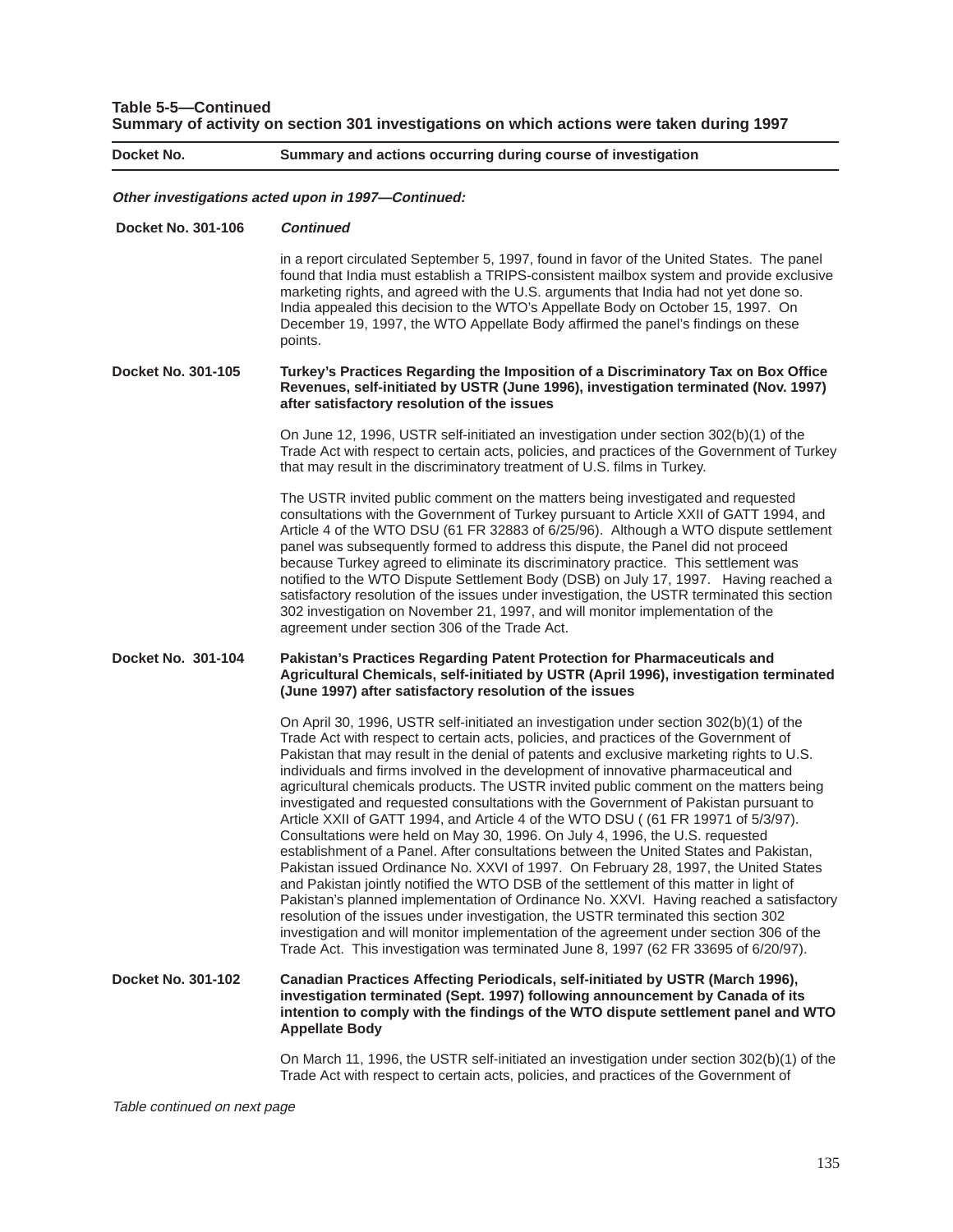| Docket No.                                         | Summary and actions occurring during course of investigation                                                                                                                                                                                                                                                                                                                                                                                                                                                                                                                                                                                                                                   |  |  |  |
|----------------------------------------------------|------------------------------------------------------------------------------------------------------------------------------------------------------------------------------------------------------------------------------------------------------------------------------------------------------------------------------------------------------------------------------------------------------------------------------------------------------------------------------------------------------------------------------------------------------------------------------------------------------------------------------------------------------------------------------------------------|--|--|--|
| Other investigations acted upon in 1997-Continued: |                                                                                                                                                                                                                                                                                                                                                                                                                                                                                                                                                                                                                                                                                                |  |  |  |
| Docket No. 301-102                                 | <b>Continued</b>                                                                                                                                                                                                                                                                                                                                                                                                                                                                                                                                                                                                                                                                               |  |  |  |
|                                                    | Canada that restrict or prohibit imports of certain periodicals into Canada and apply<br>discriminatory treatment to certain imported periodicals.                                                                                                                                                                                                                                                                                                                                                                                                                                                                                                                                             |  |  |  |
|                                                    | The USTR requested public comment and requested consultations with the Government<br>of Canada pursuant to Article XXII of GATT 1994, and Article 4 of the WTO DSU (61 FR<br>11067 of 3/18/96). A WTO dispute settlement panel was subsequently formed and, in a<br>report circulated in March 1997, found in favor of the United States. The findings of this<br>report were upheld by the WTO's appellate body on June 30, 1997. Because Canada<br>announced its intention to comply with the panel and Appellate Body reports, this<br>investigation was terminated on September 11, 1997 (62 FR 50651 of 9/26/97). For<br>further background on the dispute, see chapter 4 of this report. |  |  |  |
| Docket No. 301-100                                 | European Communities' Banana Import Regime, self-initiated by USTR, findings of<br>WTO settlement dispute panel adopted by the WTO Dispute Settlement Body<br>(Sept. 1997)                                                                                                                                                                                                                                                                                                                                                                                                                                                                                                                     |  |  |  |
|                                                    | Pursuant to section 302(b)(1) of the Trade Act, the USTR self-initiated a new investigation<br>concerning the EC's acts, policies, and practices relating to the importation, sale, and<br>distribution of bananas. (See 301-94).                                                                                                                                                                                                                                                                                                                                                                                                                                                              |  |  |  |
|                                                    | The USTR invited public comment on the acts, policies, and practices of the EC and<br>pursuant to section 303(a) of the Trade Act, requested consultations with the EC pursuant<br>to the WTO's DSU (60 FR 52027 of 10/4/95).                                                                                                                                                                                                                                                                                                                                                                                                                                                                  |  |  |  |
|                                                    | On May 8, 1996, the DSB established a panel in response to the April 11, 1996, panel<br>request filed jointly and severally by Ecuador, Guatemala, Honduras, Mexico, and the<br>United States. A WTO settlement dispute panel was subsequently formed to address this<br>dispute, and, in a report circulated in May 1997, found in favor of the United States. The<br>findings in the report were affirmed by the WTO Appellate Body on September 9, 1997,<br>and adopted by the WTO DSB on September 25, 1997. For futher background on the<br>dispute, see chapter 4 of this report.                                                                                                        |  |  |  |

Source: Compiled by the staff of the U.S. International Trade Commission from databases maintained by USTR and supplemented by USTR, 1998 Trade Policy Agenda and 1997 Annual Report of the President of the United States on the Trade Agreements Program, March 1998.

## **Special 301**

Under "Special 301" provisions,<sup>13</sup> USTR must identify those countries that deny adequate and effective protection for intellectual property rights (IPR) or deny fair and equitable market access for persons that rely on intellectual property protection. Countries that have the most onerous or egregious acts, policies, or practices and whose acts, policies, or practices have the greatest adverse impact (actual or potential) on the relevant U.S. products must be designated as "priority foreign countries." Priority foreign countries are potentially subject to an investigation under the Section 301 provisions of the Trade Act.

USTR has created a "Priority Watch List" and a "Watch List" under Special 301 provisions. Placement of a trading partner on either of these lists indicates that particular problems exist in that country with respect to IPR protection or enforcement or market access for persons relying on intellectual property. Countries placed on the Priority Watch List are the focus of increased bilateral attention concerning the problem areas.

<sup>13</sup> Special 301 provisions are pursuant to Section 182 of the Trade Act of 1974, as amended by the Omnibus Trade and Competitiveness Act of 1988 and the Uruguay Round Agreement Act of 1994.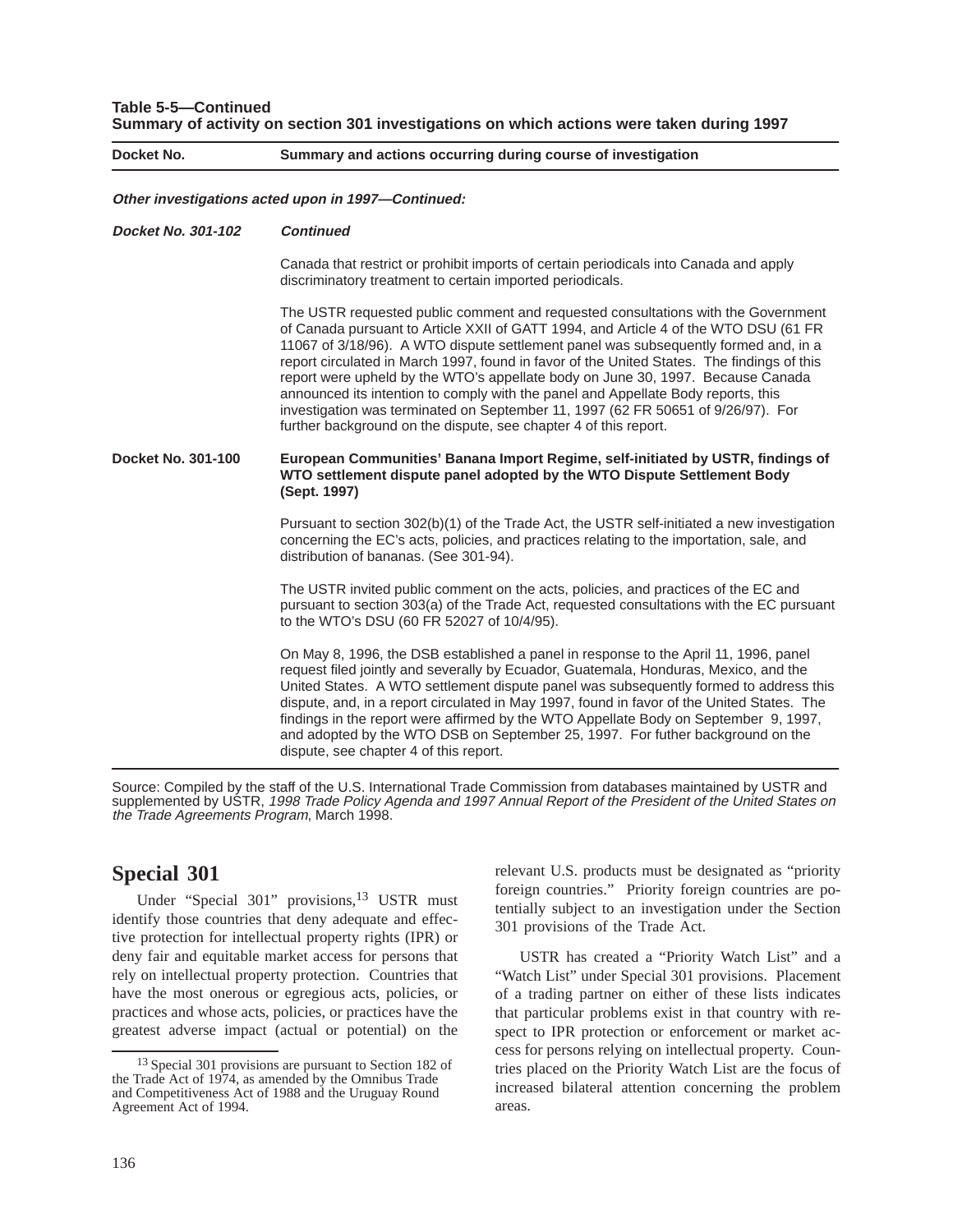On April 30, 1997, USTR identified 46 trading partners that deny adequate and effective protection of intellectual property or deny fair and equitable market access to U.S. persons that rely upon intellectual property protection. Of the 46, 10 were placed on the Priority Watch List and 36 on the Watch List. USTR also noted growing concern about an additional 12 countries not named to either list. Also announced was the monitoring of China's compliance with the 1996 bilateral intellectual property agreement under section 306 of the Trade Act. Finally, USTR used the Special 301 announcement to report its intention to bring WTO dispute settlement cases, three of which were initiated in 1997.14

In September, USTR reviewed the protection of intellectual property in Italy, Thailand, Panama, Luxembourg, and Ecuador. Panama was removed from the Watch List, but USTR specified a number of areas it would continue to monitor in anticipation of the 1998 Special 301 decisions.<sup>15</sup> In December, Paraguay, Turkey, Bulgaria, Brazil, and Hong Kong were reviewed.16 Paraguay was identified as a priority foreign country, "because of alarming levels of piracy and counterfeiting, and the Government's continued failure to enact adequate and effective intellectual property legislation."17 Bulgaria was elevated from the Watch List to the Priority Watch List because of extensive piracy of sound recordings and software.

# *Antidumping Investigations*

The present antidumping law is contained in Title VII of the Tariff Act of  $1930$ <sup>18</sup> The antidumping law provides relief in the form of special additional duties that are intended to offset margins of dumping. Antidumping duties are imposed when (1) Commerce (the administering authority) has determined that imports are being, or are likely to be, sold at less than fair value

(LTFV) in the United States, and (2) the Commission has determined that a U.S. industry is materially injured or threatened with material injury or that the establishment of an industry in the United States is materially retarded by reason of imports sold at LTFV. Most investigations are conducted on the basis of a petition filed with Commerce and the Commission by or on behalf of a U.S. industry.

In general, imports are considered to be sold at LTFV when the United States price (i.e., the purchase price or the exporter's sales price, as adjusted) is less than the foreign market value, which is usually the home-market price, or, in certain cases, the price in a third country, or a "constructed" value, calculated as set out by statute.<sup>19</sup> The antidumping duty is designed to equal the difference between the U.S. price and the foreign-market value calulated on an ex-factory basis. The duty specified in an antidumping duty order reflects the dumping margin found by Commerce during its period of investigation. This rate of duty will be applied to subsequent imports if no request for annual reviews is received by Commerce. If a request is received, Commerce will calculate the antidumping duties for that year for each entry.

Commerce and the Commission each conduct preliminary and final phase antidumping investigations in making their separate determinations.20 In 1997, the Commission completed 18 preliminary and 16 final antidumping injury investigations.<sup>21</sup> Antidumping duty orders were imposed as a result of affirmative Commission and Commerce determinations in 15 of the 16 final investigations on products imported from eight different countries. The antidumping duty orders put into effect in 1997 are shown in the following tabulation:

<sup>14</sup> USTR, "USTR Announces Results of Special 301 Annual Review," press release 97-37, Apr. 30, 1997.

<sup>15</sup> USTR, "USTR Announces Results of Special 301 "Out-of-Cycle" Reviews," press release 97-93, Oct. 27, 1997.

<sup>16</sup> USTR, "USTR Barshefsky Announces Results of Special 301 "Out-of-Cycle" Reviews," press release 98-03, Jan. 15, 1998.

<sup>17</sup> USTR, *President's 1997 Report on the Trade Agreements Program*, p. 245.

<sup>18</sup> 19 U.S.C. 1673 et seq.

<sup>19</sup> 19 U.S.C. 1677b; 19 CFR part 353, subpart D.

<sup>20</sup> Upon the filing of a petition, the Commission has 45 days to make a preliminary determination of whether there is a reasonable indication of material injury or threat of material injury to an industry or of a material retardation of the establishment of an industry. If this determination is affirmative, Commerce continues its investigation and makes preliminary and final determinations concerning whether the imported article is being, or is likely to be, sold at LTFV. If Commerce reaches a final affirmative dumping determination, the Commission has 45 days thereafter to make its final injury determination. If the Commission's preliminary determination is negative, by contrast, both the Commission and Commerce terminate further investigation.

<sup>21</sup> The figures set forth in this section do not include court-remanded investigations on which new votes were taken or investigations terminated before a determination was reached.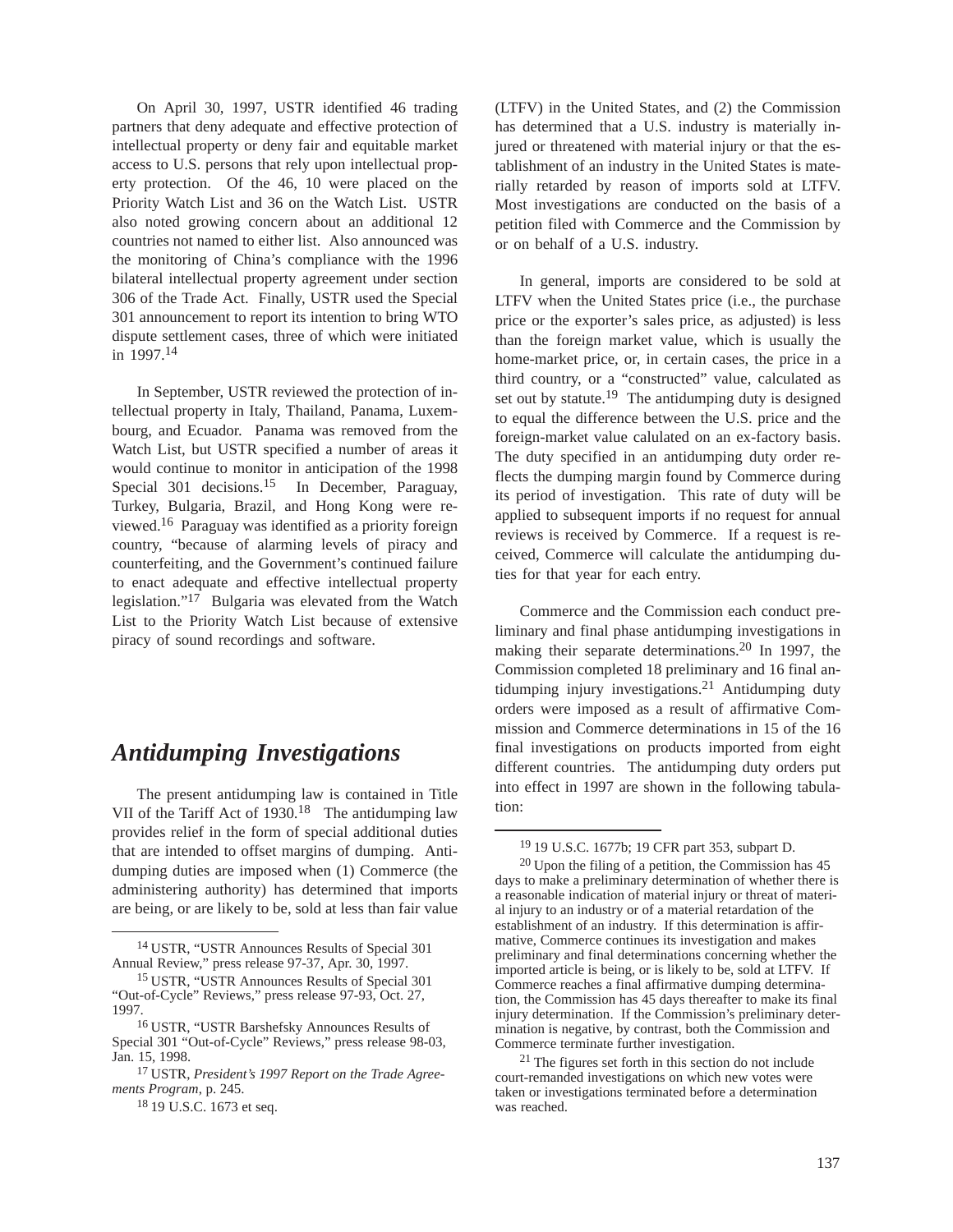| Country      | Item                                                                                                                                                 |
|--------------|------------------------------------------------------------------------------------------------------------------------------------------------------|
| China        | Collated roofing nails<br>Crawfish tail meat<br>Cut-to-length carbon steel plate<br>Persulfates<br>Brake motors<br>Melamine institutional dinnerware |
| Indonesia    | Melamine institutional dinnerware                                                                                                                    |
| Japan        | Vector supercomputers<br>Gas turbo-compressor systems                                                                                                |
| Russia       | Cut-to-length carbon steel plate                                                                                                                     |
| South Africa | Cut-to-length carbon steel plate                                                                                                                     |
| Taiwan       | Collated roofing nails<br>Melamine institutional dinnerware                                                                                          |
| Turkey       | Steel concrete reinforcing bar                                                                                                                       |
| Ukraine      | Cut-to-length carbon steel plate                                                                                                                     |

Details of all antidumping actions and orders, including suspension agreements,  $22$  in effect in 1997, are presented in tables A-22 and A-23. Table 5-6 summarizes the number of antidumping investigations during 1995-97.23

# *Countervailing Duty Investigations*

The United States countervailing duty law is also set forth in Title VII of the Tariff Act of 1930. It provides for the levying of special additional duties to offset foreign subsidies on products imported into the

<sup>23</sup> When a petition alleges dumping (or subsidies) with respect to more than one like product and/or by more than one country, separate investigations generally are instituted for imports of each product from each country and each such investigation may be given a separate number. For this reason, the numbers of investigations instituted and determinations made may exceed the number of petitions filed. Moreover, an investigation based on a petition filed in one calendar year may not be completed until the next year. Thus, the number of petitions filed may not correspond closely to the number of determinations made. Additionally, the numbers set forth in this tabulation do not include determinations made following court-ordered remands.

United States.24 In general, procedures for such investigations are similar to those under the antidumping law. Petitions are filed with Commerce (the administering authority) and with the Commission. Before a countervailing duty order can be issued, Commerce must find a countervailable subsidy, and the Commission must make an affirmative determination of material injury, threat of material injury, or material retardation by reason of the subsidized imports.

No new countervailing duty orders were imposed in 1997 as a result of investigations involving both Commerce and the Commission. In 1997, the Commission completed six preliminary and four final injury investigations.25 Details of countervailing duty actions and outstanding orders, including suspension agreements<sup>26</sup> in effect in 1997, are presented in tables A-24 and A-25. Table 5-7 summarizes the number of countervailing duty investigations during 1995-97.27

# *Reviews of Outstanding Antidumping and Countervailing Duty Orders*

Section 751 of the Tariff Act of 1930 (19 U.S.C. 1675) requires Commerce, if requested, to conduct annual reviews of outstanding antidumping and countervailing duty orders to determine the amount of any

<sup>26</sup> A countervailing duty investigation may be suspended through an agreement before a final determination by Commerce if— $(1)$  the subsidizing country, or exporters accounting for substantially all of the imports of the merchandise under investigation, agree to eliminate the subsidy, to completely offset the net subsidy, or to cease exports of the merchandise to the United States within six months; or (2) extraordinary circumstances are present and the government or exporters described above agree to completely eliminate the injurious effect of the imports of the merchandise under investigation. A suspended investigation is reinstituted if subsidization recurs. 19 U.S.C. 1671c.

<sup>27</sup> Because a petition will sometimes name more than one product and/or country, and because each product and country named is designated as a separate investigation when proceedings are formally instituted, the number of investigations instituted and determinations made generally exceeds the number of petitions filed.

<sup>22</sup> An antidumping investigation may be suspended through an agreement before a final determination by the U.S. Department of Commerce. An investigation may be suspended if exporters accounting for substantially all of the imports of the merchandise under investigation agree either to eliminate the dumping or to cease exports of the merchandise to the United States within six months. In extraordinary circumstances, an investigation may be suspended if exporters agree to revise prices to completely eliminate the injurious effect of the imports. A suspended investigation is reinstituted should LTFV sales recur. See 19 U.S.C. 1673c.

 $24$  A subsidy is defined as a bounty or grant bestowed directly or indirectly by any country, dependency, colony, province, or other political subdivision on the manufacture, production, or export of products. 19 U.S.C. 1677(5),and  $1677 - 1(a)$ .

<sup>25</sup> The figures set forth in this section do not include court-remanded cases on which new votes were taken or investigations terminated before a determination was reached.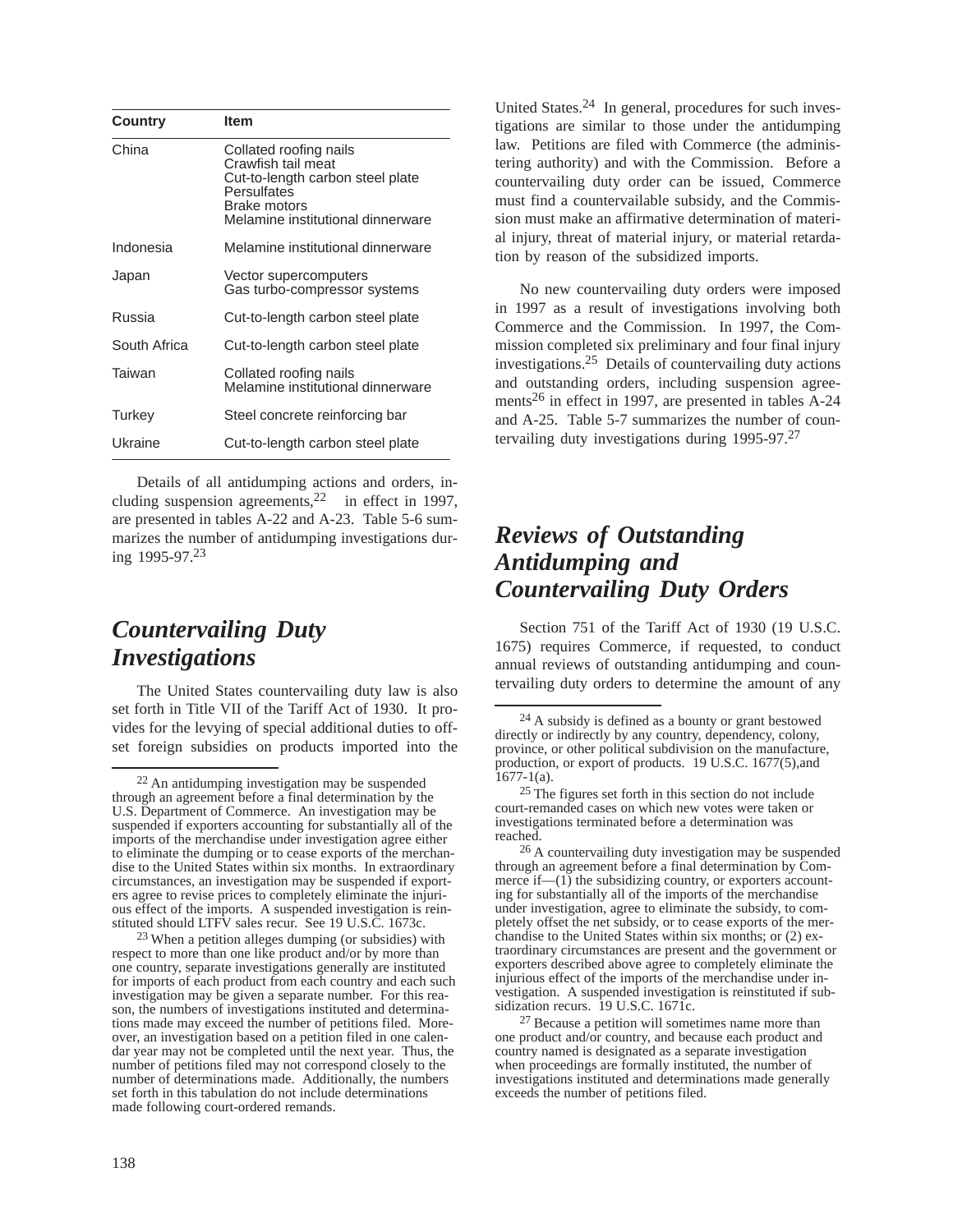#### **Table 5-6 Results of antidumping duty investigations, 1995-97**

| Antidumping duty investigations               | 1995 | 1996 |    |
|-----------------------------------------------|------|------|----|
|                                               | - 14 |      | 15 |
| <b>Preliminary Commission determinations:</b> |      |      |    |
|                                               |      |      |    |
| Affirmative (includes partial affirmatives)   |      |      |    |
|                                               |      |      |    |
| Final Commerce determinations:                |      |      |    |
|                                               |      |      |    |
|                                               |      |      |    |
| Terminated                                    |      |      |    |
|                                               |      |      |    |
| Final Commission determinations:              |      |      |    |
|                                               | 16   |      |    |
| Affirmative (includes partial affirmatives)   | 24   |      |    |
| Terminated                                    |      |      |    |
|                                               |      |      |    |

<sup>1</sup> These figures include petitions withdrawn voluntarily by petitioners.

Source: Compiled by staff of the U.S. International Trade Commission.

#### **Table 5-7 Results of countervailing duty investigations, 1995-97**

| Countervailing duty investigations                        |  |  |
|-----------------------------------------------------------|--|--|
| Preliminary Commission determinations:                    |  |  |
|                                                           |  |  |
| Final Commerce determinations:                            |  |  |
| Final Commission determinations                           |  |  |
| Affirmative (includes partial affirmatives)<br>Terminated |  |  |

Compiled by staff of the U.S. International Trade Commission.

net subsidy or dumping margin and to determine compliance with suspension agreements. Section 751 also authorizes Commerce and the Commission, as appropriate, to review certain outstanding determinations and agreements after receiving information or a petition that shows changed circumstances. In these circumstances, the party seeking revocation or modification of an antidumping or countervailing duty order or suspension agreement has the burden of persuading Commerce and the Commission that circumstances have changed sufficiently to warrant review and revocation. Based on either of the reviews above, Commerce may revoke a countervailing duty or antidumping order in whole or in part or terminate or resume a suspended investigation. The Commission did not institute any changed circumstances investigations under section 751 in 1997.

The Uruguay Round Agreements Act amended section 751 of the Tariff Act of 1930 to require both Commerce and the Commission to conduct "sunset" reviews of outstanding orders five years after their publication to determine whether revocation of an order or termination of a suspended investigation would be likely to lead to continuation or recurrence of dumping or a countervailable subsidy and of material injury.28 Special rules apply to the conduct of sunset reviews of "transition" orders (orders in effect on

<sup>28</sup> 19 U.S.C. 1675(c).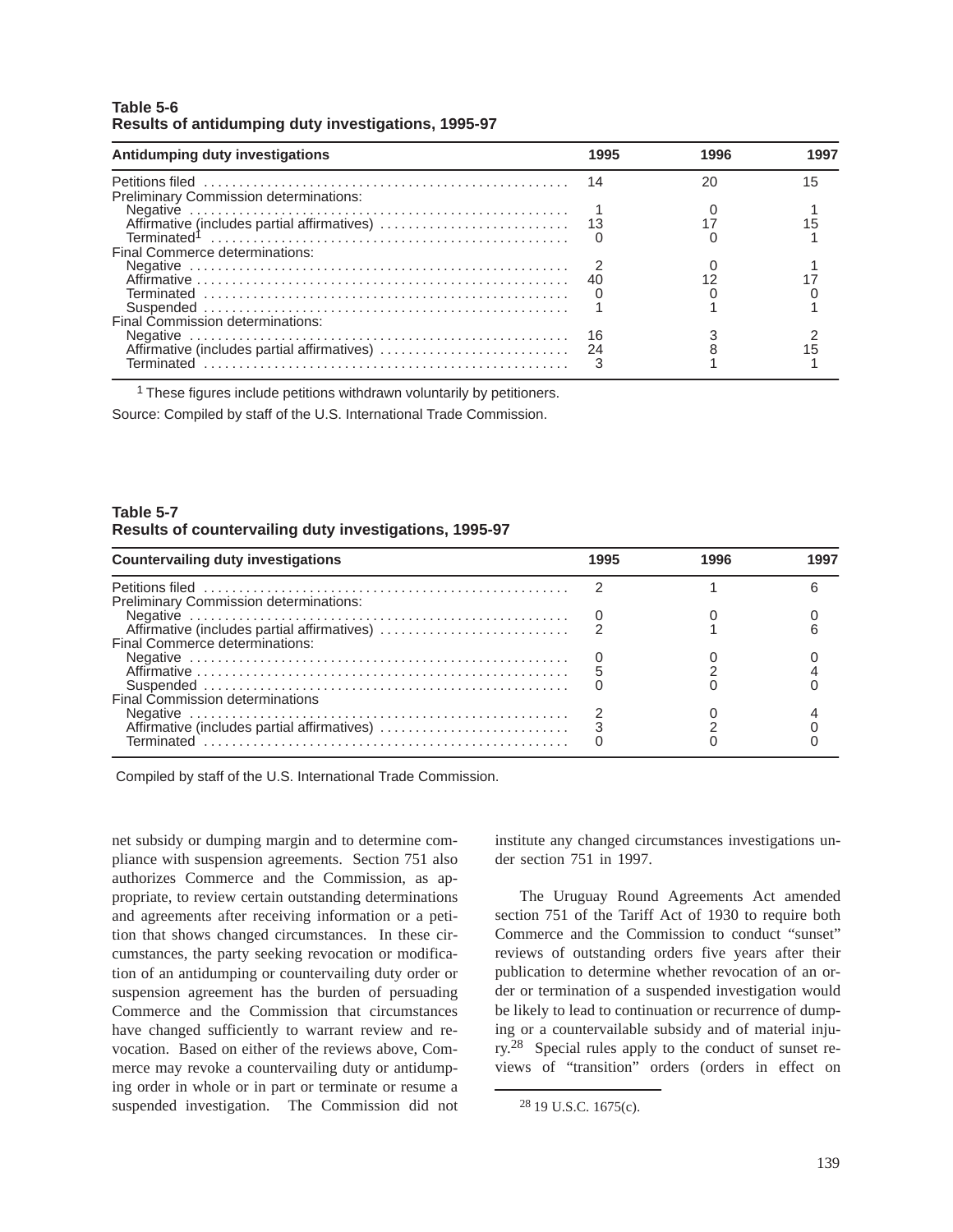January 1, 1995, the date on which the WTO Agreement entered into force with respect to the United States). Commerce and the Commission are to begin conducting reviews of such orders in July 1998, but no transition order may be revoked as a result of such a review before January 1, 2000.29

# *Section 337 Investigations*

Section 337 of the Tariff Act of 1930, as amended (19 U.S.C. 1337), authorizes the Commission, on the basis of a complaint or on its own initiative, to conduct investigations with respect to certain practices in import trade. Section 337 declares unlawful the importation into the United States, the sale for importation, or the sale within the United States after importation of articles that infringe a valid and enforceable U.S. patent, registered trademark, registered copyright, or registered mask work, for which a domestic industry exists or is in the process of being established. $30$ 

If the Commission determines that a violation exists, it can issue an order excluding the subject imports from entry into the United States, or can order the violating parties to cease and desist from engaging in the unlawful practices.<sup>31</sup> The President may disapprove a Commission order within 60 days of its issuance for "policy reasons."

In 1997, as in previous years, most complaints filed with the Commission under section 337 alleged

<sup>31</sup> Section 337 proceedings at the Commission are conducted before an administrative law judge in accordance with the Administrative Procedure Act, 5 U.S.C. 551 et seq. The administrative law judge conducts an evidentiary hearing and makes an initial determination, which is transmitted to the Commission. The Commission may adopt the determination by deciding not to review it, or it may choose to review it. If the Commission finds a violation, it must determine the appropriate remedy, the amount of any bond to be collected while its determination is under review by the President, and whether public interest considerations preclude the issuance of a remedy.

infringement of a U.S. patent by imported merchandise. The Commission completed a total of 15 investigations under section 337 in 1997, including a formal enforcement proceeding and two remanded investigations. As in recent years, the section 337 caseload in 1997 was highlighted by investigations involving complex technologies, particularly in the computer and telecommunications fields. Significant among these were investigations involving digital satellite television systems, logic emulation systems used to design computer chips, screen printers used in circuit-board manufacturing, electronic "smart" cards, and CD-ROM controllers, as well as various types of integrated-circuit devices and processes for semiconductor fabrication. In addition, several section 337 investigations involved other sophisticated technologies, including diagnostic kits for detecting HIV virus levels and mass spectrometers used to analyze the composition of substances. Other section 337 investigations active during 1997 concerned agricultural tractors, heavy-duty tires for long-haul transport vehicles, toothbrushes, pocket knives, and ornamental lamps. Three investigations concerned allegations of trademark infringement and one investigation involved allegations of copyright infringement.

During 1997, the Commission completed a formal enforcement proceeding for alleged violations of a consent order issued by the Commission in a section 337 investigation involving rare earth magnets. The Commission also began two sanctions proceedings relating to previously concluded investigations. Two investigations were remanded to the Commission by the United States Court of Appeals for the Federal Circuit.

Exclusion orders were issued in six investigations. Several investigations were terminated by the Commission without determining whether section 337 had been violated. Generally, these terminations were based on a settlement agreement or consent order, although two investigations were terminated based on the withdrawal of the complaint. At the close of 1997, there were 13 section 337 investigations pending at the Commission, including two ancillary sanctions proceedings. Commission activities involving section 337 actions in 1997 are presented in table A-26.

As of December 31, 1997, a total of 50 outstanding exclusion orders based on violations of section 337 were in effect; 29 of these orders involved unexpired patents. Table A-27 lists the investigations in which these exclusion orders were issued.

<sup>29</sup> 19 U.S.C. 1675(c)(6).

<sup>30</sup> Also unlawful under section 337 are other unfair methods of competition and unfair acts in the importation of articles into the United States, or in the sale of imported articles, the threat or effect of which is to destroy or substantially injure a domestic industry, to prevent the establishment of an industry, or to restrain or monopolize trade and commerce in the United States. Examples of other unfair acts are misappropriation of trade secrets, common law trademark infringement, misappropriation of trade dress, false advertising, and false designation of origin. Unfair practices that involve the importation of dumped or subsidized merchandise must be pursued under antidumping or countervailing duty provisions and not under section 337.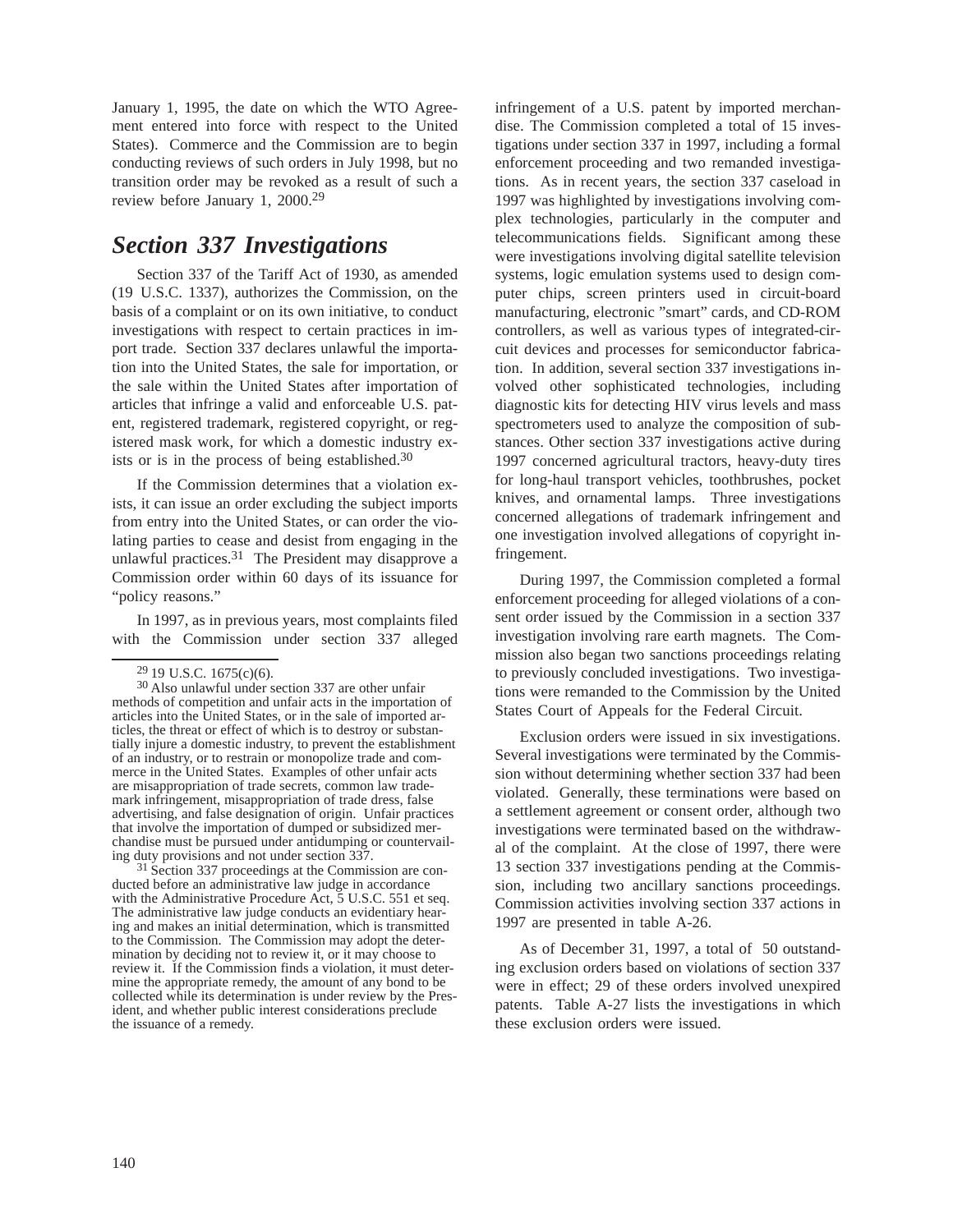# **Other Import Administration Laws and Programs**

# *Tariff Preference Programs*

### **Generalized System of Preferences**

The U.S. Generalized System of Preferences (GSP) program authorizes the President to grant duty-free access to the U.S. market for certain products that are imported from designated developing countries and territories. It has been enhanced to allow duty-free treatment for certain products when imported only from countries designated as least-developed beneficiary developing countries. The program is authorized by Title V of the Trade Act of 1974, as amended (19 U.S.C. 2461 et seq.). The GSP program expired on May 31, 1997, and was extended retroactively through June 30, 1998, by legislation (Public Law 105-34) signed by the President on August 5, 1997. By offering unilateral tariff preferences, the GSP program reflects the U.S. commitment to three broad goals: (1) to promote economic development in developing and transitioning economies through increased trade, rather than foreign aid; (2) to reinforce U.S. trade policy objectives by encouraging beneficiaries to open their markets, to comply more fully with international trading rules, and to assume greater responsibility for the international trading system; and (3) to help maintain U.S. international competitiveness by lowering costs for U.S. business as well as lowering prices for American consumers.

Countries are designated as "beneficiary developing countries" under the program by the President. The President may not designate certain developed countries and also may not designate countries that, inter alia, afford preferential treatment to the products of a developed country, other than the United States, which has, or is likely to have, a significant adverse effect on United States commerce or do not afford adequate protection to intellectual property rights or afford internationally recognized worker rights to their workers.32 The President also designates the articles that are eligible for duty-free treatment, but may not designate articles that he determines to be "import sensitive" in the context of the GSP. Certain articles (for example, footwear, textiles, and apparel) are designated by

statute as "import sensitive" and thus not eligible for duty-free treatment under the GSP program.<sup>33</sup> The statute also provides for graduation of countries from the program when they become "high income" countries, and for removal of eligibility of articles, or articles from certain countries, under certain conditions.

Each year, the Trade Policy Staff Committee (TPSC) conducts a review process in which products can be added to or removed from the GSP program, or in which a beneficiary's compliance with the eligibility requirements can be reviewed. In July 1995, the TPSC in a *Federal Register* notice (60 F.R. 38856) began the annual GSP review for 1995, but suspended it when the program expired. In August 1996, the TPSC restarted the 1995 Annual GSP Review, and the United States Trade Representative (USTR) requested the Commission to provide advice concerning possible modifications to the GSP for a modified list of the articles announced in the July 1995 *Federal Register* notice and announced the decision to not solicit petitions or initiate a 1996 Annual GSP Review. Further, in 1996, USTR initiated a review to grant additional benefits to least-developed beneficiary developing countries (LDBDC) and requested the Commission's advice on the possible GSP designation of certain articles, in 1,895 tariff subheadings of the Harmonized Tariff Schedule of the United States (HTS), that are products only of countries designated as LDBDC. And, in December 1996, the TPSC announced the initiation of a 1997 Out-of-Cycle Country Eligibility Review inviting petitions concerning country practices under the GSP program.

In April 1997, the President proclaimed a suspension of the duty-free treatment accorded under the GSP to certain eligible articles from Argentina, implementing a decision to withdraw benefits due to Argentina's failure to bring its IPR provisions into compliance with long-standing commitments.

In May 1997, the President proclaimed certain modifications to the GSP implementing decisions made in regard to the 1995 Annual GSP Review and the possible GSP designation of articles that are products only of countries designated as LDBDC. The modifications provided for: (1) the designation of 1,783 HTS subheadings for duty-free treatment under the GSP when produced only in the LDBDC, (2) addition of Cambodia as both a beneficiary developing country and a LDBDC for purposes of GSP, (3) the granting of *de minimis* waivers for certain articles and

<sup>32</sup> 19 U.S.C. 2462(b).

<sup>33</sup> 19 U.S.C. 2463.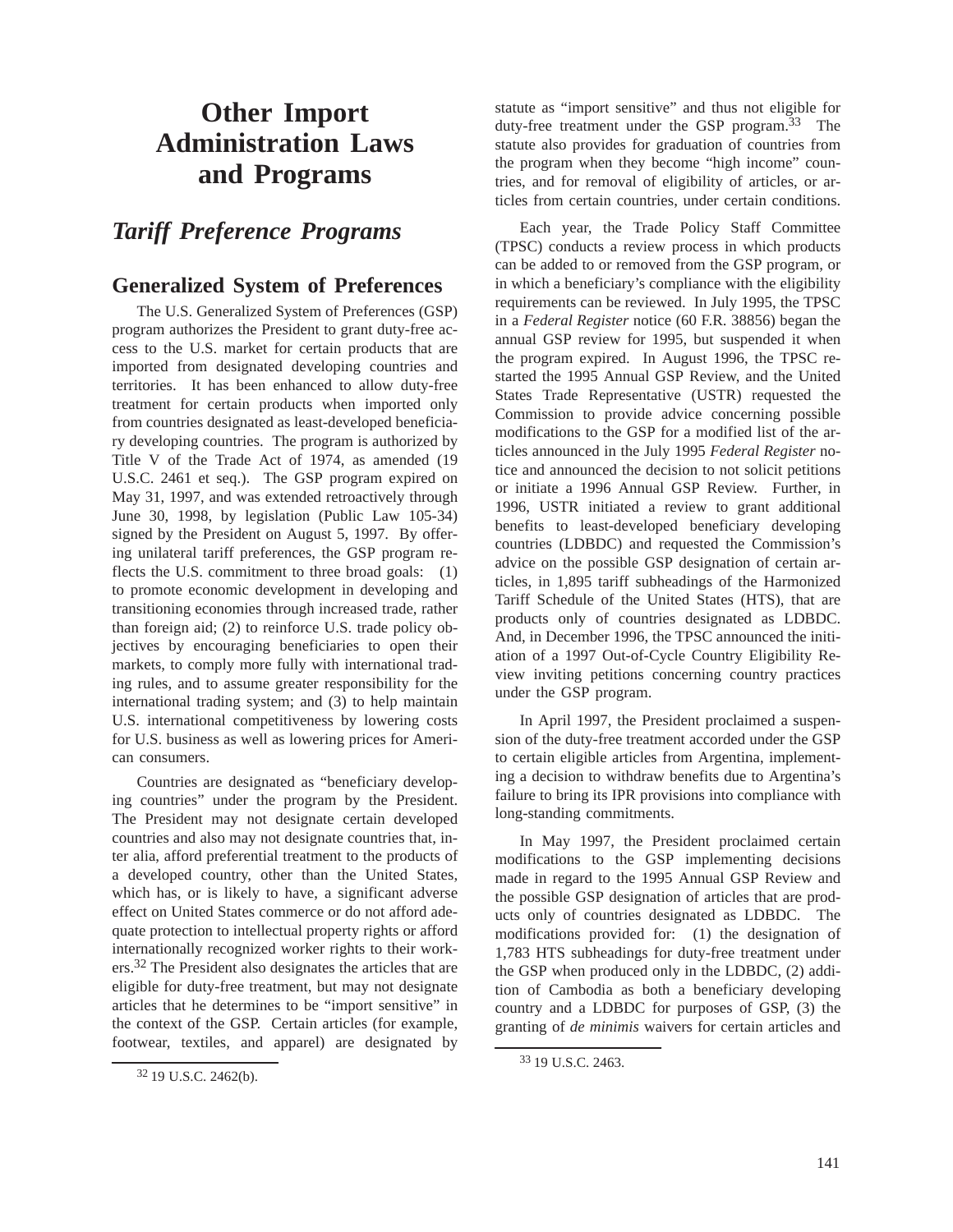restoration to preferential treatment of certain eligible articles from certain beneficiary countries, (4) the exclusion of certain articles from certain beneficiary countries from eligibility for preferential treatment under GSP due to exceeding the competitive need limits for calendar year 1996, and (5) the completion of the 1995 Annual GSP Review which resulted in the addition of three HTS subheadings covering articles designated as eligible for duty-free treatment under the GSP and granting waivers of the competitive need limits under 22 HTS subheadings for certain countries.

In May 1997, the TPSC announced the initiation of an Out-of-Cycle Country Eligibility Review for two new GSP worker rights reviews, dealing with Belarus and Swaziland, and the termination of a worker rights review of Guatemala. Further, the TPSC announced, in response to a petition filed by the Meat Industry Trade Policy Council alleging that the Philippines was not respecting commitments it made during the Uruguay Round of multilateral trade negotiations, that it would conduct a review to determine whether the Philippines continues to qualify for benefits under GSP. In August 1997, the TPSC in a *Federal Register* notice (62 F.R. 43408) listed the petitions that were accepted for the 1997 Annual GSP Review and the completion of an expedited review of the GSP eligibility of melamine dinnerware from Indonesia with the decision that denial of continued GSP eligibility was not warranted. In September 1997, USTR requested the Commission to provide advice concerning possible modifications to the GSP for the list of the articles announced in the August 1997 *Federal Register* notice. Further, in September 1997, the TPSC added an additional product to the 1997 Annual GSP Review and USTR requested that the Commission add the product to the prior list of articles and to provide its advice on the article along with the other articles.

There were \$15.5 billion in duty-free imports entered under the GSP program in 1997,<sup>34</sup> accounting for over 13 percent of total U.S. imports from GSP beneficiaries and 1.8 percent of total U.S. imports (table 5-8). Thailand was the leading GSP beneficiary in 1997, followed by Brazil, Indonesia, the Philippines, and India (table 5-9). Table A-28 shows the top 20 GSP products or product categories in 1997, and table A-29 shows the overall sectoral distribution of GSP benefits.

### **Caribbean Basin Economic Recovery Act**

Eligible imports from 24 Caribbean Basin countries entered the United States free of duty or at reduced duties under the Caribbean Basin Economic Recovery Act (CBERA) during 1997.<sup>35</sup> CBERA has been operative since January 1, 1984, and, as amended, the act currently has no statutory expiration date.36

CBERA is the trade-related component of the Caribbean Basin Initiative (CBI).<sup>37</sup> President Reagan launched CBI in 1982 to promote export-led economic growth and economic diversification in the countries in the Caribbean Basin.38

A wide range of Caribbean products is eligible for duty-free entry under CBERA. $39$  Excluded by statute from duty-free entry, however, are canned tuna, petroleum and petroleum derivatives, certain footwear, some watches and watch parts, sugar from any "Communist" country, and most textiles and apparel. Certain agricultural products (including sugar, dairy products, cotton, peanuts, and beef) may receive duty-free entry, subject to U.S. quotas and/or health requirements. Other restrictions apply to ethyl alcohol produced from non-Caribbean feedstock. Handbags, luggage, flat

<sup>34</sup> As discussed above, the U.S. GSP program expired on May 31, 1997, and was extended retroactively through June 30, 1998, by legislation signed by the President on August 5, 1997. Because of the lapse of GSP benefits, articles otherwise eligible for GSP duty-free entry were subject to ordinary MFN duties during the period of GSP lapse unless another valid preferential tariff benefit, such as that provided

<sup>34—</sup>*Continued*

by the Caribbean Basin Economic Recovery Act or the Andean Trade Preference Act (discussed below), was claimed and accorded. Duties paid on articles otherwise eligible for GSP duty-free entry during the period of GSP lapse were eligible to be refunded once the program again became operative. Procedures for such refunds were announced in U.S. Customs Service, "Renewal of the Generalized System of Preferences Program," 62 F.R. 46549.

<sup>&</sup>lt;sup>35</sup> The 24 countries designated for CBERA benefits are listed in table A-31.

<sup>36</sup> Public Law 98-67, title II, 97 Stat. 384, 19 U.S.C. 2701 et seq. Relatively minor amendments were made to CBERA by Public Laws 98-573, 99-514, 99-570, and 100-418. CBERA was significantly expanded by the Caribbean Basin Economic Recovery Expansion Act of 1990, Public Law 101-382, title II, 104 Stat. 629, 19 U.S.C. 2101 note.

 $37$  For a more detailed description of the CBERA, including country and product eligibility, see USITC, *Caribbean Basin Economic Recovery Act: Impact on U.S. Industries and Consumers, Eleventh Report, 1996*, publication 2994, Sept. 1996.

<sup>&</sup>lt;sup>38</sup> President, "Address Before the Permanent Council of the Organization of American States," *Weekly Compilation of Presidential Documents*, Mar. 1, 1982, pp. 217-223.

<sup>39</sup> Section 213(a) of CBERA (19 U.S.C. 2703(a)) establishes criteria, or rules of origin, to determine which articles are eligible for duty-free treatment under the act.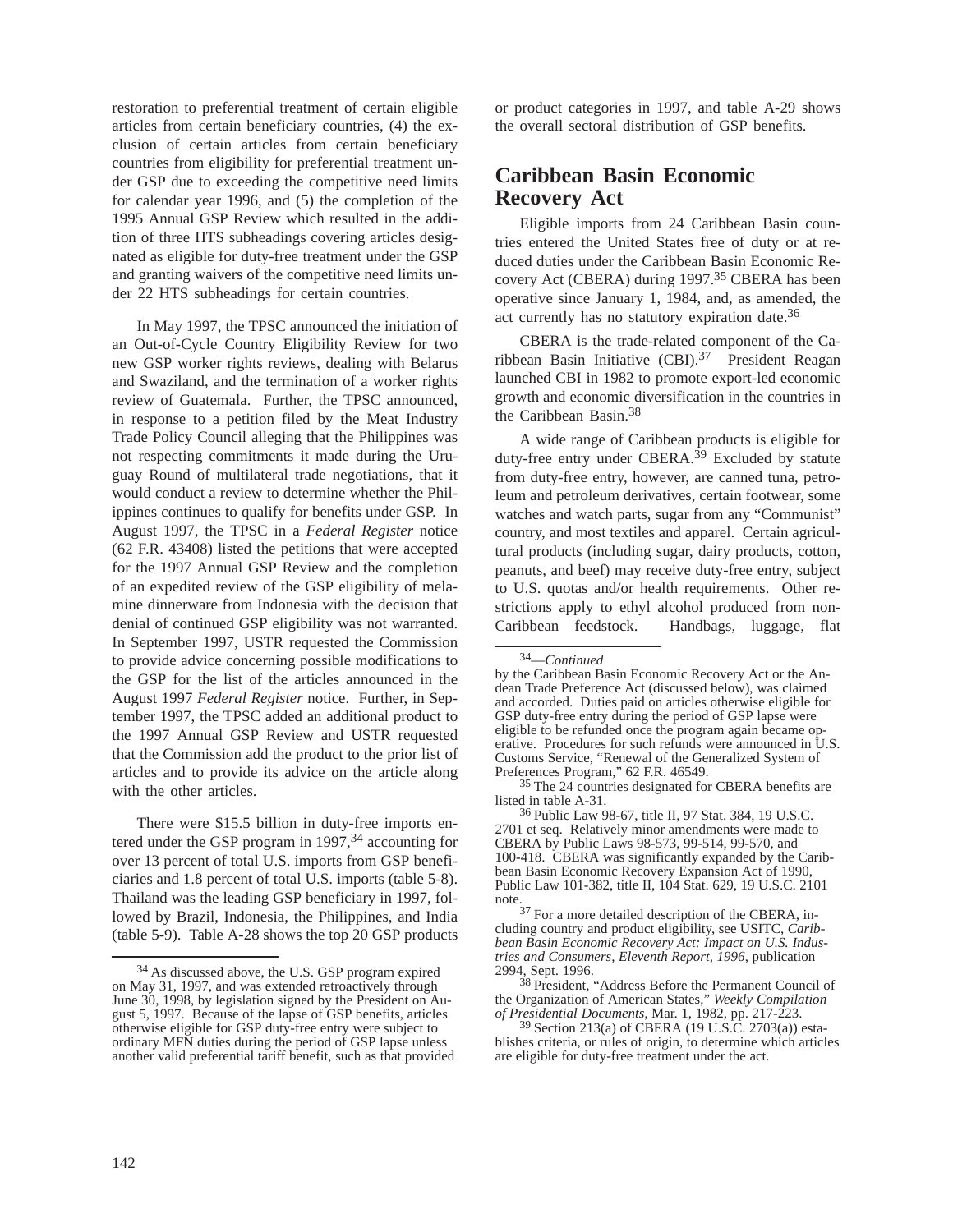#### **Table 5-8 U.S. imports for consumption1 from GSP beneficiaries and the world, 1997**

(Million dollars)

| <b>Item</b> | <b>AII GSP</b><br>beneficiaries | World                                                       |
|-------------|---------------------------------|-------------------------------------------------------------|
|             |                                 | 859.110                                                     |
|             | 5,899<br>6,634<br>89.255        | 321.275<br>194,726<br>15.546<br>5.899<br>494.557<br>343.108 |

1 Customs-value basis.

2 Excludes imports into the U.S. Virgin Islands.

3 Includes imports from all beneficiary countries from the world that are eligible for duty-free entry under GSP. For a variety of reasons, all imports from beneficiary countries under HTS provisions that appear to be eligible for GSP treatment do not always and necessarily receive duty-free entry under the GSP. Such eligible imports may not actually receive duty-free entry under GSP for at least four types of reasons: (1) the importer fails to claim GSP benefits affirmatively; (2) the goods are from a beneficiary country that lost GSP benefits on that product for exceeding the so-called competitive need limits; (3) the goods are from a beneficiary country that has lost GSP benefits on that product because of a petition to remove that country from GSP for that product; and (4) the goods fail to meet the rule of origin or direct shipment requirements of the GSP statute.

<sup>4</sup> These data show total imports from all GSP beneficiary countries that actually received duty-free entry under the GSP.

Note.—Calculations based on unrounded data.

Source: Compiled from official statistics of the U.S. Department of Commerce.

#### **Table 5-9** U.S. imports for consumption under the GSP from leading beneficiaries,<sup>1</sup> and total, 1997 (Million dollars)

|      | <b>Beneficiary</b> | Total<br>imports | <b>Imports of GSP articles</b> |                            |
|------|--------------------|------------------|--------------------------------|----------------------------|
| Rank |                    |                  | <b>GSP-eligible</b>            | GSP duty-free <sup>2</sup> |
|      |                    | 12.540           | 4.818                          | 2.534                      |
|      |                    | 9.505            | 3.629                          | 2.206                      |
|      |                    | 9.054            | 3.007                          | 1,942                      |
|      | Philippines        | 10.418           | 2.379                          | 1,646                      |
| 5    |                    | 7.284            | 1.817                          | 1,255                      |
| 6    |                    | 2.877            | 1.341                          | 668                        |
|      |                    | 12.173           | 612                            | 591                        |
| 8    |                    | 4.290            | 635                            | 473                        |
|      | South Africa       | 2.495            | 515                            | 450                        |
| 10   |                    | 2.195            | 692                            | 410                        |
|      |                    | 72.832           | 19.446                         | 12.175                     |
|      |                    | 117.334          | 28.079                         | 15.546                     |

 $1$  These import data show total imports from the top 10 beneficiary countries that fall in HTS provisions that are eligible for duty-free entry under the GSP. For a variety of reasons, all imports from beneficiary countries under HTS provisions that appear eligible for GSP do not always and necessarily receive duty-free entry under the GSP. See footnote 2 in appendix table A-29.

<sup>2</sup> These import data show the total imports from the top 10 GSP beneficiary countries that actually received dutyfree entry under the GSP program.

Note.—Calculations based on unrounded data.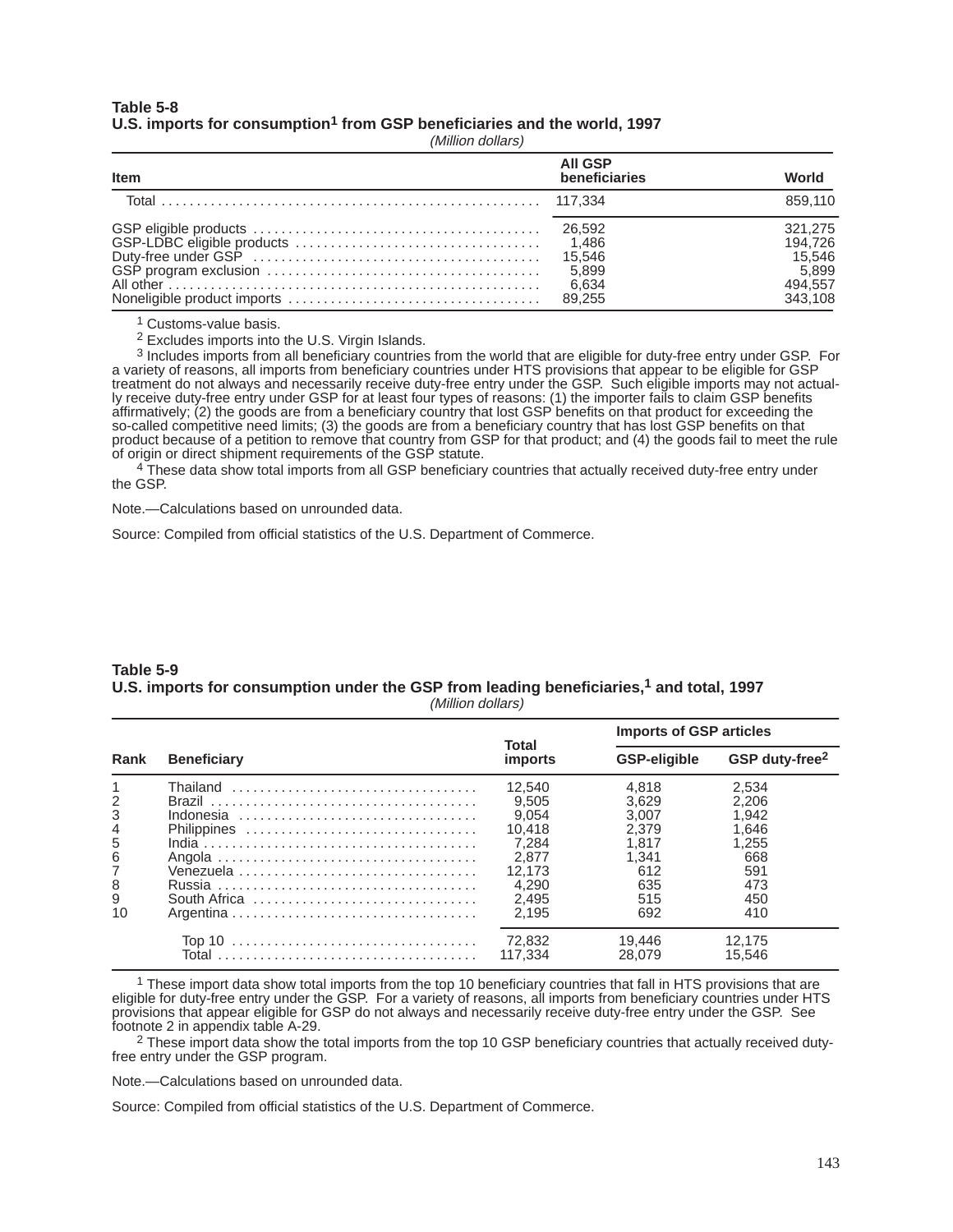goods (such as wallets, change purses, and eyeglass cases), work gloves, and leather wearing apparel are not eligible for CBERA duty-free entry; however, CBERA duty levels on qualifying articles were reduced by a total of 20 percent, but not more than 2.5 percent ad valorem, beginning January 1, 1992, in five equal annual installments.

President Clinton has made improved hemispheric relations a priority in his second term. He traveled to Central America and the Caribbean (as well as Mexico) to meet with regional leaders during May 1997. In official statements released during those meetings known as the Declaration of San Jose<sup>40</sup> and the Barbados Declaration of Principles and Plan of Action<sup>41</sup>—President Clinton pledged to introduce legislation that would extend tariff preferences essentially equivalent to those Mexico receives under NAFTA to all products that are currently excluded under CBERA.42 In doing so, he was responding to what has been termed a "clarion call" by Caribbean Basin leaders on the urgency of upgrading CBERA benefits to NAFTA-equivalent levels.<sup>43</sup> However, the Clinton Administration's parity bill, introduced in June 1997, has

<sup>41</sup> Issued at the May 10, 1997, conclusion of the first summit between a U.S. president and Caribbean heads of state.

<sup>42</sup> Among other things, the Bridgetown Declaration also commits the United States to provide technical assistance toward implementation of Uruguay Round commitments and participation in the FTAA process; to create a mechanism for rapid consultation on trade-related issues; to establish plans for promoting bilateral trade, particularly in agriculture and services sectors; and to work with all concerned parties to achieve mutually satisfactory marketing arrangements for Caribbean bananas while ensuring establishment of a WTOconsistent European Union banana regime. The declarations, which also address matters such as fostering democracy, strengthening law enforcement, and improving environmental protection, create several follow-up mechanisms. Notably, there will be annual meetings among foreign ministers of the United States and the two regions as well as meetings among trade ministers. Both were billed by participants as the launch of a new U.S. partnership with the regions. Caribbean/United States Summit Plan of Action, Bridgetown, Barbados, May 10, 1997, at sections 1.1 to 1.11. The Plan of Action is summarized in "Partnership for A Prosperous and Secure Caribbean," Fact Sheet issued by the White House, May 10, 1997. Both documents are available on the U.S. Information Agency's web site http://www.usia.gov.

<sup>43</sup> NewsEDGE/IPS (Port of Spain), "Caribbean Politics: Time for Action in Caribbean," May 12, 1997.

not passed Congress, and other parity proposals originating in the House (HR 2644) and Senate (S 1278) have yet to be passed. (The House bill was defeated on November 7, 1997.)

In May 1997, the Trade Policy Staff Committee (TPSC) determined that the Government of Honduras had failed to provide adequate and effective means under its laws for foreign nationals to secure, exercise, and enforce exclusive rights in intellectual property. This determination was due to the failure of the Honduran government to take action against continued and blatant copyright piracy. The TPSC recommended a partial suspension of the duty-free treatment accorded Honduras under GSP and the CBERA programs. On October 31, 1997, the USTR initiated an investigation with regard to acts, policies, and practices of the Government of Honduras with respect to the protection of intellectual property rights and proposed to determine that the acts, policies, and practices are unreasonable and that the appropriate response should be a partial suspension of tariff preferences.<sup>44</sup>

Total U.S. imports from CBERA beneficiary countries in 1997 were \$16.6 billion. Imports under CBERA preferences were valued at 19.4 percent of the total (table 5-10). The leading items afforded duty-free entry under CBERA in 1997 were cigars, sugar, leather footwear uppers, and precious-metal jewelry (table A-30). In 1997, three countries—the Dominican Republic, Costa Rica, and Guatemala—accounted for more than two-thirds of all U.S. imports under the CBERA preference program (table A-31).

## **Andean Trade Preference Act**

Eligible imports from Bolivia, Colombia, Ecuador, and Peru entered the United States free of duty under the Andean Trade Preference Act (ATPA) during 1997.45 ATPA has been operative since December 4, 1991, and is scheduled to expire on December 4, 2001.46 ATPA is the trade-related component of the Andean Trade Initiative. President Bush launched the initiative in 1990 to combat the production of illegal narcotics by helping beneficiaries promote export-oriented industries.47

<sup>40</sup> Issued at the summit of leaders from Central America, the Dominican Republic, and the United States in San Jose, Costa Rica, on May 8, 1997. It included pledges to work jointly to intensify economic relationships among the participating nations--for example, by working towards reciprocal trade agreements and treaties on investment and intellectual property rights. "Open Skies" Agreements between the United States and Costa Rica, El Salvador, Guatemala, Honduras, and Nicaragua were also signed during the meeting. U.S. Information Agency, Foreign Press Center, July 9, 1997.

<sup>44</sup> USTR, *1998 Trade Policy Agenda and 1997 Annual Report of the President of the United States on the Trade*

<sup>&</sup>lt;sup>45</sup> For a more detailed description of the ATPA, including country and product eligibility, see USITC, *Andean Trade Preference Act: Impact on U.S. Industries and Consumers and on Drug Crop Eradication and Crop Substitution, Third Report, 1996*, publication 2995, Sept. 1996. <sup>46</sup> 19 U.S.C. 3202.

<sup>47</sup> President, "Remarks Following Discussions With President Rodrigo Borja Cevallos of Ecuador," *Weekly Compilation of Presidential Documents*, July 23, 1990, pp. 1140-1143.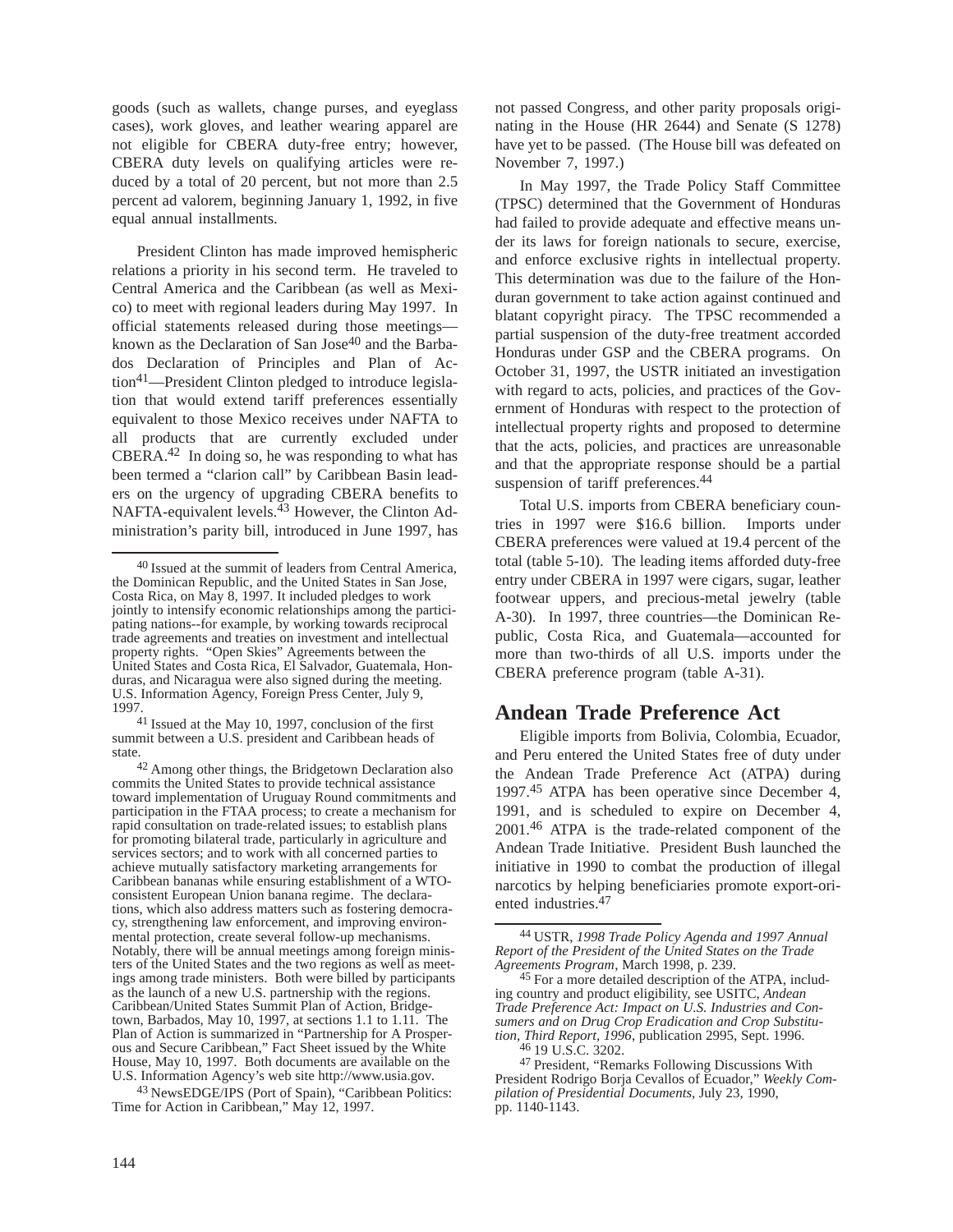ATPA benefits were modeled after CBERA, but some limits are linked to GSP. A wide range of Andean products is eligible for duty-free entry.48 ATPA excludes from duty-free entry the same list of articles excluded under CBERA, with the addition of rum.<sup>49</sup> As under CBERA, handbags, luggage, flat goods (such as wallets, change purses, and eyeglass cases), work gloves, and leather wearing apparel are not eligible for ATPA duty-free entry; however, ATPA duties on these articles were reduced by a total of 20 percent, but not more than 2.5 percent ad valorem, beginning January 1, 1992, in five equal annual installments.

Total U.S. imports from the four Andean countries totaled \$8.7 billion in 1997. Imports under ATPA preferences (shown by country in table A-32) were valued at \$1.35 billion, or 15.6 percent of the total (table 5-11). The leading items afforded duty-free entry under ATPA in 1997 were roses, refined copper cathodes, and chrysanthemums, standard carnations, anthuriums, and orchids (table A-33).

# *National Security Import Restrictions*

Section 232 of the Trade Expansion Act of 1962 authorizes the President, on the basis of a formal investigation and report by the Secretary of Commerce, to impose restrictions on imports that threaten to impair the national security of the United States.<sup>50</sup> Among the most important criteria considered by Commerce are:

- $\bullet$  requirements of the defense and essential civilian sectors;
- $\bullet$ maximum domestic production capacity;
- quantity, quality, and availability of imports;
- impact of foreign competition on the economic welfare of the essential domestic industry; and
- $\bullet$  other factors relevant to the unique circumstances of the specific case.

<sup>50</sup> 19 U.S.C. 1862.

### **Table 5-10 U.S. imports for consumption from CBERA countries, 1995-97**

| Item                                                                                      | 1995 | 1996       | 1997       |
|-------------------------------------------------------------------------------------------|------|------------|------------|
|                                                                                           | 18.0 | 14.544.810 | 16.572.402 |
|                                                                                           |      | 2,791,055  | 3,207,842  |
| Percent of total $\ldots, \ldots, \ldots, \ldots, \ldots, \ldots, \ldots, \ldots, \ldots$ |      | 19.2       | 19.4       |

<sup>1</sup> Value of imports under CBERA has been reduced by the value of MFN duty-free imports and ineligible items that were misreported as entering under the program.

Source: Compiled from official statistics of the U.S. Department of Commerce.

#### **Table 5-11 U.S. imports for consumption from Andean countries, 1995-97**

| Item | 1995            | 1996              | 1997              |
|------|-----------------|-------------------|-------------------|
|      |                 | 7.867.646         | 8.673.564         |
|      | 938,789<br>13.5 | 1,270,054<br>16.1 | 1,352,855<br>15.6 |

1 Value of imports under ATPA has been reduced by the value of MFN duty-free imports and ineligible items that were misreported as entering under the program.

<sup>48</sup> Section 204(a) of ATPA (19 U.S.C. 3203(a)) establishes rules of origin to determine which articles are eligible for duty-free treatment under the Act.

<sup>49</sup> ATPA sec. 204(b), 19 U.S.C. 3203(b).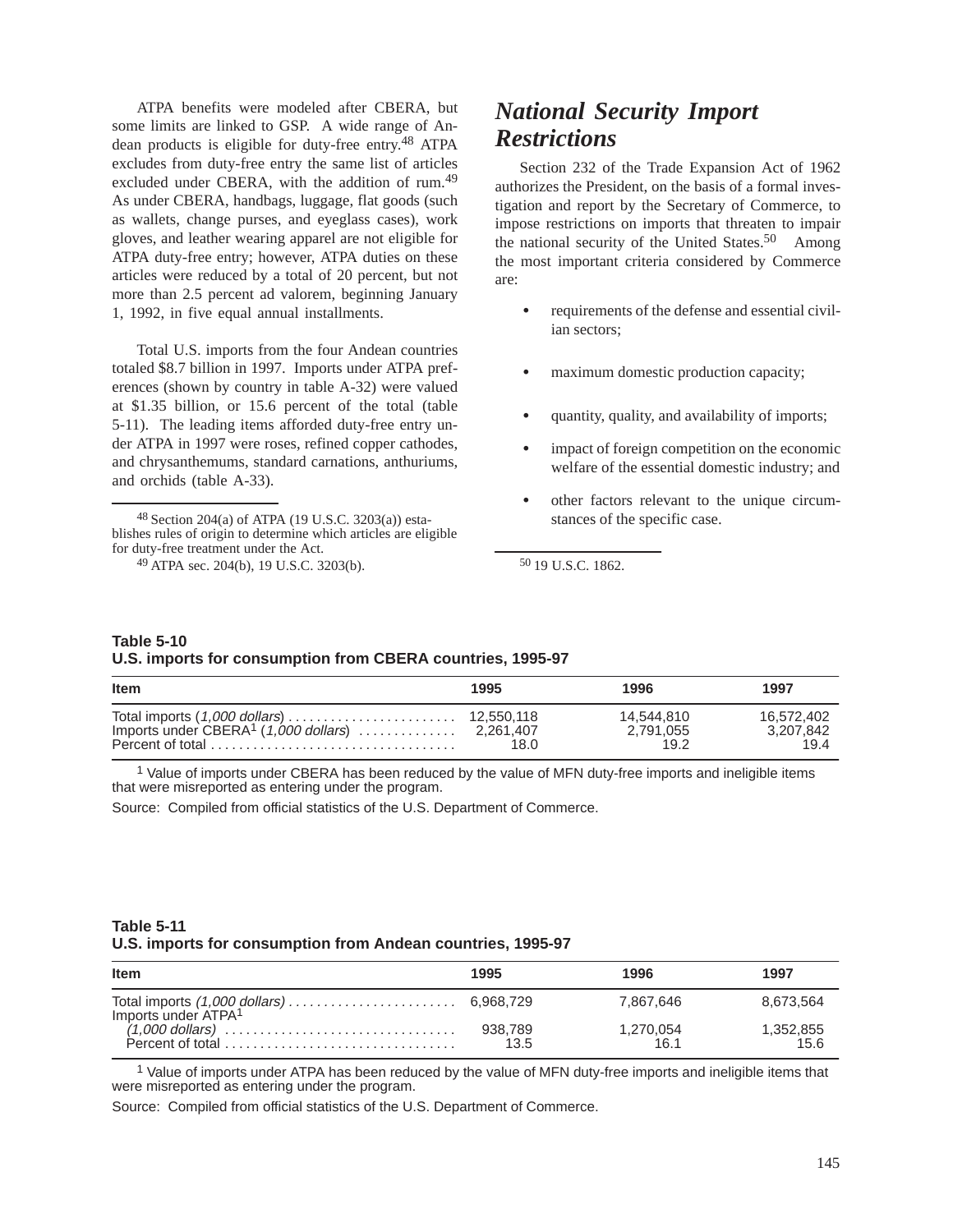The President has 90 days to decide on appropriate action after receipt of the secretary's findings. The section 232 authority to adjust imports has been used sparingly in the past. It has most notably been employed in connection with the imposition of quotas, fees, or economic sanctions on imports of petroleum products. The U.S. Commerce Department did not initiate a section 232 investigation during 1997.

# *Agricultural Adjustment Act*

Under section 22 of the Agricultural Adjustment Act (7 U.S.C. 624), the President may take action in the form of an import fee or quantitative limitation to restrict imports that render, or tend to render, ineffective or materially interfere with the operation of any U.S. Department of Agriculture (USDA) program. The President acts on the basis of an investigation and report by the Commission, although he may take emergency action pending receipt of that report. Following advice of the Secretary of Agriculture and the investigation of the Commission, the President may modify, suspend, or terminate import restrictions because of changed circumstances.

However, section 401(a)(2) of the Uruguay Round Agreements Act amended subsection (f) of section 22 to prohibit the imposition of quantitative limitations or fees under section 22 on articles that are the product of a WTO member. The amendment became effective with respect to all articles except wheat on the date of the entry into force of the WTO Agreement (January 1, 1995).<sup>51</sup> There were no investigations conducted or actions in effect under section 22 during 1997.

# **U.S. Textile and Apparel Trade Program**

# *The Uruguay Round Agreement on Textiles and Clothing*

On January 1, 1995, the Uruguay Round Agreement on Textiles and Clothing (ATC) entered into force as part of the WTO agreements and replaced the Multifiber Arrangement (MFA), which had governed world trade in textiles and apparel since 1974. The MFA had permitted quotas without compensation on exports of such goods, mainly those shipped from developing countries to developed countries. Under the ATC, the four WTO members that maintained MFA quotas (Canada, the European Union, Norway, and the United States), agreed to remove the quotas over a 10-year transitional period that ends on January 1, 2005. At that time all these products will be "integrated," or brought into the General Agreement on Tariffs and Trade (GATT) regime, so they become subject to the same rules as goods of other sectors.

The quotas on textiles and apparel are being phased out in three stages. The first stage began on January 1, 1995, when WTO countries were required to integrate at least 16 percent of their sector trade into the General Agreement on Tariff and Trade (GATT) regime, based on 1990 import volume. In addition, WTO countries were required to increase the annual growth rates for quotas still in place by 16 percent<sup>52</sup> for major suppliers and by 25 percent for small suppliers.<sup>53</sup> The second stage began on January 1, 1998, when another 17 percent of the trade was integrated into the GATT regime and the annual growth rates for quotas still in place for major suppliers were increased by 25 percent. The third stage begins on January 1, 2002, when another 18 percent of the trade is to be integrated with a 27-percent increase in the annual growth rate for quotas still in place. The remaining 49 percent of the trade is scheduled for integration at the end of the 10-year period, on January 1, 2005.

All WTO members are subject to the disciplines of the ATC, and only WTO members are eligible for the ATC's benefits. Included in the ATC is a special transitional safeguard mechanism (Article 6) designed to protect WTO members against damaging surges in imports during the 10-year transition period for products that have not yet been integrated into the GATT regime and that are not already under quota.54 The safeguard

<sup>54</sup> WTO, "The Agreement on Textiles and Clothing," found at Internet address

<sup>51</sup> With the exception of the tariff-rate quotas in effect on wheat, all section 22 fees and quantitative limitations on agricultural products were converted to bound tariffs and tariff-rate quotas (tariffs may not be raised above a bound level without compensating affected parties) under a process known as "tariffication." The special tariff-rate quotas on wheat expired in September 1995.

<sup>52</sup> For example, an annual quota growth rate of 6 percent under the MFA in 1994 became 6.96 percent in the first stage (1995-97), and 8.7 percent in the second stage (1998-2001), and will increase to just over 11 percent in the third stage (2002-04).

<sup>53</sup> Small suppliers are those accounting for 1.2 percent or less of an importing country's total quotas as of December 31, 1991. Small suppliers subject to U.S. quotas include Bahrain, Bulgaria, Colombia, Costa Rica, Czech Republic, Dominican Republic, Egypt, El Salvador, Fiji, Guatemala, Hungary, Jamaica, Kenya, Kuwait, Macau, Mauritius, Poland, Qatar, Romania, Slovak Republic, United Arab Emirates, and Uruguay.

http://www.wto.org/wto/goods/textiles.htm, retrieved Apr. 6, 1998.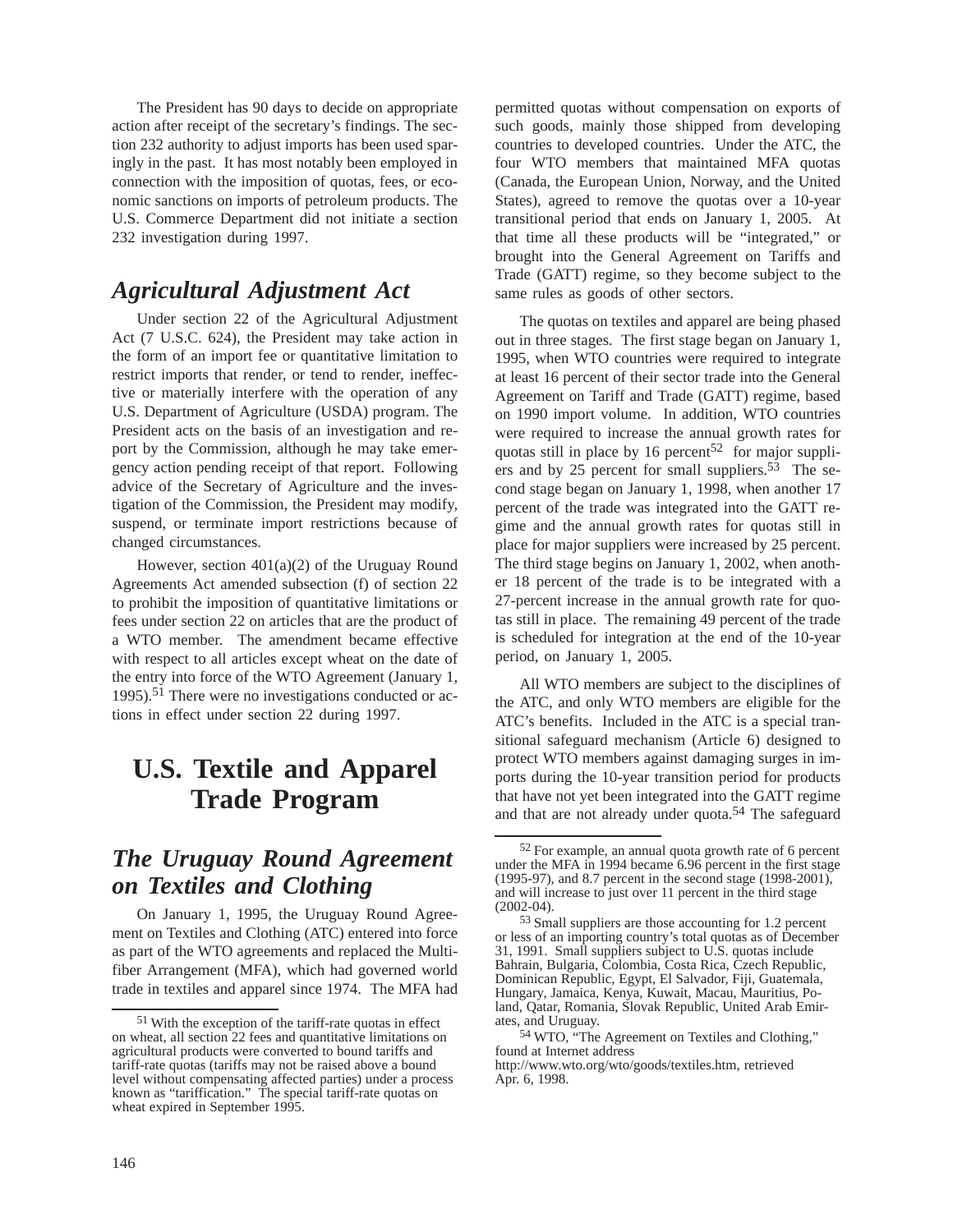quota may remain in place for up to three years or until the product is integrated into the GATT.

The ATC provided for the establishment of the Textiles Monitoring Body (TMB) to supervise the implementation of the ATC's provisions. Article 8 of the ATC requires that, on the basis of reports from the TMB, the WTO Council for Trade in Goods (CTG) will review the operation of the ATC at the conclusion of each stage of the integration process. In a meeting of the CTG on December 8, 1997, the chairman reported that the views of the members "remained far apart on the progress made in the ATC implementation process in the first stage," which ended on December 31, 1997.55 In its report to the CTG, the TMB noted that, with one exception, the products integrated by the importing developed countries in the first stage were not subject to quotas and that the products were concentrated in the relatively less-value-added products, such as yarns and fabrics, rather than apparel and other made-up textile products.56 In addition, the TMB noted that the products integrated by the importing countries in the second stage generally were also concentrated in the relatively lower-value-added products.57 Taking the first and second stages together, lower-value-added products such as yarns and fabrics accounted for 76 percent of the import volume integrated by the EU, 65 percent for the United States, 60 percent for Norway, and 47 percent for Canada.58

The TMB further indicated that an overall assessment of the integration process under the ATC should consider several of its features, including that integration is implemented on the basis of the total volume of imports rather than the value and that members are free to choose products for integration if their selection meets the essential technical requirements of the ATC. In this regard, the TMB stated that the notifications made by the importing developed countries and reviewed by the TMB met these requirements.<sup>59</sup>

### **U.S. Actions Under the ATC in 1997**

The United States currently has quotas on textiles and apparel from 47 countries, 37 of which are WTO members whose sector shipments are subject to the terms of the ATC (table 5-12). These 37 countries supplied 55 percent of the total value of U.S. sector imports in 1997. Another 11 percent of total U.S. sector imports came from Mexico, a WTO member for whom U.S. quotas on sector shipments are being phased out under NAFTA. The nine non-WTO countries subject to U.S. quotas, led by China and Taiwan, supplied 17 percent of sector imports in 1997. Sector imports from non-WTO countries are subject to section 204 of the Agricultural Act of 1956, which provides the President with the basic statutory authority to enter into agreements with foreign governments to limit their exports of textile products to the United States, and to issue regulations to carry out such agreements.<sup>60</sup>

In 1997, the United States initiated four requests for consultations with foreign supplying countries for the purpose of establishing new quotas. Two of these requests for consultations, commonly referred to as "calls," were safeguard actions under the ATC involving WTO countries; the other two were initiated under section 204 of the Agricultural Act of 1956 for two non-WTO members. The first call under the ATC, which had proposed an annual quota on imports of combed cotton yarn from Pakistan of 2,319,944 kilograms, was allowed to expire without further action because of a substantial drop in trade later in the year. The second call resulted in an annual quota of 2,200,000 kilograms on artificial staple yarn (rayon) from Thailand. The section 204 calls resulted in annual quotas on imports of cotton terry and other pile towels from Nepal of 4,089,480 towels and on cotton gloves from Cambodia of 1,250,841 dozen pairs. The 4 calls in 1997 were up from the 2 calls initiated by the United States in 1996, but were down considerably from the 28 calls initiated during 1995, the first year the ATC was in force. $61$ 

<sup>55</sup> WTO, *Report (1997) of the Council for Trade in Goods*, Geneva, document G/L/213 (97-5407), Dec. 9, 1997, para. 18.7, found at Internet address

http://www.wto.org/wto/ddf, retrieved Jan. 29, 1998.

<sup>56</sup> WTO, *Comprehensive Report of the Textiles Monitoring Body to the Council for Trade in Goods on the Implementation of the Agreement on Textiles and Clothing During the First Stage of the Integration Process*, document G/L/179 (97-3288), July 31, 1997, para. 15, found at Internet address http://www.wto.org/wto/ddf, retrieved Jan. 28, 1998.

<sup>57</sup> Ibid., para. 58.

<sup>58</sup> Ibid., para. 70.

<sup>59</sup> The Statement of Administrative Action (SAA) accompanying the U.S. Uruguay Round Agreements Act states that the Committee for the Implementation of Textile Agreements (CITA), in scheduling the products for integration into the GATT regime, was to defer the integration of the most

<sup>59—</sup>*Continued*

sensitive goods until the end of the 10-year period. See SAA, p.115; see also CITA, "Final List of Products for Second, Third and Final Phase Integration of Textile and Apparel Products into GATT 1994," published in the *Federal Register* of May 1, 1995 (60 F.R. 21075).

<sup>60</sup> If a multilateral agreement like the MFA or the ATC is concluded under the authority of section 204 among major textile exporters, the President is authorized to issue regulations governing the importation of such products from countries that are not parties to the agreement.

<sup>61</sup> Citing changing market conditions, the United States rescinded 15 of the 28 calls made in 1995. All of the calls rescinded were made with WTO members.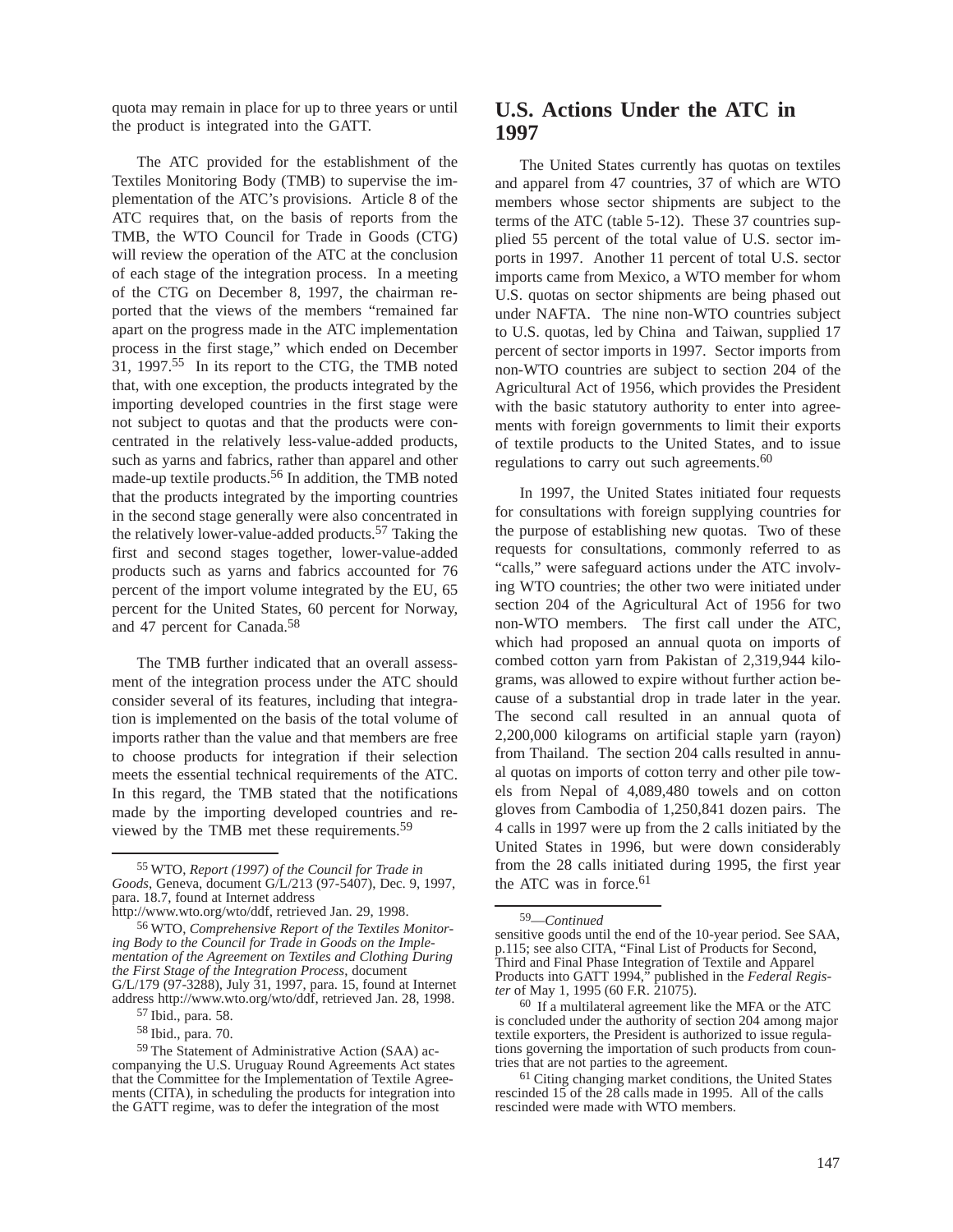# **Table 5-12** Countries with which the United States has textile and apparel quotas, as of March 31, 1998, and<br>U.S. imports of textiles and apparel from these countries in 1997<br>(Million dollars)

| <b>Country</b>                                                                                        | <b>Imports</b> |
|-------------------------------------------------------------------------------------------------------|----------------|
| WTO members subject to the ATC                                                                        |                |
|                                                                                                       | 69             |
|                                                                                                       | 1,498          |
|                                                                                                       | 148            |
|                                                                                                       | 70             |
| Colombia                                                                                              | 381            |
|                                                                                                       | 850            |
|                                                                                                       | 39             |
| Dominican Republic                                                                                    | 2,272          |
|                                                                                                       | 389            |
|                                                                                                       | 1.079          |
| Fiii<br>.                                                                                             | 54             |
| Guatemala                                                                                             | 971            |
| Honduras                                                                                              | 1.663          |
|                                                                                                       | 4.100          |
|                                                                                                       | 60             |
| India $\ldots \ldots \ldots \ldots \ldots$<br>.                                                       | 2,010          |
| Indonesia                                                                                             | 1,872          |
|                                                                                                       | 472            |
| Kenya                                                                                                 | 32             |
|                                                                                                       | 4              |
|                                                                                                       | 930            |
| Malaysia<br>.                                                                                         | 715            |
|                                                                                                       | 185            |
| Myanmar (Burma) $\ldots \ldots \ldots \ldots \ldots \ldots \ldots \ldots \ldots \ldots \ldots \ldots$ | 91             |
|                                                                                                       | 1,197          |
| Philippines                                                                                           | 1.846          |
| .                                                                                                     | 51             |
| Qatar                                                                                                 | 95             |
| South Korea                                                                                           | 2.288          |
| Romania                                                                                               | 94             |
|                                                                                                       | 288            |
|                                                                                                       | 20             |
|                                                                                                       | 1,362          |
| Thailand                                                                                              | 1,661          |
|                                                                                                       | 886            |
|                                                                                                       | 258            |
|                                                                                                       | 12             |
|                                                                                                       |                |
| Non-WTO members subject to section 204 of the Agricultural Act of 1956                                |                |
| Cambodia                                                                                              | 99             |
|                                                                                                       | 6,024          |
| Former Yugoslav Republic of Macedonia                                                                 | 66             |
|                                                                                                       | 13             |
|                                                                                                       | 105            |
|                                                                                                       | 126            |
|                                                                                                       | 102            |
| Taiwan                                                                                                | 2,812          |
| Ukraine                                                                                               | 66             |
|                                                                                                       |                |
| WTO member subject to the North American Free Trade Agreement                                         |                |
|                                                                                                       | 5,928          |
|                                                                                                       |                |

Source: U.S. Department of Commerce, International Trade Administration, Office of Textiles and Apparel.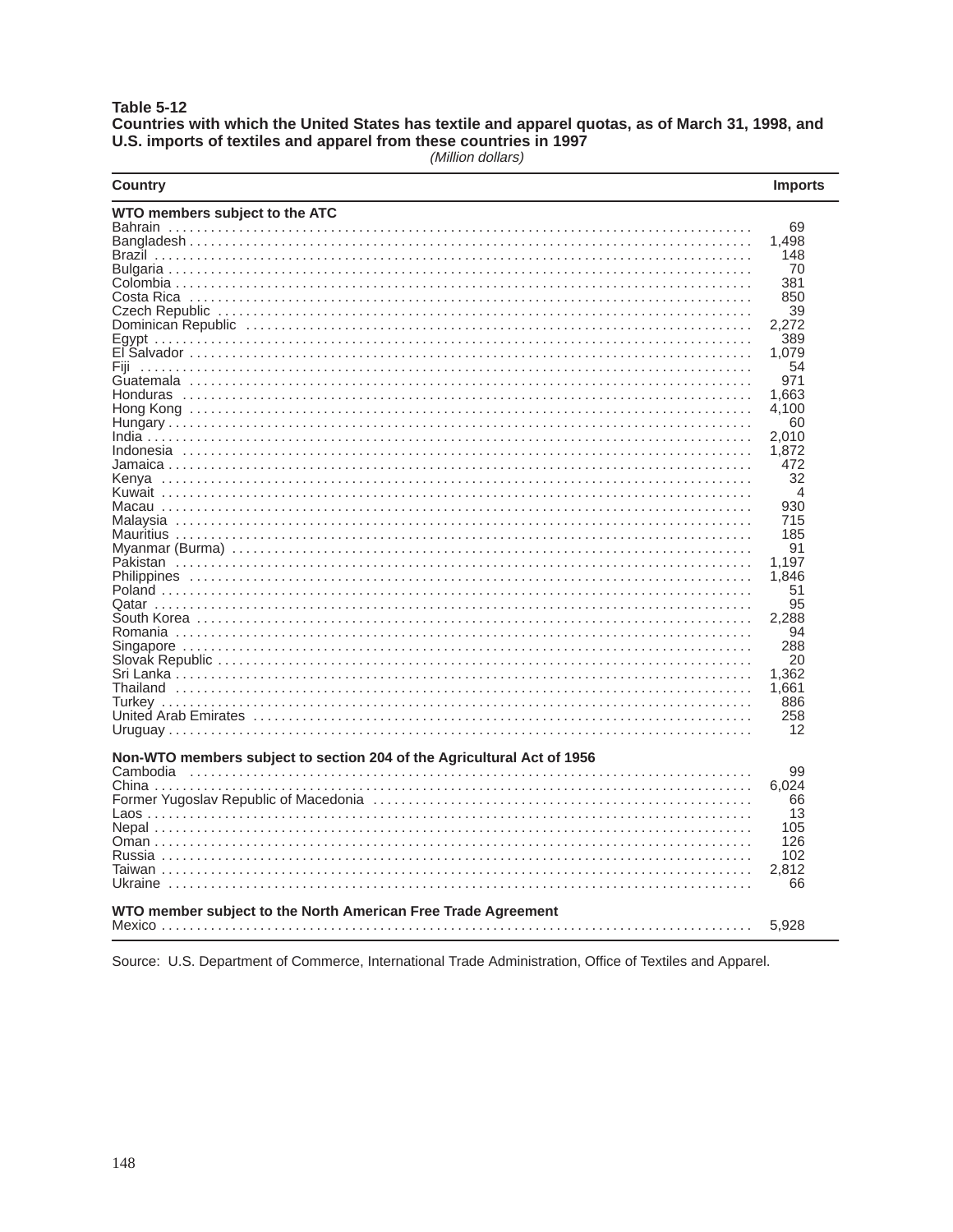# *Other Trade Agreements*

In addition to the ATC, bilateral and regional trade agreements govern the United States' trade with several of its most important trading partners, most notably China, Mexico, and Canada. Designed to reduce and ultimately eliminate tariffs on textile and apparel products from its foreign suppliers, these agreements were also established to obtain market opening commitments for exports of U.S. textiles and apparel.

### **China**

On February 1, 1997, the United States and China signed a new bilateral agreement governing trade in textiles and apparel. The 4-year pact extended U.S. import quotas on textiles and apparel from China and reduced quotas in product areas where China had made repeated transshipment violations.62 The pact was considered ground breaking because "[f]or the first time, the United States obtained significant market opening commitments from China for export of U.S.-manufactured textile and apparel products."63 The portion of the agreement covering U.S. import quotas went into effect immediately and the market access portion went into effect on January 1, 1998.

Regarding market access, China agreed to cut tariffs substantially for a number of textile and apparel products, including those which U.S. producers believe have the greatest export potential to the Chinese market, and to bind these tariffs at the lower rates. Such products include cotton and manmade fiber yarns and fabrics, knit fabrics, and printed fabrics; T-shirts, sweatshirts, and underwear; and advanced specialty textiles used in construction of buildings, highways, and filtration products. These tariffs went into effect on January 1, 1998.64

On December 31, 1997, the United States-China bilateral trade agreement on silk products expired. Silk products can now be imported from China into the United States free of quota, but must still be accompanied by a visa.65 In January 1998, U.S. importers of textiles and apparel called on the Clinton administration to immediately eliminate the visa requirement, which they consider now to be unnecessary because the silk products are no longer subject to quota.

## **NAFTA**

Under NAFTA, which entered into force on January 1, 1994, the United States agreed to immediately eliminate quotas on textile and apparel imports from Mexico that meet NAFTA rules of origin.<sup>66</sup> U.S. quotas on imports of sector goods from Mexico that do not meet the NAFTA rules of origin will be phased out by 2004. NAFTA provides for tariff preference levels (TPLs) that allow limited amounts of sector imports from Canada and Mexico that do not meet NAFTA rules of origin to enter at preferential duty rates under NAFTA.<sup>67</sup> Most of the TPLs were underused in 1997, as they have been in the years since NAFTA's entry into force.68

The major exception is the TPL for wool apparel from Canada, which was filled in 1996 and 1997. Men's and boys' suits accounted for just over 60 percent of the imports charged to the TPL. During the past five years, U.S. imports of men's and boys' wool suits from Canada rose by 700 percent, to 5.2 million suits valued at \$146 million in 1997. U.S. industry has expressed concern that because Canada was continuing to fill its wool apparel TPL primarily with men's and boys' suits,69 U.S. production and employment associated with these goods had declined 40 percent and 50 percent, respectively.<sup>70</sup> Consequently, in

<sup>62</sup> Transshipment of textiles and apparel through third countries, especially by China, to evade quotas remains a concern of the United States. The U.S. Customs Service continued to conduct other investigations of transshipments of textiles and apparel produced in China and exported to the United States during 1997.

<sup>63</sup> U.S. Department of State telegram, "Textiles/China: Exchange of Notes," message reference No. 040894, prepared by the U.S. Department of State, Washington, DC, Mar. 5, 1997.

<sup>64</sup> The Chinese government released its tariff rates in January 1998.

<sup>65</sup> The United States requires visas for textiles and apparel imports from many countries, including China. A visa

<sup>65—</sup>*Continued* is an endorsement in the form of a stamp on an invoice or export control license which certifies the origin of the goods, specifies the product type and quantity, and authorizes the shipment. Issued by the quota regulatory authority of the country in which the goods originate, it is used to control the exportation of textiles and textile products to the United States and to prohibit the unauthorized entry of the merchandise into this country.

<sup>66</sup> The NAFTA rule of origin is basically a "yarn forward" rule, which requires that textile and apparel goods be produced in a NAFTA country from the yarn stage forward in order to receive the benefits of the agreement. For certain products, a fiber- or fabric-forward rule applies.

<sup>67</sup> TPLs were developed primarily to alleviate short supply problems, especially as they relate to manufacturers' inputs.

<sup>68</sup> U.S. Customs Service, Textile Status Reports, Charges for Canada and Mexico, Dec. 31, 1997, found at Internet address

http://www.cebb.customs.treas.gov/public/cgi, retrieved Jan. 9, 1998.

<sup>69</sup> U.S. Department of State telegram, "Wool Suits from Canada," message reference No. 02725, prepared by the U.S. Department of State, Washington, DC, July 18, 1997.

<sup>70</sup> Honorable John J. LaFalce, "NAFTA Parity for U.S. Wool Apparel Industry," *Congressional Record*, remarks before the U.S. House of Representatives, Sept. 8, 1997.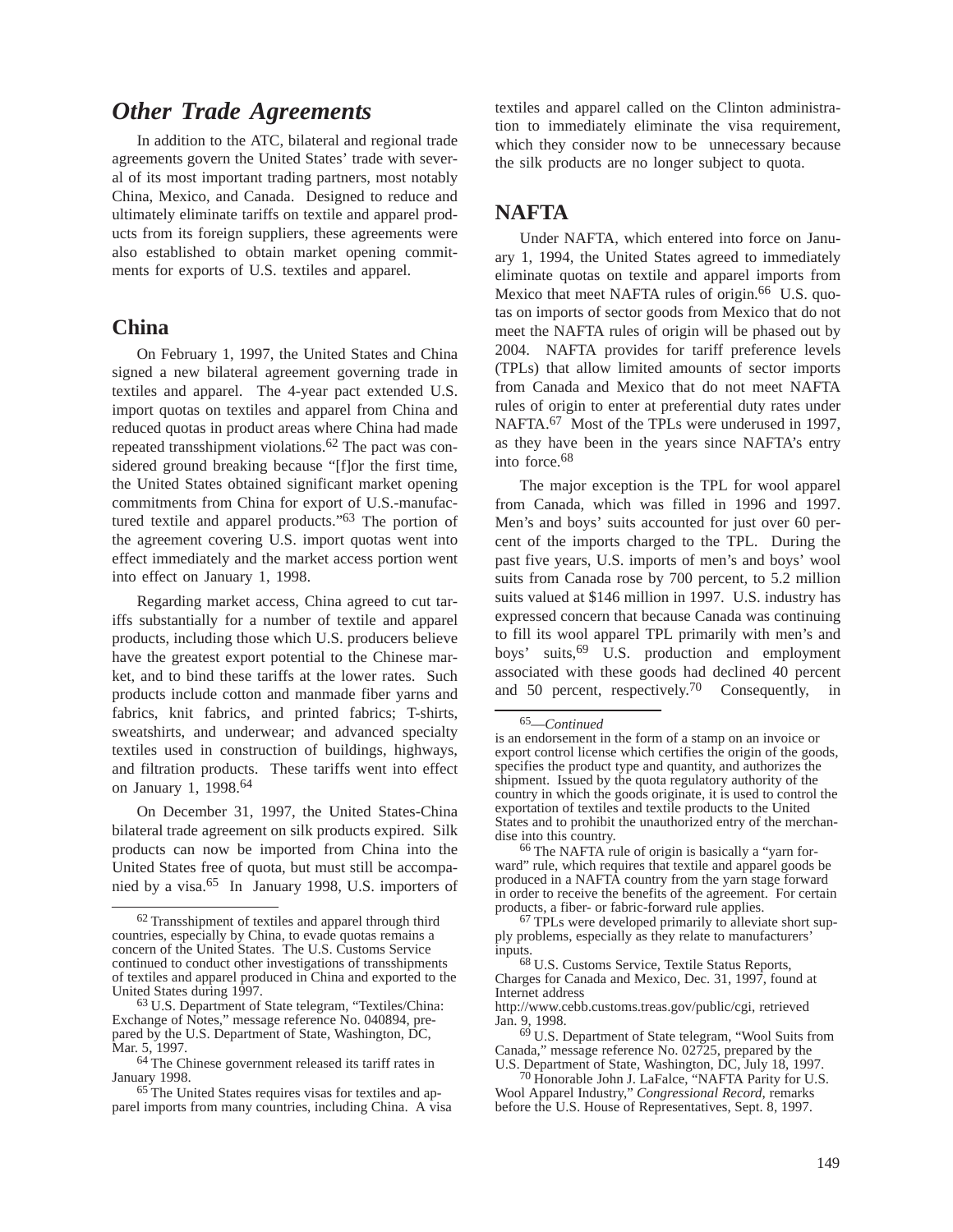September 1997, Congressman John J. LaFalce, Democrat from New York, introduced H.R. 2432, a bill designed to provide relief for domestic producers of tailored wool apparel from increased imports of such apparel from Canada. No further action was taken on the bill by the end of 1997.

# *Proposed Legislation on Textiles and Apparel from Africa*

Legislation was introduced in the 105th Congress on April 24, 1997—H.R. 1432, the African Growth and Opportunity Act—which would authorize a new trade and investment policy for Sub-Saharan Africa  $(SSA)$ .<sup>71</sup> In part, the bill provides for increased access to U.S. markets for eligible textile and apparel products from 48 SSA countries, once designated. The bill would eliminate existing U.S. quotas on imports of textile and apparel products from SSA countries and would authorize the President to grant GSP duty-free treatment to such imports. The bill sets forth several findings of Congress regarding the competitiveness of SSA in the global market. First, it says that SSA has limited capacity to produce sector products, and this capacity is projected to grow at a modest rate; accordingly, it will be difficult for SSA to supply more than 3 percent of annual U.S. textile and apparel imports during the next 10 years. Further, the bill says that if imports of sector products from SSA grow to "around 3 percent" of total U.S. sector imports, they will not represent a threat to U.S. producers, workers, or consumers. In 1997, SSA countries accounted for \$400 million, or less than 1 percent, of total U.S. sector imports. In the Senate, a companion bill, S. 778, was introduced on May 21, 1997, and referred to the Senate Committee on Finance. In his State of the Union address on January 27, 1998, President Clinton called upon the U.S. Congress to include the Africa bill in its 1998 trade agenda. On March 11, the House of Representatives passed H.R. 1432 by a vote of 233-186. The Senate has yet to vote on its version of the bill.

At the request of the House Ways and Means Committee, the U.S. International Trade Commission conducted an investigation concerning the likely impact of providing quota-free and duty-free entry to textiles and apparel from SSA.72 The Commission estimated that allowing duty-free and quota-free entry for textiles and apparel from SSA would result in a decrease in domestic producers' apparel shipments of about 0.1 percent and would have a negligible effect on shipments of the domestic textile industry.

# *U.S. Textile and Apparel Trade in 1997*

U.S. imports of textile and apparel grew significantly in 1997, rising by 20 percent over the 1996 level to a record 22.9 billion square meter equivalents (SMEs) valued at  $$54.0$  billion.<sup>73</sup> The increase reversed the trend of the previous three years in which the growth of imports had slowed steadily from 9 percent in 1994 to 6 percent in 1995 and 4 percent in 1996. The gain in 1997 imports was marked by a 23-percent increase in textile imports to 11.7 billion SMEs valued at \$11.2 billion and an 18-percent increase in apparel imports to 11.4 billion SMEs valued at \$42.9 billion. Apparel accounted for 50 percent of the quantity but almost 80 percent of the value of total sector imports in 1997.

Mexico, Canada, and the Caribbean Basin countries accounted for a considerable share of the increase in sector imports in 1997, as they had in 1996. These countries benefit from preferential access to the U.S. market under U.S. trade agreement programs— Mexico and Canada under NAFTA, and Caribbean Basin countries under the "special access program" for these countries. Sector imports from Mexico grew 38 percent in 1997, rising to 3.0 billion SMEs valued at \$5.9 billion, a slightly smaller growth rate than the 42 percent rise in 1996. For the second consecutive year, Mexico remained ahead of China as the single largest country supplier of textiles and apparel by quantity. The volume of sector imports from Caribbean Basin countries in 1997 rose by 25 percent to almost 3.0 billion SMEs valued at \$7.7 billion. In recent years, U.S. producers have steadily expanded their use of offshore assembly operations in Caribbean Basin countries and Mexico to cut costs in the face of a highly competitive retail environment. Consequently, the vast majority of the imports from both Mexico and the Caribbean Basin countries continued to consist of garments assembled from U.S. components and entered under productionsharing provisions of HTS headings 9802.00.80 and

<sup>71</sup> This bill follows H.R. 4198, African Growth and Opportunity: The End of Dependency Act of 1996, which was introduced in September 1996 and referred to the Committee on Ways and Means. No further action was taken on the bill during the 104th Congress.

<sup>72</sup> USITC, *Likely Impact of Providing Quota-Free and Duty-Free Entry to Textiles and Apparel From Sub-Saharan*

<sup>72—</sup>*Continued*

*Africa* (investigation No. 332-379), USITC publication 3056,

 $^{73}$  Import data in this section are from U.S. Department of Commerce, Office of Textiles and Apparel, *Major Shippers Report* (CD-ROM). Such data, which represent U.S. general imports of goods covered by the U.S. textile trade agreements program, are on the Internet at http://otexa.ita.doc.gov/msrpoint.htm.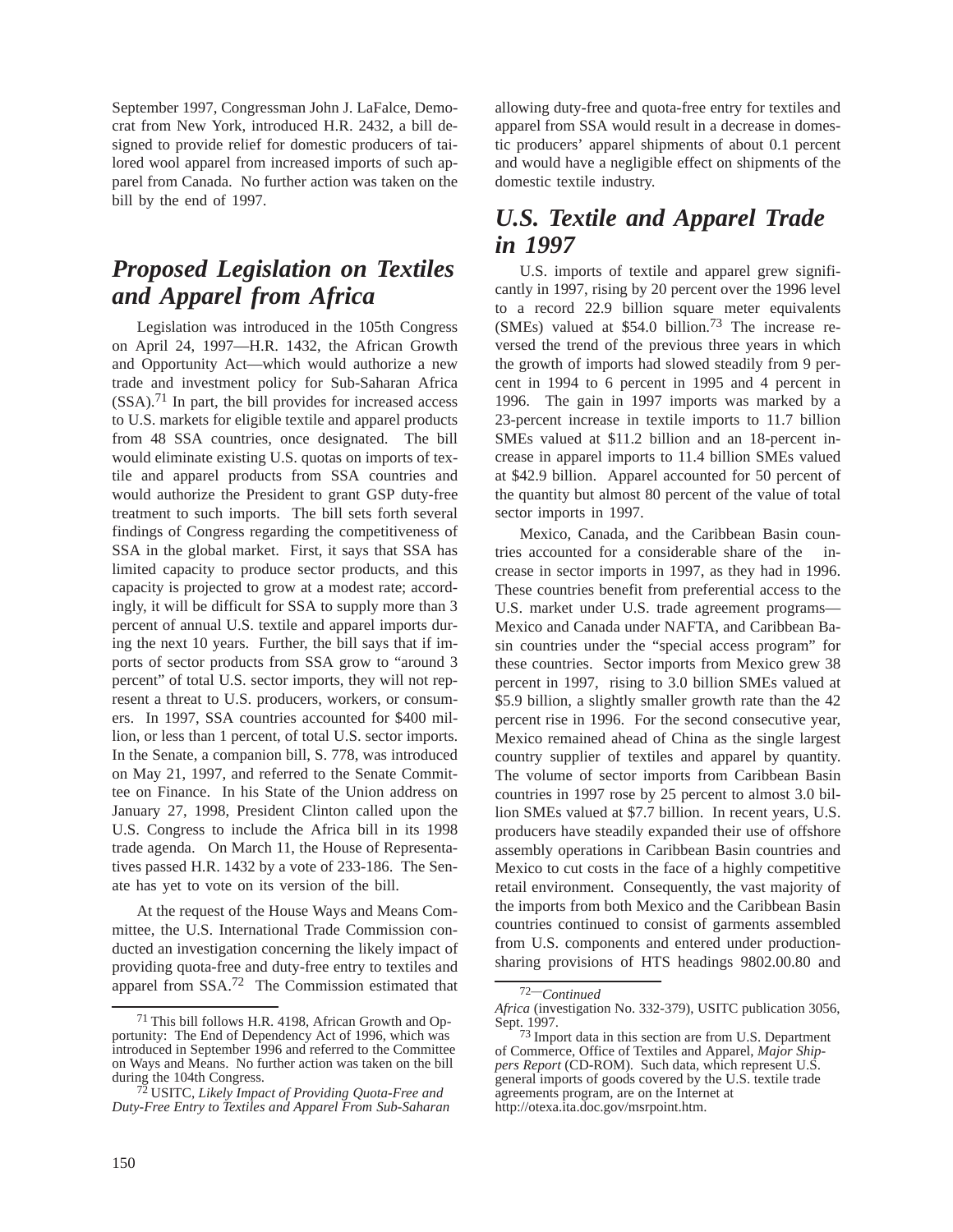9802.00.90 (the latter only open to Mexico). NAFTAhas given Mexico a competitive advantage, however. While garments sewn in Mexico from fabric made and cut in the United States can enter free of duty and quota, such U.S. formed-and-cut goods from Caribbean Basin countries can enter under virtually unlimited "guaranteed access levels" but are still subject to duty on the value added offshore.74 U.S. industry officials have claimed that since the implementation of NAFTA, trade and investment have been diverted from Caribbean Basin countries to Mexico. Although legislation introduced in Congress in 1997 to grant NAFTA parity was not passed,<sup>75</sup> the 25-percent growth rate in 1997 imports from the Caribbean Basin nevertheless demonstrated the benefits that U.S. manufacturers can still gain by having apparel production-sharing operations in that region.

In 1997, U.S. imports of sector products from China increased by 27 percent to 2.2 billion SMEs and by 23 percent in value to \$6.0 billion, thereby contributing to the significant rise in total U.S. sector imports in 1997. This contrasted with the decrease of sector imports from China in quantity by 7 percent in 1996 and a small increase of 2 percent in value. Industry sources attributed the sharp rise in sector trade from China in 1997 to a resumption of the trade activity levels of the years preceding 1996. Tight U.S. import quotas and a variety of factors internal to China are thought to have led to the drop in sector imports from China in 1996.

Regarding trade from other major traditional Asian suppliers, 1997 sector imports from Hong Kong declined by 3 percent to 863 million SMEs valued at \$4.1 billion. Hong Kong trade sources attributed the drop in sector imports to the establishment by the U.S. Customs Service of additional reporting requirements, including the posting of a single-entry bond to prevent alleged illegal transshipments of textile products from China through Hong Kong. The Customs Service rescinded the single-entry bond requirement in July 1997. U.S. sector imports from Korea rose 12 percent in 1997 to 818 million SMEs valued at \$2.3 billion. Sector imports from Taiwan decreased by less than 1 percent in 1997, totaling 1.2 billion SMEs valued at \$2.8 billion.

In 1997, U.S. sector imports from the Association of Southeast Asian Nations (ASEAN) increased by 20 percent to 2.6 billion SMEs valued at \$6.5 billion following negligible growth in 1996. U.S. sector imports from Indonesia, the leading ASEAN supplier by quantity, rose by 41 percent, more than triple the 12 percent growth rate in 1996 and reached 855 million SMEs valued at \$1.9 billion. Sector imports from Thailand grew 22 percent. U.S. sector imports from the South Asian countries—Bangladesh, India, Pakistan, and Sri Lanka, which are among the lowest cost suppliers in Asia—all had double-digit growth rates in 1997 in terms of quantity: 22 percent, 13 percent, 38 percent, and 12 percent, respectively. The quantity of U.S. imports from all the South Asian countries rose 18 percent to 3.4 billion SMEs while the value of imports increased 20 percent to \$6.1 billion.

# *Developments in the Rules of Origin for Textiles and Apparel*

The Uruguay Round Agreements Act required the United States to adopt new rules of origin for imports of textiles and apparel in July 1996. As provided for by section 334 of the URAA, the change in origin rules affects country-of-origin determinations for U.S. imports of sector products that are subject to manufacturing and processing operations in, or contain components from, more than one country. The U.S. industry had sought the rules change on the basis that foreign suppliers were dividing their production operations among various countries as a means of avoiding quotas.76 For apparel assembled in one country from parts cut to shape in another, the new U.S. rules of origin generally confer origin on the country where the assembly occurs, rather than the one where the cutting took place, as was the usual case under the previous rules. For fabrics, the country of origin is the one where they were made, even if the fabrics undergo dyeing, printing, and other finishing operations in another country. For "flat goods" such as scarves and bed linens, it is the country where the fabric was made, rather than the country where the fabric was cut and sewn, as was previously the case.

U.S. trading partners have expressed concern about the new U.S. origin rules for textile and apparel products. In May 1997, the EU filed a request with the WTO for formal consultations with the United States, stating that the new rules adversely affected its exports of fabrics, scarves, and other flat goods to the U.S.

<sup>74</sup> For every \$10 in f.o.b. value, a typical CBI garment entered under 9802.00.80 contains \$6.40 in duty-free U.S. components and \$3.60 in dutiable, foreign value added. Applying the 1997 trade-weighted average duty rate on apparel of 15.5 percent to the foreign value added yields an average duty of \$0.56, or an ad valorem equivalent of 5.6 percent of the total f.o.b. value of a typical CBI garment.

<sup>75</sup> H.R. 2644, the United States-Caribbean Trade Partnership Act, was defeated on November 4, 1997.

<sup>76</sup> U.S. House of Representatives, Committee on Ways and Means, *Overview and Compilation of U.S. Trade Statutes*, 105th Cong., 1st sess. (Washington, D.C.: U.S. Government Printing Office, June 25, 1997), WMCP: 105-4, p. 121.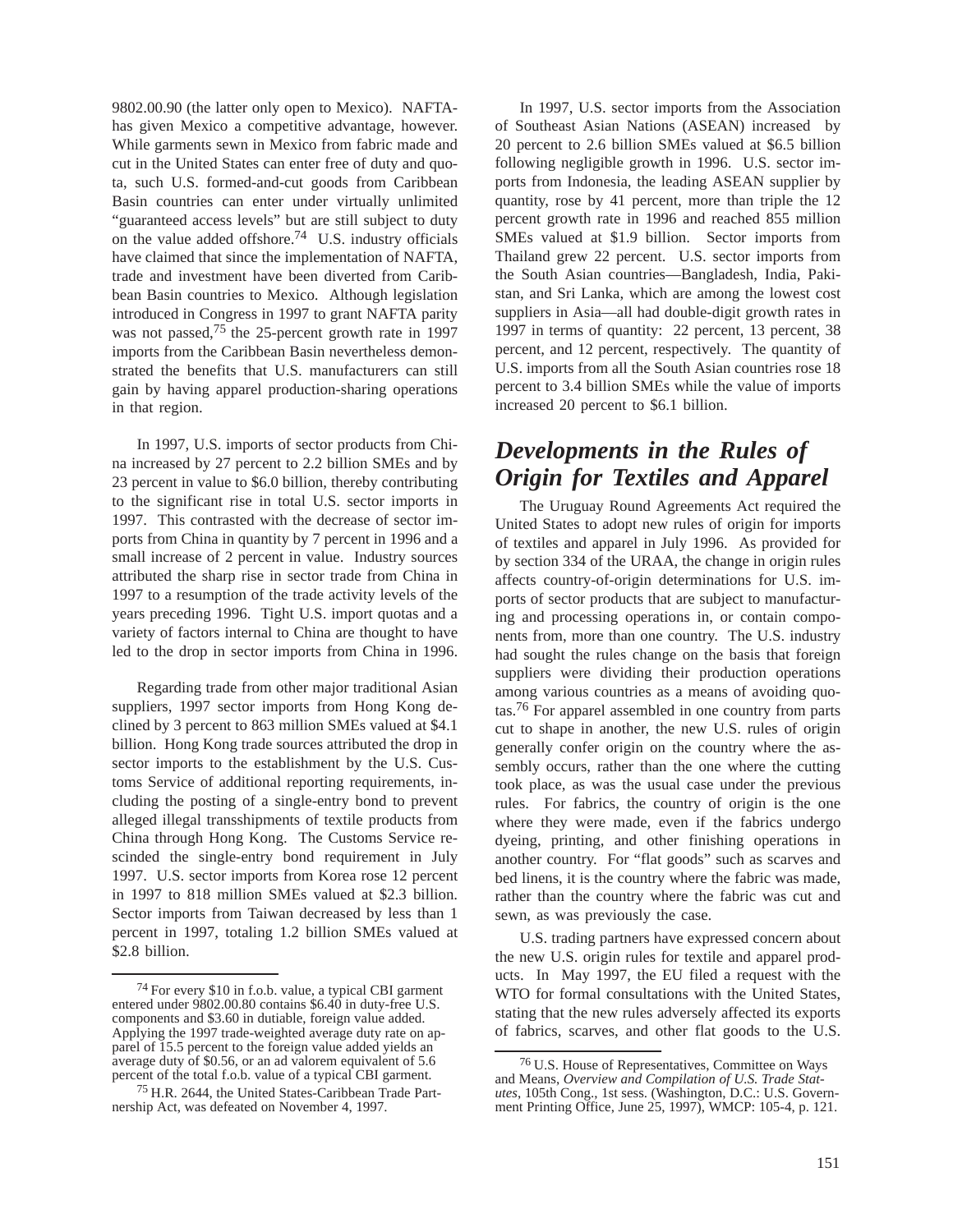market. As a result of the rules change, the EU stated that such goods are no longer recognized in the United States as being of EU origin and lose their quota-free access to the U.S. market. For example, for EU shipments to the United States of "discharge printed fabric" made from unfinished cloth from Egypt, Indonesia, Malaysia, Thailand, and Turkey, the new U.S. rules stipulate that the country of origin is the one where the fabric was formed rather than the one where the fabric was processed. Consequently, whereas in the past European producers had unrestricted access to the U.S. market for their products, the new rules of origin would require them to comply with any U.S. quotas or visa requirements applied to their suppliers of raw fabric. Similarly, the new rules stipulate that EU shipments to the United States of silk scarves made from Chinese fabric are the product of China rather than Italy or France, even though about 80 percent of the total cost of the silk scarves originated in the EU.<sup>77</sup>

Acknowledging that a return to the previous rules of origin for flat goods would require a legislative change (i.e., an amendment to the U.S. statute), the United States and the EU agreed to postpone formal WTO dispute settlement proceedings and accept an interim solution.78 The United States agreed to create an exemption from the marking requirements for imported silk scarves (HTS subheading 6214.10.10) and silk fabrics (HTS heading 5007), thus allowing silk scarves to be imported with modified appellations.<sup>79</sup> In addition, to help alleviate the alleged impact of the rules change on discharge printed fabric,<sup>80</sup> the United States agreed to exempt certain discharge printed fabrics from quotas with respect to Egypt, Indonesia, Malaysia, and is currently negotiating with Thailand and Turkey to provide similar exemptions. On February 25, 1998, the United States released its formal notification to the WTO of its agreement with the EU concerning the exemptions on the rule of origin changes for silk and other fabrics. If the WTO rules of origin harmonization process is not

completed by July 20, 1998, the United States has agreed that within one month it will introduce legislation to restore the rules of origin for flat goods that existed before July 1, 1996.

# **Major U.S. Trade Sanctions Activities**

The United States imposes trade sanctions against specific foreign countries under several statutory authorities.81 Many are administered and enforced by the Office of Foreign Assets Control (OFAC) of the U.S. Department of the Treasury.82 A few specifically targeted trade embargoes are administered and enforced by other agencies. The Bureau of Export Administration, Export Enforcement, of the U.S. Department of Commerce and the U.S. Customs Service of the U.S. Department of the Treasury play a supportive role in monitoring compliance with the U.S. measures.

In this report, the term "trade sanction" applies to actions undertaken (1) to restrict or prohibit U.S. trade with designated hostile and pariah countries to further U.S. policy and national security objectives and (2) to prohibit trade pursuant to U.S. statutory commitments to conserve endangered species. Also considered are certain actions to prohibit U.S. persons or entities from engaging in financial transactions (such as investment and trade finance) that could facilitate international trade by designated hostile and pariah countries.

<sup>77</sup> European manufacturers claimed the changes in the country-of-origin label would also eliminate the prestige and lower the appeal that U.S. consumers often associate with European goods, leading to lower sales. See U.S. Department of State telegram "Textiles/Rules of Origin: Agreement with the EU," message reference No. 146388, Washington, DC, prepared by U.S. Department of State, Aug. 5, 1997.

<sup>78</sup> Ibid.

<sup>79</sup> The appellations include: "designed in Italy," "Dyed and Printed in Italy," "Cut and Sewn in Italy," "Fashioned in Italy," "Crafted in Italy," "Created in Italy," "Gucci of Italy," "Designed and Printed by Gucci in Italy," "Crafted by Gucci in Italy," and "Created by Gucci in Italy."

<sup>80</sup> Discharge printed fabrics refer to fabrics that are processed as follows: dyed, not tinted, a single uniform color other than white; further processed using a method whereby chlorine or other color-destroying chemicals are applied to

<sup>80—</sup>*Continued* discrete portions of the dyed fabric to bleach out or discharge the dye. The fabrics are then printed in those discrete portions thereby yielding a different colored pattern on the previously dyed ground; and/or are subjected to two or more of the following finishing operations: bleaching, shrinking, filling, napping, debating, permanent stiffening, weighting, permanent embossing, or marring.

 $81$  The basic authorizing statutes are the Trading with the Enemy Act (50 U.S.C. App. 1-44); International Emergency Economic Powers Act (50 U.S.C. sec. 1701-06); Iraqi Sanctions Act (Public Law 101-513, 104 Stat. 2047-55); United Nations Participation Act (22 U.S.C. 287c); International Security and Development Cooperation Act (22 U.S.C. 2349 aa-9); The Cuban Democracy Act (22 U.S.C. 6001-10); The Cuban Liberty and Democratic Solidarity Act of 1996 (Public Law 104-114); and The Antiterrorism and Effective Death Penalty Act of 1996 (Public Law 104-132).

<sup>&</sup>lt;sup>82</sup> OFAC acts under Presidential wartime and national emergency powers, as well as authority granted by specific legislation, to impose controls on transactions and to freeze assets under U.S. jurisdiction. OFAC also has the authority to impose civil monetary penalties for certain violations. The United States applies criminal penalties (prison terms and/or monetary penalties) for violations under these regulations. U.S. Department of the Treasury, OFAC, "Foreign Assets Control Regulations for Exporters and Importers, Jan. 15, 1997, found at Internet address http://www.ustreas.gov/treasury/services/fac/fac.html, retrieved Jan. 15, 1998.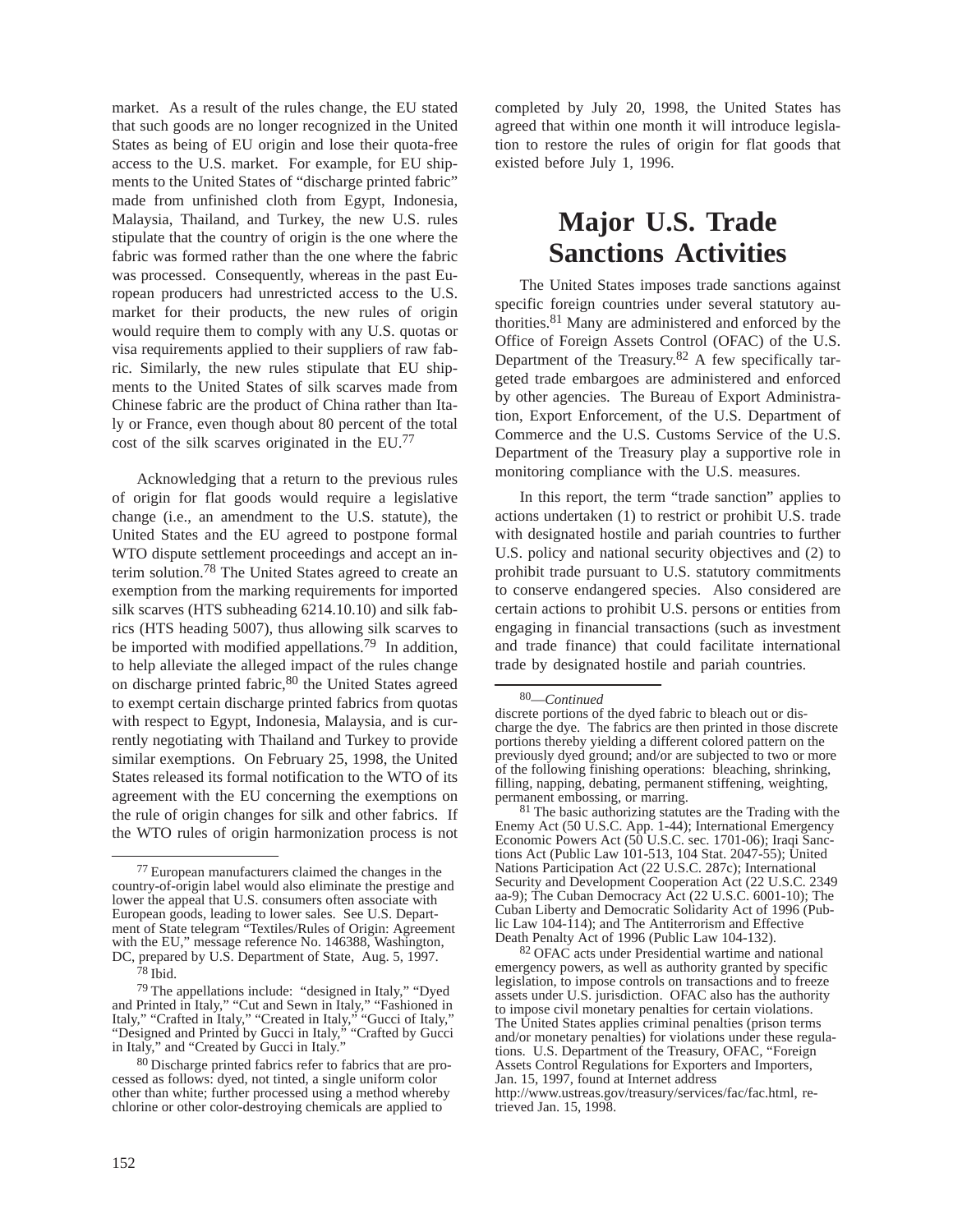U.S. trade sanctions operative during 1997 are covered under many statutes. Some of the U.S. sanctions are multilateral undertakings pursuant to United Nations (UN) resolutions and carried out in close cooperation with other governments; other sanctions are unilateral U.S. actions. In addition to trade sanctions imposed by the Federal Government, several U.S. states and municipalities also imposed international trade sanctions during 1997.

The United States imposed new or additional unilateral trade sanctions against Burma (Myanamar) and Sudan during 1997. Also during 1997, sanctions imposed by the Commonwealth of Massachusetts against companies that do business with Burma (such sanctions also are imposed by other individual U.S. states and municipalities) were the subject of a WTO complaint by U.S. trading partners. Tables 5-13 and 5-14 summarize the status of major U.S. trade sanctions<sup>83</sup> operative during 1997. Eight of the sanctions listed are broadly categorized by targeted country, although a given country may be subject to several U.S. statutory regulations imposing a comprehensive set of trade sanctions. Also listed are U.S. trade sanctions restricting imports of certain shrimp and tuna from countries that do not comply with U.S. marine wildlife conservation efforts.84

<sup>83</sup> For more detailed information on U.S. trade sanctions activities against major trading partners in the context of bilateral relations, see ch. 4; measures undertaken pursuant to section 301 of the Trade Act of 1974 are discussed in ch. 5.

<sup>84</sup> For detailed background information on the listed trade sanctions, see USITC, *The Year in Trade: OTAP, 1996*, USITC publication 3024, pp. 157-164.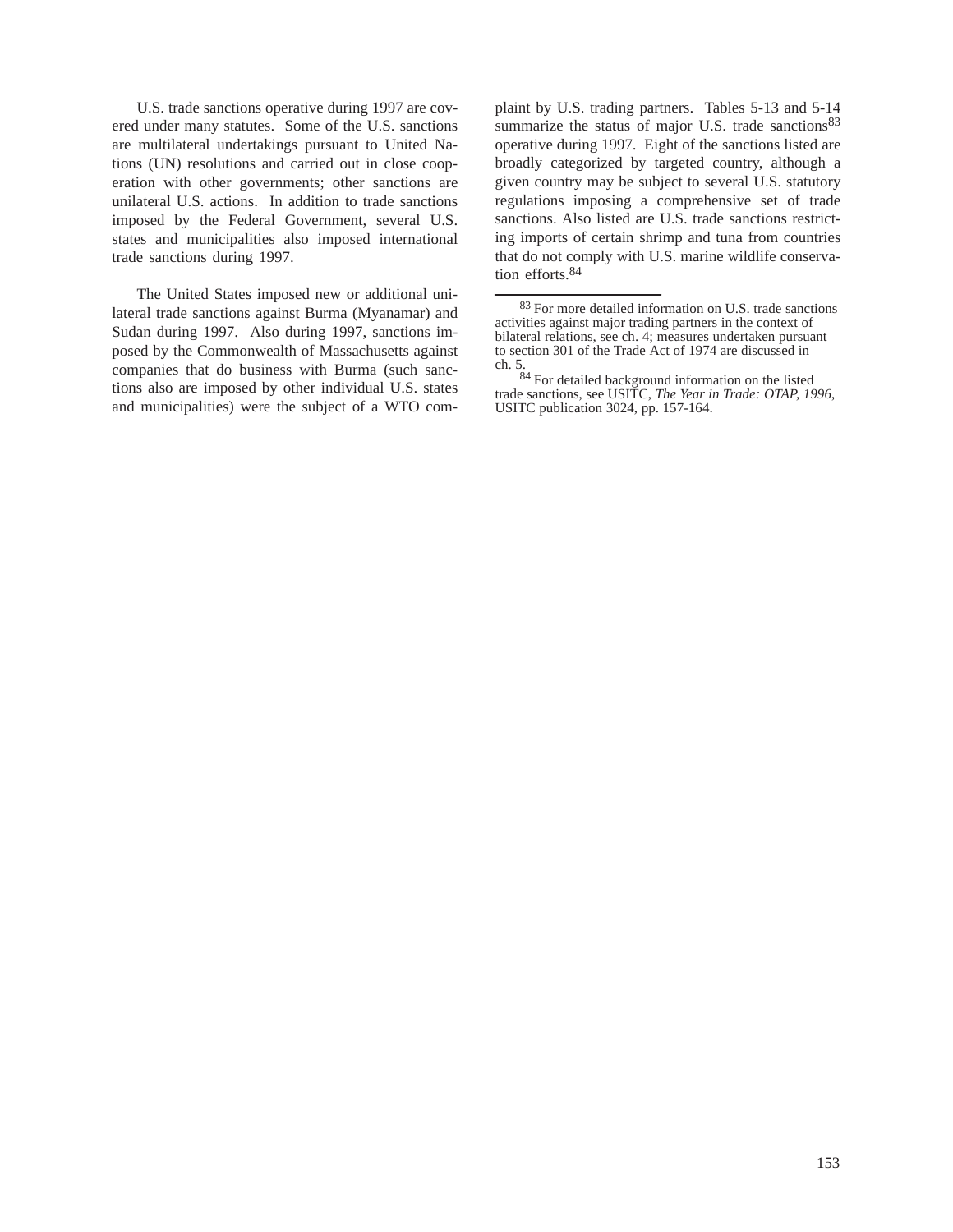**Table 5-13 Summary of major U.S. trade sanctions operative in 1997**

| <b>Country</b>       | <b>Sanctions</b>                                                                                                                                                                                                                                                                                                                                                                                                                                                                                                                                                                                                                                                                                                                                                                                                                                                                                               |
|----------------------|----------------------------------------------------------------------------------------------------------------------------------------------------------------------------------------------------------------------------------------------------------------------------------------------------------------------------------------------------------------------------------------------------------------------------------------------------------------------------------------------------------------------------------------------------------------------------------------------------------------------------------------------------------------------------------------------------------------------------------------------------------------------------------------------------------------------------------------------------------------------------------------------------------------|
| Burma                | Trade: Several U.S. states and municipalities apply selective purchasing/contracting measures<br>against companies that do business with Burma.                                                                                                                                                                                                                                                                                                                                                                                                                                                                                                                                                                                                                                                                                                                                                                |
|                      | Investment and financial dealings: New investment in Burma by U.S. persons prohibited by Executive<br>Order 13047 of May 21, 1997 (62 F.R. 28299).                                                                                                                                                                                                                                                                                                                                                                                                                                                                                                                                                                                                                                                                                                                                                             |
| Cuba $\dots$         | 1997 status: On June 20, 1997, EU filed a complaint (WT/DS88/1) with the WTO against the United<br>States concerning the selective procurement measures enacted by the Commonwealth of Massachu-<br>setts to discriminate against companies that do business in Burma. The EU contends that, as Massa-<br>chusetts is covered under the U.S. schedule to the Agreement on Government Procurement, this vio-<br>lates Articles VIII(B), X and XIII of the Agreement. The EU also contends that the measure also nulli-<br>fies benefits accruing to it under the GPA, as well as impeding the attainment of the objectives of the<br>GPA, including that of maintaining balance of rights and obligations. The matter remains before the<br>WTO pending consultations between the EU and the United States.                                                                                                     |
|                      | Trade: Sanctions prohibit imports of goods or services either directly or through third countries, <sup>1</sup> and<br>prohibit exports or reexports of U.S. goods, technology, or services, brokering offshore transactions,<br>and provision of consulting services by U.S. persons wherever located. <sup>2</sup> Vessels carrying goods or<br>passengers to or from Cuba or carrying goods in which Cuba or a Cuban national has any interest<br>prohibited from entering U.S. ports.                                                                                                                                                                                                                                                                                                                                                                                                                      |
|                      | Investment and financial dealings: Cuban assets in the United States blocked, and total freeze on<br>financial dealings with Cuba. Title III of the 1996 Cuban Liberty and Democratic Solidarity (Libertad)<br>Act, also known as the Helms-Burton Act in reference to the two members of Congress who were the<br>main sponsors of the legislation, Senator Jesse Helms<br>(R-NC) and Representative Dan Burton (R-IN), permits U.S. nationals whose property was<br>confiscated by the Cuban government to sue Cuban governmental entities or foreign investors who<br>use or profit in any way from these properties; title III also authorizes the President to suspend the<br>right to file suit if the President determines that to do so is in the national interest and would expedite<br>the transition to democracy in Cuba, and requires the President to review that decision every six<br>months. |
|                      | 1997 status: No statutory changes. President Clinton has suspended the right of U.S. nationals to file<br>suit pursuant to title III of the Libertad Act since that provision entered into force. The United States<br>and the EU worked to resolve an EU complaint before the WTO filed in 1996 after the United States<br>implemented title III of the Libertad Act. <sup>3</sup> On April 25, 1997, at the request of the EU, the WTO panel<br>suspended its work on this dispute following an agreement between the EU and the United States<br>under which both sides pledged to work cooperatively to develop binding disciplines on dealings in<br>property confiscated in Cuba. Although an October 15, 1997, deadline for establishing a mutually<br>satisfactory agreement was not met, U.S. and EU officials continued to work towards a settlement into<br>early 1998.                             |
| $\text{Iran} \ldots$ | Trade: Sanctions prohibit imports of goods or services either directly or through third countries, <sup>1</sup> and<br>prohibit exports or reexports of U.S. goods, technology, or services, brokering offshore transactions,<br>and provision of consulting services by U.S. persons wherever located. <sup>2</sup> U.S. persons also prohibited<br>from engaging in trade involving Iranian oil or petroleum products refined in Iran, as well as the<br>provision of goods, services, or technology that would benefit the Iranian oil industry.                                                                                                                                                                                                                                                                                                                                                            |
|                      | Investment and financial dealings: U.S. persons prohibited from making new investments in Iran or in<br>Iranian property, including loans, extensions of credit, and commitments of funds.                                                                                                                                                                                                                                                                                                                                                                                                                                                                                                                                                                                                                                                                                                                     |
|                      | 1997 status: Executive Order 13059 of Aug. 19, 1997 (62 F.R. 44531) confirmed that virtually all trade<br>and investment activities with Iran by U.S. persons, wherever located, are prohibited.                                                                                                                                                                                                                                                                                                                                                                                                                                                                                                                                                                                                                                                                                                               |
|                      | See footnotes at end of table.                                                                                                                                                                                                                                                                                                                                                                                                                                                                                                                                                                                                                                                                                                                                                                                                                                                                                 |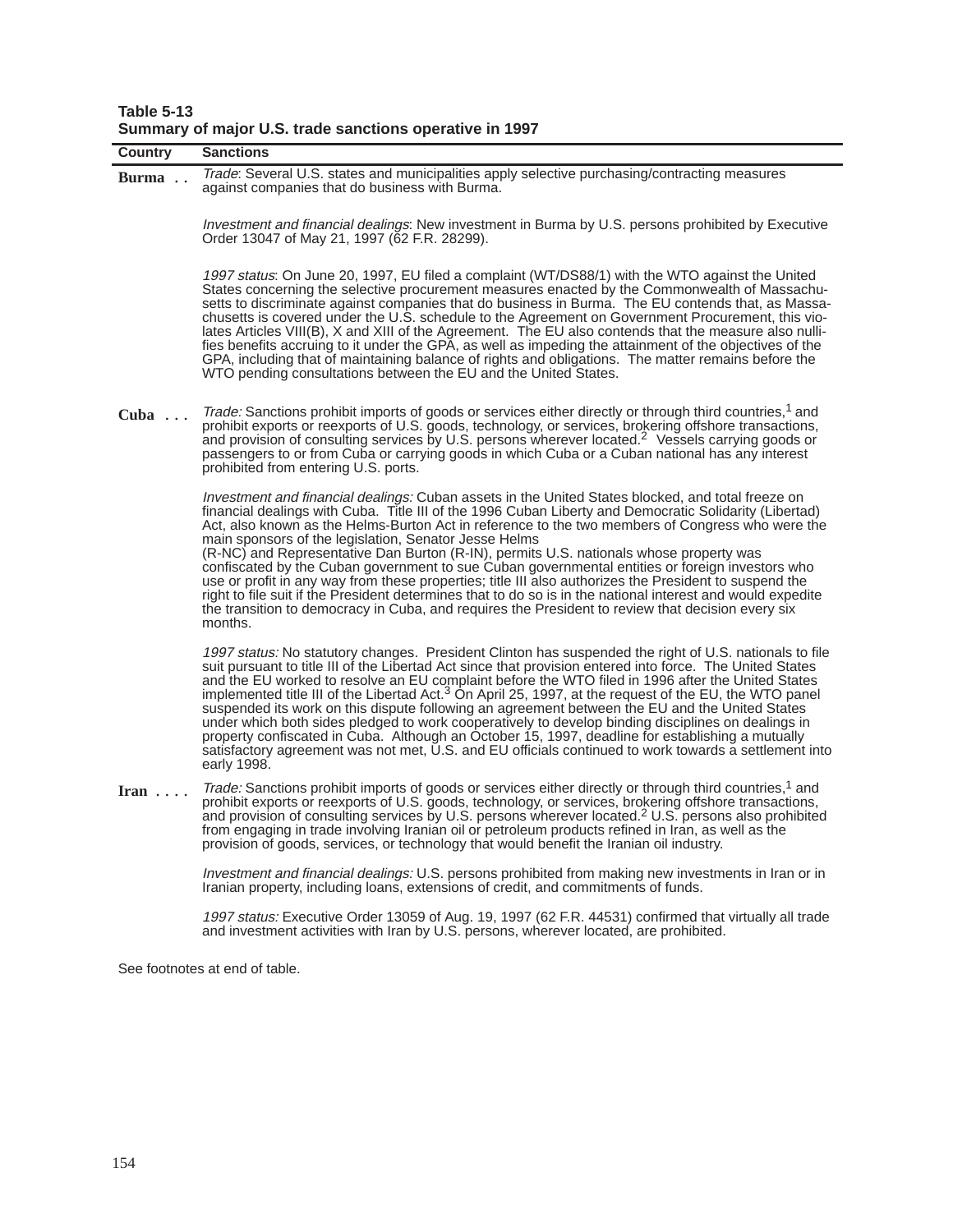#### **Table 5-13—Continued Summary of major U.S. trade sanctions operative in 1997**

| <b>Country</b> | <b>Sanctions</b>                                                                                                                                                                                                                                                                                                                                                                                                                                                                                                                                                                                                                                                                                                                                                                                                                                                                        |
|----------------|-----------------------------------------------------------------------------------------------------------------------------------------------------------------------------------------------------------------------------------------------------------------------------------------------------------------------------------------------------------------------------------------------------------------------------------------------------------------------------------------------------------------------------------------------------------------------------------------------------------------------------------------------------------------------------------------------------------------------------------------------------------------------------------------------------------------------------------------------------------------------------------------|
| $Iraq$         | Trade: Sanctions prohibit imports of goods or services either directly or through third countries, except<br>as provided for under UN Security Council Resolution 986 of 1995 permitting Iraq to sell specific<br>quantities of oil and to purchase specific humanitarian goods (the Iraqi Government delayed<br>implementing Resolution 986 until December 1996). Also prohibited are exports or reexports of U.S.<br>goods, technology, or services, brokering offshore transactions, and provision of consulting services<br>by U.S. persons wherever located, except OFAC-licensed humanitarian goods.                                                                                                                                                                                                                                                                              |
|                | Investment and financial dealings: All assets of the Iraqi government subject to U.S. jurisdiction are<br>blocked. All transfers or commitments to transfer funds or credit by U.S. persons to the Government<br>of Iraq or to persons in Iraq are prohibited.                                                                                                                                                                                                                                                                                                                                                                                                                                                                                                                                                                                                                          |
|                | 1997 status: No statutory changes.                                                                                                                                                                                                                                                                                                                                                                                                                                                                                                                                                                                                                                                                                                                                                                                                                                                      |
| Libya $\ldots$ | Trade: Sanctions prohibit imports of goods or services either directly or through third countries, <sup>1</sup> and<br>prohibit exports or reexports of U.S. goods, technology or services, brokering offshore transactions,<br>and provision of consulting services by U.S. persons wherever located. <sup>2</sup> Also prohibited are<br>transactions that ultimately benefit Libya, including brokering third-country sales of Libyan crude oil or<br>transportation for Libyan cargo. Certain U.S. sales to Libya are permitted, including the sale of parts<br>and components to third countries where the U.S. goods will be "substantially transformed" into new<br>and different articles of commerce prior to shipment to Libya, as well as the sale of goods that come to<br>rest in the inventory of a third-country distributor whose sales are not predominantly to Libya. |
|                | Investment and financial dealings: All contracts, loans, and financial dealings with Libya are<br>prohibited. All assets of the Libyan government subject to U.S. jurisdiction are blocked. Independent<br>transactions by foreign subsidiaries of U.S. firms permitted if no U.S. person or permanent resident<br>has a role.                                                                                                                                                                                                                                                                                                                                                                                                                                                                                                                                                          |
|                | 1997 status: No statutory changes.                                                                                                                                                                                                                                                                                                                                                                                                                                                                                                                                                                                                                                                                                                                                                                                                                                                      |
| <b>North</b>   |                                                                                                                                                                                                                                                                                                                                                                                                                                                                                                                                                                                                                                                                                                                                                                                                                                                                                         |
| Korea          | Trade: Sanctions prohibit imports <sup>1</sup> of goods or services either directly or through third countries, and<br>prohibits exports <sup>2</sup> or reexports of U.S. goods, technology or services, brokering offshore transactions,<br>and provision of consulting services by U.S. persons wherever located. <sup>4</sup>                                                                                                                                                                                                                                                                                                                                                                                                                                                                                                                                                       |
|                | Investment and financial dealings: All contracts Joans, and financial dealings with North Korea                                                                                                                                                                                                                                                                                                                                                                                                                                                                                                                                                                                                                                                                                                                                                                                         |

Investment and financial dealings: All contracts, loans, and financial dealings with North Korea prohibited. All assets of North Korea and North Korean nationals subject to U.S. jurisdiction blocked.

1997 status: No statutory changes.

**Sudan** ... Trade: Sanctions prohibit imports of goods or services either directly or through third countries, and prohibit exports or reexports of U.S. goods, technology, or services, brokering offshore transactions, and provision of consulting services by U.S. persons wherever located.<sup>2</sup>

> Investment and financial dealings: Financial transactions which pose a risk of furthering terrorist acts in the United States prohibited. Beginning in 1997, Sudanese assets in the United States blocked.

> 1997 status: Comprehensive economic sanctions implemented by Executive Order 13067 of Nov. 4, 1997 (62 F.R. 59987) because of Sudan's continued support for international terrorism, efforts to destabilize neighboring governments, and human rights violations.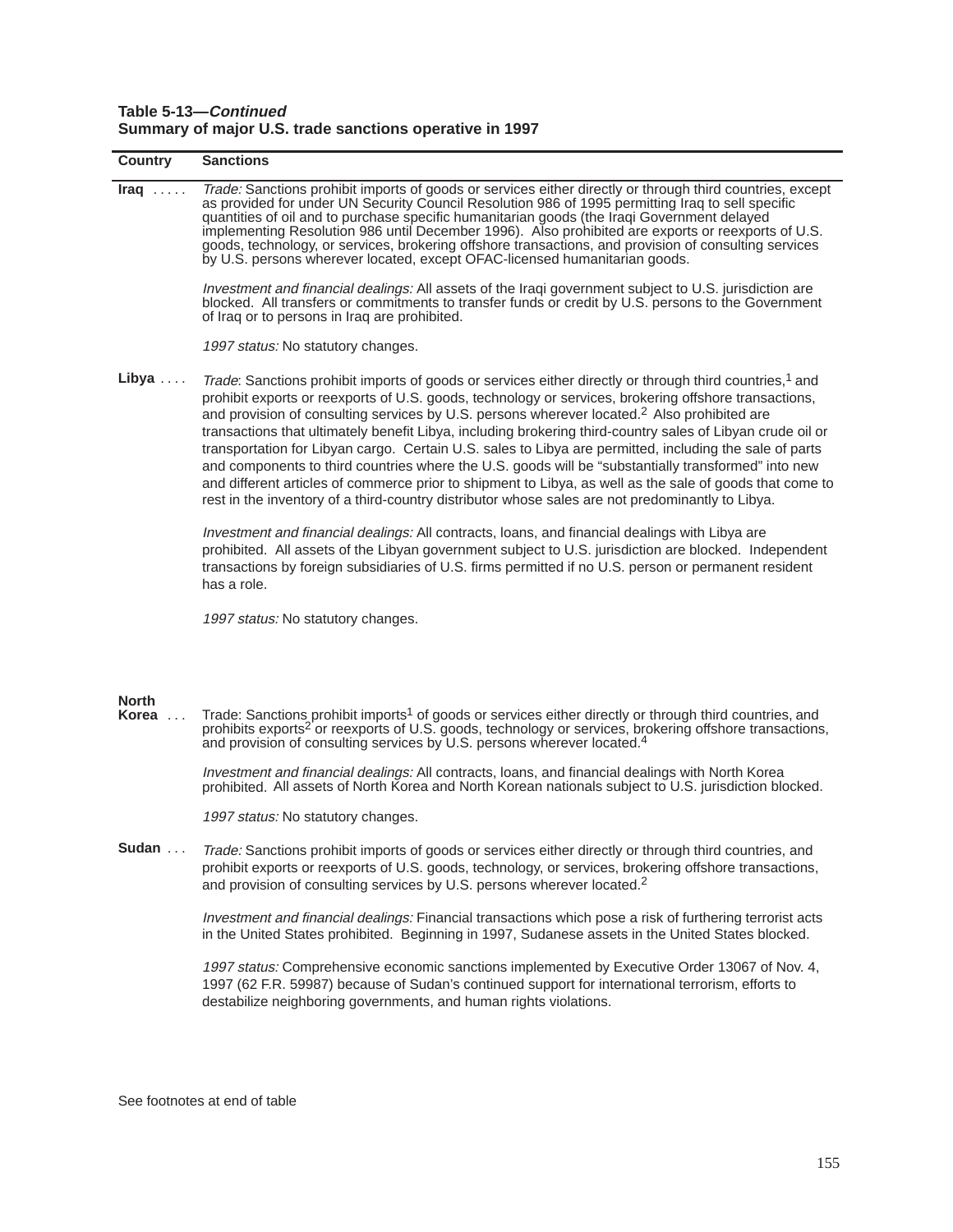#### **Table 5-13—Continued Summary of major U.S. trade sanctions operative in 1997**

| <b>Country</b> | <b>Sanctions</b>                                                                                                                                     |
|----------------|------------------------------------------------------------------------------------------------------------------------------------------------------|
| Syria          | Investment and financial dealings: Sanctions prohibit financial transactions which pose a risk of<br>furthering terrorist acts in the United States. |

1997 status: No statutory changes.

<sup>1</sup> Exceptions allowed for generally \$100 worth of merchandise brought into the United States as accompanied baggage by authorized travelers.

 $2$  Exceptions generally allowed for exports of certain humanitarian goods licensed for export and, in some instances, certain informational material.

<sup>3</sup> For additional information on the impact of the Cuba sanctions on U.S.-EU relations, see the section on the EU in ch. 4.

4 Exceptions allowed when authorized by license granted by the U.S. Department of the Treasury.

Sources: Office of Foreign Assets Control, U.S. Department of the Treasury, compiled by the staff of the USITC; U.S. Department of State telegram, "Certification of Shrimp Imports Under P.L. 101-162," prepared by U.S. Department of State, message reference No. 106060, Washington, DC, June 5, 1997; U.S. Department of State telegram, "Dolphin Conservation Program Act," message reference No. 154257, prepared by U.S. Department of State, Washington, DC, Aug. 16, 1997; and WTO, "Overview of the State-of-Play of WTO Disputes," found at Internet address http://www.wto.org/wto/dispute/bulletin.htm, retrieved Mar. 16, 1998. For detailed background information on the listed trade sanctions, see USITC, *The Year in Trade: OTAP, 1996*, USITC publication 3024, pp. 157-164.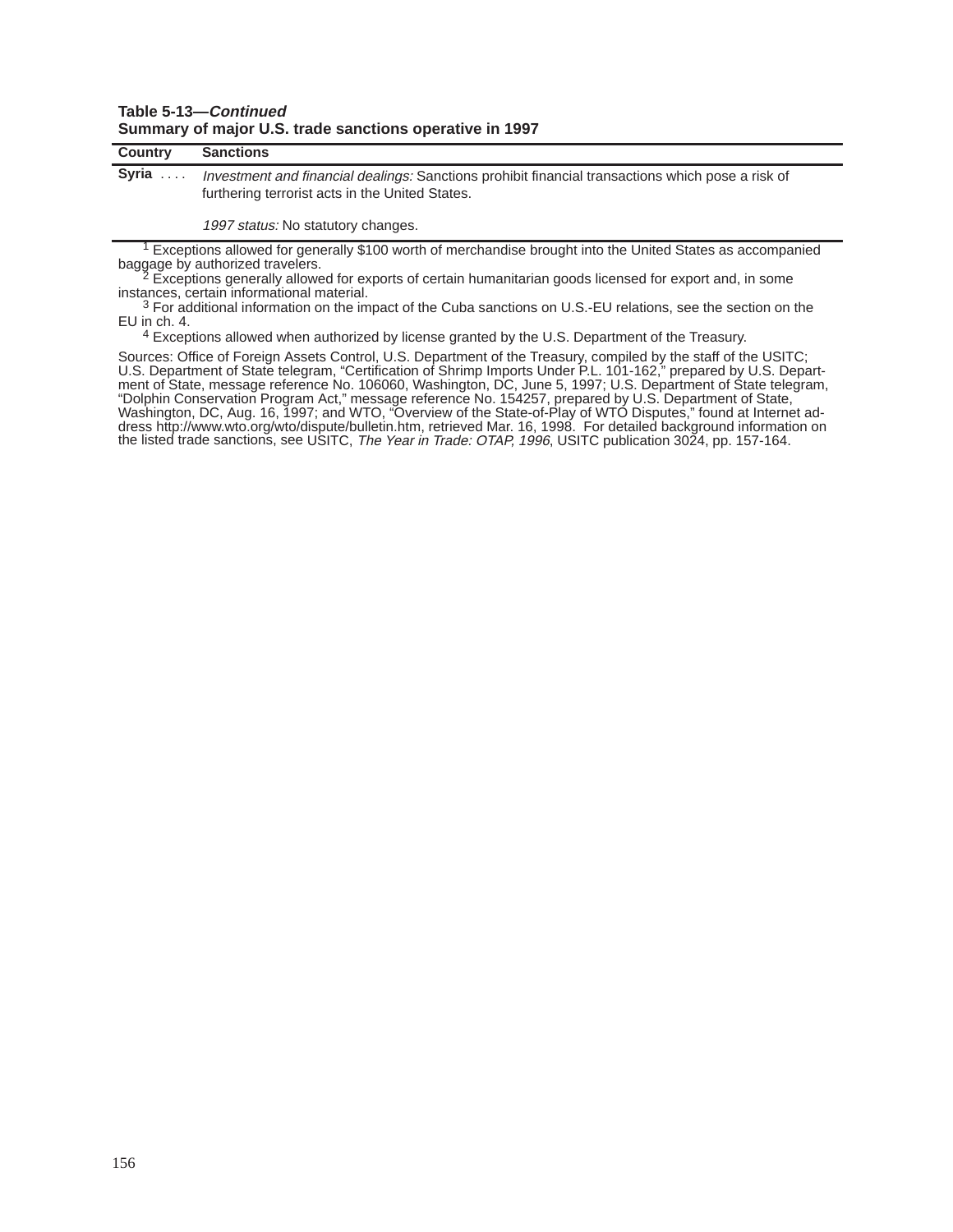#### **Table 5-14 Other trade sanctions**

| <b>Product</b> | <b>Sanctions</b>                                                                                                                                                                                                                                                                                                                                                                                                                                                                                                                                                                                                                                                                                                                                                                                                                                            |
|----------------|-------------------------------------------------------------------------------------------------------------------------------------------------------------------------------------------------------------------------------------------------------------------------------------------------------------------------------------------------------------------------------------------------------------------------------------------------------------------------------------------------------------------------------------------------------------------------------------------------------------------------------------------------------------------------------------------------------------------------------------------------------------------------------------------------------------------------------------------------------------|
| Shrimp         | Section 609 of Public Law 101-162 requires that countries exporting shrimp to the United States<br>have a sea turtle conservation program comparable to the U.S. program or a fishing environment<br>that does not pose a threat to sea turtles. In October 1996, complaints against the United States<br>for its shrimp embargo were filed in the WTO by India, Malaysia, Pakistan, Thailand (WT/DS58),<br>and the Philippines (WT/DS61), alleging U.S. violations of Articles I, XI, and XIII of GATT 1994, as<br>well as nullification and impairment of benefits.                                                                                                                                                                                                                                                                                       |
|                | 1997 status: The President certified 36 shrimp-harvesting countries as eligible to export shrimp to<br>the United States during 1997 (62 F.R. 19157), and so notified Congress by the annual May 1<br>statutory deadline; an additional 7 countries were subsequently certified. On Jan. 9, 1997,<br>Malaysia and Thailand requested the establishment of a WTO dispute resolution panel pursuant to<br>their complaint; Pakistan and India also subsequently separately requested establishment of a<br>panel. A panel was established on Feb. 25, 1997, incorporating all of the complainants (Australia,<br>Colombia, the EU, Guatemala, Hong Kong, Japan, Mexico, Nigeria, Philippines, Singapore, and Sri<br>Lanka reserved their third-party rights). The complaint by the Philippines remains pending<br>consultations.                              |
| Tuna $\ldots$  | The 1972 Marine Mammal Protection Act and its amendments prohibit U.S. imports of yellowfin<br>tuna from countries that harvest the tuna through the use of purse seine nets that encircle dolphins<br>or other marine mammals that swim with schools of yellowfin tuna. Following a 1991 complaint by<br>Mexico to the GATT, a GATT dispute resolution panel found the U.S. embargo inconsistent with<br>GATT rules. A second GATT panel confirmed the first panel's decision in 1994, following a<br>complaint by the EU on behalf of the Netherlands Antilles.                                                                                                                                                                                                                                                                                           |
|                | 1997 status: Imports of yellowfin tuna from all of the Eastern Tropical Pacific (ETP) Ocean fishing<br>nations other than Ecuador and Spain were subject to the U.S. embargo during 1997. <sup>1</sup> On Aug. 15,<br>1997, President Clinton signed into law the International Dolphin Conservation Program Act (H.R.<br>408). This legislation provides for an end to the unilateral embargoes on imports of yellowfin tuna<br>required by existing U.S. law once a legally binding international dolphin conservation program is<br>formalized. In early 1998, the United States and several of its trading partners drafted an<br>agreement to implement the 1995 Panama Declaration, under which members of the<br>Inter-American Tropical Tuna Commission pledge to reduce to below 5,000 by 1999 the number of<br>dolphins killed by ETP tuna boats. |

<sup>1</sup> For additional information on the impact of the tuna embargo on U.S.-Mexican bilateral relations, see the section on Mexico in ch. 4.

Sources: Office of Foreign Assets Control, U.S. Department of the Treasury, compiled by the staff of the USITC; U.S. Department of State telegram, "Certification of Shrimp Imports Under P.L. 101-162," prepared by U.S. Department of State, message reference No. 106060, Washington, DC, June 5, 1997; U.S. Department of State telegram, "Dolphin Conservation Program Act," message reference No. 154257, prepared by U.S. Department of State, Washington, DC, Aug. 16, 1997; and WTO, "Overview of the State-of-Play of WTO Disputes," found at Internet address http://www.wto.org/wto/dispute/bulletin.htm, retrieved Mar. 16, 1998. For detailed background information on the listed trade sanctions, see USITC, The Year in Trade: OTAP, 1996, USITC publication 3024, pp. 157-164.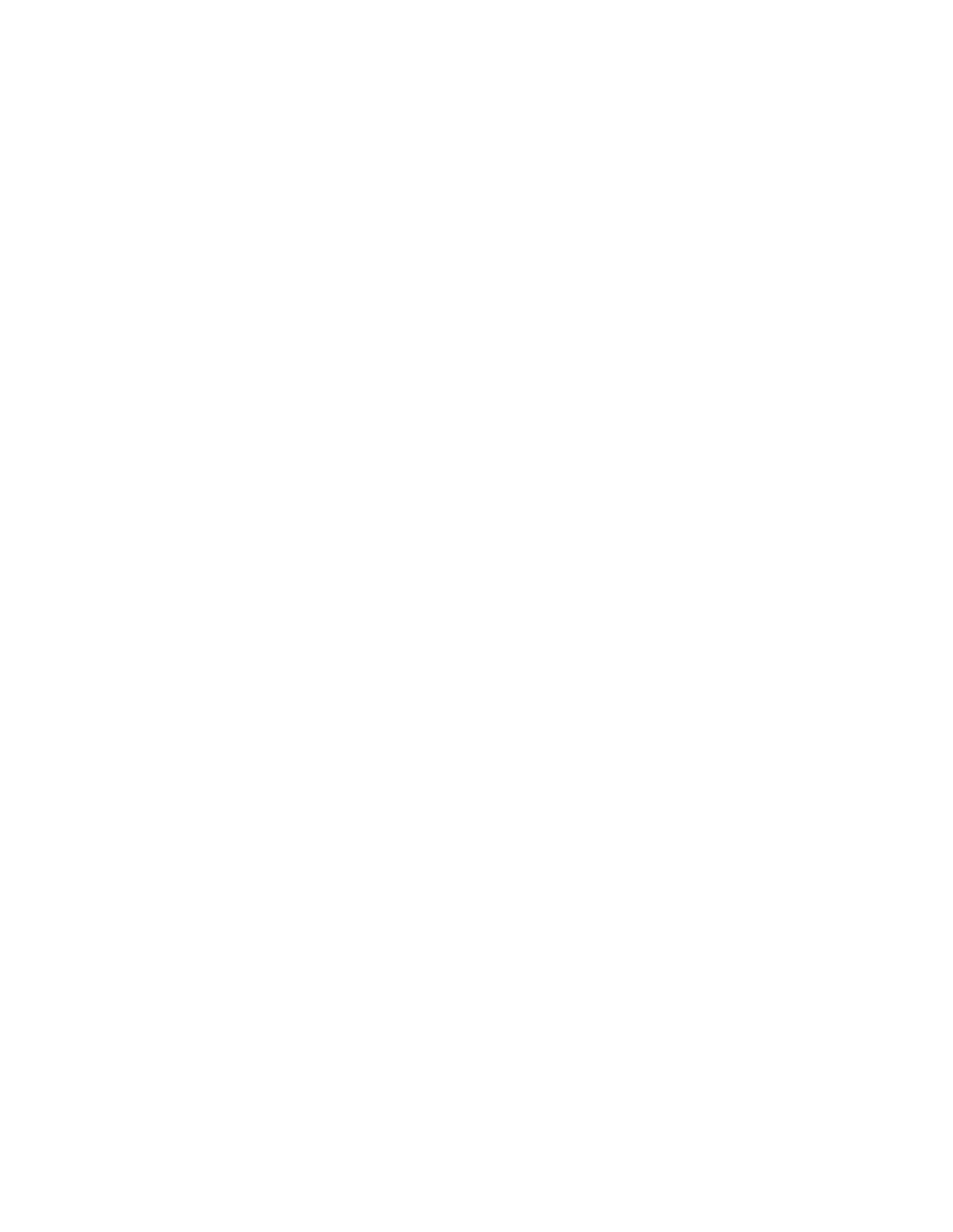# **APPENDIX Statistical Tables**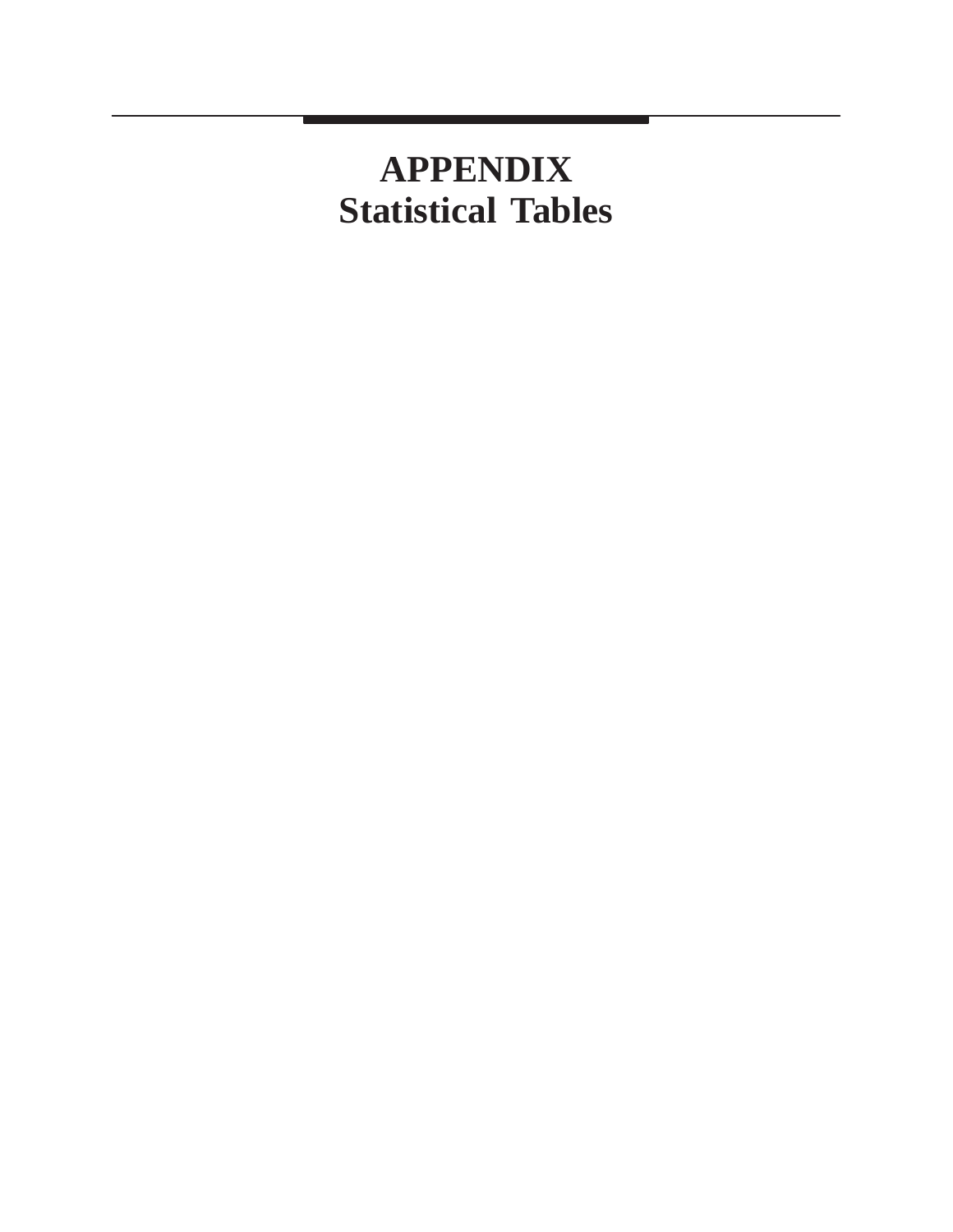### **Table A-1 U.S. merchandise trade with Canada, by SITC numbers (revision 3), 1995-97**

(1,000 dollars)

| <b>SITC</b><br>section<br>No.   | <b>Description</b>                                            | 1995                                                                                                                                          | 1996                                                                                                                                          | 1997                                                                                                                                          |
|---------------------------------|---------------------------------------------------------------|-----------------------------------------------------------------------------------------------------------------------------------------------|-----------------------------------------------------------------------------------------------------------------------------------------------|-----------------------------------------------------------------------------------------------------------------------------------------------|
|                                 |                                                               |                                                                                                                                               | U.S. exports                                                                                                                                  |                                                                                                                                               |
| 0<br>2<br>5<br>8<br>9           | Commodities and transactions not classified elsewhere in SITC | 5,301,201<br>203,469<br>4,259,158<br>1.414.956<br>124,589<br>10,360,727<br>15,417,848<br>61,652,333<br>11,623,693<br>2,903,166<br>113,261,142 | 5,499,424<br>232,888<br>3,758,615<br>1.851.287<br>173.639<br>11.334.840<br>16,058,037<br>64,785,287<br>11,869,949<br>3,558,877<br>119,122,843 | 5,925,162<br>301,653<br>4,282,685<br>2,280,104<br>222.703<br>12,712,646<br>18,730,028<br>73,658,380<br>13,334,655<br>3,345,590<br>134,793,606 |
|                                 |                                                               |                                                                                                                                               | U.S. imports                                                                                                                                  |                                                                                                                                               |
| 0<br>2<br>3<br>5<br>6<br>8<br>9 | Commodities and transactions not classified elsewhere in SITC | 5,646,490<br>677.665<br>10,898,443<br>13,665,083<br>339,184<br>8,126,301<br>25,381,147<br>63,645,520<br>7,760,633<br>8,741,416                | 6.663.389<br>750.345<br>11,314,720<br>16.775.287<br>404.754<br>8,530,839<br>25,833,114<br>67,327,222<br>8,992,086<br>9,706,847                | 7,413,214<br>814.940<br>11,950,346<br>17,882,257<br>379.240<br>9,510,738<br>27,305,567<br>72,064,695<br>10,301,342<br>10,258,672              |
|                                 |                                                               | 144,881,881                                                                                                                                   | 156,298,602                                                                                                                                   | 167,881,010                                                                                                                                   |

Note.—Because of rounding, figures may not add to totals shown. The abbreviation, nesi, stands for "not elsewhere specified or included." Source: Compiled from official statistics of the U.S. Department of Commerce.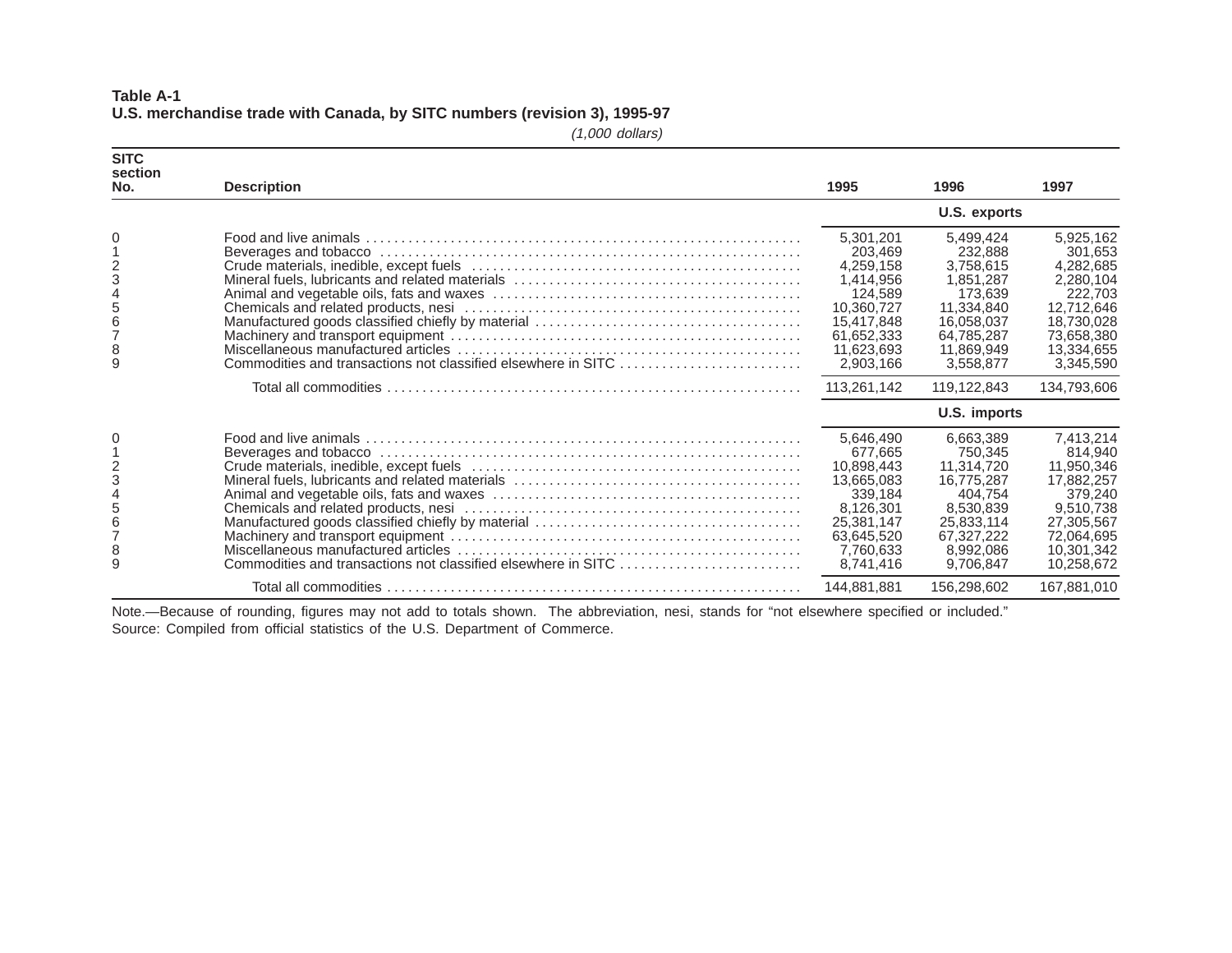### **Table A-2 Leading exports to Canada, by Schedule B number, 1995-97**

(1,000 dollars)

| <b>Schedule B</b><br>No. | <b>Description</b>                                                                | 1995               | 1996               | 1997                 |
|--------------------------|-----------------------------------------------------------------------------------|--------------------|--------------------|----------------------|
| 8703.24                  | Passenger motor vehicles with spark-ignition internal combustion reciprocating    |                    |                    |                      |
|                          |                                                                                   | 4,067,839          | 4,231,410          | 5.298.707            |
| 8708.29                  | Parts and accessories of bodies (including cabs) for motor vehicles               | 4,250,195          | 4,410,316          | 4,706,272            |
| 8703.23                  | Passenger motor vehicles with spark-ignition internal combustion reciprocating    |                    |                    |                      |
|                          |                                                                                   | 3,092,099          | 3,509,281          | 3,932,783            |
| 8708.99                  |                                                                                   | 3,120,899          | 3,126,957          | 3,708,625            |
| 8407.34                  | Reciprocating spark-ignition piston engines, of a cylinder capacity over 1,000 cc | 2,095,128          | 2,347,422          | 2,578,791            |
| 8704.31                  | Motor vehicles for transporting goods, with spark-ignition internal-combustion    |                    |                    |                      |
|                          | Piston engine, gross vihicle weight not exceeding 5 mt                            | 1,711,633          | 2,027,978          | 2.372.856            |
| 8542.13                  |                                                                                   |                    | 2,042,655          | 2,142,948            |
| 8708.40                  |                                                                                   | 2,127,987          | 2.041.641          | 2.096.184            |
| 9880.00 <sup>2</sup>     | Estimate of non-canadian low value export shipments; compiled low value           | 1,962,846          | 2.413.696          | 1.966.754            |
| 8473.30                  | Parts and accessories for automatic data processing machines and units            | 1,438,221          | 1,387,637          | 1,341,975            |
| 8471.50                  | Digital processing units other than those of 8471.41 and 8471.49                  | $^{(3)}$           | 1,053,101          | 1,332,160            |
| 8409.91                  | Parts for spark-ignition internal-combustion piston engines                       | 846.317            | 1.094.039          | 1.296.249            |
| 8708.39                  | Brakes and servo-brakes and parts for motor vehicles                              | 931,266            | 989.663            | 1.064.624            |
| 8701.20<br>9032.89       |                                                                                   | 1.020.135          | 789.893            | 1.055.431            |
| 8803.30                  | Automatic regulating or controlling instruments and apparatus                     | 794,389<br>679,482 | 710,810            | 1,019,438<br>864,745 |
| 7606.12                  | Rectangular plates, sheets and strip, over 0.2 mm thick, of aluminum alloy        | 889,408            | 770,964<br>756.696 | 830.697              |
| 4901.99                  | Printed books, brochures, leaflets and similar printed matter, other than in      |                    |                    |                      |
|                          |                                                                                   | 753.069            | 731.383            | 802.992              |
| 8525.20                  | Transmission apparatus incorporating reception apparatus for radiotelephony       | 352,016            | 382,305            | 743.813              |
| 2710.00                  | Petroleum oils and oils obtained from bituminous minerals, other than crude.      | 535.857            | 620.363            | 713.832              |
| 8479.89                  | Machines and mechanical appliances having individual functions                    | 334.956            | 394.548            | 709.350              |
| 9401.90                  |                                                                                   | 640.318            | 619.510            | 684.297              |
| 8408.20                  | Compression-ignition internal-combustion piston engines                           | 836,374            | 612,196            | 673,287              |
| 8471.49                  | Other digital automatic data processing machines, entered in the form of systems  | (4)                | 611.969            | 672,135              |
| 4902.90                  | Newspapers, etc. appearing less than 4 times per week                             | 619,465            | 631.020            | 650,786              |
|                          |                                                                                   | 33,099,900         | 38,307,454         | 43,259,733           |
|                          |                                                                                   | 113,261,142        | 119,122,843        | 134.793.606          |

<sup>1</sup> Prior to 1996, exports reported under *Schedule B* 8542.11 part, .19 part, .20 part, and .80 part. <sup>2</sup> Special "Census Use Only" reporting number estimating low-valued exports.

 $^3$  Prior to 1996, exports reported under *Schedule B* 8471.91 part.<br><sup>4</sup> Prior to 1996, exports reported under *Schedule B* 8471.91 part, .92 part, .93 part, and .99 part.

Note.—Because of rounding, figures may not add to totals shown. The abbreviation, nesi, stands for "not elsewhere specified or included." Source: Compiled from official statistics of the U.S. Department of Commerce.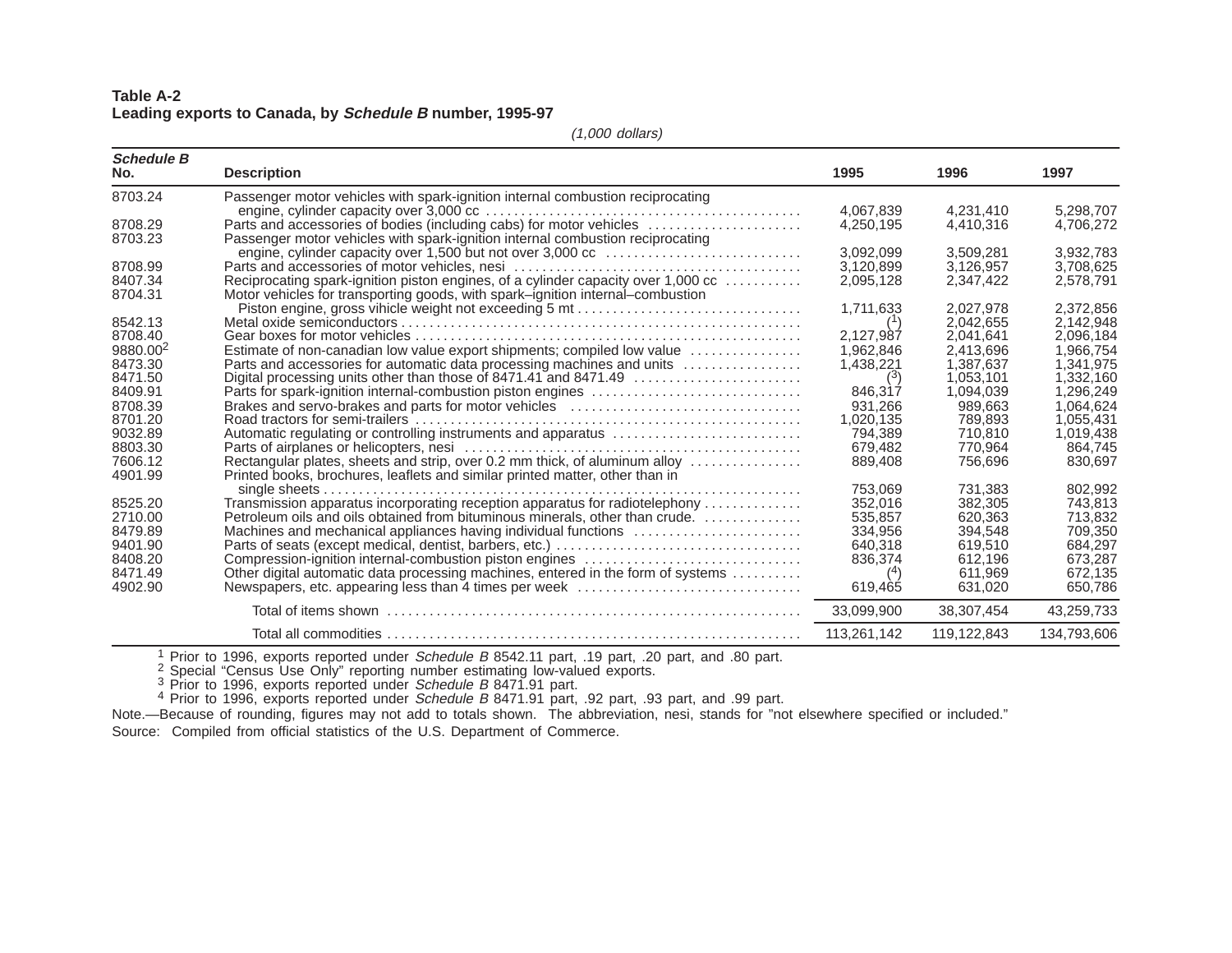### **Table A-3 Leading imports from Canada, by HTS numbers, 1995-97**

(1,000 dollars)

| HTS No.  | <b>Description</b>                                                                    | 1995        | 1996        | 1997        |
|----------|---------------------------------------------------------------------------------------|-------------|-------------|-------------|
| 8703.24  | Passenger motor vehicles with spark-ignition internal-combustion reciprocating piston |             |             |             |
|          |                                                                                       | 20,578,804  | 19,372,032  | 19,880,796  |
| 2709.00  | Petroleum oils and oils obtained from bituminous minerals, crude                      | 6,139,318   | 7,367,016   | 7,423,720   |
| 8704.31  | Motor vehicles for transporting goods, with spark-ignition internal-combustion        |             |             |             |
|          | piston engine, gross vehicle weight, not exceeding 5 mt                               | 6,119,187   | 5,839,170   | 7,065,416   |
| 4407.10  | Coniferous wood sawn or chipped lengthwise, sliced or peeled, of thickness            |             |             |             |
|          | exceeding 6mm<br>.                                                                    | 4.952.193   | 6,251,623   | 6,598,640   |
| 9801.00  | U.S. articles exported and returned, not advanced or improved in condition, animals   |             |             |             |
|          | exported or returned<br>.                                                             | 5,485,905   | 5,847,162   | 6,076,681   |
| 8703.23  | Passenger motor vehicles with spark-ignition internal-combustion reciprocating piston |             |             |             |
|          |                                                                                       | 2.826.323   | 5.087.297   | 5.461.001   |
| 2711.21  |                                                                                       | 3.246.194   | 3.914.607   | 5.068.629   |
| 4801.00  |                                                                                       | 4,371,269   | 4,019,150   | 3,488,032   |
| 8708.99  |                                                                                       | 3,120,298   | 3.198.181   | 3,164,471   |
| 2710.00  | Petroleum oils and oils obtained from bituminous minerals, other than crude; and      |             |             |             |
|          |                                                                                       | 1.680.425   | 2.482.415   | 2.385.893   |
| 8473.30  | Parts and accessories for automatic data processing machines and units                | 2,870,644   | 2,364,805   | 2,267,445   |
| 8542.13  | Metal oxide semiconductors.<br>.                                                      | (1)         | 1,809,672   | 2,044,459   |
| 8407.34  |                                                                                       | 986.352     | 1,712,136   | 1,958,517   |
| 8708.29  |                                                                                       | 1,144,186   | 1,599,083   | 1,832,276   |
| 7108.12  | Gold, nonmonetary, unwrought nesi (other than powder)                                 | 1.256.180   | 1,631,647   | 1,691,546   |
| 8701.20  |                                                                                       | 1.582.605   | 1.337.175   | 1.656.051   |
| 4703.21  | Chemical woodpulp, soda or sulfate, other than dissolving grades, semibleached or     |             |             |             |
|          |                                                                                       | 2.402.625   | 1,654,302   | 1.649.436   |
| 9999.952 |                                                                                       | 1,425,914   | 1,530,975   | 1.628.019   |
| 7601.20  |                                                                                       | 1.219.414   | 1.187.692   | 1.410.338   |
| 8802.30  | Airplanes and aircraft, of an unladen weight over 2,000 kg but not over 15,000 kg     | 588.733     | 996.569     | 1,196,435   |
| 4802.60  | Paper nesi, over 10% (weight) fiber obtained by mechanical process                    | 1,043,735   | 1,049,533   | 1,154,359   |
| 7601.10  |                                                                                       | 1.306.148   | 1.032.873   | 1.072.992   |
| 2716.00  |                                                                                       | 855.698     | 901.670     | 978.160     |
| 8517.90  |                                                                                       | 585.788     | 902.454     | 948.040     |
| 0102.90  |                                                                                       | 862,118     | 1,000,004   | 944,124     |
|          |                                                                                       | 76,650,055  | 84,089,244  | 89,045,476  |
|          |                                                                                       | 144.881.881 | 156,298,602 | 167,881,010 |

<sup>1</sup> Prior to 1996, exports reported under HTS 8542.11 part, .19 part, .20 part, and .80 part. <sup>2</sup> Special "Census Use Only" reporting number estimating low-valued imports.

Note.—Because of rounding, figures may not add to totals shown. The abbreviation, nesi, stands for "not elsewhere specified or included."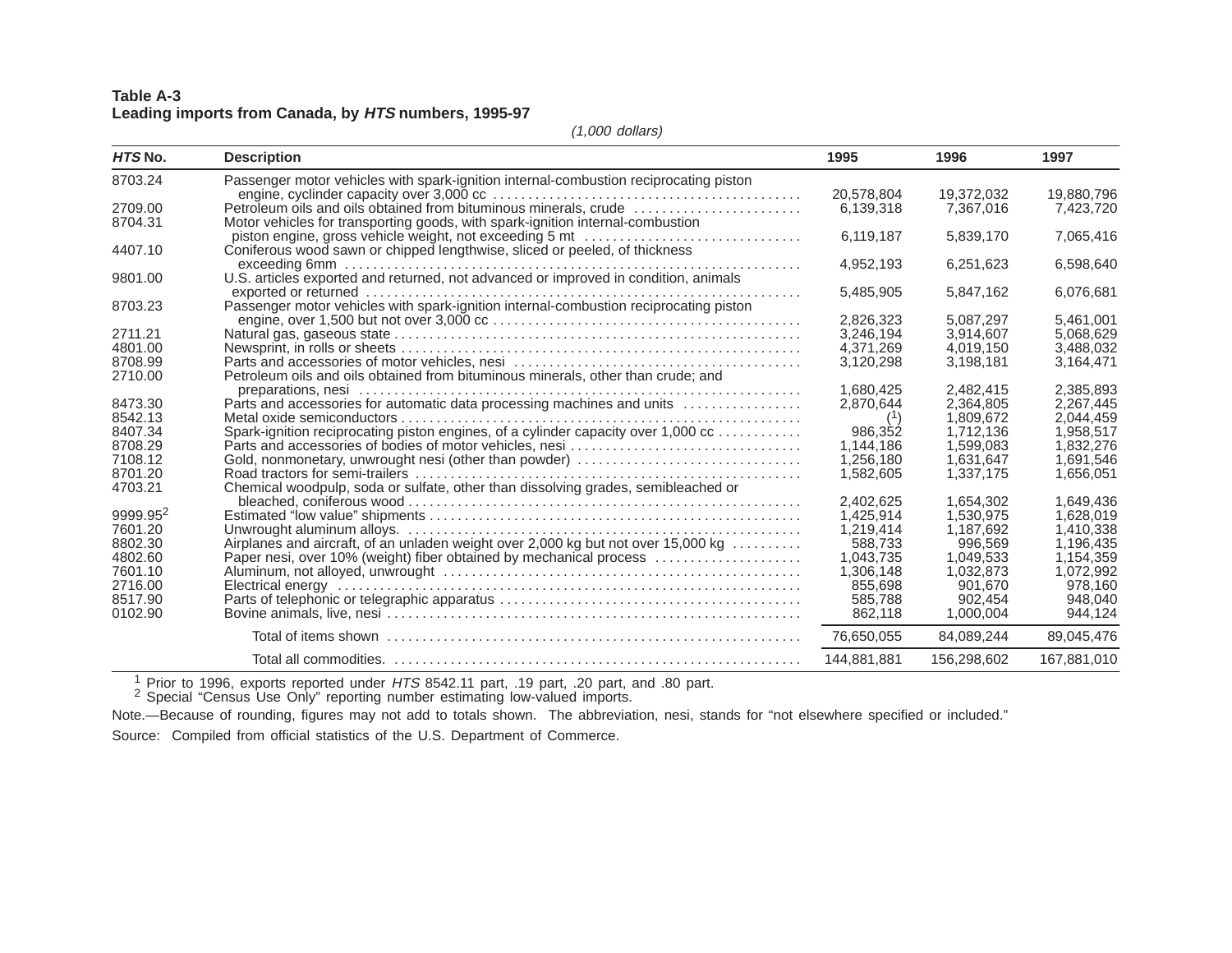### **Table A-4 U.S. merchandise trade with the European Union, by SITC numbers (revision 3), 1995-97**

(1,000 dollars)

| <b>SITC</b><br>section<br>No. | <b>Description</b>                                            | 1995                                                                                                                                           | 1996                                                                                                                                           | 1997                                                                                                                                           |
|-------------------------------|---------------------------------------------------------------|------------------------------------------------------------------------------------------------------------------------------------------------|------------------------------------------------------------------------------------------------------------------------------------------------|------------------------------------------------------------------------------------------------------------------------------------------------|
|                               |                                                               |                                                                                                                                                | U.S. exports                                                                                                                                   |                                                                                                                                                |
| 0<br>3<br>5<br>6<br>8<br>9    | Commodities and transactions not classified elsewhere in SITC | 4,647,714<br>2,777,735<br>7.805.881<br>2,520,936<br>290,816<br>14,897,383<br>7,950,361<br>55,281,021<br>14,573,830<br>5,570,285<br>116,315,962 | 4,745,961<br>2,575,617<br>7.049.765<br>2.697.421<br>260.594<br>15,018,280<br>7,864,553<br>57,328,374<br>15,106,614<br>7,072,131<br>119,719,310 | 4,614,150<br>2,351,538<br>7,291,558<br>2,456,632<br>241,573<br>17,407,726<br>9,005,187<br>65,945,637<br>16,532,031<br>5,905,124<br>131,751,156 |
|                               |                                                               |                                                                                                                                                | U.S. imports                                                                                                                                   |                                                                                                                                                |
| 0<br>3<br>5<br>6<br>8<br>9    | Commodities and transactions not classified elsewhere in SITC | 2,692,243<br>3,093,861<br>1,366,382<br>3,703,626<br>353,750<br>16,259,157<br>19,008,897<br>59,361,285<br>18,850,594<br>6,145,518               | 2,860,308<br>3,474,811<br>1,350,670<br>4.254.085<br>461,232<br>19.085.053<br>20,026,561<br>62,442,613<br>20.389.556<br>7,109,629               | 3,028,922<br>3,861,157<br>1,505,497<br>3,928,611<br>432,936<br>22,117,040<br>21,237,368<br>69,790,369<br>22,384,989<br>7,603,294               |
|                               |                                                               | 130,835,313                                                                                                                                    | 141,454,518                                                                                                                                    | 155,890,182                                                                                                                                    |

Note.—Because of rounding, figures may not add to totals shown. The abbreviation, nesi, stands for "not elsewhere specified or included." Source: Compiled from official statistics of the U.S. Department of Commerce.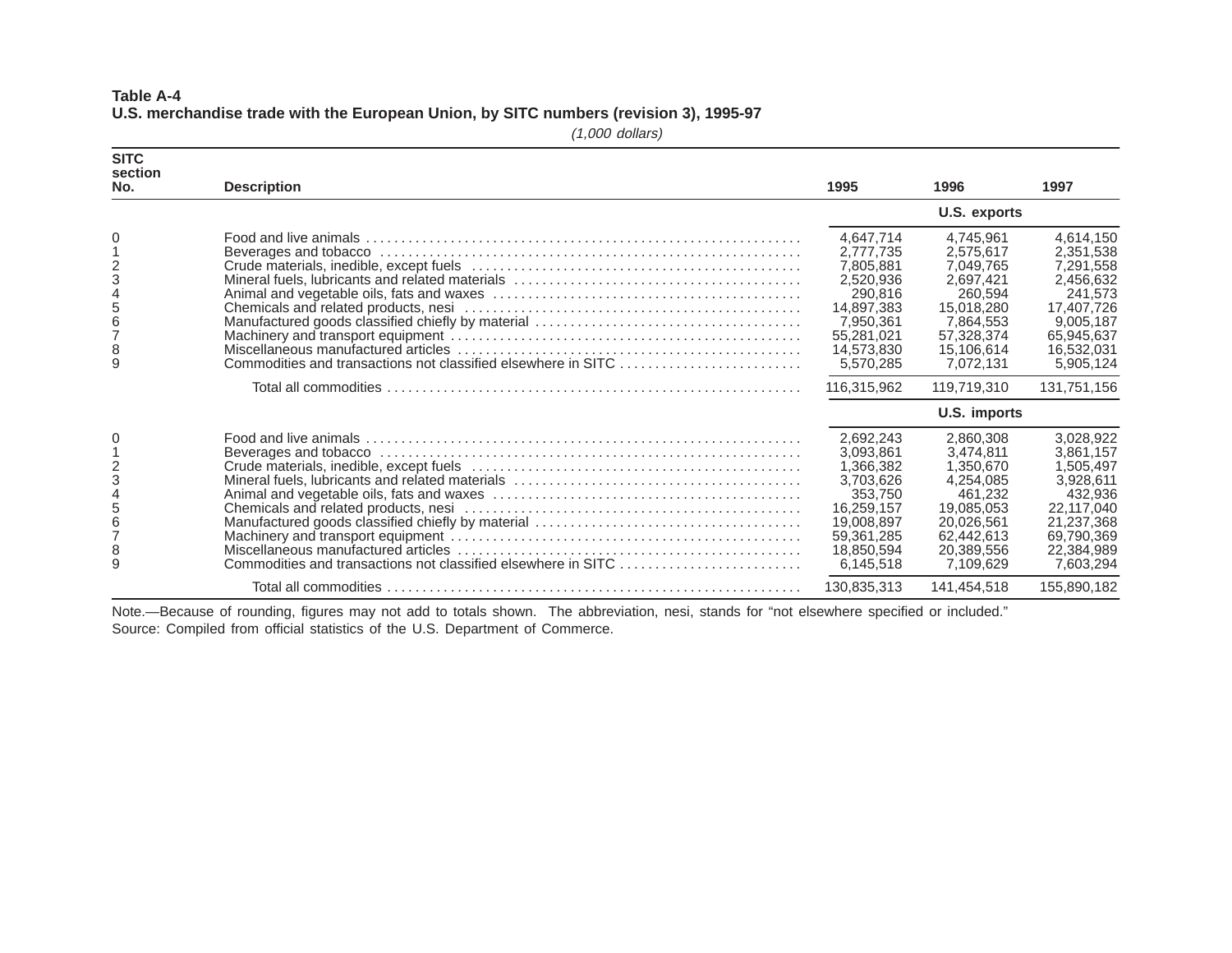### **Table A-5 Leading exports to the European Union, by Schedule B numbers, 1995-97**

(1,000 dollars)

| <b>Schedule B</b><br>No. | <b>Description</b>                                                                        | 1995        | 1996        | 1997        |
|--------------------------|-------------------------------------------------------------------------------------------|-------------|-------------|-------------|
| 8473.30                  | Parts and accessories for automated data processing machines and units                    | 6,217,129   | 6,566,543   | 7,364,918   |
| 8802.40                  | Airplanes and other aircraft, of an unladen weight exceeding 15,000 kg                    | 3,675,047   | 3,927,581   | 6,688,338   |
| 8803.30                  |                                                                                           | 3,157,807   | 3,533,272   | 4,147,083   |
| 9880.001                 |                                                                                           | 2.937.221   | 3.097.566   | 3.286.232   |
| 8411.91                  |                                                                                           | 1,860,525   | 2.050.435   | 2,742,081   |
| 1201.00                  |                                                                                           | 2,006,425   | 2,348,784   | 2,315,842   |
| 8471.80                  |                                                                                           |             | 1,912,643   | 2,222,838   |
| 8708.99                  |                                                                                           | 2,342,959   | 2.345.029   | 2,155,643   |
| 8542.13                  |                                                                                           |             | 1,391,811   | 1.534.338   |
| 2701.12                  | Bituminous coal, whether or not pulverized, but not agglomerated                          | 1,739,033   | 1,745,058   | 1,519,246   |
| 9018.90                  | Medical, surgical, dental or veterinamy sciences instruments, appliances, and parts, nesi | 905.086     | 1.057.761   | 1,314,483   |
| 8471.49                  | Other digital automated data processing machines, entered in the form of systems          | (4)         | 2,137,038   | 1,255,030   |
| 7108.12                  | Nonmonetary gold (including gold plated with platinum), unwrought, excluding powder       | 1,211,941   | 2,426,527   | 1,220,238   |
| 8703.23                  | Passenger motor vehicles with spark-ignition internal-combustion reciprocating            |             |             |             |
|                          |                                                                                           | 1,092,091   | 1,514,978   | 1.212.767   |
| 3822.00                  | Composite diagnostic or laboratory reagents, except pharmaceuticals                       | 888,130     | 980.463     | 1.123.945   |
| 8471.70                  |                                                                                           | (5)         | 742,041     | 1,050,358   |
| 2402.20                  |                                                                                           | 1,711,912   | 1.329.419   | 1,046,927   |
| 8411.99                  |                                                                                           | 552,822     | 605,805     | 924,996     |
| 8479.89                  | Machines and mechanical appliances having individual functions, nesi                      | 916,341     | 805,617     | 737,679     |
| 8471.60                  | Input or output units of automatic data processing machines                               |             | 523.112     | 721.808     |
| 9018.39                  |                                                                                           | 479,853     | 625,393     | 709,060     |
| 8471.50                  |                                                                                           |             | 433,582     | 698,529     |
| 3004.90                  |                                                                                           | 274.618     | 456.889     | 693,502     |
| 9018.19                  |                                                                                           | 795,988     | 742.264     | 660,540     |
| 8411.12                  |                                                                                           | 638.551     | 619.574     | 652.794     |
|                          |                                                                                           | 33,403,479  | 43,919,183  | 47,999,213  |
|                          |                                                                                           | 116.315.962 | 119.719.310 | 131.751.156 |

 $1/2$  Special "Census Use Only" reporting number estimating low-valued exports.

<sup>2</sup> Prior to 1996, exports reported under *Schedule B* 8471.99 part.<br><sup>3</sup> Prior to 1996, exports reported under *Schedule B* 8542.11 part, .19 part, .20 part, and .80 part.<br><sup>4</sup> Prior to 1996, exports reported under *Schedu* 

Note.—Because of rounding, figures may not add to totals shown. The abbreviation, nesi, stands for "not elsewhere specified or included."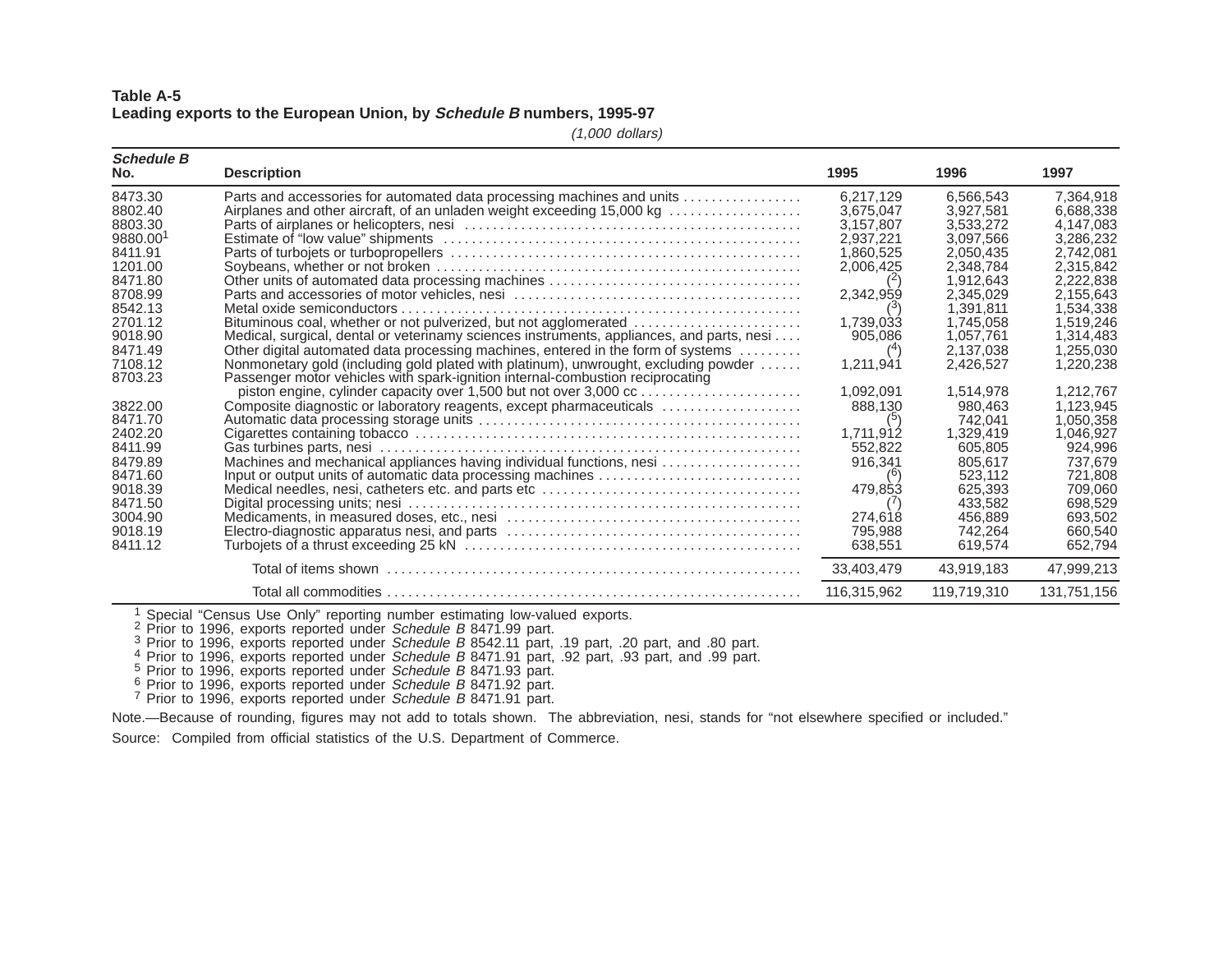### **Table A-6 Leading imports from the European Union, by HTS numbers, 1995-97**

(1,000 dollars)

| HTS No.  | <b>Description</b>                                                                        | 1995        | 1996        | 1997        |
|----------|-------------------------------------------------------------------------------------------|-------------|-------------|-------------|
| 8703.23  | Passenger motor vehicles with spark-ignition internal-combustion reciprocating            |             |             |             |
|          |                                                                                           | 5,771,437   | 6,242,758   | 7,798,303   |
| 8703.24  | Passenger motor vehicles with spark-ignition internal-combustion reciprocating            |             |             |             |
|          |                                                                                           | 5,766,953   | 6,300,869   | 6,498,240   |
| 9801.00  | U.S. articles exported and returned, not advanced or improved in condition;               |             |             |             |
|          |                                                                                           | 4.139.393   | 4,959,995   | 5,184,338   |
| 8411.91  |                                                                                           | 1,804,395   | 2,268,191   | 3,196,328   |
| 2710.00  | Petroleum oils and oils obtained from bituminous minerals, other than crude               | 1,253,320   | 2,476,395   | 2,602,523   |
| 3004.90  | Certain medicaments put up in measure doses or in forms or packings for retail sale, nesi | 944.141     | 1.311.324   | 2.286.826   |
| 8411.12  |                                                                                           | 1,111,990   | 1.154.345   | 2,129,231   |
| 2934.90  |                                                                                           | 728.793     | 1.098.064   | 1.831.811   |
| 8473.30  |                                                                                           | 1,795,847   | 1.473.023   | 1,830,449   |
| 9701.10  | Paintings, drawings and pastels, executed entirely by hand, framed or not framed          | 1,213,840   | 1,331,901   | 1,789,277   |
| 8803.30  |                                                                                           | 1,061,887   | 1,277,437   | 1,769,462   |
| 7102.39  |                                                                                           | 1,352,182   | 1.501.938   | 1.745.816   |
| 9999.951 |                                                                                           | 1,285,327   | 1.378.694   | 1,520,043   |
| 7113.19  | Articles of jewelry and parts thereof, of precious metal (excluding silver)               | 1,282,348   | 1.310.687   | 1,308,948   |
| 8542.13  |                                                                                           |             | 1,692,771   | 1,298,515   |
| 8802.40  |                                                                                           | 1,370,524   | 1,133,982   | 1,199,956   |
| 8802.30  | Airplanes and aircraft of an unladen weight over 2,000 kg but not over 15,000 kg          | 967.825     | 1.069.409   | 1.174.422   |
| 8708.99  |                                                                                           | 1,106,516   | 1.177.007   | 1,130,924   |
| 8471.80  |                                                                                           | $^{(3)}$    | 812.560     | 1,024,050   |
| 2204.21  | Wine nesi of fresh grapes or fortified wine, in containers not over 2 liters              | 695,222     | 838,615     | 961,493     |
| 2709.00  | Petroleum oils and oils obtained from bituminous minerals, crude                          | 2.261.093   | 1,462,831   | 958.766     |
| 8471.70  |                                                                                           |             | 816,556     | 904.611     |
| 6403.99  | Footwear, outer sole of rubber, plastics or leather and leather upper, nesi               | 652.373     | 771.720     | 862.051     |
| 2933.90  | Heterocyclic compounds with nitrogen hetero-atom(s) only, nesi                            | 407,436     | 455,329     | 836,836     |
| 9706.00  |                                                                                           | 585,942     | 692,654     | 828,131     |
|          |                                                                                           | 37,558,784  | 45,009,054  | 52,671,350  |
|          |                                                                                           | 130,835,313 | 141,454,518 | 155,890,182 |

<sup>1</sup> Special "Census Use Only" reporting number estimating low-valued exports.<br>
<sup>2</sup> Prior to 1996, exports reported under  $HTS$  8542.11 part, .19 part, .20 part, and .80 part.<br>
<sup>3</sup> Prior to 1996, exports reported under  $HTS$ 

Note.—Because of rounding, figures may not add to totals shown.The abbreviation, nesi, stands for "not elsewhere specified of included."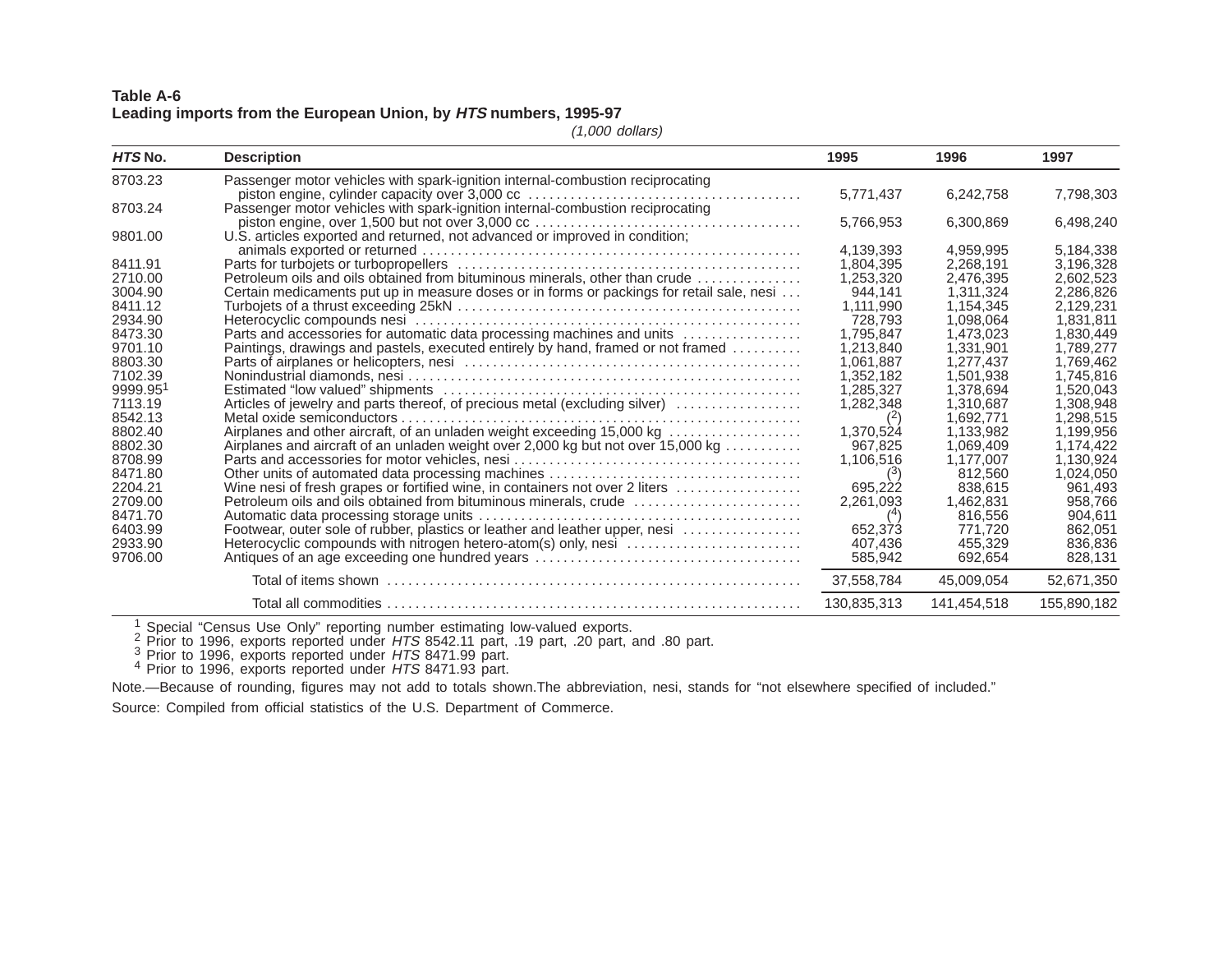### **Table A-7 U.S. merchandise trade with Japan, by SITC numbers (revision 3), 1995-97**

(1,000 dollars)

| <b>SITC</b><br>section<br>No. | <b>Description</b>                                            | 1995                                                                                                                                       | 1996                                                                                                                                         | 1997                                                                                                                                     |
|-------------------------------|---------------------------------------------------------------|--------------------------------------------------------------------------------------------------------------------------------------------|----------------------------------------------------------------------------------------------------------------------------------------------|------------------------------------------------------------------------------------------------------------------------------------------|
|                               |                                                               |                                                                                                                                            | U.S. exports                                                                                                                                 |                                                                                                                                          |
| 0<br>3<br>5<br>8<br>9         | Commodities and transactions not classified elsewhere in SITC | 10,397,196<br>2,182,517<br>6,912,015<br>971.920<br>119,791<br>6,023,907<br>3,776,236<br>21,600,126<br>7,722,469<br>1,255,366<br>60,961,543 | 10,795,879<br>2,051,428<br>6,308,149<br>1.107.921<br>114.567<br>5,769,207<br>3,758,885<br>23,466,945<br>9,015,383<br>1,196,440<br>63,584,804 | 9.514.173<br>2,062,838<br>5,262,177<br>898,572<br>95,577<br>6,319,129<br>3,591,184<br>24,414,387<br>8,776,285<br>1,157,174<br>62,091,495 |
|                               |                                                               |                                                                                                                                            | U.S. imports                                                                                                                                 |                                                                                                                                          |
| 0<br>3<br>5<br>6<br>8<br>9    |                                                               | 298,413<br>32,722<br>222,763<br>226,802<br>19,649<br>5,091,865<br>6,901,462<br>97,353,374<br>10,337,852<br>1,917,376                       | 279.857<br>34,428<br>211,687<br>180.145<br>19,222<br>5,575,384<br>6,768,200<br>89,143,404<br>10.385.310<br>2,164,619                         | 356.146<br>38,516<br>228.199<br>246,181<br>20.437<br>6.041.013<br>7,501,610<br>91,635,437<br>11,865,148<br>2,547,669                     |
|                               |                                                               | 122.402.280                                                                                                                                | 114.762.256                                                                                                                                  | 120.480.356                                                                                                                              |

Note.—Because of rounding, figures may not add to totals shown. The abbreviation, nesi, stands for "not elsewhere specified or included." Source: Compiled from official statistics of the U.S. Department of Commerce.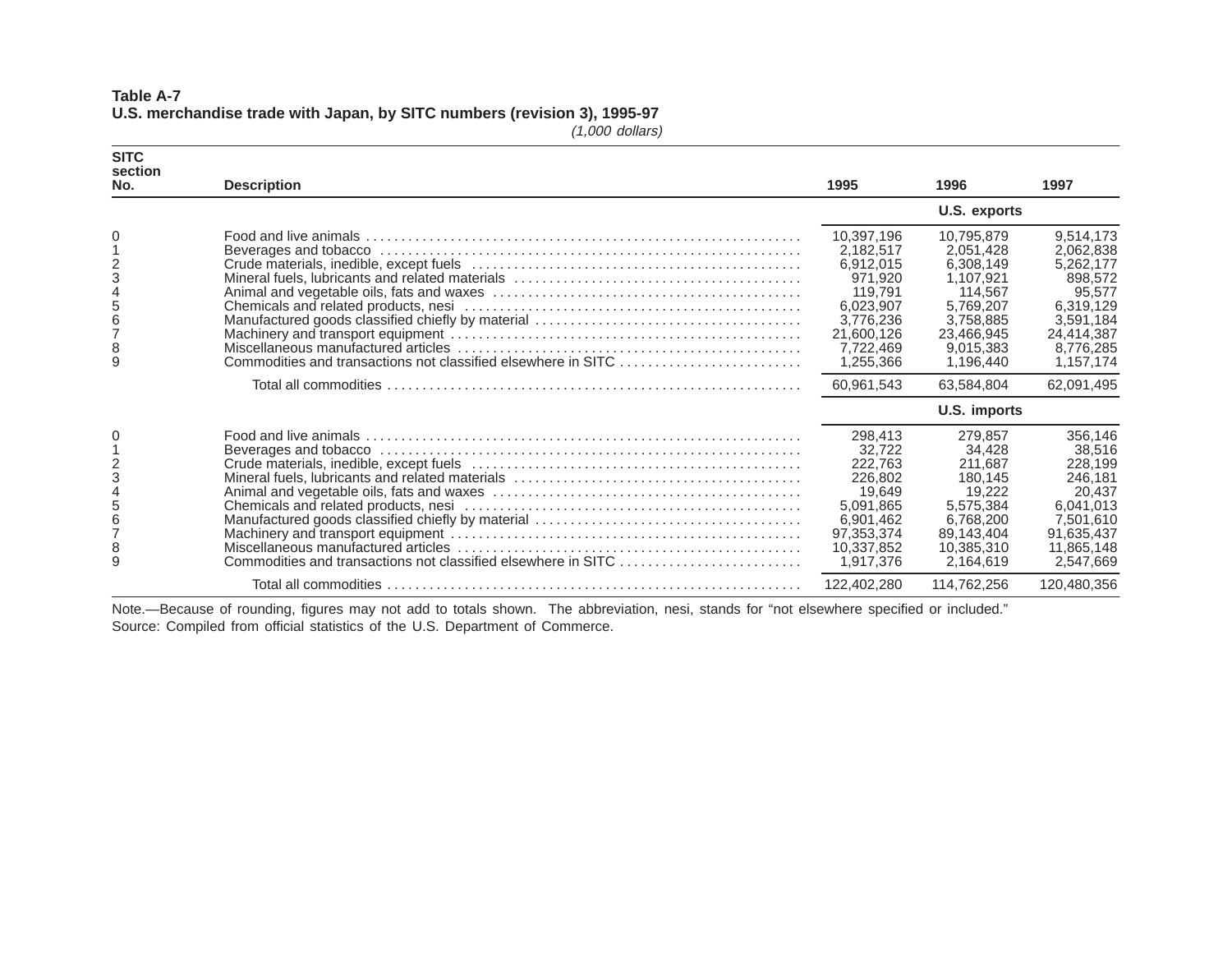### **Table A-8 Leading exports to Japan, by Schedule B numbers, 1995-97**

(1,000 dollars)

| <b>Schedule B</b><br>No. | <b>Description</b>                                                                        | 1995       | 1996       | 1997       |
|--------------------------|-------------------------------------------------------------------------------------------|------------|------------|------------|
| 8802.40                  | Airplanes and other aircraft, of an unladen weight exceeding 15,000 kg                    | 1.496.438  | 1.375.657  | 2,482,343  |
| 8473.30                  | Parts and accessories for automatic data processing machines and units                    | 1,634,852  | 1,927,463  | 2.005.979  |
| 1005.90                  |                                                                                           | 1,905,821  | 2.454.811  | 1.914.567  |
| 8542.13                  |                                                                                           |            | 1.265.932  | 1.577.737  |
| 2402.20                  |                                                                                           | 1,467,013  | 1.523.004  | 1,549,304  |
| 8803.30                  |                                                                                           | 958.177    | 1.143.732  | 1,295,123  |
| 1201.00                  |                                                                                           | 983,029    | 1,142,637  | 1,128,280  |
| 4403.20                  |                                                                                           | 1,668,956  | 1,640,238  | 1,096,828  |
| 8703.23                  | Passenger motor vehicles with spark-ignition internal-combustion reciprocating            |            |            |            |
|                          |                                                                                           | 2,059,662  | 1,604,034  | 895,454    |
| 8529.90                  | Parts, except antennas, for transmission, radar, radio, television, etc., nesi            | 722,640    | 735.428    | 886.725    |
| 2844.20                  | Uranium enriched in u235 plutonium and their compounds, etc                               | 606,579    | 554,280    | 804,457    |
| 8479.89                  | Machines and mechanical appliances having individual functions, nesi                      | 767,624    | 876.988    | 733,244    |
| 8708.99                  |                                                                                           | 380,247    | 556.841    | 721.094    |
| 9880.00 <sup>2</sup>     |                                                                                           | 698,087    | 745.691    | 711,626    |
| 0201.30                  |                                                                                           | 911,976    | 763,590    | 701,821    |
| 8471.80                  |                                                                                           | (3)        | 656.381    | 659.651    |
| 0202.30                  |                                                                                           | 663.563    | 633.658    | 597.187    |
| 1001.90                  |                                                                                           | 511.099    | 644.957    | 573,526    |
| 8471.50                  |                                                                                           |            | 607.563    | 511.256    |
| 8471.49                  | Other digital automated data processing machines, entered in the form of systems          |            | 838.537    | 496.807    |
| 9018.90                  | Medical, surgical, dental or veterinary sciences instruments, appliances, and parts, nesi | 396.679    | 405.668    | 459.348    |
| 8471.70                  |                                                                                           |            | 286,316    | 456,325    |
| 4407.10                  |                                                                                           | 620.084    | 651.846    | 449.443    |
| 8703.24                  | Passenger motor vehicles with spark-ignition internal-combustion reciprocating            |            |            |            |
|                          |                                                                                           | 587.147    | 536,320    | 418,929    |
| 9018.39                  | Medical etc. needles nesi, catheters, cannulae and the like; parts and                    |            |            |            |
|                          |                                                                                           | 263,563    | 338,919    | 400,931    |
|                          |                                                                                           | 19,303,237 | 23,910,488 | 23,527,984 |
|                          |                                                                                           | 60.961.543 | 63,584,804 | 62.091.495 |

<sup>1</sup> Prior to 1996, exports reported under *Schedule B* 8542.11 part, .19 part, .20 part, and .80 part.<br><sup>2</sup> Special "Census Use Only" reporting number estimating low-valued exports.

<sup>3</sup> Prior to 1996, exports reported under *Schedule B* 8471.99 part.<br><sup>4</sup> Prior to 1996, exports reported under *Schedule B* 8471.91 part.<br><sup>5</sup> Prior to 1996, exports reported under *Schedule B* 8471.91 part, .92 part, .93 p

Note.—Because of rounding, figures may not add to totals shown.The abbreviation, nesi, stands for "not elsewhere specified or included."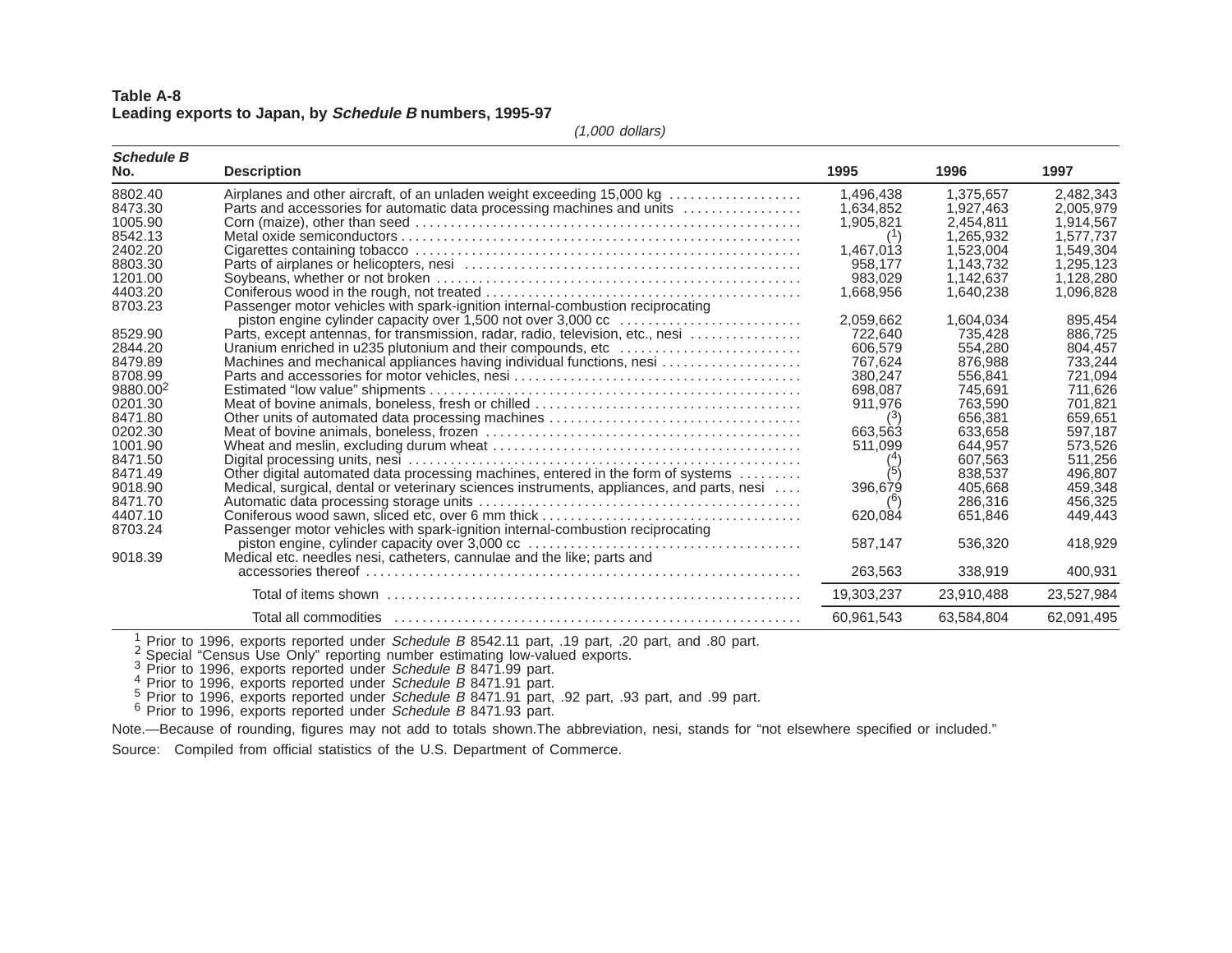### **Table A-9 Leading imports from Japan, by HTS numbers, 1995-97**

(1,000 dollars)

| HTS No.  | <b>Description</b>                                                             | 1995        | 1996        | 1997        |
|----------|--------------------------------------------------------------------------------|-------------|-------------|-------------|
| 8703.23  | Passenger motor vehicles with spark-ignition internal-combustion reciprocating |             |             |             |
|          |                                                                                | 22,551,851  | 19,189,833  | 21,143,181  |
| 8703.24  | Passenger motor vehicles with spark-ignition internal-combustion reciprocating |             |             |             |
|          |                                                                                | 3,618,119   | 6,101,828   | 5,463,492   |
| 8542.13  |                                                                                |             | 6.174.903   | 5.334.621   |
| 8471.60  |                                                                                |             | 4,233,546   | 4,654,108   |
| 8473.30  | Parts and accessories for automated data processing machines and units         | 4,558,014   | 4,375,585   | 4,377,691   |
| 8471.70  |                                                                                | $^{(3)}$    | 3,370,690   | 3,896,917   |
| 9504.10  |                                                                                | 780,642     | 1,224,379   | 2,327,577   |
| 8525.40  | Still image video cameras and other video camera recorders                     | (4)         | 1,712,237   | 1,626,635   |
| 9801.00  | U.S. articles exported and returned, not advanced or improved in condition;    |             |             |             |
|          |                                                                                | 1,033,807   | 1,322,975   | 1,559,969   |
| 9009.12  |                                                                                |             |             |             |
|          |                                                                                | 1,570,281   | 1,376,542   | 1.554.346   |
| 8708.99  |                                                                                | 1,552,817   | 1,475,146   | 1,490,963   |
| 8803.30  |                                                                                | 465,370     | 739.935     | 1,209,272   |
| 8479.89  | Machines and mechanical appliances having individual functions, nesi           | 1,053,057   | 1,016,430   | 1,182,415   |
| 9009.90  |                                                                                | 1,010,942   | 948.755     | 952.142     |
| 8521.10  | Magnetic tape-type video recording or reproducing apparatus                    | 907,558     | 811,372     | 857,968     |
| 9999.955 |                                                                                | 828,004     | 759.186     | 791.688     |
| 8409.91  | Spark-ignition internal-combustion piston engine parts, nesi                   | 728,457     | 777.974     | 733,994     |
| 8708.40  |                                                                                | 742.415     | 650.966     | 698,672     |
| 8517.90  |                                                                                | 745,595     | 750.504     | 689,682     |
| 9102.11  |                                                                                | 627.007     | 653.728     | 647.578     |
| 8523.13  |                                                                                | 435,825     | 538,017     | 640,162     |
| 8457.10  |                                                                                | 506.832     | 586.973     | 640.141     |
| 8429.52  |                                                                                | 641.213     | 525.271     | 617,658     |
| 8471.30  | Portable digital automated data processing machines not exceeding 10 kg, with  |             |             |             |
|          |                                                                                | (6)         | 513.581     | 616.992     |
| 3707.90  |                                                                                | 613,063     | 553,102     | 539,726     |
|          |                                                                                |             |             |             |
|          |                                                                                | 44,970,868  | 60,383,458  | 64,247,590  |
|          |                                                                                | 122,402,280 | 114,762,256 | 120,480,356 |

<sup>1</sup> Prior to 1996, exports reported under HTS 8542.11 part, .19 part, .20 part, and .80 part.<br><sup>2</sup> Prior to 1996, exports reported under HTS 8471.92 part.<br><sup>3</sup> Prior to 1996, exports reported under HTS 8471.93 part.<br><sup>4</sup> Pri

 $6$  Prior to 1996, exports reported under HTS 8471.20 part.

Note.—Because of rounding, figures may not add to totals shown. The abbreviation, nesi, stands for "not elsewhere specified or included."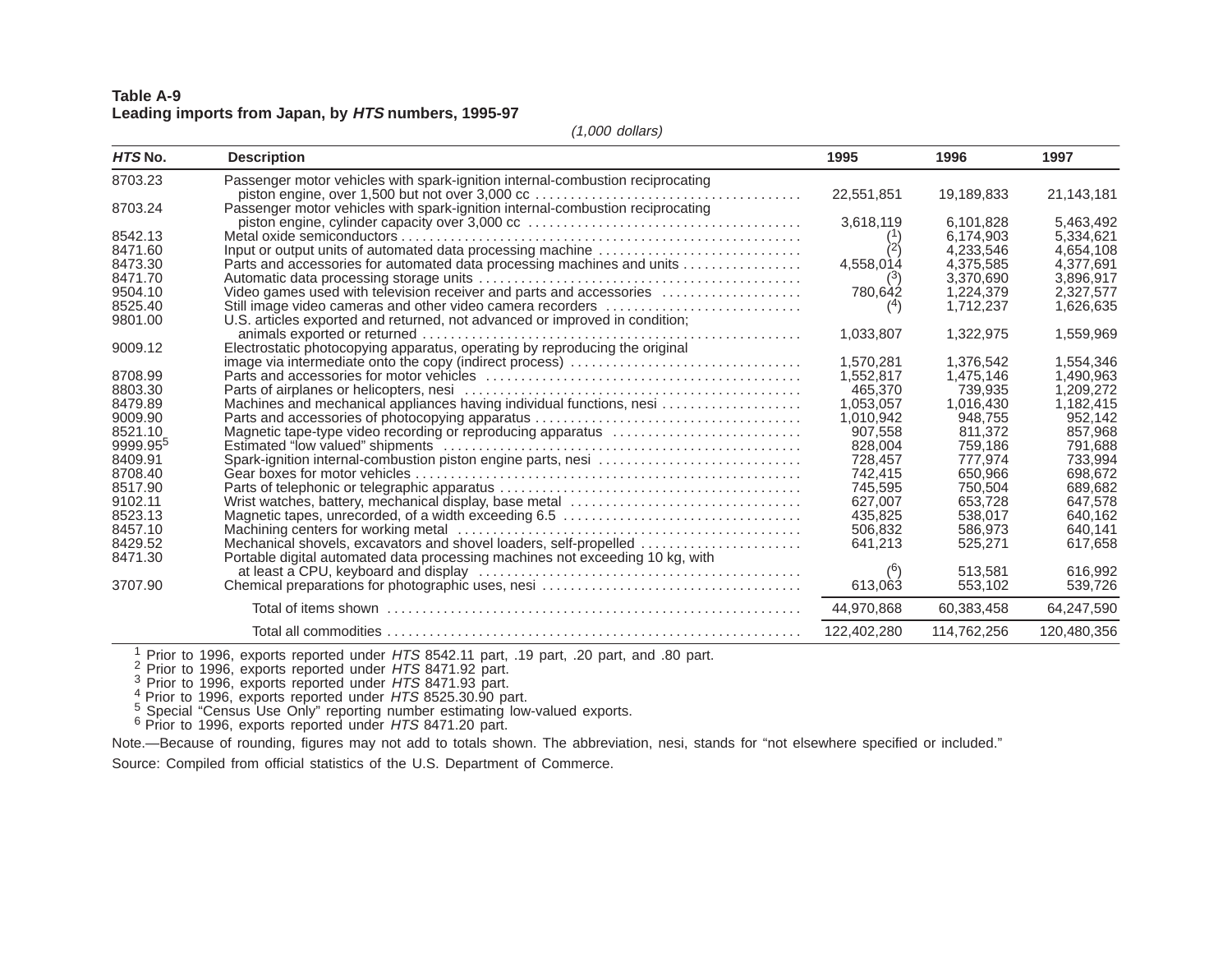# **Table A-10 U.S. merchandise trade with Mexico, by SITC numbers (revision 3), 1995-97**

| <b>SITC</b><br>section<br>No. | <b>Description</b>                                                                                                                                                      | 1995                                                                                                                                     | 1996                                                                                                                                     | 1997                                                                                                                                     |
|-------------------------------|-------------------------------------------------------------------------------------------------------------------------------------------------------------------------|------------------------------------------------------------------------------------------------------------------------------------------|------------------------------------------------------------------------------------------------------------------------------------------|------------------------------------------------------------------------------------------------------------------------------------------|
|                               |                                                                                                                                                                         |                                                                                                                                          | U.S. exports                                                                                                                             |                                                                                                                                          |
| O<br>4<br>5<br>6<br>8<br>9    | Crude materials, inedible, except fuels<br>Mineral fuels, lubricants and related materials<br>$\ldots$<br>Commodities and transactions not classified elsewhere in SITC | 2,138,786<br>73,805<br>2,100,857<br>1,275,522<br>362,045<br>4,214,913<br>6,515,738<br>20,805,569<br>5,456,649<br>1,936,892<br>44,880,776 | 3,547,511<br>67.654<br>2.455.237<br>1,504,694<br>322,546<br>5,062,163<br>8,049,697<br>25.080.540<br>6.316.266<br>2.279.557<br>54,685,865 | 3,027,572<br>60.971<br>2,939,317<br>1,988,424<br>373,912<br>6,233,736<br>9,118,864<br>33,483,224<br>8,153,822<br>3,013,377<br>68,393,219 |
|                               |                                                                                                                                                                         |                                                                                                                                          | U.S. imports                                                                                                                             |                                                                                                                                          |
| ი<br>3<br>5<br>6<br>8<br>9    | Commodities and transactions not classified elsewhere in SITC                                                                                                           | 3,828,492<br>400,955<br>1,093,025<br>6.012.906<br>18,845<br>1,299,219<br>4,919,612<br>33,208,578<br>8,329,981<br>2,609,387               | 3.650.835<br>528,479<br>961,686<br>8.024.077<br>22,813<br>1,578,881<br>5.628.895<br>40,596,350<br>10,237,485<br>2,949,618                | 3,909,317<br>698,343<br>1,000,990<br>7,829,476<br>18,301<br>1,791,399<br>6,552,053<br>46,899,121<br>12,916,290<br>3,389,504              |
|                               |                                                                                                                                                                         | 61,721,000                                                                                                                               | 74,179,119                                                                                                                               | 85,004,793                                                                                                                               |

(1,000 dollars)

Note.—Because of rounding, figures may not add to totals shown. The abbreviation, nesi, stands for "not elsewhere specified or included." Source: Compiled from official statistics of the U.S. Department of Commerce.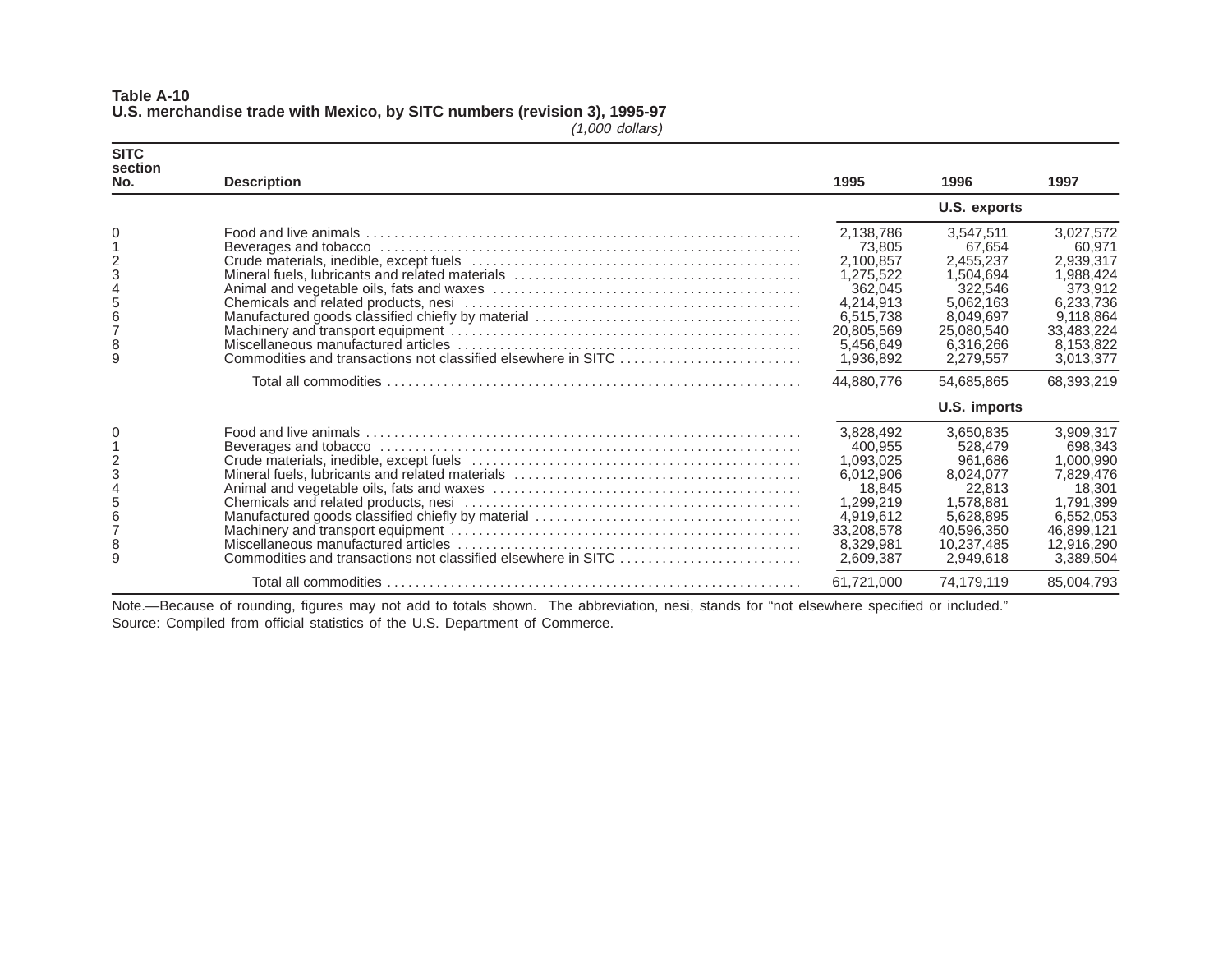## **Table A-11 Leading exports to Mexico, by Schedule B number, 1995-97**

(1,000 dollars)

| <b>Schedule B</b><br>No. | <b>Description</b>                                                                  | 1995       | 1996       | 1997       |
|--------------------------|-------------------------------------------------------------------------------------|------------|------------|------------|
| 9880.001                 |                                                                                     | 1,624,591  | 1.951.768  | 2,465,472  |
| 8708.99                  |                                                                                     | 1.605.286  | 1.868.127  | 1.658.078  |
| 8708.29                  | Parts and accessories of bodies (including cabs) of motor vehicles, nesi            | 1,350,015  | 1,007,352  | 1,533,609  |
| 2710.00                  | Petroleum oils and oils obtained from bituminous minerals, other than crude         | 764,615    | 988,223    | 1,413,561  |
| 8540.11                  | Cathode-ray television picture tubes, color, including monitor                      | 567.622    | 917.180    | 1.082.988  |
| 3926.90                  |                                                                                     | 656,829    | 880.137    | 1,049,673  |
| 8473.30                  |                                                                                     | 599,517    | 834.572    | 931.677    |
| 1201.00                  | Sovbeans, whether or not broken.                                                    | 485.346    | 858.812    | 909.354    |
| 8538.90                  | Parts for electrical apparatus for electrical circuits; for electrical control nesi | 447.577    | 697.303    | 855,770    |
| 8704.31                  | Motor vehicles for transporting goods, with spark-ignition internal-combustion      |            |            |            |
|                          |                                                                                     | 37,563     | 335.552    | 836,068    |
| 8542.30                  |                                                                                     |            | 566.752    | 761.959    |
| 8544.30                  |                                                                                     | 557.949    | 685,678    | 743,336    |
| 8703.24                  | Passenger motor vehicles with spark-ignition internal-combustion reciprocating      |            |            |            |
|                          |                                                                                     | 179.264    | 590.874    | 742,338    |
| 8471.50                  |                                                                                     | (3)        | 337.634    | 677.396    |
| 8534.00                  |                                                                                     | 426.788    | 528.647    | 618,090    |
| 7326.90                  |                                                                                     | 385,506    | 536.455    | 592,281    |
| 9401.90                  | Parts of seats (except medical, barbers and dental, etc.)                           | 427,819    | 442.382    | 565,191    |
| 8708.40                  |                                                                                     | 125.492    | 184.646    | 561,379    |
| 8504.90                  | Parts for electrical transformers, static converters and inductors                  | 543.527    | 442.410    | 556.794    |
| 8708.50                  |                                                                                     | 190.838    | 158.439    | 547,631    |
| 8542.13                  |                                                                                     |            | 287.920    | 542.128    |
| 8536.90                  | Electrical apparatus for switching or protecting electrical circuits, nesi          | 493,976    | 522.885    | 507,364    |
| 4819.10                  | Cartons, boxes and cases corrugated paper and paperboard                            | 442,815    | 471.489    | 468.896    |
| 8407.34                  | Spark-ignition reciprocating piston engines, of a cylinder capacity over 1,000 cc   | 29,088     | 259.979    | 457,508    |
| 8503.00                  |                                                                                     | 302.755    | 390,693    | 449,923    |
|                          |                                                                                     | 12,744,779 | 16,745,910 | 21,528,466 |
|                          |                                                                                     | 44,880,776 | 54,685,865 | 68,393,219 |

<sup>1</sup> Special "Census Use Only" reporting number estimating low-valued exports.

<sup>2</sup> Prior to 1996, exports reported under *Schedule B* 8542.11 part, .19 part, .20 part, and .80 part.<br><sup>3</sup> Prior to 1996, exports reported under *Schedule B* 8471.91 part.<br><sup>4</sup> Prior to 1996, exports reported under *Schedul* 

Note.—Because of rounding, figures may not add to totals shown.The abbreviation, nesi, stands for "not elsewhere specified or included."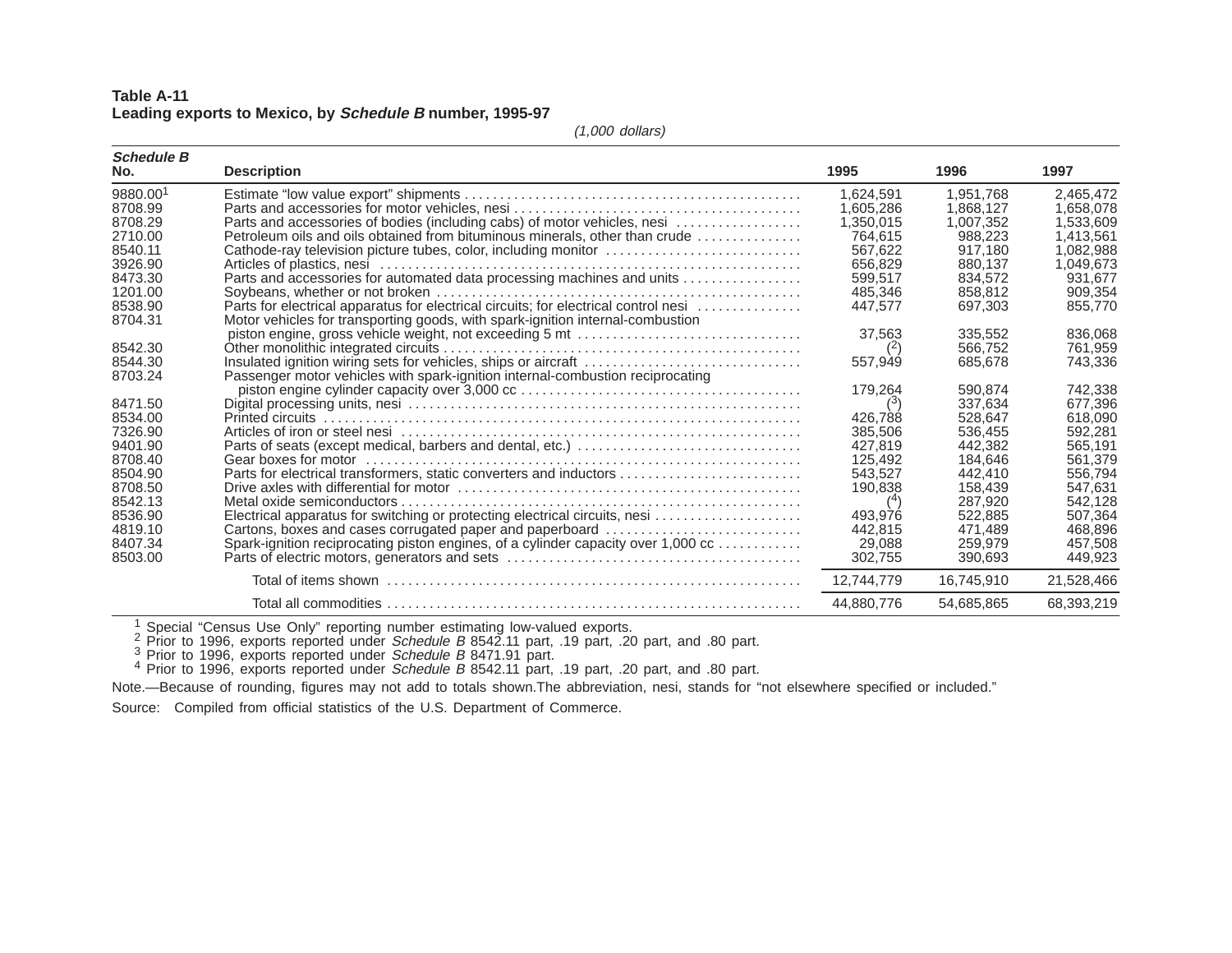## **Table A-12 Leading imports from Mexico, by HTS numbers, 1995-97**

(1,000 dollars)

| HTS No.  | <b>Description</b>                                                                                                 | 1995               | 1996               | 1997               |
|----------|--------------------------------------------------------------------------------------------------------------------|--------------------|--------------------|--------------------|
| 2709.00  |                                                                                                                    | 5,681,586          | 7,032,759          | 6,565,114          |
| 8703.23  | Passenger motor vehicles with spark-ignition internal-combustion reciprocating                                     |                    |                    |                    |
| 8544.30  |                                                                                                                    | 5,478,466          | 5.972.387          | 5,601,248          |
|          | Insulated ignition wiring sets and other wiring sets of a kind used in                                             | 2,717,792          | 3.013.814          | 3.579.345          |
| 8528.12  | Incomplete or unfinished color reception apparatus for televisions                                                 | (1)                | 2,725,954          | 2,810,572          |
| 8703.24  | Passenger motor vehicles with spark-ignition internal-combustion piston engine,                                    |                    |                    |                    |
|          |                                                                                                                    | 871.675            | 2.267.745          | 2,677,954          |
| 9801.00  | U.S. articles exported and returned, not advanced or improved in condition;                                        |                    |                    |                    |
|          | animals exported or returned.<br>.                                                                                 | 1,923,081          | 2,043,373          | 2,433,200          |
| 8704.31  | Motor vehicles for transporting goods, with spark-ignition internal-combustion                                     |                    |                    |                    |
|          |                                                                                                                    | 1,297,014          | 2,176,852          | 2,292,556          |
| 8471.30  |                                                                                                                    |                    |                    |                    |
|          |                                                                                                                    | (2)                | 1,034,153          | 1.659.449          |
| 8407.34  | Reciprocating spark-ignition piston engines, of a cylinder capacity over 1,000 cc                                  | 1,275,846          | 1.372.663          | 1.470.243          |
| 8473.30  | Parts and accessories for automated data processing machines and units                                             | 810.082            | 924,133            | 1,293,941          |
| 9401.90  |                                                                                                                    | 765.097            | 938.360            | 1.171.271          |
| 8471.60  | Input or output units for automated data processing machines                                                       | (3)                | 601,535            | 1,104,529          |
| 8527.21  |                                                                                                                    | 918.188            | 1.005.551          | 1,102,366          |
| 8704.21  | Trucks, nesi, diesel engine, gross vehicle weight not exceeding 5 mt                                               | 466.836            | 818.695            | 1.074.222          |
| 6203.42  | Men's or boys' trousers, bib and brace overalls, breeches and shorts not                                           |                    |                    |                    |
| 8529.90  | knitted or crocheted, of cotton.<br>Parts, except antennas, for transmission, radar, radio, television, etc., nesi | 593.094<br>874,170 | 745.376<br>782,156 | 938.319<br>868,475 |
| 8708.29  | Parts and accessories of bodies (including cabs) for motor vehicles                                                | 303.811            | 440.634            | 815.072            |
| 8708.21  |                                                                                                                    | 646,788            | 702,186            | 777,064            |
| 6204.62  | Women's or girls' trousers, etc., of cotton, not knitted or crocheted                                              | 330,493            | 451.217            | 728.087            |
| 8525.10  |                                                                                                                    | 806.657            | 1.081.821          | 717.490            |
| 8708.99  |                                                                                                                    | 680,803            | 774.685            | 715,002            |
| 8504.40  |                                                                                                                    | 278,573            | 480.035            | 700.361            |
| 9999.954 |                                                                                                                    | 425,357            | 498.012            | 583.062            |
| 9032.89  | Automatic regulating or controlling instruments and apparatus, nesi                                                | 414,920            | 437.009            | 582.830            |
| 0901.11  |                                                                                                                    | 508.372            | 472.674            | 545,814            |
|          |                                                                                                                    | 28,068,703         | 38,793,778         | 42,807,588         |
|          |                                                                                                                    | 61,721,000         | 74,179,119         | 85,004,793         |

<sup>1</sup> Prior to 1996, exports reported under  $HTS$  8528.10 part.<br>
<sup>2</sup> Prior to 1996, exports reported under  $HTS$  8471.20 part.<br>
<sup>3</sup> Prior to 1996, exports reported under  $HTS$  8471.92 part.<br>
<sup>4</sup> Special "Census Use Only" repor

Note.—Because of rounding, figures may not add to totals shown. The abbreviation, nesi, stands for "not elsewhere specified or included."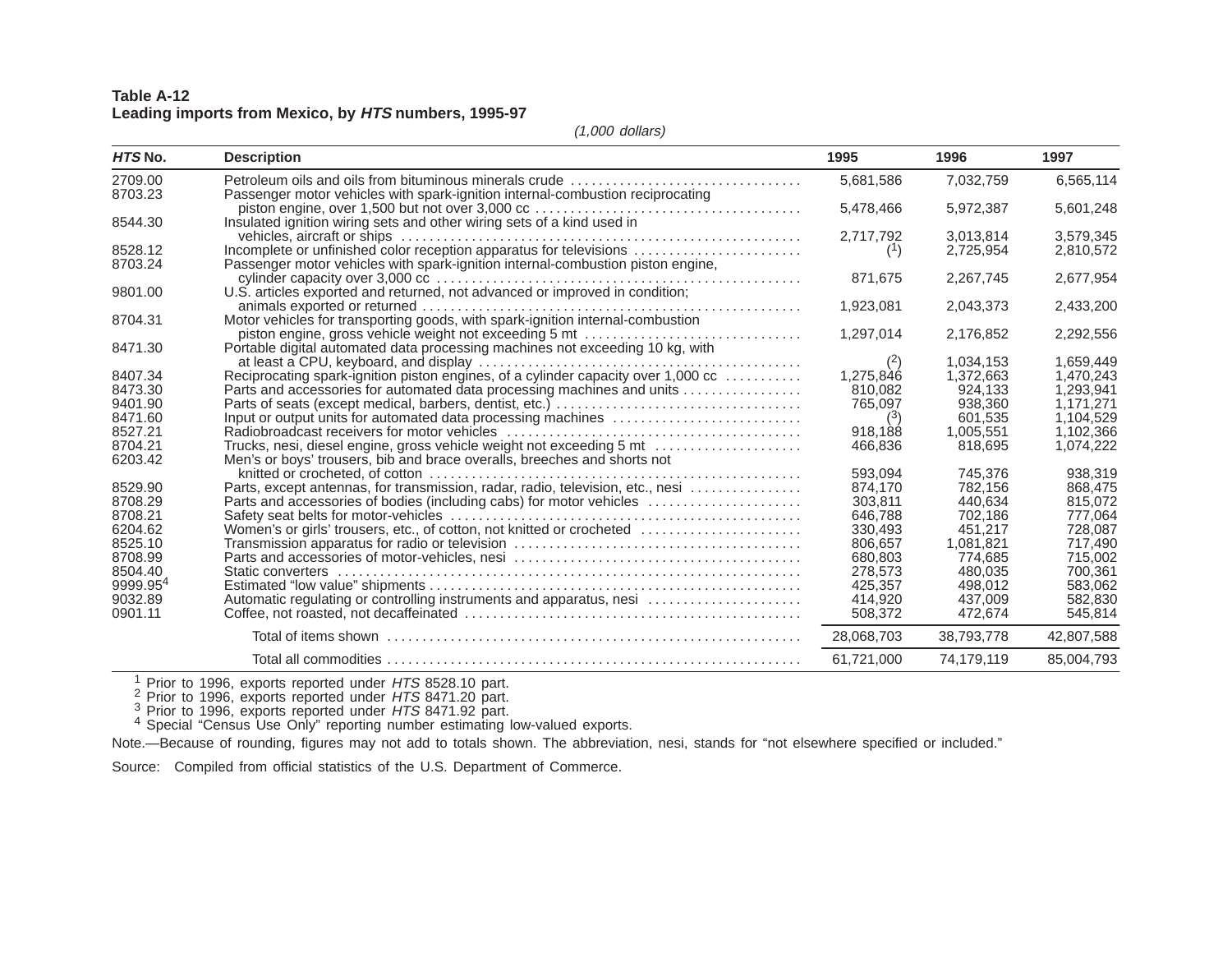# **Table A-13 U.S. merchandise trade with China, by SITC numbers (revision 3), 1995-97**

| <b>SITC</b><br>section<br>No.                     | <b>Description</b>                                            | 1995                                                                                                                          | 1996                                                                                                                        | 1997                                                                                                                         |
|---------------------------------------------------|---------------------------------------------------------------|-------------------------------------------------------------------------------------------------------------------------------|-----------------------------------------------------------------------------------------------------------------------------|------------------------------------------------------------------------------------------------------------------------------|
|                                                   |                                                               |                                                                                                                               | U.S. exports                                                                                                                |                                                                                                                              |
| 0<br>2<br>3<br>4<br>5<br>6<br>8<br>9              | Commodities and transactions not classified elsewhere in SITC | 1,305,359<br>8,582<br>1,674,633<br>25,287<br>395,186<br>2,008,017<br>662,385<br>4,747,820<br>633.556<br>151,721<br>11,612,547 | 769,631<br>3,173<br>1,871,381<br>67,587<br>113,629<br>1,722,182<br>783.853<br>5,464,882<br>847.386<br>157,540<br>11,801,243 | 396,593<br>8,677<br>1,636,719<br>226,044<br>169,069<br>1,928,933<br>801,654<br>6,385,836<br>826,925<br>153,031<br>12,533,479 |
|                                                   |                                                               |                                                                                                                               | U.S. imports                                                                                                                |                                                                                                                              |
| 0<br>$\overline{2}$<br>3<br>4<br>5<br>6<br>8<br>9 | Commodities and transactions not classified elsewhere in SITC | 594,807<br>11.753<br>332.770<br>430,685<br>2,537<br>893,699<br>4,234,204<br>11,879,776<br>26,585,800<br>403,953               | 655.224<br>15.168<br>376.751<br>462.465<br>7.549<br>1,077,181<br>4,548,265<br>13,813,261<br>29,819,465<br>434.046           | 728,995<br>18,904<br>481,495<br>390,659<br>8,465<br>1,290,242<br>5,762,918<br>17,366,754<br>35,416,085<br>531,409            |
|                                                   |                                                               | 45,369,985                                                                                                                    | 51,209,376                                                                                                                  | 61,995,926                                                                                                                   |

(1,000 dollars)

Note.—Because of rounding, figures may not add to totals shown. The abbreviation, nesi, stands for "not elsewhere specified or included." Source: Compiled from official statistics of the U.S. Department of Commerce.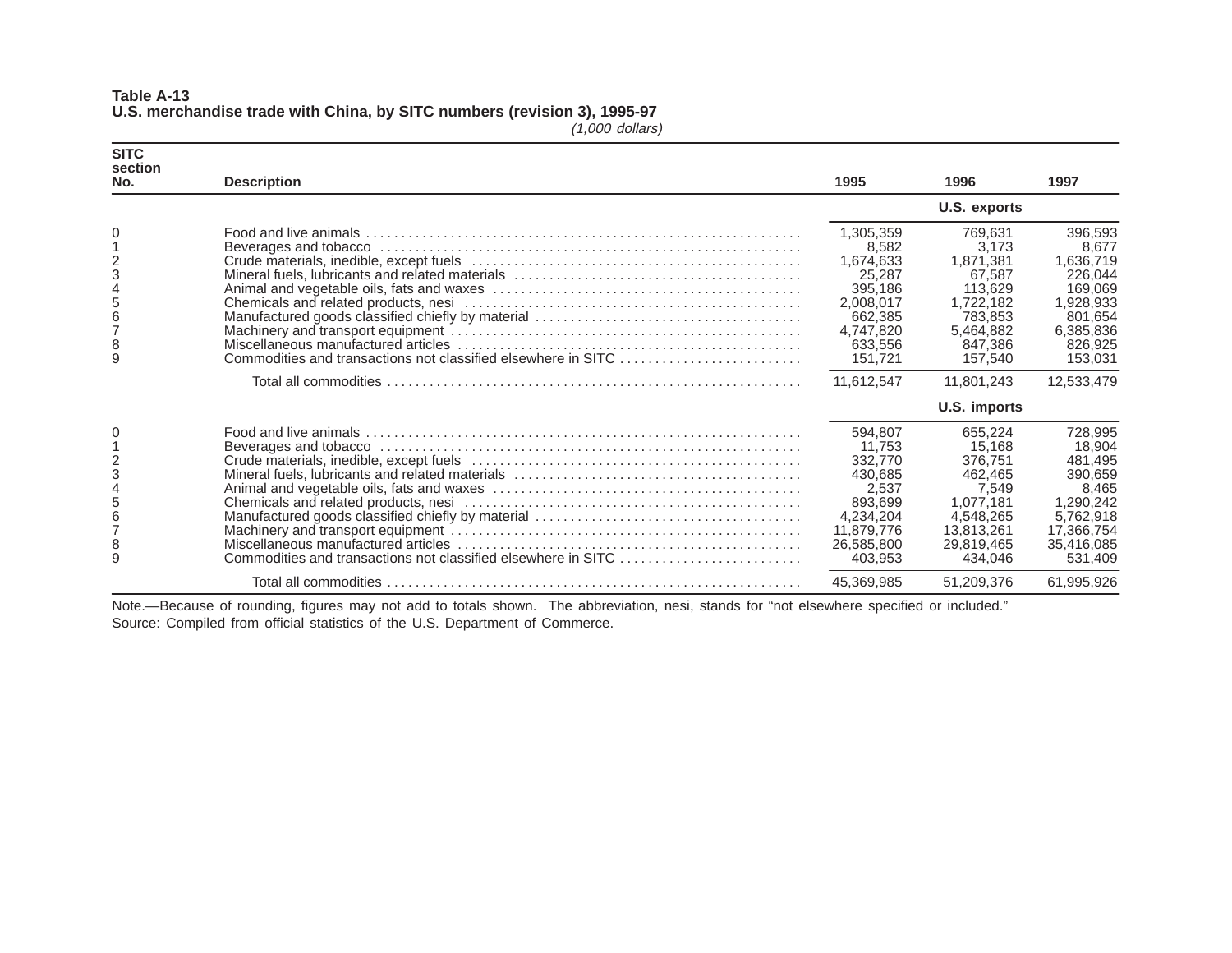## **Table A-14 Leading exports to China, by Schedule B numbers, 1995-97**

(1,000 dollars)

| <b>Schedule B</b><br>No. | <b>Description</b>                                                               | 1995       | 1996       | 1997       |
|--------------------------|----------------------------------------------------------------------------------|------------|------------|------------|
| 8802.40                  | Airplanes and other aircraft, of an unladen weight exceeding 15,000 kg           | 870,672    | 1,310,778  | 1,769,198  |
| 3100.001                 |                                                                                  | 1,204,154  | 891,052    | 1,049,662  |
| 5201.00                  |                                                                                  | 828.811    | 727.497    | 572,415    |
| 1201.00                  |                                                                                  | 50.657     | 414,476    | 410,960    |
| 8708.99                  |                                                                                  | 17,661     | 62.814     | 233,796    |
| 8431.43                  |                                                                                  | 68,359     | 85,537     | 231,404    |
| 8803.30                  |                                                                                  | 104,712    | 166.991    | 202,188    |
| 8529.90                  | Parts nesi for transmission, radar, radio, television, etc., excluding antennas  | 215,663    | 157.737    | 157,199    |
| 1507.10                  | Soybean oil and fractions, crude, whether or not degummed                        | 298,680    | 99.135     | 153,238    |
| 8525.20                  | Transmission apparatus incorporating reception apparatus                         | 146,664    | 144,873    | 147,781    |
| 8479.89                  | Machines and mechanical appliances having individual functions, nesi             | 117,668    | 136,439    | 135,459    |
| 2709.00                  |                                                                                  |            | 16,425     | 118,759    |
| 8402.90                  | Parts for super-heated water boilers and steam or other vapor generation boilers | 18,782     | 33,163     | 115,412    |
| 8517.90                  | Parts of telephonic or telegraphic apparatus.                                    | 162,208    | 120,077    | 103,484    |
| 4101.21                  | Whole raw hides and skins of bovine animals, nesi, fresh or wet-salt             | 87,590     | 91,569     | 102,109    |
| 8542.13                  |                                                                                  | (2)        | 66,933     | 97,928     |
| 8473.30                  | Parts and accessories for automatic data processing machines and units thereof   | 50,070     | 67.825     | 96,434     |
| 4804.11                  |                                                                                  | 51,754     | 102,362    | 95,053     |
| 9504.90                  | Game machines except coin-operated; board games; mah-jog; dominoes; dice         | 58,357     | 109,586    | 88,235     |
| 2710.00                  | Petroleum oils and oils from bituminous minerals, other than crude               | 19,064     | 35,193     | 87,430     |
| 7606.92                  | Aluminum alloy plates, sheets or strip, over 0.2 mm thick, nesi                  | 21,372     | 59,242     | 87,287     |
| 8802.60                  |                                                                                  | 3133,790   | 121,674    | 86,000     |
| 2304.00                  | Soybean oilcake and other solid residue, whether or not ground                   | $\Omega$   | 116.700    | 84,429     |
| 9880.00                  |                                                                                  | 73,743     | 73.117     | 77,126     |
| 9001.10                  |                                                                                  | 31,260     | 38,344     | 74,314     |
|                          |                                                                                  | 4,631,694  | 5,249,540  | 6,377,300  |
|                          |                                                                                  | 11,612,547 | 11,801,243 | 12,533,479 |

<sup>1</sup> Special "Census Use Only" reporting number aggregating certain fertilizer products to prevent disclosure.<br>
<sup>2</sup> Prior to 1996, exports reported under *Schedule B* 8542.11 part, .19 part, .20 part, and .80 part.<br>
<sup>3</sup> Pr

Note.—Because of rounding, figures may not add to totals shown.The abbreviation, nesi, stands for "not elsewhere specified or included."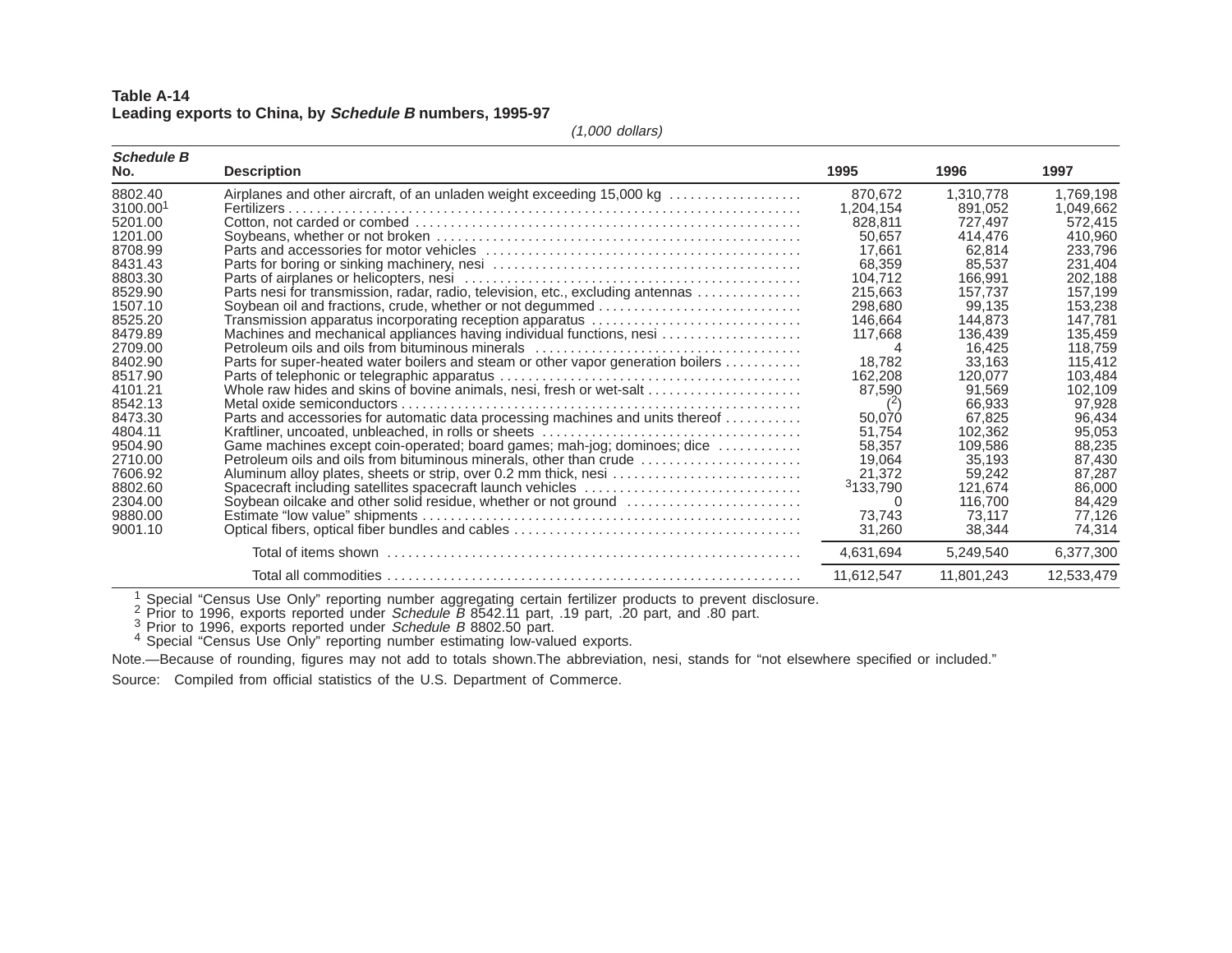## **Table A-15 Leading imports from China, by HTS numbers, 1995-97**

(1,000 dollars)

| HTS No. | <b>Description</b>                                                                    | 1995       | 1996       | 1997       |
|---------|---------------------------------------------------------------------------------------|------------|------------|------------|
| 6403.99 | Footwear not covering the ankles, with outer soles of rubber or plastics or           |            |            |            |
|         |                                                                                       | 1.856.584  | 2.122.236  | 2.338.496  |
| 8473.30 | Parts and accessories for automated data processing machines and units                | 974,800    | 1,351,827  | 1,848,810  |
| 9503.90 |                                                                                       | 1,227,590  | 1,436,373  | 1,831,389  |
| 9503.41 | Stuffed toys, representing animals or nonhuman creatures and parts and accessories    | 735,428    | 994,784    | 1,585,199  |
| 6402.99 |                                                                                       | 1,292,246  | 1,472,666  | 1,570,037  |
| 6403.91 | Footwear covering the ankles, with outer soles and uppers of rubber or                |            |            |            |
|         |                                                                                       | 915,444    | 953,078    | 1,352,779  |
| 9502.10 | Dolls representing only human beings and parts and accessories thereof,               |            |            |            |
|         |                                                                                       | 794.796    | 998.797    | 1,155,177  |
| 8471.60 |                                                                                       |            | 674.960    | 1,092,629  |
| 8527.13 | Other radiobroadcast apparatus combined with sound recording or reproducing apparatus |            | 693,448    | 879.467    |
| 9505.10 | Articles for christmas festivities and parts and accessories thereof                  | 715,175    | 755,140    | 821,458    |
| 8471.70 |                                                                                       | $^{(3)}$   | 580,485    | 816,562    |
| 4202.92 | Trunks, cases, bags and similar containers, with outer surface of plastic             |            |            |            |
|         |                                                                                       | 548.358    | 565.907    | 741.464    |
| 8504.40 |                                                                                       | 147.409    | 434.200    | 691,208    |
| 6110.90 | Sweaters, pullovers, sweatshirts, vests and similar articles,                         |            |            |            |
|         |                                                                                       | 547,383    | 599,558    | 685,176    |
| 4203.10 |                                                                                       | 603.023    | 600.275    | 646.094    |
| 9503.49 |                                                                                       | 378,643    | 529,105    | 622.284    |
| 8517.11 |                                                                                       | 4522,419   | 490.597    | 622.226    |
| 9504.90 | Game machines                                                                         | 396,478    | 441.154    | 592.807    |
| 9503.70 | Toys, put up in sets or outfits and parts and accessories, nesi                       | 347,603    | 442,619    | 544,235    |
| 6404.11 | Sports footwear, tennis shoes, basketball shoes with outer soles of rubber,           |            |            |            |
|         |                                                                                       | 271.484    | 370,570    | 504.421    |
| 6402.91 | Footwear, with outer soles and uppers of rubber or plastics nesi                      | 544.490    | 516.885    | 485.061    |
| 8527.31 | Radiobroadcast receivers nesi, combined with sound recording or reproducing apparatus | 345.992    | 305,011    | 469,190    |
| 6702.90 | Artificial flowers, foliage and fruit and parts thereof, and articles made up of      |            |            |            |
|         | artificial flowers, foliage or fruit, of materials other than plastics                | 471.990    | 410.477    | 464.450    |
| 3926.90 | Articles of plastics and articles of other materials of headings 3901 to 3914, nesi   | 512,838    | 550.345    | 462.154    |
| 4202.22 | Handbags with outer surface of plastic sheeting or textile materials                  | 374,977    | 386,913    | 420,570    |
|         |                                                                                       | 14,525,148 | 18,677,408 | 23,243,344 |
|         |                                                                                       | 45.369.985 | 51.209.376 | 61,995,926 |

<sup>1</sup> Prior to 1996, exports reported under  $HTS$  8471.92 part.<br>
<sup>2</sup> Prior to 1996, exports reported under  $HTS$  8527.11 part.<br>
<sup>3</sup> Prior to 1996, exports reported under  $HTS$  8471.93 part.<br>
<sup>4</sup> Prior to 1996, exports reported

Note.—Because of rounding, figures may not add to totals shown. The abbreviation, nesi, stands for "not elsewhere specified or included."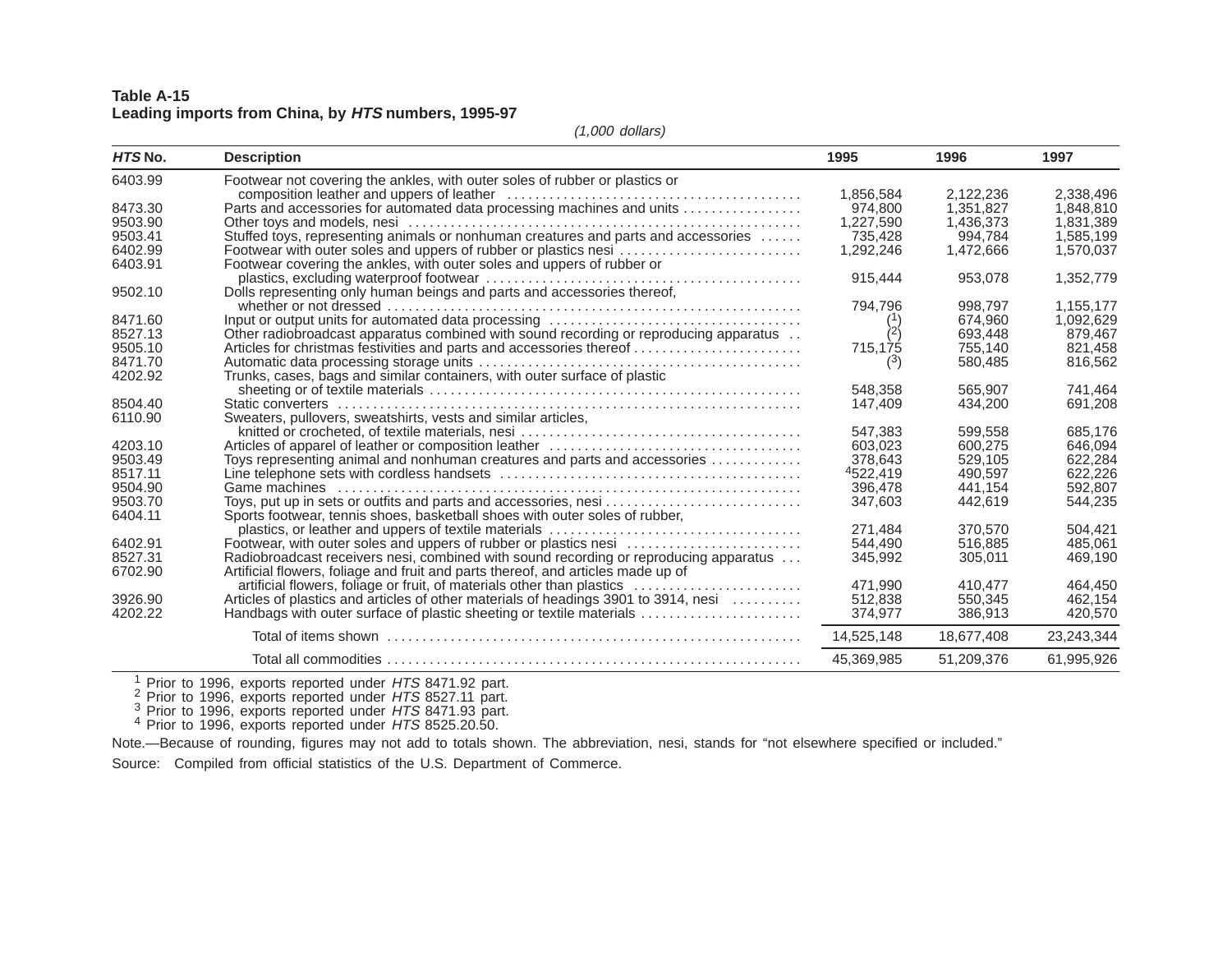# **Table A-16 U.S. merchandise trade with Taiwan, by SITC numbers (revision 3), 1995-97**

| SITC<br>section<br>No. | <b>Description</b>                                            | 1995                                                                                                                                | 1996                                                                                                                                | 1997                                                                                                                                |
|------------------------|---------------------------------------------------------------|-------------------------------------------------------------------------------------------------------------------------------------|-------------------------------------------------------------------------------------------------------------------------------------|-------------------------------------------------------------------------------------------------------------------------------------|
|                        |                                                               |                                                                                                                                     | U.S. exports                                                                                                                        |                                                                                                                                     |
| 5<br>ጸ                 | Commodities and transactions not classified elsewhere in SITC | 1,559,987<br>127,356<br>1,665,421<br>293,480<br>27,432<br>2,873,580<br>1,278,447<br>8,228,400<br>1,314,096<br>667,457<br>18,035,656 | 1,888,389<br>122,744<br>1,602,357<br>370.772<br>13,702<br>2,307,854<br>1,067,385<br>7,631,698<br>1,444,697<br>470.701<br>16,920,298 | 1,568,005<br>163.585<br>1,561,341<br>236,845<br>15,012<br>2,424,310<br>1,028,466<br>9,799,262<br>1,686,710<br>399.323<br>18,882,858 |
|                        |                                                               |                                                                                                                                     | U.S. imports                                                                                                                        |                                                                                                                                     |
| a                      | Commodities and transactions not classified elsewhere in SITC | 282,413<br>6,163<br>114,708<br>2,833<br>3,470<br>396,896<br>3,781,827<br>16,667,647<br>7,237,730<br>380,885                         | 278,041<br>6.305<br>105.751<br>1,128<br>3,399<br>402.112<br>3,756,175<br>18,032,603<br>6,736,369<br>475,152                         | 294,733<br>6,279<br>127,392<br>66<br>3,203<br>425,052<br>4,095,465<br>20,447,233<br>6,518,447<br>556,416                            |
|                        |                                                               | 28,874,572                                                                                                                          | 29,797,035                                                                                                                          | 32,474,286                                                                                                                          |

(1,000 dollars)

Note.—Because of rounding, figures may not add to totals shown. The abbreviation, nesi, stands for "not elsewhere specified or included." Source: Compiled from official statistics of the U.S. Department of Commerce.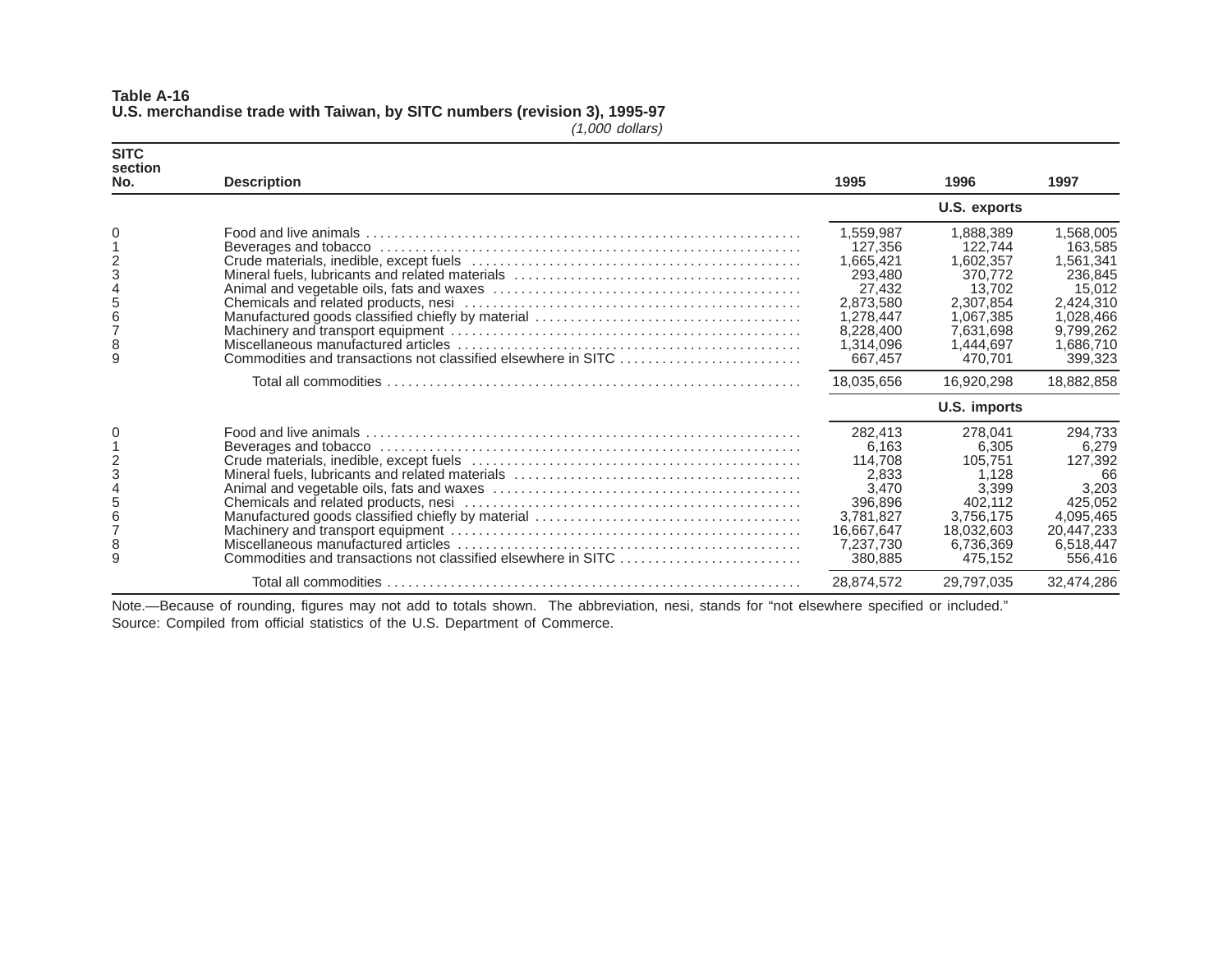## **Table A-17 Leading exports to Taiwan, by Schedule B numbers, 1995-97**

(1,000 dollars)

| <b>Schedule B</b><br>No. | <b>Description</b>                                                               | 1995                 | 1996       | 1997       |
|--------------------------|----------------------------------------------------------------------------------|----------------------|------------|------------|
| 8542.13                  | Metal oxide semiconductors                                                       |                      | 769.423    | 1,174,156  |
| 8802.40                  | Airplanes and other aircraft, of an unladen weight exceeding 15,000 kg           | 1,201,660            | 662.099    | 766.506    |
| 8802.30                  | Airplanes and aircraft of an unladen weight over 2,000 kg but not over 15,000 kg | 3,900                |            | 735.550    |
| 8479.89                  | Machines and mechanical appliances having individual functions, nesi             | 368.523              | 470.327    | 711.246    |
| 1005.90                  |                                                                                  | 770.817              | 962.061    | 692.643    |
| 1201.00                  |                                                                                  | 600.467              | 776.798    | 649.244    |
| 8803.30                  |                                                                                  | 459,192              | 394.120    | 492.454    |
| 8542.30                  |                                                                                  | (2)                  | 363,400    | 445.324    |
| 8473.30                  | Parts and accessories for automated data processing machines and units           | 230,286              | 248.316    | 391,344    |
| 8456.91                  | Machines tools nesi for dry etching patterns on semiconductor materials          | <sup>3</sup> 165,622 | 228,526    | 376,312    |
| 8703.23                  | Passenger motor vehicles with spark-ignition internal-combustion reciprocating   |                      |            |            |
|                          |                                                                                  | 781.545              | 482.805    | 301,229    |
| 9880.004                 |                                                                                  | 219.934              | 213.897    | 222,981    |
| 8542.14                  |                                                                                  | (5)                  | 263.679    | 204.733    |
| 8479.90                  | Parts of machines and mechanical appliances having individual functions, nesi    | 93,234               | 118.737    | 194.677    |
| 4101.21                  | Whole raw hides and skins of bovine animals, nesi, fresh or wet-salted           | 200.376              | 173.731    | 191.691    |
| 1001.90                  |                                                                                  | 155.240              | 214.490    | 160.714    |
| 2905.31                  |                                                                                  | 126.284              | 113,807    | 154.506    |
| 8529.90                  | Parts (except antenna) for use with radio transmission, radar, radio             |                      |            |            |
|                          | navigational aid, reception and television apparatus, nesi                       | 50.041               | 99.459     | 149.013    |
| 8471.49                  | Other digital automated data processing machines, entered in the form of systems |                      | 176.131    | 147.773    |
| 9306.90                  | Bombs, grenades, torpedoes, mines, missiles, etc., and parts                     | 145.692              | 214.913    | 144.622    |
| 2844.20                  | Uranium and its compounds enriched in u235; plutonium and its compounds          | 16                   | 22,778     | 135.501    |
| 8548.90                  | Other waste and scrap of primary cells, primary batteries, etc                   |                      | 129.973    | 123.132    |
| 2903.15                  |                                                                                  | 108.024              | 157,991    | 120.920    |
| 8543.11                  |                                                                                  |                      | 127,481    | 117,536    |
| 5201.00                  |                                                                                  | 141,705              | 77.509     | 111,272    |
|                          |                                                                                  | 5,822,559            | 7,462,450  | 8,915,080  |
|                          |                                                                                  | 18.035.656           | 16.920.298 | 18,882,858 |

<sup>1</sup> Prior to 1996, exports reported under *Schedule B* 8542.11 part, .19 part, .20 part, and .80 part.<br><sup>2</sup> Prior to 1996, exports reported under *Schedule B* 8542.11 part, .19 part, .20 part, and .80 part.<br><sup>3</sup> Prior to 19

<sup>5</sup> Prior to 1996, exports reported under *Schedule B 8542.*11 part, .19 part, .20 part, and .80 part.<br><sup>6</sup> Prior to 1996, exports reported under *Schedule B 8571.*91 part, .92 part, .93 part, and .99 part.<br><sup>7</sup> Prior to 199

Note.—Because of rounding, figures may not add to totals shown. The abbreviation, nesi, stands for "not elsewhere specified or included."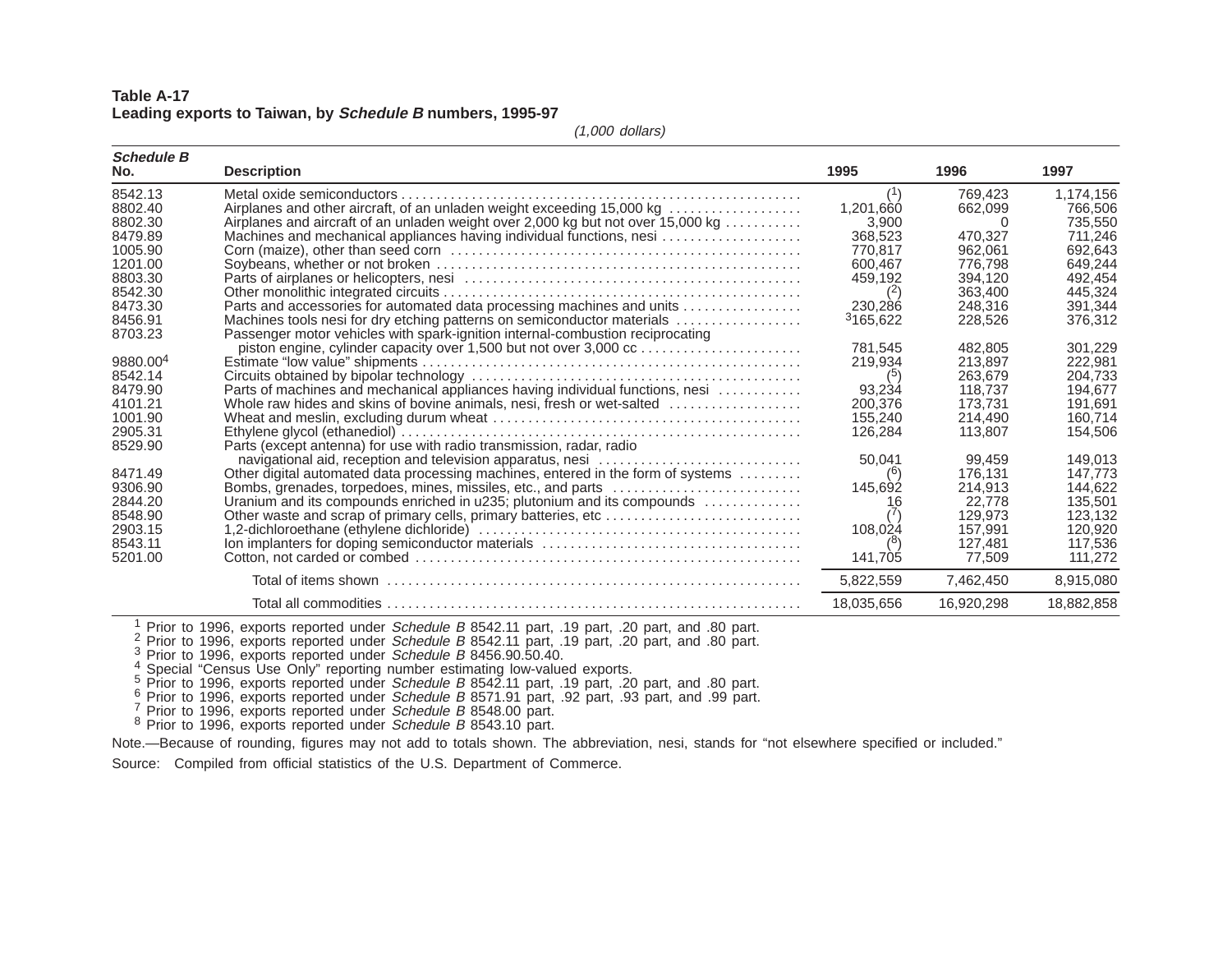#### **Table A-18 Leading imports from Taiwan, by HTS numbers, 1995-97**

(1,000 dollars)

| HTS No. | <b>Description</b>                                                                           | 1995                 | 1996       | 1997       |
|---------|----------------------------------------------------------------------------------------------|----------------------|------------|------------|
| 8473.30 | Parts and accessories for automated data processing machines and units                       | 3,536,231            | 3,832,695  | 4,434,286  |
| 8471.60 |                                                                                              |                      | 2,150,889  | 2,623,974  |
| 8542.13 |                                                                                              |                      | 2.031.877  | 2.008.173  |
| 8471.30 | Portable digital automated data processing machines not exceeding 10kg, with at              |                      |            |            |
|         |                                                                                              |                      | 984.759    | 1,304,980  |
| 8542.30 |                                                                                              |                      | 565,027    | 800.817    |
| 8534.00 |                                                                                              | 442.414              | 506.159    | 585.612    |
| 8525.10 |                                                                                              | 231,679              | 351.014    | 495.956    |
| 8471.70 |                                                                                              | (5)                  | 229.545    | 465.554    |
| 8504.40 |                                                                                              | 169,581              | 373.709    | 460.506    |
| 8471.80 |                                                                                              |                      | 347.292    | 424,876    |
| 6110.30 | Sweaters, pullovers, sweatshirts, vests and similar articles, knitted or                     |                      |            |            |
|         |                                                                                              | 327,084              | 298,539    | 341,919    |
| 9801.00 |                                                                                              |                      |            |            |
|         |                                                                                              | 163,191              | 243,168    | 309,192    |
| 7318.15 | Threaded screws and bolts, of iron or steel, nesi, whether or not with their nuts or washers | 292,388              | 287.754    | 301.579    |
| 8712.00 | Bicycles and other cycles (including delivery tricycles) not motorized                       | 373.356              | 320.944    | 291.414    |
| 9506.91 | Gymnasium, playground or other exercise articles and equipment; parts and                    |                      |            |            |
|         | $accessories$ thereof $\ldots \ldots \ldots \ldots \ldots \ldots \ldots \ldots$              | 240.435              | 399.401    | 282.498    |
| 8414.51 | Table, floor, wall, window, ceiling or roof fans, with a self-contained electric             |                      |            |            |
|         |                                                                                              | 250.595              | 242.661    | 237.398    |
| 9999.95 |                                                                                              | 200,727              | 211.169    | 232,740    |
| 8517.50 | Other apparatus for carrier-current line systems or for digital line systems                 | <sup>8</sup> 132.606 | 228.471    | 230.318    |
| 8481.80 |                                                                                              | 215,006              | 226,360    | 227.698    |
| 9403.60 | Wooden furniture, other than of a kind used in the bedroom                                   | 273.797              | 227.416    | 214.833    |
| 7318.14 |                                                                                              | 194.343              | 201.473    | 208.016    |
| 9403.20 |                                                                                              | 234,410              | 208.055    | 193,955    |
| 8708.29 | Parts and accessories of bodies (including cabs) for motor vehicles, nesi                    | 145.787              | 161.743    | 183,243    |
| 8465.91 | Sawing machines for working wood, cork, bone, hard rubber, hard plastics, etc                | 120,833              | 144,953    | 181,091    |
| 8536.69 |                                                                                              | 134,163              | 138.432    | 165,347    |
|         |                                                                                              | 7,678,628            | 14,913,504 | 17,205,977 |
|         |                                                                                              | 28.874.572           | 29.797.035 | 32.474.286 |

<sup>1</sup> Prior to 1996, imports reported under *HTS* 8471.92 part.<br>
<sup>2</sup> Prior to 1996, imports reported under *HTS* 8542.11 part, .19 part, .20 part, and .80 part.<br>
<sup>3</sup> Prior to 1996, imports reported under *HTS* 8471.20 part.

<sup>8</sup> Prior to 1996, imports reported under HTS 8517.40.

Note.—Because of rounding, figures may not add to totals shown.The abbreviation, nesi, stands for "not elsewhere specified of included."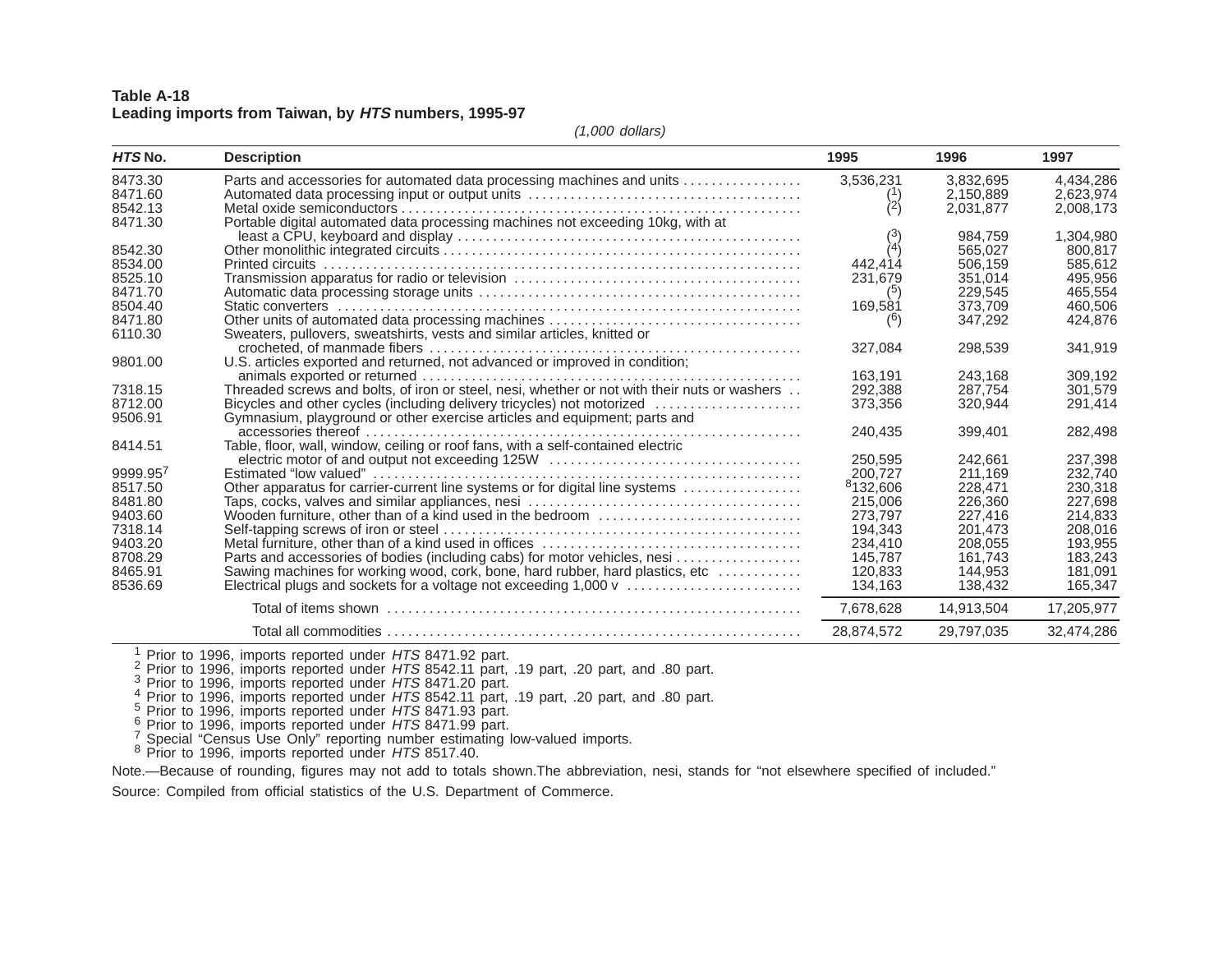# **Table A-19 U.S. merchandise trade with Korea, by SITC numbers (revision 3), 1995-97**

| SITC<br>section<br>No. | <b>Description</b>                                                                                               | 1995                                                                                                                                  | 1996                                                                                                                                 | 1997                                                                                                                                 |
|------------------------|------------------------------------------------------------------------------------------------------------------|---------------------------------------------------------------------------------------------------------------------------------------|--------------------------------------------------------------------------------------------------------------------------------------|--------------------------------------------------------------------------------------------------------------------------------------|
|                        |                                                                                                                  |                                                                                                                                       | U.S. exports                                                                                                                         |                                                                                                                                      |
| 5<br>8                 | Mineral fuels, lubricants and related materials<br>Commodities and transactions not classified elsewhere in SITC | 2,249,909<br>188,052<br>3,201,465<br>649.323<br>107,502<br>2,602,781<br>1,667,959<br>11,458,695<br>1,906,648<br>450,615<br>24,482,948 | 2,490,823<br>197,183<br>2,645,975<br>736,105<br>59,588<br>2,576,711<br>1,454,480<br>12,316,061<br>2,245,938<br>710.541<br>25,433,405 | 1,597,285<br>236.278<br>2,514,433<br>664,539<br>69,894<br>2,481,135<br>1,352,588<br>12,693,838<br>2,214,149<br>463,292<br>24,287,441 |
|                        |                                                                                                                  |                                                                                                                                       | U.S. imports                                                                                                                         |                                                                                                                                      |
| a                      | Commodities and transactions not classified elsewhere in SITC                                                    | 148,026<br>10,576<br>155.977<br>134,829<br>1,181<br>438,134<br>2219,552<br>16,485,315<br>4,178,715<br>253,399                         | 143,845<br>16.527<br>143.846<br>93,944<br>1.397<br>494,916<br>2,200,218<br>15,437,528<br>3,555,100<br>444.275                        | 154,844<br>13,134<br>151.622<br>69,147<br>1,608<br>563,952<br>2,486,930<br>15,567,136<br>3,484,240<br>446.397                        |
|                        |                                                                                                                  | 24,025,703                                                                                                                            | 22,531,596                                                                                                                           | 22,939,009                                                                                                                           |

(1,000 dollars)

Note.—Because of rounding, figures may not add to totals shown. The abbreviation, nesi, stands for "not elsewhere specified or included." Source: Compiled from official statistics of the U.S. Department of Commerce.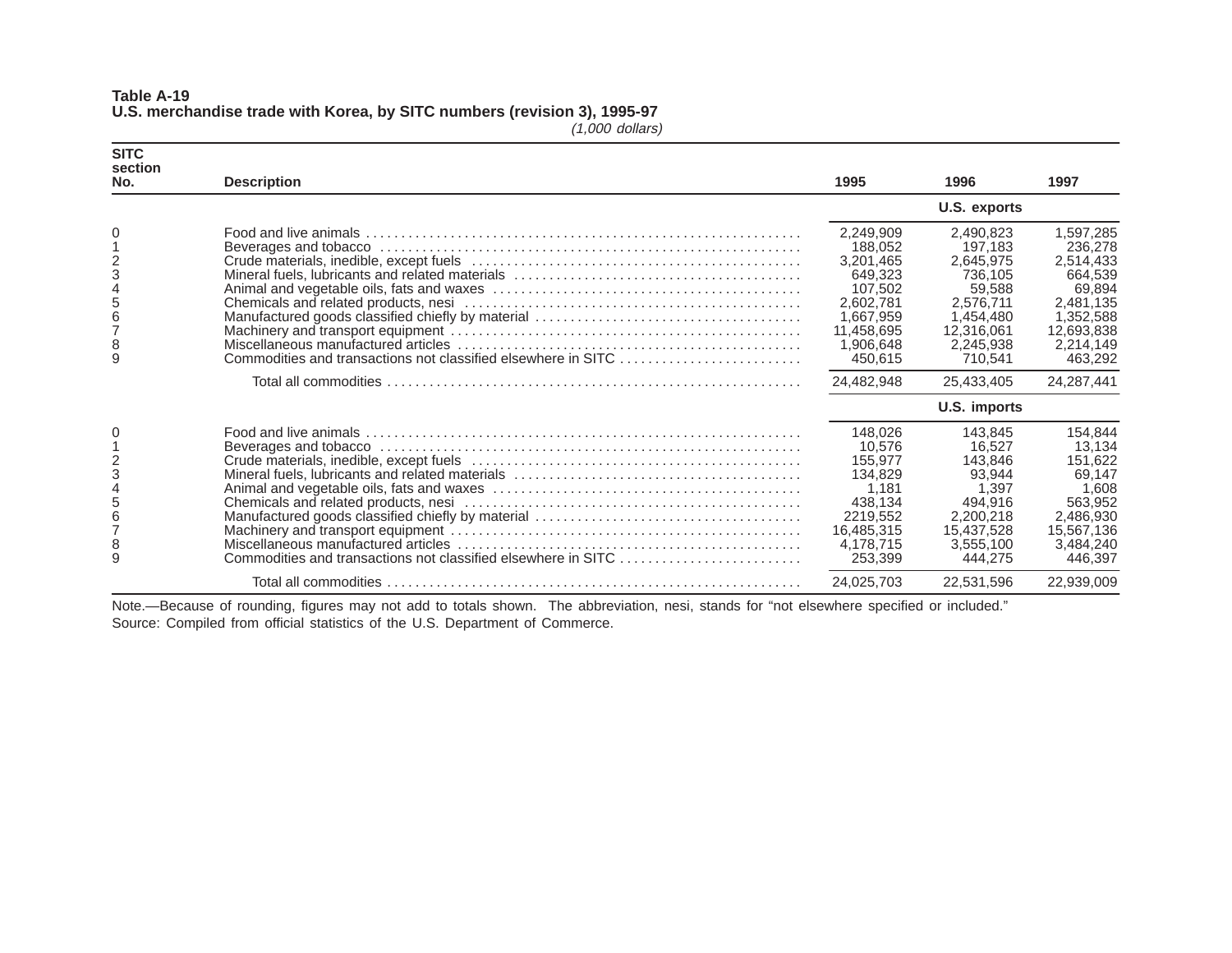## **Table A-20 Leading exports to Korea, by Schedule B numbers, 1995-97**

(1,000 dollars)

| <b>Schedule B</b><br>No. | <b>Description</b>                                                              | 1995       | 1996       | 1997       |
|--------------------------|---------------------------------------------------------------------------------|------------|------------|------------|
| 8542.13                  |                                                                                 |            | 923,321    | 1,853,313  |
| 8802.40                  | Airplanes and other aircraft of an unladen weight exceeding 15,000 kg           | 1,255,114  | 1,393,126  | 1,375,270  |
| 8803.30                  |                                                                                 | 737.852    | 643.830    | 722,910    |
| 8479.89                  | Machines and mechanical appliances having individual functions, nesi            | 865,102    | 873,948    | 527,299    |
| 8473.30                  | Parts and accessories for automatic data processing machines and units          | 275,404    | 365,600    | 478,362    |
| 4101.21                  | Whole and raw hides and skins of bovine animals, nesi, fresh or wet-salted      | 614,210    | 457.249    | 460,665    |
| 1005.90                  |                                                                                 | 1,110,315  | 1,259,806  | 450,431    |
| 1201.00                  |                                                                                 | 335.769    | 438.684    | 372.331    |
| 8479.90                  | Parts of machines and mechanical appliances having individual functions, nesi   | 241.862    | 385.349    | 340.088    |
| 7204.49                  |                                                                                 | 331.702    | 281.587    | 334,079    |
| 8525.20                  |                                                                                 | 438.291    | 529.926    | 316,014    |
| 8708.99                  |                                                                                 | 247,798    | 225,418    | 315,609    |
| 8542.14                  |                                                                                 |            | 419.652    | 288,178    |
| 8471.49                  | Other digital automated data processing machines entered in the form of systems |            | 305.280    | 253,797    |
| 2709.00                  | Petroleum oils and oils from bituminous minerals, crude                         |            | 173.180    | 237,503    |
| 9880.00                  |                                                                                 | 4228,475   | 244,075    | 235,401    |
| 5201.00                  |                                                                                 | 361,490    | 256,601    | 223,540    |
| 1001.90                  |                                                                                 | 260,308    | 328,082    | 222,028    |
| 8529.90                  | Parts, nesi, for radar, radio, television, etc. transmission except antennas    | 147,109    | 147.848    | 206,786    |
| 0202.30                  |                                                                                 | 233.199    | 155.447    | 203,776    |
| 8411.91                  |                                                                                 | 84.139     | 81.942     | 199,588    |
| 8542.30                  |                                                                                 | (5)        | 154,148    | 162,894    |
| 9030.39                  | Instruments and apparatus for measuring or checking electrical quantities, nesi | 46.762     | 84,885     | 160,618    |
| 2701.12                  | Bituminous coal, whether or not pulverized, but not agglomerated                | 164,385    | 161.192    | 153,734    |
| 2402.20                  |                                                                                 | 136,303    | 129,481    | 153,507    |
|                          |                                                                                 | 8,115,589  | 10,419,658 | 10,247,721 |
|                          |                                                                                 | 24,482,948 | 25,433,405 | 24,287,441 |

<sup>1</sup> Prior to 1996, exports reported under *Schedule B* 8542.11 part, .19 part, .20 part, and .80 part.<br>
<sup>2</sup> Prior to 1996, exports reported under *Schedule B* 8542.11 part, .19 part, .20 part, and .80 part.<br>
<sup>3</sup> Prior to

Note.—Because of rounding, figures may not add to totals shown.The abbreviation, nesi, stands for "not elsewhere specified or included."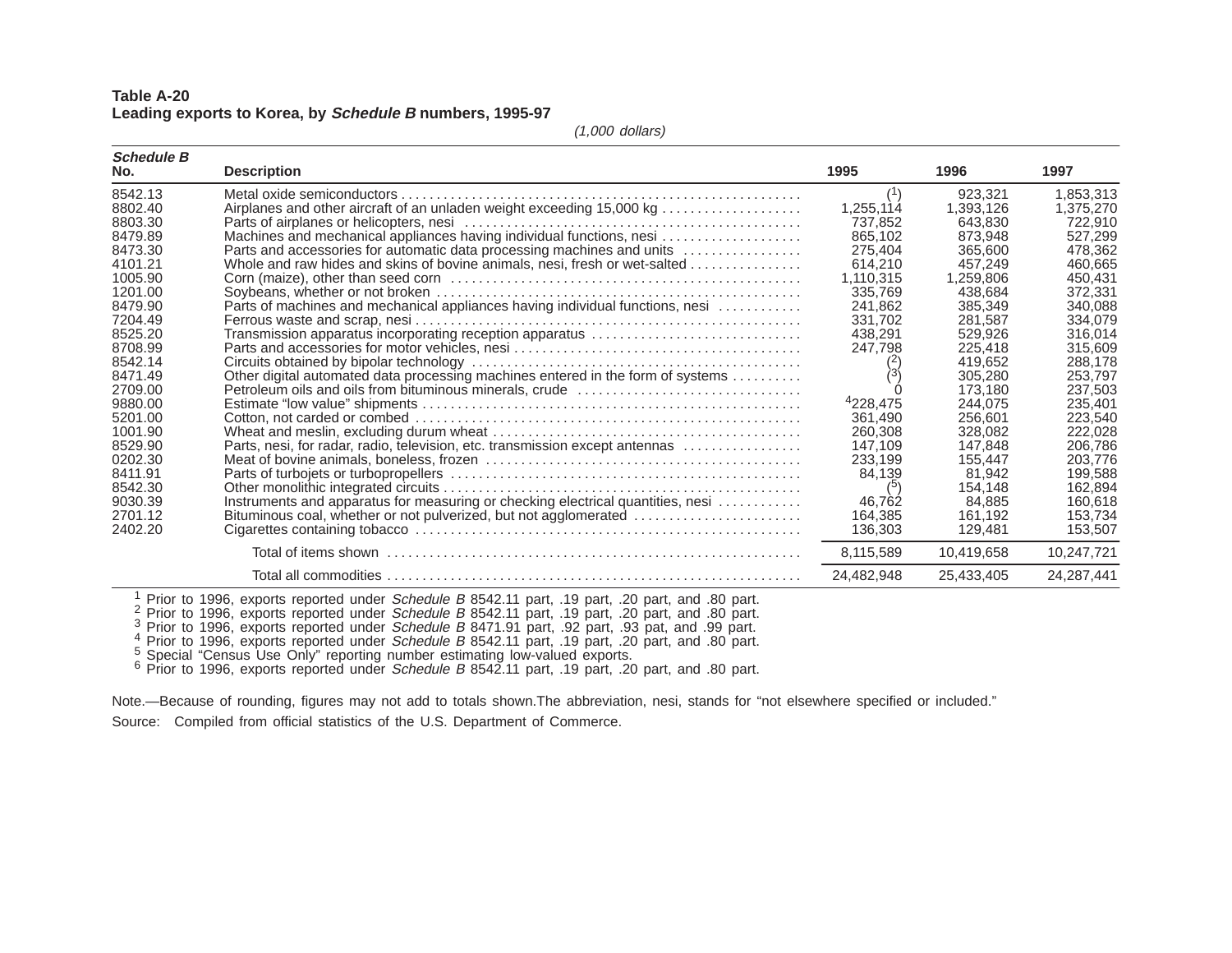## **Table A-21 Leading imports from Korea, by HTS numbers, 1995-97**

(1,000 dollars)

| HTS No. | <b>Description</b>                                                                                                                                                | 1995           | 1996       | 1997       |
|---------|-------------------------------------------------------------------------------------------------------------------------------------------------------------------|----------------|------------|------------|
| 8542.13 |                                                                                                                                                                   |                | 5.479.323  | 5.258.762  |
| 8473.30 | Parts and accessories for automated data processing machines and units                                                                                            | 2,383,535      | 1,940,961  | 1,915,474  |
| 8703.23 | Passenger motor vehicles with spark-ignition internal-combustion reciprocating                                                                                    |                |            |            |
|         |                                                                                                                                                                   | 1,100,581      | 1,259,739  | 1,453,573  |
| 8471.60 | Input or output units for automated data processing machines                                                                                                      |                | 1,487,729  | 1,399,141  |
| 8471.70 |                                                                                                                                                                   | $\binom{2}{3}$ | 231,475    | 622,029    |
| 8703.22 | Passenger motor vehicles with spark-ignition internal-combustion reciprocating                                                                                    |                |            |            |
|         |                                                                                                                                                                   | 549.750        | 586.827    | 446.449    |
| 8542.30 |                                                                                                                                                                   |                | 401.436    | 419.072    |
| 8516.50 | Microwave ovens of a kind used for domestic purposes                                                                                                              | 399.302        | 385.822    | 359.567    |
| 9801.00 | U.S. articles exported and returned, not advanced or improved in condition                                                                                        | 179,807        | 360,447    | 343,335    |
| 8525.20 | Transmission apparatus incorporating reception apparatus                                                                                                          | 389,041        | 176,416    | 306,659    |
| 6110.30 | Sweaters, pullovers, sweatshirts, vests and similar articles,                                                                                                     |                |            |            |
|         |                                                                                                                                                                   | 209.507        | 182.541    | 240.096    |
| 6201.93 | Men's or boys's jackets and windbreakers of manmade fibers, not knitted or crocheted                                                                              | 190.379        | 180.870    | 197.499    |
| 8523.13 | Prepare unrecorded magnetic tapes or sound recording, of a width exceeding 6.5mm                                                                                  | 157.340        | 146.984    | 145.541    |
| 8429.52 | Self-propelled mechanical shovels and excavators, with a 360-degree revolving                                                                                     |                |            |            |
|         |                                                                                                                                                                   | 73.654         | 115.381    | 133.966    |
| 8534.00 |                                                                                                                                                                   | 89.882         | 119,600    | 133,519    |
| 5407.61 | Other woven fabrics at least 85 percent by weight of nontextured polyester filaments                                                                              |                | 122,002    | 117.820    |
| 7208.39 | Flat-rolled products of iron or nonalloy steel in coils nesi, of a thickness less than 3 mm                                                                       | $\binom{5}{6}$ | 112.468    | 116.149    |
| 7208.38 | Flat-rolled products of iron or nonalloy steel in coils nesi, of a thickness                                                                                      |                |            |            |
|         |                                                                                                                                                                   |                | 115.737    | 114.748    |
| 6001.92 | Pile fabrics nesi, knitted or crocheted, of manmade fibers                                                                                                        | 11,290         | 56.511     | 111,402    |
| 4202.92 |                                                                                                                                                                   | 144.139        | 122.080    | 107.834    |
| 8527.21 |                                                                                                                                                                   | 105,438        | 89.577     | 106,948    |
| 8542.19 |                                                                                                                                                                   | 347,000        | 65.139     | 98,383     |
| 6110.20 |                                                                                                                                                                   | 82,567         | 83,838     | 96.787     |
| 7117.19 | Imitation jewelry nesi, of base metal, whether or not plated with precious metal                                                                                  | 96.477         | 97.388     | 96,309     |
| 8521.10 | Magnetic tape-type video recording or reproducing apparatus                                                                                                       | 561,632        | 272,659    | 96,103     |
|         | Total of items shown $\ldots$ , $\ldots$ , $\ldots$ , $\ldots$ , $\ldots$ , $\ldots$ , $\ldots$ , $\ldots$ , $\ldots$ , $\ldots$ , $\ldots$ , $\ldots$ , $\ldots$ | 7,071,320      | 14,192,953 | 14,437,167 |
|         |                                                                                                                                                                   | 24,025,703     | 22,531,596 | 22,939,009 |

<sup>1</sup> Prior to 1996, imports reported under *HTS* 8542.11 part, .19 part, .20 part, and .80 part.<br>
<sup>2</sup> Prior to 1996, imports reported under *HTS* 8471.92 part.<br>
<sup>3</sup> Prior to 1996, imports reported under *HTS* 8471.93 part.

Note.—Because of rounding, figures may not add to totals shown. The abbreviation, nesi, stands for "not elsewhere specified or included."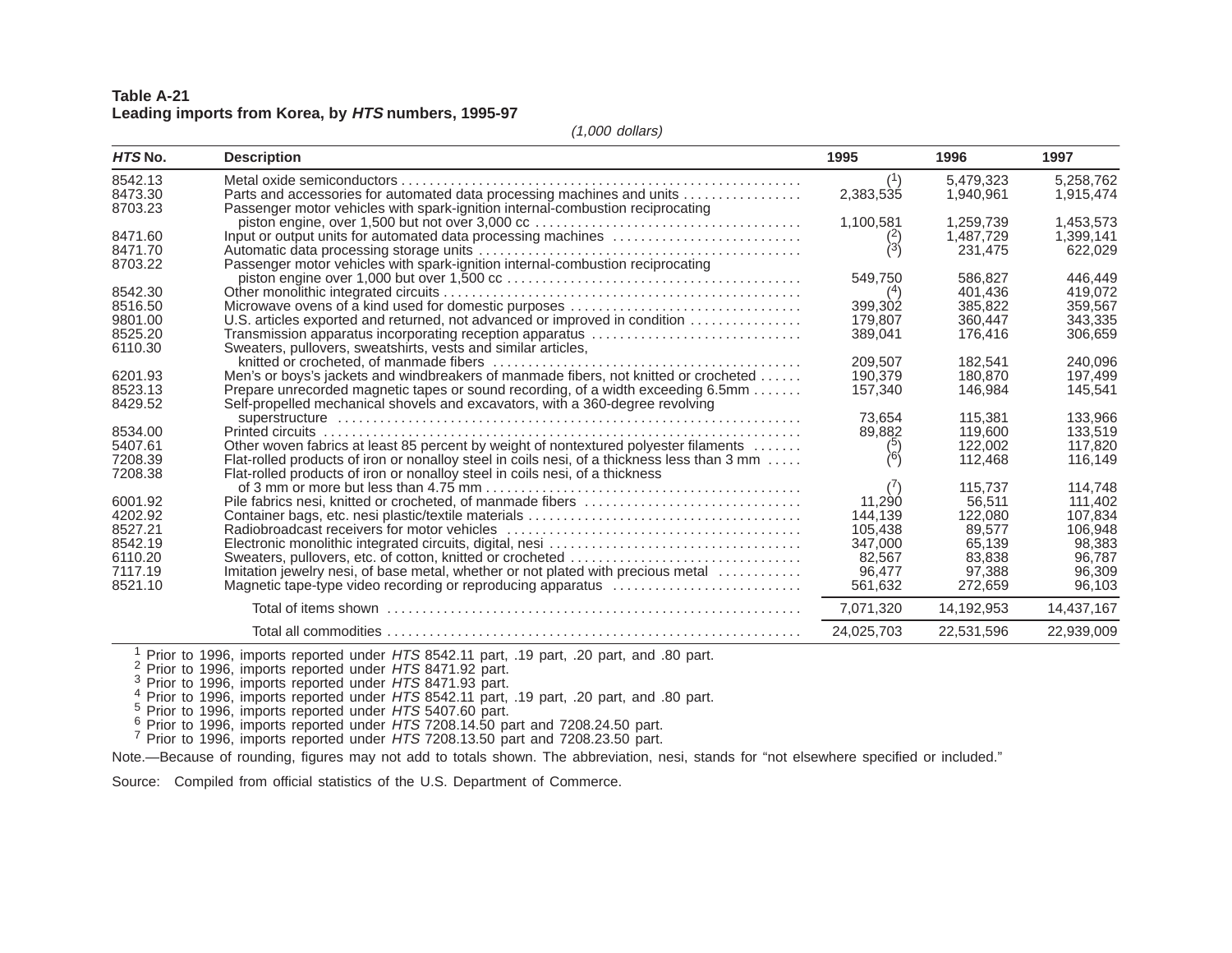# **Table A-22 Antidumping cases active in 1997, filed under authority of title VII of the Tariff Act of 1930, by final outcomes and by USITC investigation numbers**

| <b>USITC</b>             | <b>Product</b>                                                       | <b>Country</b>                                    | <b>Date</b><br>original | Preliminary<br>determination<br><b>Commission ITA1</b> |                            | <b>Final</b><br>determination    |                                   | Date of                       |
|--------------------------|----------------------------------------------------------------------|---------------------------------------------------|-------------------------|--------------------------------------------------------|----------------------------|----------------------------------|-----------------------------------|-------------------------------|
| Investigation<br>No.     |                                                                      | of origin                                         | petition<br>filed       |                                                        |                            |                                  | <b>ITA<sup>1</sup></b> Commission | final<br>action <sup>2</sup>  |
|                          |                                                                      |                                                   |                         |                                                        | <b>Affirmative</b>         |                                  |                                   |                               |
| 731-TA-745<br>731-TA-748 | Steel concrete reinforcing bars<br>Engineered process gas turbo-     | Turkey  Mar. 8, 1996                              |                         | A                                                      | A                          | A                                | A                                 | Apr. 9, 1997                  |
|                          | compressor systems                                                   | Japan May 8, 1996                                 |                         | Α                                                      | A                          | Α                                | Α                                 | June 9, 1997                  |
| 731-TA-749<br>731-TA-750 |                                                                      | China  July 11, 1996                              |                         | Α                                                      | A                          | A<br>A                           | A                                 | June 25, 1997                 |
| 731-TA-752               | Vector supercomputers<br>Crawfish tail meat                          | Japan July 29, 1996<br>China  Sept. 20, 1996      |                         | Α<br>A                                                 | A<br>A                     | A                                | A<br>A                            | Oct. 3, 1997<br>Sept. 8, 1997 |
| 731-TA-757               | Collated roofing nails                                               | China  Nov. 26, 1996                              |                         | Α                                                      | Α                          | A                                | Α                                 | Nov. 19, 1997                 |
| 731-TA-759               | Collated roofing nails                                               | Taiwan                                            | Nov. 26, 1996           | A                                                      | A                          | A                                | Α                                 | Nov. 19, 1997                 |
|                          |                                                                      |                                                   |                         |                                                        | <b>Partial Affirmative</b> |                                  |                                   |                               |
| 731-TA-741               | Melamine institutional dinnerware                                    | China  Feb. 6, 1996                               |                         | A                                                      | A                          | Α                                | $\mathsf{P}$                      | Feb. 18, 1997                 |
| 731-TA-742               | Melamine institutional dinnerware                                    | Indonesia  Feb. 6, 1996                           |                         | A                                                      | A                          | A                                | P                                 | Feb. 18, 1997                 |
| 731-TA-743               | Melamine institutional dinnerware                                    | Taiwan  Feb. 6, 1996                              |                         | A                                                      | A                          | Α                                | P                                 | Feb. 18, 1997                 |
| 731-TA-744               | Certain brake drums and rotors                                       | China  Mar. 7, 1996                               |                         | A                                                      | A                          | A                                | P                                 | Apr. 9, 1997                  |
|                          |                                                                      |                                                   |                         |                                                        | <b>Negative</b>            |                                  |                                   |                               |
| 731-TA-746               | Beryllium and high-beryllium alloys.                                 | Kazakstan  Mar. 14, 1996                          |                         | A                                                      | Α                          | Α                                | $\mathsf{N}$                      | Feb. 24, 1997                 |
| 731-TA-751               | Open-end spun rayon singles yarn.                                    | Austria  Aug. 20, 1996                            |                         | Α                                                      | A                          | Α                                | N                                 | Sept. 22, 1997                |
| 731-TA-760               | Needle bearing wire                                                  | Japan  Feb. 14, 1997                              |                         | N                                                      | (3)                        | (3)                              | (3)                               | Mar. 31, 1997                 |
|                          |                                                                      |                                                   |                         |                                                        | <b>Suspended</b>           |                                  |                                   |                               |
| 731-TA-740               | Sodium azide                                                         | Japan  Jan. 16, 1996                              |                         | Α                                                      | Α                          | S                                | $\mathbb S$                       | Jan. 7, 1997                  |
| 731-TA-753               | Cut-to-length carbon steel plate                                     | China  Nov. 5, 1996                               |                         | Α                                                      | A                          | Α                                | A                                 | Dec. 2, 1997                  |
| 731-TA-754               | Cut-to-length carbon steel plate                                     | Russia                                            | Nov. 5, 1996            | Α                                                      | A                          | A                                | Α                                 | Dec. 2, 1997                  |
| 731-TA-755<br>731-TA-756 | Cut-to-length carbon steel plate<br>Cut-to-length carbon steel plate | South Africa Nov. 5. 1996<br>Ukraine Nov. 5, 1996 |                         | A<br>A                                                 | A<br>A                     | A<br>A                           | Α<br>Α                            | Dec. 2, 1997<br>Dec. 2, 1997  |
|                          |                                                                      |                                                   |                         |                                                        | <b>Terminated</b>          |                                  |                                   |                               |
|                          |                                                                      |                                                   |                         |                                                        |                            |                                  |                                   |                               |
| 731-TA-758<br>731-TA-767 | Collated roofing nails.<br>.<br>Ultra high temperature milk          | Korea  Nov. 26, 1996<br>Canada  Mar. 17, 1997     |                         | Α<br>T                                                 | Α<br>(3)                   | N<br>(3)                         | $\top$<br>(3)                     | Oct. 1, 1997<br>Mar. 28, 1997 |
|                          |                                                                      |                                                   |                         |                                                        | In Progress                |                                  |                                   |                               |
|                          |                                                                      |                                                   |                         |                                                        |                            |                                  |                                   |                               |
| 731-TA-761               | Static random access memory<br>semiconductors                        | Korea  Feb. 25, 1997                              |                         | A                                                      | Α                          | (4)                              | (4)                               | (4)                           |
| 731-TA-762               | Static random access memory                                          |                                                   |                         |                                                        |                            |                                  |                                   |                               |
|                          | semiconductors                                                       | Taiwan  Feb. 25, 1997                             |                         | A                                                      | A                          |                                  |                                   |                               |
| 731-TA-763               | Carbon steel wire rod                                                | Canada  Feb. 26, 1997                             |                         | Α                                                      | Α                          | $\binom{4}{4}$<br>$\binom{4}{4}$ | ì4)                               | $\binom{4}{4}$                |
| 731-TA-764               | Carbon steel wire rod                                                | Germany  Feb. 26, 1997                            |                         | Α                                                      | Α                          |                                  | ∕4∖                               |                               |
| 731-TA-765               | Carbon steel wire rod $\ldots \ldots \ldots$                         | Trinidad & Tobago Feb. 26, 1997                   |                         | A                                                      | Α                          |                                  |                                   |                               |
| 731-TA-766               | Carbon steel wire rod                                                | Venezuela  Feb. 26, 1997                          |                         | A                                                      | A                          |                                  |                                   |                               |

(Affirmative (A); Partial Affirmative (P); Negative (N); Suspension Agreement (S); Terminated (T))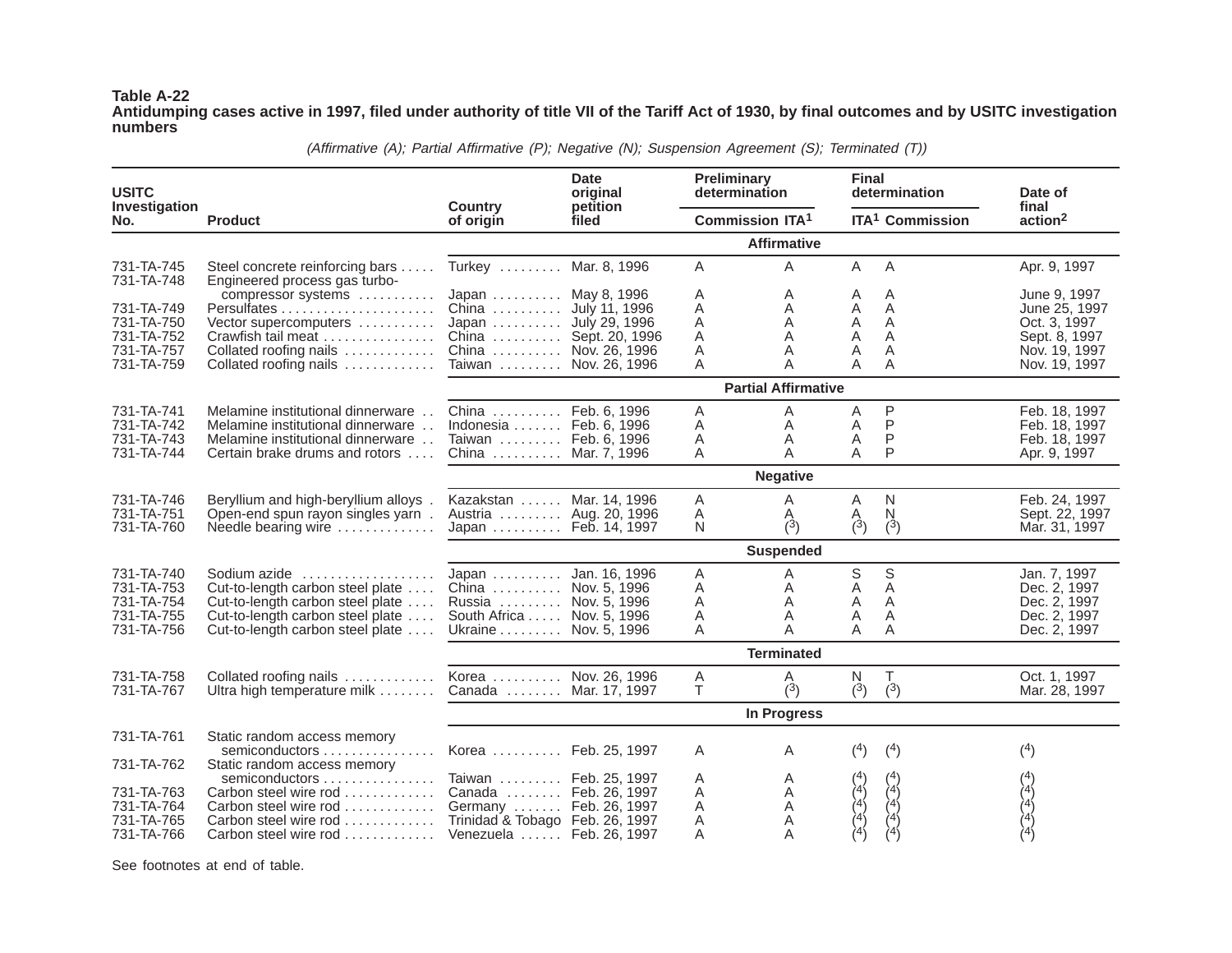**Table A-22—Continued**

**Antidumping cases active in 1997, filed under authority of title VII of the Tariff Act of 1930, by final outcomes and by USITC investigation numbers**

| <b>USITC</b><br>Investigation                                                                                |                                                                                                                                                                                                                                                                                                                    | <b>Country</b>                                                                                  | Date<br>original<br>petition |             | <b>Preliminary</b><br>determination | <b>Final</b> | determination                     | Date of<br>final    |
|--------------------------------------------------------------------------------------------------------------|--------------------------------------------------------------------------------------------------------------------------------------------------------------------------------------------------------------------------------------------------------------------------------------------------------------------|-------------------------------------------------------------------------------------------------|------------------------------|-------------|-------------------------------------|--------------|-----------------------------------|---------------------|
| No.                                                                                                          | <b>Product</b>                                                                                                                                                                                                                                                                                                     | of origin                                                                                       | filed                        |             | <b>Commission ITA1</b>              |              | <b>ITA<sup>1</sup></b> Commission | action <sup>2</sup> |
|                                                                                                              |                                                                                                                                                                                                                                                                                                                    |                                                                                                 |                              |             | In Progress                         |              |                                   |                     |
| 731-TA-768<br>731-TA-769<br>731-TA-770<br>731-TA-771<br>731-TA-772<br>731-TA-773<br>731-TA-774<br>731-TA-775 | Fresh atlantic salmon  Chile  June 12, 1997<br>Stainless steel wire rod<br>Stainless steel wire rod  Italy  July 30, 1997<br>Stainless steel wire rod<br>Stainless steel wire rod  Korea  July 30, 1997<br>Stainless steel wire rod<br>Stainless steel wire rod<br>Stainless steel wire rod  Taiwan  July 30, 1997 | Germany  July 30, 1997<br>Japan  July 30, 1997<br>Spain  July 30, 1997<br>Sweden  July 30, 1997 |                              | A<br>A<br>Α |                                     | (4)          |                                   |                     |

(Affirmative (A); Partial Affirmative (P); Negative (N); Suspension Agreement (S); Terminated (T))

<sup>1</sup> U.S. Department of Commerce, International Trade Administration (ITA).<br><sup>2</sup> For cases in which the final action was taken by the ITA, the date shown is the *Federal Register* notice date of that action.<br><sup>3</sup> Not applicab

Source: Compiled by the staff of the U.S. International Trade Commission.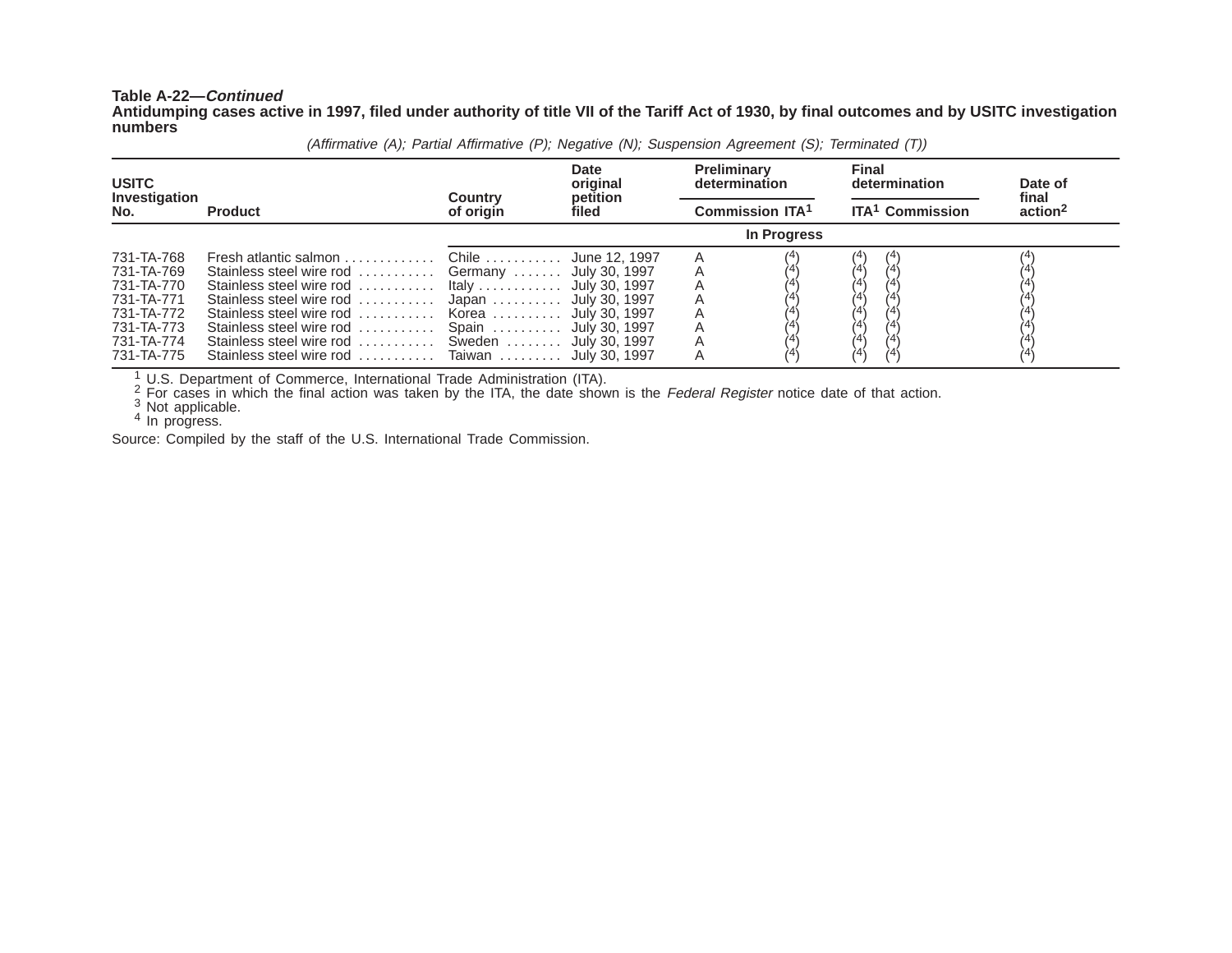| <b>Country and commodity</b> | <b>Effective date of</b><br>original action <sup>1</sup>                                                                                                                                                                                             |
|------------------------------|------------------------------------------------------------------------------------------------------------------------------------------------------------------------------------------------------------------------------------------------------|
| Argentina:                   | Aug. 11, 1995<br>Aug. 3, 1995<br>Sept. 26, 1991<br>May 26, 1989<br>Nov. 13, 1985<br>Nov. 23, 1984                                                                                                                                                    |
|                              | July 14, 1987                                                                                                                                                                                                                                        |
| Australia:                   | Aug. 19, 1993<br>Mar. 23, 1973                                                                                                                                                                                                                       |
|                              | Feb. 17, 1978                                                                                                                                                                                                                                        |
|                              | July 14, 1987                                                                                                                                                                                                                                        |
|                              | Mar. 20, 1992                                                                                                                                                                                                                                        |
|                              | July 14, 1987                                                                                                                                                                                                                                        |
| Belgium:                     | Aug. 19, 1993<br>Aug. 20, 1987<br>June 13, 1979                                                                                                                                                                                                      |
| Brazil:                      | Aug. 3, 1995<br>Feb. 21, 1995<br>Dec. 22, 1994<br>Mar. 14, 1994<br>Jan. 28, 1994<br>Aug. 19, 1993<br>Mar. 22, 1993<br>Nov. 2, 1992<br>July 31, 1991<br>July 10, 1990<br>May 5, 1987<br>Jan. 12, 1987<br>Dec. 17, 1986<br>May 21, 1986<br>May 9, 1986 |
| Canada:                      | Aug. 19, 1993<br>Aug. 31, 1992<br>Sept. 15, 1989<br>Jan. 7, 1988<br>Jan. 12, 1987<br>June 16, 1986<br>Mar. 5, 1986<br>June 24, 1985<br>Apr. 9, 1980<br>Feb. 27, 1974<br>Dec. 17, 1973<br>Sept. 13, 1966                                              |
|                              | Mar. 20, 1987                                                                                                                                                                                                                                        |
| China:                       | Oct. 24, 1997<br>Nov. 19, 1997<br>Sept. 15, 1997                                                                                                                                                                                                     |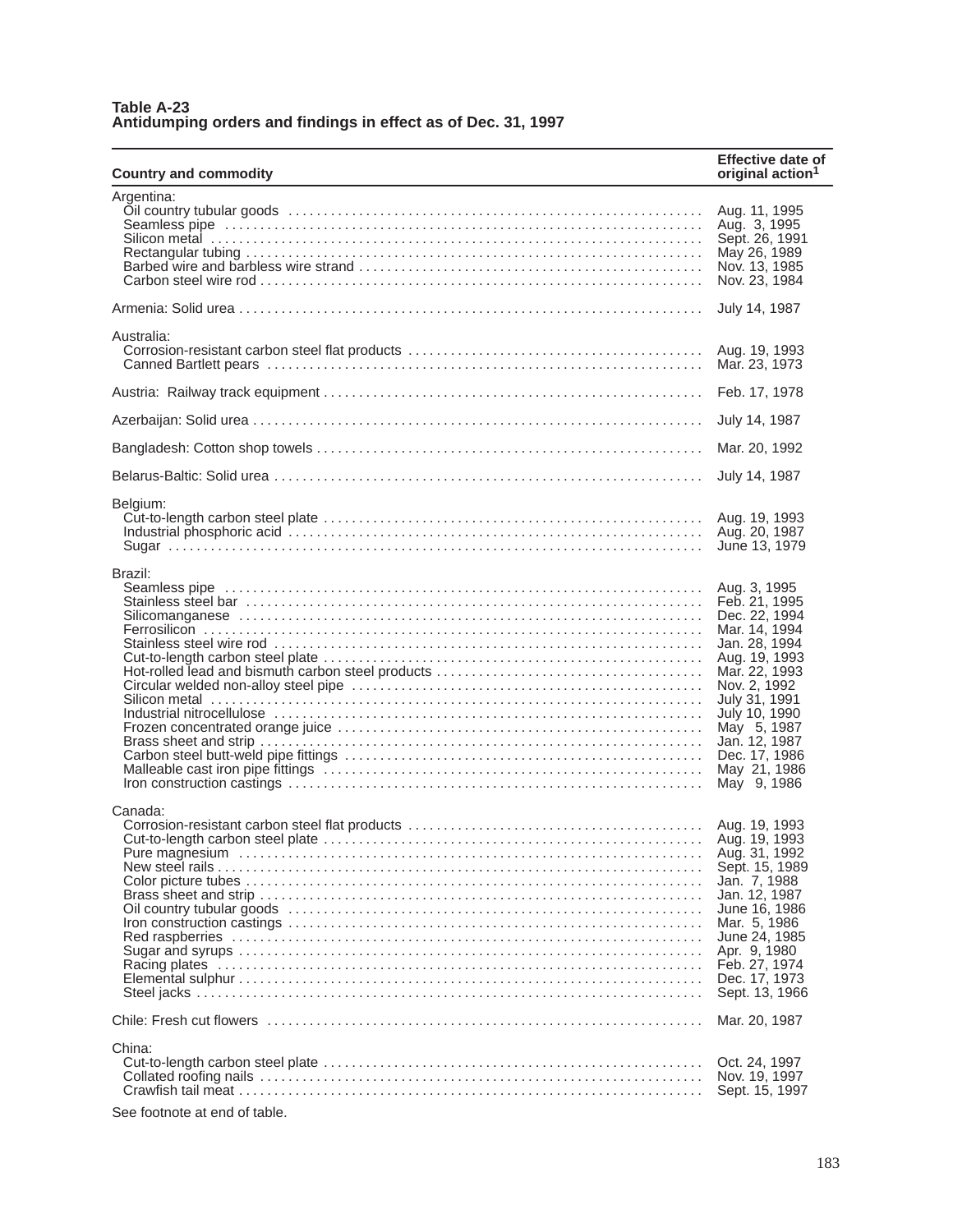| <b>Country and commodity</b>                                 | <b>Effective date of</b><br>original action <sup>1</sup> |
|--------------------------------------------------------------|----------------------------------------------------------|
| China-Continued:                                             |                                                          |
|                                                              | July 7, 1997                                             |
|                                                              | Apr. 17, 1997                                            |
|                                                              | Feb. 25, 1997                                            |
|                                                              | May 14, 1996                                             |
|                                                              | Feb. 6, 1996                                             |
|                                                              | June 21, 1995                                            |
|                                                              | May 12, 1995                                             |
|                                                              | Mar. 29, 1995                                            |
|                                                              | Feb. 9, 1995                                             |
|                                                              | Dec. 28, 1994                                            |
|                                                              | Dec. 22, 1994                                            |
|                                                              | Nov. 25, 1994                                            |
|                                                              | Nov. 16, 1994                                            |
|                                                              | July 14, 1994                                            |
|                                                              | Oct. 19, 1993                                            |
|                                                              | Sept. 7, 1993                                            |
|                                                              | Mar. 11, 1993                                            |
|                                                              | Aug. 19, 1992                                            |
|                                                              | July 6, 1992                                             |
|                                                              | Nov. 21, 1991                                            |
|                                                              | Sept. 20, 1991                                           |
|                                                              | June 18, 1991                                            |
|                                                              | June 10, 1991                                            |
|                                                              | Feb. 19, 1991                                            |
|                                                              | Feb. 19, 1991                                            |
|                                                              | July 10, 1990                                            |
|                                                              | June 15, 1987                                            |
|                                                              | Dec. 2, 1986                                             |
|                                                              | Aug. 28, 1986                                            |
|                                                              | May 9, 1986                                              |
|                                                              | Feb. 14, 1986                                            |
|                                                              | Oct. 17, 1984                                            |
|                                                              | Mar. 22, 1984                                            |
|                                                              | Jan. 31, 1984                                            |
|                                                              | Oct. 4, 1983                                             |
|                                                              | Sept. 16, 1983                                           |
|                                                              | Mar. 18, 1987                                            |
|                                                              | Mar. 18, 1987                                            |
|                                                              | July 14, 1987                                            |
| Finland:<br>Rayon staple fiber …………………………………………………………………………… | Mar. 21, 1979                                            |
| France:                                                      | June 13, 1994<br>Jan. 28, 1994                           |
|                                                              | Aug. 19, 1993                                            |
|                                                              | Mar. 22, 1993                                            |
|                                                              | May 15, 1989                                             |
|                                                              | Mar. 6, 1987                                             |
|                                                              | Aug. 10, 1983                                            |
|                                                              | Apr. 9, 1982                                             |
|                                                              | Jan. 7, 1981                                             |
|                                                              | June 13, 1979                                            |
|                                                              | June 14, 1972                                            |
|                                                              | July 14, 1987                                            |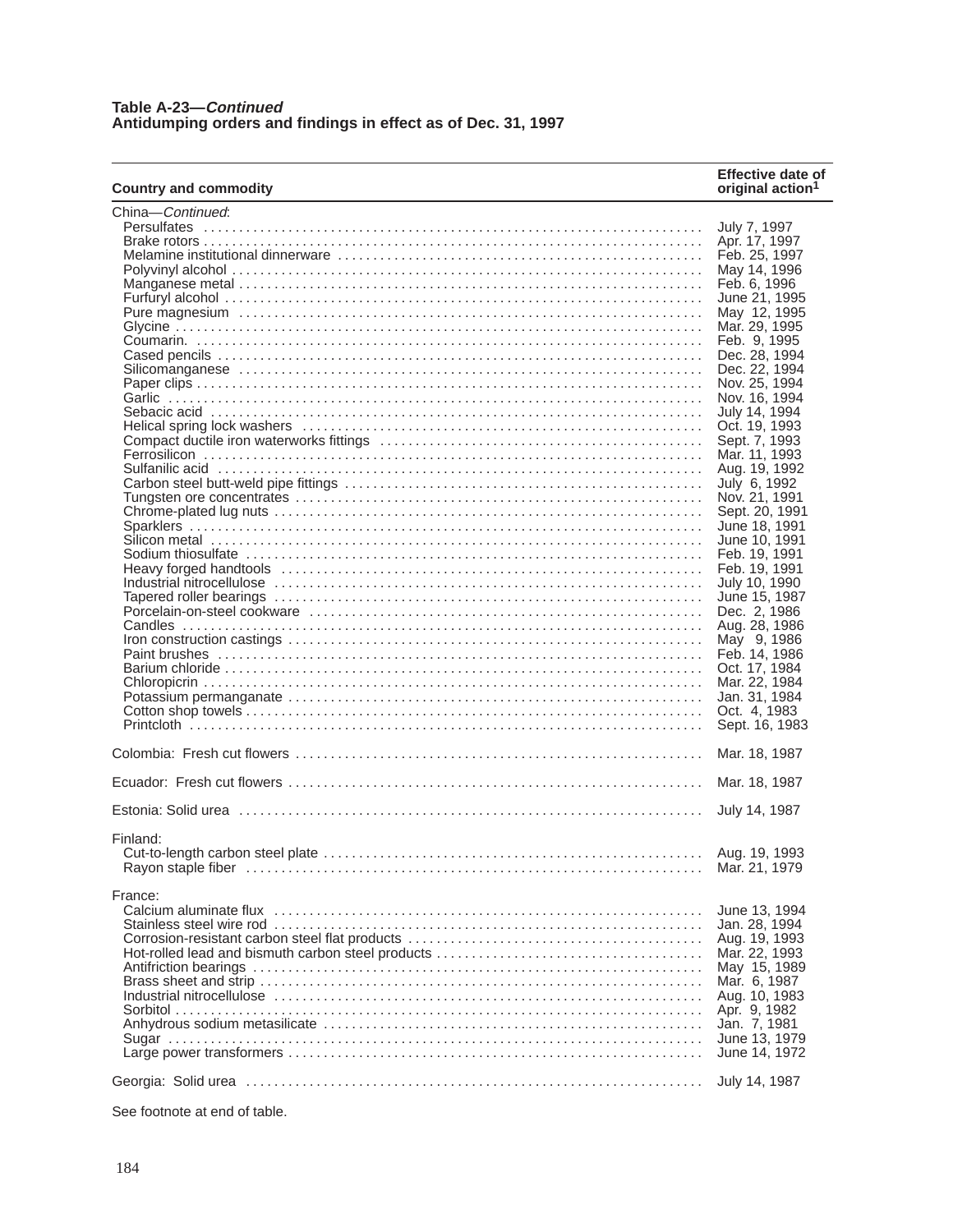| <b>Country and commodity</b> | <b>Effective date of</b><br>original action <sup>1</sup>                                                                                                                                                                                                 |
|------------------------------|----------------------------------------------------------------------------------------------------------------------------------------------------------------------------------------------------------------------------------------------------------|
| Germany:                     | Sept. 4, 1996<br>Aug. 3, 1995<br>Aug. 19, 1993<br>Aug. 19, 1993<br>Aug. 19, 1993<br>Mar. 22, 1993<br>Feb. 19, 1991<br>July 10, 1990<br>June 14, 1989<br>May 15, 1989<br>July 14, 1987<br>Mar. 6, 1987<br>June 25, 1981<br>June 13, 1979<br>Dec. 22, 1977 |
|                              | Apr. 17, 1989                                                                                                                                                                                                                                            |
|                              | June 19, 1987                                                                                                                                                                                                                                            |
| India:                       | Feb. 21, 1995<br>Feb. 9, 1994<br>Dec. 1, 1993<br>Mar. 2, 1993<br>May 12, 1986                                                                                                                                                                            |
|                              | Feb. 25, 1997                                                                                                                                                                                                                                            |
|                              | July 17, 1986                                                                                                                                                                                                                                            |
| Israel:                      | Aug. 19, 1987<br>Mar. 6, 1987                                                                                                                                                                                                                            |
| Italy:                       | July 24, 1996<br>Aug. 11, 1995<br>Aug. 3, 1995<br>Aug. 12, 1994<br>June 14, 1989<br>May 15, 1989<br>Aug. 30, 1988<br>Mar. 6, 1987<br>Mar. 1, 1985<br>Oct. 21, 1977<br>June 14, 1972                                                                      |
| Japan:                       | Oct. 24, 1997<br>June 16, 1997<br>Sept. 4, 1996<br>July 2, 1996<br>May 14, 1996<br>Aug. 11, 1995<br>Feb. 21, 1995<br>June 10, 1994<br>Mar. 2, 1994<br>Aug. 19, 1993<br>July 12, 1993                                                                     |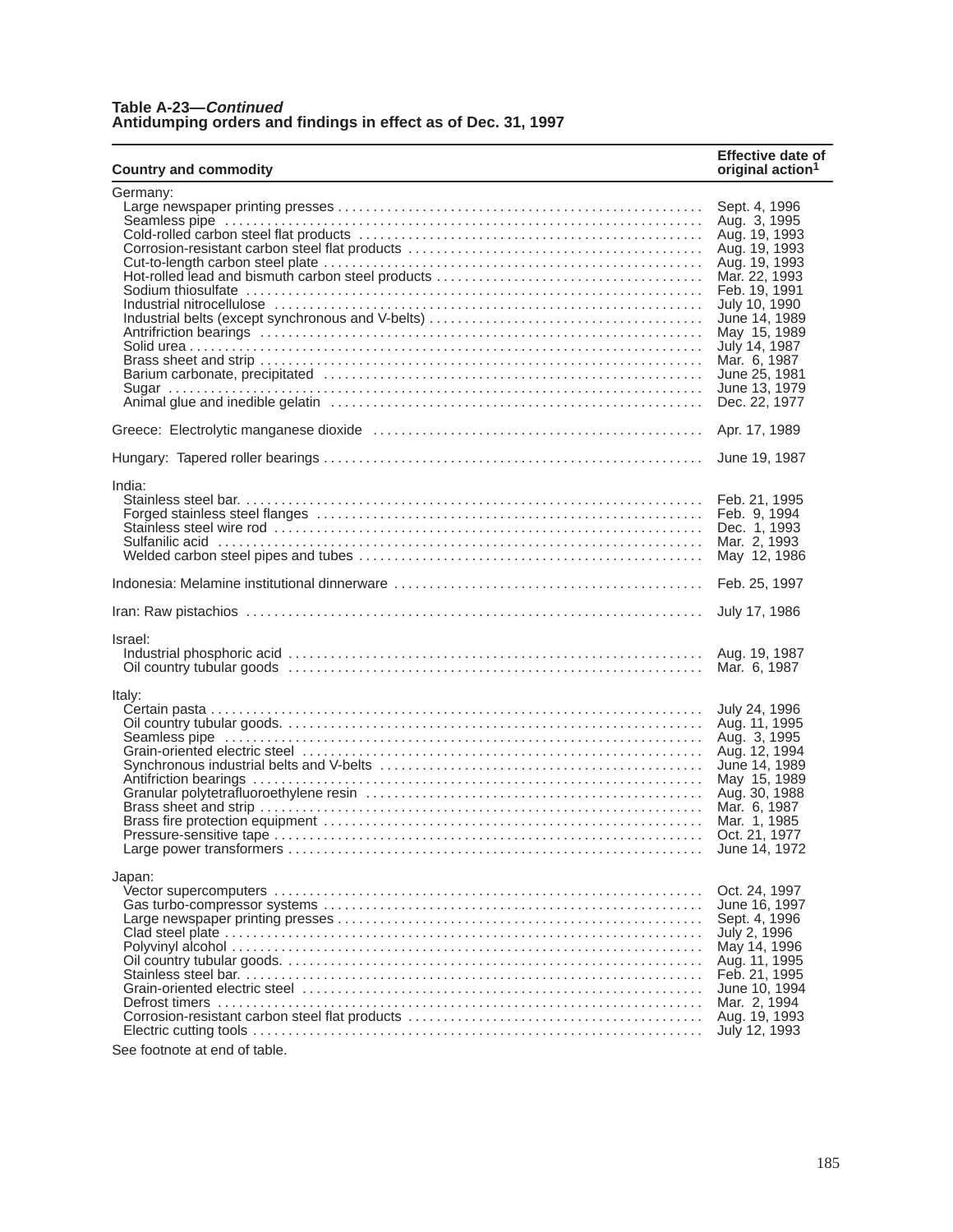| <b>Country and commodity</b>                                                                                                                                                                                                   | <b>Effective date of</b><br>original action <sup>1</sup> |
|--------------------------------------------------------------------------------------------------------------------------------------------------------------------------------------------------------------------------------|----------------------------------------------------------|
| Japan-Continued:                                                                                                                                                                                                               |                                                          |
|                                                                                                                                                                                                                                | Sept. 4, 1991                                            |
|                                                                                                                                                                                                                                | May 10, 1991                                             |
|                                                                                                                                                                                                                                | Feb. 13, 1991                                            |
|                                                                                                                                                                                                                                | Nov. 19, 1990                                            |
|                                                                                                                                                                                                                                | July 10, 1990                                            |
|                                                                                                                                                                                                                                | Feb. 16, 1990                                            |
| Drafting machines in the contract of the contract of the contract of the contract of the contract of the contract of the contract of the contract of the contract of the contract of the contract of the contract of the contr | Dec. 29, 1989<br>Dec. 11, 1989                           |
|                                                                                                                                                                                                                                | June 14, 1989                                            |
|                                                                                                                                                                                                                                | May 15, 1989                                             |
|                                                                                                                                                                                                                                | Apr. 17,1989                                             |
|                                                                                                                                                                                                                                | Apr. 3, 1989                                             |
|                                                                                                                                                                                                                                | Aug. 24, 1988                                            |
|                                                                                                                                                                                                                                | Aug. 12, 1988                                            |
|                                                                                                                                                                                                                                | June 16, 1988                                            |
|                                                                                                                                                                                                                                | June 7, 1988                                             |
|                                                                                                                                                                                                                                | Mar. 25 1988                                             |
|                                                                                                                                                                                                                                | Jan. 7, 1988                                             |
|                                                                                                                                                                                                                                | Oct. 6, 1987<br>July 6, 1987                             |
|                                                                                                                                                                                                                                | Feb. 10, 1987                                            |
|                                                                                                                                                                                                                                | Dec. 19, 1985                                            |
|                                                                                                                                                                                                                                | Apr. 18, 1985                                            |
|                                                                                                                                                                                                                                | Nov. 30, 1984                                            |
|                                                                                                                                                                                                                                | July 20, 1982                                            |
|                                                                                                                                                                                                                                | Dec. 8, 1978                                             |
|                                                                                                                                                                                                                                | May 25, 1978                                             |
|                                                                                                                                                                                                                                | Feb. 2, 1977                                             |
|                                                                                                                                                                                                                                | Aug. 30, 1976                                            |
|                                                                                                                                                                                                                                | Aug. 8, 1976                                             |
|                                                                                                                                                                                                                                | Dec. 6, 1973                                             |
|                                                                                                                                                                                                                                | Oct. 15, 1973<br>July 10, 1973                           |
|                                                                                                                                                                                                                                | Apr. 12, 1973                                            |
|                                                                                                                                                                                                                                | Nov. 22, 1972                                            |
|                                                                                                                                                                                                                                | June 14, 1972                                            |
|                                                                                                                                                                                                                                | June 9, 1972                                             |
|                                                                                                                                                                                                                                | Mar. 10, 1971                                            |
|                                                                                                                                                                                                                                |                                                          |
| Kazakstan:                                                                                                                                                                                                                     |                                                          |
|                                                                                                                                                                                                                                | Apr. 7, 1993                                             |
|                                                                                                                                                                                                                                | July 14, 1987                                            |
|                                                                                                                                                                                                                                | Aug. 28, 1968                                            |
|                                                                                                                                                                                                                                | Apr. 23, 1987                                            |
| Korea:                                                                                                                                                                                                                         |                                                          |
|                                                                                                                                                                                                                                | Aug. 11, 1995                                            |
|                                                                                                                                                                                                                                | Aug. 19, 1993                                            |
|                                                                                                                                                                                                                                | Aug. 19, 1993                                            |
|                                                                                                                                                                                                                                | May 10, 1993                                             |
|                                                                                                                                                                                                                                | Mar. 26, 1993                                            |
|                                                                                                                                                                                                                                | Feb. 23, 1993                                            |
|                                                                                                                                                                                                                                | Dec. 30, 1992                                            |
|                                                                                                                                                                                                                                | Nov. 2, 1992                                             |
|                                                                                                                                                                                                                                | June 5, 1991                                             |
|                                                                                                                                                                                                                                | July 10, 1990<br>Feb. 7, 1990                            |
|                                                                                                                                                                                                                                | Jan. 7, 1988                                             |
|                                                                                                                                                                                                                                | Jan. 20, 1987                                            |
|                                                                                                                                                                                                                                | Jan. 12, 1987                                            |
|                                                                                                                                                                                                                                | May 23, 1986                                             |
|                                                                                                                                                                                                                                | Apr. 30, 1984                                            |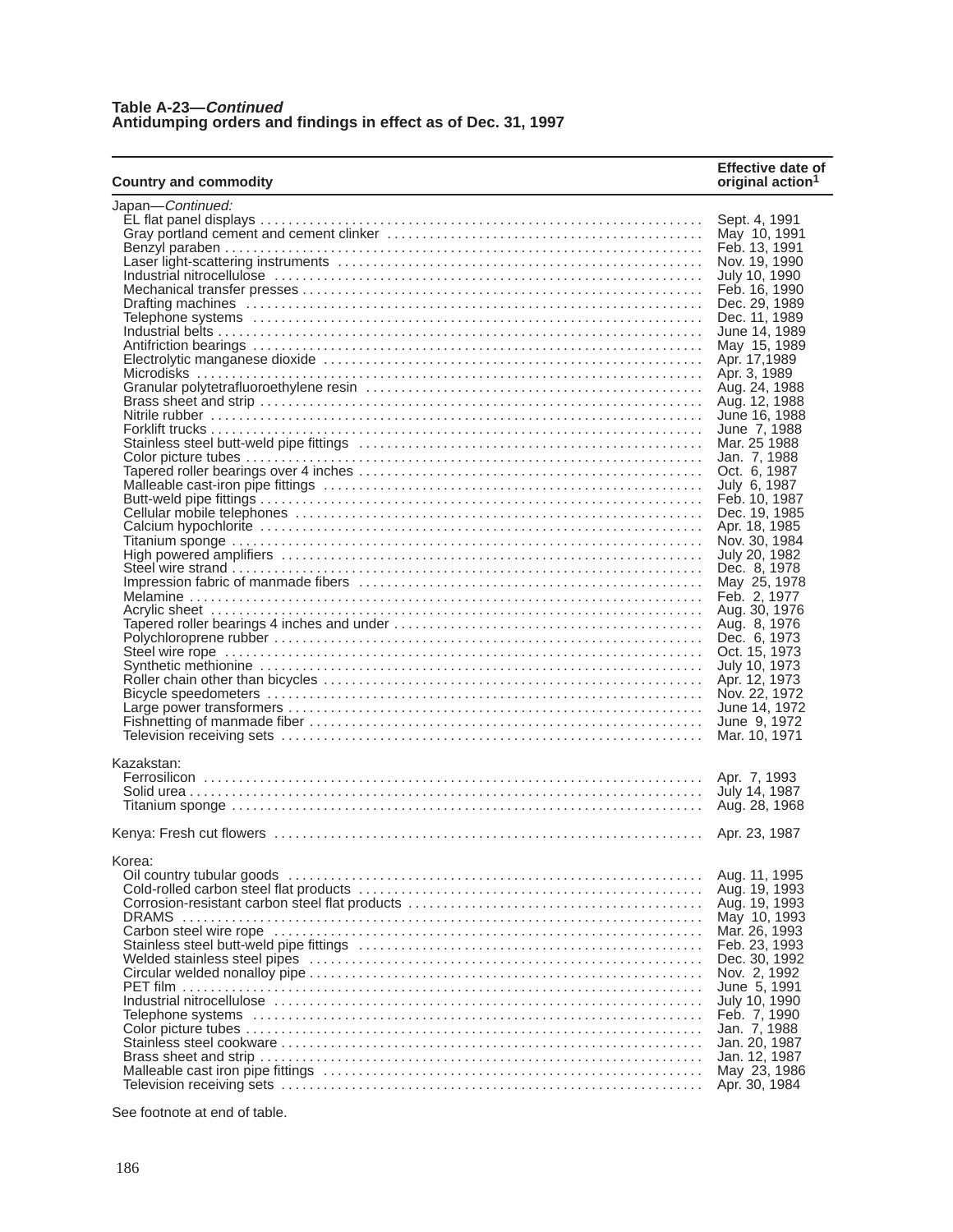| <b>Country and commodity</b> | <b>Effective date of</b><br>original action <sup>1</sup>                                                          |
|------------------------------|-------------------------------------------------------------------------------------------------------------------|
|                              | July 14, 1987                                                                                                     |
|                              | July 14, 1987                                                                                                     |
|                              | July 14, 1987                                                                                                     |
|                              | Oct. 7, 1992                                                                                                      |
| Mexico:                      | Aug. 11, 1995<br>Aug. 19, 1993<br>Mar. 25, 1993<br>Nov. 2, 1992<br>Aug. 30, 1990<br>Apr. 23, 1987<br>Dec. 2, 1986 |
|                              | July 14, 1987                                                                                                     |
| Netherlands:<br>New Zealand: | June 24, 1994<br>Aug. 19, 1993<br>Aug. 12, 1988                                                                   |
|                              | June 2, 1992<br>Dec. 4, 1985                                                                                      |
|                              | Apr. 12, 1991                                                                                                     |
|                              | Aug. 19, 1993                                                                                                     |
| Romania:                     | Aug. 19, 1993<br>May 15, 1989<br>July 14, 1987<br>June 19, 1987                                                   |
| Russia:                      | Oct. 24, 1997<br>July 10, 1995<br>May 12, 1995<br>June 24, 1993<br>July 14, 1987<br>Aug. 28, 1968                 |
| Singapore:                   | June 14, 1989<br>May 15, 1989<br>Jan. 7, 1988<br>Nov. 13, 1986                                                    |
| South Africa:                | Oct. 24, 1997<br>June 21, 1995<br>Jan. 29, 1986                                                                   |
| Spain:                       | Mar. 2, 1995<br>Aug. 19, 1993<br>Jan. 19, 1984                                                                    |
| Sweden:                      | Aug. 19, 1993<br>May 15, 1989                                                                                     |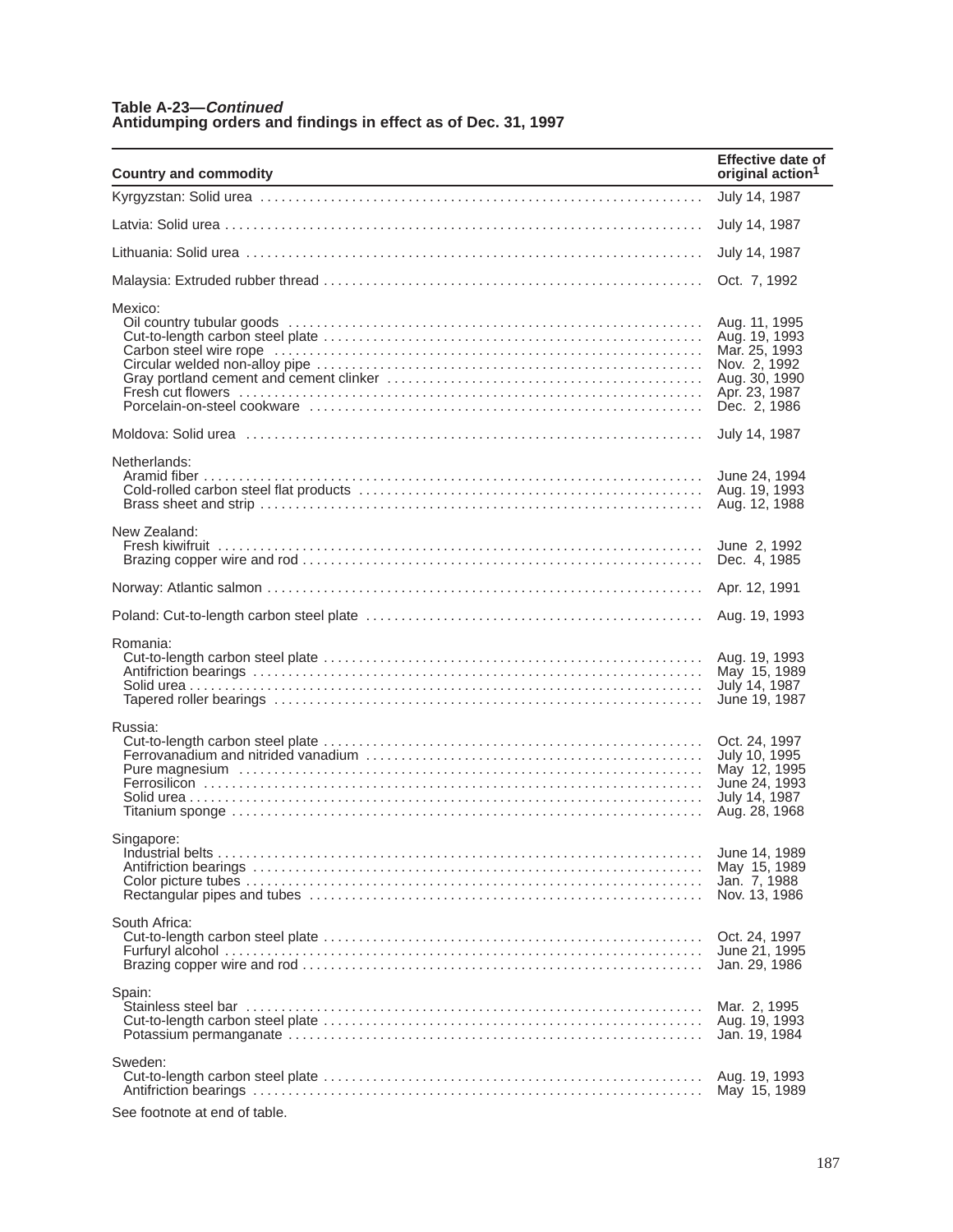|                              | <b>Effective date of</b>                                                                                                                                                                                                                                                                                 |
|------------------------------|----------------------------------------------------------------------------------------------------------------------------------------------------------------------------------------------------------------------------------------------------------------------------------------------------------|
| <b>Country and commodity</b> | original action <sup>1</sup>                                                                                                                                                                                                                                                                             |
| Sweden-Continued:            | Dec. 3, 1987<br>Mar. 6, 1987<br>June 8, 1973                                                                                                                                                                                                                                                             |
| Taiwan:                      | Nov. 19, 1997<br>Feb. 25, 1997<br>May 14, 1996<br>Feb. 9, 1994<br>June 28, 1993<br>June 16, 1993<br>Dec. 30, 1992<br>Nov. 2, 1992<br>Sept. 20, 1991<br>Dec. 11, 1989<br>Mar. 27, 1989<br>Jan. 20, 1987<br>Dec. 17, 1986<br>Dec. 2, 1986<br>June 18, 1986<br>May 23, 1986<br>May 7, 1984<br>Apr. 30, 1984 |
|                              | June 13, 1979                                                                                                                                                                                                                                                                                            |
|                              | July 14, 1987                                                                                                                                                                                                                                                                                            |
| Thailand:                    | July 25, 1995<br>July 18, 1995<br>July 6, 1992<br>Aug. 20, 1987<br>Mar. 11, 1986                                                                                                                                                                                                                         |
| Turkey:                      | Apr. 17, 1997<br>July 24, 1996<br>Aug. 25, 1987<br>May 15, 1986                                                                                                                                                                                                                                          |
|                              | July 14, 1987                                                                                                                                                                                                                                                                                            |
| Ukraine:                     | Oct. 24, 1997<br>May 12, 1995<br>Aug. 30, 1993<br>Apr. 7, 1993<br>July 14, 1987<br>Aug. 28, 1968                                                                                                                                                                                                         |
| United Kingdom:              | Aug. 19, 1993<br>Mar. 22, 1993<br>Feb. 19, 1991<br>July 10, 1990<br>May 15, 1989                                                                                                                                                                                                                         |
|                              | July 14, 1987                                                                                                                                                                                                                                                                                            |
| Venezuela:                   | June 24, 1993<br>Nov. 2, 1992                                                                                                                                                                                                                                                                            |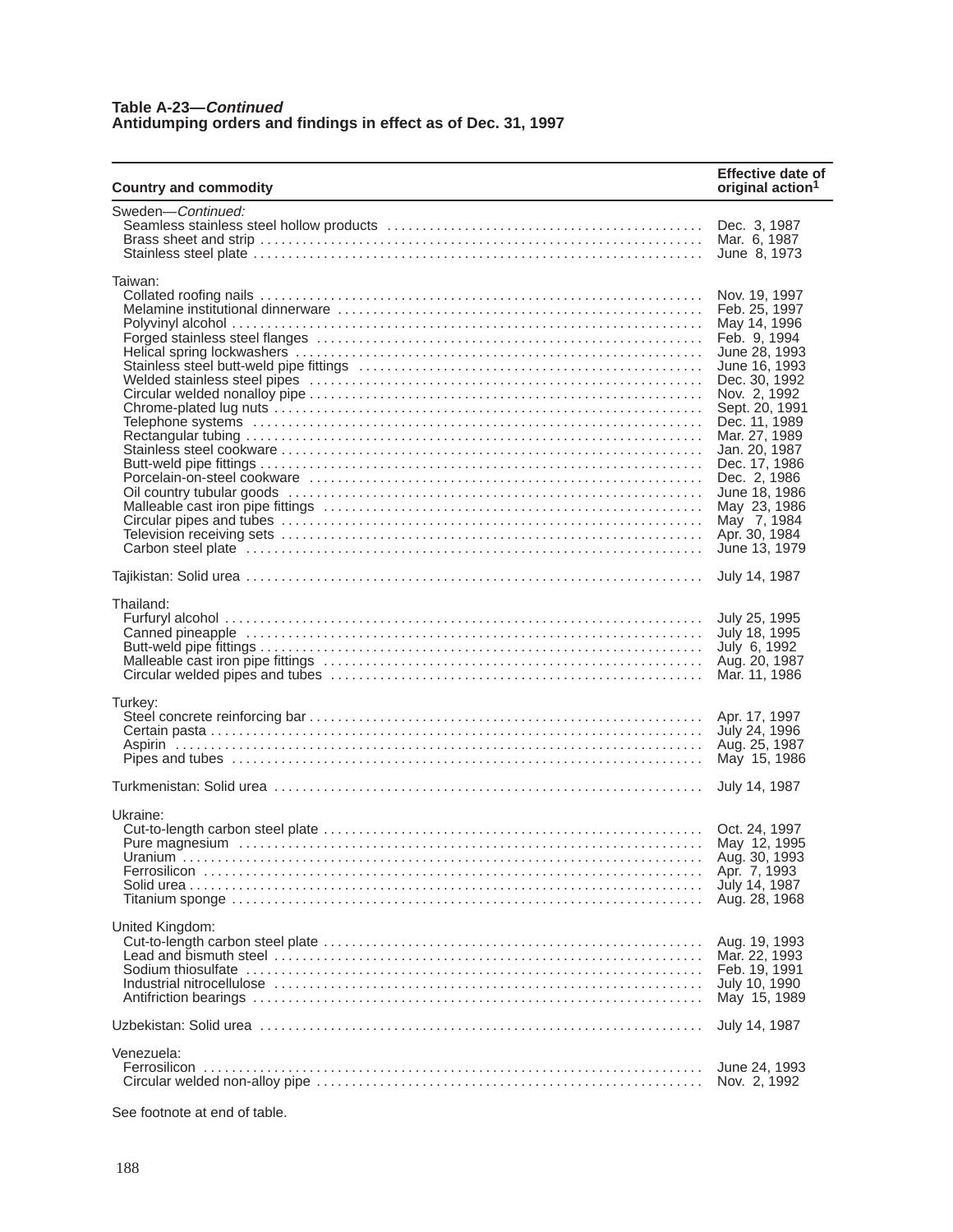| <b>Country and commodity</b>            | <b>Effective date of</b><br>original action <sup>1</sup> |
|-----------------------------------------|----------------------------------------------------------|
|                                         | Oct. 16, 1990                                            |
| <b>Suspension agreements in effect:</b> |                                                          |
|                                         | Jan. 19, 1988                                            |
|                                         | Aug. 16, 1995                                            |
| Japan:                                  | Jan. 7, 1997<br>Aug. 12, 1994<br>Nov. 6, 1980            |
|                                         | Oct. 16, 1992                                            |
|                                         | Oct. 16, 1992                                            |
|                                         | Nov. 1, 1996                                             |
|                                         | Aug. 12, 1994                                            |
|                                         | Oct. 16, 1992                                            |
|                                         | Oct. 31, 1994                                            |
|                                         | Oct. 16, 1992                                            |
|                                         | Feb. 27, 1992                                            |

 $1$  The U.S. Department of Commerce conducts a periodic review of outstanding antidumping duty orders and suspension agreements, upon request, to determine if the amount of the net margin of underselling has changed. If a change has occurred, the imposed antidumping duties are adjusted accordingly. The results of the periodic review must be published together with a formal notice of any antidumping duty to be assessed, estimated duty to be deposited, or investigation to be resumed.

Source: Compiled by staff of the U.S. International Trade Commission from data maintained by the U.S. Department of Commerce (International Trade Administration).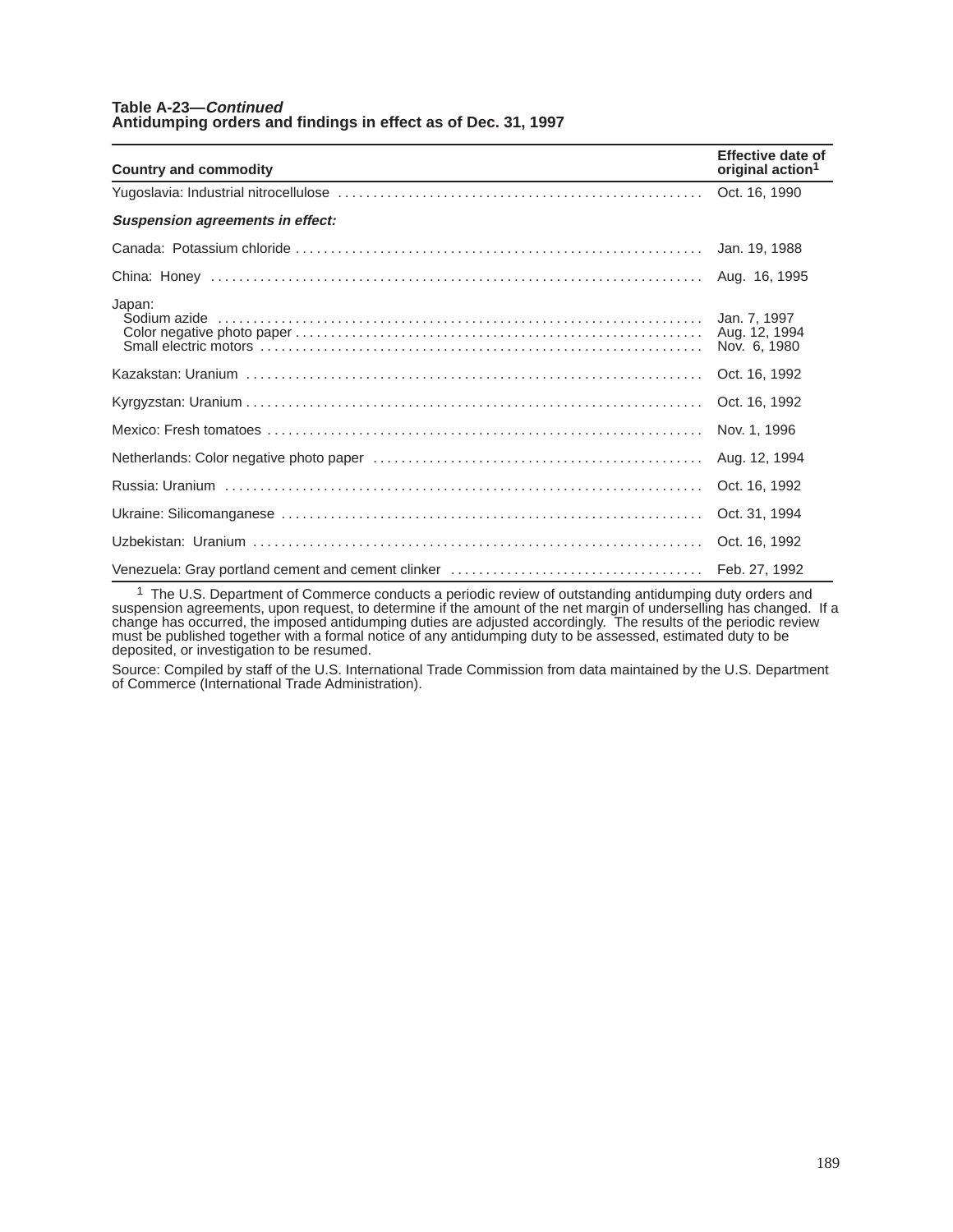#### **Table A-24 Countervailing duty cases active in 1997, filed under authority of title VII of the Tariff Act of 1930, by final outcomes and by USITC investigation numbers**

| (Affirmative (A), Negative (N))                      |                                                                                                  |                                                                                                                |                                              |                              |                        |                               |                                   |                                                                  |
|------------------------------------------------------|--------------------------------------------------------------------------------------------------|----------------------------------------------------------------------------------------------------------------|----------------------------------------------|------------------------------|------------------------|-------------------------------|-----------------------------------|------------------------------------------------------------------|
| <b>USITC</b><br>Investigation<br>No.                 | <b>Product</b>                                                                                   | <b>Country</b><br>of origin                                                                                    | <b>Date</b><br>original<br>petition<br>filed | Preliminary<br>determination |                        | <b>Final</b><br>determination |                                   | Date of<br>final                                                 |
|                                                      |                                                                                                  |                                                                                                                |                                              |                              | <b>Commission ITA1</b> |                               | <b>ITA<sup>1</sup></b> Commission | action <sup>2</sup>                                              |
|                                                      |                                                                                                  |                                                                                                                |                                              |                              | <b>Negative</b>        |                               |                                   |                                                                  |
| 701-TA-368<br>701-TA-369<br>701-TA-370<br>701-TA-371 | Carbon steel wire rod<br>Carbon steel wire rod<br>Carbon steel wire rod<br>Carbon steel wire rod | Canada  Feb. 26, 1997<br>Germany  Feb. 26, 1997<br>Trinidad & Tobago Feb. 26, 1997<br>Venezuela  Feb. 26, 1997 |                                              | A<br>A<br>A                  | A                      | Α<br>Α<br>A                   | N                                 | Nov. 28, 1997<br>Nov. 28, 1997<br>Nov. 28, 1997<br>Nov. 28, 1997 |
|                                                      |                                                                                                  |                                                                                                                |                                              |                              | In Progress            |                               |                                   |                                                                  |
| 701-TA-372<br>701-TA-373                             | Fresh atlantic salmon<br>Stainless steel wire rod  Italy                                         | Chile                                                                                                          | June 12, 1997<br>July 30, 1997               | A<br>A                       | (3)                    | $\binom{3}{3}$                | ì3í                               | 70<br>73                                                         |

 $1$  U.S. Department of Commerce, International Trade Administration (ITA).

<sup>2</sup> For cases in which the final action was taken by the ITA, the date shown is the *Federal Register* notice date of that action.<br><sup>3</sup> In progress.

Source: Compiled by the staff of the U.S. International Trade Commission.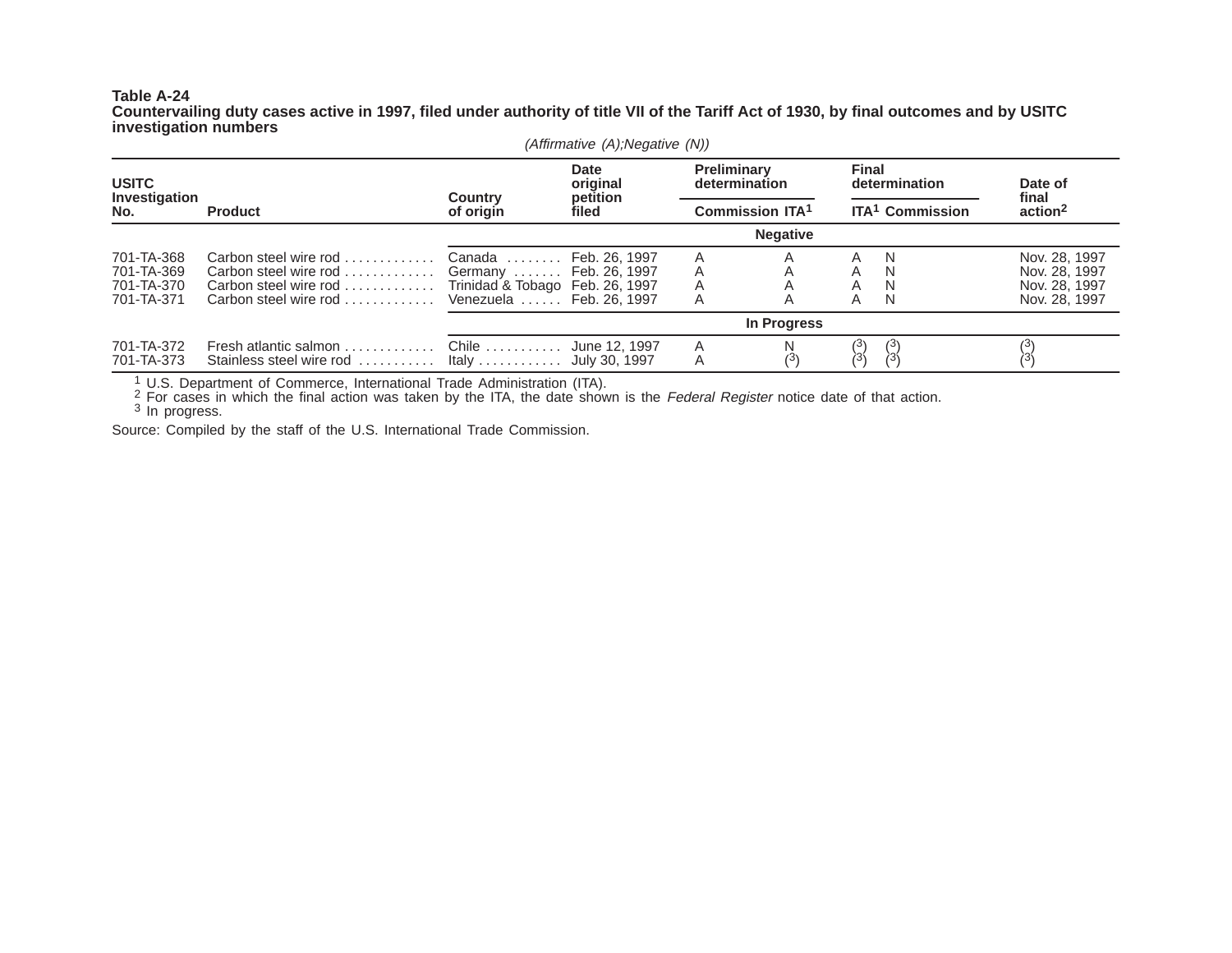#### **Table A-25 Countervailing duty orders and findings in effect as of Dec. 31, 1997**

| <b>Country and commodity</b> | <b>Effective date of</b><br>original action <sup>1</sup>                                                          |
|------------------------------|-------------------------------------------------------------------------------------------------------------------|
|                              | Aug. 17, 1993                                                                                                     |
| Brazil:                      | Aug. 17, 1993<br>Mar. 22, 1993<br>Jan. 8, 1987<br>May 15, 1986<br>Oct. 22, 1985<br>Mar. 15, 1977<br>Mar. 16, 1976 |
| Canada:                      | Aug. 31, 1992<br>Sept. 22, 1989<br>Aug. 15, 1985                                                                  |
|                              | Mar. 19, 1987                                                                                                     |
|                              | July 31, 1978                                                                                                     |
| France:                      | Aug. 17, 1993<br>Mar. 22, 1993<br>Mar. 6, 1987                                                                    |
| Germany:                     | Aug. 17, 1993<br>Aug. 17, 1993<br>Aug. 17, 1993<br>Mar. 22, 1993                                                  |
| India:                       | Mar. 2, 1993<br>Oct. 16, 1980                                                                                     |
| Iran:                        | Oct. 7, 1986<br>Mar. 11, 1986                                                                                     |
| Israel:                      | Aug. 19, 1987<br>Mar. 6, 1987                                                                                     |
| Italy:                       | July 24, 1996<br>June 7, 1994                                                                                     |
| Korea:                       | Aug. 17, 1993<br>Aug. 17, 1993<br>Jan. 20, 1987                                                                   |
|                              | Aug. 25, 1992                                                                                                     |
| Mexico:                      | Aug. 17, 1993<br>Dec. 12, 1986                                                                                    |
|                              | Mar. 12, 1987                                                                                                     |
|                              | Apr. 12, 1991                                                                                                     |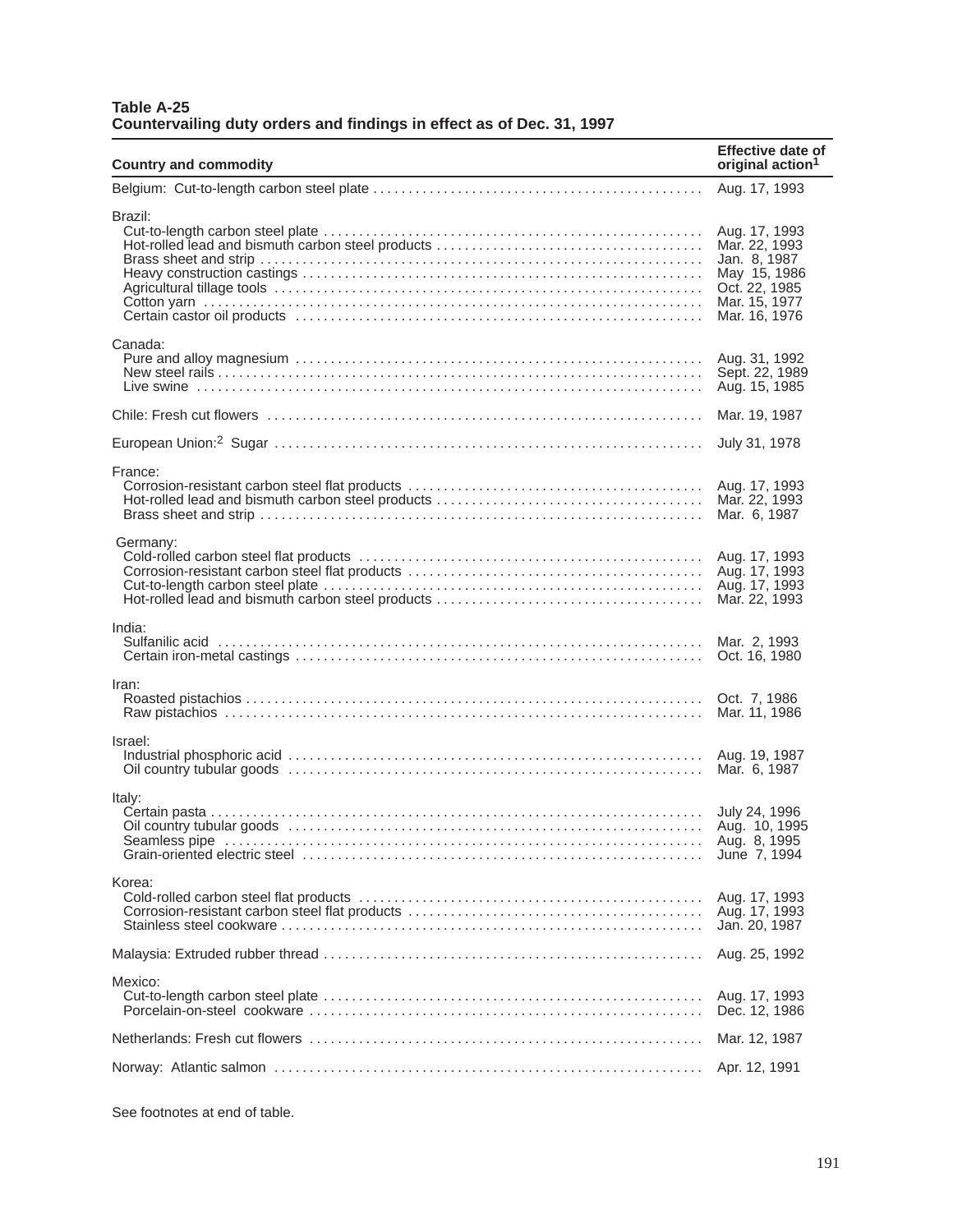#### **Table A-25—Continued Countervailing duty orders and findings in effect as of Dec. 31, 1997**

| <b>Country and commodity</b>            | <b>Effective date of</b><br>original action <sup>1</sup> |
|-----------------------------------------|----------------------------------------------------------|
|                                         | Mar. 9, 1984                                             |
|                                         | Apr. 23, 1987                                            |
| Spain:                                  | Aug. 17, 1993<br>Jan. 3, 1983                            |
| Sweden:                                 | Aug. 17, 1993<br>Oct. 11, 1985<br>May 15, 1979           |
|                                         | Jan. 20, 1987                                            |
|                                         | Sept. 11, 1991                                           |
| Turkey:                                 | July 24, 1996<br>Mar. 7, 1986                            |
| United Kingdom:                         | Aug. 17, 1993<br>Mar. 22, 1993                           |
|                                         | May 10, 1993                                             |
| <b>Suspension agreements in effect:</b> |                                                          |
|                                         | Sept. 27, 1982                                           |
|                                         | Mar. 2, 1983                                             |
|                                         | Mar. 12, 1985                                            |
|                                         | Sept. 12, 1984                                           |
|                                         | Nov. 7, 1983                                             |
|                                         | Mar. 12, 1985                                            |
|                                         | Mar. 17, 1992                                            |

 $1$  The U.S. Department of Commerce conducts a periodic review of outstanding countervailing duty orders and suspension agreements, upon request, to determine if the amount of the net subsidy has changed. If a change has

occurred, the imposed countervailing duties are adjusted accordingly.<br><sup>2</sup> Includes Belgium, Denmark, France, Germany, Greece, Ireland, Italy, Luxembourg, the Netherlands, and the United Kingdom.

Source: Compiled by staff of the U.S. International Trade Commission from data maintained by the U.S. Department of Commerce (International Trade Administration).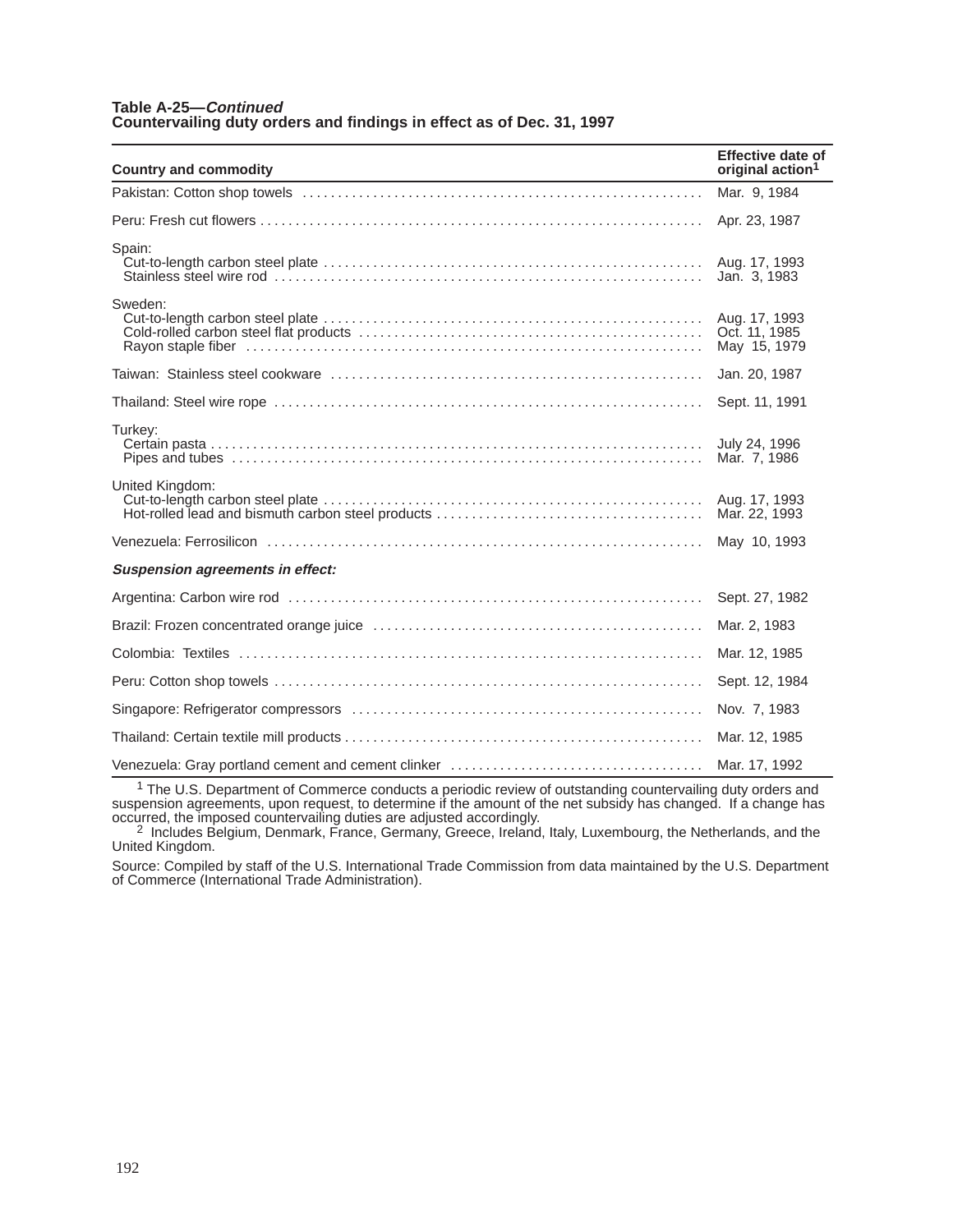**Table A-26 Section 337 investigations completed by the U.S. International Trade Commission during 1997 and those pending on Dec. 31, 1997**

| <b>Status of</b><br>Investigation | <b>Article</b>                                                                                                                                                    | Country <sup>1</sup>   | <b>Commission</b><br>determination                                                                                                                                                                  |
|-----------------------------------|-------------------------------------------------------------------------------------------------------------------------------------------------------------------|------------------------|-----------------------------------------------------------------------------------------------------------------------------------------------------------------------------------------------------|
| Completed:                        |                                                                                                                                                                   |                        |                                                                                                                                                                                                     |
| 337-TA-334                        | Certain Condensers, Parts Thereof<br>and Products Containing Same<br>Including Air Conditioners for<br>Automobiles                                                | Japan                  | Issued limited exclusion<br>order.                                                                                                                                                                  |
| 337-TA-372                        | Certain Neodymium-Iron-Boron<br>Magnets, Magnet Alloys, and<br><b>Articles Containing Same</b>                                                                    | China                  | Formal enforcement<br>proceeding terminated;<br>Commission converted<br>consent order to limited<br>exclusion order and cease<br>and desist order, and<br>assessed civil penalty of<br>\$1,550,000. |
| 337-TA-376                        | Certain Variable Speed Wind<br><b>Turbines and Components</b><br><b>Thereof</b>                                                                                   | Germany                | Remand by the Federal<br>Circuit: Commission sub-<br>stituted purchaser of<br>patent as co-complainant.                                                                                             |
| 337-TA-380                        | Certain Agricultural Tractors Under<br>50 Power Take-Off Horsepower                                                                                               | Japan                  | Issued a general exclusion<br>order and cease and desist<br>orders.                                                                                                                                 |
| 337-TA-381                        | Certain Electronic Products, Including<br>Semiconductor Products, Manufac-<br>tured by Certain Processes                                                          | Korea                  | Terminated based on<br>settlement agreement.                                                                                                                                                        |
| 337-TA-382                        | <b>Certain Flash Memory Circuits</b><br>and Products Containing Same                                                                                              | Korea                  | Issued limited exclusion<br>order and cease and<br>desist order; orders<br>rescinded based on<br>settlement agreement.                                                                              |
| 337-TA-383                        | Certain Hardware Logic<br><b>Emulation Systems and</b><br><b>Components Thereof</b>                                                                               | France                 | Issued limited exclusion<br>order and cease and desist<br>order.                                                                                                                                    |
| 337-TA-385                        | Certain Random Access Memories,<br>Processes for the Manufacture of<br>Same, and Products Containing Same                                                         | Japan, Singapore       | Terminated based on<br>settlement agreement.                                                                                                                                                        |
| 337-TA-388                        | Certain Dynamic Random Access<br>Memory Controllers and Certain<br>Multi-Layer Integrated Circuits, as<br>Well as Chipsets and Products<br><b>Containing Same</b> | Taiwan                 | Terminated based on<br>settlement agreement.                                                                                                                                                        |
| 337-TA-389                        | Certain Diagnostic Kits for the<br>Detection and Quantification of<br><b>Viruses</b>                                                                              | <b>Netherlands</b>     | Terminated based on<br>settlement agreement.                                                                                                                                                        |
| 337-TA-390                        | Certain Transport Vehicle Tires                                                                                                                                   | Korea                  | Terminated based on<br>withdrawal of complaint.                                                                                                                                                     |
| 337-TA-391                        | Certain Toothbrushes and Packaging<br>Thereof                                                                                                                     | China, Taiwan          | Issued limited exclusion<br>order.                                                                                                                                                                  |
| 337-TA-392                        | Certain Digital Satellite System (DSS)<br>Receivers and Components Thereof                                                                                        | No foreign respondents | Terminated based on<br>finding of no violation.                                                                                                                                                     |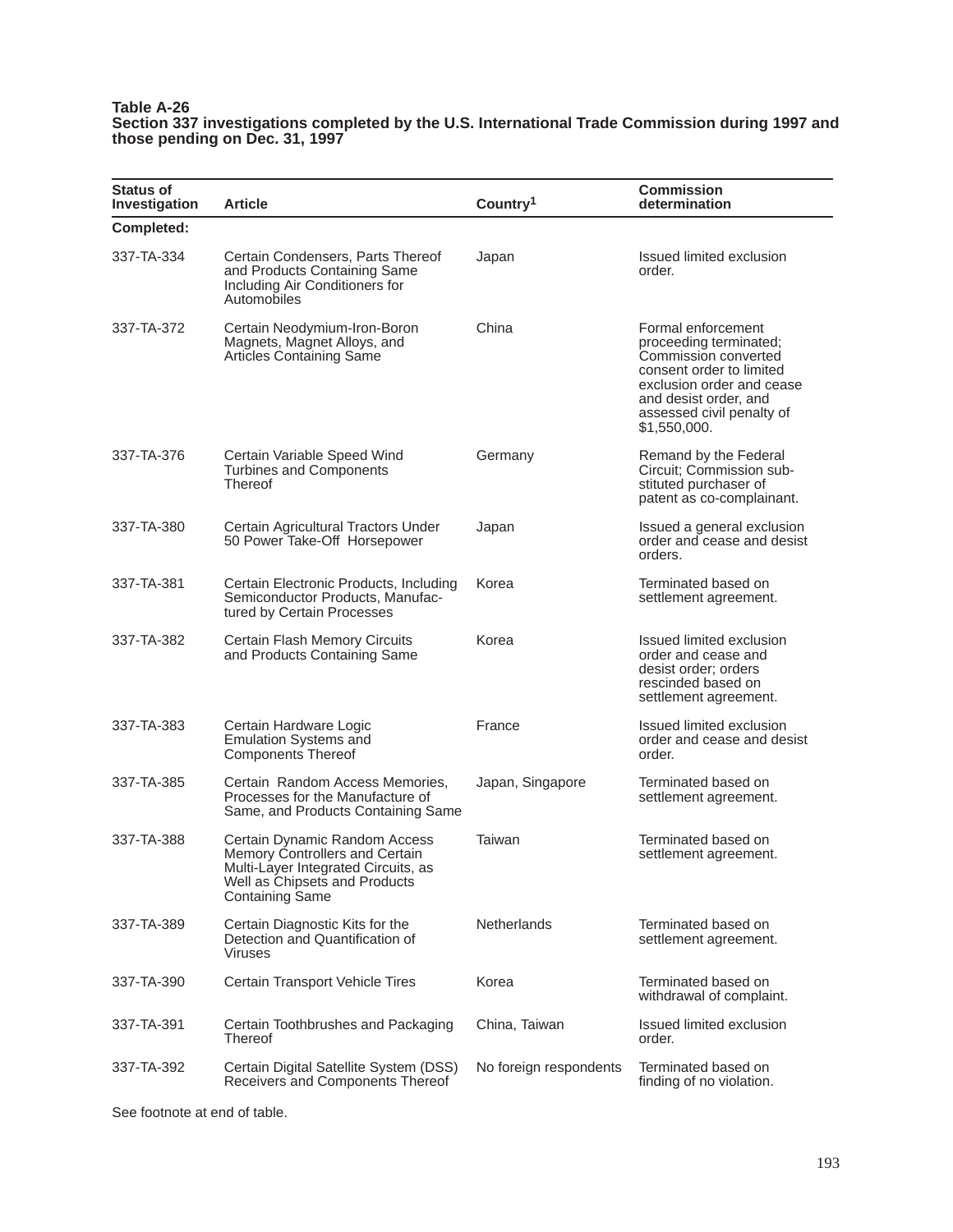#### **Table A-26—Continued Section 337 investigations completed by the U.S. International Trade Commission during 1997 and those pending on Dec. 31, 1997**

| <b>Status of</b><br>Investigation | <b>Article</b>                                                                                                                                                  | Country <sup>1</sup>              | <b>Commission</b><br>determination                                  |
|-----------------------------------|-----------------------------------------------------------------------------------------------------------------------------------------------------------------|-----------------------------------|---------------------------------------------------------------------|
| Completed:                        |                                                                                                                                                                 |                                   |                                                                     |
| 337-TA-394                        | Certain Screen Printing Machines,<br>Vision Alignment Devices Used<br>Therein, and Component Parts<br>Thereof                                                   | United Kingdom                    | Terminated based on<br>settlement agreement.                        |
| 337-TA-398                        | Certain Multiple Implement, Multi-<br><b>Function Pocket Knives and Related</b><br>Packaging and Promotional Materials                                          | China, Singapore                  | Termination based on<br>withdrawal of complaint.                    |
| Pending:                          |                                                                                                                                                                 |                                   |                                                                     |
| 337-TA-370                        | Certain Salinomycin Biomass and<br><b>Preparations Containing Same</b>                                                                                          | Germany                           | Ancillary sanctions<br>proceeding pending before<br>the Commission. |
| 337-TA-383                        | Certain Hardware Logic<br><b>Emulation Systems and</b><br><b>Components Thereof</b>                                                                             | France                            | Ancillary sanctions<br>proceeding pending before<br>Commission.     |
| 337-TA-393                        | Certain Ion Trap Mass Spectrometers<br>and Components Thereof                                                                                                   | Germany                           | Pending before the ALJ.                                             |
| 337-TA-395                        | Certain EPROM, EEPROM, Flash<br>Memory, and Flash Microcontroller<br>Semiconductor Devices and Products<br><b>Containing Same</b>                               | Taiwan, Japan                     | Pending before the ALJ.                                             |
| 337-TA-396                        | Certain Removable Electronic<br>Cards and Electronic Card Reader<br>Devices and Products Containing<br>Same                                                     | France                            | Pending before the ALJ.                                             |
| 337-TA-397                        | Certain Dense Wavelength Division<br>Multiplexing Systems and<br><b>Components Thereof</b>                                                                      | Italy                             | Pending before the ALJ.                                             |
| 337-TA-399                        | Certain Fluid-Filled Ornamental<br>Lamps                                                                                                                        | Taiwan                            | Pending before the ALJ.                                             |
| 337-TA-400                        | Certain Telephonic Digital Added<br>Main Line Systems, Components<br>Thereof, And Products Containing<br>Same                                                   | Israel                            | Pending before the ALJ.                                             |
| 337-TA-401                        | Certain CD-ROM Controllers and<br><b>Products Containing Same</b>                                                                                               | Taiwan,<br>Singapore,<br>Malaysia | Pending before the ALJ.                                             |
| 337-TA-402                        | Certain Integrated Circuits and<br><b>Products Containing Same</b>                                                                                              | Korea                             | Pending before the ALJ.                                             |
| 337-TA-403                        | Certain Acesulfame Potassium and<br>Blends and Products Containing Same                                                                                         | China<br>Japan                    | Pending before the ALJ.                                             |
| 337-TA-404                        | Certain SDRAMs, DRAMs, ASICs,<br>RAM-and-Logic Chips,<br>Microprocessors, Microcontrollers,<br>Processes for Manufacturing Same<br>and Products Containing Same |                                   | Pending before the ALJ.                                             |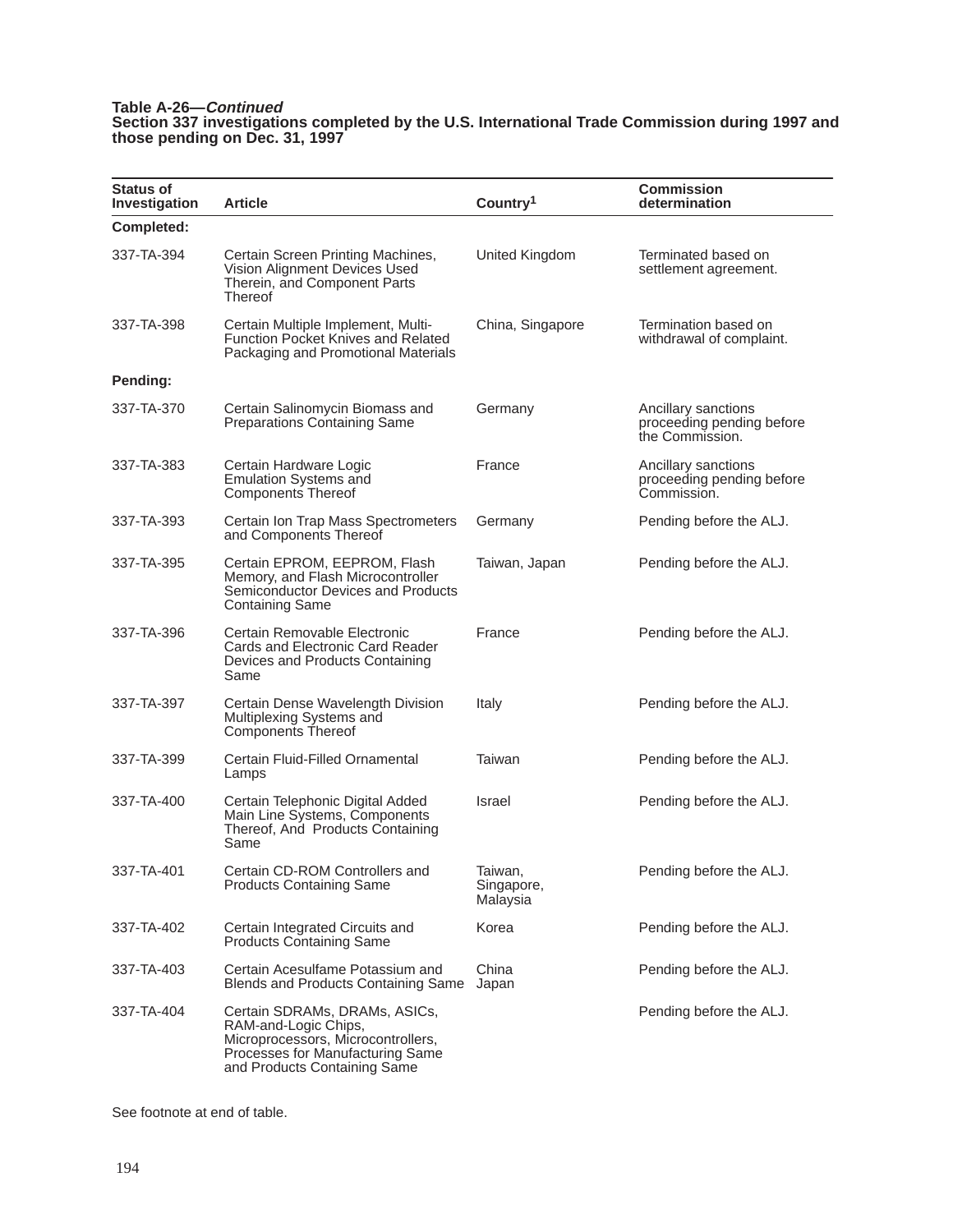#### **Table A-26—Continued Section 337 investigations completed by the U.S. International Trade Commission during 1997 and those pending on Dec. 31, 1997**

| <b>Status of</b><br>Investigation | <b>Article</b>                    | Country <sup>1</sup> | Commission<br>determination |
|-----------------------------------|-----------------------------------|----------------------|-----------------------------|
| 337-TA-405                        | Certain Automotive Scissors Jacks | Canada               | Pending before the ALJ.     |

<sup>1</sup> This column lists the countries of the foreign respondents named in the investigation. Source: U.S. International Trade Commission, Office of Unfair Import Investigations.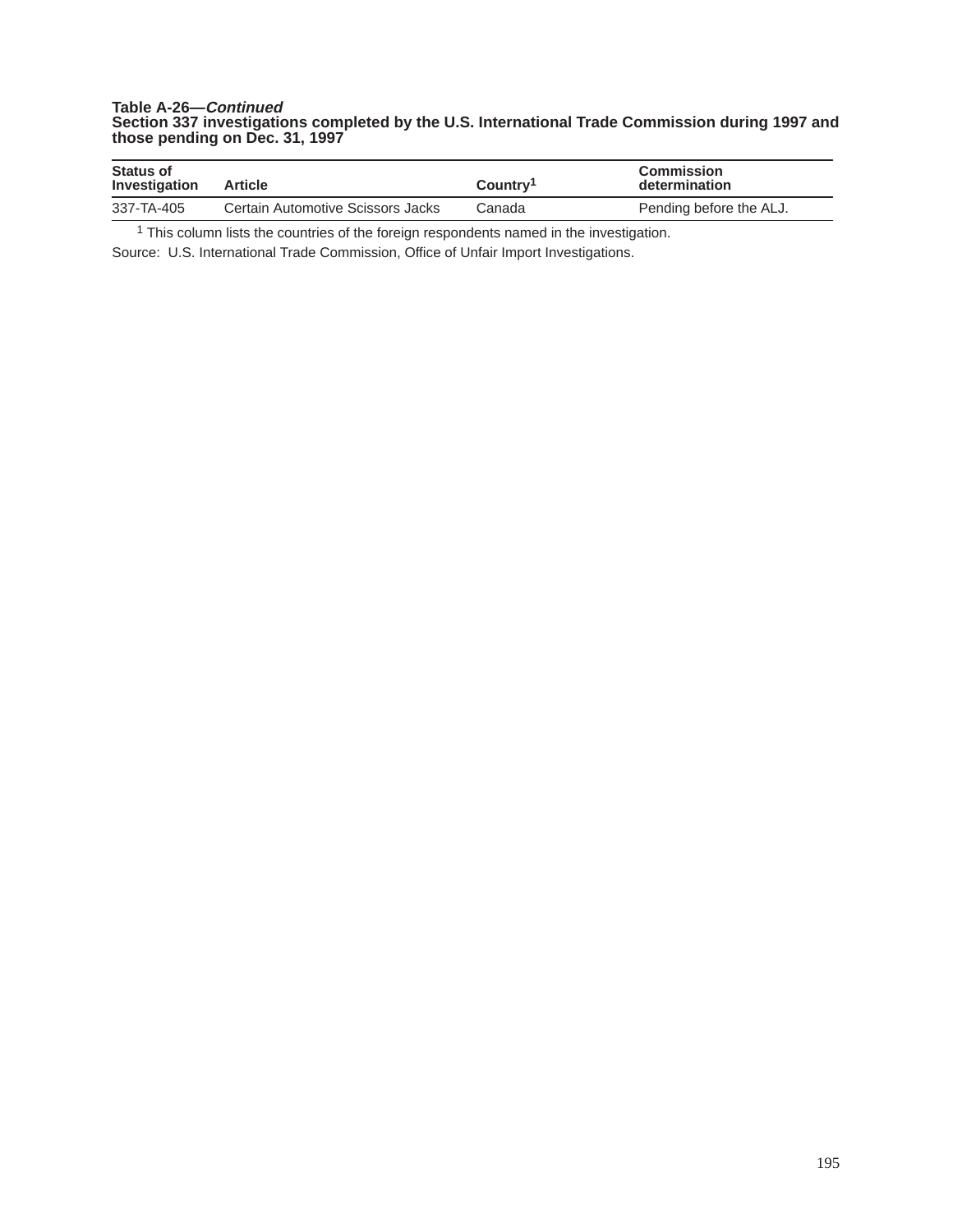| Investigation<br>No. | <b>Article</b>                                                                                                          | Country <sup>1</sup>                                | Date patent<br>expires <sup>2</sup>                       |
|----------------------|-------------------------------------------------------------------------------------------------------------------------|-----------------------------------------------------|-----------------------------------------------------------|
| 337-TA-55            | <b>Certain Novelty Glasses</b>                                                                                          | Hong Kong                                           | Nonpatent                                                 |
| 337-TA-69            | Certain Airtight Cast-Iron Stoves                                                                                       | Taiwan, Korea                                       | Nonpatent                                                 |
| 337-TA-74            | Certain Rotatable Photograph and Card Display<br>Units and Components Thereof                                           | Hong Kong                                           | Nonpatent                                                 |
| 337-TA-87            | Certain Coin-Operated Audio-Visual Games and<br><b>Components Thereof</b>                                               | Japan, Taiwan                                       | Nonpatent                                                 |
| 337-TA-105           | Certain Coin-Operated Audio-Visual Games and<br><b>Components Thereof</b>                                               | Japan, Taiwan                                       | Nonpatent                                                 |
| 337-TA-112           | Certain Cube Puzzles                                                                                                    | Taiwan, Japan, Canada                               | Nonpatent                                                 |
| 337-TA-114           | Certain Miniature Plug-In Blade Fuses                                                                                   | Taiwan                                              | Nonpatent                                                 |
| 337-TA-118           | Certain Sneakers With Fabric Uppers and<br><b>Rubber Soles</b>                                                          | Korea                                               | Nonpatent                                                 |
| 337-TA-137           | Certain Heavy-Duty Staple Gun Tackers                                                                                   | Taiwan, Hong Kong,<br>Korea                         | Nonpatent                                                 |
| 337-TA-140           | Certain Personal Computers and Components<br>Thereof                                                                    | Taiwan, Hong Kong,<br>Singapore, Switzerland        | July 14, 1998                                             |
| 337-TA-152           | Certain Plastic Food Storage Containers                                                                                 | Hong Kong, Taiwan                                   | Nonpatent                                                 |
| 337-TA-167           | Certain Single Handle Faucets                                                                                           | Taiwan                                              | Nonpatent                                                 |
| 337-TA-170           | Certain Bag Closure Clips                                                                                               | Israel                                              | Aug. 25, 2000 <sup>3</sup><br>May 26, 2001 <sup>3</sup>   |
| 337-TA-174           | Certain Woodworking Machines                                                                                            | South Africa, Taiwan                                | Mar. 27, 1998 <sup>3</sup><br>Sept. 17, 2001 <sup>3</sup> |
| 337-TA-195           | Certain Cloisonne Jewelry                                                                                               | Taiwan                                              | Nonpatent                                                 |
| 337-TA-197           | Certain Compound Action Metal Cutting Snips<br>and Components Thereof                                                   | Taiwan                                              | Nonpatent                                                 |
| 337-TA-228           | Certain Fans With Brushless DC Motors                                                                                   | Japan                                               | Sept. 30, 2002 <sup>3</sup>                               |
| 337-TA-229           | Certain Nut Jewelry and Parts Thereof                                                                                   | Philippines, Taiwan                                 | Nonpatent                                                 |
| 337-TA-231           | Certain Soft Sculpture Dolls, Popularly Known<br>as "Cabbage Patch Kids," Related Literature,<br>and Packaging Therefor | No foreign respondents                              | Nonpatent                                                 |
| 337-TA-240           | Certain Laser Inscribed Diamonds and the<br>Method of Inscription Thereof                                               | Israel                                              | Dec. 23, 2000 <sup>3</sup>                                |
| 337-TA-242           | Certain Dynamic Random Access Memories,<br>Components Thereof, and Products Containing<br>Same                          | Japan, Korea                                        | Aug. 6, 2002<br>Sept. 24, 2002                            |
| 337-TA-254           | Certain Small Aluminum Flashlights and<br><b>Components Thereof</b>                                                     | Hong Kong, Taiwan                                   | June 6, 2004 <sup>3</sup>                                 |
| 337-TA-266           | Certain Reclosable Plastic Bags and Tubing                                                                              | Singapore, Taiwan,<br>Korea, Thailand,<br>Hong Kong | Nonpatent                                                 |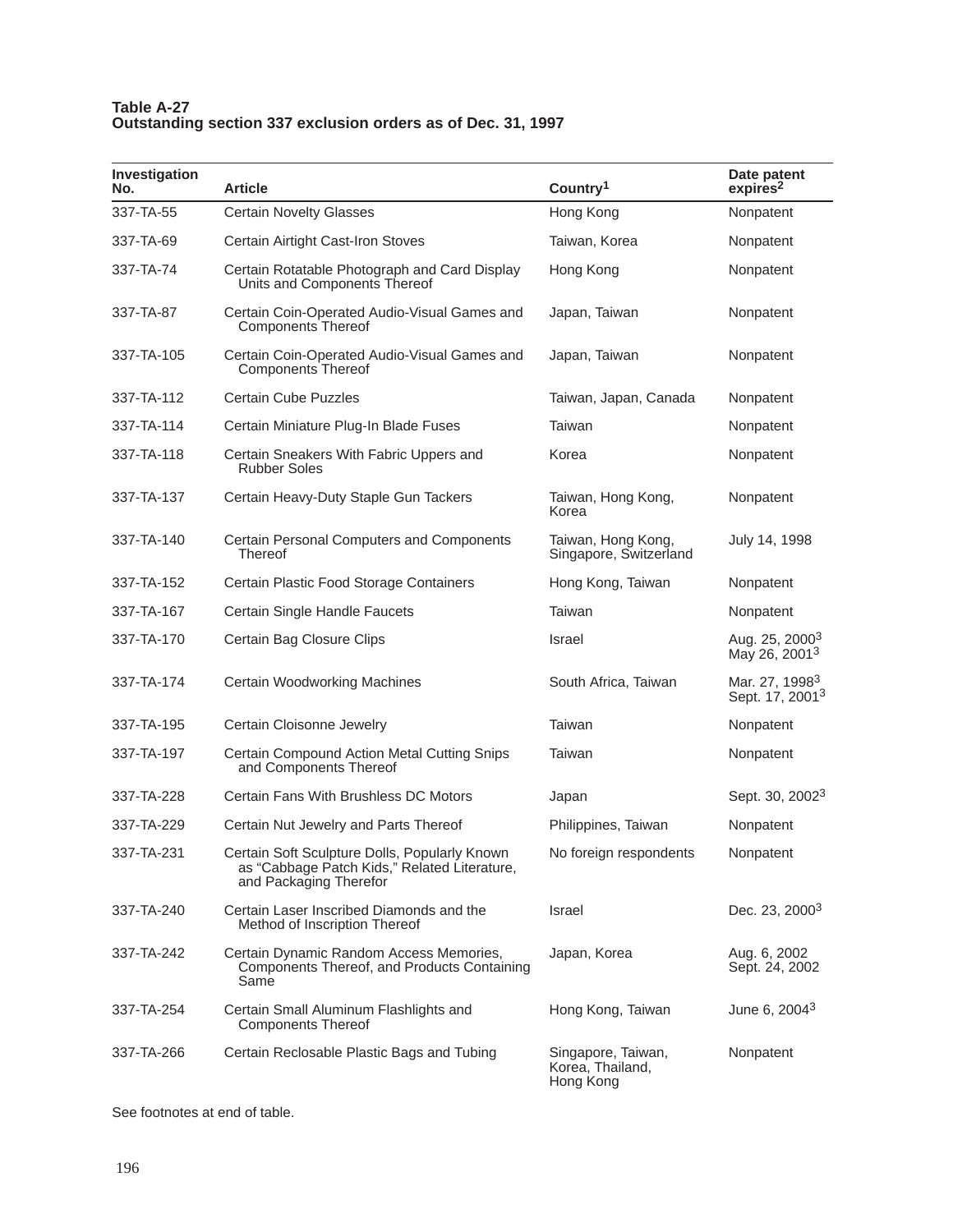#### **Table A-27—Continued Outstanding section 337 exclusion orders as of Dec. 31, 1997**

| Investigation<br>No. | <b>Article</b>                                                                                                                                                    | Country <sup>1</sup>                | Date patent<br>expires <sup>2</sup>                                                                                 |
|----------------------|-------------------------------------------------------------------------------------------------------------------------------------------------------------------|-------------------------------------|---------------------------------------------------------------------------------------------------------------------|
| 337-TA-276           | Certain Erasable Programmable<br>Read Only Memories, Components<br>Thereof, Products Containing Such<br>Memories and Processes for<br><b>Making Such Memories</b> | Korea                               | Feb. 13, 1999 <sup>3</sup><br>Dec. 23, 2000 <sup>3</sup><br>June 17, 2002 <sup>3</sup><br>June 7, 2005 <sup>3</sup> |
| 337-TA-279           | Certain Plastic Light Duty Screw Anchors                                                                                                                          | Taiwan                              | Nonpatent                                                                                                           |
| 337-TA-285           | Certain Chemiluminescent Compositions and<br>Components Thereof and Methods of<br>Using, and Products Incorporating, the Same                                     | France                              | Nonpatent<br>Feb. 2, 1999                                                                                           |
| 337-TA-287           | Certain Strip Lights                                                                                                                                              | Taiwan                              | Nonpatent<br>Apr. 7, 2000 <sup>3</sup>                                                                              |
| 337-TA-293           | Certain Crystalline Cefadroxil Monohydrate                                                                                                                        | Italy, Spain, Switzerland           | Mar. 12, 2002                                                                                                       |
| 337-TA-295           | <b>Certain Novelty Teleidoscopes</b>                                                                                                                              | Hong Kong                           | Nonpatent                                                                                                           |
| 337-TA-308           | Certain Key Blanks For Keys of High Security<br>Cylinder Locks                                                                                                    | Korea                               | Jan. 13, 2004<br>June 19, 2005 <sup>3</sup>                                                                         |
| 337-TA-314           | Certain Battery-Powered Ride-On Toy Vehicles<br>and Components Thereof                                                                                            | Taiwan                              | Sept. 22, 2001<br>Jan. 31, 2003<br>Dec. $6, 20033$<br>Sept. 22, 2006 <sup>3</sup>                                   |
| 337-TA-319           | Certain Automotive Fuel Caps and Radiator<br>Caps and Related Packaging and<br><b>Promotional Materials</b>                                                       | Taiwan                              | Nonpatent<br>Oct. 4, 1998 <sup>3</sup><br>June 22, 2006 <sup>3</sup><br>July 22, 2006 <sup>3</sup>                  |
| 337-TA-320           | Certain Rotary Printing Apparatus Using Heated<br>Ink Composition, Components Thereof, and<br>Systems Containing Said Apparatus and<br>Components                 | France, Spain                       | Apr. 30, 2004 <sup>3</sup>                                                                                          |
| 337-TA-321           | Certain Soft Drinks and Their Containers                                                                                                                          | Colombia                            | Nonpatent                                                                                                           |
| 337-TA-324           | Certain Acid-Washed Denim Garments and<br>Accessories                                                                                                             | Hong Kong, Taiwan,<br>Brazil, Chile | Oct. 22, 2006 <sup>3</sup>                                                                                          |
| 337-TA-333           | <b>Certain Woodworking Accessories</b>                                                                                                                            | Taiwan                              | Mar. 2, 2008 <sup>3</sup>                                                                                           |
| 337-TA-334           | Certain Condensers, Parts Thereof and Products<br>Containing Same, Including Air Conditioners<br>for Automobiles                                                  | Japan                               | Mar. 12, 2008                                                                                                       |
| 337-TA-337           | Certain Integrated Circuit Telecommunication<br>Chips and Products Containing Same,<br><b>Including Dialing Apparatus</b>                                         | Taiwan                              | May 18, 2001                                                                                                        |
| 337-TA-344           | Certain Cutting Tools For Flexible Plastic<br>Conduit and Components Thereof                                                                                      | Taiwan                              | Aug. 1, 2000 <sup>3</sup>                                                                                           |
| 337-TA-354           | Certain Tape Dispensers                                                                                                                                           | Hong Kong, Taiwan                   | Apr. 7, 2001                                                                                                        |
| 337-TA-360           | <b>Certain Devices For Connecting Computers</b><br>Via Telephone Lines                                                                                            | Taiwan                              | Feb. 13, 2007                                                                                                       |
| 337-TA-364           | Certain Curable Fluoroelastomer Compositions<br><b>Precursors Thereof</b>                                                                                         | Italy                               | Sept. 1, 1998                                                                                                       |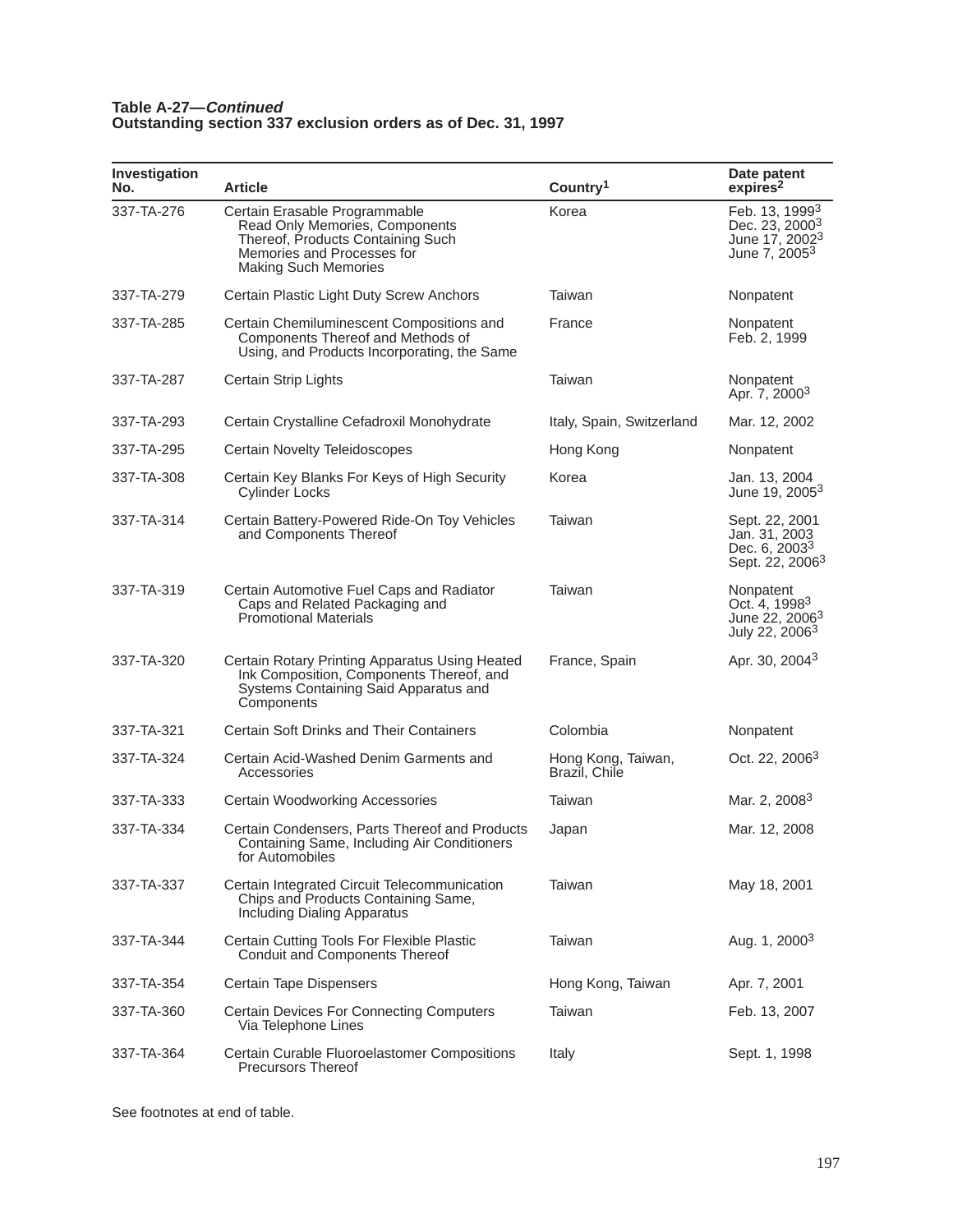#### **Table A-27—Continued Outstanding sec. 337 exclusion orders as of Dec. 31, 1997**

| Investigation<br>No. | <b>Article</b>                                                                       | Country <sup>1</sup>        | Date patent<br>expires <sup>2</sup>                                                     |
|----------------------|--------------------------------------------------------------------------------------|-----------------------------|-----------------------------------------------------------------------------------------|
| 337-TA-365           | Certain Audible Alarm Devices For Divers                                             | Taiwan                      | Aug. 21, 2007 <sup>3</sup><br>Oct. 12, 2008 <sup>3</sup>                                |
| 337-TA-372           | Certain Neodymium-Iron-Boron Magnets, Magnet<br>Alloys, and Articles Containing Same | China, Hong Kong,<br>Taiwan | May 20, 2005 <sup>3</sup>                                                               |
| 337-TA-374           | <b>Certain Electrical Connectors and Products</b><br><b>Containing Same</b>          | Taiwan                      | Jan. 22, 2008                                                                           |
| 337-TA-376           | Certain Variable Speed Wind Turbines and<br><b>Components Thereof</b>                | Germany                     | Feb. 1, 2011 <sup>3</sup>                                                               |
| 337-TA-378           | Certain Asian-Style Kamaboko Fish Cakes                                              | Japan                       | Nonpatent                                                                               |
| 337-TA-380           | Certain Agricultural Tractors Under 50<br>Power Take-Off Horsepower                  | Japan                       | Nonpatent                                                                               |
| 337-TA-383           | Certain Hardware Logic Emulation<br>Systems and Components Thereof                   | France                      | Oct. 5, $20083$<br>Oct. 5, $20083$<br>Oct. 5, $20083$<br>Apr. 28, 2009<br>Apr. 28, 2009 |
| 337-TA-391           | Certain Toothbrushes and the Packaging Thereof                                       | China, Taiwan               | Aug. 4, 2006                                                                            |

 $1$  This column lists the countries of the foreign respondents named in the investigation.

 $2$  Multiple dates indicate the expiration dates of separate patents within the investigation.

 $3$  Patent term extended pursuant to 35 U.S.C. 154 $(c)$ .

Source: U.S. International Trade Commission, Office of Unfair Import Investigations.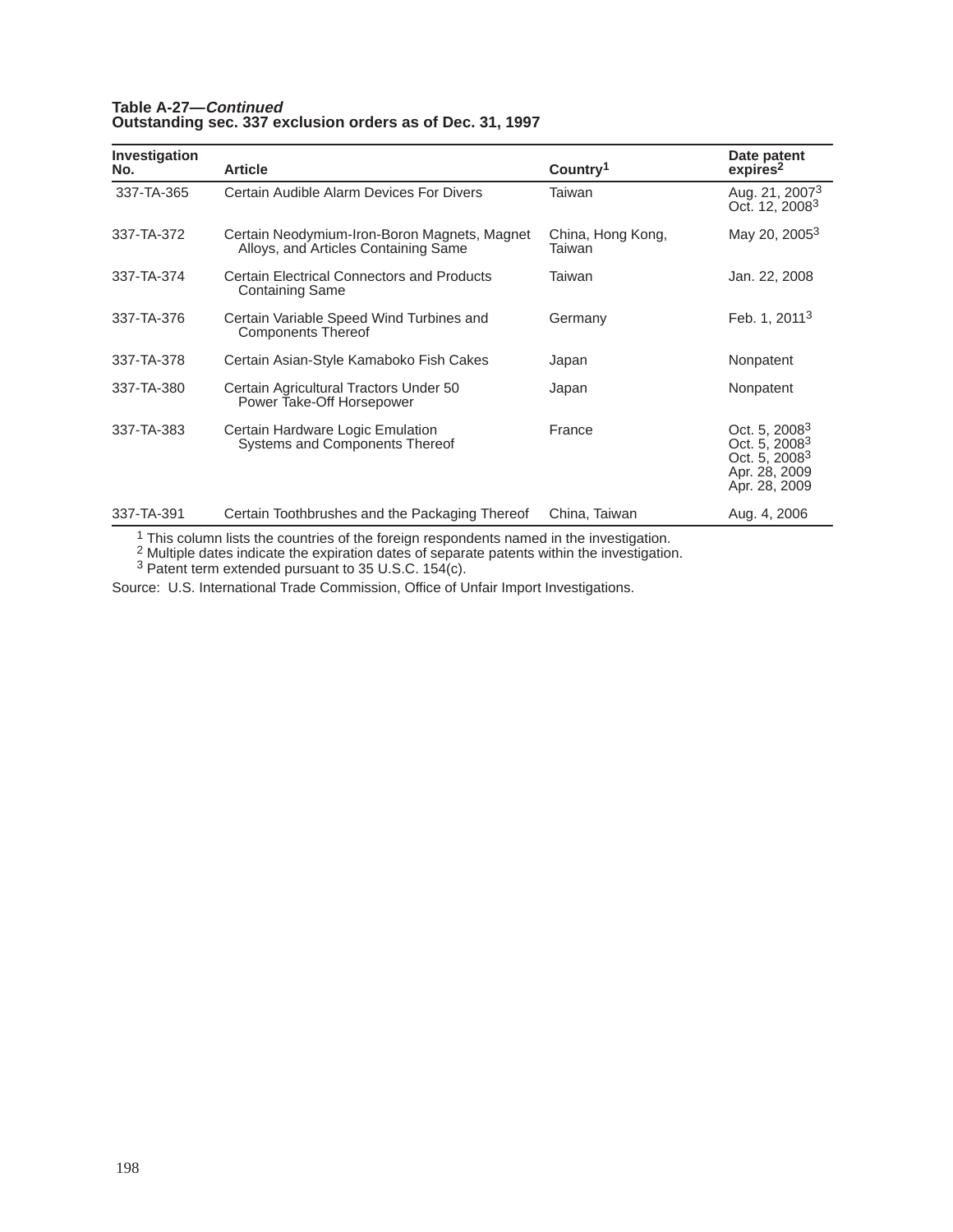## **Table A-28 U.S. imports for consumption of leading GSP-duty-free imports, 1997**

|                    |                          |                                                                     | Total U.S.                              | <b>Imports of GSP articles</b> |                            |
|--------------------|--------------------------|---------------------------------------------------------------------|-----------------------------------------|--------------------------------|----------------------------|
| <b>HTS</b><br>Rank | <b>HTS</b><br>subheading | <b>Description</b>                                                  | imports for<br>consumption <sup>1</sup> | GSP-eligible <sup>2</sup>      | GSP duty-free <sup>3</sup> |
|                    | 2709.00.204              | Petroleum oils and oils from bituminous minerals, crude,            |                                         |                                |                            |
|                    |                          |                                                                     | 12,881,988                              | 1,082,382                      | 674,127                    |
| 2                  | 8517.11.00               |                                                                     | 1,804,955                               | 544,275                        | 506,549                    |
| 3                  | 8521.10.60               | Color, cartridge or cassette magnetic tape-type video recording     |                                         |                                |                            |
|                    |                          |                                                                     | 2,610,529                               | 717,269                        | 320,592                    |
| 4                  | 1701.11.10               | Raw sugar not containing added flavoring or coloring                | 827.391                                 | 738,423                        | 319,672                    |
| 5                  | 8471.60.35               | Display units for ADP machines with color cathode-ray tube not      |                                         |                                |                            |
|                    |                          |                                                                     | 7.333.854                               | 803.861                        | 200,197                    |
| 6                  | 9403.60.80               | Wooden (except bent-wood) furniture, other than seats               | 1,857,878                               | 352,784                        | 198,897                    |
|                    | 7113.19.29               | Gold necklaces and neck chains, other than rope or mixed link       | 720,736                                 | 206,246                        | 178,083                    |
| 8                  | 7202.41.00               | Ferrochromium containing more than 3 percent of carbon              | 191,719                                 | 176,254                        | 176,224                    |
| 9                  | 7113.19.50               | Articles of jewelry and parts thereof, of precious metal except     |                                         |                                |                            |
|                    |                          | silver, except necklaces and clasps                                 | 2.301.143                               | 804.490                        | 173,974                    |
| 10                 | 8527.21.10               |                                                                     | 1,710,564                               | 295,993                        | 165,966                    |
| 11                 | 7403.11.00               | Refined copper cathodes and sections of cathodes                    | 1,344,874                               | 575,505                        | 158,839                    |
| 12                 | 8544.30.00               | Ignition wiring sets, other wiring sets of a kind used in           |                                         |                                |                            |
|                    |                          |                                                                     | 4,279,997                               | 474,672                        | 152,762                    |
| 13                 | 4409.10.40               | Standard wood moldings of pine                                      | 271.201                                 | 132,562                        | 130,821                    |
| 14                 | 4015.11.00               | Surgical, medical clothing (including gloves) of vulcanized         |                                         |                                |                            |
|                    |                          |                                                                     | 728.066                                 | 197,724                        | 125,577                    |
| 15                 | 8708.70.45               |                                                                     | 584,333                                 | 126,943                        | 122,871                    |
| 16                 | 8414.30.40               | Compressors of a kind used in refrigerating equipment (including    |                                         |                                |                            |
|                    |                          | air conditioning) not exceeding 1/4 horsepower                      | 191.685                                 | 124,064                        | 121,503                    |
| 17                 | 4104.31.40               | Upholstery leather, from full grains and splits                     | 371.389                                 | 184.813                        | 110,856                    |
| 18                 | 4104.39.40               | Upholstery leather, other than from full grains and splits          | 140,655                                 | 103,002                        | 101,165                    |
| 19                 | 8517.19.80               |                                                                     | 1,061,290                               | 180,543                        | 96,623                     |
| 20                 | 8534.00.00               | Printed circuits, without elements (other than connecting elements) |                                         |                                |                            |
|                    |                          |                                                                     | 2,071,287                               | 114,431                        | 96,367                     |
|                    |                          |                                                                     | 43,285,533                              | 7,936,237                      | 4,131,665                  |
|                    |                          |                                                                     | 434.007.834                             | 28.078.693                     | 15.545.585                 |

(1,000 dollars)

<sup>1</sup> Excludes imports into the U.S. Virgin Islands.<br><sup>2</sup> These import data show total imports of the top 20 products reported under an HTS subheading that establishes eligibility for duty-free treatment under GSP. For a variety of reasons, all imports from beneficiary countries that are eligible for GSP do not always necessarily receive duty-free GSP treatment. Such eligible imports may not actually receive GSP duty-free treatment for at least four types of reasons: (1) the importer fails to claim GSP benefits affirmatively; (2) the goods are from a beneficiary country that lost GSP benefits on that product for exceeding the so-called competitive need limits; (3) the goods are from a beneficiary country that has lost GSP benefits on that product because of a petition to remove that country from GSP for that product;<br>and (4) the goods fail to meet the rule of origin or direct shipment r

<sup>3</sup> These import data show the total imports of the top 20 products that actually received duty-free entry under the GSP program.<br><sup>4</sup> This HTS subheading became eligible for duty-free treatment for imports only from countr countries effective May 31, 1997.

Note.—Calculations based on unrounded data. The abbreviation, nesi, stands for not elsewhere specified or included.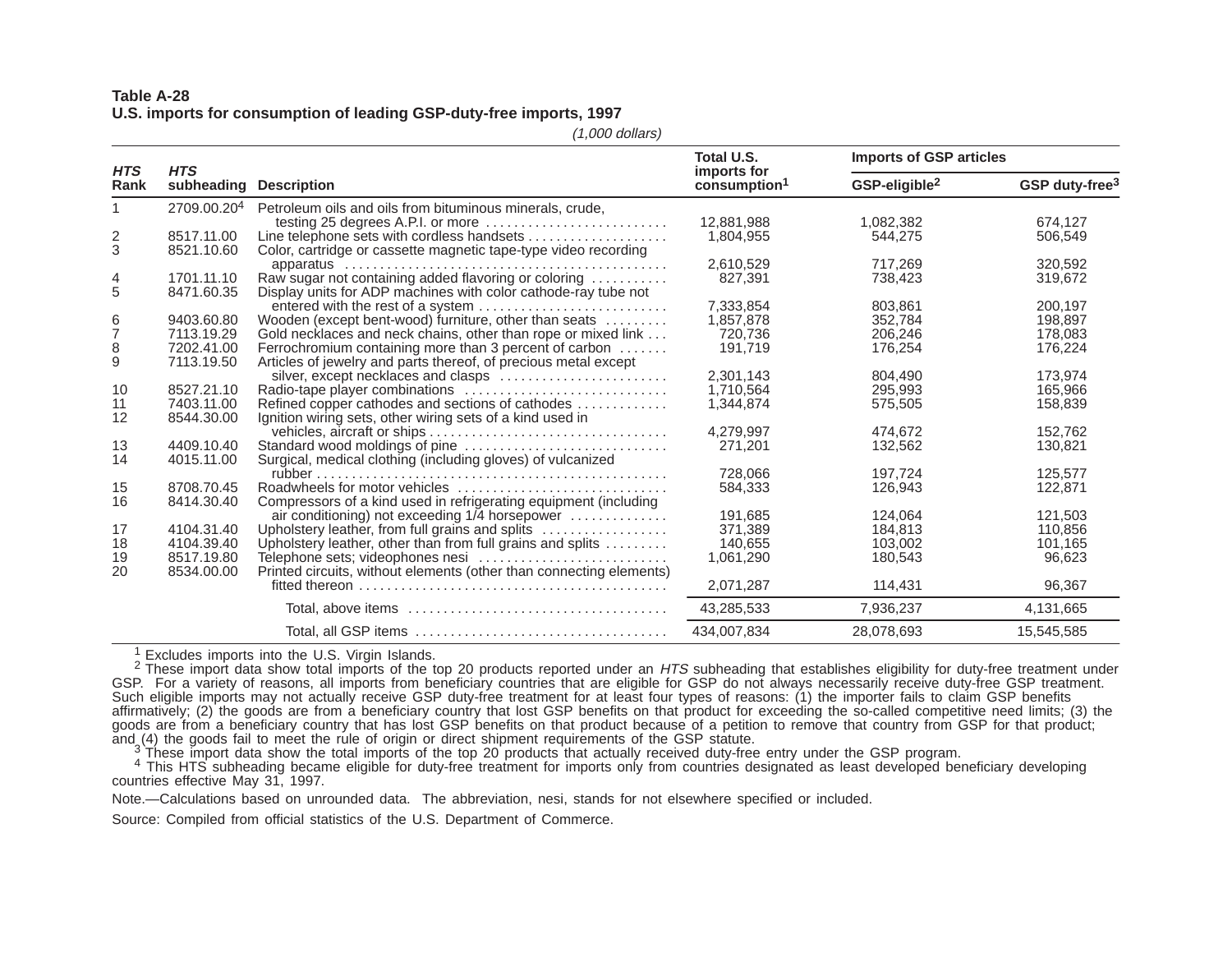#### **Table A-29**

**U.S. imports for consumption and imports eligible for GSP treatment, by import categories under the Harmonized Tariff Schedule (HTS), 1997**

|                       |                                                                 | Total U.S.                              | <b>Imports of GSP articles</b> |                 |
|-----------------------|-----------------------------------------------------------------|-----------------------------------------|--------------------------------|-----------------|
| <b>HTS</b><br>section | <b>Description</b>                                              | imports for<br>consumption <sup>1</sup> | GSP-eligible <sup>2</sup>      | GSP duty-free 3 |
|                       | Live animals; animal products                                   | 11,595                                  | 201                            | 98              |
| Ш                     |                                                                 | 13,338                                  | 805                            | 184             |
| Ш                     | Animal and vegtable fats, oils, and waxes                       | 1,565                                   | 47                             | 45              |
| IV                    | Prepared foodstuffs; beverages, spirits; tobacco                | 17,501                                  | 2,031                          | 919             |
|                       |                                                                 | 73,875                                  | 1,545                          | 763             |
| VI                    |                                                                 | 47,302                                  | 1,448                          | 828             |
| VII                   |                                                                 | 22,475                                  | 1,225                          | 822             |
| VIII                  | Raw hides and skins, leather, furskins; saddlery; handbags      | 7.127                                   | 635                            | 444             |
| IΧ                    | Wood; charcoal; cork; strawand other plaiting materials         | 13,226                                  | 1,157                          | 665             |
| Χ                     | Wood pulp; paper and paperboard                                 | 17,202                                  | 155                            | 117             |
| XI                    |                                                                 | 57,009                                  | 260                            | 177             |
| XII                   | Footwear, headgear, umbrellas; artificial flowers               | 15,918                                  | 390                            | 128             |
| XIII                  | Stone, plaster, cement, asbestos, ceramic and glass articles    | 8,751                                   | 580                            | 524             |
| XIV                   | Pearls, precious or semi-precious stones; imitation jewellery   | 19,008                                  | 1,597                          | 646             |
| XV                    |                                                                 | 46,799                                  | 2,666                          | 1,834           |
| XVI                   | Machinery and appliances; electrical equipment                  | 261,289                                 | 9,416                          | 5,129           |
| XVII                  | Vehicles, aircraft, vessels, transport equipment                | 129,450                                 | 1,151                          | 704             |
| XVIII                 | Optical, photographic, medical, and musical instruments; clocks | 29,772                                  | 1,257                          | 419             |
| XIX                   | Arms and ammunition; parts and accessories thereof              | 611                                     | 41                             | 36              |
| XX                    | Miscellaneous manufactured articles                             | 32,905                                  | 1,470                          | 1,065           |
| XXI                   | Works of art, collectors' pieces and antiques                   | 3,568                                   |                                |                 |
| <b>XXII</b>           |                                                                 | 28,824                                  |                                |                 |
|                       |                                                                 | 859,110                                 | 28,079                         | 15,546          |

(Million dollars)

<sup>1</sup> Excludes imports into the U.S. Virgin Islands.<br><sup>2</sup> These import data show total imports, by sector that are reported under an *HTS* subheading that establishes eligibility for duty-free treatment under GSP. For a variety of reasons, all imports from beneficiary countries that are eligible for GSP do not always necessarily receive duty-free GSP treatment. Such eligible imports may not actually receive GSP duty-free treatment for at least four types of reasons: (1) the importer fails to claim GSP benefits affirmatively; (2) the goods are from a beneficiary country that lost GSP benefits on that product for exceeding the so-called competitive need limits; (3) the goods are from a beneficiary country that has lost GSP benefits on that product because of a petition to remove that country from GSP for that product; and (4) the goods fail to meet the rule of origin or direct shipment requirements of the GSP statute.  $3$  These import data show the total imports, by sector that actually received duty-free entry under the GSP program.

Note.—Calculations based on unrounded data.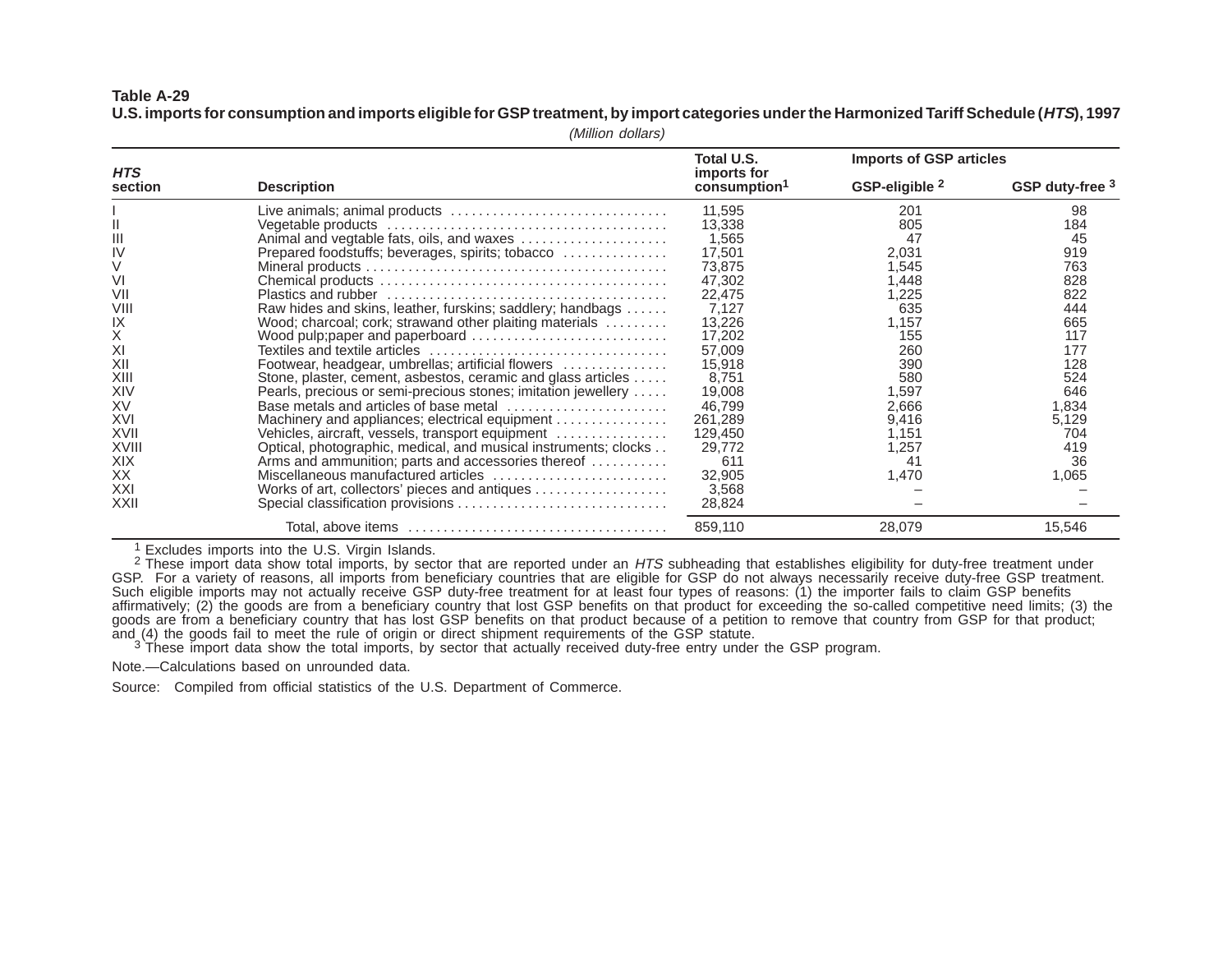## **Table A-30 U.S. imports for consumption of leading imports under CBERA, 1995-97**

(1,000 dollars)

| <b>HTS</b> | <b>Commodity</b>                                                                               | 1995                | 1996      | 1997      |
|------------|------------------------------------------------------------------------------------------------|---------------------|-----------|-----------|
| 2402.10.80 |                                                                                                | 74,815              | 154,951   | 330.704   |
| 1701.11.10 |                                                                                                | 127,475             | 240,394   | 280,714   |
| 6406.10.65 |                                                                                                | 186,753             | 194,789   | 200,376   |
| 7113.19.50 | Jewelry and parts of precious metal except silver, except necklaces and clasps                 | 142,386             | 134,610   | 139,028   |
| 9018.90.80 |                                                                                                | 119,831             | 80,475    | 98,891    |
| 2905.11.20 |                                                                                                | 40,849              | 67,144    | 90,596    |
| 0804.30.40 | Pineapples, fresh or dried, not reduced in size, in crates or other packages                   | 35,240              | 43,017    | 72,621    |
| 1701.11.20 | Other sugar to be used for the production (other than distillation) of polyhydric alcohols     | 9,289               | 76.022    | 72,476    |
| 0807.19.20 |                                                                                                | <sup>1</sup> 51,419 | 62,912    | 65,044    |
| 7213.91.30 | Bars and rods, hot-rolled, not tempered or treated, of iron or nonalloy steel                  | 257,279             | 60,491    | 62,478    |
| 8517.90.36 | Printed circuit assemblies for telephonic apparatus for switching or terminal apparatus, nesi. |                     | 35,938    | 55,153    |
| 0302.69.40 | Fish chilled fish, including sable, ocean perch, snapper, grouper, and monkfish                | 34,963              | 45,739    | 52,807    |
| 8517.90.24 | Parts of electrical telephonic switching or terminal apparatus, incorporating printed circuit  | 38                  | 240       | 48,759    |
| 8536.20.00 | Automatic circuit breakers, for a voltage not exceeding 1,000 V                                | 34,725              | 33,975    | 44,358    |
| 8538.90.80 |                                                                                                | 37,201              | 41,320    | 42,304    |
| 8516.31.00 |                                                                                                | 42,923              | 36,830    | 39,346    |
| 2009.11.00 |                                                                                                | 19,095              | 31,571    | 38,925    |
| 0202.30.50 |                                                                                                | 45,293              | 37,359    | 35,633    |
| 6210.10.50 | Other nonwoven disposable apparel designed for use in hospitals                                | 15,705              | 21,001    | 31,052    |
| 4016.93.50 | Nonautomotive gaskets, washers, and seals of vulcanized rubber                                 | 24.687              | 25.862    | 28,928    |
| 2207.10.60 |                                                                                                | 54,139              | 59,905    | 28,058    |
| 8533.40.80 | Electrical variable resistors, other than wirewound, including rheostats and potentiometers    | 14,842              | 13,551    | 27,209    |
| 0807.19.70 |                                                                                                | 325,502             | 21,621    | 27,105    |
| 0201.30.50 |                                                                                                | 51,598              | 33,403    | 26,732    |
| 7115.90.30 | Gold (including metal clad with gold) articles (other than jewellry or goldsmiths' wares)      |                     | 48,837    | 23,602    |
|            |                                                                                                | 1,246,045           | 1,561,959 | 1,962,899 |
|            |                                                                                                | 2,261,407           | 2,791,055 | 3,207,842 |

<sup>1</sup> Prior to 1996, imports reported under  $HTS$  0807.10.20.<br>
<sup>2</sup> Prior to 1996, imports reported under  $HTS$  7213.31.30 and 7213.40.30.<br>
<sup>3</sup> Prior to 1996, imports reported under  $HTS$  0807.10.70.<br>
<sup>4</sup> Prior to November 1996

Note.—Because of rounding, figures may not add to totals show. The abbreviation, nesi, stands for "not elsewhere specified of included."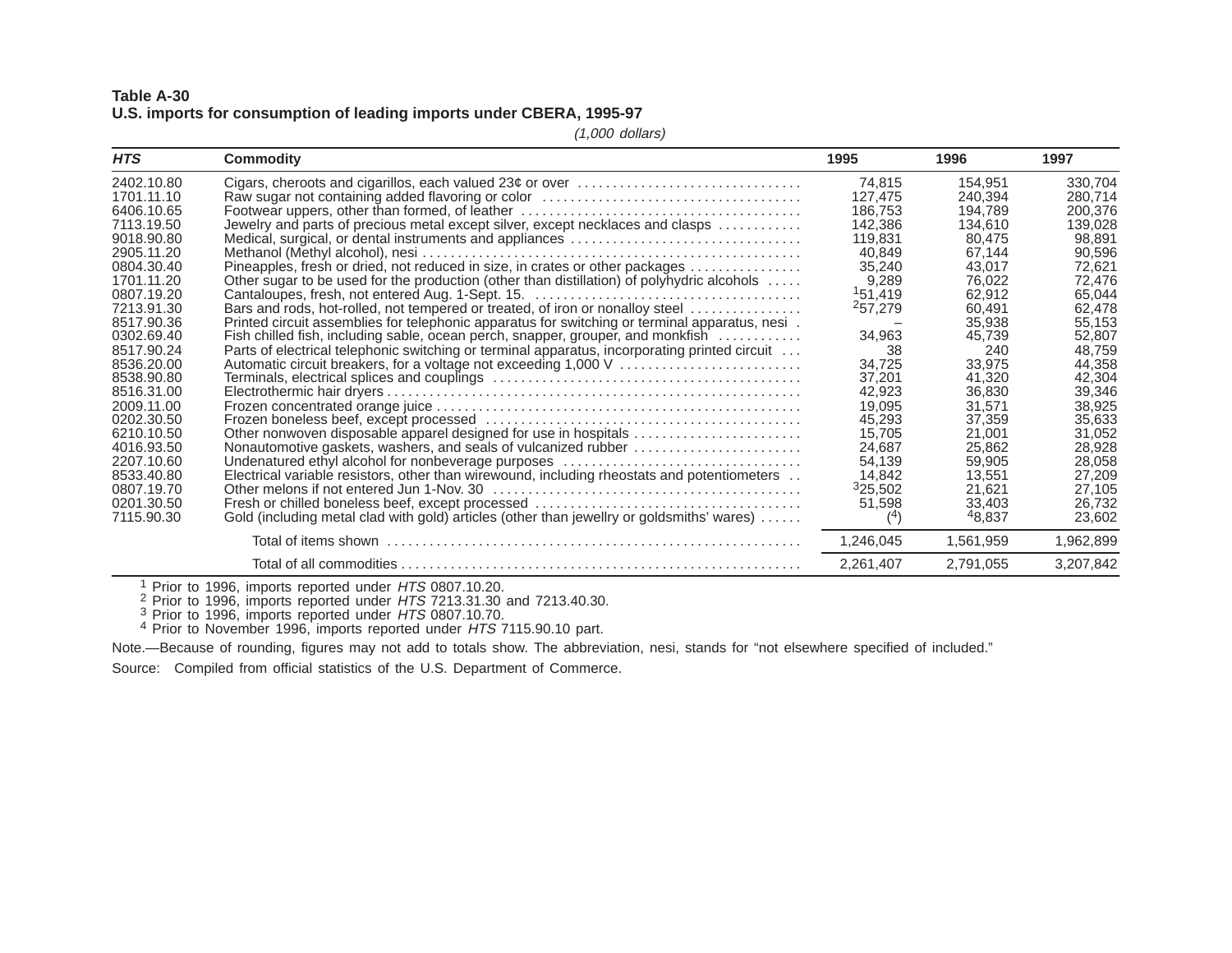#### **Table A-31 U.S. imports for consumption under CBERA provisions, by sources, 1993-97** (1,000 dollars)

| <b>Rank</b> | <b>Source</b>             | 1993      | 1994      | 1995      | 1996      | 1997      |
|-------------|---------------------------|-----------|-----------|-----------|-----------|-----------|
|             | Dominican Republic        | 657.673   | 751,028   | 845,356   | 932,413   | 1,136,523 |
|             |                           | 388,252   | 478.109   | 527.716   | 657.127   | 746.354   |
| 3           |                           | 208,262   | 171,381   | 168,467   | 279,768   | 270,268   |
|             |                           | 127,399   | 139,838   | 156.840   | 207,289   | 263.814   |
| 5           | Trinidad and Tobago       | 44.602    | 142.901   | 144.248   | 184.895   | 226.244   |
| 6           |                           | 74.408    | 80.554    | 78,543    | 116,007   | 135,340   |
|             |                           | 26,530    | 41.126    | 68,550    | 91.254    | 81,799    |
| 8           |                           | 38,524    | 35,141    | 39,357    | 51,352    | 81,064    |
| 9           |                           | 76.496    | 69.316    | 87.330    | 95.965    | 74,515    |
| 10          |                           | 12.526    | 13,112    | 16,676    | 24,760    | 34,710    |
|             |                           | 33,378    | 15.770    | 26,522    | 30.223    | 31,194    |
| 12          |                           | 1.246     | 13.100    | 17.409    | 32.285    | 28.512    |
| 13          |                           | 167,110   | 45.062    | 22,855    | 20.765    | 25,132    |
| 14          |                           | 20.177    | 21,313    | 23,043    | 23,089    | 24,983    |
| 15          |                           | 15,986    | 17.220    | 18.776    | 19,241    | 24,636    |
| 16          |                           | 4.463     | 6.077     | 6.503     | 7.129     | 5,263     |
| 17          |                           | 271       | 886       | 1,488     | 3,962     | 4,679     |
| 18          |                           | 144       | 768       | 724       | 1,007     | 4,071     |
| 19          | Netherlands Antilles      | 3.490     | 3,214     | 4.468     | 4,357     | 3,862     |
| 20          | St Vincent and Grenadines | 233       | 299. ا    | 2,527     | 3,580     | 2,373     |
| 21          |                           | 1,293     | 2.112     | 2.201     | 2,204     | 1,557     |
| 22          |                           | 1.111     | 809       | 1.683     | 1.615     | 522       |
| 23          | British Virgin Islands    | 17        | 11        | 12        | 631       | 262       |
| 24          |                           | 21        | 12        | 114       | 138       | 166       |
|             |                           | 1,903,613 | 2,050,158 | 2,261,407 | 2,791,055 | 3,207,842 |

Note.—Because of rounding, figures may not add to the totals shown.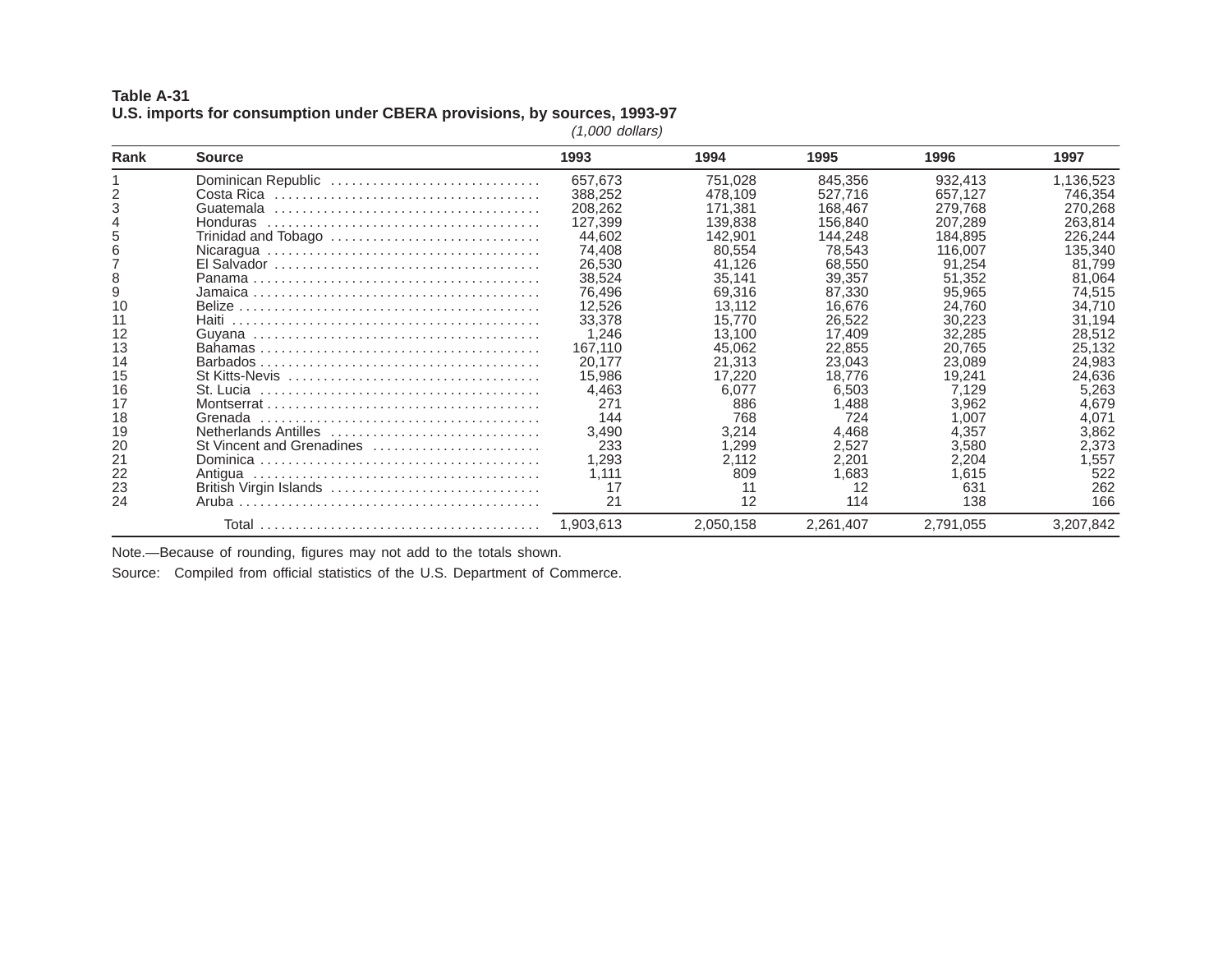| Table A-32                                                   |  |  |
|--------------------------------------------------------------|--|--|
| U.S. imports for consumption under ATPA, by country, 1995–97 |  |  |

|             | (1,000 dollars)                          |                                         |                                          |                                         |  |  |
|-------------|------------------------------------------|-----------------------------------------|------------------------------------------|-----------------------------------------|--|--|
| Rank        | <b>Country</b>                           | 1995                                    | 1996                                     | 1997                                    |  |  |
| 2<br>3<br>4 | Colombia<br>$Peru$<br>Ecuador<br>Bolivia | 499,262<br>207,569<br>147,859<br>84,100 | 560,546<br>385,298<br>218,419<br>105.791 | 605,472<br>460,992<br>217,437<br>68,955 |  |  |
|             | Total                                    | 938,789                                 | 1,270,054                                | 1,352,855                               |  |  |

Note.—Because of rounding, figures may not add to the totals shown.